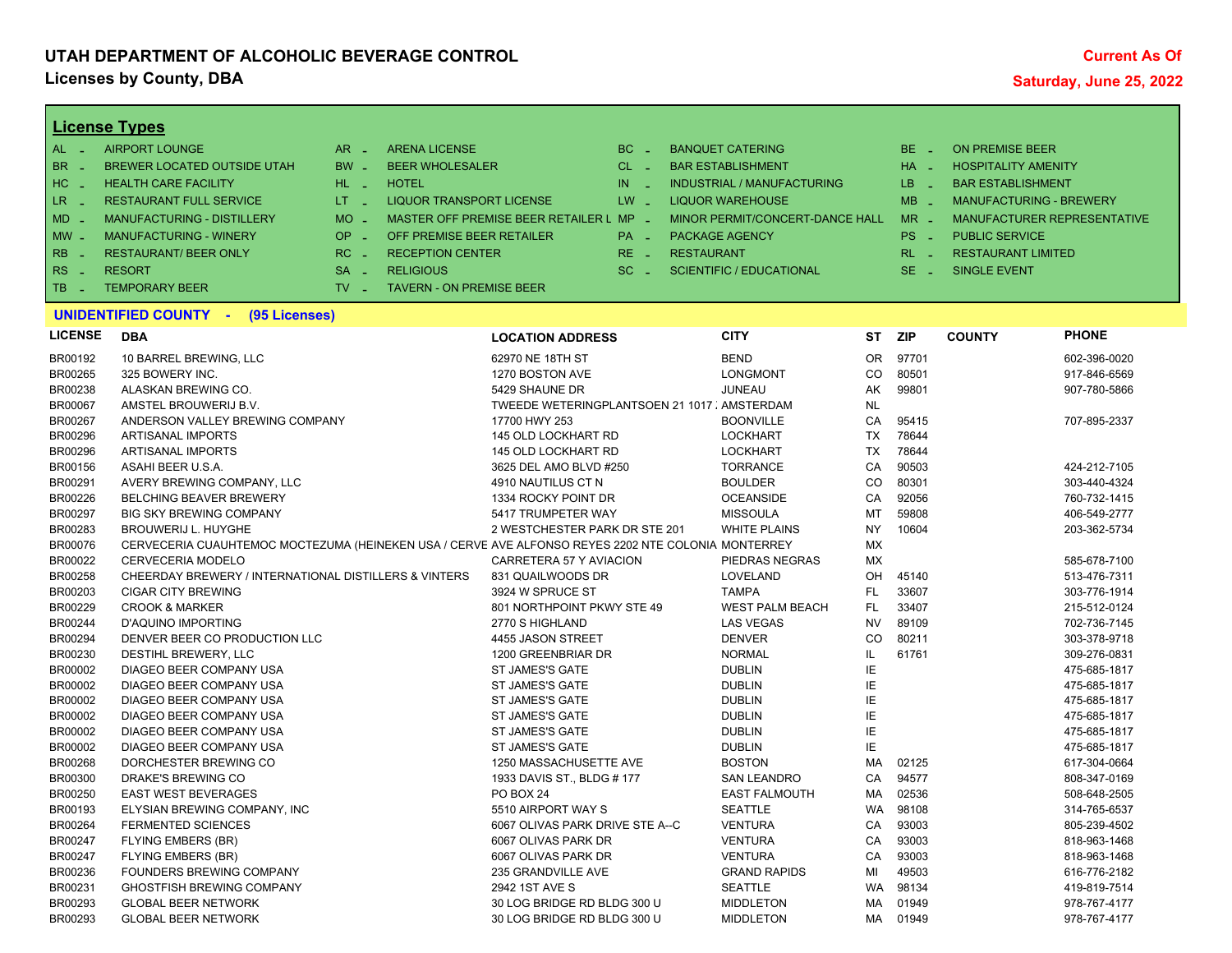|                       | <b>License Types</b>                    |                               |                                         |                     |                                   |           |                  |                                |
|-----------------------|-----------------------------------------|-------------------------------|-----------------------------------------|---------------------|-----------------------------------|-----------|------------------|--------------------------------|
| $AL -$                | <b>AIRPORT LOUNGE</b>                   | $AR -$                        | <b>ARENA LICENSE</b>                    | $BC -$              | <b>BANQUET CATERING</b>           |           | BE _             | <b>ON PREMISE BEER</b>         |
| BR<br>- 4             | <b>BREWER LOCATED OUTSIDE UTAH</b>      | BW _                          | <b>BEER WHOLESALER</b>                  | $CL$ $-$            | <b>BAR ESTABLISHMENT</b>          |           | $HA$ $-$         | <b>HOSPITALITY AMENITY</b>     |
| H <sub>C</sub><br>- 4 | <b>HEALTH CARE FACILITY</b>             | HL L                          | <b>HOTEL</b>                            | IN<br>$\sim$ $\sim$ | <b>INDUSTRIAL / MANUFACTURING</b> |           | LB __            | <b>BAR ESTABLISHMENT</b>       |
| LR<br>$\sim$ $\pm$    | <b>RESTAURANT FULL SERVICE</b>          | $LT - 1$                      | <b>LIQUOR TRANSPORT LICENSE</b>         | $LW -$              | <b>LIQUOR WAREHOUSE</b>           |           | $MB -$           | <b>MANUFACTURING - BREWERY</b> |
| $MD -$                | MANUFACTURING - DISTILLERY              | <b>MO</b><br>$\sim$           | MASTER OFF PREMISE BEER RETAILER L MP _ |                     | MINOR PERMIT/CONCERT-DANCE HALL   |           | $MR -$           | MANUFACTURER REPRESENTATIVE    |
| $MW-$                 | <b>MANUFACTURING - WINERY</b>           | <b>OP</b>                     | OFF PREMISE BEER RETAILER               | PA _                | <b>PACKAGE AGENCY</b>             |           | PS <sub>-</sub>  | <b>PUBLIC SERVICE</b>          |
|                       |                                         | i al                          |                                         |                     |                                   |           |                  |                                |
| <b>RB</b>             | <b>RESTAURANT/ BEER ONLY</b>            | RC<br>$\sim$                  | <b>RECEPTION CENTER</b>                 | RE _                | <b>RESTAURANT</b>                 |           | $RL - 1$         | <b>RESTAURANT LIMITED</b>      |
| RS<br>$\sim$          | <b>RESORT</b>                           | <b>SA</b><br>i a              | <b>RELIGIOUS</b>                        | $SC =$              | <b>SCIENTIFIC / EDUCATIONAL</b>   |           | $SE -$           | <b>SINGLE EVENT</b>            |
| TB<br>- 4             | <b>TEMPORARY BEER</b>                   | $TV$ $\overline{\phantom{0}}$ | <b>TAVERN - ON PREMISE BEER</b>         |                     |                                   |           |                  |                                |
| BR00228               | <b>GOOD OMEN BOTTLING</b>               |                               | 228 JUSTIN DR                           |                     | COTTONWOOD                        | AZ        | 86326            | 805-239-4502                   |
| BR00270               | <b>GORDON BIERSCH BREWING COMPANY</b>   |                               | 357 E TAYLOR STREET                     |                     | <b>SAN JOSE</b>                   | CA        | 95112            | 408-278-1008                   |
| BR00209               | <b>GREAT BASIN BREWING CO.,</b>         |                               | 1155 S ROCK BLVD                        |                     | <b>RENO</b>                       | <b>NV</b> | 89502            | 775-355-7711                   |
| BR00259               | <b>GRUNER BROTHERS BREWING</b>          |                               | 1301 WILKINS CIRCLE                     |                     | <b>CASPER</b>                     | WY        | 82601            | 307-439-2222                   |
| BR00014               | HEINEKEN BROUWERIJEN B.V.               |                               | STADHOUDERSKADE 78                      |                     | AMSTERDAM                         | <b>NL</b> |                  | 914-989-1031                   |
| BR00254               | <b>ILLUMINATED BREW WORKS</b>           |                               | 6186 N NORTHWEST HIGHWAY                |                     | <b>CHICAGO</b>                    | IL        | 60631            | 773-726-2874                   |
| BR00269               | <b>JUNE SHINE</b>                       |                               | 10051 OLD GROVE RD                      |                     | <b>SAN DIEGO</b>                  | CA        | 92131            | 805-239-4502                   |
| BR00269               | <b>JUNE SHINE</b>                       |                               | 10051 OLD GROVE RD                      |                     | <b>SAN DIEGO</b>                  | CA        | 92131            | 805-239-4502                   |
| BR00290               | KINGS & CONVICTS BP, LLC                |                               | 9045 CARROLL WAY                        |                     | <b>SAN DIEGO</b>                  | CA        | 92121            | 224-619-8102                   |
| BR00165               | LAUGHING DOG BREWING                    |                               | 805 SCHWEITZER PLAZA                    |                     | <b>PONDERAY</b>                   | ID        | 83852            | 208-263-9222                   |
| BR00271               | LEWIS & CLARK BREWING CO                |                               | 1517 DODGE AVE                          |                     | <b>HELENA</b>                     | МT        | 59601            | 406-442-5960                   |
| BR00245               | LONE PINE BREWING                       |                               | 219 ANDERSON ST #4                      |                     | <b>PORTLAND</b>                   | ME        | 04101            | 207-468-4554                   |
| BR00286               | LOST COAST BREWERY AND CAFE             |                               | 1600 SUNSET DRIVE                       |                     | <b>EUREKA</b>                     | CA        | 95503            | 707-445-4484                   |
| BR00280               | LOUIS GLUNZ BEER INC                    |                               | 7100 N CAPITOL DR                       |                     | <b>LINCOLNWOOD</b>                | IL        | 60712            | 847-676-9500                   |
| BR00299               | LUMBERBEARD BREWING                     |                               | 25 E 3RD AVE                            |                     | <b>SPOKANE</b>                    | WA        | 99203            | 720-288-2675                   |
| BR00255               | MARK ANTHONY BREWING (PA)               |                               | 100 33RD ST                             |                     | <b>LATROBE</b>                    | <b>PA</b> | 15650            | 312-477-8663                   |
| BR00261               | MARK ANTHONY BREWING INC                |                               | 600 N UNION AVENUE SUITE B              |                     | <b>HILLSIDE</b>                   | <b>NJ</b> | 07205            | 312-477-8663                   |
| BR00261               | MARK ANTHONY BREWING INC                |                               | 600 N UNION AVENUE SUITE B              |                     | <b>HILLSIDE</b>                   | <b>NJ</b> | 07205            | 312-477-8663                   |
| BR00241               | MARK ANTHONY BREWING INC (BR)           |                               | 5151 E RAINES RD                        |                     | <b>MEMPHIS</b>                    | <b>TN</b> | 38118            | 212-382-4656                   |
| BR00262               | MARK ANTHONY BREWING INC.               |                               | 9601 N REEMS RD                         |                     | WADDELL                           | AZ        | 85355            | 312-477-8663                   |
| BR00262               | MARK ANTHONY BREWING INC.               |                               | 9601 N REEMS RD                         |                     | WADDELL                           | AZ        | 85355            | 312-477-8663                   |
| BR00262               | MARK ANTHONY BREWING INC.               |                               | 9601 N REEMS RD                         |                     | WADDELL                           | AZ        | 85355            | 312-477-8663                   |
| BR00257               | MARK ANTHONY BREWING INC. (ROCHESTER)   |                               | 1050 LEE RD                             |                     | <b>ROCHESTER</b>                  | <b>NY</b> | 14606            | 312-477-8663                   |
| BR00257               | MARK ANTHONY BREWING INC. (ROCHESTER)   |                               | 1050 LEE RD                             |                     | <b>ROCHESTER</b>                  | <b>NY</b> | 14606            | 312-477-8663                   |
| BR00257               | MARK ANTHONY BREWING INC. (ROCHESTER)   |                               | 1050 LEE RD                             |                     | <b>ROCHESTER</b>                  | <b>NY</b> | 14606            | 312-477-8663                   |
| BR00282               | MAZAMA BREWING COMPANY                  |                               | 33930A SE EASTGATE CIR                  |                     | <b>CORVALLIS</b>                  | 0R        | 97333            | 541-230-1810                   |
| BR00224               | <b>MELVIN BREWING</b>                   |                               | 624 COUNTY RD 101                       |                     | <b>ALPINE</b>                     | WY        | 83128            | 307-654-0426                   |
| BR00239               | <b>MODERN TIMES DRINKS</b>              |                               | 3725 GREENWOOD ST                       |                     | <b>SAN DIEGO</b>                  | CA        | 92110            | 619-997-3283                   |
| BR00108               | MOLSON COORS BEVERAGE COMPANY USA LLC   |                               | 250 S WACKER DRIVE SUITE 800            |                     | <b>CHICAGO</b>                    | IL        | 60606            | 312-496-5834                   |
| BR00108               | MOLSON COORS BEVERAGE COMPANY USA LLC   |                               | 250 S WACKER DRIVE SUITE 800            |                     | <b>CHICAGO</b>                    | IL        | 60606            | 312-496-5834                   |
| BR00182               | MOOSEHEAD BREWERIES/ UNITED STATES BEV  |                               | 89 MAIN ST W                            |                     | <b>SAINT JOHN</b>                 | <b>NB</b> | E <sub>2</sub> M | 203-978-6407                   |
| BR00274               | NESTOR IMPORTS, INC                     |                               | 9107 4TH AVENUE                         |                     | <b>BROOKLYN</b>                   | <b>NY</b> | 11209            | 718-836-1133                   |
| BR00152               | <b>NINKASI BREWERY</b>                  |                               | 155 BLAIR BLVD                          |                     | <b>EUGENE</b>                     | OR.       | 97402            | 541-344-2739                   |
| BR00220               | ODELL BREWING COMPANY                   |                               | 800 E LINCOLN AVE                       |                     | <b>FT COLLINS</b>                 | CO.       | 80524            | 970-498-9070                   |
| BR00277               | OFF-TRAIL COLLECTIVE INC                |                               | 1064 COCHETOPA DR                       |                     | <b>LARKSPUR</b>                   | CO.       | 80118            | 303-564-8841                   |
| BR00177               | <b>OSKAR BLUES BREWERY</b>              |                               | <b>1800 PIKE RD</b>                     |                     | <b>LONGMONT</b>                   | CO        | 80501            | 303-776-1914                   |
| BR00010               | PABST BREWING COMPANY, LLC              |                               | 110 E HOUSTON ST 3RD FLOOR              |                     | <b>SAN ANTONIO</b>                | TX        | 78205            | 210-317-4537                   |
| BR00218               | PAULANER BRAUEREI GRUPPE GMBH & CO KGAA |                               | <b>OHLMUELLERSTRASSE 42</b>             |                     | <b>MUNICH</b>                     | GR.       | 81541            | 203-362-5734                   |
| BR00195               | PERRIN BREWING CO                       |                               | 5910 COMSTOCK PARK DR                   |                     | <b>COMSTOCK PARK</b>              | MI        | 49321            | 303-776-1914                   |
| BR00212               | RADEBERGER EXPORTBIERBRAUEREI GMBH      |                               | DRESDNER STRASSE 2                      |                     | <b>RADEBERG</b>                   | GE        | 01454            | 203-229-0106                   |
| BR00246               | <b>REVISION BREWING COMPANY</b>         |                               | 380 S ROCK BLVD                         |                     | <b>SPARKS</b>                     | NV.       | 89431            | 775-331-2739                   |
| BR00237               | ROADHOUSE BREWING COMPANY               |                               | 1225 GREGORY LANE                       |                     | <b>JACKSON</b>                    | WY.       | 83001            | 307-264-1900                   |
| BR00187               | ROGUE ALES                              |                               | 2320 OSU DR                             |                     | <b>NEWPORT</b>                    | OR.       | 97365            | 503-972-3284                   |
| BR00252               | SAWTOOTH BREWERY, LLC                   |                               | 110 N RIVER ST                          |                     | <b>HAILEY</b>                     | ID        | 83333            | 208-450-9324                   |
|                       |                                         |                               |                                         |                     |                                   |           |                  |                                |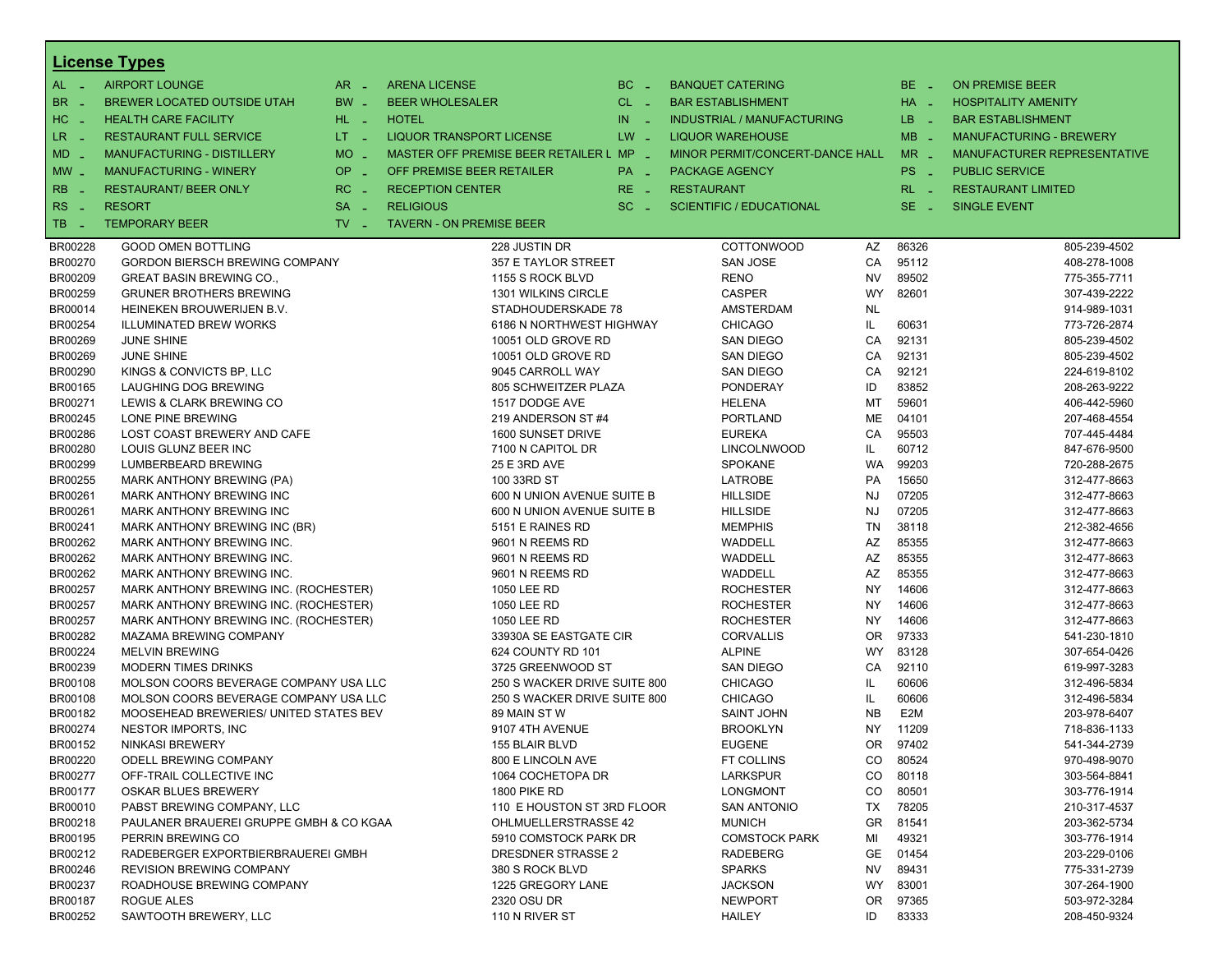|                                  | <b>License Types</b>                                       |                               |                                    |                 |                   |                                 |           |            |                                    |
|----------------------------------|------------------------------------------------------------|-------------------------------|------------------------------------|-----------------|-------------------|---------------------------------|-----------|------------|------------------------------------|
| $AL -$                           | <b>AIRPORT LOUNGE</b>                                      | $AR -$                        | <b>ARENA LICENSE</b>               | BC              |                   | <b>BANQUET CATERING</b>         |           | $BE -$     | <b>ON PREMISE BEER</b>             |
| BR.                              | <b>BREWER LOCATED OUTSIDE UTAH</b>                         | $BW -$                        | <b>BEER WHOLESALER</b>             | CL              |                   | <b>BAR ESTABLISHMENT</b>        |           | $HA -$     | <b>HOSPITALITY AMENITY</b>         |
| $HC -$                           | <b>HEALTH CARE FACILITY</b>                                | HL L                          | <b>HOTEL</b>                       | IN              |                   | INDUSTRIAL / MANUFACTURING      |           | LB.        | <b>BAR ESTABLISHMENT</b>           |
| LR -                             | <b>RESTAURANT FULL SERVICE</b>                             | LT.                           | <b>LIQUOR TRANSPORT LICENSE</b>    | $LW -$          |                   | <b>LIQUOR WAREHOUSE</b>         |           | $MB -$     | <b>MANUFACTURING - BREWERY</b>     |
| $MD -$                           | <b>MANUFACTURING - DISTILLERY</b>                          | <b>MO</b>                     | MASTER OFF PREMISE BEER RETAILER L | $MP -$          |                   | MINOR PERMIT/CONCERT-DANCE HALL |           | $MR -$     | <b>MANUFACTURER REPRESENTATIVE</b> |
| $MW -$                           | <b>MANUFACTURING - WINERY</b>                              | OP<br>in 1911.                | OFF PREMISE BEER RETAILER          | PA <sub>-</sub> |                   | <b>PACKAGE AGENCY</b>           |           | PS.<br>na. | <b>PUBLIC SERVICE</b>              |
| R <sub>B</sub><br>- 4            | <b>RESTAURANT/ BEER ONLY</b>                               | $RC -$                        | <b>RECEPTION CENTER</b>            | $RE -$          | <b>RESTAURANT</b> |                                 |           | $RL - 1$   | <b>RESTAURANT LIMITED</b>          |
| R <sub>S</sub><br><b>College</b> | <b>RESORT</b>                                              | $SA -$                        | <b>RELIGIOUS</b>                   | $SC =$          |                   | <b>SCIENTIFIC / EDUCATIONAL</b> |           | $SE -$     | <b>SINGLE EVENT</b>                |
| TB.<br>- 2                       | <b>TEMPORARY BEER</b>                                      | $TV$ $\overline{\phantom{0}}$ | <b>TAVERN - ON PREMISE BEER</b>    |                 |                   |                                 |           |            |                                    |
| BR00167                          | SIERRA NEVADA BREWING CO                                   |                               | 1075 E 20 ST                       |                 |                   | <b>CHICO</b>                    | CA        | 95928      | 530-893-3520                       |
| BR00235                          | SILVER MOON BREWING                                        |                               | 24 NW GREENWOOD                    |                 |                   | <b>BEND</b>                     | <b>OR</b> | 97702      | 925-915-1340                       |
| BR00176                          | <b>SKA BREWING COMPANY</b>                                 |                               | 225 GIRARD ST                      |                 |                   | <b>DURANGO</b>                  | CO        | 81303      | 970-247-5792                       |
| BR00216                          | STAATLICHES HOFBRAUHAUS IN MUNCHEN                         |                               | <b>HOFBRAULEE 1</b>                |                 |                   | <b>MUNICH GERMANY</b>           | GR        | 81829      | 702-389-3996                       |
| BR00216                          | STAATLICHES HOFBRAUHAUS IN MUNCHEN                         |                               | <b>HOFBRAULEE 1</b>                |                 |                   | <b>MUNICH GERMANY</b>           | <b>GR</b> | 81829      | 702-389-3996                       |
| BR00159                          | STAR CATCHER BEVERAGES (SCB)                               |                               | 555 INTERNATIONAL PKWY             |                 |                   | <b>DALEVILLE</b>                | VA        | 24083      | 585-678-7100                       |
| BR00189                          | <b>STONE BREWING CO</b>                                    |                               | 1999 CITRACADO PKWY                |                 |                   | <b>ESCONDIDO</b>                | CA        | 92029      | 760-294-7899                       |
| BR00285                          | SWEETWATER BREWING COMPANY                                 |                               | 195 OTTLEY DR NE                   |                 |                   | <b>ATLANTA</b>                  | GA        | 30324      | 404-691-2537                       |
| BR00233                          | THE BROOKLYN BREWERY CORP                                  |                               | 79 N 11TH ST                       |                 |                   | <b>BROOKLYN</b>                 | <b>NY</b> | 11249      | 718-486-7422                       |
| BR00171                          | UPSLOPE BREWING COMPANY                                    |                               | 1898 S FLATIRON CT                 |                 |                   | <b>BOULDER</b>                  | CO        | 80301      | 303-960-8494                       |
| BR00240                          | WIND RIVER BREWING COMPANY                                 |                               | 402 W PINE ST                      |                 |                   | PINEDALE                        | <b>WY</b> | 82941      | 307-749-8191                       |
| BR00295                          | <b>WORTHY BREWING COMPANY</b>                              |                               | 495 NE BELLEVUE DR                 |                 |                   | <b>BEND</b>                     | <b>OR</b> | 97701      | 714-801-1709                       |
| BR00248                          | YUKSOM BREWERIES LTD                                       |                               | 6125 202 ST SW                     |                 |                   | LYNNWOOD                        | <b>WA</b> | 98036      | 971-409-9050                       |
| BR00248                          | YUKSOM BREWERIES LTD                                       |                               | 6125 202 ST SW                     |                 |                   | LYNNWOOD                        | <b>WA</b> | 98036      | 971-409-9050                       |
|                                  | <b>BR</b><br><b>Total</b><br>UNIDENTIFIED CNTY<br>95<br>95 |                               |                                    |                 |                   |                                 |           |            |                                    |

**BEAVER COUNTY - (26 Licenses)**

| <b>LICENSE</b> | <b>DBA</b>                            | <b>LOCATION ADDRESS</b> | <b>CITY</b>        | <b>ST</b> | ZIP   | <b>COUNTY</b> | <b>PHONE</b>       |
|----------------|---------------------------------------|-------------------------|--------------------|-----------|-------|---------------|--------------------|
| OP01066        | <b>BEAVER VALLEY CHEVRON</b>          | 650 W 1800 S            | <b>BEAVER</b>      | UT        | 84713 | <b>BEAVER</b> | 435-438-5147       |
| BE02612        | CANYON BREEZE GOLF COURSE             | 30 W 300 N              | <b>BEAVER</b>      | UT        | 84713 | <b>BEAVER</b> | 435-438-2451       |
| CL01139        | CANYONSIDE GRILL @ EAGLE POINT RESORT | 150 S W VILLAGE CIR     | <b>BEAVER</b>      | UT        | 84713 | <b>BEAVER</b> | 435-438-3634       |
| OP01261        | CLAY'S 66                             | <b>290 S MAIN</b>       | <b>BEAVER</b>      | UT        | 84713 | <b>BEAVER</b> | 435-438-2450       |
| OP01621        | <b>COVE FORT CHEVRON</b>              | 17030 S HIGHWAY 161     | <b>BEAVER</b>      | UT        | 84713 | <b>BEAVER</b> | 435-421-9476       |
| RB00346        | <b>CRAZY COW CAFE</b>                 | 314 W 1425 N.           | <b>BEAVER</b>      | UT        | 84713 | <b>BEAVER</b> | CPJOLLEY 5@MSN.CO  |
| CL01512        | <b>DERAILED</b>                       | <b>454 S MAIN</b>       | <b>MILFORD</b>     | UT        | 84751 | <b>BEAVER</b> | 435-590-7363       |
| OP01508        | <b>EAGLES LANDING</b>                 | 653 W 1400 N            | <b>BEAVER</b>      | UT        | 84713 | <b>BEAVER</b> | 4354385191 EXT 104 |
| OP00429        | ERNIE'S TRUCK PLAZA (BEAVER)          | 1035 N MAIN             | <b>BEAVER</b>      | UT        | 84713 | <b>BEAVER</b> | 435-438-5846       |
| OP01887        | FAMILY DOLLAR STORE #31455            | 50 W 700 S              | <b>MILFORD</b>     | UT        | 84751 | <b>BEAVER</b> | 435-851-1379       |
| OP01514        | FAST STOP (BEAVER)                    | <b>1401 S MAIN</b>      | <b>BEAVER</b>      | UT        | 84713 | <b>BEAVER</b> | 435-438-0919       |
| OP01507        | <b>HIGH COUNTRY CHEVRON</b>           | 1392 N 300 W            | <b>BEAVER</b>      | UT        | 84713 | <b>BEAVER</b> | 435-438-5276       |
| RE02144        | <b>KAN KUN</b>                        | 1680 S 525 W            | <b>BEAVER</b>      | UT        | 84713 | <b>BEAVER</b> | 435-438-5908       |
| OP01448        | KB EXPRESS #105                       | <b>238 S MAIN</b>       | <b>MILFORD</b>     | UT        | 84751 | <b>BEAVER</b> | 435-387-2890       |
| OP01509        | <b>KEVIN'S CONOCO</b>                 | 1434 N 300 W            | <b>BEAVER</b>      | UT        | 84713 | <b>BEAVER</b> | 435-438-5049       |
| OP00130        | <b>MIKES FOOD TOWN</b>                | <b>270 N MAIN</b>       | <b>BEAVER</b>      | UT        | 84713 | <b>BEAVER</b> | 435-438-2852       |
| RE01984        | <b>OUTPOST GRILL</b>                  | 150 S WEST VILLAGE CIR  | <b>BEAVER</b>      | UT        | 84713 | <b>BEAVER</b> | 917-213-4270       |
| OP01522        | PAPA DON'S CHEVRON                    | 118 S CENTER ST         | <b>MINERSVILLE</b> | UT        | 84752 | <b>BEAVER</b> | 435-386-2323       |
| CL00784        | <b>RENEGADE LOUNGE</b>                | 30 N MAIN STREET        | <b>BEAVER</b>      | UT        | 84713 | <b>BEAVER</b> | 435-438-2995       |
| OP01206        | <b>SINCLAIR</b>                       | <b>215 N MAIN</b>       | <b>BEAVER</b>      | UT        | 84713 | <b>BEAVER</b> | 801-561-4251       |
| BE02449        | SKYLINE CAFE @ EAGLE POINT RESORT     | 150 S WEST VILLAGE CIR  | <b>BEAVER</b>      | UT        | 84713 | <b>BEAVER</b> | 435-438-3634       |
| OP01513        | SOUTH CREEK SHELL                     | <b>1532 S MAIN</b>      | <b>BEAVER</b>      | UT        | 84713 | <b>BEAVER</b> | 435-438-5842       |
| OP00331        | <b>SUNSHINE MARKET</b>                | 530 N MAIN              | <b>MILFORD</b>     | UT        | 84751 | <b>BEAVER</b> | 435-879-2774       |
| RB00318        | <b>TIMBERLINE INN</b>                 | 620 W 1800 W            | <b>BEAVER</b>      | UT        | 84713 | <b>BEAVER</b> | 435-438-2474       |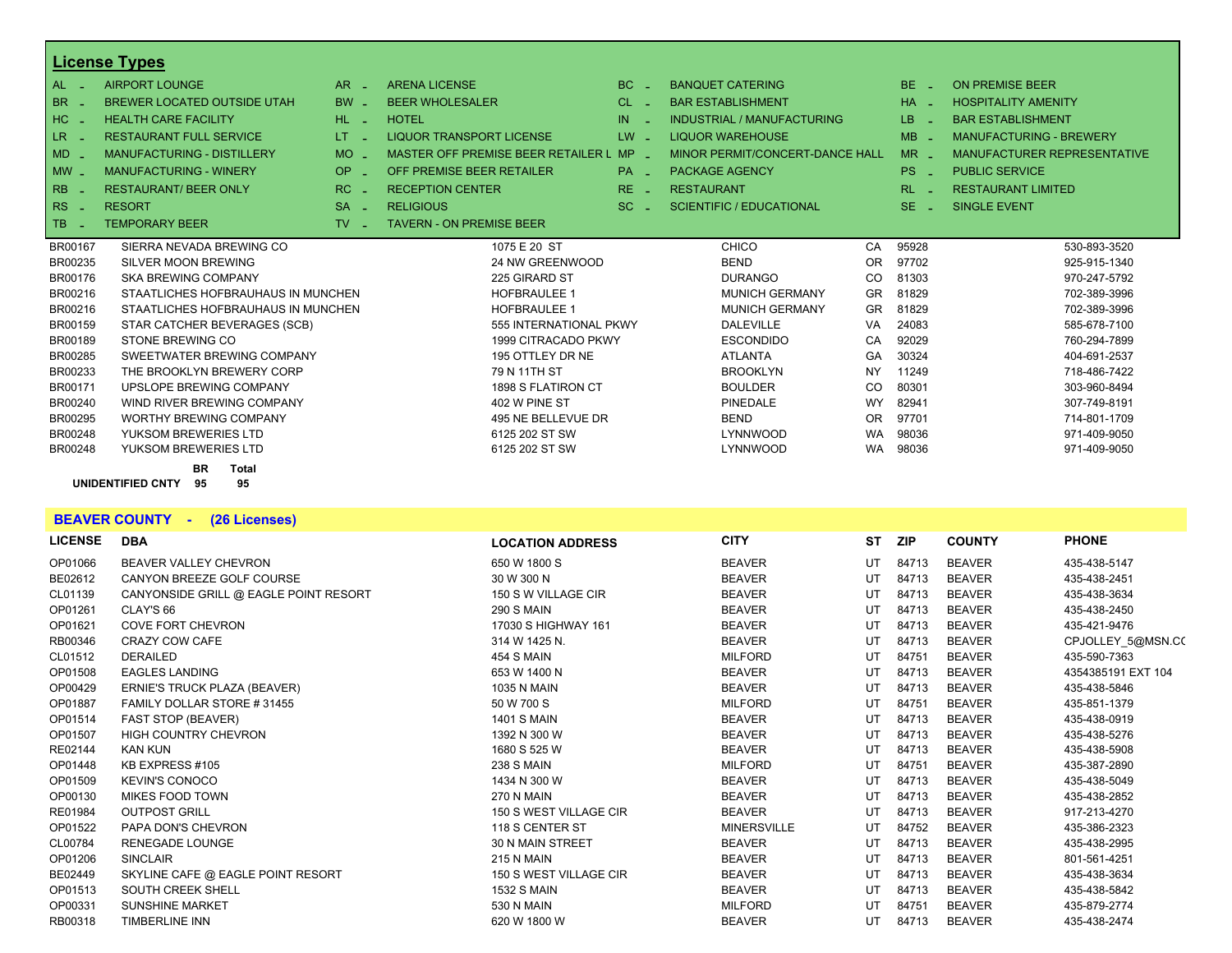|         | <b>License Types</b>               |           |                                         |        |                                   |          |                                |  |
|---------|------------------------------------|-----------|-----------------------------------------|--------|-----------------------------------|----------|--------------------------------|--|
| AL .    | AIRPORT LOUNGE                     | AR.       | <b>ARENA LICENSE</b>                    | BC.    | <b>BANQUET CATERING</b>           | $BE -$   | <b>ON PREMISE BEER</b>         |  |
| $BE -$  | <b>BREWER LOCATED OUTSIDE UTAH</b> | <b>BW</b> | <b>BEER WHOLESALER</b>                  | CL.    | <b>BAR ESTABLISHMENT</b>          | $HA =$   | <b>HOSPITALITY AMENITY</b>     |  |
| HC _    | <b>HEALTH CARE FACILITY</b>        | HL-       | <b>HOTEL</b>                            | IN     | <b>INDUSTRIAL / MANUFACTURING</b> | LB.      | <b>BAR ESTABLISHMENT</b>       |  |
| LR      | <b>RESTAURANT FULL SERVICE</b>     | LT.       | <b>LIQUOR TRANSPORT LICENSE</b>         | $LW -$ | <b>LIQUOR WAREHOUSE</b>           | $MB -$   | <b>MANUFACTURING - BREWERY</b> |  |
| $MD -$  | <b>MANUFACTURING - DISTILLERY</b>  | MO.       | MASTER OFF PREMISE BEER RETAILER L MP _ |        | MINOR PERMIT/CONCERT-DANCE HALL   | $MR -$   | MANUFACTURER REPRESENTATIVE    |  |
| $MW -$  | <b>MANUFACTURING - WINERY</b>      | OP.       | OFF PREMISE BEER RETAILER               | $PA -$ | <b>PACKAGE AGENCY</b>             | $PS$ $-$ | <b>PUBLIC SERVICE</b>          |  |
| RB      | <b>RESTAURANT/ BEER ONLY</b>       | RC.       | <b>RECEPTION CENTER</b>                 | $RE -$ | <b>RESTAURANT</b>                 | RL -     | <b>RESTAURANT LIMITED</b>      |  |
| $RS -$  | <b>RESORT</b>                      | <b>SA</b> | <b>RELIGIOUS</b>                        | SC.    | <b>SCIENTIFIC / EDUCATIONAL</b>   | $SE =$   | <b>SINGLE EVENT</b>            |  |
| l TB i  | <b>TEMPORARY BEER</b>              | TV.       | <b>TAVERN - ON PREMISE BEER</b>         |        |                                   |          |                                |  |
| OP01298 | <b>TODD'S MARKET</b>               |           | 55 W MAIN                               |        | <b>MINERSVILLE</b><br>UT          | 84752    | <b>BEAVER</b><br>435-386-2421  |  |
| OP01914 | WISEMAN'S MILFORD CHEVRON (OP)     |           | 410 S MAIN ST                           |        | <b>MILFORD</b><br>UT              | 84751    | <b>BEAVER</b><br>435-387-5566  |  |
|         | BE<br><b>RB</b><br><b>OP</b><br>CL | <b>RE</b> | <b>Total</b>                            |        |                                   |          |                                |  |

**BEAVER 2 3 17 2 2 26**

|                | <b>BOX ELDER COUNTY - (43 Licenses)</b> |                         |                        |           |            |                  |              |
|----------------|-----------------------------------------|-------------------------|------------------------|-----------|------------|------------------|--------------|
| <b>LICENSE</b> | <b>DBA</b>                              | <b>LOCATION ADDRESS</b> | <b>CITY</b>            | <b>ST</b> | <b>ZIP</b> | <b>COUNTY</b>    | <b>PHONE</b> |
| OP00091        | 7-ELEVEN #22049A                        | <b>710 N MAIN</b>       | <b>BRIGHAM CITY</b>    | UT        | 84302      | <b>BOX ELDER</b> | 435-723-6267 |
| OP01535        | 7-ELEVEN STORE #20169C                  | 606 S MAIN ST           | <b>BRIGHAM CITY</b>    | UT        | 84302      | <b>BOX ELDER</b> | 850-577-6961 |
| OP01602        | 7-ELEVEN STORE #38649H                  | <b>1072 S MAIN</b>      | <b>BRIGHAM CITY</b>    | UT        | 84302      | <b>BOX ELDER</b> |              |
| CL01040        | <b>B &amp; B BILLIARDS</b>              | 21 W FOREST ST          | <b>BRIGHAM CITY</b>    | UT        | 84302      | <b>BOX ELDER</b> | 435-720-0632 |
| OP01490        | <b>BEAR RIVER COUNTRY MARKET</b>        | 4670 W 5900 N           | <b>BEAR RIVER CITY</b> | UT        | 84301      | <b>BOX ELDER</b> | 435-279-1828 |
| OP01000        | BEAR RIVER VALLEY CO-OP                 | 2780 N 4800 W           | <b>CORINNE</b>         | UT        | 84307      | <b>BOX ELDER</b> |              |
| OP00355        | <b>BELLS BRIGHAM CITY</b>               | 1096 MEDICAL DR         | <b>BRIGHAM CITY</b>    | UT        | 84302      | <b>BOX ELDER</b> | 435-336-4411 |
| RE02534        | <b>BRIGHAM CITY WINGERS</b>             | 855 WEST 1100 SO STE A  | <b>BRIGHAM CITY</b>    | UT        | 84302      | <b>BOX ELDER</b> | 435-723-7822 |
| OP01433        | DEVO GOLF                               | 432 N 1320 W            | <b>TREMONTON</b>       | UT        | 84337      | <b>BOX ELDER</b> | 435-257-5706 |
| OP00028        | DUKES C-STORE (BRIGHAM CITY)            | 986 S MAIN              | <b>BRIGHAM CITY</b>    | UT        | 84302      | <b>BOX ELDER</b> |              |
| OP00303        | EAGLE MOUNTAIN GOLF COURSE              | 960 E 700 S             | <b>BRIGHAM CITY</b>    | UT        | 84302      | <b>BOX ELDER</b> | 435-723-3212 |
| CL00225        | EAGLES 2919 (BRIGHAM CITY)              | 912 N MAIN              | <b>BRIGHAM CITY</b>    | UT        | 84302      | <b>BOX ELDER</b> | 435-734-9031 |
| OP01862        | ELWOOD TEXACO #80232                    | 5175 W 9600 N           | <b>TREMONTON</b>       | UT        | 84337      | <b>BOX ELDER</b> | 801-955-6362 |
| OP01146        | FAST STOP #1109                         | 6030 W 20800 N          | <b>PLYMOUTH</b>        | UT        | 84330      | <b>BOX ELDER</b> | 435-458-3537 |
| OP01148        | FAST STOP #711                          | 75 S STONE RD           | SNOWVILLE              | UT        | 84336      | <b>BOX ELDER</b> | 435-872-8228 |
| OP01717        | <b>GARLAND KWICK STOP</b>               | 86 S MAIN               | <b>GARLAND</b>         | UT        | 84312      | <b>BOX ELDER</b> | 435-257-3126 |
| OP01006        | <b>GREYSTONE MARKET</b>                 | 360 E MAIN              | <b>TREMONTON</b>       | UT        | 84337      | <b>BOX ELDER</b> | 435-257-1847 |
| BE02387        | <b>GRILLE @ BEAR RIVER BOWLING</b>      | <b>1410 W MAIN</b>      | <b>TREMONTON</b>       | UT        | 84337      | <b>BOX ELDER</b> | 435-257-4745 |
| OP00904        | <b>KENT'S MARKET (TREMONTON)</b>        | 300 E MAIN              | <b>TREMONTON</b>       | UT        | 84337      | <b>BOX ELDER</b> | 435-734-2345 |
| OP00150        | <b>KENTS MARKET</b>                     | <b>260 N MAIN</b>       | <b>BRIGHAM CITY</b>    | UT        | 84302      | <b>BOX ELDER</b> | 435-734-9565 |
| OP01674        | <b>KWIK STOP 5</b>                      | <b>249 N MAIN</b>       | <b>BRIGHAM CITY</b>    | UT        | 84302      | <b>BOX ELDER</b> | 435-723-0872 |
| CL01576        | <b>LOU'S BAR &amp; GRILL</b>            | 4020 W HWY 13           | <b>CORINNE</b>         | UT        | 84307      | <b>BOX ELDER</b> | 801-941-2618 |
| OP00154        | LOVE'S TRAVEL STOPS #686 (BRIGHAM CITY) | 20 S 1550 W             | <b>BRIGHAM CITY</b>    | UT        | 84302      | <b>BOX ELDER</b> | 405-463-8891 |
| OP00387        | MANNING'S SHORT STOP                    | 3870 W HWY 13           | <b>CORINNE</b>         | UT        | 84307      | <b>BOX ELDER</b> | 435-744-2603 |
| OP00455        | MAVERIK #359                            | 2241 SOUTH HWY 89       | <b>BRIGHAM CITY</b>    | UT        | 84302      | <b>BOX ELDER</b> | 801-936-5557 |
| OP00657        | MAVERIK #372                            | 1035 W MAIN ST          | <b>TREMONTON</b>       | UT        | 84337      | <b>BOX ELDER</b> | 801-936-5557 |
| OP01392        | MAVERIK #612                            | 1674 W 1100 S           | <b>BRIGHAM CITY</b>    | UT        | 84302      | <b>BOX ELDER</b> | 801-936-5557 |
| OP01907        | MAVERIK, INC. #676                      | 5245 W 9600 N           | <b>TREMONTON</b>       | UT        | 84337      | <b>BOX ELDER</b> | 801-335-3805 |
| OP01833        | MEEMZ AND POPS                          | 6990 N HWY 38           | <b>HONEYVILLE</b>      | UT        | 84314      | <b>BOX ELDER</b> | 435-730-1885 |
| OP01111        | MILLER GOLDEN SPIKE TRAVEL PLAZA        | 2410 W MAIN             | <b>TREMONTON</b>       | UT        | 84337      | <b>BOX ELDER</b> | 435-257-7249 |
| OP01110        | MILLER RJ'S FUEL STOP                   | <b>2267 W MAIN</b>      | <b>TREMONTON</b>       | UT        | 84337      | <b>BOX ELDER</b> | 435-257-3530 |
| OP00215        | PILOT TRAVEL CENTER #748 (WILLARD)      | 600 W 750 N             | <b>WILLARD</b>         | UT        | 84340      | <b>BOX ELDER</b> | 435-723-1010 |
| OP00218        | PILOT TRAVEL CENTER #774 (SNOWVILLE)    | 90 S STONE RD           | SNOWVILLE              | UT        | 84336      | <b>BOX ELDER</b> | 435-872-8181 |
| OP00647        | RIDLEY'S FAMILY MARKETS #1151           | 74 S 100 E              | <b>TREMONTON</b>       | UT        | 84337      | <b>BOX ELDER</b> | 208-324-4633 |
| OP00892        | <b>RIVERSIDE CORNER</b>                 | 5385 W 15200 N          | <b>RIVERSIDE</b>       | UT        | 84334      | <b>BOX ELDER</b> | 435-458-3770 |

RB00087 RUBEN'S COCINA MEXICANA **680 S MAIN ST #106** BRIGHAM CITY UT 84302 BOX ELDER 435-723-1911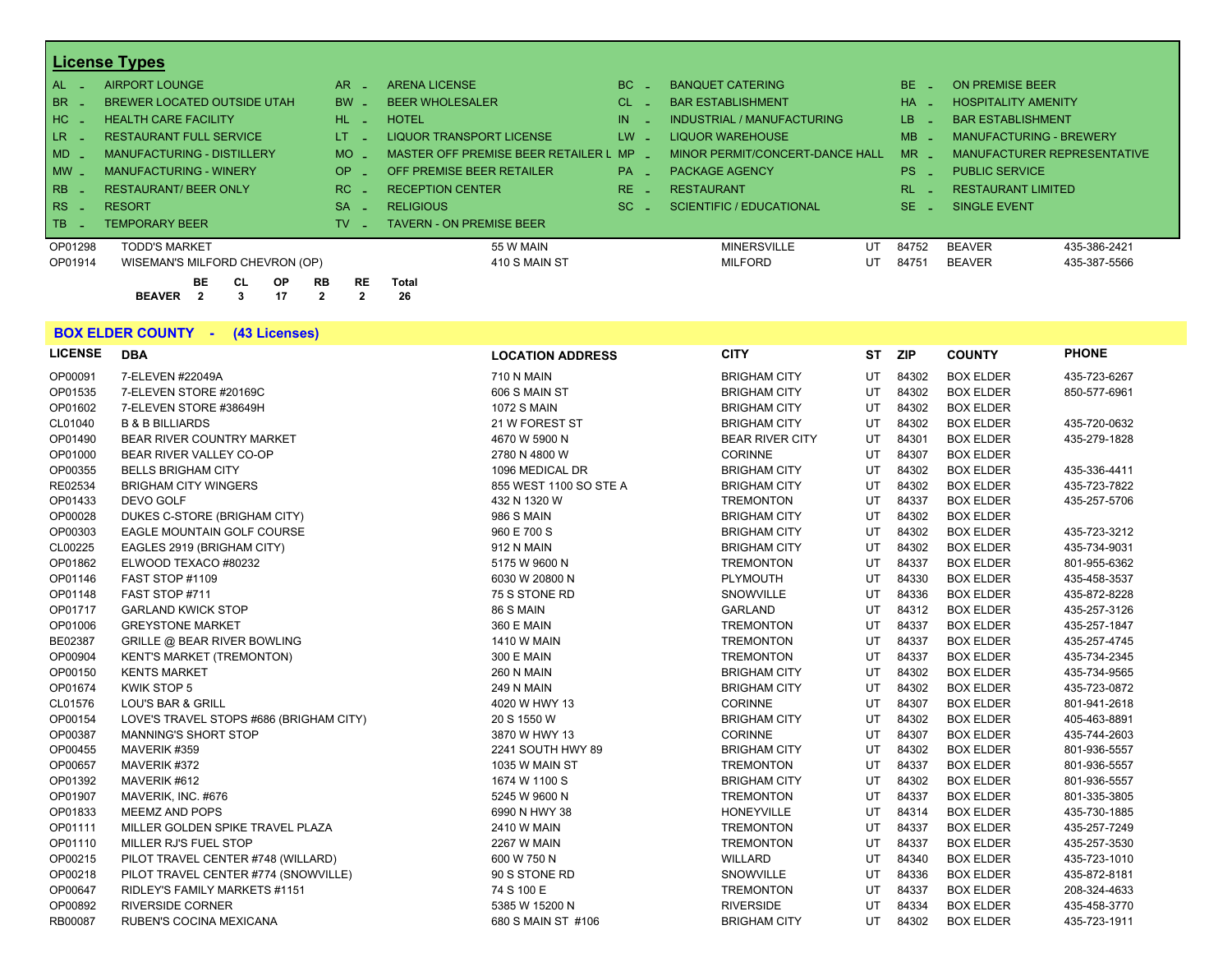|                                  | <b>License Types</b>               |                        |                                           |           |                                   |                       |                                    |              |
|----------------------------------|------------------------------------|------------------------|-------------------------------------------|-----------|-----------------------------------|-----------------------|------------------------------------|--------------|
| AL.                              | <b>AIRPORT LOUNGE</b>              | AR.                    | <b>ARENA LICENSE</b>                      | BC.       | <b>BANQUET CATERING</b>           | $BE -$                | <b>ON PREMISE BEER</b>             |              |
| <b>BR</b>                        | <b>BREWER LOCATED OUTSIDE UTAH</b> | <b>BW</b>              | <b>BEER WHOLESALER</b>                    | <b>CL</b> | <b>BAR ESTABLISHMENT</b>          | $HA -$                | <b>HOSPITALITY AMENITY</b>         |              |
| HC.                              | <b>HEALTH CARE FACILITY</b>        | HL.                    | <b>HOTEL</b>                              | IN        | <b>INDUSTRIAL / MANUFACTURING</b> | LB.                   | <b>BAR ESTABLISHMENT</b>           |              |
| LR.                              | <b>RESTAURANT FULL SERVICE</b>     | LT.                    | <b>LIQUOR TRANSPORT LICENSE</b>           | LW.       | <b>LIQUOR WAREHOUSE</b>           | <b>MB</b>             | <b>MANUFACTURING - BREWERY</b>     |              |
| $MD -$                           | <b>MANUFACTURING - DISTILLERY</b>  | <b>MO</b>              | <b>MASTER OFF PREMISE BEER RETAILER L</b> | <b>MP</b> | MINOR PERMIT/CONCERT-DANCE HALL   | $MR -$                | <b>MANUFACTURER REPRESENTATIVE</b> |              |
| $MW -$                           | <b>MANUFACTURING - WINERY</b>      | OP.                    | OFF PREMISE BEER RETAILER                 | <b>PA</b> | <b>PACKAGE AGENCY</b>             | PS.                   | <b>PUBLIC SERVICE</b>              |              |
| <b>RB</b>                        | <b>RESTAURANT/ BEER ONLY</b>       | RC.                    | <b>RECEPTION CENTER</b>                   | RE.       | <b>RESTAURANT</b>                 | RL.                   | <b>RESTAURANT LIMITED</b>          |              |
| R <sub>S</sub><br><b>College</b> | <b>RESORT</b>                      | <b>SA</b>              | <b>RELIGIOUS</b>                          | $SC =$    | <b>SCIENTIFIC / EDUCATIONAL</b>   | SE.<br><b>College</b> | <b>SINGLE EVENT</b>                |              |
| TB.                              | <b>TEMPORARY BEER</b>              | TV.                    | <b>TAVERN - ON PREMISE BEER</b>           |           |                                   |                       |                                    |              |
| OP01651                          | <b>SCHIFTY'S FOOD MART</b>         |                        | 472 N MAIN ST                             |           | UT<br><b>BRIGHAM CITY</b>         | 84302                 | <b>BOX ELDER</b>                   | 435-723-1875 |
| OP00808                          | <b>SMITH'S #178</b>                |                        | <b>156 S MAIN</b>                         |           | UT<br><b>BRIGHAM CITY</b>         | 84302                 | <b>BOX ELDER</b>                   | 435-734-2500 |
| CL01330                          | <b>SOFA'S CORNER</b>               |                        | 91 E FACTORY                              |           | UT<br><b>GARLAND</b>              | 84312                 | <b>BOX ELDER</b>                   | 435-257-0070 |
| OP00389                          | TOP STOP CONVENIENCE STORE         |                        | 1095 S 500 W                              |           | UT<br><b>BRIGHAM CITY</b>         | 84302                 | <b>BOX ELDER</b>                   | 435-723-1052 |
| OP01546                          | TRIGON (WILLARD)                   |                        | 8720 S HWY 89                             |           | <b>WILLARD</b><br>UT              | 84340                 | <b>BOX ELDER</b>                   | 801-782-7772 |
| OP00557                          | WALMART #3454                      |                        | 1200 S COMMERCE WAY                       |           | <b>BRIGHAM CITY</b><br>UT         | 84302                 | <b>BOX ELDER</b>                   | 435-734-9660 |
| CL01062                          | <b>WESTERN BILLIARDS</b>           |                        | 178 W MAIN -                              |           | <b>TREMONTON</b><br>UT            | 84337                 | <b>BOX ELDER</b>                   | 435-257-7013 |
|                                  | <b>BE</b><br><b>OP</b><br>CL       | <b>RB</b><br><b>RE</b> | <b>Total</b>                              |           |                                   |                       |                                    |              |
|                                  | 35<br><b>BOX ELDER</b><br>5        |                        | 43                                        |           |                                   |                       |                                    |              |

**CACHE COUNTY - (84 Licenses)**

| <b>LICENSE</b> | <b>DBA</b>                                | <b>LOCATION ADDRESS</b>                     | <b>CITY</b>        | <b>ST</b> | <b>ZIP</b> | <b>COUNTY</b> | <b>PHONE</b> |
|----------------|-------------------------------------------|---------------------------------------------|--------------------|-----------|------------|---------------|--------------|
| OP01229        | 7-ELEVEN STORE #25472B                    | <b>405 N MAIN</b>                           | LOGAN              | UT        | 84321      | CACHE         | 435-752-7007 |
| OP01873        | 7-ELEVEN STORE #26577B                    | <b>1395 N MAIN</b>                          | LOGAN              | UT        | 84341      | CACHE         | 801-637-9617 |
| OP00924        | ANAYA'S MARKET (LOGAN)                    | 2227 N MAIN ST                              | LOGAN              | UT        | 84341      | CACHE         | 435-213-3963 |
| CL01587        | <b>BARREL &amp; STAVE</b>                 | 33 FEDERAL AVE                              | LOGAN              | UT        | 84321      | CACHE         |              |
| RL01344        | BLACK PEARL ASIAN BISTRO & SUSHI BAR (RL) | 2095 N MAIN ST STE C                        | <b>NORTH LOGAN</b> | UT        | 84341      | CACHE         | 435-750-0888 |
| RE02142        | BUFFALO WILD WINGS (LOGAN)                | 43 E 1400 N                                 | <b>LOGAN</b>       | UT        | 84341      | CACHE         | 952-593-9943 |
| RE02083        | CAFE SABOR (LOGAN)                        | 600 W CTR ST                                | LOGAN              | UT        | 84321      | CACHE         | 435-752-8088 |
| RE02014        | <b>CALLAWAY'S</b>                         | 54 N MAIN -                                 | <b>SMITHFIELD</b>  | UT        | 84335      | CACHE         | 435-563-9179 |
| RE02897        | CENTER STREET URBAN MARKET                | 37 W CENTER STREET #110 & 200 - NEW A LOGAN |                    | UT        | 84321      | CACHE         | 435-770-8502 |
| RE01347        | CHILI'S SOUTHWEST GRILL (LOGAN)           | 1427 N MAIN BLDG C                          | <b>LOGAN</b>       | UT        | 84341      | CACHE         | 435-752-2909 |
| RL01030        | <b>CRUMB BROTHERS</b>                     | 291 S 300 W                                 | LOGAN              | UT        | 84321      | CACHE         | 435-753-0875 |
| OP00017        | <b>DUKES C-STORE</b>                      | 1905 S HWY 89                               | LOGAN              | UT        | 84321      | CACHE         | 435-753-7667 |
| CL00050        | EAGLES 3114 (LOGAN)                       | 170 W 900 N                                 | LOGAN              | UT        | 84321      | CACHE         | 435-752-8776 |
| RE01007        | EL TORO VIEJO                             | 1111 N MAIN STREET                          | LOGAN              | UT        | 84341      | CACHE         | 435-753-4084 |
| RE01875        | <b>ELEMENT RESTAURANT</b>                 | 35 E 640 S                                  | LOGAN              | UT        | 84321      | CACHE         | 435-750-5171 |
| RL00014        | <b>FACTORY PIZZERIA</b>                   | <b>119 S MAIN</b>                           | LOGAN              | UT        | 84321      | CACHE         | 435-752-9384 |
| RB00089        | <b>FIREHOUSE PIZZERIA</b>                 | 682 S MAIN ST                               | LOGAN              | UT        | 84321      | CACHE         | 435-787-4222 |
| OP00285        | FOOTHILL ONE STOP (LOGAN)                 | 1225 E 1400 N                               | <b>LOGAN</b>       | UT        | 84341      | CACHE         | 435-753-4455 |
| BE02525        | GALLERY CAFE @ BIRCH CREEK G.C.           | 550 E 100 N                                 | <b>SMITHFIELD</b>  | UT        | 84335      | CACHE         |              |
| RL01393        | <b>GREEK STREAK 2</b>                     | <b>185 CACHE VALLEY BLVD</b>                | LOGAN              | UT        | 84321      | CACHE         | 435-213-9419 |
| RL01213        | HUHOT OF LOGAN (RL)                       | <b>660 S MAIN</b>                           | LOGAN              | UT        | 84321      | CACHE         | 435-213-3586 |
| OP00547        | <b>HYRUM CHEVRON</b>                      | 50 N 800 E -                                | <b>HYRUM</b>       | UT        | 84319      | CACHE         | 435-245-6018 |
| OP01004        | <b>ISLAND MARKET</b>                      | 400 E CENTER                                | LOGAN              | UT        | 84321      | CACHE         | 435-752-6220 |
| <b>RL00988</b> | JACKS WOOD-FIRED OVEN                     | 256 N MAIN ST                               | LOGAN              | UT        | 84321      | CACHE         | 435-754-7523 |
| OP01105        | <b>JULIE'S MARKETPLACE</b>                | 1 N MAIN                                    | <b>LEWISTON</b>    | UT        | 84320      | CACHE         | 435-258-2755 |
| OP00997        | K & B SERVICE                             | 4 N MAIN                                    | <b>LEWISTON</b>    | UT        | 84320      | CACHE         | 435-258-2414 |
| RL01386        | KABUKI JAPANESE STEAKHOUSE (RL)           | 461 N MAIN ST                               | LOGAN              | UT        | 84321      | CACHE         | 435-535-3119 |
| OP01496        | L.W. TRUCK STOP                           | 1020 W 200 N                                | LOGAN              | UT        | 84321      | CACHE         | 435-753-7461 |
| LW00050        | LARSEN BEVERAGE CO.                       | 710 W 200 S                                 | LOGAN              | UT        | 84321      | CACHE         | 435-752-7524 |
| BW00046        | LARSEN BEVERAGE CO. (BW)                  | 710 W 200 S                                 | LOGAN              | UT        | 84321      | CACHE         | 435-752-7524 |
| RB00125        | LD'S CAFE                                 | 39 W MAIN                                   | <b>RICHMOND</b>    | UT        | 84333      | CACHE         | 435-258-5135 |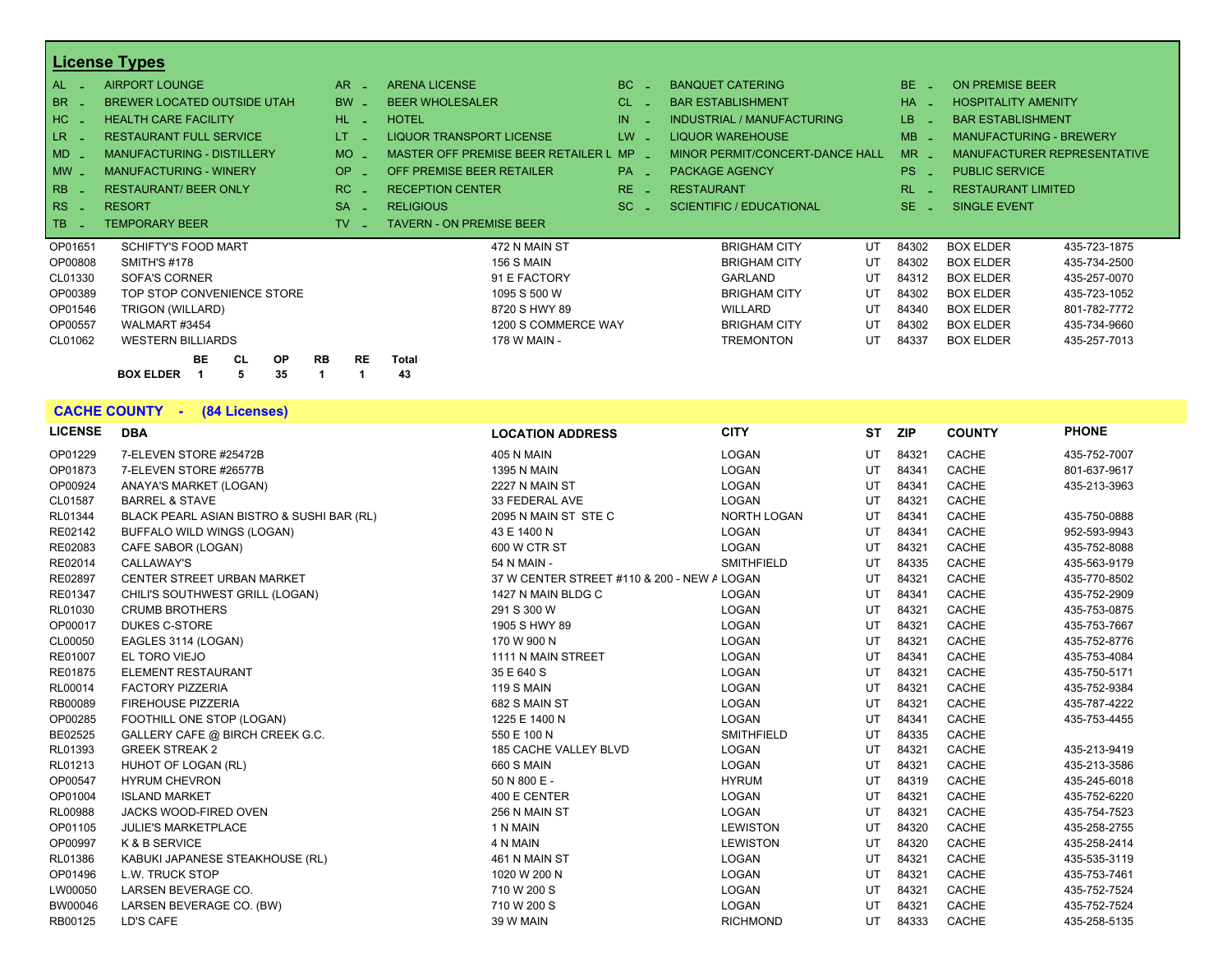|                          | <b>License Types</b>               |                               |                                         |                      |                                   |    |             |                          |                                |
|--------------------------|------------------------------------|-------------------------------|-----------------------------------------|----------------------|-----------------------------------|----|-------------|--------------------------|--------------------------------|
| $AL -$                   | <b>AIRPORT LOUNGE</b>              | $AR -$                        | <b>ARENA LICENSE</b>                    | BC<br>$\sim$         | <b>BANQUET CATERING</b>           |    | $BE -$      | <b>ON PREMISE BEER</b>   |                                |
| BR<br>- 4                | BREWER LOCATED OUTSIDE UTAH        | BW _                          | <b>BEER WHOLESALER</b>                  | $CL$ $-$             | <b>BAR ESTABLISHMENT</b>          |    | $HA$ $-$    |                          | <b>HOSPITALITY AMENITY</b>     |
| H <sub>C</sub><br>- 4    | <b>HEALTH CARE FACILITY</b>        | HL L                          | <b>HOTEL</b>                            | IN<br><b>College</b> | <b>INDUSTRIAL / MANUFACTURING</b> |    | LB.<br>- 20 | <b>BAR ESTABLISHMENT</b> |                                |
| LR.                      | <b>RESTAURANT FULL SERVICE</b>     | LT <sub>1</sub>               | <b>LIQUOR TRANSPORT LICENSE</b>         | $LW -$               | <b>LIQUOR WAREHOUSE</b>           |    | $MB -$      |                          | <b>MANUFACTURING - BREWERY</b> |
| - 4                      |                                    | <b>MO</b>                     |                                         |                      |                                   |    | $MR -$      |                          |                                |
| $MD -$                   | <b>MANUFACTURING - DISTILLERY</b>  | $\sim$                        | MASTER OFF PREMISE BEER RETAILER L MP _ |                      | MINOR PERMIT/CONCERT-DANCE HALL   |    |             |                          | MANUFACTURER REPRESENTATIVE    |
| $MW-$                    | <b>MANUFACTURING - WINERY</b>      | <b>OP</b><br>п.               | OFF PREMISE BEER RETAILER               | PA _                 | PACKAGE AGENCY                    |    | PS _        | <b>PUBLIC SERVICE</b>    |                                |
| <b>RB</b>                | <b>RESTAURANT/ BEER ONLY</b>       | RC.                           | <b>RECEPTION CENTER</b>                 | RE.                  | <b>RESTAURANT</b>                 |    | $RL - 1$    |                          | <b>RESTAURANT LIMITED</b>      |
| R <sub>S</sub><br>$\sim$ | <b>RESORT</b>                      | <b>SA</b><br>$\sim$           | <b>RELIGIOUS</b>                        | $SC =$               | <b>SCIENTIFIC / EDUCATIONAL</b>   |    | SE.<br>- 4  | <b>SINGLE EVENT</b>      |                                |
| TB<br>n a                | <b>TEMPORARY BEER</b>              | $TV$ $\overline{\phantom{0}}$ | <b>TAVERN - ON PREMISE BEER</b>         |                      |                                   |    |             |                          |                                |
| RE01455                  | LE NONNE                           |                               | 129 N 100 EAST                          |                      | LOGAN                             | UT | 84321       | CACHE                    | 435-752-9577                   |
| OP01182                  | LEE'S MARKETPLACE (LOGAN)          |                               | 555 E 1400 NORTH                        |                      | LOGAN                             | UT | 84341       | CACHE                    | 435-755-5100                   |
| OP01181                  | LEE'S MARKETPLACE (SMITHFIELD)     |                               | <b>850 S MAIN</b>                       |                      | <b>SMITHFIELD</b>                 | UT | 84335       | CACHE                    | 435-563-6251                   |
| CL01501                  | LOGAN GOLF & COUNTRY CLUB (BAR)    |                               | 710 N 1500 E                            |                      | LOGAN                             | UT | 84321       | CACHE                    | 435-753-6020                   |
| BE02654                  | <b>LOGAN RIVER GRILL</b>           |                               | 550 W 1000 S                            |                      | <b>LOGAN</b>                      | UT | 84321       | CACHE                    | 435-770-3363                   |
| OP01938                  | <b>LOS PRIMOS MARKET</b>           |                               | 45 W 500 N                              |                      | LOGAN                             | UT | 84321       | CACHE                    | 385-519-9712                   |
| OP00866                  | MACEY'S (PROVIDENCE)               |                               | 50 N HWY 165                            |                      | <b>PROVIDENCE</b>                 | UT | 84332       | CACHE                    | 435-753-3301                   |
| RL01465                  | <b>MANDARIN GARDEN WENG</b>        |                               | 432 N MAIN ST                           |                      | LOGAN                             | UT | 84321       | CACHE                    | 435-881-8182                   |
| OP00392                  | MANNING'S SHORT STOP (HYRUM)       |                               | 325 W MAIN                              |                      | <b>HYRUM</b>                      | UT | 84319       | CACHE                    | 435-245-6914                   |
| OP00066                  | MAVERIK #603 (MAIN ST. LOGAN)      |                               | 303 S MAIN ST                           |                      | LOGAN                             | UT | 84321       | CACHE                    | 435-753-9357                   |
| OP00409                  | MAVERIK #368                       |                               | 3090 S HWY 165                          |                      | LOGAN                             | UT | 84321       | CACHE                    | 801-936-5557                   |
| OP00454                  | MAVERIK#373                        |                               | 10 S 200 W                              |                      | <b>RICHMOND</b>                   | UT | 84333       | CACHE                    | 801-936-5557                   |
| OP00112                  | MAVERIK #506 (3700 N HYDE PARK)    |                               | 25 E 3700 N                             |                      | <b>HYDE PARK</b>                  | UT | 84318       | CACHE                    | 801-936-5557                   |
| OP00401                  | MAVERIK #526                       |                               | 304 S MAIN                              |                      | LOGAN                             | UT | 84321       | CACHE                    | 801-936-5557                   |
| OP00399                  | MAVERIK #531                       |                               | 1033 W 200 N                            |                      | LOGAN                             | UT | 84321       | CACHE                    | 801-936-5557                   |
| OP00395                  | MAVERIK #533                       |                               | <b>748 E MAIN</b>                       |                      | WELLSVILLE                        | UT | 84339       | CACHE                    | 801-936-5557                   |
| OP00065                  | MAVERIK #604 (1400 N LOGAN)        |                               | 790 E 1400 N                            |                      | LOGAN                             | UT | 84341       | CACHE                    | 801-936-5557                   |
| OP00064                  | MAVERIK #605 (NORTH LOGAN)         |                               | 2495 N MAIN ST                          |                      | LOGAN                             | UT | 84341       | CACHE                    | 801-936-5557                   |
| OP00888                  | MILLER SMITHFIELD CHEVRON          |                               | <b>780 S MAIN</b>                       |                      | <b>SMITHFIELD</b>                 | UT | 84335       | CACHE                    | 435-563-3636                   |
| OP00970                  | NEW LOGAN MARKET                   |                               | 720 E 1000 N                            |                      | <b>LOGAN</b>                      | UT | 84321       | CACHE                    | 435-787-4600                   |
| OP01234                  | <b>NEWTON MARKET</b>               |                               | 10 E MAIN                               |                      | <b>NEWTON</b>                     | UT | 84327       | CACHE                    | 435-213-9437                   |
| OP01001                  | NYLA'S SOUTH CHEVRON               |                               | <b>904 S MAIN</b>                       |                      | LOGAN                             | UT | 84321       | CACHE                    | 435-750-5595                   |
| TV00024                  | <b>OASIS RESTAURANT</b>            |                               | 207 S MAIN -                            |                      | <b>LOGAN</b>                      | UT | 84321       | CACHE                    | 435-753-2019                   |
| RE01528                  | OLIVE GARDEN (LOGAN)               |                               | 1220 N MAIN ST                          |                      | LOGAN                             | UT | 84341       | CACHE                    | 435-752-6120                   |
| MB00084                  | <b>PRODIGY BREWING</b>             |                               | 25 W CENTER                             |                      | LOGAN                             | UT | 84321       | CACHE                    | 859-433-1882                   |
| RE02925                  | <b>PRODIGY BREWING (RE)</b>        |                               | 25 W CENTER                             |                      | LOGAN                             | UT | 84321       | CACHE                    | 859-433-1882                   |
| OP00651                  | RIDLEY'S FAMILY MARKETS #1150      |                               | 780 E MAIN ST                           |                      | <b>HYRUM</b>                      | UT | 84319       | CACHE                    | 435-245-4455                   |
| BC00106                  | RIVERWOODS CONFERENCE CENTER       |                               | 615 S 80 E -                            |                      | LOGAN                             | UT | 84321       | CACHE                    | 435-750-5151                   |
| RE02786                  | <b>RUBY'S PIZZERIA &amp; GRILL</b> |                               | 1400 N 795 E - -                        |                      | <b>LOGAN</b>                      | UT | 84341       | CACHE                    | 435-213-7791                   |
| OP01505                  | SAM'S CLUB #4786                   |                               | 145 W CACHE VALLEY BLVD                 |                      | LOGAN                             | UT | 84341       | CACHE                    | 435-787-0063                   |
| RE02889                  | <b>SANTOS</b>                      |                               | 880 S MAIN ST STE 170                   |                      | LOGAN                             | UT | 84321       | CACHE                    | 435-799-3701                   |
| RL00314                  | SIZZLER #439 (LOGAN)               |                               | <b>1165 N MAIN</b>                      |                      | LOGAN                             | UT | 84341       | CACHE                    | 435-752-2771                   |
| MW00015                  | <b>SLIDE RIDGE</b>                 |                               | 474 E 250 S                             |                      | <b>MENDON</b>                     | UT | 84325       | CACHE                    | 435-752-4956                   |
| OP00818                  | <b>SMITH'S #477</b>                |                               | 750 N MAIN                              |                      | <b>LOGAN</b>                      | UT | 84321       | <b>CACHE</b>             | 435-753-1004                   |
| OP00841                  | SMITH'S #87                        |                               | 442 N 175 E                             |                      | LOGAN                             | UT | 84321       | CACHE                    | 435-753-6840                   |
| TV00028                  | <b>SULTAN'S TAVERN</b>             |                               | 207 S MAIN -                            |                      | LOGAN                             | UT | 84321       | <b>CACHE</b>             | 435-753-2019                   |
| OP00891                  | <b>SUMMIT CREEK SINCLAIR</b>       |                               | 183 N MAIN                              |                      | SMITHFIELD                        | UT | 84335       | <b>CACHE</b>             | 435-563-2490                   |
| RL00371                  | TAKARA SUSHI JAPANESE RESTAURANT   |                               | 55 W 1000 N #1                          |                      | LOGAN                             | UT | 84321       | CACHE                    | 435-752-1677                   |
| RL00537                  | <b>TANDOORI OVEN</b>               |                               | 720 E 1000 N                            |                      | LOGAN                             | UT | 84321       | CACHE                    | 435-750-6836                   |
| RE01894                  | TEXAS ROADHOUSE (LOGAN)            |                               | 42 E 1400 N                             |                      | LOGAN                             | UT | 84341       | CACHE                    | 435-753-7740                   |
| RE02402                  | THE BEEHIVE GRILL                  |                               | <b>255 S MAIN</b>                       |                      | LOGAN                             | UT | 84321       | CACHE                    | 435-753-2600                   |
| RE02860                  | THE BULL'S HEAD (RE)               |                               | 1111 N 800 E #106                       |                      | LOGAN                             | UT | 84341       | CACHE                    | 435-787-2092                   |
| CL01533                  | THE CACHE VENUE (BAR)              |                               | <b>119 S MAIN</b>                       |                      | LOGAN                             | UT | 84321       | CACHE                    | 435-770-5156                   |
| RC00031                  | THE EVENT CENTER                   |                               | 185 CACHE VALLEY BLVD                   |                      | LOGAN                             | UT | 84321       | CACHE                    | 435-698-7395                   |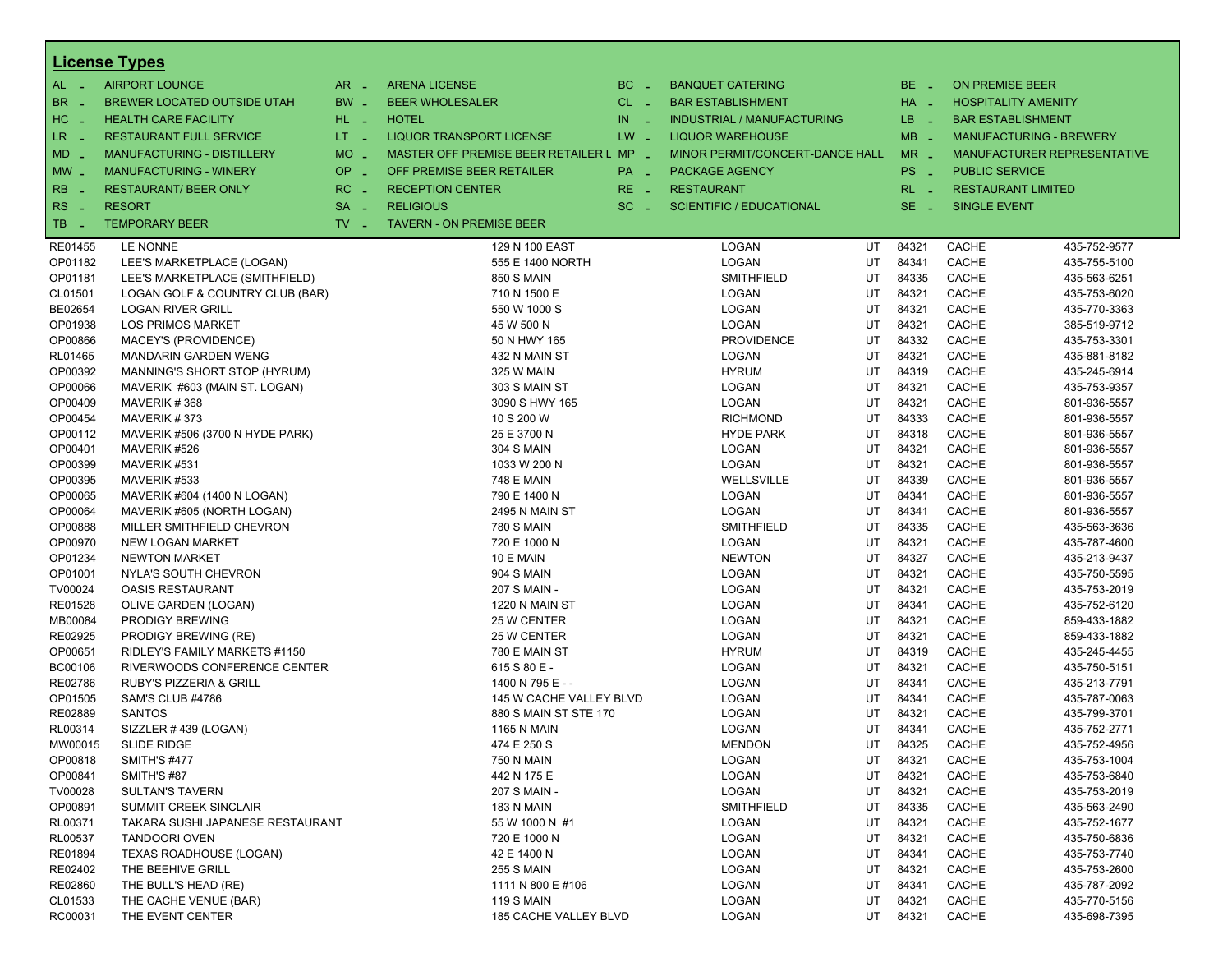|          | <b>License Types</b>                                            |                              |                                           |                 |                             |                |                 |                 |         |                                   |    |               |                            |                                |
|----------|-----------------------------------------------------------------|------------------------------|-------------------------------------------|-----------------|-----------------------------|----------------|-----------------|-----------------|---------|-----------------------------------|----|---------------|----------------------------|--------------------------------|
| AL       | <b>AIRPORT LOUNGE</b>                                           | AR.                          | <b>ARENA LICENSE</b>                      |                 |                             |                | BC.             |                 |         | <b>BANQUET CATERING</b>           |    | BE.           | <b>ON PREMISE BEER</b>     |                                |
| BR       | <b>BREWER LOCATED OUTSIDE UTAH</b>                              | <b>BW</b>                    | <b>BEER WHOLESALER</b>                    |                 |                             |                | <b>CL</b>       |                 |         | <b>BAR ESTABLISHMENT</b>          |    | HA            | <b>HOSPITALITY AMENITY</b> |                                |
| HC _     | <b>HEALTH CARE FACILITY</b>                                     | $HL$ $-$                     | <b>HOTEL</b>                              |                 |                             |                | IN              |                 |         | <b>INDUSTRIAL / MANUFACTURING</b> |    | LB.           | <b>BAR ESTABLISHMENT</b>   |                                |
| LR.      | <b>RESTAURANT FULL SERVICE</b>                                  | LT.                          | <b>LIQUOR TRANSPORT LICENSE</b>           |                 |                             |                |                 | $LW -$          |         | <b>LIQUOR WAREHOUSE</b>           |    | $MB -$        |                            | <b>MANUFACTURING - BREWERY</b> |
| MD _     | <b>MANUFACTURING - DISTILLERY</b>                               | <b>MO</b>                    | <b>MASTER OFF PREMISE BEER RETAILER L</b> |                 |                             |                | <b>MP</b>       |                 |         | MINOR PERMIT/CONCERT-DANCE HALL   |    | $MR -$        |                            | MANUFACTURER REPRESENTATIVE    |
| $MW$ $-$ | <b>MANUFACTURING - WINERY</b>                                   | <b>OP</b>                    | OFF PREMISE BEER RETAILER                 |                 |                             |                | <b>PA</b>       |                 |         | <b>PACKAGE AGENCY</b>             |    | PS.           | <b>PUBLIC SERVICE</b>      |                                |
| RB       | <b>RESTAURANT/ BEER ONLY</b>                                    | RC<br><b>College</b>         | <b>RECEPTION CENTER</b>                   |                 |                             |                |                 | $RE -$          |         | <b>RESTAURANT</b>                 |    | <b>RL</b>     | <b>RESTAURANT LIMITED</b>  |                                |
| RS       | <b>RESORT</b>                                                   | <b>SA</b><br><b>Contract</b> | <b>RELIGIOUS</b>                          |                 |                             |                | SC.             |                 |         | <b>SCIENTIFIC / EDUCATIONAL</b>   |    | SE.<br>$\sim$ | <b>SINGLE EVENT</b>        |                                |
| l TB     | <b>TEMPORARY BEER</b>                                           | TV.                          | <b>TAVERN - ON PREMISE BEER</b>           |                 |                             |                |                 |                 |         |                                   |    |               |                            |                                |
| OP00594  | TOP STOP CONVENIENCE STORE (LOGAN)                              |                              |                                           |                 | 970 N MAIN                  |                |                 |                 |         | <b>LOGAN</b>                      | UT | 84321         | CACHE                      | 435-750-5071                   |
| OP00595  | TOP STOP CONVENIENCE STORE (N LOGAN)                            |                              |                                           |                 | <b>1936 N MAIN</b>          |                |                 |                 |         | <b>LOGAN</b>                      | UT | 84341         | <b>CACHE</b>               | 435-753-1025                   |
| OP00488  | WALGREENS #10552                                                |                              |                                           |                 | 999 N MAIN                  |                |                 |                 |         | <b>LOGAN</b>                      | UT | 84321         | CACHE                      | 435-227-1100                   |
| OP00269  | WALMART #1888 (NORTH LOGAN)                                     |                              |                                           |                 | 1550 N MAIN ST              |                |                 |                 |         | LOGAN                             | UT | 84341         | <b>CACHE</b>               | 435-753-0880                   |
| OP00259  | WALMART #4272 (LOGAN)                                           |                              |                                           |                 | 1150 S 100 W                |                |                 |                 |         | <b>LOGAN</b>                      | UT | 84321         | <b>CACHE</b>               | 435-753-2111                   |
| OP01065  | <b>WELLCOME MART</b>                                            |                              |                                           |                 | <b>670 E MAIN</b>           |                |                 |                 |         | WELLSVILLE                        | UT | 84339         | <b>CACHE</b>               | 435-245-5339                   |
| TV00103  | <b>WHITE OWL</b>                                                |                              |                                           |                 | 36 W CENTER -               |                |                 |                 |         | <b>LOGAN</b>                      | UT | 84321         | <b>CACHE</b>               | 435-881-1072                   |
| OP01872  | WINCO FOODS #168 (LOGAN)                                        |                              |                                           |                 | 1341 MAIN ST                |                |                 |                 |         | LOGAN                             | UT | 84341         | <b>CACHE</b>               | 435-557-7563                   |
| OP01295  | YEATES COAL & OIL/KJ'S SUPER STORE                              |                              |                                           |                 | 620 W 200 N                 |                |                 |                 |         | LOGAN                             | UT | 84321         | <b>CACHE</b>               | 435-752-0182                   |
|          | BC.<br><b>BE</b><br><b>BW</b><br><b>CACHE</b><br>$\overline{2}$ | LW<br>CL<br>Δ                | <b>MB</b><br>МW                           | <b>OP</b><br>41 | <b>RB</b><br>$\overline{2}$ | <b>RC</b><br>1 | <b>RE</b><br>15 | <b>RL</b><br>11 | TV<br>3 | <b>Total</b><br>84                |    |               |                            |                                |

|                | <b>CANYON COUNTY</b><br>(1 License) |                         |              |    |            |               |              |
|----------------|-------------------------------------|-------------------------|--------------|----|------------|---------------|--------------|
| <b>LICENSE</b> | <b>DBA</b>                          | <b>LOCATION ADDRESS</b> | <b>CITY</b>  | ST | <b>ZIP</b> | <b>COUNTY</b> | <b>PHONE</b> |
| <b>BR00225</b> | MOTHER EARTH BREW CO                | 1428 MADISON AVE        | <b>NAMPA</b> |    | 83687      | <b>CANYON</b> | 208-463-4349 |

#### **BR Total**

**CANYON 1 1**

| <b>CARBON COUNTY -</b><br>(43 Licenses) |                                                  |                         |                   |           |            |               |              |  |  |  |
|-----------------------------------------|--------------------------------------------------|-------------------------|-------------------|-----------|------------|---------------|--------------|--|--|--|
| <b>LICENSE</b>                          | <b>DBA</b>                                       | <b>LOCATION ADDRESS</b> | <b>CITY</b>       | <b>ST</b> | <b>ZIP</b> | <b>COUNTY</b> | <b>PHONE</b> |  |  |  |
| RB00031                                 | <b>BALANCE ROCK EATERY &amp; PUB</b>             | <b>148 S MAIN</b>       | <b>HELPER</b>     | UT        | 84526      | <b>CARBON</b> | 435-472-0403 |  |  |  |
| BE00480                                 | <b>CARBON COUNTRY CLUB</b>                       | 3055 N HWY 6            | <b>HELPER</b>     | UT        | 84526      | <b>CARBON</b> | 435-637-2311 |  |  |  |
| RE02290                                 | CARBON COUNTRY CLUB                              | 3055 N HWY 50-6         | <b>HELPER</b>     | UT        | 84526      | <b>CARBON</b> | 435-637-5950 |  |  |  |
| CL00023                                 | <b>CARBON COUNTRY CLUB-CL1</b>                   | 3055 N HWY 6            | <b>HELPER</b>     | UT        | 84526      | <b>CARBON</b> | 435-637-2311 |  |  |  |
| <b>BC00085</b>                          | <b>CARBON COUNTY EVENT CENTER</b>                | 450 S FAIRGROUNDS WAY   | <b>PRICE</b>      | UT        | 84501      | <b>CARBON</b> | 435-636-3214 |  |  |  |
| RL01316                                 | <b>CLUB MECCA CAFE</b>                           | 75 W MAIN               | <b>PRICE</b>      | UT        | 84501      | <b>CARBON</b> | 435-637-3232 |  |  |  |
| BE02720                                 | <b>COUNTRY LANES</b>                             | 1633 CARBONVILLE RD     | <b>HELPER</b>     | UT        | 84526      | <b>CARBON</b> | 801-722-8918 |  |  |  |
| LB00034                                 | <b>COWBOY CLUB</b>                               | 31 E MAIN               | <b>WELLINGTON</b> | UT        | 84542      | <b>CARBON</b> | 435-637-4223 |  |  |  |
| RE00047                                 | <b>COWBOY'S COUNTRY KITCHEN</b>                  | 31 E MAIN               | <b>WELLINGTON</b> | UT        | 84542      | <b>CARBON</b> | 435-637-4223 |  |  |  |
| RE02742                                 | <b>CROSSCUT BREWERY</b>                          | 150 N HOSPITAL DR       | <b>PRICE</b>      | UT        | 84501      | <b>CARBON</b> | 435-636-2337 |  |  |  |
| OP01428                                 | <b>CROSSCUT CONVENIENCE STORE</b>                | 150 N HOSPITAL DR       | <b>PRICE</b>      | UT        | 84501      | CARBON        | 801-376-1063 |  |  |  |
| CL00749                                 | <b>ELKS #1550 (PRICE)</b>                        | 57 W MAIN ST            | PRICE             | UT        | 84501      | <b>CARBON</b> | 435-637-1550 |  |  |  |
| OP01714                                 | FAMILY DOLLAR #32263                             | 617 INDUSTRIAL RD       | <b>HELPER</b>     | UT        | 84526      | <b>CARBON</b> | 385-236-2900 |  |  |  |
| OP01548                                 | <b>GAS AND GO PRICE</b>                          | 104 W 100 N             | <b>PRICE</b>      | UT        | 84501      | <b>CARBON</b> | 435-215-5864 |  |  |  |
| BE00284                                 | <b>GATEWAY LANES</b>                             | 94 S MAIN               | <b>HELPER</b>     | UT        | 84526      | <b>CARBON</b> | 435-472-5015 |  |  |  |
| BW00035                                 | <b>GENERAL DISTRIBUTING COMPANY (WELLINGTON)</b> | 1440 E MAIN             | <b>WELLINGTON</b> | UT        | 84542      | <b>CARBON</b> | 435-637-5279 |  |  |  |
| RE02837                                 | <b>GRANNY J'S</b>                                | 715 E MAIN ST           | <b>PRICE</b>      | UT        | 84501      | CARBON        |              |  |  |  |
| OP00510                                 | <b>HANDY MART</b>                                | <b>201 S MAIN</b>       | <b>HELPER</b>     | UT        | 84526      | <b>CARBON</b> | 435-472-3965 |  |  |  |
| OP01655                                 | KJ'S CATCH N SNACK                               | 245 S IVY ST            | <b>HELPER</b>     | UT        | 84526      | <b>CARBON</b> | 435-448-9697 |  |  |  |
| OP00873                                 | LIN'S (PRICE)                                    | 760 W PRICE RIVER DR    | <b>PRICE</b>      | UT        | 84501      | <b>CARBON</b> | 435-637-7104 |  |  |  |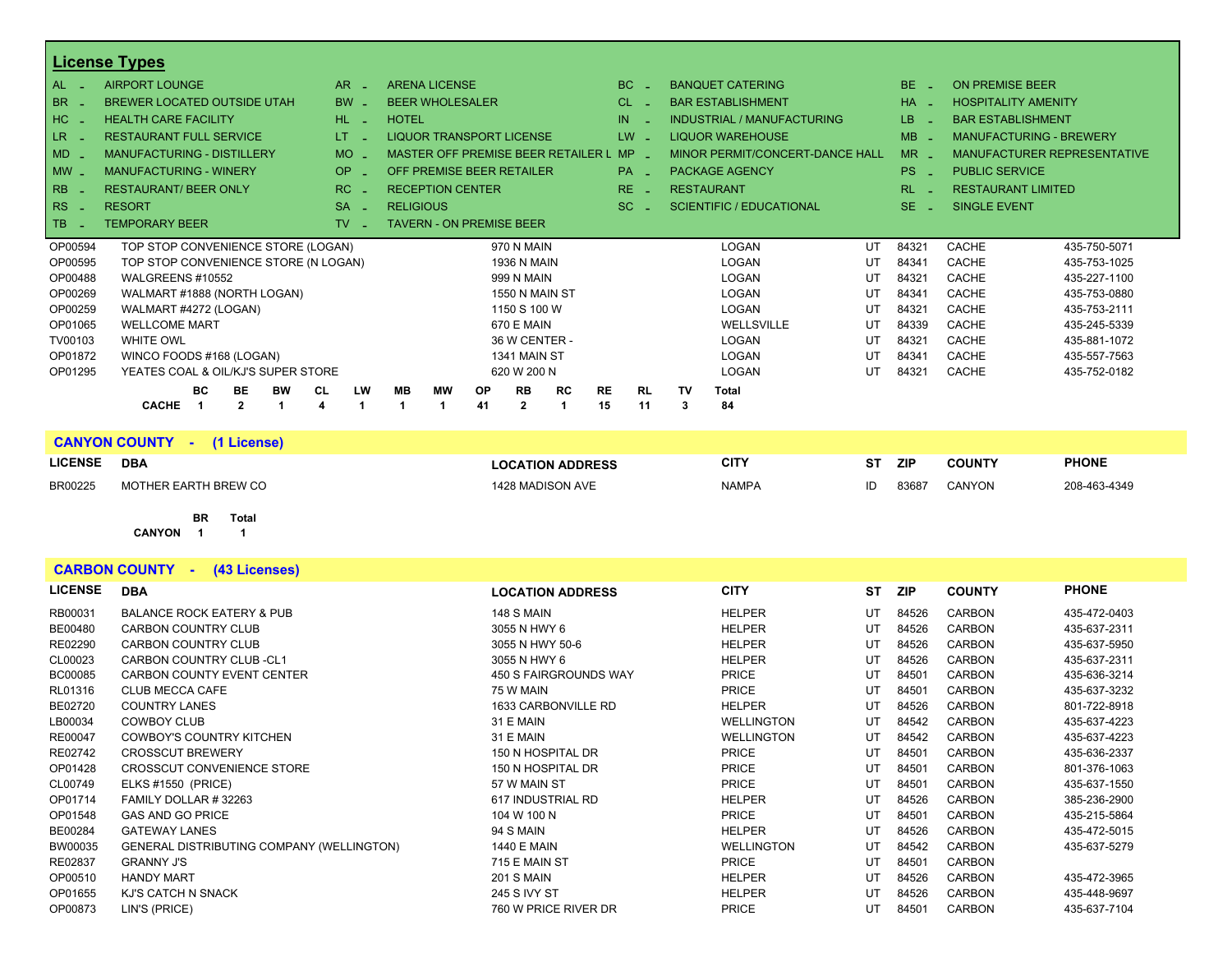|                      | License Types                                                                  |                               |                                 |                                         |                       |                      |              |                                   |    |                 |                            |                                |
|----------------------|--------------------------------------------------------------------------------|-------------------------------|---------------------------------|-----------------------------------------|-----------------------|----------------------|--------------|-----------------------------------|----|-----------------|----------------------------|--------------------------------|
| $AL -$               | <b>AIRPORT LOUNGE</b>                                                          | $AR -$                        | <b>ARENA LICENSE</b>            |                                         |                       |                      | $BC -$       | <b>BANQUET CATERING</b>           |    | BE <sub>-</sub> | <b>ON PREMISE BEER</b>     |                                |
| <b>BR</b><br>nia.    | BREWER LOCATED OUTSIDE UTAH                                                    | BW _                          | <b>BEER WHOLESALER</b>          |                                         |                       |                      | $CL$ $-$     | <b>BAR ESTABLISHMENT</b>          |    | $HA -$          | <b>HOSPITALITY AMENITY</b> |                                |
| HC                   | <b>HEALTH CARE FACILITY</b>                                                    | HL L                          | <b>HOTEL</b>                    |                                         |                       | IN                   |              | <b>INDUSTRIAL / MANUFACTURING</b> |    | LB.             | <b>BAR ESTABLISHMENT</b>   |                                |
| LR.<br>$\sim$ $\sim$ | <b>RESTAURANT FULL SERVICE</b>                                                 | LT <sub>1</sub>               |                                 | <b>LIQUOR TRANSPORT LICENSE</b>         |                       |                      | $LW -$       | <b>LIQUOR WAREHOUSE</b>           |    | $MB -$          |                            | <b>MANUFACTURING - BREWERY</b> |
| $MD -$               | MANUFACTURING - DISTILLERY                                                     | <b>MO</b><br>ч.               |                                 | MASTER OFF PREMISE BEER RETAILER L MP - |                       |                      |              | MINOR PERMIT/CONCERT-DANCE HALL   |    | $MR -$          |                            | MANUFACTURER REPRESENTATIVE    |
| $MW -$               | <b>MANUFACTURING - WINERY</b>                                                  | OP<br>i al                    |                                 | OFF PREMISE BEER RETAILER               |                       |                      | PA _         | <b>PACKAGE AGENCY</b>             |    | PS <sub>-</sub> | <b>PUBLIC SERVICE</b>      |                                |
| <b>RB</b>            | <b>RESTAURANT/ BEER ONLY</b>                                                   | RC                            | <b>RECEPTION CENTER</b>         |                                         |                       |                      | $RE -$       | <b>RESTAURANT</b>                 |    | $RL - 1$        | <b>RESTAURANT LIMITED</b>  |                                |
| $RS -$               | <b>RESORT</b>                                                                  | $SA -$                        | <b>RELIGIOUS</b>                |                                         |                       |                      | $SC =$       | <b>SCIENTIFIC / EDUCATIONAL</b>   |    | $SE$ $-$        | <b>SINGLE EVENT</b>        |                                |
| <b>TB</b><br>- 14    | <b>TEMPORARY BEER</b>                                                          | $TV$ $\overline{\phantom{0}}$ | <b>TAVERN - ON PREMISE BEER</b> |                                         |                       |                      |              |                                   |    |                 |                            |                                |
|                      |                                                                                |                               |                                 |                                         |                       |                      |              |                                   |    |                 |                            |                                |
| OP00306              | MARKET EXPRESS (CARBON AVE)                                                    |                               |                                 |                                         | 850 S CARBON AVE      |                      |              | <b>PRICE</b>                      | UT | 84501           | <b>CARBON</b>              | 435-637-4008                   |
| OP00305              | <b>MARKET EXPRESS (PRICE)</b>                                                  |                               |                                 |                                         | 121 N CARBONVILLE RD  |                      |              | <b>PRICE</b>                      | UT | 84501           | <b>CARBON</b>              | 435-637-4414                   |
| OP01908              | MARKET EXPRESS (PRICE) (OP)                                                    |                               |                                 |                                         | 755 S CARBON AVE      |                      |              | <b>PRICE</b>                      | UT | 84501           | <b>CARBON</b>              | 435-637-4008                   |
| OP00410              | MAVERIK #249                                                                   |                               |                                 | <b>295 E MAIN</b>                       |                       |                      |              | <b>PRICE</b>                      | UT | 84501           | CARBON                     | 801-936-5557                   |
| OP00411              | MAVERIK #319                                                                   |                               |                                 | <b>891 E MAIN</b>                       |                       |                      |              | <b>PRICE</b>                      | UT | 84501           | <b>CARBON</b>              | 801-936-5557                   |
| OP01106              | MILLERS WELLINGTON                                                             |                               |                                 | 2195 E MAIN                             |                       |                      |              | <b>WELLINGTON</b>                 | UT | 84542           | CARBON                     | 435-636-0380                   |
| OP00144              | MINERS TRADING POST                                                            |                               |                                 | 1 MARKET ST                             |                       |                      |              | <b>SUNNYSIDE</b>                  | UT | 84539           | <b>CARBON</b>              | 435-888-4416                   |
| OP00312              | <b>PICK &amp; RAIL MARKET</b>                                                  |                               |                                 | 101 W 200 N                             |                       |                      |              | <b>HELPER</b>                     | UT | 84526           | CARBON                     | 435-472-3449                   |
| RB00161              | PINNACLE BREWING/GROGGS                                                        |                               |                                 |                                         | 1653 N CARBONVILLE RD |                      |              | <b>HELPER</b>                     | UT | 84526           | <b>CARBON</b>              | 435-637-2924                   |
| OP00549              | <b>PUP'S SINCLAIR</b>                                                          |                               |                                 | 32 E GENEVA                             |                       |                      |              | <b>EAST CARBON</b>                | UT | 84520           | CARBON                     | 435-888-0810                   |
| OP00675              | R & A MARKET & DELI                                                            |                               |                                 | 408 S MAIN ST                           |                       |                      |              | <b>HELPER</b>                     | UT | 84526           | <b>CARBON</b>              | 435-472-3354                   |
| HL00028              | RAMADA BY WYNDHAM PRICE                                                        |                               |                                 |                                         | 838 W WESTWOOD BLVD - |                      |              | <b>PRICE</b>                      | UT | 84501           | <b>CARBON</b>              | 435-637-8880                   |
| CL01049              | <b>REGIS CLUB</b>                                                              |                               |                                 | 138 S MAIN                              |                       |                      |              | <b>HELPER</b>                     | UT | 84526           | <b>CARBON</b>              | 435-472-1482                   |
| RL01419              | SAKURA JAPANESE STEAK AND SUSHI BAR                                            |                               |                                 | 801 E MAIN ST                           |                       |                      |              | <b>PRICE</b>                      | UT | 84501           | <b>CARBON</b>              | 435-637-6545                   |
| CL00364              | SILVER DOLLAR SPORTS PAGE                                                      |                               |                                 | 36 W MAIN                               |                       |                      |              | <b>PRICE</b>                      | UT | 84501           | <b>CARBON</b>              | 435-637-9446                   |
| OP00827              | SMITH'S #48                                                                    |                               |                                 | <b>1075 E MAIN</b>                      |                       |                      |              | <b>PRICE</b>                      | UT | 84501           | <b>CARBON</b>              | 435-637-6200                   |
| OP01688              | <b>SOLDIER SUMMIT GAS</b>                                                      |                               |                                 | 20 US-6                                 |                       |                      |              | <b>HELPER</b>                     | UT | 84526           | <b>CARBON</b>              | 435-870-8800                   |
| OP00509              | <b>SWIFT STOP &amp; SHOP</b>                                                   |                               |                                 | 154 N MAIN                              |                       |                      |              | <b>HELPER</b>                     | UT | 84526           | <b>CARBON</b>              | 435-472-3787                   |
| TV00242              | <b>TIPSY TAVERN</b>                                                            |                               |                                 |                                         | 189 N CARBONVILLE RD  |                      |              | <b>PRICE</b>                      | UT | 84501           | CARBON                     | 435-637-9831                   |
| CL01050              | <b>TUSCAN</b>                                                                  |                               |                                 | 23 E 100 NORTH                          |                       |                      |              | <b>PRICE</b>                      | UT | 84501           | <b>CARBON</b>              |                                |
| OP00552              | WALMART #1573                                                                  |                               |                                 | 255 S HWY 55                            |                       |                      |              | <b>PRICE</b>                      | UT | 84501           | <b>CARBON</b>              | 435-637-6712                   |
| OP01812              | WALMART #1573 FUEL (OP)                                                        |                               |                                 | 245 S HWY 55                            |                       |                      |              | <b>PRICE</b>                      | UT | 84501           | <b>CARBON</b>              | 435-637-6712                   |
| RE01899              | WINGER'S (PRICE)                                                               |                               |                                 |                                         | 205 N HOSPITAL DR     |                      |              | <b>PRICE</b>                      | UT | 84501           | <b>CARBON</b>              | 435-613-9464                   |
|                      | вc<br>BE<br>BW<br>CL                                                           | <b>HL</b>                     | LB<br>OP                        | <b>RE</b><br><b>RB</b>                  | <b>RL</b>             | TV                   | <b>Total</b> |                                   |    |                 |                            |                                |
|                      | $\mathbf{3}$<br>5<br><b>CARBON</b><br>$\overline{\phantom{0}}$<br>$\mathbf{1}$ | -1                            | 21<br>1                         | $\mathbf{2}$<br>5                       | $\mathbf{2}$          | $\blacktriangleleft$ | 43           |                                   |    |                 |                            |                                |

**DAGGETT COUNTY - (12 Licenses)**

| <b>LICENSE</b> | <b>DBA</b>                  | <b>LOCATION ADDRESS</b>     | <b>CITY</b> | SТ | <b>ZIP</b> | <b>COUNTY</b>  | <b>PHONE</b> |
|----------------|-----------------------------|-----------------------------|-------------|----|------------|----------------|--------------|
| LR01102        | <b>CEDAR SPRINGS MARINA</b> | 2675 N CEDAR SPRINGS RD     | DUTCH JOHN  | UT | 84023      | <b>DAGGETT</b> | 435-889-3795 |
| OP01459        | CEDAR SPRINGS MARINA (OP)   | 2675 N CEDAR SPRINGS RD - - | DUTCH JOHN  | UT | 84023      | <b>DAGGETT</b> | 435-889-3795 |
| PA00425        | DUTCH JOHN PACKAGE AGENCY   | 1050 SOUTH BLVD             | DUTCH JOHN  | UT | 84023      | <b>DAGGETT</b> | 435-885-3191 |
| OP01385        | DUTCH JOHN RESORT           | 1050 S BLVD                 | DUTCH JOHN  | UT | 84023      | <b>DAGGETT</b> |              |
| OP01463        | <b>FLAMING GORGE MARKET</b> | 75 E HWY 43                 | MANILA      | UT | 84046      | <b>DAGGETT</b> | 435-784-3582 |
| RE02765        | FLAMING GORGE RESORT (RE)   | 1100 E FLAMING GORGE RESORT | DUTCH JOHN  | UT | 84023      | <b>DAGGETT</b> | 435-889-3773 |
| RE02191        | <b>GREEN RIVER GRILL</b>    | 1050 S BLVD                 | DUTCH JOHN  | UT | 84023      | <b>DAGGETT</b> | 435-885-3191 |
| OP01962        | LUCERNE VALLEY MARINA       | 5570 E LUCERNE RD           | MANILA      | UT | 84046      | <b>DAGGETT</b> | 435-784-3483 |
| RE00480        | RED CANYON LODGE            | 2450 RED CANYON RD          | DUTCH JOHN  | UT | 84023      | <b>DAGGETT</b> | 435-889-3759 |
| OP01405        | RED CANYON LODGE (OP)       | 2450 W RED CYN LODGE        | DUTCH JOHN  | UT | 84023      | <b>DAGGETT</b> | 435-889-3759 |
| OP01379        | <b>SLAUGH'S SINCLAIR</b>    | 25 E HWY 43                 | MANILA      | UT | 84046      | <b>DAGGETT</b> | 435-784-3363 |
| OP01902        | <b>TROUT CREEK FLIES</b>    | 1155 LITTLE HOLE RD         | DUTCH JOHN  | UT | 84023      | <b>DAGGETT</b> | 435-885-3355 |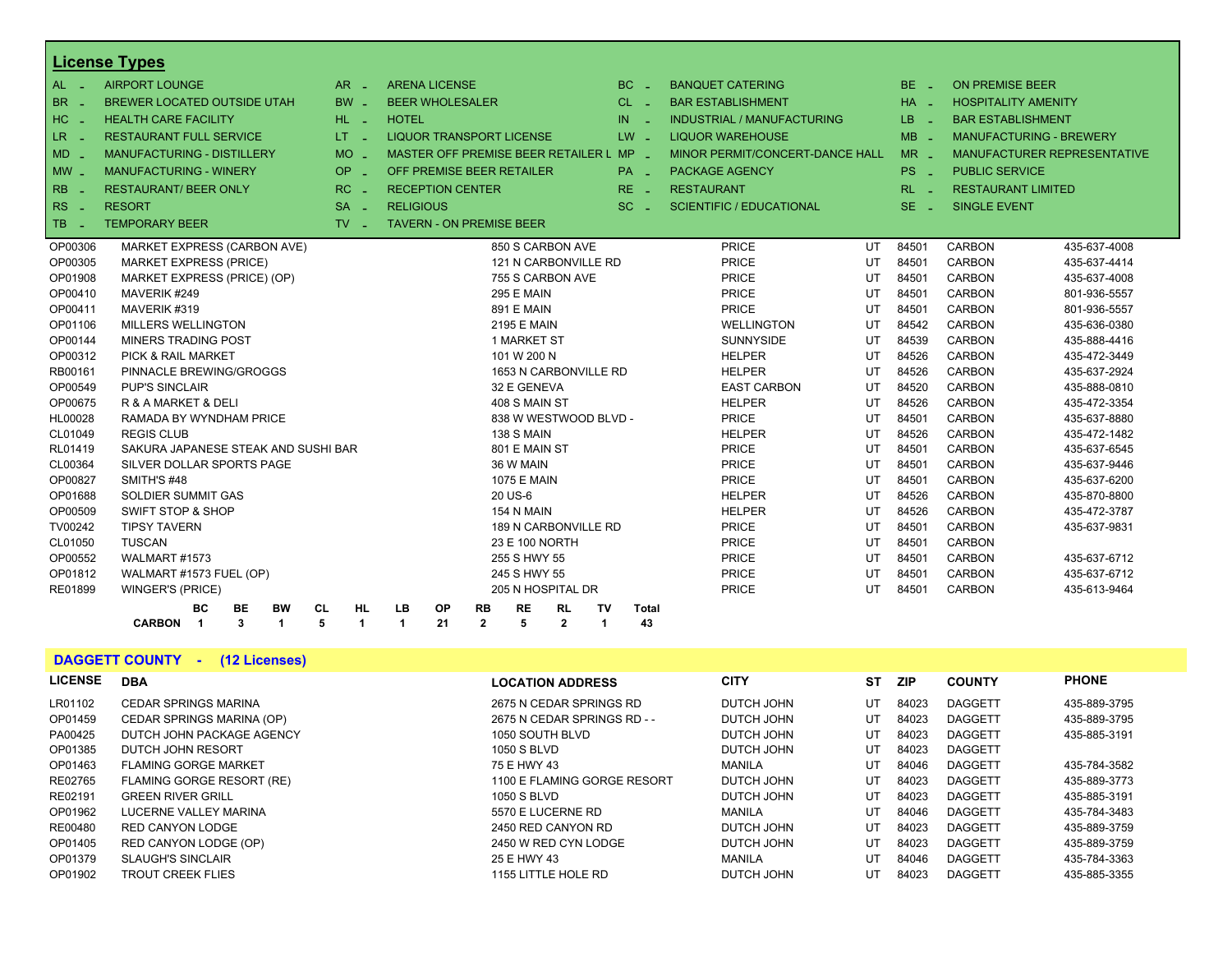| $AL -$          | AIRPORT LOUNGE                    | $AR -$                        | <b>ARENA LICENSE</b>                  | BC.      | <b>BANQUET CATERING</b>         | $BE -$                 | ON PREMISE BEER             |
|-----------------|-----------------------------------|-------------------------------|---------------------------------------|----------|---------------------------------|------------------------|-----------------------------|
| BR _            | BREWER LOCATED OUTSIDE UTAH       | $BW -$                        | <b>BEER WHOLESALER</b>                | $CL$ $=$ | <b>BAR ESTABLISHMENT</b>        | $HA =$                 | <b>HOSPITALITY AMENITY</b>  |
| HC _            | <b>HEALTH CARE FACILITY</b>       | $HL$ $=$                      | <b>HOTEL</b>                          | IN.      | INDUSTRIAL / MANUFACTURING      | LB.<br><b>Contract</b> | <b>BAR ESTABLISHMENT</b>    |
| LR <sub>-</sub> | <b>RESTAURANT FULL SERVICE</b>    | $LT = 1$                      | LIQUOR TRANSPORT LICENSE              | $LW -$   | LIQUOR WAREHOUSE                | $MB -$                 | MANUFACTURING - BREWERY     |
| $MD -$          | <b>MANUFACTURING - DISTILLERY</b> | $MO$ $\overline{\phantom{0}}$ | MASTER OFF PREMISE BEER RETAILER L MP |          | MINOR PERMIT/CONCERT-DANCE HALL | <b>MR</b>              | MANUFACTURER REPRESENTATIVE |
| $MW-$           | <b>MANUFACTURING - WINERY</b>     | $OP =$                        | OFF PREMISE BEER RETAILER             | $PA -$   | <b>PACKAGE AGENCY</b>           | $PS -$                 | <b>PUBLIC SERVICE</b>       |
| $RB-$           | <b>RESTAURANT/ BEER ONLY</b>      | $RC -$                        | <b>RECEPTION CENTER</b>               | $RE =$   | <b>RESTAURANT</b>               | RI                     | <b>RESTAURANT LIMITED</b>   |
| $RS -$          | <b>RESORT</b>                     | <b>SA</b><br><b>Contract</b>  | <b>RELIGIOUS</b>                      | $SC =$   | <b>SCIENTIFIC / EDUCATIONAL</b> | $SE =$                 | SINGLE EVENT                |
| $TB \t-$        | <b>TEMPORARY BEER</b>             | TV.                           | <b>TAVERN - ON PREMISE BEER</b>       |          |                                 |                        |                             |

**LR OP PA RE Total DAGGETT 1 7 1 3 12**

### **DAVIS COUNTY - (217 Licenses)**

| <b>LICENSE</b> | <b>DBA</b>                              | <b>LOCATION ADDRESS</b>    | <b>CITY</b>        | SТ | <b>ZIP</b> | <b>COUNTY</b> | <b>PHONE</b>     |
|----------------|-----------------------------------------|----------------------------|--------------------|----|------------|---------------|------------------|
| CL01334        | 'BOUT TIME PUB & GRUB (LAYTON)          | 641 W 600 N                | LAYTON             | UT | 84041      | <b>DAVIS</b>  | 801-783-8796     |
| OP00437        | 280 W FOOD MART                         | 280 W 500 S                | <b>BOUNTIFUL</b>   | UT | 84010      | <b>DAVIS</b>  | 801-298-5262     |
| OP01834        | 7-ELEVEN STORE #33981B                  | 425 N 700 W                | <b>CENTERVILLE</b> | UT | 84014      | <b>DAVIS</b>  | 801-580-7787     |
| OP01951        | 7-ELEVEN STORE #35508J                  | 712 S STATE ST             | <b>CLEARFIELD</b>  | UT | 84015      | <b>DAVIS</b>  | 972-828-7538     |
| OP01791        | 7-ELEVEN STORE #22099C                  | 1515 S 500 W               | <b>WOODS CROSS</b> | UT | 84087      | <b>DAVIS</b>  | 385-214-9972     |
| OP01252        | 7-ELEVEN STORE #23550C                  | <b>1998 N MAIN</b>         | LAYTON             | UT | 84041      | <b>DAVIS</b>  | 801-773-7127     |
| OP01028        | 7-ELEVEN STORE #26103J                  | <b>1771 N MAIN</b>         | <b>CLEARFIELD</b>  | UT | 84015      | <b>DAVIS</b>  | 801-825-3545     |
| OP01389        | 7-ELEVEN STORE #32705C                  | 976 W 1700 S               | <b>CLEARFIELD</b>  | UT | 84015      | <b>DAVIS</b>  | 559-265-2725     |
| OP01920        | 7-ELEVEN STORE #33986B                  | 385 W 200 N                | <b>KAYSVILLE</b>   | UT | 84037      | <b>DAVIS</b>  | 801-645-4937     |
| OP01156        | 7-ELEVEN STORE #34755B                  | 1109 W 500 S               | <b>WOODS CROSS</b> | UT | 84087      | <b>DAVIS</b>  | 801-294-8397     |
| OP01175        | 7-ELEVEN STORE #35034A                  | 1829 N 2000 W              | <b>CLEARFIELD</b>  | UT | 84015      | <b>DAVIS</b>  | 801-525-2539     |
| OP01176        | 7-ELEVEN STORE #35432A                  | 310 N 2000 W               | <b>CLEARFIELD</b>  | UT | 84015      | <b>DAVIS</b>  | 801-776-1169     |
| OP01556        | 7-ELEVEN STORE #38442A                  | 282 S 1000 W - NEW ADDRESS | <b>SYRACUSE</b>    | UT | 84075      | <b>DAVIS</b>  | 385-320-4199     |
| OP01762        | 7-ELEVEN STORE #38552A                  | 1285 N MAIN ST             | LAYTON             | UT | 84041      | <b>DAVIS</b>  | 385-239-5592     |
| OP01741        | 7-ELEVEN STORE #38710H                  | 405 E LAYTON PKWY          | LAYTON             | UT | 84041      | <b>DAVIS</b>  | 850-577-6961     |
| OP01631        | 9 STAR CHEVRON (OP)                     | 1971 N HILLFIELD RD        | LAYTON             | UT | 84041      | <b>DAVIS</b>  | 801-776-9888     |
| OP00471        | AJAY'S                                  | 3427 ORCHARD DR            | <b>BOUNTIFUL</b>   | UT | 84010      | <b>DAVIS</b>  | 385-777-2115     |
| CL00342        | AMERICAN LEGION 134 (CLEARFIELD)        | 345 S DEPOT ST -           | <b>CLEARFIELD</b>  | UT | 84015      | <b>DAVIS</b>  | 801-773-9419     |
| OP00910        | APPLE #2 FOOD STORE                     | 33 W 1100 N                | NORTH SALT LAKE    | UT | 84054      | <b>DAVIS</b>  | 801-298-2390     |
| RE02552        | APPLEBEE'S LAYTON                       | 1622 N 1000 W              | LAYTON             | UT | 84041      | <b>DAVIS</b>  | JRLONG42@YAHOO.C |
| RL00553        | ARELLA PIZZERIA                         | 535 W 400 N                | <b>WOODS CROSS</b> | UT | 84087      | <b>DAVIS</b>  | 801-294-8800     |
| OP00530        | AT YOUR CONVENIENCE                     | 2065 ORCHARD DR -          | <b>BOUNTIFUL</b>   | UT | 84010      | <b>DAVIS</b>  | 801-298-0277     |
| OP00663        | AZTECA DE ORO CLEARFIELD                | 499 S STATE ST#B           | <b>CLEARFIELD</b>  | UT | 84015      | <b>DAVIS</b>  | 801-820-6966     |
| RE02950        | <b>BLUE FIN SUSHI</b>                   | 802 W 1425 N -             | LAYTON             | UT | 84041      | <b>DAVIS</b>  | 801-217-3823     |
| BE02601        | <b>BOUNTIFUL BOWLING</b>                | 409 S 500 WEST             | <b>BOUNTIFUL</b>   | UT | 84010      | <b>DAVIS</b>  | 801-292-2444     |
| RE02896        | BOUNTIFUL WINGERS RESTAURANT & ALEHOUSE | 255 N 500 W                | <b>BOUNTIFUL</b>   | UT | 84010      | <b>DAVIS</b>  | 801-261-3700     |
| RE02094        | BUFFALO WILD WINGS (LAYTON)             | 695 S RING RD              | LAYTON             | UT | 84041      | <b>DAVIS</b>  | 801-547-9464     |
| RE02414        | CAFE SABOR (LAYTON)                     | 200 S MAIN ST              | LAYTON             | UT | 84041      | <b>DAVIS</b>  | 435-770-3363     |
| MR00056        | CAVALLERI-CONLEY, GISELA                | 67 E 4050 S                | <b>BOUNTIFUL</b>   | UT | 84010      | <b>DAVIS</b>  | 801-296-2818     |
| OP01684        | CHEVRON 828                             | 504 W 400 N                | <b>BOUNTIFUL</b>   | UT | 84010      | <b>DAVIS</b>  | 832-885-5555     |
| OP01740        | CHEVRON 875                             | 391 N 500 W                | <b>WOODS CROSS</b> | UT | 84087      | <b>DAVIS</b>  | 832-885-5555     |
| OP01845        | <b>CHEVRON CLEARFIELD</b>               | 1350 E 700 S               | <b>CLEARFIELD</b>  | UT | 84015      | <b>DAVIS</b>  | 801 773 7222     |
| RE01801        | CHILI'S (CENTERVILLE) #1466             | 371 W PARRISH LN           | <b>CENTERVILLE</b> | UT | 84014      | <b>DAVIS</b>  | 801-397-3500     |
| RE01344        | CHILI'S (LAYTON)                        | 1970 N 1000 W              | LAYTON             | UT | 84041      | <b>DAVIS</b>  | 801-774-8225     |
| CL01116        | CLUB FAHRENHEIT @ HILTON GARDEN INN     | 762 W HERITAGE PARK BLVD   | LAYTON             | UT | 84041      | <b>DAVIS</b>  | 801-416-5004     |
| OP00339        | COMMON CENTS FOOD STORE #252            | 412 N 500 W                | <b>BOUNTIFUL</b>   | UT | 84010      | <b>DAVIS</b>  | 801-296-8285     |
| OP00013        | CORNER 22 FOOD MART                     | 2193 ORCHARD DR            | <b>BOUNTIFUL</b>   | UT | 84010      | <b>DAVIS</b>  | 801-298-2299     |
| RE02080        | COURTYARD BY MARRIOTT (LAYTON)          | 1803 WOODLAND PARK DR      | <b>LAYTON</b>      | UT | 84041      | <b>DAVIS</b>  | 801-217-2300     |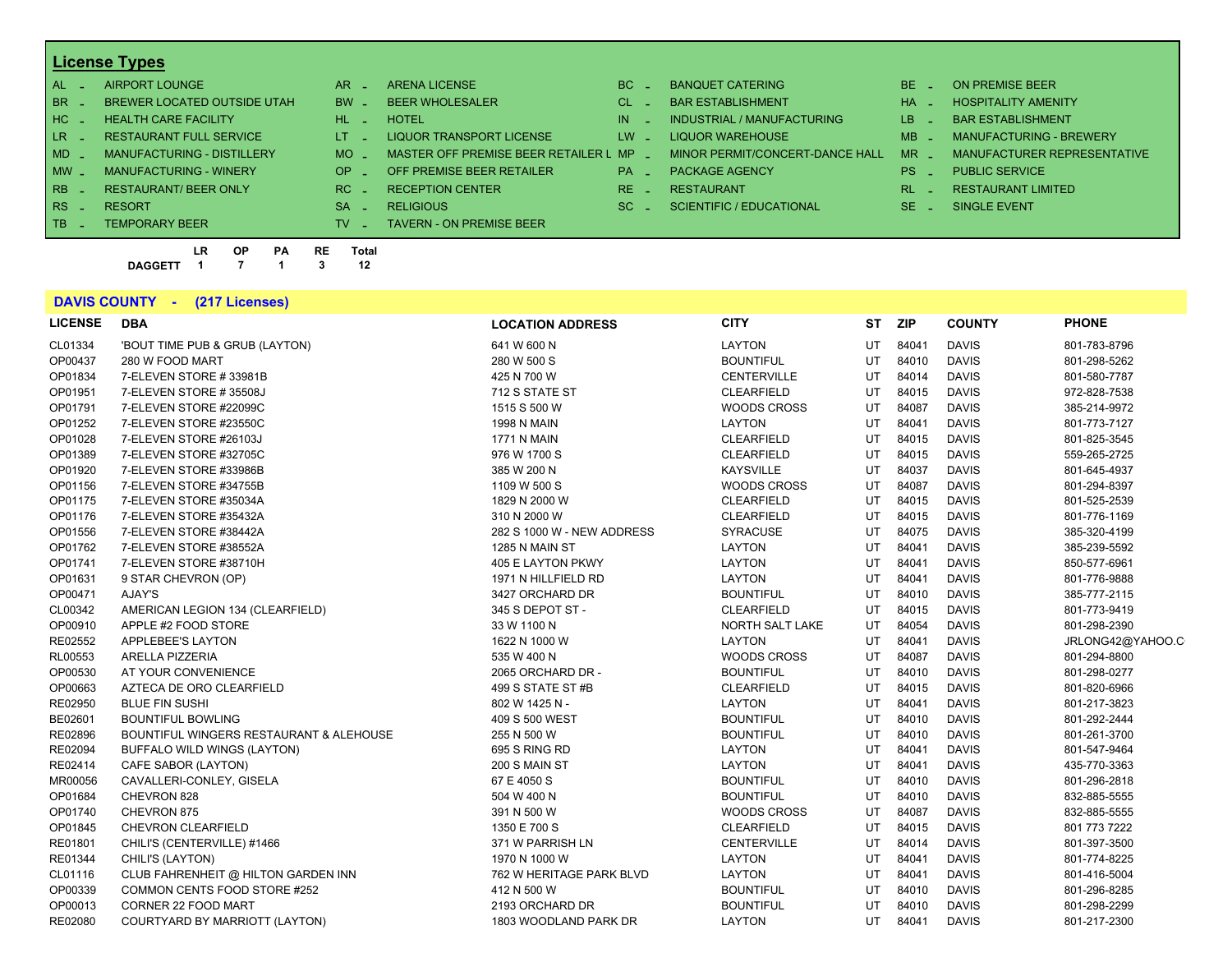|                                 | <b>License Types</b>                           |                               |                                 |                                         |          |                   |                                   |    |            |                        |                                |
|---------------------------------|------------------------------------------------|-------------------------------|---------------------------------|-----------------------------------------|----------|-------------------|-----------------------------------|----|------------|------------------------|--------------------------------|
| $AL -$                          | <b>AIRPORT LOUNGE</b>                          | $AR =$                        | <b>ARENA LICENSE</b>            |                                         | $BC =$   |                   | <b>BANQUET CATERING</b>           |    | $BE -$     | <b>ON PREMISE BEER</b> |                                |
| BR                              | <b>BREWER LOCATED OUTSIDE UTAH</b>             | BW _                          | <b>BEER WHOLESALER</b>          |                                         | $CL$ $-$ |                   | <b>BAR ESTABLISHMENT</b>          |    | $HA$ $-$   |                        | <b>HOSPITALITY AMENITY</b>     |
| H <sub>C</sub><br>$\sim$ $\sim$ | <b>HEALTH CARE FACILITY</b>                    | HL L                          | <b>HOTEL</b>                    |                                         | $IN$ $-$ |                   | <b>INDUSTRIAL / MANUFACTURING</b> |    | LB.<br>n a |                        | <b>BAR ESTABLISHMENT</b>       |
| LR.<br>$\sim$ $\sim$            | <b>RESTAURANT FULL SERVICE</b>                 | $LT - 1$                      | <b>LIQUOR TRANSPORT LICENSE</b> |                                         | $LW -$   |                   | <b>LIQUOR WAREHOUSE</b>           |    | $MB -$     |                        | <b>MANUFACTURING - BREWERY</b> |
| $MD -$                          | <b>MANUFACTURING - DISTILLERY</b>              | $MO$ $\overline{\phantom{0}}$ |                                 | MASTER OFF PREMISE BEER RETAILER L MP _ |          |                   | MINOR PERMIT/CONCERT-DANCE HALL   |    | $MR -$     |                        | MANUFACTURER REPRESENTATIVE    |
|                                 | OP.<br><b>MANUFACTURING - WINERY</b>           |                               | OFF PREMISE BEER RETAILER       |                                         | PA _     |                   | <b>PACKAGE AGENCY</b>             |    | PS.        | <b>PUBLIC SERVICE</b>  |                                |
| $MW$ $-$                        |                                                | i al                          |                                 |                                         |          |                   |                                   |    | - 2        |                        |                                |
| <b>RB</b>                       | RC<br><b>RESTAURANT/ BEER ONLY</b>             | <b>COL</b>                    | <b>RECEPTION CENTER</b>         |                                         | RE _     | <b>RESTAURANT</b> |                                   |    | RL.        |                        | <b>RESTAURANT LIMITED</b>      |
| R <sub>S</sub><br>$\sim$        | <b>RESORT</b>                                  | $SA -$                        | <b>RELIGIOUS</b>                |                                         | $SC =$   |                   | <b>SCIENTIFIC / EDUCATIONAL</b>   |    | $SE -$     | <b>SINGLE EVENT</b>    |                                |
| TB<br>- 4                       | <b>TEMPORARY BEER</b>                          | $TV -$                        | <b>TAVERN - ON PREMISE BEER</b> |                                         |          |                   |                                   |    |            |                        |                                |
| BC00130                         | COURTYARD BY MARRIOTT (LAYTON) (BC)            |                               |                                 | 1803 WOODLAND PARK DR                   |          |                   | <b>LAYTON</b>                     | UT | 84041      | <b>DAVIS</b>           | 801-217-2300                   |
| BE02489                         | CRANE FIELD GOLF COURSE                        |                               |                                 | 3648 W 2650 N                           |          |                   | <b>CLEARFIELD</b>                 | UT | 84015      | <b>DAVIS</b>           | 801-779-3800                   |
| TV00050                         | <b>CROWN ENTERTAINMENT</b>                     |                               |                                 | 1295 S STATE ST -                       |          |                   | <b>CLEARFIELD</b>                 | UT | 84015      | <b>DAVIS</b>           | 801-564-1341                   |
| OP00624                         | CVS/PHARMACY #10662                            |                               |                                 | 50 S FORT LANE                          |          |                   | <b>LAYTON</b>                     | UT | 84041      | <b>DAVIS</b>           | 801-544-1570                   |
| OP00626                         | CVS/PHARMACY #10927                            |                               |                                 | 1982 W 1700 S                           |          |                   | <b>SYRACUSE</b>                   | UT | 84075      | <b>DAVIS</b>           | 801-825-2679                   |
| BC00124                         | DAVIS CONFERENCE CENTER                        |                               |                                 | 1651 N 700 W                            |          |                   | <b>LAYTON</b>                     | UT | 84041      | <b>DAVIS</b>           | 801-416-8888                   |
| BE02282                         | DAVIS CONFERENCE CENTER                        |                               |                                 | 1651 N 700 W                            |          |                   | <b>LAYTON</b>                     | UT | 84041      | <b>DAVIS</b>           | 801-416-8888                   |
| BE02243                         | DAVIS LANES                                    |                               |                                 | <b>1396 N MAIN</b>                      |          |                   | LAYTON                            | UT | 84041      | <b>DAVIS</b>           | 801-544-1390                   |
| BE02559                         | DAVIS PARK CAFE                                |                               |                                 | 1074 NICHOLLS RD                        |          |                   | <b>KAYSVILLE</b>                  | UT | 84037      | <b>DAVIS</b>           | 801-540-8074                   |
| BE02729                         | DAVIS PARK CAFE (BE)                           |                               |                                 | 2430 BOUNTIFUL BLVD                     |          |                   | <b>BOUNTIFUL</b>                  | UT | 84010      | <b>DAVIS</b>           | 801-540-8074                   |
| <b>RL01448</b>                  | DIRTY BIRD FRIED CHXX CLEARFIELD               |                               |                                 | 846 W 1700 S                            |          |                   | <b>CLEARFIELD</b>                 | UT | 84015      | <b>DAVIS</b>           | 801-768-3405                   |
| CL01368                         | DO DROP INN                                    |                               |                                 | 2971 N 400 WEST                         |          |                   | <b>LAYTON</b>                     | UT | 84041      | <b>DAVIS</b>           | 385-383-7955                   |
| CL00761                         | <b>DOWN UNDER CLUB</b>                         |                               |                                 | 544 W 400 N                             |          |                   | <b>WOODS CROSS</b>                | UT | 84087      | <b>DAVIS</b>           | 801-397-0758                   |
| OP00635                         | <b>EAST LAYTON CHEVRON</b>                     |                               |                                 | 1165 E GENTILE                          |          |                   | LAYTON                            | UT | 84040      | <b>DAVIS</b>           | 801-546-3363                   |
| OP00433                         | ERNIE'S TOO (BOUNTIFUL)                        |                               |                                 | <b>2565 S MAIN</b>                      |          |                   | <b>BOUNTIFUL</b>                  | UT | 84010      | <b>DAVIS</b>           | 801-295-8305                   |
| OP01613                         | FAMILY DOLLAR #26187                           |                               |                                 | 1638 S 500 W                            |          |                   | <b>WOODS CROSS</b>                | UT | 84087      | <b>DAVIS</b>           | 208-293-6715                   |
| RE02718                         | FAMOUS DAVE'S BBQ (LAYTON)                     |                               |                                 | 1977 N 1200 W                           |          |                   | LAYTON                            | UT | 84041      | <b>DAVIS</b>           | 801-773-3994                   |
| OP01675                         | FAST STOP 1120                                 |                               |                                 | 1504 S 800 W                            |          |                   | <b>WOODS CROSS</b>                | UT | 84087      | <b>DAVIS</b>           | 8013929584 EXT 1104            |
| RE02815                         | FAT FISH (RE)                                  |                               |                                 | 595 W 2600 SO                           |          |                   | <b>BOUNTIFUL</b>                  | UT | 84010      | <b>DAVIS</b>           | 801-797-5163                   |
| OP00856                         | FRESH MARKET (LAYTON)                          |                               |                                 | 910 N FAIRFIELD RD                      |          |                   | LAYTON                            | UT | 84040      | <b>DAVIS</b>           | 801-544-1445                   |
| <b>RL00977</b>                  | <b>FUJI SUSHI RESTAURANT</b>                   |                               |                                 | 330 N MARKETPLACE DR STE B600           |          |                   | <b>CENTERVILLE</b>                | UT | 84014      | <b>DAVIS</b>           | 801-292-3854                   |
| <b>RE01707</b>                  | <b>GARCIA'S (BEST REST.)</b>                   |                               |                                 | 1075 N HILLFIELD RD                     |          |                   | <b>LAYTON</b>                     | UT | 84041      | <b>DAVIS</b>           | 405-285-5362                   |
| BE02696                         | <b>GEORGE'S GRILL (BE)</b>                     |                               |                                 | 1110 E EAGLEWOOD DR                     |          |                   | NORTH SALT LAKE                   | UT | 84054      | <b>DAVIS</b>           | 801-884-6696                   |
| BE02258                         | <b>GLEN EAGLE GOLF COURSE</b>                  |                               |                                 | 3176 W 1700 S                           |          |                   | <b>SYRACUSE</b>                   | UT | 84075      | <b>DAVIS</b>           | 801-773-4653                   |
| RL00853                         | <b>GOLDEN GINGER BISTRO</b>                    |                               |                                 | 1020 W 300 N                            |          |                   | <b>CLEARFIELD</b>                 | UT | 84015      | <b>DAVIS</b>           | 801-773-0388                   |
| OP01830                         | <b>GOTAM LLC</b>                               |                               |                                 | 1155 N MAIN ST STE 6                    |          |                   | LAYTON                            | UT | 84041      | <b>DAVIS</b>           | 385-216-6518                   |
| RE01959                         | GREAT AMERICAN GRILL @ DAVIS CONFERENCE CENTER |                               |                                 | 762 W HERITAGE PARK BLVD                |          |                   | <b>LAYTON</b>                     | UT | 84041      | <b>DAVIS</b>           | 801-390-1069                   |
| OP01506                         | HAMPTON INN (LAYTON)                           |                               |                                 | 1700 N WOODLAND PARK DR                 |          |                   | <b>LAYTON</b>                     | UT | 84041      | <b>DAVIS</b>           | 509 928 6848 EXT 603           |
| OP00167                         | HARMONS (STATION PARK)                         |                               |                                 | 200 N STATION PKWY                      |          |                   | <b>FARMINGTON</b>                 | UT | 84025      | <b>DAVIS</b>           | 801-928-2600                   |
| MW00012                         | HIVE WINERY -MW1                               |                               |                                 | 1220 W JACK D DR #2                     |          |                   | <b>LAYTON</b>                     | UT | 84041      | <b>DAVIS</b>           | 801-546-1997                   |
| OP01953                         | <b>HOLIDAY OIL #76</b>                         |                               |                                 | 975 E 1700 S                            |          |                   | <b>CLEARFIELD</b>                 | UT | 84015      | <b>DAVIS</b>           | 801-973-7012                   |
| OP00791                         | HOLIDAY OIL CO#61                              |                               |                                 | 525 N REDWOOD RD                        |          |                   | NORTH SALT LAKE                   | UT | 84054      | <b>DAVIS</b>           | 801-259-0826                   |
| RE02734                         | <b>HOOK REEL</b>                               |                               |                                 | 1508 WOODLAND PARK DR                   |          |                   | <b>LAYTON</b>                     | UT | 84041      | <b>DAVIS</b>           | 917-982-5538                   |
| RL00940                         | HUG HES CAFE (SYRACUSE)                        |                               |                                 | 2432 W 1700 S B-6                       |          |                   | <b>SYRACUSE</b>                   | UT | 84075      | <b>DAVIS</b>           | 801 896 0661                   |
| RE02604                         | HUG-HES CAFE (CENTERVILLE)                     |                               |                                 | 330 N MARKETPLACE DR B1                 |          |                   | <b>CENTERVILLE</b>                | UT | 84014      | <b>DAVIS</b>           | 801-645-1018                   |
| RL01247                         | HUHOT MONGOLIAN GRILL (LAYTON)                 |                               |                                 | 842 N MAIN ST                           |          |                   | LAYTON                            | UT | 84041      | <b>DAVIS</b>           | 406-926-2104                   |
| RE02395                         | <b>HYATT PLACE FARMINGTON</b>                  |                               |                                 | 222 N UNION AVE                         |          |                   | <b>FARMINGTON</b>                 | UT | 84025      | <b>DAVIS</b>           | 801-683-4444                   |
| BC00207                         | <b>HYATT PLACE FARMINGTON (BC)</b>             |                               |                                 | 222 N UNION AVE                         |          |                   | <b>FARMINGTON</b>                 | UT | 84025      | <b>DAVIS</b>           | 801-683-4444                   |
| TV00183                         | <b>ITAME GRILL / READY PIZZA</b>               |                               |                                 | 2704 N HILLFIELD RD #6 7                |          |                   | LAYTON                            | UT | 84041      | <b>DAVIS</b>           | 801-776-7083                   |
| OP00205                         | JACKSONS #165 (CENTERVILLE)                    |                               |                                 | <b>1011 S MAIN ST</b>                   |          |                   | <b>CENTERVILLE</b>                | UT | 84014      | <b>DAVIS</b>           | 801-797-5169                   |
| RB00415                         | <b>JAROCHOS RESTAURANT</b>                     |                               |                                 | 1095 N MAIN ST STE 2                    |          |                   | LAYTON                            | UT | 84041      | <b>DAVIS</b>           | 801-544-4430                   |
| RL00096                         | JOY LUCK RESTAURANT                            |                               |                                 | 1346 S 500 W                            |          |                   | <b>WOODS CROSS</b>                | UT | 84087      | <b>DAVIS</b>           | 801-298-0388                   |
| RL01306                         | KICKIN SEAFOOD (RL)                            |                               |                                 | 1120 N MAIN ST                          |          |                   | LAYTON                            | UT | 84041      | <b>DAVIS</b>           | 801-544-8686                   |
| RL01182                         | KIM KOREAN HOUSE & SUSHI BAR                   |                               |                                 | 1625 S 1000 W #6                        |          |                   | <b>CLEARFIELD</b>                 | UT | 84015      | <b>DAVIS</b>           | 801-393-8172                   |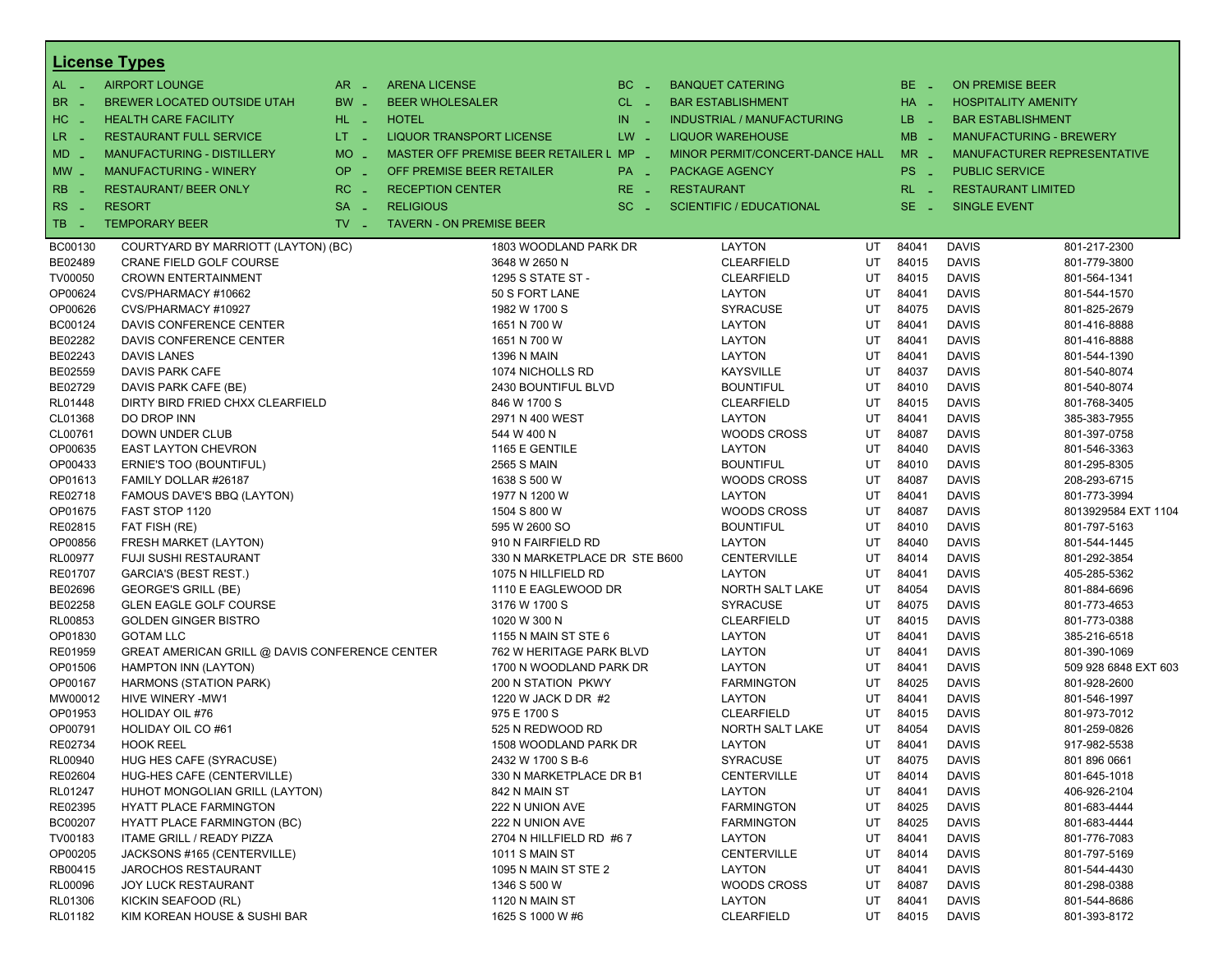|                    | <b>License Types</b>                                  |                               |                                         |          |                                       |          |                 |                              |                                |
|--------------------|-------------------------------------------------------|-------------------------------|-----------------------------------------|----------|---------------------------------------|----------|-----------------|------------------------------|--------------------------------|
| $AL -$             | <b>AIRPORT LOUNGE</b>                                 | $AR -$                        | <b>ARENA LICENSE</b>                    | $BC =$   | <b>BANQUET CATERING</b>               |          | BE _            | <b>ON PREMISE BEER</b>       |                                |
| <b>BR</b><br>- 4   | <b>BREWER LOCATED OUTSIDE UTAH</b>                    | BW _                          | <b>BEER WHOLESALER</b>                  | $CL$ $-$ | <b>BAR ESTABLISHMENT</b>              |          | $HA$ $-$        |                              | <b>HOSPITALITY AMENITY</b>     |
| $HC -$             | <b>HEALTH CARE FACILITY</b>                           | HL L                          | <b>HOTEL</b>                            | $IN =$   | <b>INDUSTRIAL / MANUFACTURING</b>     |          | LB _            | <b>BAR ESTABLISHMENT</b>     |                                |
| $LR -$             | <b>RESTAURANT FULL SERVICE</b>                        | $LT = 1$                      | <b>LIQUOR TRANSPORT LICENSE</b>         | $LW -$   | <b>LIQUOR WAREHOUSE</b>               |          | $MB -$          |                              | <b>MANUFACTURING - BREWERY</b> |
|                    | MANUFACTURING - DISTILLERY                            | <b>MO</b>                     | MASTER OFF PREMISE BEER RETAILER L MP - |          | MINOR PERMIT/CONCERT-DANCE HALL       |          | $MR -$          |                              | MANUFACTURER REPRESENTATIVE    |
| MD _               |                                                       | i al                          |                                         |          |                                       |          |                 |                              |                                |
| $MW$ $-$           | <b>MANUFACTURING - WINERY</b>                         | <b>OP</b><br>÷.               | OFF PREMISE BEER RETAILER               | PA _     | <b>PACKAGE AGENCY</b>                 |          | PS <sub>-</sub> | <b>PUBLIC SERVICE</b>        |                                |
| <b>RB</b>          | <b>RESTAURANT/ BEER ONLY</b>                          | RC<br><b>Simple</b>           | <b>RECEPTION CENTER</b>                 | $RE -$   | <b>RESTAURANT</b>                     |          | $RL - 1$        |                              | <b>RESTAURANT LIMITED</b>      |
| RS<br>- 4          | <b>RESORT</b>                                         | <b>SA</b><br>i al             | <b>RELIGIOUS</b>                        | $SC =$   | <b>SCIENTIFIC / EDUCATIONAL</b>       |          | $SE$ $-$        | <b>SINGLE EVENT</b>          |                                |
| TB<br>- 4          | <b>TEMPORARY BEER</b>                                 | $TV$ $\overline{\phantom{0}}$ | <b>TAVERN - ON PREMISE BEER</b>         |          |                                       |          |                 |                              |                                |
| RE02744            | LA PUENTE (CENTERVILLE) (RE)                          |                               | 116 W PARRISH LANE -                    |          | <b>CENTERVILLE</b>                    | UT       | 84014           | <b>DAVIS</b>                 | 801-298-4400                   |
| RE02772            | LA PUENTE (LAYTON) (RE)                               |                               | 955 N 400 W                             |          | <b>LAYTON</b>                         | UT       | 84041           | <b>DAVIS</b>                 | 801-674-3410                   |
| MR00206            | LA VIDA DESCORCHADA                                   |                               | 2993 S 100 W                            |          | <b>BOUNTIFUL</b>                      | UT       | 84010           | <b>DAVIS</b>                 | 801-688-7015                   |
| <b>BE00508</b>     | <b>LAGOON</b>                                         |                               | 375 N LAGOON DR                         |          | <b>FARMINGTON</b>                     | UT       | 84025           | <b>DAVIS</b>                 | 801-451-8000                   |
| OP01286            | LAGOON (OP)                                           |                               | 375 N LAGOON DR                         |          | <b>FARMINGTON</b>                     | UT       | 84025           | <b>DAVIS</b>                 | 801-451-8082                   |
| BE02627            | LAKESIDE GRILL AND CAFE LLC                           |                               | 1201 N 1100 WEST                        |          | <b>WEST BOUNTIFUL</b>                 | UT       | 84087           | <b>DAVIS</b>                 | 801-295-1066                   |
| OP01729            | <b>LAST CHANCE STORE #11</b>                          |                               | 855 N MAIN ST                           |          | <b>LAYTON</b>                         | UT       | 84041           | <b>DAVIS</b>                 | 801-690-5564                   |
| OP01183            | LEE'S MARKETPLACE (FOXBORO)                           |                               | 725 N REDWOOD RD                        |          | NORTH SALT LAKE                       | UT       | 84054           | <b>DAVIS</b>                 | 385-322-5337                   |
| RB00128            | LORENA'S CAFE                                         |                               | 2477 S 800 WEST                         |          | <b>WOODS CROSS</b>                    | UT       | 84087           | <b>DAVIS</b>                 | 801-295-2441                   |
| <b>RE02707</b>     | <b>MANDARIN (RE)</b>                                  |                               | 348 E 900 N                             |          | <b>BOUNTIFUL</b>                      | UT       | 84010           | <b>DAVIS</b>                 | 801-298-2406                   |
| RE01020            | MANUEL'S EL BURRITO (CLEARFIELD)                      |                               | <b>1145 S STATE</b>                     |          | <b>CLEARFIELD</b>                     | UT       | 84015           | <b>DAVIS</b>                 | 801-773-7579                   |
| OP00039            | MAVERIK #302 (700 S CLEARFIELD)                       |                               | 1510 E 700 S                            |          | <b>CLEARFIELD</b>                     | UT       | 84015           | <b>DAVIS</b>                 | 801-936-5557                   |
| OP01606            | MAVERIK#581                                           |                               | 1011 E 700 S                            |          | <b>CLEARFIELD</b>                     | UT       | 84015           | <b>DAVIS</b>                 | 801-936-5557                   |
| OP00183            | MAVERIK #130 (BOUNTIFUL)                              |                               | 105 S 200 W                             |          | <b>BOUNTIFUL</b>                      | UT       | 84010           | <b>DAVIS</b>                 | 801-936-5557                   |
| OP00177            | MAVERIK #168 (BOUNTIFUL)                              |                               | <b>1500 S MAIN</b>                      |          | <b>BOUNTIFUL</b>                      | UT       | 84010           | <b>DAVIS</b>                 | 801-936-5557                   |
| OP00052            | MAVERIK #184 (400 W LAYTON)                           |                               | 2014 N 400 W                            |          | <b>LAYTON</b>                         | UT       | 84041           | <b>DAVIS</b>                 | 801-936-5557                   |
| OP00051            | MAVERIK #197 (N MAIN LAYTON)                          |                               | 87 N MAIN                               |          | <b>LAYTON</b>                         | UT       | 84041           | <b>DAVIS</b>                 | 801-936-5557                   |
| OP01617            | MAVERIK #283                                          |                               | 1991 W 1700 S                           |          | <b>SYRACUSE</b>                       | UT       | 84075           | <b>DAVIS</b>                 | 801-335-3805                   |
| OP00047            | MAVERIK #299 (GORDON AVE LAYTON)                      |                               | 849 E GORDON AVE                        |          | <b>LAYTON</b>                         | UT       | 84040           | <b>DAVIS</b>                 | 801-936-5557                   |
| OP00094            | MAVERIK #349 (1700 S CLEARFIELD)                      |                               | 390 E 1700 S                            |          | <b>CLEARFIELD</b>                     | UT       | 84015           | <b>DAVIS</b>                 | 801-936-5557                   |
| OP00038            | MAVERIK #369 (CLEARFIELD)                             |                               | 985 W 300 N                             |          | <b>CLEARFIELD</b>                     | UT       | 84015           | <b>DAVIS</b>                 | 801-936-5557                   |
| OP00046            | MAVERIK #381 (3000 N LAYTON)                          |                               | 1455 E 3000 N                           |          | <b>LAYTON</b>                         | UT       | 84040           | <b>DAVIS</b>                 | 801-936-5557                   |
| OP00096            | MAVERIK #386 (CENTER ST NORTH SALT LAKE)              |                               | 800 W CENTER ST                         |          | NORTH SALT LAKE                       | UT       | 84054           | <b>DAVIS</b>                 | 801-936-5557                   |
| OP00105            | MAVERIK #397 (SHEPARD LANE FARMINGTON)                |                               | 957 W SHEPARD LANE                      |          | <b>FARMINGTON</b>                     | UT       | 84025           | <b>DAVIS</b>                 | 801-451-9160                   |
| OP00093            | MAVERIK #507 (200 N KAYSVILLE)                        |                               | 888 W 200 N                             |          | <b>KAYSVILLE</b>                      | UT       | 84037           | <b>DAVIS</b>                 | 801-936-5557                   |
| OP00405            | MAVERIK #513                                          |                               | 1843 N MAIN ST                          |          | <b>CLEARFIELD</b>                     | UT       | 84015           | <b>DAVIS</b>                 | 801-936-5557                   |
| OP00403            | MAVERIK #542                                          |                               | 1265 W PARRISH LANE                     |          | <b>CENTERVILLE</b>                    | UT       | 84014           | <b>DAVIS</b>                 | 801-936-5557                   |
| OP01640            | MAVERIK #625                                          |                               | 24 N REDWOOD RD                         |          | NORTH SALT LAKE                       | UT       | 84054           | <b>DAVIS</b>                 | 801-335-3805                   |
| OP00021            | MAVERIK, INC #145 (CENTERVILLE)                       |                               | 95 N MAIN                               |          | <b>CENTERVILLE</b>                    | UT       | 84014           | <b>DAVIS</b>                 | 801-936-5557                   |
| OP00099            | MAVERIK. INC. #303 S STATE CLEARFIELD                 |                               | 709 S STATE                             |          | <b>CLEARFIELD</b>                     | UT       | 84015           | <b>DAVIS</b>                 | 801-936-5557                   |
| OP00887            | MILLERS NORTH SALT LAKE                               |                               | 10 S ORCHARD DR                         |          | NORTH SALT LAKE                       | UT       | 84054           | <b>DAVIS</b>                 | 801-683-8487                   |
| OP00893            | <b>NEIGHBORS MARKET</b>                               |                               | 15 S HWY 89 STE 1                       |          | NORTH SALT LAKE                       | UT       | 84054           | <b>DAVIS</b>                 | 801-936-0992                   |
| RL01363            | <b>NIKKO SUSHI &amp; RAMEN</b>                        |                               | 242 N 300 W                             |          | <b>KAYSVILLE</b>                      | UT       | 84037           | <b>DAVIS</b>                 | 801-710-6807                   |
| RE02881            | NINO VIEJO                                            |                               | 160 N W PROMONTORY                      |          | <b>FARMINGTON</b>                     | UT       | 84025           | <b>DAVIS</b>                 | 801-860-7695                   |
| OP00938            | NORTH SALT LAKE FOOD MART                             |                               | 195 S HWY 89                            |          | NORTH SALT LAKE                       | UT       | 84054           | <b>DAVIS</b>                 | 801-936-1264                   |
| RC00029            | OAK HILLS RECEPTION AND EVENT CENTER                  |                               | 2621 OAK HILLS DR                       |          | <b>LAYTON</b>                         | UT       | 84040           | <b>DAVIS</b>                 | 801-548-1124                   |
| CL00115            | OAKRIDGE COUNTRY CLUB                                 |                               | 1492 W SHEPARD LN                       |          | <b>FARMINGTON</b><br><b>BOUNTIFUL</b> | UT       | 84025           | <b>DAVIS</b>                 | 801-451-2229                   |
| RE02851<br>RE00799 | OLIVE GARDEN (BOUNTIFUL) #6449                        |                               | 27 N 500 W<br>675 W SOUTH RING RD       |          |                                       | UT       | 84010<br>84041  | <b>DAVIS</b>                 | 801-292-5611<br>801-546-1447   |
| RL00261            | OLIVE GARDEN (LAYTON) #1206<br>OSAKA SUSHI RESTAURANT |                               | 918 W HERITAGE PARK BLVD #300           |          | LAYTON<br>LAYTON                      | UT<br>UT | 84041           | <b>DAVIS</b><br><b>DAVIS</b> | 801-776-0888                   |
| RE02518            | <b>OUTBACK STEAKHOUSE (LAYTON)</b>                    |                               | 1664 N HERITAGE PARK BLVD               |          | LAYTON                                | UT       | 84041           | <b>DAVIS</b>                 | 949-673-5682                   |
| RE02760            | P.F. CHANG'S CHINA BISTRO (FARMINGTON)                |                               | 905 W PROMONTORY                        |          | <b>FARMINGTON</b>                     | UT       | 84025           | <b>DAVIS</b>                 | 385-300-7300                   |
| RB00152            | PAPPAS STEAK HOUSE                                    |                               | 2300 S HWY 91                           |          | <b>WOODS CROSS</b>                    | UT       | 84087           | <b>DAVIS</b>                 | 801-295-9981                   |
| BE02724            | PAR 5 GRILL, LLC                                      |                               | 2501 E GENTILE                          |          | LAYTON                                | UT       | 84041           | <b>DAVIS</b>                 | 801-928-8133                   |
|                    |                                                       |                               |                                         |          |                                       |          |                 |                              |                                |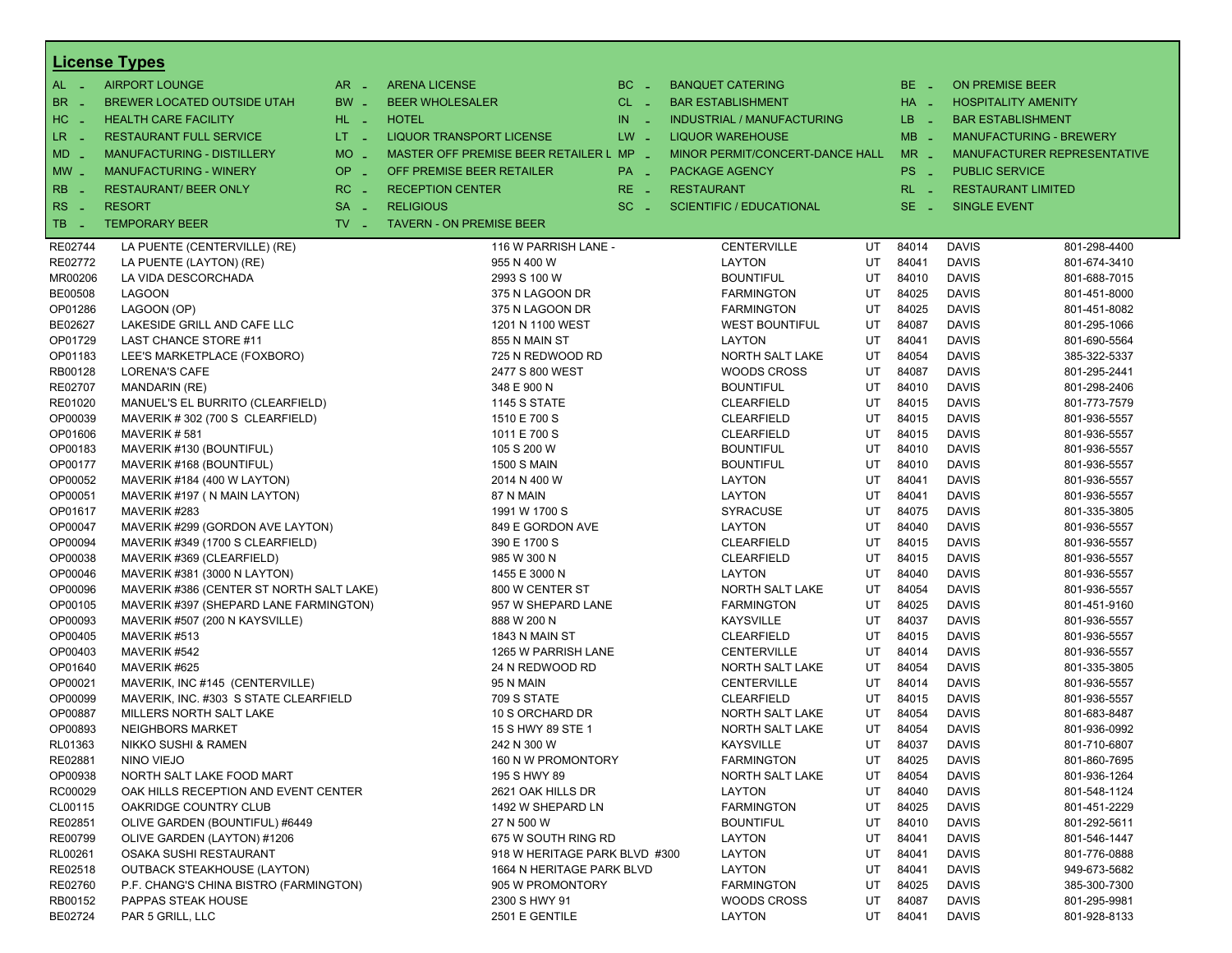|                         | <b>License Types</b>                   |                               |                                               |          |                   |                                   |    |                       |                            |                                    |
|-------------------------|----------------------------------------|-------------------------------|-----------------------------------------------|----------|-------------------|-----------------------------------|----|-----------------------|----------------------------|------------------------------------|
| $AL -$                  | <b>AIRPORT LOUNGE</b>                  | $AR -$                        | <b>ARENA LICENSE</b>                          | $BC -$   |                   | <b>BANQUET CATERING</b>           |    | BE _                  | ON PREMISE BEER            |                                    |
| BR<br>- 11              | BREWER LOCATED OUTSIDE UTAH            | $BW -$                        | <b>BEER WHOLESALER</b>                        | $CL$ $-$ |                   | <b>BAR ESTABLISHMENT</b>          |    | HA _                  | <b>HOSPITALITY AMENITY</b> |                                    |
| HC<br>$\sim$ $\sim$     | <b>HEALTH CARE FACILITY</b>            | HL L                          | <b>HOTEL</b>                                  | $IN -$   |                   | <b>INDUSTRIAL / MANUFACTURING</b> |    | LB.<br><b>College</b> | <b>BAR ESTABLISHMENT</b>   |                                    |
| LR.<br>$\sim$ $\sim$    | <b>RESTAURANT FULL SERVICE</b>         | $LT = 1$                      | <b>LIQUOR TRANSPORT LICENSE</b>               | $LW -$   |                   | <b>LIQUOR WAREHOUSE</b>           |    | $MB -$                |                            | <b>MANUFACTURING - BREWERY</b>     |
| MD                      | <b>MANUFACTURING - DISTILLERY</b>      | $MO$ $\overline{\phantom{0}}$ | MASTER OFF PREMISE BEER RETAILER L MP _       |          |                   | MINOR PERMIT/CONCERT-DANCE HALL   |    | $MR -$                |                            | <b>MANUFACTURER REPRESENTATIVE</b> |
| $MW$ $-$                | <b>MANUFACTURING - WINERY</b>          | $OP$ <sub>-</sub>             | OFF PREMISE BEER RETAILER                     | PA _     |                   | <b>PACKAGE AGENCY</b>             |    | PS _                  | <b>PUBLIC SERVICE</b>      |                                    |
|                         |                                        |                               |                                               |          |                   |                                   |    |                       |                            |                                    |
| <b>RB</b>               | <b>RESTAURANT/ BEER ONLY</b>           | $RC -$                        | <b>RECEPTION CENTER</b>                       | $RE -$   | <b>RESTAURANT</b> |                                   |    | $RL - 1$              | <b>RESTAURANT LIMITED</b>  |                                    |
| <b>RS</b><br>$\sim$ $-$ | <b>RESORT</b>                          | $SA -$                        | <b>RELIGIOUS</b>                              | $SC =$   |                   | <b>SCIENTIFIC / EDUCATIONAL</b>   |    | $SE$ $-$              | <b>SINGLE EVENT</b>        |                                    |
| TB<br>- 11              | <b>TEMPORARY BEER</b>                  | $TV$ $\overline{\phantom{0}}$ | <b>TAVERN - ON PREMISE BEER</b>               |          |                   |                                   |    |                       |                            |                                    |
| OP00632                 | PARK LANE CHEVRON                      |                               | 697 N LAGOON DR                               |          |                   | <b>FARMINGTON</b>                 | UT | 84025                 | <b>DAVIS</b>               | 801-451-8311                       |
| OP00216                 | PILOT TRAVEL CENTER #772 (N SALT LAKE) |                               | 885 W NORTH POINT CIRCLE                      |          |                   | NORTH SALT LAKE                   | UT | 84054                 | <b>DAVIS</b>               | 801-936-1408                       |
| RE03026                 | <b>PLATED DREAMS</b>                   |                               | 2468 S HWY 89 #B2                             |          |                   | <b>WOODS CROSS</b>                | UT | 84087                 | <b>DAVIS</b>               | 801-628-0671                       |
| OP01703                 | POP'S CLEARFIELD                       |                               | 1972 E 700 S                                  |          |                   | <b>CLEARFIELD</b>                 | UT | 84015                 | <b>DAVIS</b>               | 435-760-9025                       |
| OP00937                 | QWIK STOP                              |                               | 2601 N HILL FIELD RD                          |          |                   | <b>LAYTON</b>                     | UT | 84041                 | <b>DAVIS</b>               | 801-710-4725                       |
| RL01409                 | R & R BBQ (FARMINGTON) (LIMITED)       |                               | 426 N CABELA'S DR BLDG H STE 102              |          |                   | <b>FARMINGTON</b>                 | UT | 84025                 | <b>DAVIS</b>               | 385-429-3551                       |
| RL01408                 | R & R BBQ (NSL)                        |                               | 1085 US-89 - NORTH SALT LAKE                  |          |                   | NORTH SALT LAKE                   | UT | 84054                 | <b>DAVIS</b>               | 801-285-6685                       |
| RE02988                 | RAMBLIN ROADS RESTAURANT (LAYTON)      |                               | <b>296 N MAIN</b>                             |          |                   | LAYTON                            | UT | 84041                 | <b>DAVIS</b>               | 801-298-1752                       |
| RE01839                 | RAMBLIN' ROADS RESTAURANT              |                               | 544 WEST 400 NORTH                            |          |                   | <b>WEST BOUNTIFUL</b>             | UT | 84010                 | <b>DAVIS</b>               | 801 298 1752                       |
| RL01429                 | <b>RAMEN HAUS (RL)</b>                 |                               | 1060 N PARK LANE #112                         |          |                   | <b>FARMINGTON</b>                 | UT | 84025                 | <b>DAVIS</b>               | 385-244-0674                       |
| OP00138                 | RB'S (CLEARFIELD)                      |                               | 14 E 1700 S                                   |          |                   | <b>CLEARFIELD</b>                 | UT | 84015                 | <b>DAVIS</b>               | 801-776-9368                       |
| OP00137                 | RB'S ONE STOP (CENTERVILLE)            |                               | 219 W PARRISH LANE                            |          |                   | <b>CENTERVILLE</b>                | UT | 84014                 | <b>DAVIS</b>               | 801-295-9139                       |
| OP00136                 | RB'S ONE STOP (KAYSVILLE)              |                               | <b>135 S MAIN</b>                             |          |                   | <b>KAYSVILLE</b>                  | UT | 84037                 | <b>DAVIS</b>               | 801-546-3372                       |
| OP00139                 | RB'S ONE STOP (LAYTON)                 |                               | 411 E GENTILE                                 |          |                   | LAYTON                            | UT | 84041                 | <b>DAVIS</b>               | 801-544-3466                       |
| OP00140                 | RB'S ONE STOP (WOODS CROSS)            |                               | 527 S 700 W                                   |          |                   | <b>WOODS CROSS</b>                | UT | 84087                 | <b>DAVIS</b>               | 801-544-3466                       |
| RL01452                 | RED FORT LAYTON CUISINE OF INDIA       |                               | 1598 N WOODLAND PARK DR                       |          |                   | <b>LAYTON</b>                     | UT | 84041                 | <b>DAVIS</b>               | REDFORTUT@GMAIL.(                  |
| RE02305                 | RED LOBSTER (LAYTON) #674              |                               | 979 N 400 W                                   |          |                   | LAYTON                            | UT | 84041                 | <b>DAVIS</b>               | 801-546-3522                       |
| RE01664                 | RED ROBIN (LAYTON) #412                |                               | 1562 N WOODLAND PARK DR                       |          |                   | <b>LAYTON</b>                     | UT | 84041                 | <b>DAVIS</b>               | 801-779-3511                       |
| RE01614                 | ROOSTERS LAYTON                        |                               | 748 W HERITAGE PARK BLVD - STE 101            |          |                   | <b>LAYTON</b>                     | UT | 84041                 | <b>DAVIS</b>               | 801-774-9330                       |
| OP00661                 | ROOSTERS LAYTON (OP)                   |                               | 748 W HERITAGE PARK BLVD - -                  |          |                   | LAYTON                            | UT | 84041                 | <b>DAVIS</b>               | 801-774-9330                       |
| MB00027                 | ROOSTERS LAYTON -MB1                   |                               | 748 W HERITAGE PARK BLVD - STE 101 - { LAYTON |          |                   |                                   | UT | 84041                 | <b>DAVIS</b>               | 801-774-9330                       |
| OP00465                 | SAM'S CLUB #6682                       |                               | 1055 W HILL FIELD RD                          |          |                   | <b>LAYTON</b>                     | UT | 84041                 | <b>DAVIS</b>               | 801-546-5206                       |
| BE02644                 | SANDBAR                                |                               | 680 S REDWOOD RD                              |          |                   | NORTH SALT LAKE                   | UT | 84054                 | <b>DAVIS</b>               | 801-631-4160                       |
| OP00684                 | SH & SONS                              |                               | 641 N MAIN                                    |          |                   | <b>CLEARFIELD</b>                 | UT | 84015                 | <b>DAVIS</b>               | 801-657-6298                       |
| RE02721                 | SICILIA MIA FARMINGTON                 |                               | 895 E PROMONTORY                              |          |                   | <b>FARMINGTON</b>                 | UT | 84025                 | <b>DAVIS</b>               | 385-267-9458                       |
| RB00191                 | SIZZLER (LAYTON) #588                  |                               | 1171 N HILL FIELD RD                          |          |                   | LAYTON                            | UT | 84041                 | <b>DAVIS</b>               | 801-546-3588                       |
| RL01367                 | SLAPFISH (FARMINGTON)                  |                               | 254 N UNIVERSITY DR                           |          |                   | <b>FARMINGTON</b>                 | UT | 84025                 | <b>DAVIS</b>               | 801-784-5351                       |
| OP01266                 | SLIM OLSON'S C-STORE                   |                               | 742 W 2600 S                                  |          |                   | <b>BOUNTIFUL</b>                  | UT | 84010                 | <b>DAVIS</b>               | 801-295-3421                       |
| OP01267                 | SLIM OLSON'S GAS STATION               |                               | <b>2301 S MAIN</b>                            |          |                   | <b>BOUNTIFUL</b>                  | UT | 84010                 | <b>DAVIS</b>               | 801-295-3421                       |
| OP00848                 | <b>SMITH'S #135</b>                    |                               | 1316 N HWY 89                                 |          |                   | <b>FARMINGTON</b>                 | UT | 84025                 | <b>DAVIS</b>               | 801-451-0581                       |
| OP00801                 | <b>SMITH'S #140</b>                    |                               | 2353 N MAIN                                   |          |                   | <b>CLEARFIELD</b>                 | UT | 84015                 | <b>DAVIS</b>               | 801-825-2279                       |
| OP00802                 | <b>SMITH'S #142</b>                    |                               | 951 W 1700 S                                  |          |                   | <b>SYRACUSE</b>                   | UT | 84075                 | <b>DAVIS</b>               | 801-773-5133                       |
| OP00805                 | <b>SMITH'S #149</b>                    |                               | 1170 E GENTILE                                |          |                   | <b>LAYTON</b>                     | UT | 84040                 | <b>DAVIS</b>               | 801-546-3429                       |
| OP00811                 | <b>SMITH'S #272</b>                    |                               | 217 N 2000 W                                  |          |                   | <b>CLEARFIELD</b>                 | UT | 84015                 | <b>DAVIS</b>               | 385-383-3030                       |
| OP00814                 | <b>SMITH'S #277</b>                    |                               | 1370 W 200 N                                  |          |                   | <b>KAYSVILLE</b>                  | UT | 84037                 | <b>DAVIS</b>               | 385-888-5310                       |
| OP00816                 | <b>SMITH'S #444</b>                    |                               | 555 S 200 W                                   |          |                   | <b>BOUNTIFUL</b>                  | UT | 84010                 | <b>DAVIS</b>               | 801-397-7800                       |
| OP00797                 | <b>SMITH'S #93</b>                     |                               | 614 S 2600 W                                  |          |                   | <b>BOUNTIFUL</b>                  | UT | 84010                 | <b>DAVIS</b>               | 385-489-3024                       |
| OP01233                 | SMOKEY'S DISCOUNT CIGARETTES #8        |                               | 1848 N HILLFIELD RD                           |          |                   | LAYTON                            | UT | 84041                 | <b>DAVIS</b>               | 801-825-6788                       |
| OP00949                 | SMOKEYS DISCOUNT CIGARETTES #3         |                               | <b>1580 S STATE</b>                           |          |                   | <b>CLEARFIELD</b>                 | UT | 84015                 | <b>DAVIS</b>               | 801-776-4048                       |
| CL01523                 | SOUTHGATE TAVERN                       |                               | 2981 N 350 W STE C                            |          |                   | LAYTON                            | UT | 84041                 | <b>DAVIS</b>               | 801-773-2126                       |
| OP01598                 | SPEEDWAY #9416                         |                               | 1724 ANTELOPE DR                              |          |                   | LAYTON                            | UT | 84041                 | <b>DAVIS</b>               |                                    |
| MR00114                 | <b>STACEY C DAHLQUIST</b>              |                               | 2577 S 100 E                                  |          |                   | <b>BOUNTIFUL</b>                  | UT | 84010                 | <b>DAVIS</b>               | 801-558-1170                       |
| CL01038                 | STOCKMAN'S BAR & BILLIARDS             |                               | 80 N MAIN ST                                  |          |                   | <b>LAYTON</b>                     | UT | 84041                 | <b>DAVIS</b>               | 801-544-8102                       |
| CL00922                 | <b>SUMMIT LOUNGE</b>                   |                               | 918 HERITAGE PARK BLVD - STE 300 STE LAYTON   |          |                   |                                   | UT | 84041                 | <b>DAVIS</b>               | 801-773-8784                       |
|                         |                                        |                               |                                               |          |                   |                                   |    |                       |                            |                                    |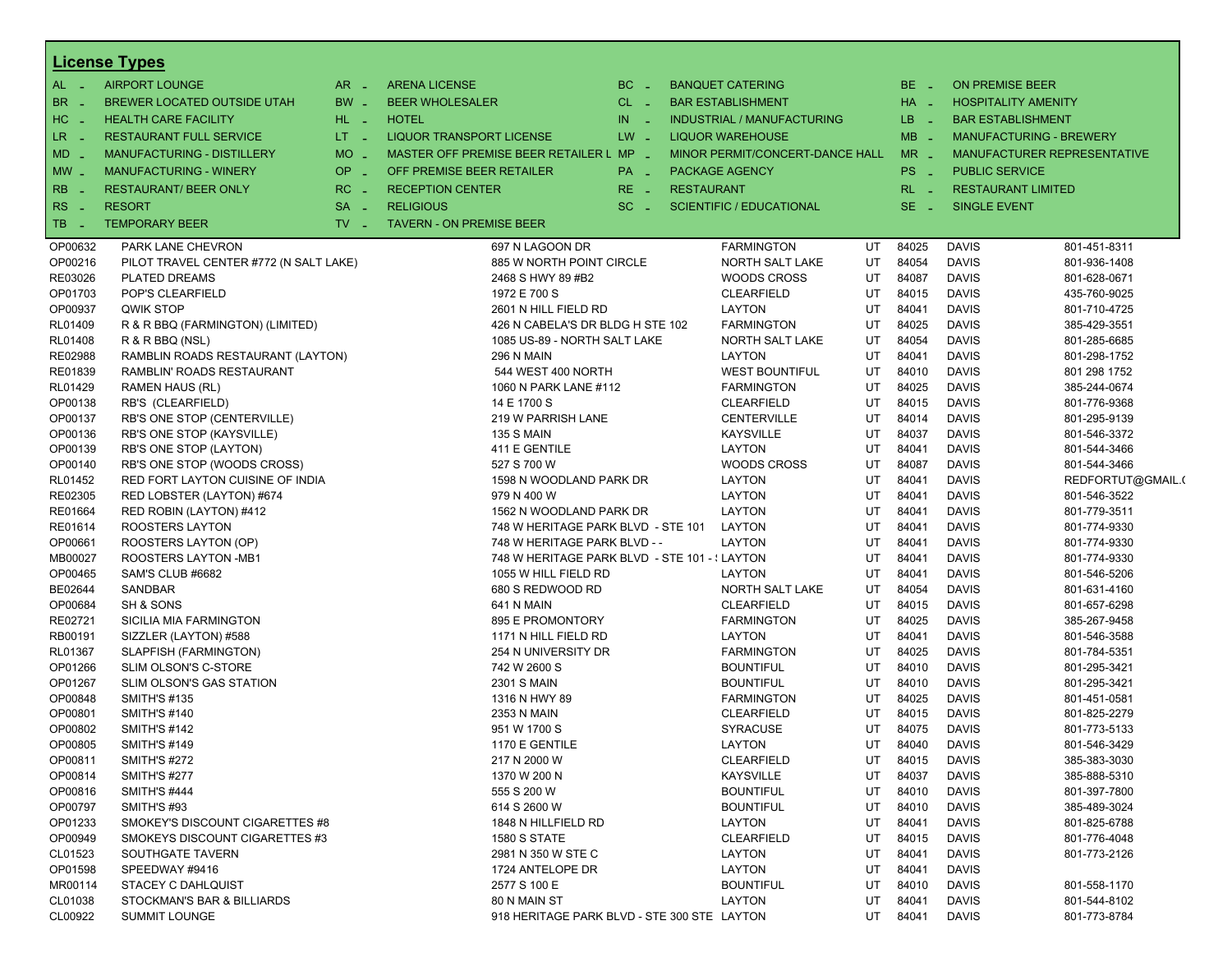|                       | <b>License Types</b>                     |                     |                                         |           |                   |                                   |    |                 |                        |                                |
|-----------------------|------------------------------------------|---------------------|-----------------------------------------|-----------|-------------------|-----------------------------------|----|-----------------|------------------------|--------------------------------|
| $AL -$                | <b>AIRPORT LOUNGE</b>                    | $AR -$              | <b>ARENA LICENSE</b>                    | $BC -$    |                   | <b>BANQUET CATERING</b>           |    | BE _            | <b>ON PREMISE BEER</b> |                                |
| BR<br>- 4             | <b>BREWER LOCATED OUTSIDE UTAH</b>       | BW _                | <b>BEER WHOLESALER</b>                  | $CL$ $-$  |                   | <b>BAR ESTABLISHMENT</b>          |    | HA _            |                        | <b>HOSPITALITY AMENITY</b>     |
| H <sub>C</sub><br>- 4 | <b>HEALTH CARE FACILITY</b>              | HL L                | <b>HOTEL</b>                            | IN<br>- 2 |                   | <b>INDUSTRIAL / MANUFACTURING</b> |    | LB _            |                        | <b>BAR ESTABLISHMENT</b>       |
| LR.                   | <b>RESTAURANT FULL SERVICE</b>           | LT <sub>1</sub>     | <b>LIQUOR TRANSPORT LICENSE</b>         | $LW -$    |                   | <b>LIQUOR WAREHOUSE</b>           |    | $MB -$          |                        | <b>MANUFACTURING - BREWERY</b> |
| - 4                   |                                          | <b>MO</b>           | MASTER OFF PREMISE BEER RETAILER L MP _ |           |                   | MINOR PERMIT/CONCERT-DANCE HALL   |    | $MR -$          |                        | MANUFACTURER REPRESENTATIVE    |
| $MD -$                | MANUFACTURING - DISTILLERY               | $\sim$              |                                         |           |                   |                                   |    |                 |                        |                                |
| $MW-$                 | <b>MANUFACTURING - WINERY</b>            | <b>OP</b><br>$\sim$ | OFF PREMISE BEER RETAILER               | PA _      |                   | <b>PACKAGE AGENCY</b>             |    | PS <sub>-</sub> | <b>PUBLIC SERVICE</b>  |                                |
| <b>RB</b>             | <b>RESTAURANT/ BEER ONLY</b>             | RC<br>i a           | <b>RECEPTION CENTER</b>                 | RE _      | <b>RESTAURANT</b> |                                   |    | $RL - 1$        |                        | <b>RESTAURANT LIMITED</b>      |
| RS<br>- 4             | <b>RESORT</b>                            | <b>SA</b><br>i.     | <b>RELIGIOUS</b>                        | $SC =$    |                   | <b>SCIENTIFIC / EDUCATIONAL</b>   |    | $SE$ $-$        | <b>SINGLE EVENT</b>    |                                |
| TB<br>n a             | <b>TEMPORARY BEER</b>                    | $TV$ $-$            | <b>TAVERN - ON PREMISE BEER</b>         |           |                   |                                   |    |                 |                        |                                |
| OP01137               | <b>SUNSET MINIMART</b>                   |                     | 273 W 1300 N                            |           |                   | <b>CLEARFIELD</b>                 | UT | 84015           | <b>DAVIS</b>           | 801-791-3584                   |
| OP01053               | SUPER STOP (CLEARFIELD)                  |                     | <b>310 N MAIN</b>                       |           |                   | <b>CLEARFIELD</b>                 | UT | 84015           | <b>DAVIS</b>           | 801-776-2122                   |
| OP01052               | SUPER STOP (W BOUNTIFUL)                 |                     | 560 W 500 S                             |           |                   | <b>BOUNTIFUL</b>                  | UT | 84010           | <b>DAVIS</b>           | 801-294-7284                   |
| <b>RL00740</b>        | SUSHI MONSTER (FARMINGTON)               |                     | 935 W PROMONTORY SUITE G130             |           |                   | <b>FARMINGTON</b>                 | UT | 84025           | <b>DAVIS</b>           |                                |
| <b>RL00860</b>        | SUSHI YA (PAN)                           |                     | 1246 LEGEND HILLS DR STE A8             |           |                   | <b>CLEARFIELD</b>                 | UT | 84015           | <b>DAVIS</b>           | 801-773-5605                   |
| BE02520               | SYRACUSE FAMILY FUN CENTER               |                     | 1806 S 2000 W -                         |           |                   | <b>SYRACUSE</b>                   | UT | 84075           | <b>DAVIS</b>           | 801-779-2695                   |
| RC00022               | <b>TALIA EVENT CENTER</b>                |                     | 22 E 200 S                              |           |                   | <b>CLEARFIELD</b>                 | UT | 84015           | <b>DAVIS</b>           | 801-510-6509                   |
| OP00571               | TARGET STORE T-1750                      |                     | 200 N MARKET PLACE DR                   |           |                   | CENTERVILLE                       | UT | 84014           | <b>DAVIS</b>           | 801-292-0071                   |
| OP00576               | TARGET STORE T-1755                      |                     | 815 W 2000 N                            |           |                   | <b>LAYTON</b>                     | UT | 84041           | <b>DAVIS</b>           | 801-773-0287                   |
| <b>RL00880</b>        | <b>TASTE OF INDIA</b>                    |                     | 1664 WOODLAND PARK DR STE 401 401       |           |                   | <b>LAYTON</b>                     | UT | 84041           | <b>DAVIS</b>           | 801-614-0107                   |
| RL00910               | <b>TASTE OF INDIA GRILL</b>              |                     | 282 S 500 W STE A                       |           |                   | <b>BOUNTIFUL</b>                  | UT | 84010           | <b>DAVIS</b>           | 801-683-7393                   |
| RL00056               | <b>TEPANYAKI</b>                         |                     | 1386 S LEGEND HILL DR                   |           |                   | <b>CLEARFIELD</b>                 | UT | 84015           | <b>DAVIS</b>           | 801-775-8813                   |
| RE02109               | TEXAS ROADHOUSE (LAYTON)                 |                     | 685 S RING RD                           |           |                   | <b>LAYTON</b>                     | UT | 84041           | <b>DAVIS</b>           | 801-544-7427                   |
| RE01820               | TEXAS ROADHOUSE (WEST BOUNTIFUL)         |                     | 365 N 500 W                             |           |                   | <b>WOODS CROSS</b>                | UT | 84087           | <b>DAVIS</b>           | 801-292-7427                   |
| BE02716               | THE GRILL AT SUN HILLS GC                |                     | 3185 N HILLS DR                         |           |                   | LAYTON                            | UT | 84041           | <b>DAVIS</b>           | 801-783-0081                   |
| MD00009               | THE HIVE BRANDY COMPANY                  |                     | 1220 W JACK D DR #2                     |           |                   | <b>LAYTON</b>                     | UT | 84041           | <b>DAVIS</b>           | 801-628-2661                   |
| RL00930               | THE LUCKY SLICE                          |                     | 1246 S LEGEND HILLS DR                  |           |                   | <b>CLEARFIELD</b>                 | UT | 84015           | <b>DAVIS</b>           | 928-853-7683                   |
| OP01284               | THE STOP                                 |                     | 34 W EAGLE GATE DR                      |           |                   | NORTH SALT LAKE                   | UT | 84054           | <b>DAVIS</b>           | 801-824-6596                   |
| MR00207               | TM DISTRIBUTING                          |                     | 31 ACORN DR                             |           |                   | NORTH SALT LAKE                   | UT | 84054           | <b>DAVIS</b>           | 801-865-8079                   |
| RL00769               | TONYS' GRILL AND SUSHI BAR               |                     | 22 N MAIN ST -                          |           |                   | LAYTON                            | UT | 84041           | <b>DAVIS</b>           | 801-513-5148                   |
| OP00593               | TOP STOP CONVENIENCE STORE (CENTERVILLE) |                     | 382 N FRONTAGE RD                       |           |                   | <b>CENTERVILLE</b>                | UT | 84014           | <b>DAVIS</b>           | 801-298-8299                   |
| OP00600               | TOP STOP CONVENIENCE STORE (FARMINGTON)  |                     | 35 S 100 E                              |           |                   | <b>FARMINGTON</b>                 | UT | 84025           | <b>DAVIS</b>           | 801-451-0066                   |
| OP00601               | TOP STOP CONVENIENCE STORE (KAYSVILLE)   |                     | 320 W 200 N                             |           |                   | <b>KAYSVILLE</b>                  | UT | 84037           | <b>DAVIS</b>           | 801-444-0886                   |
| OP00451               | TRIPLE STOP CHEVRON (LAYTON)             |                     | 845 E HWY 193                           |           |                   | <b>LAYTON</b>                     | UT | 84041           | <b>DAVIS</b>           | 801-771-3214                   |
| OP00452               | TRIPLE STOP FREEPORT                     |                     | <b>1716 S MAIN</b>                      |           |                   | <b>CLEARFIELD</b>                 | UT | 84015           | <b>DAVIS</b>           | 801-525-5288                   |
| OP00450               | TRIPLE STOP GENTILE CHEVRON              |                     | 1034 W GENTILE                          |           |                   | LAYTON                            | UT | 84041           | <b>DAVIS</b>           | 801-544-5940                   |
| RE02882               | <b>TUCANOS BRAZILIAN GRILL</b>           |                     | 265 W PROMONTORY                        |           |                   | <b>FARMINGTON</b>                 | UT | 84025           | <b>DAVIS</b>           | 303-237-1340                   |
| RE02200               | <b>TWIGS BISTRO &amp; MARTINI BAR</b>    |                     | 155 N E PROMONTORY B130                 |           |                   | <b>FARMINGTON</b>                 | UT | 84025           | <b>DAVIS</b>           | 801-447-8944                   |
| CL00159               | VFW POST 8307 (LAYTON)                   |                     | 1389 N MAIN                             |           |                   | LAYTON                            | UT | 84041           | <b>DAVIS</b>           | 801-546-0948                   |
| OP00327               | WALGREENS #02519                         |                     | 1962 W 1800 N                           |           |                   | <b>CLEARFIELD</b>                 | UT | 84015           | <b>DAVIS</b>           | 801-614-1347                   |
| OP00491               | WALGREENS #02529                         |                     | 1037 W 1700 S                           |           |                   | <b>SYRACUSE</b>                   | UT | 84075           | <b>DAVIS</b>           | 801-614-1299                   |
| OP00492               | WALGREENS #06183                         |                     | 515 S 500 W                             |           |                   | <b>BOUNTIFUL</b>                  | UT | 84010           | <b>DAVIS</b>           | 801-294-9107                   |
| OP00320               | WALGREENS #07982                         |                     | 210 N MAIN ST                           |           |                   | <b>KAYSVILLE</b>                  | UT | 84037           | <b>DAVIS</b>           | 801-529-1434                   |
| OP00720               | WALGREENS #12452                         |                     | 2576 S HWY 89                           |           |                   | <b>BOUNTIFUL</b>                  | UT | 84010           | <b>DAVIS</b>           | 801-335-3610                   |
| OP00470               | WALMART #1699                            |                     | 745 W HILL FIELD RD                     |           |                   | LAYTON                            | UT | 84041           | <b>DAVIS</b>           | 801-546-1992                   |
| OP00469               | WALMART #1699 FUEL                       |                     | 745 W HILL FIELD RD                     |           |                   | LAYTON                            | UT | 84041           | <b>DAVIS</b>           | 801-546-1992                   |
| OP00264               | WALMART #3366 (CENTERVILLE)              |                     | 221 W PARRISH LN                        |           |                   | CENTERVILLE                       | UT | 84014           | <b>DAVIS</b>           | 801-294-0587                   |
| OP00468               | WALMART #3848                            |                     | 2228 W 1700 S                           |           |                   | <b>SYRACUSE</b>                   | UT | 84075           | <b>DAVIS</b>           | 801-775-9688                   |
| OP00466               | WALMART #5205                            |                     | 1356 E HWY 193                          |           |                   | <b>LAYTON</b>                     | UT | 84040           | <b>DAVIS</b>           | 801-771-2987                   |
| OP00256               | WALMART #5234 (CLINTON)                  |                     | 1632 N 2000 W                           |           |                   | <b>CLEARFIELD</b>                 | UT | 84015           | <b>DAVIS</b>           | 801-779-3165                   |
| RE02761               | <b>WELLER'S BISTRO ON MAIN</b>           |                     | 197 N MAIN                              |           |                   | LAYTON                            | UT | 84040           | <b>DAVIS</b>           | 801-624-0726                   |
| OP00936               | WINCO FOODS #139                         |                     | 200 S FORT LANE                         |           |                   | LAYTON                            | UT | 84041           | <b>DAVIS</b>           | 801-853-8063                   |
| OP00189               | WINEGARS (CLEARFIELD)                    |                     | 1080 W 300 N #2                         |           |                   | <b>CLEARFIELD</b>                 | UT | 84015           | <b>DAVIS</b>           | 801-774-8001                   |
| RB00017               | WINGER'S (CLEARFIELD)                    |                     | 743 N MAIN ST                           |           |                   | <b>CLEARFIELD</b>                 | UT | 84015           | <b>DAVIS</b>           | 801-419-9226                   |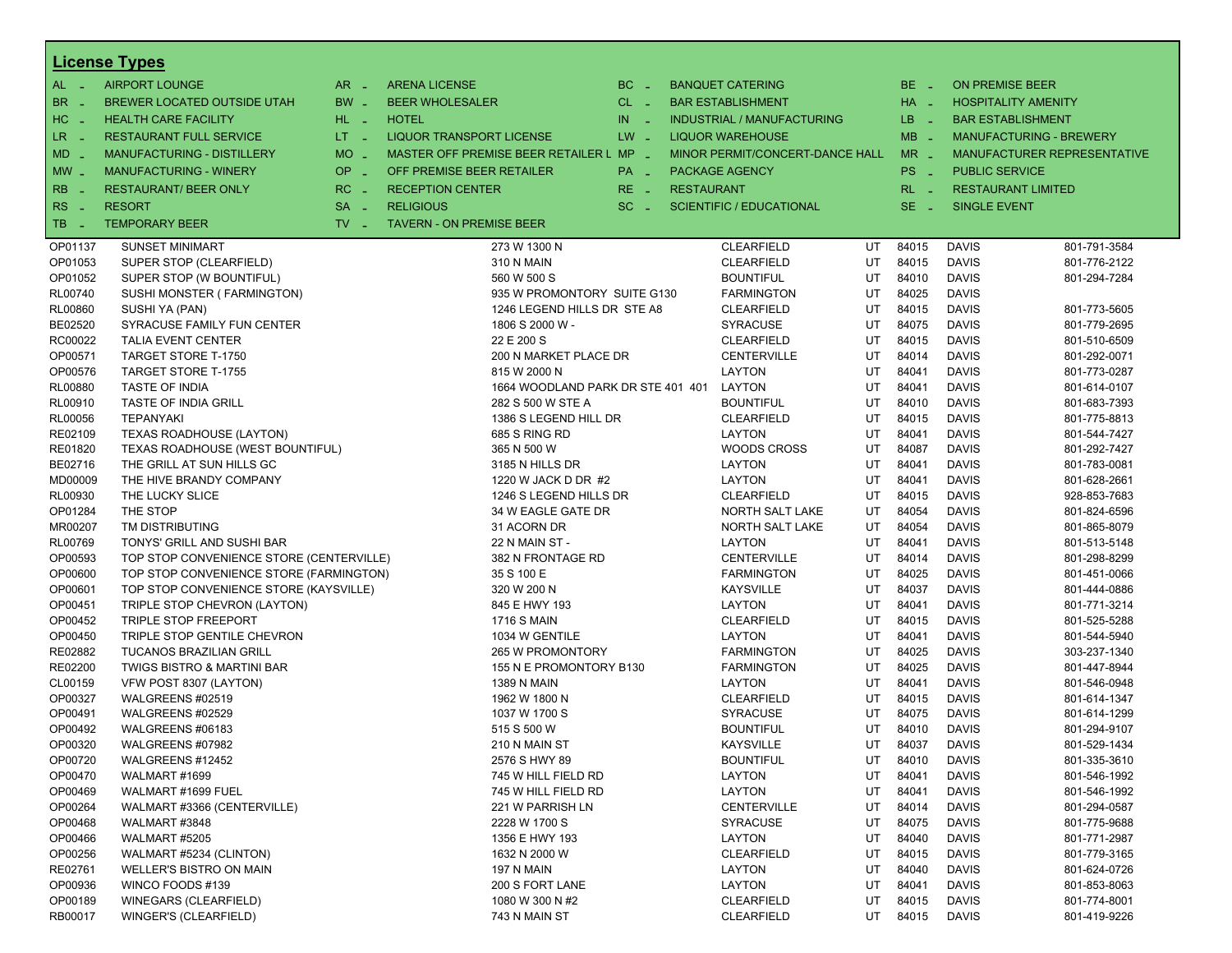|                | <b>License Types</b>                               |                 |                                    |                  |                |                           |                 |                 |                   |                                 |    |           |                          |                                |
|----------------|----------------------------------------------------|-----------------|------------------------------------|------------------|----------------|---------------------------|-----------------|-----------------|-------------------|---------------------------------|----|-----------|--------------------------|--------------------------------|
| AL.            | <b>AIRPORT LOUNGE</b>                              | AR.             | <b>ARENA LICENSE</b>               |                  |                |                           | BC.             |                 |                   | <b>BANQUET CATERING</b>         |    | BE.       | <b>ON PREMISE BEER</b>   |                                |
| BR.            | <b>BREWER LOCATED OUTSIDE UTAH</b>                 | <b>BW</b>       | <b>BEER WHOLESALER</b>             |                  |                |                           | <b>CL</b>       |                 |                   | <b>BAR ESTABLISHMENT</b>        |    | <b>HA</b> |                          | <b>HOSPITALITY AMENITY</b>     |
| HC             | <b>HEALTH CARE FACILITY</b>                        | HL.             | <b>HOTEL</b>                       |                  |                |                           | IN              |                 |                   | INDUSTRIAL / MANUFACTURING      |    | LB.       | <b>BAR ESTABLISHMENT</b> |                                |
| LR _           | <b>RESTAURANT FULL SERVICE</b>                     | LT.             | <b>LIQUOR TRANSPORT LICENSE</b>    |                  |                |                           | LW.             |                 |                   | LIQUOR WAREHOUSE                |    | MB        |                          | <b>MANUFACTURING - BREWERY</b> |
| $MD -$         | <b>MANUFACTURING - DISTILLERY</b>                  | <b>MO</b>       | MASTER OFF PREMISE BEER RETAILER L |                  |                |                           | <b>MP</b>       |                 |                   | MINOR PERMIT/CONCERT-DANCE HALL |    | $MR -$    |                          | MANUFACTURER REPRESENTATIVE    |
| $MW -$         | <b>MANUFACTURING - WINERY</b>                      | OP.             | OFF PREMISE BEER RETAILER          |                  |                |                           | $PA -$          |                 |                   | PACKAGE AGENCY                  |    | PS.       | <b>PUBLIC SERVICE</b>    |                                |
| R <sub>B</sub> | <b>RESTAURANT/ BEER ONLY</b>                       | RC.             | <b>RECEPTION CENTER</b>            |                  |                |                           | RE.             |                 | <b>RESTAURANT</b> |                                 |    | RL.       |                          | <b>RESTAURANT LIMITED</b>      |
| RS.<br>- 4     | <b>RESORT</b>                                      | <b>SA</b>       | <b>RELIGIOUS</b>                   |                  |                |                           | SC.             |                 |                   | <b>SCIENTIFIC / EDUCATIONAL</b> |    | SE.       | <b>SINGLE EVENT</b>      |                                |
| TB.            | <b>TEMPORARY BEER</b>                              | TV.             | <b>TAVERN - ON PREMISE BEER</b>    |                  |                |                           |                 |                 |                   |                                 |    |           |                          |                                |
| RB00408        | <b>WINGERS (KAYSVILLE)</b>                         |                 |                                    |                  | 260 W 200 N    |                           |                 |                 |                   | <b>KAYSVILLE</b>                | UT | 84037     | <b>DAVIS</b>             |                                |
| RB00351        | Z BROTHERS PIZZA                                   |                 |                                    |                  |                | 460 N REDWOOD ROAD        |                 |                 |                   | NORTH SALT LAKE                 | UT | 84054     | <b>DAVIS</b>             | 801-296-8888                   |
| RB00400        | Z BROTHERS PIZZA (LAYTON)                          |                 |                                    |                  |                | 260 S FORT LANE #103      |                 |                 |                   | LAYTON                          | UT | 84041     | <b>DAVIS</b>             | 801-296-8888                   |
|                | BC.<br>BE.<br>CL<br><b>DAVIS</b><br>10<br>14<br>-3 | <b>MB</b><br>MD | <b>MR</b><br>МW                    | <b>OP</b><br>112 | <b>RB</b><br>8 | <b>RC</b><br>$\mathbf{2}$ | <b>RE</b><br>36 | <b>RL</b><br>23 | TV                | <b>Total</b><br>217             |    |           |                          |                                |

#### **DUCHESNE COUNTY - (31 Licenses)**

**DUCHESNE 3 24 3 1 31**

| <b>LICENSE</b> | <b>DBA</b>                                   | <b>LOCATION ADDRESS</b>  | <b>CITY</b>         | ST | ZIP   | <b>COUNTY</b>   | <b>PHONE</b> |
|----------------|----------------------------------------------|--------------------------|---------------------|----|-------|-----------------|--------------|
| OP00665        | <b>AL'S FOODTOWN</b>                         | <b>171 E MAIN</b>        | <b>DUCHESNE</b>     | UT | 84021 | <b>DUCHESNE</b> | 435-738-2394 |
| OP00638        | <b>B'S BALLARD</b>                           | 1697 E HWY 40            | <b>ROOSEVELT</b>    | UT | 84066 | <b>DUCHESNE</b> | 435-722-3150 |
| OP01895        | C-STORE                                      | 37996 W HWY 35           | <b>TABIONA</b>      | UT | 84072 | <b>DUCHESNE</b> | 435-848-5637 |
| OP01898        | <b>CHEVRON EAGLES NEST</b>                   | 472 W MAIN STREET        | <b>DUCHESNE</b>     | UT | 84021 | <b>DUCHESNE</b> | 435-650-1910 |
| OP01437        | <b>CRUMBO'S EXXON</b>                        | 169 N 200 E              | <b>ROOSEVELT</b>    | UT | 84066 | <b>DUCHESNE</b> | 435-722-1311 |
| OP00382        | DAVIS FOOD & DRUG #2                         | 750 E 200 N              | <b>ROOSEVELT</b>    | UT | 84066 | <b>DUCHESNE</b> | 435-722-2296 |
| CL00347        | DEFA'S DUDE RANCH                            | PO BOX 19 41010 W HWY 35 | <b>HANNA</b>        | UT | 84031 | <b>DUCHESNE</b> | 435-848-5590 |
| OP01150        | <b>FARM MARKETS III</b>                      | 94 E MAIN ST             | <b>DUCHESNE</b>     | UT | 84021 | <b>DUCHESNE</b> | 435-738-2393 |
| RE01711        | <b>FRONTIER MOTEL &amp; GRILL</b>            | 75 S 200 E               | <b>ROOSEVELT</b>    | UT | 84066 | <b>DUCHESNE</b> | 435-722-3669 |
| OP01481        | <b>GATEWAY SINCLAIR</b>                      | 655 W MAIN               | <b>DUCHESNE</b>     | UT | 84021 | <b>DUCHESNE</b> | 435-738-5757 |
| CL01467        | <b>HANNA CAFE &amp; BAR</b>                  | 6216 N. 40352 W          | <b>HANNA</b>        | UT | 84031 | <b>DUCHESNE</b> | 435-848-5564 |
| OP01116        | <b>HANNA COUNTRY STORE</b>                   | 41052 W HWY 35           | <b>HANNA</b>        | UT | 84031 | <b>DUCHESNE</b> | 435-848-5752 |
| OP01891        | <b>HANNA HILTON</b>                          | 4876 N TABBY LANE        | <b>TABIONA</b>      | UT | 84072 | <b>DUCHESNE</b> | 435-848-5564 |
| RE02471        | <b>HIDEOUT STEAKHOUSE</b>                    | 8400 S PARIETTE RD       | <b>MYTON</b>        | UT | 84052 | <b>DUCHESNE</b> | 435-646-3500 |
| OP00394        | MAVERIK #371                                 | 1025 E 200 N             | <b>ROOSEVELT</b>    | UT | 84066 | <b>DUCHESNE</b> | 435-631-2988 |
| OP00181        | MAVERIK #429 (ROOSEVELT)                     | 17 W HWY 40              | <b>ROOSEVELT</b>    | UT | 84066 | <b>DUCHESNE</b> |              |
| RE02334        | <b>MI CASA</b>                               | 2227 EAST HWY 40         | <b>BALLARD</b>      | UT | 84066 | <b>DUCHESNE</b> | 435-722-2243 |
| OP01654        | <b>MOUNTAIN HOME LODGE</b>                   | 6801 N 21000 W           | <b>MOUNTAINHOME</b> | UT | 84051 | <b>DUCHESNE</b> | 435-454-3853 |
| OP01396        | PILOT TRAVEL CENTER #140                     | 380 S 200 E              | <b>ROOSEVELT</b>    | UT | 84066 | <b>DUCHESNE</b> | 817-877-8330 |
| OP01516        | <b>ROCK CREEK LODGE</b>                      | 37186 W ROCK CREEK RD    | <b>DUCHESNE</b>     | UT | 84021 | <b>DUCHESNE</b> | 435-454-3332 |
| RL00675        | <b>SANDSTONE PIZZA &amp; GRILL</b>           | 42296 W STATE RD 35      | <b>HANNA</b>        | UT | 84031 | <b>DUCHESNE</b> | 435-848-5253 |
| OP00550        | SPEEDY GOAT C-STORE                          | 10350 S CR 33            | <b>MYTON</b>        | UT | 84052 | <b>DUCHESNE</b> | 435-646-3372 |
| OP00419        | <b>STEWARTS MARKETPLACE</b>                  | 245 W HWY 40             | <b>ROOSEVELT</b>    | UT | 84066 | <b>DUCHESNE</b> | 435-772-5650 |
| OP01888        | SWASEYS OTHER PLACE                          | 350 E MAIN               | <b>ALTAMONT</b>     | UT | 84001 | <b>DUCHESNE</b> | 435-454-3840 |
| OP01889        | THE BIG G ON 40                              | 45000 W HWY 40           | <b>FRUITLAND</b>    | UT | 84027 | <b>DUCHESNE</b> | 435-548-2636 |
| OP01544        | THE BLUEBELL STORE                           | 11998 W 4000 N           | <b>BLUE BELL</b>    | UT | 84007 | <b>DUCHESNE</b> | 435-454-3578 |
| OP00604        | TOP STOP CONVENIENCE STORE (ROOSEVELT)       | 1128 W HWY 40            | <b>ROOSEVELT</b>    | UT | 84066 | <b>DUCHESNE</b> | 435-722-9940 |
| OP00605        | TOP STOP CONVENIENCE STORES (ROOSEVELT)      | 522 E 200 N              | <b>ROOSEVELT</b>    | UT | 84066 | <b>DUCHESNE</b> | 435-722-0999 |
| OP00606        | TOP STOP STORE (ROOSEVELT)                   | <b>201 S MAIN</b>        | <b>ROOSEVELT</b>    | UT | 84066 | <b>DUCHESNE</b> | 435-722-4996 |
| CL00626        | <b>WELLS CLUB</b>                            | 47 E MAIN ST             | <b>DUCHESNE</b>     | UT | 84021 | <b>DUCHESNE</b> | 435-738-9693 |
| OP01498        | <b>Z'S NEOLA STORE</b>                       | 9011 N UINTA CANYON HWY  | <b>NEOLA</b>        | UT | 84053 | <b>DUCHESNE</b> | 435-353-4567 |
|                | <b>OP</b><br>CL<br><b>RE</b><br>RL.<br>Total |                          |                     |    |       |                 |              |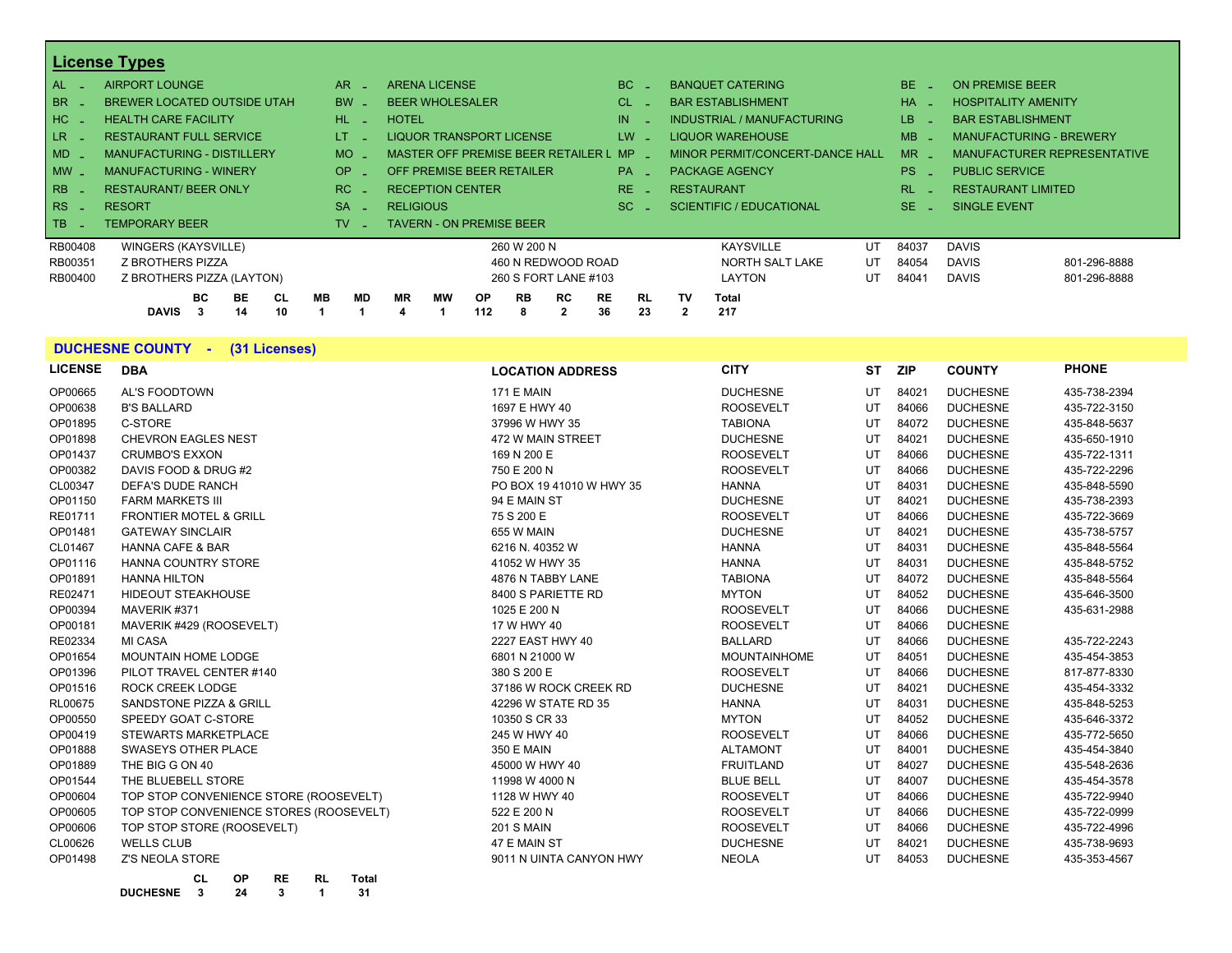| $AL -$          | AIRPORT LOUNGE                    | $AR -$                        | <b>ARENA LICENSE</b>                    | $BC =$   | <b>BANQUET CATERING</b>         | $BE -$    | <b>ON PREMISE BEER</b>         |
|-----------------|-----------------------------------|-------------------------------|-----------------------------------------|----------|---------------------------------|-----------|--------------------------------|
| BR _            | BREWER LOCATED OUTSIDE UTAH       | $BW -$                        | <b>BEER WHOLESALER</b>                  | $CL$ $=$ | <b>BAR ESTABLISHMENT</b>        | $HA$ $=$  | <b>HOSPITALITY AMENITY</b>     |
| I HC L          | <b>HEALTH CARE FACILITY</b>       | HL L                          | <b>HOTEL</b>                            | IN.      | INDUSTRIAL / MANUFACTURING      | $LB -$    | <b>BAR ESTABLISHMENT</b>       |
| LR <sub>-</sub> | <b>RESTAURANT FULL SERVICE</b>    | $LT - 1$                      | LIQUOR TRANSPORT LICENSE                | LW -     | LIQUOR WAREHOUSE                | $MB -$    | <b>MANUFACTURING - BREWERY</b> |
| $MD -$          | <b>MANUFACTURING - DISTILLERY</b> | $MO$ $\overline{\phantom{0}}$ | MASTER OFF PREMISE BEER RETAILER L MP _ |          | MINOR PERMIT/CONCERT-DANCE HALL | $MR -$    | MANUFACTURER REPRESENTATIVE    |
| $MW-$           | <b>MANUFACTURING - WINERY</b>     | $OP =$                        | OFF PREMISE BEER RETAILER               | $PA -$   | <b>PACKAGE AGENCY</b>           | $PS \sim$ | <b>PUBLIC SERVICE</b>          |
| $R_{\rm BB}$ .  | <b>RESTAURANT/ BEER ONLY</b>      | $RC =$                        | <b>RECEPTION CENTER</b>                 | $RE =$   | <b>RESTAURANT</b>               | $RL - 1$  | <b>RESTAURANT LIMITED</b>      |
| $RS -$          | <b>RESORT</b>                     | <b>SA</b><br>11 Million       | <b>RELIGIOUS</b>                        | $SC =$   | SCIENTIFIC / EDUCATIONAL        | $SE =$    | <b>SINGLE EVENT</b>            |
| $TR -$          | <b>TEMPORARY BEER</b>             | TV _                          | <b>TAVERN - ON PREMISE BEER</b>         |          |                                 |           |                                |

#### **EMERY COUNTY - (23 Licenses)**

| <b>LICENSE</b> | <b>DBA</b>                                                             | <b>LOCATION ADDRESS</b> | <b>CITY</b>        | <b>ST</b> | <b>ZIP</b> | <b>COUNTY</b> | <b>PHONE</b> |
|----------------|------------------------------------------------------------------------|-------------------------|--------------------|-----------|------------|---------------|--------------|
| OP01187        | <b>BK'S STOP N SHOP</b>                                                | <b>506 N MAIN</b>       | <b>HUNTINGTON</b>  | UT        | 84528      | <b>EMERY</b>  | 435-687-9393 |
| OP01847        | <b>EAGLES LANDING GREEN RIVER</b>                                      | <b>1085 E MAIN</b>      | <b>GREEN RIVER</b> | UT        | 84525      | <b>EMERY</b>  | 435-564-3495 |
| OP01827        | FAMILY DOLLAR #26999                                                   | 540E MAIN ST            | <b>CASTLE DALE</b> | UT        | 84513      | <b>EMERY</b>  | 435-381-4566 |
| OP01698        | FOOD RANCH (OP)                                                        | 355 E STATE RD 29       | <b>ORANGEVILLE</b> | UT        | 84537      | <b>EMERY</b>  | 435-748-2725 |
| OP00511        | GOOD 2 GO STORE                                                        | <b>1224 E MAIN</b>      | <b>GREEN RIVER</b> | UT        | 84525      | <b>EMERY</b>  | 208-535-5920 |
| OP00080        | HARTS GAS AND FOOD (S MAIN) HUNTINGTON                                 | <b>135 S MAIN</b>       | <b>HUNTINGTON</b>  | UT        | 84528      | <b>EMERY</b>  | 435-687-9336 |
| OP00637        | <b>HOMETOWN MARKET</b>                                                 | <b>221 N MAIN</b>       | <b>HUNTINGTON</b>  | UT        | 84528      | <b>EMERY</b>  | 435-687-9976 |
| OP01185        | <b>JR'S STOP N GO</b>                                                  | 10 E MAIN               | <b>CASTLE DALE</b> | UT        | 84513      | <b>EMERY</b>  | 435-381-1577 |
| OP01349        | <b>KFJ C STORE</b>                                                     | 5 W MAIN -              | <b>CLEVELAND</b>   | UT        | 84518      | <b>EMERY</b>  | 435-653-2004 |
| RB00287        | LA VERACRUZANA                                                         | 125 W MAIN ST           | <b>GREEN RIVER</b> | UT        | 84525      | <b>EMERY</b>  | 435-564-3257 |
| OP01435        | LOVE'S COUNTRY STORE #119                                              | <b>1775 W MAIN</b>      | <b>GREEN RIVER</b> | UT        | 84525      | <b>EMERY</b>  |              |
| OP01434        | LOVE'S TRAVEL STOP #792                                                | 1880 W MAIN ST          | <b>GREEN RIVER</b> | UT        | 84525      | <b>EMERY</b>  |              |
| OP00947        | <b>MAIN STREET MARKET</b>                                              | 15 W MAIN               | <b>FERRON</b>      | UT        | 84523      | <b>EMERY</b>  | 435-384-2830 |
| OP00179        | MAVERIK #260 (CASTLEDALE)                                              | <b>285 E MAIN</b>       | <b>CASTLE DALE</b> | UT        | 84513      | <b>EMERY</b>  | 801-936-5557 |
| OP01956        | MAVERIK #693                                                           | <b>1475 W MAIN</b>      | <b>GREEN RIVER</b> | UT        | 84525      | <b>EMERY</b>  | 801-335-3805 |
| OP00023        | MAVERIK, INC #248 (HUNTINGTON)                                         | <b>200 N MAIN</b>       | <b>HUNTINGTON</b>  | UT        | 84528      | <b>EMERY</b>  | 801-936-5557 |
| OP00386        | MELON VINE FOOD STORE                                                  | <b>80 S BROADWAY</b>    | <b>GREEN RIVER</b> | UT        | 84525      | <b>EMERY</b>  | 435-564-3228 |
| BE02327        | MILLSITE GOLF COURSE                                                   | 3000 W CYN RD           | <b>FERRON</b>      | UT        | 84523      | <b>EMERY</b>  | 435-384-2887 |
| RL00756        | RAY'S                                                                  | 35 S BROADWAY           | <b>GREEN RIVER</b> | UT        | 84525      | <b>EMERY</b>  | 435-564-3511 |
| OP01851        | SHADY ACRES (OP)                                                       | 780 E MAIN ST           | <b>GREEN RIVER</b> | UT        | 84525      | <b>EMERY</b>  | 435-299-2279 |
| OP00502        | <b>STEWART'S MARKET</b>                                                | 590 E MAIN ST           | <b>CASTLE DALE</b> | UT        | 84513      | <b>EMERY</b>  | 435-381-5660 |
| RL00863        | <b>TAMARISK RESTAURANT</b>                                             | <b>1710 E MAIN ST</b>   | <b>GREEN RIVER</b> | UT        | 84525      | <b>EMERY</b>  | 435-564-8109 |
| RE02941        | YARDLEY'S HITCH N POST                                                 | <b>1065 E MAIN</b>      | <b>GREEN RIVER</b> | UT        | 84525      | <b>EMERY</b>  |              |
|                | BE<br><b>RE</b><br><b>RL</b><br><b>OP</b><br><b>RB</b><br><b>Total</b> |                         |                    |           |            |               |              |

#### **GARFIELD COUNTY - (58 Licenses)**

**EMERY 1 18 1 1 2 23**

| <b>LICENSE</b> | <b>DBA</b>                         | <b>LOCATION ADDRESS</b> | <b>CITY</b>        | <b>ST</b> | <b>ZIP</b> | <b>COUNTY</b>   | <b>PHONE</b> |
|----------------|------------------------------------|-------------------------|--------------------|-----------|------------|-----------------|--------------|
| CL01438        | <b>4TH WEST PUB</b>                | 425 W MAIN STREET       | <b>ESCALANTE</b>   | UT        | 84726      | <b>GARFIELD</b> | 435-616-3045 |
| RE00282        | ANASAZI/KIVA @ BULLFROG RESORT     | HWY 276 / PO BOX 4055   | <b>LAKE POWELL</b> | UT        | 84533      | GARFIELD        | 435-645-3025 |
| OP01848        | <b>ANTIMONY MERCANTILE</b>         | 50 N MAIN               | <b>ANTIMONY</b>    | UT        | 84712      | <b>GARFIELD</b> | 435-624-3253 |
| CL01580        | ASPEN COVE RESORT (BAR)            | 284 E NORTH SHORE RD    | PANGUITCH          | UT        | 84759      | GARFIELD        | 435-676-8448 |
| PA00462        | ASPEN COVE RESORT (PA)             | 225 E NORTH SHORE RD    | <b>PANGUITCH</b>   | UT        | 84759      | <b>GARFIELD</b> | 435-676-8448 |
| OP01856        | <b>BEAR PAW FISHING RESORT</b>     | 905 S HWY 143           | <b>PANGUITCH</b>   | UT        | 84759      | GARFIELD        | 435-676-2650 |
| OP01356        | BEAR VALLEY RV & CAMPGROUND RESORT | 900 E SR 20             | <b>PANGUITCH</b>   | UT        | 84759      | <b>GARFIELD</b> | 435-676-2500 |
| HL00025        | BEST WESTERN PLUS RUBY'S INN       | 26 S MAIN               | <b>BRYCE</b>       | UT        | 84764      | GARFIELD        | 435-834-5341 |
| RB00359        | <b>BIG FISH FAMILY RESTAURANT</b>  | 608 S MAIN              | <b>PANGUITCH</b>   | UT        | 84759      | GARFIELD        | 435-676-8999 |
| RE01906        | BOULDER MOUNTAIN GUEST RANCH       | 3621 HELLS BACKBONE RD  | <b>BOULDER</b>     | UT        | 84716      | GARFIELD        | 435-335-7480 |
| OP01512        | BOULDER MOUNTAIN GUEST RANCH (OP)  | 3995 HELLS BACKBONE RD  | <b>BOULDER</b>     | UT        | 84716      | GARFIELD        | 435-335-7480 |
| RL01194        | BRYCE CANYON INN & THE PIZZA PLACE | 21 N MAIN               | <b>TROPIC</b>      | UT        | 84776      | <b>GARFIELD</b> | 435-679-8888 |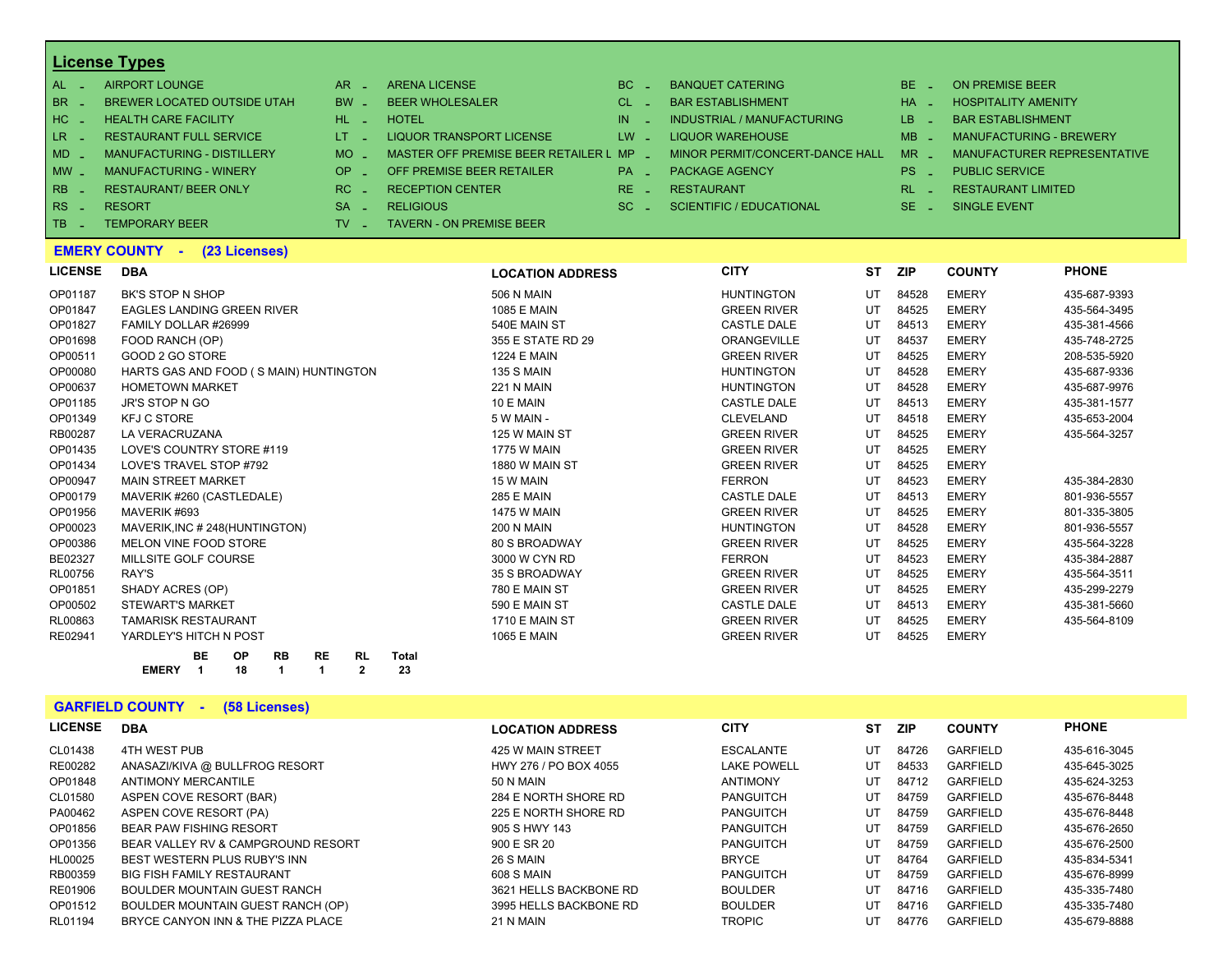|                                 | <b>License Types</b>                          |                               |                                         |          |                                   |    |                 |                            |                                |
|---------------------------------|-----------------------------------------------|-------------------------------|-----------------------------------------|----------|-----------------------------------|----|-----------------|----------------------------|--------------------------------|
| $AL -$                          | <b>AIRPORT LOUNGE</b>                         | $AR -$                        | <b>ARENA LICENSE</b>                    | $BC -$   | <b>BANQUET CATERING</b>           |    | BE _            | <b>ON PREMISE BEER</b>     |                                |
| BR<br>- 4                       | BREWER LOCATED OUTSIDE UTAH                   | BW _                          | <b>BEER WHOLESALER</b>                  | $CL$ $-$ | <b>BAR ESTABLISHMENT</b>          |    | $HA$ $-$        | <b>HOSPITALITY AMENITY</b> |                                |
| H <sub>C</sub><br>$\sim$ $\sim$ | <b>HEALTH CARE FACILITY</b>                   | HL L                          | <b>HOTEL</b>                            | $IN =$   | <b>INDUSTRIAL / MANUFACTURING</b> |    | LB __           | <b>BAR ESTABLISHMENT</b>   |                                |
| LR -                            | <b>RESTAURANT FULL SERVICE</b>                | $LT - 1$                      | LIQUOR TRANSPORT LICENSE                | $LW -$   | <b>LIQUOR WAREHOUSE</b>           |    | $MB -$          |                            | <b>MANUFACTURING - BREWERY</b> |
|                                 | MANUFACTURING - DISTILLERY                    | <b>MO</b><br>i Li             | MASTER OFF PREMISE BEER RETAILER L MP _ |          | MINOR PERMIT/CONCERT-DANCE HALL   |    | $MR -$          |                            | MANUFACTURER REPRESENTATIVE    |
| $MD -$                          |                                               |                               |                                         |          |                                   |    |                 |                            |                                |
| $MW-$                           | <b>MANUFACTURING - WINERY</b>                 | <b>OP</b><br>п.               | OFF PREMISE BEER RETAILER               | PA _     | <b>PACKAGE AGENCY</b>             |    | PS <sub>-</sub> | <b>PUBLIC SERVICE</b>      |                                |
| <b>RB</b>                       | <b>RESTAURANT/ BEER ONLY</b>                  | RC<br>$\sim$                  | <b>RECEPTION CENTER</b>                 | RE _     | <b>RESTAURANT</b>                 |    | $RL - 1$        | <b>RESTAURANT LIMITED</b>  |                                |
| RS<br>- 4                       | <b>RESORT</b>                                 | <b>SA</b><br>п.               | <b>RELIGIOUS</b>                        | $SC =$   | <b>SCIENTIFIC / EDUCATIONAL</b>   |    | $SE -$          | <b>SINGLE EVENT</b>        |                                |
| TB.<br>- 4                      | <b>TEMPORARY BEER</b>                         | $TV$ $\overline{\phantom{0}}$ | <b>TAVERN - ON PREMISE BEER</b>         |          |                                   |    |                 |                            |                                |
| RE00326                         | BRYCE CANYON PINES RESTAURANT                 |                               | 2476 W, UT-12                           |          | <b>BRYCE</b>                      | UT | 84764           | <b>GARFIELD</b>            | 435-834-5441                   |
| OP01788                         | BRYCE CANYON SINCLAIR (OP)                    |                               | 105 S MAIN STREET                       |          | <b>BRYCE</b>                      | UT | 84764           | <b>GARFIELD</b>            | 435-834-5232                   |
| OP01825                         | BRYCE VALLEY RANCH RV & HORSE PARK            |                               | 920 N HWY 12                            |          | CANNONVILLE                       | UT | 84718           | <b>GARFIELD</b>            | 435-679-8228                   |
| OP01421                         | BULL FROG RESORT & MARINA SERVICE STATION     |                               | <b>BULLFROG MARINA</b>                  |          | <b>LAKE POWELL</b>                | UT | 84533           | <b>GARFIELD</b>            | 928-645-1077                   |
| OP01419                         | <b>BULLFROG BOAT &amp; GO</b>                 |                               | <b>BULLFROG MARINA</b>                  |          | <b>LAKE POWELL</b>                | UT | 84533           | <b>GARFIELD</b>            | 928-645-1077                   |
| OP01422                         | <b>BULLFROG DOCK N' STOCK</b>                 |                               | <b>BULLFROG MARINA</b>                  |          | <b>LAKE POWELL</b>                | UT | 84533           | <b>GARFIELD</b>            | 928-645-1077                   |
| OP01425                         | <b>BULLFROG RESORT &amp; MARINA GIFT SHOP</b> |                               | <b>BULLFROG MARINA</b>                  |          | <b>LAKE POWELL</b>                | UT | 84533           | <b>GARFIELD</b>            | 928-645-1077                   |
| RL00712                         | <b>BURR TRAIL GRILL</b>                       |                               | 10 N STATE HWY 12                       |          | <b>BOULDER</b>                    | UT | 84716           | <b>GARFIELD</b>            | 435-335-7511                   |
| RE02913                         | CIRCLE D EATERY (RE)                          |                               | 485 W MAIN                              |          | <b>ESCALANTE</b>                  | UT | 84726           | <b>GARFIELD</b>            | 435-826-4125                   |
| OP00709                         | <b>CLARK'S COUNTRY MARKET</b>                 |                               | 141 N MAIN                              |          | <b>TROPIC</b>                     | UT | 84776           | <b>GARFIELD</b>            | 435-679-8633                   |
| OP01432                         | COTTAM CANYON COUNTRY                         |                               | 815 E MAIN                              |          | <b>ESCALANTE</b>                  | UT | 84726           | <b>GARFIELD</b>            | 435-826-4344                   |
| OP01431                         | COTTAM OIL (ESCALANTE)                        |                               | 75 E MAIN                               |          | <b>ESCALANTE</b>                  | UT | 84726           | <b>GARFIELD</b>            | 435-826-4344                   |
| RE02623                         | <b>COWBOY RANCH HOUSE II</b>                  |                               | 13500 E HWY 12                          |          | <b>BRYCE</b>                      | UT | 84764           | <b>GARFIELD</b>            | 435-834-5351                   |
| RL01176                         | <b>COWBOYS SMOKEHOUSE</b>                     |                               | 95 N MAIN ST                            |          | <b>PANGUITCH</b>                  | UT | 84759           | <b>GARFIELD</b>            | 435-676-8030                   |
| RL00965                         | <b>ESCALANTE OUTFITTERS</b>                   |                               | 310 W MAIN ST                           |          | <b>ESCALANTE</b>                  | UT | 84726           | <b>GARFIELD</b>            | 435-215-7953                   |
| OP01384                         | ESCALANTE OUTFITTERS (OP)                     |                               | 310 W MAIN ST                           |          | <b>ESCALANTE</b>                  | UT | 84726           | <b>GARFIELD</b>            | 435-826-4266                   |
| OP01355                         | <b>HALLS STORE</b>                            |                               | 420 N HWY 12                            |          | <b>BOULDER</b>                    | UT | 84716           | <b>GARFIELD</b>            | 435-335-7411                   |
| RE02314                         | <b>HELL'S BACKBONE GRILL</b>                  |                               | 20 N HWY 12                             |          | <b>BOULDER</b>                    | UT | 84716           | <b>GARFIELD</b>            | 435-335-7464                   |
| OP01642                         | HI PETROLEUM                                  |                               | 182 S MAIN                              |          | <b>HATCH</b>                      | UT | 84735           | <b>GARFIELD</b>            | 435-735-4174                   |
| OP01398                         | HIGH ADVENTURE GAS & GOODIES                  |                               | 85 W MAIN ST                            |          | <b>ESCALANTE</b>                  | UT | 84726           | <b>GARFIELD</b>            | 435-503-9262                   |
| OP01877                         | HILLS AND HOLLOWS (OP)                        |                               | 840 W SR-12                             |          | <b>BOULDER</b>                    | UT | 84716           | <b>GARFIELD</b>            | 435-735-7349                   |
| <b>RL00970</b>                  | <b>IVO'S BBQ</b>                              |                               | 3800 S HWY 89                           |          | <b>PANGUITCH</b>                  | UT | 84759           | <b>GARFIELD</b>            |                                |
| OP00282                         | JOE'S MAIN STREET MARKET                      |                               | 10 S MAIN                               |          | <b>PANGUITCH</b>                  | UT | 84759           | <b>GARFIELD</b>            | 435-676-2361                   |
| OP01449                         | KB EXPRESS #106                               |                               | <b>195 N MAIN</b>                       |          | <b>PANGUITCH</b>                  | UT | 84759           | <b>GARFIELD</b>            | 435-676-8730                   |
| <b>RL00967</b>                  | <b>KENNY RAYS</b>                             |                               | 80 N MAIN                               |          | <b>PANGUITCH</b>                  | UT | 84759           | <b>GARFIELD</b>            | 435-676-8851                   |
| OP01474                         | LODGE @ BRYCE CANYON (CAMPER STORE)           |                               | #1 CANYON LODGE HWY 63                  |          | <b>BRYCE</b>                      | UT | 84764           | <b>GARFIELD</b>            | 435-834-8710                   |
| RL01475                         | LODGE @ BRYCE CANYON/ VALHALLA PIZZERIA       |                               | #1 CYN LODGE HWY 63                     |          | <b>BRYCE</b>                      | UT | 84764           | <b>GARFIELD</b>            | 435-834-8750                   |
| <b>RL01188</b>                  | MOKI'S (TICABOO)                              |                               | MM 28 HWY 276                           |          | <b>LAKE POWELL</b>                | UT | 84533           | <b>GARFIELD</b>            | 844-662-2628                   |
| OP01774                         | OTTER CREEK MARINA & RV PARK                  |                               | 400 SR 22                               |          | <b>ANTIMONY</b>                   | UT | 84712           | <b>GARFIELD</b>            | 435-624-3292                   |
| PA00433                         | P.A.433 - BOULDER                             |                               | 840 W HWY 12                            |          | <b>BOULDER</b>                    | UT | 84716           | <b>GARFIELD</b>            | 720-346-3679                   |
| OP01467                         | PANGUITCH LAKE GENERAL STORE                  |                               | 53 W HWY 143                            |          | <b>PANGUITCH</b>                  | UT | 84759           | <b>GARFIELD</b>            | 435-676-2859                   |
| OP00088                         | RALLY STOP (CENTER ST PANGUITCH)              |                               | 10 E CENTER ST                          |          | <b>PANGUITCH</b>                  | UT | 84759           | <b>GARFIELD</b>            | 435-676-2781                   |
| OP01473                         | RED CANYON VILLAGE                            |                               | 3279 E HWY 12                           |          | <b>PANGUITCH</b>                  | UT | 84759           | <b>GARFIELD</b>            | 435-834-8710                   |
| OP01963                         | RED CANYON VILLAGE/GIFT STORE                 |                               | 33279 UT HWY 12                         |          | <b>BRYCE</b>                      | UT | 84764           | <b>GARFIELD</b>            | 435-834-8750                   |
| OP01062                         | RUBY'S INN GENERAL STORE                      |                               | 26 S MAIN                               |          | <b>BRYCE</b>                      | UT | 84764           | <b>GARFIELD</b>            | 435-834-5341                   |
| RL01051                         | <b>RUSTLER'S RESTAURANT</b>                   |                               | <b>141 N MAIN</b>                       |          | <b>TROPIC</b>                     | UT | 84776           | <b>GARFIELD</b>            | 435-679-8383                   |
| RL01462                         | SCHULZ'S LAKESIDE DINNING                     |                               | 791 LAKE SHORE RD                       |          | <b>PANGUITCH</b>                  | UT | 84759           | <b>GARFIELD</b>            | 702-378-5065                   |
| RL01032                         | SHOWDOWNS RESTAURANT                          |                               | 80 S MAIN ST                            |          | <b>TROPIC</b>                     | UT | 84776           | <b>GARFIELD</b>            | 435-616-8337                   |
| OP01766                         | SILVER EAGLE CENTER #80182                    |                               | 575 E CENTER ST                         |          | <b>PANGUITCH</b>                  | UT | 84759           | <b>GARFIELD</b>            | 435-676-8707                   |
| OP01770                         | SILVER EAGLE MAIN #80181                      |                               | 595 N MAIN                              |          | <b>PANGUITCH</b>                  | UT | 84759           | <b>GARFIELD</b>            | 435-676-2790                   |
| OP01350                         | <b>STAGE STOP STATION</b>                     |                               | 20 S MAIN                               |          | <b>TROPIC</b>                     | UT | 84776           | <b>GARFIELD</b>            | 435-679-8546                   |
| RL01189                         | STONE HEARTH GRILLE (ROBERTS)                 |                               | 1380 WEST STONE CANYON LANE             |          | <b>TROPIC</b>                     | UT | 84776           | <b>GARFIELD</b>            | 435-679-8923                   |
| CL01391                         | THE OUTLAW (HATCH)                            |                               | 138 N MAIN                              |          | <b>HATCH</b>                      | UT | 84735           | <b>GARFIELD</b>            | 435-640-5406                   |
| RL01199                         | UPTOP STEAKHOUSE                              |                               | 1152 HWY 12                             |          | <b>BRYCE</b>                      | UT | 84764           | <b>GARFIELD</b>            | 435-834-5227                   |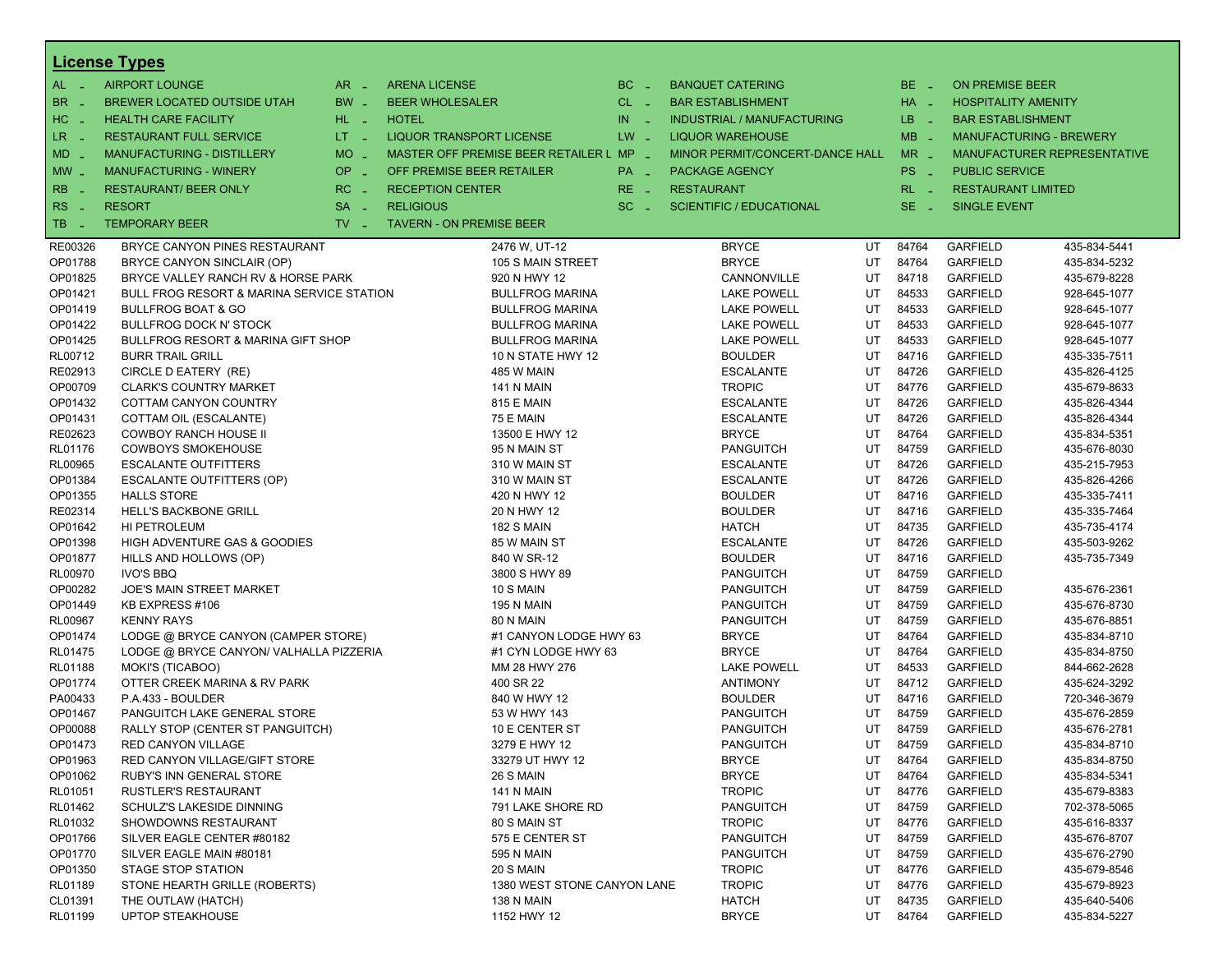|         | <b>License Types</b>                |                        |                                         |        |                                 |        |                                 |  |
|---------|-------------------------------------|------------------------|-----------------------------------------|--------|---------------------------------|--------|---------------------------------|--|
| AL      | AIRPORT LOUNGE                      | AR.                    | <b>ARENA LICENSE</b>                    | BC     | <b>BANQUET CATERING</b>         | BE.    | <b>ON PREMISE BEER</b>          |  |
| BR      | <b>BREWER LOCATED OUTSIDE UTAH</b>  | BW                     | <b>BEER WHOLESALER</b>                  | CL.    | <b>BAR ESTABLISHMENT</b>        | HA.    | <b>HOSPITALITY AMENITY</b>      |  |
| $HC-$   | <b>HEALTH CARE FACILITY</b>         | $HL$ $-$               | <b>HOTEL</b>                            | IN     | INDUSTRIAL / MANUFACTURING      | LB.    | <b>BAR ESTABLISHMENT</b>        |  |
| LR -    | <b>RESTAURANT FULL SERVICE</b>      | LT.                    | <b>LIQUOR TRANSPORT LICENSE</b>         | $LW -$ | <b>LIQUOR WAREHOUSE</b>         | MB     | <b>MANUFACTURING - BREWERY</b>  |  |
| $MD -$  | <b>MANUFACTURING - DISTILLERY</b>   | <b>MO</b>              | MASTER OFF PREMISE BEER RETAILER L MP - |        | MINOR PERMIT/CONCERT-DANCE HALL | $MR -$ | MANUFACTURER REPRESENTATIVE     |  |
| $MW -$  | <b>MANUFACTURING - WINERY</b>       | OP.                    | OFF PREMISE BEER RETAILER               | $PA -$ | <b>PACKAGE AGENCY</b>           | $PS -$ | <b>PUBLIC SERVICE</b>           |  |
| RB      | <b>RESTAURANT/ BEER ONLY</b>        | RC.                    | <b>RECEPTION CENTER</b>                 | RE.    | <b>RESTAURANT</b>               | RL.    | <b>RESTAURANT LIMITED</b>       |  |
| RS      | <b>RESORT</b>                       | <b>SA</b>              | <b>RELIGIOUS</b>                        | SC.    | <b>SCIENTIFIC / EDUCATIONAL</b> | $SE -$ | <b>SINGLE EVENT</b>             |  |
| l TB    | <b>TEMPORARY BEER</b>               | TV.                    | <b>TAVERN - ON PREMISE BEER</b>         |        |                                 |        |                                 |  |
| OP01709 | YONDER ESCALANTE                    |                        | PO BOX 502                              |        | <b>ESCALANTE</b><br>UT          | 84726  | <b>GARFIELD</b><br>435-826-4440 |  |
| OP01710 | YONDER ESCALANTE (MAIN)             |                        | PO BOX 502                              |        | <b>ESCALANTE</b><br>UT          | 84726  | <b>GARFIELD</b><br>435-826-4440 |  |
|         | <b>HL</b><br><b>CL</b><br><b>OP</b> | <b>PA</b><br><b>RB</b> | <b>RL</b><br><b>RE</b><br><b>Total</b>  |        |                                 |        |                                 |  |
|         | 32<br><b>GARFIELD</b>               |                        | 13<br>58<br>6                           |        |                                 |        |                                 |  |

|                | <b>GRAND COUNTY - (77 Licenses)</b>        |                         |                 |    |            |               |              |
|----------------|--------------------------------------------|-------------------------|-----------------|----|------------|---------------|--------------|
| <b>LICENSE</b> | <b>DBA</b>                                 | <b>LOCATION ADDRESS</b> | <b>CITY</b>     | ST | <b>ZIP</b> | <b>COUNTY</b> | <b>PHONE</b> |
| OP00526        | 7-ELEVEN FOOD STORES (220 N) MOAB          | 220 N MAIN ST           | <b>MOAB</b>     | UT | 84532      | <b>GRAND</b>  | 435-259-3557 |
| OP00523        | 7-ELEVEN FOOD STORES (MOAB)                | 299 S MAIN ST           | <b>MOAB</b>     | UT | 84532      | <b>GRAND</b>  | 435-645-9595 |
| OP00527        | 7-ELEVEN FOOD STORES (THOMPSON)            | 460 S HWY 94            | <b>THOMPSON</b> | UT | 84540      | <b>GRAND</b>  | 435-645-9595 |
| RE02405        | 98 CENTER                                  | 98 E CENTER             | <b>MOAB</b>     | UT | 84532      | <b>GRAND</b>  | 435-355-0098 |
| PS00050        | AMERICAN ROCKY MOUNTAINEER                 | <b>225 S. MAIN ST</b>   | <b>MOAB</b>     | UT | 84532      | <b>GRAND</b>  | 604-606-7200 |
| RE02646        | ANTICA FORMA MOAB                          | 267 N MAIN ST           | <b>MOAB</b>     | UT | 84532      | <b>GRAND</b>  | 435-355-0167 |
| RL01036        | <b>ARCHES THAI</b>                         | 60 N 100 W -            | <b>MOAB</b>     | UT | 84532      | <b>GRAND</b>  | 435-355-0533 |
| OP01478        | ARCHVIEW RV RESORT & CAMPGROUND            | 13701 N HWY 191         | <b>MOAB</b>     | UT | 84532      | <b>GRAND</b>  | 248-208-2500 |
| RE02823        | <b>BANGKOK HOUSE TOO</b>                   | 59 S MAIN ST #8         | <b>MOAB</b>     | UT | 84532      | <b>GRAND</b>  | 435-355-0168 |
| RE02009        | <b>BLU PIG</b>                             | 811 S MAIN              | <b>MOAB</b>     | UT | 84532      | <b>GRAND</b>  | 435-259-3333 |
| CL01157        | BLU PIG (CL)                               | 811 S MAIN              | <b>MOAB</b>     | UT | 84532      | <b>GRAND</b>  | 435-259-3333 |
| RL00714        | BROKEN OAR RESTAURANT EATERY               | 53 W 400 N              | <b>MOAB</b>     | UT | 84532      | <b>GRAND</b>  | 435-259-3127 |
| OP01928        | <b>BUZZARDS BELLY GENERAL STORE</b>        | 197 E CISCO RD          | <b>CISCO</b>    | UT | 84515      | <b>GRAND</b>  | 435-564-3550 |
| RL01387        | <b>CAFE ITALIANO</b>                       | 100 W 200 S             | <b>MOAB</b>     | UT | 84532      | <b>GRAND</b>  | 832-482-7946 |
| RL00720        | <b>CANYON STEAK &amp; WAFFLE HOUSE</b>     | 196 S MAIN -            | <b>MOAB</b>     | UT | 84532      | <b>GRAND</b>  | 435-355-0119 |
| PS00032        | <b>CANYONLANDS BY NIGHT</b>                | 1861 N HWY 191 #9623    | <b>MOAB</b>     | UT | 84532      | <b>GRAND</b>  | 435-259-5261 |
| OP01479        | CANYONLANDS RV RESORT & CAMPGROUND         | 555 S MAIN              | <b>MOAB</b>     | UT | 84532      | <b>GRAND</b>  | 248-208-2500 |
| OP00853        | CITY MARKET #410                           | 425 S MAIN              | <b>MOAB</b>     | UT | 84532      | <b>GRAND</b>  | 435-259-5181 |
| OP00131        | <b>DAVES CORNER MARKET</b>                 | <b>401 MILLCREEK DR</b> | <b>MOAB</b>     | UT | 84532      | <b>GRAND</b>  | 435-259-6999 |
| RE02831        | <b>DESERT BISTRO (RE)</b>                  | 36 S 100 W -            | <b>MOAB</b>     | UT | 84532      | <b>GRAND</b>  | 435-259-0756 |
| LB01019        | DEWEY'S RESTAURANT AND BAR                 | 57 S MAIN - -           | <b>MOAB</b>     | UT | 84532      | <b>GRAND</b>  | 435-259-2337 |
| RE00450        | DEWEYS RESTAURANT AND BAR                  | 57 S MAIN - -           | <b>MOAB</b>     | UT | 84532      | <b>GRAND</b>  | 435-259-2337 |
| HL00039        | <b>ELEMENT HOTEL</b>                       | 1431 N MAIN ST          | <b>MOAB</b>     | UT | 84532      | <b>GRAND</b>  | 801-502-9116 |
| RE01542        | FIESTA MEXICANA RESTAURANT #10             | 202 S MAIN ST           | <b>MOAB</b>     | UT | 84532      | <b>GRAND</b>  | 951-214-2399 |
| BW00034        | <b>GENERAL DISTRIBUTING COMPANY (MOAB)</b> | 2059 S PLATEAU RD       | <b>MOAB</b>     | UT | 84532      | <b>GRAND</b>  | 435-259-5281 |
| RE02843        | <b>GLORIA'S CORNER CAFE</b>                | 20 S MAIN               | <b>MOAB</b>     | UT | 84532      | <b>GRAND</b>  | 435-259-0101 |
| BE01245        | <b>GRAVEL PIT LANES</b>                    | 1076 MILLCREEK DR       | <b>MOAB</b>     | UT | 84532      | <b>GRAND</b>  | 435-259-4748 |
| RL01280        | <b>HIDDEN CUISINE</b>                      | 2740 S HWY 191          | <b>MOAB</b>     | UT | 84532      | <b>GRAND</b>  | 435-259-7741 |
| HL00013        | <b>HYATT PLACE MOAB</b>                    | 890 N MAIN ST           | <b>MOAB</b>     | UT | 84532      | <b>GRAND</b>  | 435-259-9190 |
| RE02908        | IL POSTO ROSSO                             | 477 S MAIN ST B         | <b>MOAB</b>     | UT | 84532      | <b>GRAND</b>  | 435-899-0074 |
| OP01846        | <b>JJ'S MERCANTILE</b>                     | 17 RTE 128              | <b>MOAB</b>     | UT | 84532      | <b>GRAND</b>  | 435-259-0060 |

RE02725 JOSIE WYATT'S GRILL (RE) 99 N 100 W - - MOAB UT 84532 GRAND 435-355-0552 CL01478 JOSIE WYATT'S GRILLE 99 N 100 W - - MOAB UT 84532 GRAND 435-355-0552 BC00251 JOSIE WYATT'S GRILLE (BC) 99 N 100 W - - MOAB UT 84532 GRAND 435-355-0552 OP00043 MAVERIK #238 (MOAB) 435 N MAIN MOAB UT 84532 GRAND 801-936-5557 OP00044 MAVERIK #341 (HWY 191 MOAB) 985 S HWY 191 MOAB UT 84532 GRAND 801-936-5557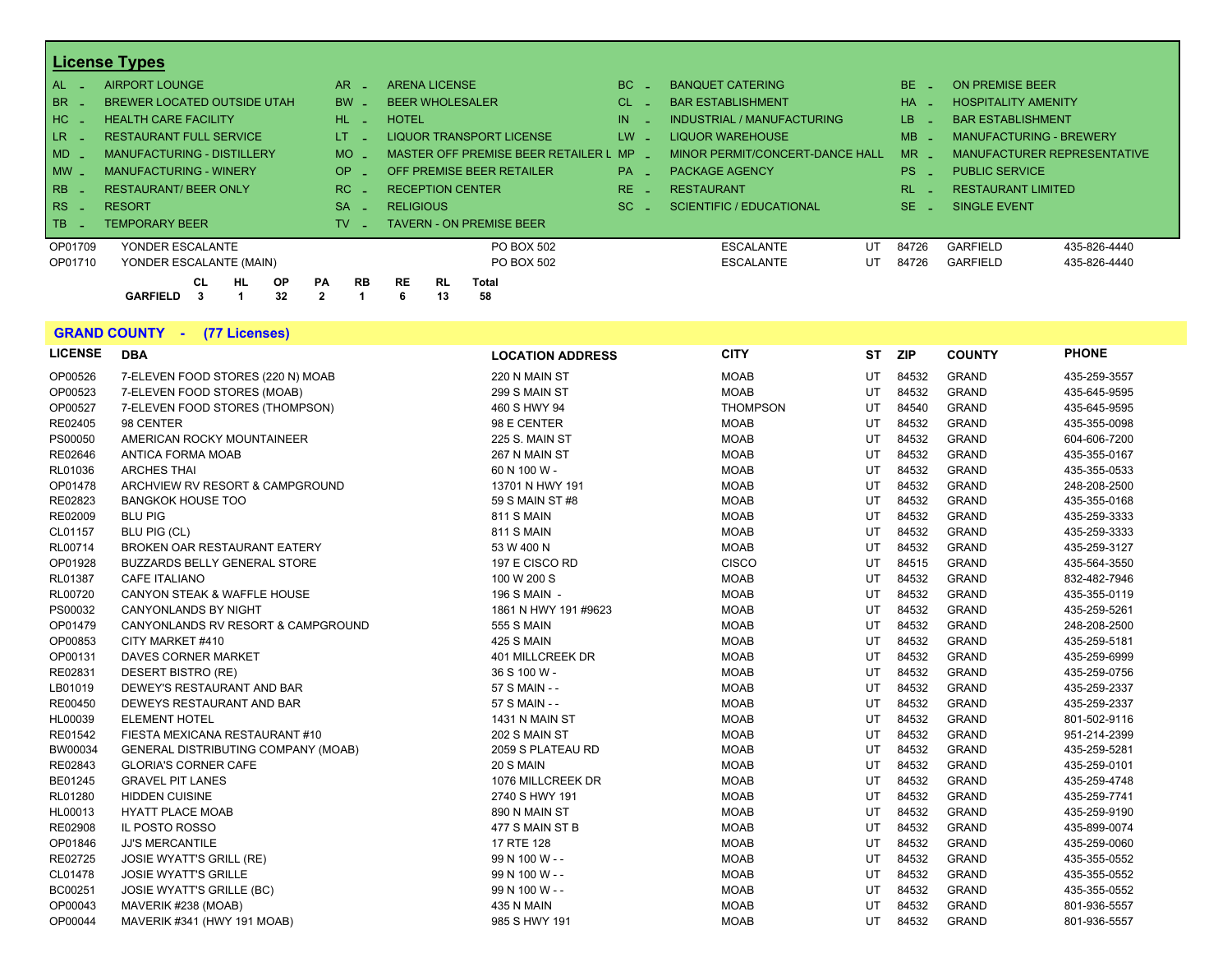|                    | <b>License Types</b>                      |                     |              |                                         |              |                      |                                              |     |              |                |                                              |    |                                   |          |                |                              |                                |
|--------------------|-------------------------------------------|---------------------|--------------|-----------------------------------------|--------------|----------------------|----------------------------------------------|-----|--------------|----------------|----------------------------------------------|----|-----------------------------------|----------|----------------|------------------------------|--------------------------------|
| $AL -$             | <b>AIRPORT LOUNGE</b>                     | AR.<br>- 4          |              | <b>ARENA LICENSE</b>                    |              |                      |                                              |     | $BC =$       |                | <b>BANQUET CATERING</b>                      |    |                                   |          | $BE -$         | <b>ON PREMISE BEER</b>       |                                |
| BR.                | <b>BREWER LOCATED OUTSIDE UTAH</b>        | BW _                |              | <b>BEER WHOLESALER</b>                  |              |                      |                                              |     | $CL$ $-$     |                | <b>BAR ESTABLISHMENT</b>                     |    |                                   |          | $HA$ $-$       |                              | <b>HOSPITALITY AMENITY</b>     |
| HC<br>. —          | <b>HEALTH CARE FACILITY</b>               | HL L                | <b>HOTEL</b> |                                         |              |                      |                                              | IN. | - 4          |                |                                              |    | <b>INDUSTRIAL / MANUFACTURING</b> |          | LB.<br>- 2     |                              | <b>BAR ESTABLISHMENT</b>       |
| LR _               | <b>RESTAURANT FULL SERVICE</b>            | $LT - 1$            |              | <b>LIQUOR TRANSPORT LICENSE</b>         |              |                      |                                              |     | $LW -$       |                | <b>LIQUOR WAREHOUSE</b>                      |    |                                   |          | $MB -$         |                              | <b>MANUFACTURING - BREWERY</b> |
| $MD -$             | MANUFACTURING - DISTILLERY                | <b>MO</b>           |              | MASTER OFF PREMISE BEER RETAILER L MP _ |              |                      |                                              |     |              |                |                                              |    | MINOR PERMIT/CONCERT-DANCE HALL   |          | $MR -$         |                              | MANUFACTURER REPRESENTATIVE    |
|                    |                                           | <b>OP</b>           |              | OFF PREMISE BEER RETAILER               |              |                      |                                              |     |              |                |                                              |    |                                   |          |                |                              |                                |
| $MW_{-}$           | <b>MANUFACTURING - WINERY</b>             | i al                |              |                                         |              |                      |                                              |     | PA _         |                | <b>PACKAGE AGENCY</b>                        |    |                                   |          | PS _           | <b>PUBLIC SERVICE</b>        |                                |
| R <sub>B</sub>     | <b>RESTAURANT/ BEER ONLY</b>              | RC<br><b>Simple</b> |              | <b>RECEPTION CENTER</b>                 |              |                      |                                              |     | RE _         |                | <b>RESTAURANT</b>                            |    |                                   |          | $RL - 1$       |                              | <b>RESTAURANT LIMITED</b>      |
| RS.                | <b>RESORT</b>                             | <b>SA</b><br>п.     |              | <b>RELIGIOUS</b>                        |              |                      |                                              |     | $SC =$       |                | <b>SCIENTIFIC / EDUCATIONAL</b>              |    |                                   |          | $SE -$         | <b>SINGLE EVENT</b>          |                                |
| TB<br>. —          | <b>TEMPORARY BEER</b>                     | $TV -$              |              | <b>TAVERN - ON PREMISE BEER</b>         |              |                      |                                              |     |              |                |                                              |    |                                   |          |                |                              |                                |
| RE02638            | MIGUEL'S BAJA GRILL (RE)                  |                     |              |                                         |              | 51 N MAIN            |                                              |     |              |                | <b>MOAB</b>                                  |    |                                   | UT       | 84532          | <b>GRAND</b>                 | 435-259-6546                   |
| RE00949            | <b>MOAB BREWERY</b>                       |                     |              |                                         |              | <b>686 S MAIN</b>    |                                              |     |              |                | <b>MOAB</b>                                  |    |                                   | UT       | 84532          | <b>GRAND</b>                 | 435-259-6333                   |
| LB01100            | MOAB BREWERY (CL)                         |                     |              |                                         |              | <b>686 S MAIN</b>    |                                              |     |              |                | <b>MOAB</b>                                  |    |                                   | UT       | 84532          | <b>GRAND</b>                 | 435-259-6333                   |
| OP00329            | MOAB BREWERY (OP)                         |                     |              |                                         |              | 686 S MAIN ST        |                                              |     |              |                | <b>MOAB</b>                                  |    |                                   | UT       | 84532          | <b>GRAND</b>                 | 435-259-6333                   |
| MB00013            | <b>MOAB BREWERY -MB1</b>                  |                     |              |                                         |              | <b>686 S MAIN</b>    |                                              |     |              |                | <b>MOAB</b>                                  |    |                                   | UT       | 84532          | <b>GRAND</b>                 | 435-259-6333                   |
| BE00317            | <b>MOAB COUNTRY CLUB</b>                  |                     |              |                                         |              |                      | 2705 S EAST BENCH RD                         |     |              |                | <b>MOAB</b>                                  |    |                                   | UT       | 84532          | <b>GRAND</b>                 | 435-259-6488                   |
| MD00013            | <b>MOAB DISTILLERY</b>                    |                     |              |                                         |              | <b>690 S MAIN</b>    |                                              |     |              |                | <b>MOAB</b>                                  |    |                                   | UT       | 84532          | <b>GRAND</b>                 |                                |
| RE02753            | MOAB GARAGE COMPANY (RE)                  |                     |              |                                         |              | 78 N MAIN ST         |                                              |     |              |                | MOAB                                         |    |                                   | UT       | 84532          | <b>GRAND</b>                 | 801-699-3750                   |
| OP00513            | <b>MOAB GAS</b>                           |                     |              |                                         |              | 817 S MAIN           |                                              |     |              |                | <b>MOAB</b>                                  |    |                                   | UT       | 84532          | <b>GRAND</b>                 | 435-259-0500                   |
| OP01401            | <b>MOAB KOA</b>                           |                     |              |                                         |              | 3225 S HWY 191       |                                              |     |              |                | <b>MOAB</b>                                  |    |                                   | UT       | 84532          | <b>GRAND</b>                 | 435-241-7890                   |
| OP01480            | MOAB VALLEY RV RESORT & CAMPGROUND        |                     |              |                                         |              | 1773 N HWY 191       |                                              |     |              |                | <b>MOAB</b>                                  |    |                                   | UT       | 84532          | <b>GRAND</b>                 | 435-259-4469                   |
| MR00198            | <b>MOABE CINNAMON WHISKY</b>              |                     |              |                                         |              | 441 SUNDIAL          |                                              |     |              |                | <b>MOAB</b>                                  |    |                                   | UT       | 84532          | <b>GRAND</b>                 | 435-260-2770                   |
| OP01214            | PAPA JOE'S GAS N GO                       |                     |              |                                         |              |                      |                                              |     |              |                | 20 E OLD CISCO HWY CRESENT JUNCTIOI THOMPSON |    |                                   | UT       | 84540          | <b>GRAND</b>                 | 435-564-3353                   |
| RE00540            | PASTA JAY'S                               |                     |              |                                         |              | 4 S MAIN             |                                              |     |              |                | MOAB                                         |    |                                   | UT       | 84532          | <b>GRAND</b>                 | 435-259-2900                   |
| PA00473            | <b>RED CLIFFS DINING</b>                  |                     |              |                                         |              |                      | MILE POST 14 HWY 128                         |     |              |                | <b>MOAB</b>                                  |    |                                   | UT       | 84532          | <b>GRAND</b>                 | 801-784-5854                   |
| BC00278            | RED CLIFFS DINING (BANQUET)               |                     |              |                                         |              |                      | <b>MILE 14 HWY 128</b>                       |     |              |                | <b>MOAB</b>                                  |    |                                   | UT<br>UT | 84532<br>84532 | <b>GRAND</b>                 |                                |
| OP01936            | RED CLIFFS DINING (OP)                    |                     |              |                                         |              |                      | MILE POST 14 HWY 128<br>MILE POST 14 HWY 128 |     |              |                | MOAB<br><b>MOAB</b>                          |    |                                   | UT       | 84532          | <b>GRAND</b><br><b>GRAND</b> |                                |
| RE02995<br>RE02050 | RED CLIFFS DINING (RE)<br>SABAKU          |                     |              |                                         |              | 90 E CTR ST          |                                              |     |              |                | <b>MOAB</b>                                  |    |                                   | UT       | 84532          | <b>GRAND</b>                 | 435-259-4455                   |
| RE03023            | SANDSTONE CAFE & BAR                      |                     |              |                                         |              | 1435 N HWY 191       |                                              |     |              |                | MOAB                                         |    |                                   | UT       | 84532          | <b>GRAND</b>                 | 435-719-2400                   |
| OP01946            | <b>SHELL MOAB</b>                         |                     |              |                                         |              |                      | 2420 SPANISH TRAIL RD                        |     |              |                | <b>MOAB</b>                                  |    |                                   | UT       | 84532          | <b>GRAND</b>                 | 801-928-3419                   |
| RL01181            | SINGHA THAI CUISINE (FARADA)              |                     |              |                                         |              | 92 E CENTER ST       |                                              |     |              |                | <b>MOAB</b>                                  |    |                                   | UT       | 84532          | <b>GRAND</b>                 | 435-259-0039                   |
| OP01636            | SLICKROCK CAMPGROUND (OP)                 |                     |              |                                         |              | 1415 N MAIN ST       |                                              |     |              |                | <b>MOAB</b>                                  |    |                                   | UT       | 84532          | <b>GRAND</b>                 | 435-259-7660                   |
| BC00090            | SORREL RIVER RANCH AND RESORT             |                     |              |                                         |              |                      | <b>MILE 17 HWY 128</b>                       |     |              |                | <b>MOAB</b>                                  |    |                                   | UT       | 84532          | <b>GRAND</b>                 | 435-259-4642                   |
| RE01819            | SORREL RIVER RANCH AND RESORT             |                     |              |                                         |              |                      | <b>MILE 17 HWY 128</b>                       |     |              |                | <b>MOAB</b>                                  |    |                                   | UT       | 84532          | <b>GRAND</b>                 | 435-259-4642                   |
| PA00426            | SPANISH VALLEY VINEYARDS & WINERY         |                     |              |                                         |              |                      | 4710 S ZIMMERMAN LN 7915                     |     |              |                | <b>MOAB</b>                                  |    |                                   | UT       | 84532          | <b>GRAND</b>                 | 801-232-5367                   |
| MW00030            | SPANISH VALLEY WINERY                     |                     |              |                                         |              |                      | 4710 S ZIMMERMAN LN 7915                     |     |              |                | <b>MOAB</b>                                  |    |                                   | UT       | 84532          | <b>GRAND</b>                 | 801-232-5367                   |
| RE02836            | SPITFIRE SMOKEHOUSE BBQ (RE)              |                     |              |                                         |              | 2 S 100 WEST         |                                              |     |              |                | <b>MOAB</b>                                  |    |                                   | UT       | 84532          | <b>GRAND</b>                 | 435-259-2654                   |
| CL01503            | SPITFIRE SMOKEHOUSE BBQ + TAPS            |                     |              |                                         |              | 2 S 100 WEST         |                                              |     |              |                | MOAB                                         |    |                                   | UT       | 84532          | <b>GRAND</b>                 | 435-259-2654                   |
| BC00258            | SPRINGHILL SUITES BY MARRIOTT MOAB        |                     |              |                                         |              | 1865 N HWY 191       |                                              |     |              |                | <b>MOAB</b>                                  |    |                                   | UT       | 84532          | <b>GRAND</b>                 | 435-355-0042                   |
| RE00612            | <b>SUNSET GRILL</b>                       |                     |              |                                         |              | 900 N HWY 191        |                                              |     |              |                | <b>MOAB</b>                                  |    |                                   | UT       | 84532          | <b>GRAND</b>                 | 435-259-7146                   |
| RL01047            | <b>SUSIE'S BRANDING IRON</b>              |                     |              |                                         |              | 2971 S HWY 191       |                                              |     |              |                | MOAB                                         |    |                                   | UT       | 84532          | <b>GRAND</b>                 | 435-259-6275                   |
| OP00291            | T & H CORNER STOP                         |                     |              |                                         |              | 495 W 400 N          |                                              |     |              |                | <b>MOAB</b>                                  |    |                                   | UT       | 84532          | <b>GRAND</b>                 | 435-260-1785                   |
| RL01256            | <b>THAI BELLA</b>                         |                     |              |                                         |              | 218 N 100 W - - -    |                                              |     |              |                | MOAB                                         |    |                                   | UT       | 84532          | <b>GRAND</b>                 | 435-355-0555                   |
| RE02338            | THE SPOKE                                 |                     |              |                                         |              | 5 N MAIN             |                                              |     |              |                | <b>MOAB</b>                                  |    |                                   | UT       | 84532          | <b>GRAND</b>                 |                                |
| RE02869            | THE TRAILHEAD PUBLIC HOUSE & EATERY       |                     |              |                                         |              | 11 E 100 N           |                                              |     |              |                | <b>MOAB</b>                                  |    |                                   | UT       | 84532          | <b>GRAND</b>                 | 435-260-6123                   |
| OP00155            | <b>VILLAGE MARKET</b>                     |                     |              |                                         |              | 702 S MAIN ST        |                                              |     |              |                | <b>MOAB</b>                                  |    |                                   | UT       | 84532          | <b>GRAND</b>                 | 435-259-3111                   |
| OP00714            | <b>WALKER DRUG</b>                        |                     |              |                                         |              | 290 S MAIN           |                                              |     |              |                | <b>MOAB</b>                                  |    |                                   | UT       | 84532          | <b>GRAND</b>                 | 435-259-5959                   |
| CL00519            | WORLD FAMOUS WOODY'S TAVERN               |                     |              |                                         |              | <b>221 S MAIN</b>    |                                              |     |              |                | <b>MOAB</b>                                  |    |                                   | UT       | 84532          | <b>GRAND</b>                 | 435-259-3550                   |
| LB00691            | ZAX WATERING HOLE                         |                     |              |                                         |              | 96 S MAIN            |                                              |     |              |                | <b>MOAB</b>                                  |    |                                   | UT       | 84532          | <b>GRAND</b>                 | 435-259-6556                   |
| RE01407            | ZAX WOODFIRED PIZZA & WATERING HOLE       |                     |              |                                         |              | 96 S MAIN            |                                              |     |              |                | <b>MOAB</b>                                  |    |                                   | UT       | 84532          | <b>GRAND</b>                 | 435-259-6556                   |
|                    | BС<br>BE<br>BW                            | CL<br>HL            | LВ           | MВ                                      | MD           | ΜR                   | МW                                           | ОP  | РA           | PS             | RE                                           | RL | Total                             |          |                |                              |                                |
|                    | $\overline{2}$<br>GRAND <sub>4</sub><br>1 | $\mathbf{2}$<br>4   | 3            | 1                                       | $\mathbf{1}$ | $\blacktriangleleft$ | $\blacktriangleleft$                         | 22  | $\mathbf{2}$ | $\overline{2}$ | 23                                           | 8  | 77                                |          |                |                              |                                |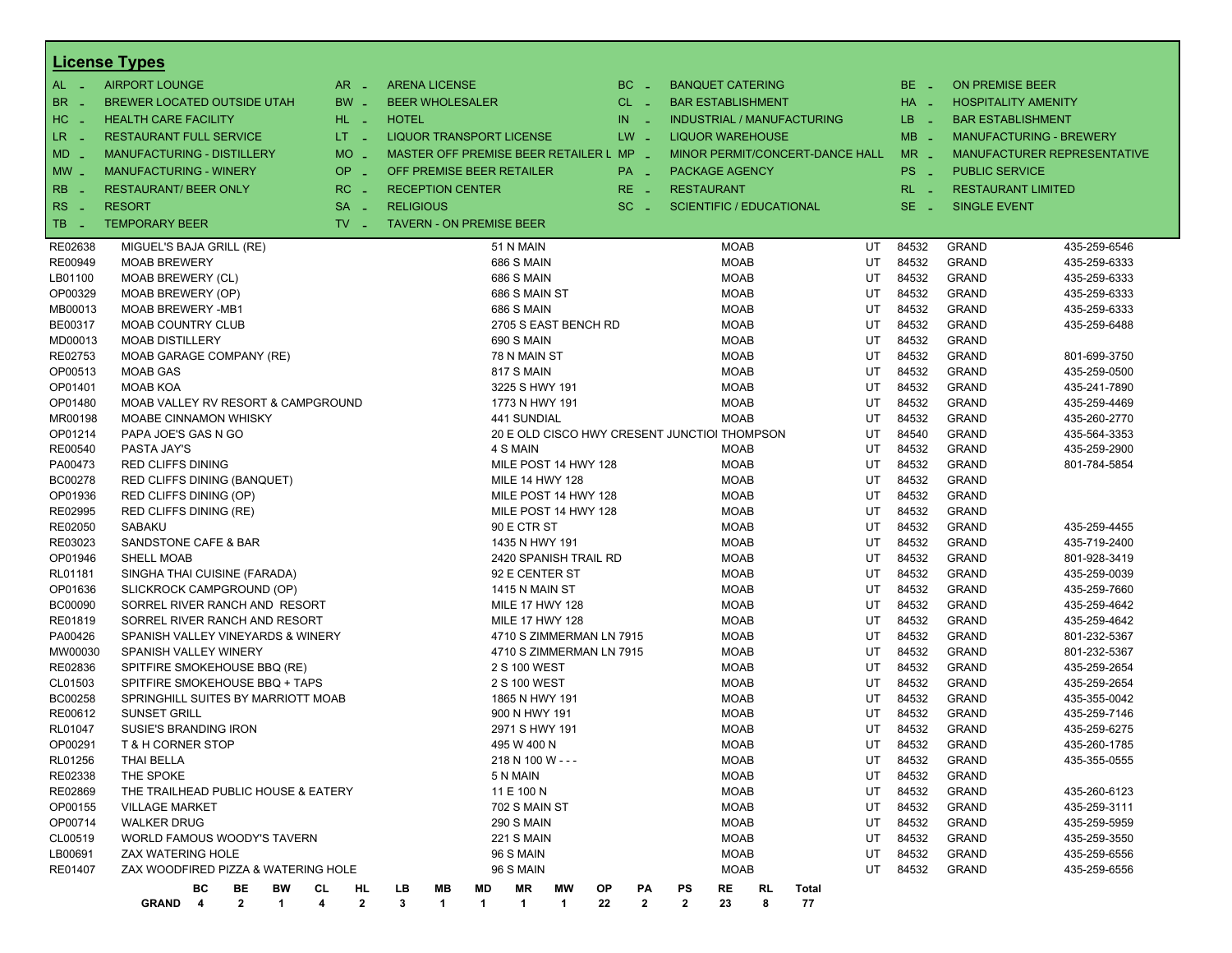| $AL -$              | AIRPORT LOUNGE                    | $AR =$                        | <b>ARENA LICENSE</b>                    | $BC =$                 | <b>BANQUET CATERING</b>         | $BE -$   | ON PREMISE BEER                |
|---------------------|-----------------------------------|-------------------------------|-----------------------------------------|------------------------|---------------------------------|----------|--------------------------------|
| BR <sub>L</sub>     | BREWER LOCATED OUTSIDE UTAH       | $BW -$                        | <b>BEER WHOLESALER</b>                  | $CL$ $=$               | <b>BAR ESTABLISHMENT</b>        | $HA =$   | <b>HOSPITALITY AMENITY</b>     |
| $HC -$              | <b>HEALTH CARE FACILITY</b>       | HL LI                         | HOTEL                                   | IN.<br><b>Contract</b> | INDUSTRIAL / MANUFACTURING      | $LB -$   | <b>BAR ESTABLISHMENT</b>       |
| LR -                | <b>RESTAURANT FULL SERVICE</b>    | $LT - 1$                      | LIQUOR TRANSPORT LICENSE                | LW -                   | LIQUOR WAREHOUSE                | $MB -$   | <b>MANUFACTURING - BREWERY</b> |
| $MD-$               | <b>MANUFACTURING - DISTILLERY</b> | $MO$ $\overline{\phantom{0}}$ | MASTER OFF PREMISE BEER RETAILER L MP _ |                        | MINOR PERMIT/CONCERT-DANCE HALL | $MR -$   | MANUFACTURER REPRESENTATIVE    |
| $MW-$               | <b>MANUFACTURING - WINERY</b>     | $OP =$                        | OFF PREMISE BEER RETAILER               | $PA -$                 | <b>PACKAGE AGENCY</b>           | $PS -$   | <b>PUBLIC SERVICE</b>          |
| $R_{\rm BB}$ $\sim$ | <b>RESTAURANT/BEER ONLY</b>       | $RC -$                        | <b>RECEPTION CENTER</b>                 | $RE =$                 | <b>RESTAURANT</b>               | $RL - 1$ | <b>RESTAURANT LIMITED</b>      |
| $ RS -$             | <b>RESORT</b>                     | $SA -$                        | <b>RELIGIOUS</b>                        | $SC =$                 | SCIENTIFIC / EDUCATIONAL        | $SE =$   | SINGLE EVENT                   |
| $\overline{AB}$ .   | <b>TEMPORARY BEER</b>             | TV -                          | <b>TAVERN - ON PREMISE BEER</b>         |                        |                                 |          |                                |

# **IRON COUNTY - (73 Licenses)**

| LICENSE<br>DВ |  |
|---------------|--|
|---------------|--|

| <b>LICENSE</b> | <b>DBA</b>                                       | <b>LOCATION ADDRESS</b>     | <b>CITY</b>       | ST        | <b>ZIP</b> | <b>COUNTY</b> | <b>PHONE</b> |
|----------------|--------------------------------------------------|-----------------------------|-------------------|-----------|------------|---------------|--------------|
| OP01043        | APPLE ANNIE'S COUNTRY STORE                      | 508 N HWY 143               | <b>BRIAN HEAD</b> | UT        | 84719      | <b>IRON</b>   | 435-677-2040 |
| RE02554        | APPLEBEE'S CEDAR CITY                            | 1352 S PROVIDENCE CTR DR    | <b>CEDAR CITY</b> | UT        | 84720      | <b>IRON</b>   | 435-865-7767 |
| BW00007        | <b>BALD EAGLE BEVERAGE CO</b>                    | 904 N AVIATION WAY          | <b>CEDAR CITY</b> | UT        | 84721      | <b>IRON</b>   | 435-865-1122 |
| LW00031        | BALD EAGLE BEVERAGE CO (LW)                      | 904 N AVIATION WAY          | <b>CEDAR CITY</b> | UT        | 84721      | <b>IRON</b>   | 435-865-1122 |
| HL00043        | BEST WESTERN PREMIER BRIAN HEAD HOTEL & SPA (HL) | 314 HUNTER RIDGE DR         | <b>BRIAN HEAD</b> | UT        | 84719      | <b>IRON</b>   | 435-677-9000 |
| RL01322        | <b>BOWMAN'S COWBOY KITCHEN</b>                   | 3052 N IRON SPRINGS RD      | <b>CEDAR CITY</b> | UT        | 84721      | <b>IRON</b>   | 435-708-0140 |
| OP01790        | BRIAN HEAD GENERAL STORE (OP)                    | 259 S VILLAGE WAY           | <b>BRIAN HEAD</b> | UT        | 84719      | <b>IRON</b>   | 702-994-4416 |
| BE02688        | BRIAN HEAD RESORT (BE)                           | 329 UT-143                  | <b>BRIAN HEAD</b> | UT        | 84719      | <b>IRON</b>   | 435-677-2035 |
| RL01106        | BRODY'S MEXICAN RESTAURANT                       | 1166 SAGE DR #C             | <b>CEDAR CITY</b> | UT        | 84720      | <b>IRON</b>   | 435-531-8773 |
| RE02780        | CALVARIO'S FAMILY RESTAURANT                     | 30 N MAIN                   | <b>PAROWAN</b>    | UT        | 84761      | <b>IRON</b>   | 435-477-9069 |
| OP01676        | CEDAR BAND TRAVEL PLAZA (OP)                     | 3748 OLD HWY 91             | <b>CEDAR CITY</b> | UT        | 84720      | <b>IRON</b>   | 435-867-0604 |
| BE01759        | <b>CEDAR BOWLING CENTER</b>                      | 421 E HWY 91                | <b>CEDAR CITY</b> | UT        | 84720      | <b>IRON</b>   | 435-586-1383 |
| LB00808        | <b>CEDAR BREAKS BAR &amp; GRILL</b>              | 223 HUNTER RIDGE RD         | <b>BRIAN HEAD</b> | UT        | 84719      | <b>IRON</b>   | 435-677-3000 |
| RE02677        | CEDAR BREAKS BAR & GRILL (RE)                    | 223 HUNTER RIDGE RD         | <b>BRIAN HEAD</b> | UT        | 84719      | <b>IRON</b>   | 435-677-4237 |
| BC00117        | CEDAR BREAKS CLUB, INC                           | 223 HUNTER RIDGE RD         | <b>BRIAN HEAD</b> | UT        | 84719      | <b>IRON</b>   | 412-456-2128 |
| OP01454        | <b>CEDAR CITY SHELL</b>                          | <b>1355 S MAIN ST</b>       | <b>CEDAR CITY</b> | UT        | 84720      | <b>IRON</b>   | 435-703-0057 |
| OP00078        | <b>CEDAR RIDGE GOLF SHOP</b>                     | 200 E 900 N                 | <b>CEDAR CITY</b> | UT        | 84720      | <b>IRON</b>   | 435-586-2970 |
| RL00711        | <b>CENTRO PIZZERIA</b>                           | 50 W CTR ST                 | <b>CEDAR CITY</b> | UT        | 84720      | <b>IRON</b>   | 702-413-8988 |
| RL00829        | CHEF ALFREDO'S                                   | 2313 W 400 N                | <b>CEDAR CITY</b> | UT        | 84720      | <b>IRON</b>   | 435-586-2693 |
| RE01700        | CHILI'S (CEDAR CITY) #1334                       | 1237 S SAGE DR              | <b>CEDAR CITY</b> | UT        | 84720      | <b>IRON</b>   | 435-586-9700 |
| OP01103        | D & D SMOKES & MORE                              | <b>435 AVIATION WAY</b>     | <b>CEDAR CITY</b> | UT        | 84721      | <b>IRON</b>   | 435-865-6188 |
| RE01616        | DON MIGUEL'S INC.                                | 453 S MAIN                  | <b>CEDAR CITY</b> | UT        | 84720      | <b>IRON</b>   | 435-586-6855 |
| CL00470        | ELKS 1556 (CEDAR CITY)                           | 111 E 200 N                 | <b>CEDAR CITY</b> | UT        | 84720      | <b>IRON</b>   | 435-586-8332 |
| RL01226        | <b>ERAWAN THAI CUISINE</b>                       | 1190 S SAGE DR STE D E      | <b>CEDAR CITY</b> | UT        | 84720      | <b>IRON</b>   | 435-267-0391 |
| OP00432        | ERNIE'S TOO (CEDAR)                              | 1155 W 200 N                | <b>CEDAR CITY</b> | UT        | 84720      | <b>IRON</b>   | 435-865-5948 |
| OP01897        | FAMILY DOLLAR #31290                             | 590 N MAIN ST               | <b>PAROWAN</b>    | UT        | 84761      | <b>IRON</b>   | 757-321-5493 |
| OP01605        | <b>FOSTERS MARKET</b>                            | 4617 N MINERSVILLE HWY      | <b>CEDAR CITY</b> | UT        | 84721      | <b>IRON</b>   | 435-616-5345 |
| OP01554        | FREEWAY SINCLAIR TIRE & AUTO                     | 1495 W 200 N                | <b>CEDAR CITY</b> | UT        | 84720      | <b>IRON</b>   | 435-586-7400 |
| OP01760        | <b>GAS STOP CEDAR CITY</b>                       | 304 N MAIN ST               | <b>CEDAR CITY</b> | UT        | 84721      | <b>IRON</b>   | 435-215-5864 |
| MW00017        | <b>IRON GATE WINERY</b>                          | 59 W CENTER                 | <b>CEDAR CITY</b> | UT        | 84720      | <b>IRON</b>   | 702-677-4037 |
| CL01437        | <b>IRON GATE WINERY (CEDAR)</b>                  | 59 W CENTER ST              | <b>CEDAR CITY</b> | UT        | 84720      | <b>IRON</b>   | 702-324-5252 |
| OP01450        | KB EXPRESS #102                                  | <b>1944 N MAIN</b>          | <b>CEDAR CITY</b> | UT        | 84720      | <b>IRON</b>   | 801-763-6134 |
| OP01452        | KB EXPRESS #103                                  | 812 W 200 N                 | <b>CEDAR CITY</b> | UT        | 84721      | <b>IRON</b>   | 435-586-3287 |
| OP01451        | KB EXPRESS #104                                  | <b>734 S MAIN</b>           | <b>CEDAR CITY</b> | UT        | 84720      | <b>IRON</b>   | 801-763-6134 |
| OP01446        | KB EXPRESS #107                                  | 1661 W 200 S                | <b>PAROWAN</b>    | UT.       | 84761      | <b>IRON</b>   | 435-477-9991 |
| RL01345        | LIGHTHOUSE SEAFOOD & GRILL (RL)                  | 1180 S SAGE DR SUITE F      | <b>CEDAR CITY</b> | UT        | 84720      | <b>IRON</b>   | 435-233-2330 |
| OP00876        | LIN'S (CEDAR CITY)                               | 150 N MAIN                  | <b>CEDAR CITY</b> | UT        | 84720      | <b>IRON</b>   | 435-586-3346 |
| OP00153        | LOVE'S TRAVEL STOPS #335 (CEDAR CITY)            | 2645 N CANYON RANCH DR      | <b>CEDAR CITY</b> | UT        | 84720      | <b>IRON</b>   | 405-463-8891 |
| RE02389        | LUPITA'S MEXICAN FOOD                            | 2052 W CROSS HOLLOW RD #100 | <b>CEDAR CITY</b> | UT        | 84720      | <b>IRON</b>   | 435-867-0945 |
| RE02865        | <b>MANDARIN CUISINE</b>                          | 241 N MAIN ST               | <b>CEDAR CITY</b> | UT        | 84721      | <b>IRON</b>   | 435-708-1435 |
| BC00232        | MARRIOTT COURTYARD CEDAR CITY                    | 1294 SO INTERSTATE DR       | <b>CEDAR CITY</b> | <b>UT</b> | 84720      | <b>IRON</b>   | 435-867-7300 |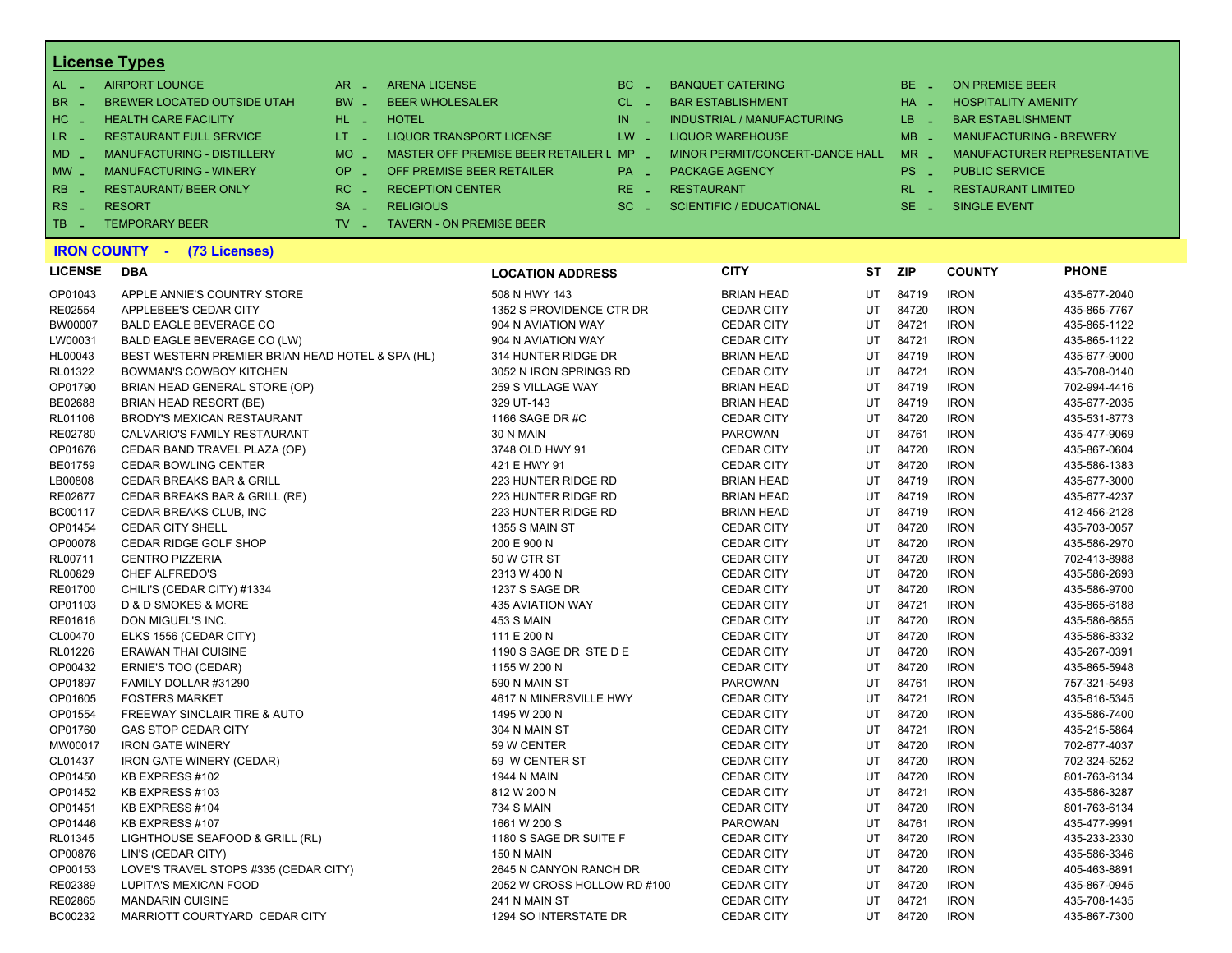|                                  | <b>License Types</b>                                                    |                        |                                         |                                      |                             |                                |                   |                          |                                   |           |            |                        |                                    |
|----------------------------------|-------------------------------------------------------------------------|------------------------|-----------------------------------------|--------------------------------------|-----------------------------|--------------------------------|-------------------|--------------------------|-----------------------------------|-----------|------------|------------------------|------------------------------------|
| AL -                             | <b>AIRPORT LOUNGE</b>                                                   | $AR -$                 | <b>ARENA LICENSE</b>                    |                                      |                             | $BC -$                         |                   | <b>BANQUET CATERING</b>  |                                   |           | $BE -$     | <b>ON PREMISE BEER</b> |                                    |
| BR _                             | <b>BREWER LOCATED OUTSIDE UTAH</b>                                      | $BW -$                 | <b>BEER WHOLESALER</b>                  |                                      |                             | $CL$ $-$                       |                   | <b>BAR ESTABLISHMENT</b> |                                   |           | $HA -$     |                        | <b>HOSPITALITY AMENITY</b>         |
| HC<br>. —                        | <b>HEALTH CARE FACILITY</b>                                             | HL L                   | <b>HOTEL</b>                            |                                      |                             | IN.<br>$\sim$                  |                   |                          | <b>INDUSTRIAL / MANUFACTURING</b> |           | LB.<br>- 2 |                        | <b>BAR ESTABLISHMENT</b>           |
| LR _                             | <b>RESTAURANT FULL SERVICE</b>                                          | LT = 1                 | <b>LIQUOR TRANSPORT LICENSE</b>         |                                      |                             | $LW -$                         |                   | <b>LIQUOR WAREHOUSE</b>  |                                   |           | $MB -$     |                        | <b>MANUFACTURING - BREWERY</b>     |
| MD.                              | <b>MANUFACTURING - DISTILLERY</b>                                       | <b>MO</b>              | MASTER OFF PREMISE BEER RETAILER L MP - |                                      |                             |                                |                   |                          | MINOR PERMIT/CONCERT-DANCE HALL   |           | $MR -$     |                        | <b>MANUFACTURER REPRESENTATIVE</b> |
| $MW_{-}$                         | <b>MANUFACTURING - WINERY</b>                                           | OP                     | OFF PREMISE BEER RETAILER               |                                      |                             | PA <sub>-</sub>                |                   | <b>PACKAGE AGENCY</b>    |                                   |           | PS _       | <b>PUBLIC SERVICE</b>  |                                    |
|                                  |                                                                         | na.                    |                                         |                                      |                             |                                |                   |                          |                                   |           |            |                        |                                    |
| <b>RB</b><br>$\sim$ $-$          | <b>RESTAURANT/ BEER ONLY</b>                                            | $RC -$                 | <b>RECEPTION CENTER</b>                 |                                      |                             | $RE -$                         | <b>RESTAURANT</b> |                          |                                   |           | $RL - 1$   |                        | <b>RESTAURANT LIMITED</b>          |
| R <sub>S</sub><br><b>College</b> | <b>RESORT</b>                                                           | <b>SA</b>              | <b>RELIGIOUS</b>                        |                                      |                             | $SC =$                         |                   |                          | <b>SCIENTIFIC / EDUCATIONAL</b>   |           | $SE =$     | <b>SINGLE EVENT</b>    |                                    |
| TB.<br>- 2                       | <b>TEMPORARY BEER</b>                                                   | $TV -$                 | <b>TAVERN - ON PREMISE BEER</b>         |                                      |                             |                                |                   |                          |                                   |           |            |                        |                                    |
| RE02584                          | MARRIOTT COURTYARD CEDAR CITY                                           |                        |                                         |                                      | 1294 SO INTERSTATE DR       |                                |                   | <b>CEDAR CITY</b>        |                                   | UT        | 84720      | <b>IRON</b>            |                                    |
| OP00407                          | MAVERIK#231                                                             |                        |                                         | <b>210 S MAIN</b>                    |                             |                                |                   | <b>PAROWAN</b>           |                                   | <b>UT</b> | 84761      | <b>IRON</b>            | 801-936-5557                       |
| OP00251                          | MAVERIK #348 (CEDAR CITY)                                               |                        |                                         | 444 E HWY 91                         |                             |                                |                   | <b>CEDAR CITY</b>        |                                   | UT        | 84720      | <b>IRON</b>            | 801-936-5557                       |
| OP00122                          | MAVERIK #362 AIRPORT RD (CEDAR CITY)                                    |                        |                                         |                                      | 220 N AIRPORT RD            |                                |                   | <b>CEDAR CITY</b>        |                                   | UT        | 84720      | <b>IRON</b>            | 801-936-5557                       |
| OP01723                          | MAVERIK #635 (CEDAR CITY)                                               |                        |                                         | <b>1405 S MAIN</b>                   |                             |                                |                   | <b>CEDAR CITY</b>        |                                   | UT        | 84720      | <b>IRON</b>            | 801-335-3805                       |
| OP00101                          | MAVERIK, INC. #245 S MAIN CEDAR CITY                                    |                        |                                         | 204 S MAIN ST                        |                             |                                |                   | <b>CEDAR CITY</b>        |                                   | UT        | 84720      | <b>IRON</b>            | 435-586-4717                       |
| OP00095                          | MAVERIK, INC. #244 809 W CEDAR CITY                                     |                        |                                         | 809 W 200 N                          |                             |                                |                   | <b>CEDAR CITY</b>        |                                   | UT        | 84720      | <b>IRON</b>            | 801-936-5557                       |
| CL01009                          | <b>MIKE'S TAVERN</b>                                                    |                        |                                         | 90 HOOVER ST                         |                             |                                |                   | <b>CEDAR CITY</b>        |                                   | UT        | 84720      | <b>IRON</b>            | 435-867-5990                       |
| RE02477                          | <b>MILTS STAGE STOP</b>                                                 |                        |                                         | 3560 E HWY 14                        |                             |                                |                   | <b>CEDAR CITY</b>        |                                   | UT        | 84720      | <b>IRON</b>            | 435-586-9344                       |
| RL00629                          | NINJA JAPANESE STEAKHOUSE                                               |                        |                                         | 1180 S SAGE DR                       |                             |                                |                   | <b>CEDAR CITY</b>        |                                   | UT        | 84720      | <b>IRON</b>            | 435-867-5577                       |
| RL01436                          | <b>PASTRY PUB</b>                                                       |                        |                                         | 86 W CENTER                          |                             |                                |                   | <b>CEDAR CITY</b>        |                                   | UT        | 84720      | <b>IRON</b>            | 435-867-1400                       |
| RL00505                          | PIZANOS PIZZERIA                                                        |                        |                                         | 259 S HWY 143                        |                             |                                |                   | <b>BRIAN HEAD</b>        |                                   | UT        | 84720      | <b>IRON</b>            | 435-590-5884                       |
| RB00163                          | <b>PIZZA BARN</b>                                                       |                        |                                         |                                      | 595 W 200 SOUTH             |                                |                   | <b>PAROWAN</b>           |                                   | UT        | 84761      | <b>IRON</b>            | 435-477-8240                       |
| MB00068                          | POLICY KING'S BREWERY                                                   |                        |                                         | 223 N 100 W                          |                             |                                |                   | <b>CEDAR CITY</b>        |                                   | UT        | 84721      | <b>IRON</b>            | 435-592-4486                       |
| CL01460                          | <b>POLICY KINGS BREWERY</b>                                             |                        |                                         | 223 N 100 W                          |                             |                                |                   | <b>CEDAR CITY</b>        |                                   | UT        | 84721      | <b>IRON</b>            | 435-592-4486                       |
| PA00417                          | POLICY KINGS BREWERY PA                                                 |                        |                                         |                                      | 223 NORTH 100 WEST          |                                |                   | <b>CEDAR CITY</b>        |                                   | UT        | 84721      | <b>IRON</b>            | 435-592-4486                       |
| OP00087                          | RALLY STOP ( N MAIN CEDAR CITY)                                         |                        |                                         |                                      | 2635 N FREEWAY DRIVE        |                                |                   | <b>CEDAR CITY</b>        |                                   | UT        | 84721      | <b>IRON</b>            | 435-586-0498                       |
| OP00090                          | RALLY STOP (1100 W CEDAR CITY)                                          |                        |                                         | 1100 W 200 N                         |                             |                                |                   | <b>CEDAR CITY</b>        |                                   | UT        | 84720      | <b>IRON</b>            | 435-586-6600                       |
| OP00084                          | RALLY STOP (200 N CEDAR CITY)                                           |                        |                                         | 1075 W 200 N                         |                             |                                |                   | <b>CEDAR CITY</b>        |                                   | UT        | 84720      | <b>IRON</b>            | 435-586-4747                       |
| OP00085                          | RALLY STOP (ROYAL HUNTER DR CEDAR CITY)                                 |                        |                                         |                                      | 1744 W ROYAL HUNTER DR      |                                |                   | <b>CEDAR CITY</b>        |                                   | UT        | 84720      | <b>IRON</b>            | 435-867-5828                       |
| OP00086                          | RALLY STOP (S MAIN CEDAR CITY)                                          |                        |                                         | 924 S MAIN                           |                             |                                |                   | <b>CEDAR CITY</b>        |                                   | UT        | 84721      | <b>IRON</b>            | 435-586-8272                       |
| HL00030                          | RAMADA CEDAR CITY                                                       |                        |                                         | 1575 W 200 N                         |                             |                                |                   | <b>CEDAR CITY</b>        |                                   | UT        | 84720      | <b>IRON</b>            | 435-586-8888                       |
| RE02476                          | RUSTYS RANCH HOUSE                                                      |                        |                                         | 2275 E HWY 14                        |                             |                                |                   | <b>CEDAR CITY</b>        |                                   | UT        | 84720      | <b>IRON</b>            | 435-586-3839                       |
| OP01361                          | <b>SILVER PEAK SUPPLY</b>                                               |                        |                                         | 21 E HWY 56                          |                             |                                |                   | <b>NEW CASTLE</b>        |                                   | UT        | 84756      | <b>IRON</b>            | 435-439-5411                       |
| OP00824                          | SMITH'S #42                                                             |                        |                                         | 633 S MAIN                           |                             |                                |                   | <b>CEDAR CITY</b>        |                                   | UT        | 84720      | <b>IRON</b>            | 435-586-1203                       |
| OP01875                          | SOUTHERN COUNTRY CONVENIENCE STORES                                     |                        |                                         | <b>200 S MAIN</b>                    |                             |                                |                   | <b>PAROWAN</b>           |                                   | UT        | 84761      | <b>IRON</b>            | 435-559-0710                       |
| OP00479                          | TA EXPRESS/GOASIS                                                       |                        |                                         | 1100 N 130 W                         |                             |                                |                   | <b>PAROWAN</b>           |                                   | UT        | 84761      | <b>IRON</b>            | 435-477-3311                       |
| RL01439                          | THE FRENCH SPOT                                                         |                        |                                         |                                      | 20 S MAIN STREET            |                                |                   | <b>CEDAR CITY</b>        |                                   | UT        | 84720      | <b>IRON</b>            | 347 886 8587                       |
| OP01026                          | WALGREENS #11337                                                        |                        |                                         |                                      | 1948 W CROSS HOLLOW RD      |                                |                   | <b>CEDAR CITY</b>        |                                   | UT        | 84720      | <b>IRON</b>            | 435-868-4009                       |
| OP00274                          | WALMART #1438 (CEDAR CITY)                                              |                        |                                         |                                      | 1330 S PROVIDENCE CENTER DR |                                |                   | <b>CEDAR CITY</b>        |                                   | UT        | 84720      | <b>IRON</b>            | 479-204-5435                       |
| CL01536                          | <b>WAREHOUSE BAR &amp; KITCHEN</b>                                      |                        |                                         | 432 N 100 W                          |                             |                                |                   | <b>CEDAR CITY</b>        |                                   | UT        | 84720      | <b>IRON</b>            | 435-531-9530                       |
| RE02909                          | <b>WILLOW GLEN</b>                                                      |                        |                                         |                                      | 3308 N BULLDOG RD           |                                |                   | <b>CEDAR CITY</b>        |                                   | UT        | 84721      | <b>IRON</b>            | 435-586-3275                       |
|                                  | <b>BE</b><br><b>BW</b><br>BC                                            | <b>CL</b><br><b>HL</b> | LB<br>LW                                | <b>MB</b><br><b>MW</b>               | OP                          | PA<br><b>RB</b>                | <b>RE</b>         | <b>RL</b>                | <b>Total</b>                      |           |            |                        |                                    |
|                                  | <b>IRON</b><br>$\overline{2}$<br>$\overline{2}$<br>$\blacktriangleleft$ | 5<br>$\overline{2}$    | $\mathbf{1}$<br>$\overline{1}$          | $\mathbf{1}$<br>$\blacktriangleleft$ | 34                          | $\overline{1}$<br>$\mathbf{1}$ | 11                | 10                       | 73                                |           |            |                        |                                    |

**JUAB COUNTY - (15 Licenses) LICENSE DBA LOCATION ADDRESS CITY ST ZIP COUNTY PHONE** OP01085 7-ELEVEN STORE #36335A 830 E 100 N NEPHI UT 84648 JUAB 435-623-0257 OP01397 CHILLY'S CHEVRON / ARBY'S 815 E 100 N NEPHI UT 84648 JUAB 435-623-2611 OP00449 FAST GAS #3 1188 E HWY 132 NEPHI UT 84648 JUAB 435-623-4259 OP01217 FILL R UP 514 E MAIN EUREKA UT 84628 JUAB 435-433-6940 OP01559 GAS HOLE 202 W MAIN EUREKA UT 84628 JUAB 435-433-6311 OP01930 GOOD 2 GO STORE #418 208-906-0096 1063 E HWY 54 MONA MONA UT 84645 JUAB 208-906-0096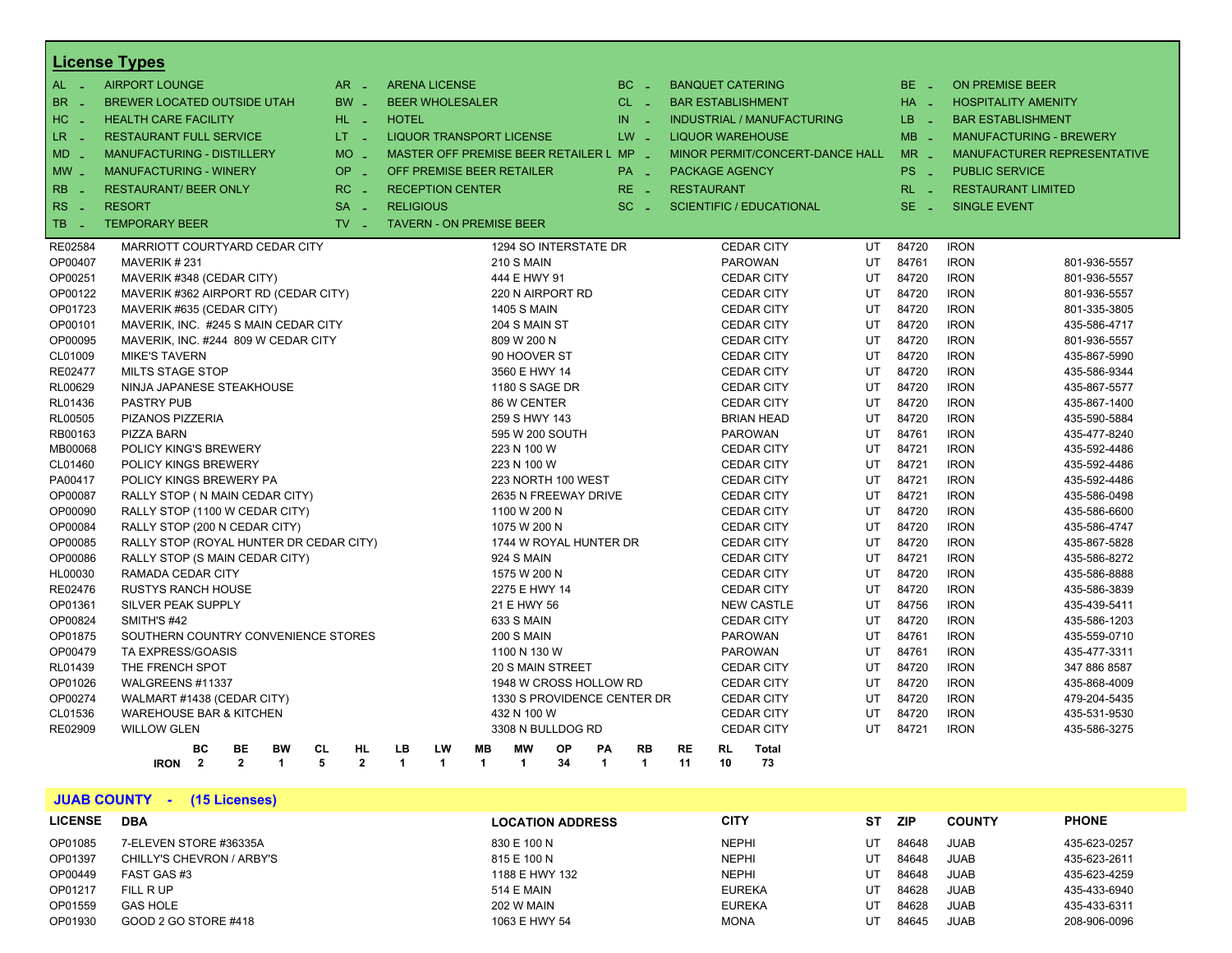|                             | <b>License Types</b>                   |                 |                                    |                       |                                 |               |                                |              |
|-----------------------------|----------------------------------------|-----------------|------------------------------------|-----------------------|---------------------------------|---------------|--------------------------------|--------------|
| AL.                         | <b>AIRPORT LOUNGE</b>                  | AR.             | <b>ARENA LICENSE</b>               | BC.                   | <b>BANQUET CATERING</b>         | BE.<br>- 11   | ON PREMISE BEER                |              |
| <b>BR</b>                   | <b>BREWER LOCATED OUTSIDE UTAH</b>     | <b>BW</b>       | <b>BEER WHOLESALER</b>             | CL.                   | <b>BAR ESTABLISHMENT</b>        | <b>HA</b>     | <b>HOSPITALITY AMENITY</b>     |              |
| HC.                         | <b>HEALTH CARE FACILITY</b>            | HL.<br>in 1911. | <b>HOTEL</b>                       | IN                    | INDUSTRIAL / MANUFACTURING      | LB.           | <b>BAR ESTABLISHMENT</b>       |              |
| LR.                         | <b>RESTAURANT FULL SERVICE</b>         | LT.             | <b>LIQUOR TRANSPORT LICENSE</b>    | LW.                   | <b>LIQUOR WAREHOUSE</b>         | MB            | <b>MANUFACTURING - BREWERY</b> |              |
| $MD -$                      | <b>MANUFACTURING - DISTILLERY</b>      | <b>MO</b>       | MASTER OFF PREMISE BEER RETAILER L | <b>MP</b>             | MINOR PERMIT/CONCERT-DANCE HALL | $MR -$        | MANUFACTURER REPRESENTATIVE    |              |
| $MW -$                      | <b>MANUFACTURING - WINERY</b>          | OP.             | OFF PREMISE BEER RETAILER          | PA <sub>-</sub>       | <b>PACKAGE AGENCY</b>           | PS.           | <b>PUBLIC SERVICE</b>          |              |
| R <sub>B</sub>              | <b>RESTAURANT/ BEER ONLY</b>           | RC.             | <b>RECEPTION CENTER</b>            | RE.                   | <b>RESTAURANT</b>               | RL.           | <b>RESTAURANT LIMITED</b>      |              |
| <b>RS</b><br><b>College</b> | <b>RESORT</b>                          | <b>SA</b>       | <b>RELIGIOUS</b>                   | SC.<br><b>College</b> | <b>SCIENTIFIC / EDUCATIONAL</b> | SE.<br>$\sim$ | <b>SINGLE EVENT</b>            |              |
| <b>TB</b>                   | <b>TEMPORARY BEER</b>                  | TV.             | <b>TAVERN - ON PREMISE BEER</b>    |                       |                                 |               |                                |              |
| OP01933                     | GOOD 2 GO STORE #419                   |                 | <b>1010 N MAIN</b>                 |                       | <b>NEPHI</b><br>UT              | 84648         | <b>JUAB</b>                    | 208-906-0096 |
| OP01932                     | GOOD 2 GO STORE #420                   |                 | 85 N MAIN                          |                       | LEVAN<br>UT                     | 84639         | <b>JUAB</b>                    | 208-906-0096 |
| RL00924                     | <b>LISA'S COUNTRY KITCHEN</b>          |                 | <b>735 S MAIN</b>                  |                       | <b>NEPHI</b><br>UT              | 84648         | <b>JUAB</b>                    | 435-623-7900 |
| OP01195                     | MT. NEBO MARKET                        |                 | 965 N MAIN                         |                       | <b>NEPHI</b><br>UT              | 84648         | <b>JUAB</b>                    | 435 6232561  |
| OP01861                     | NEPHI CHEVRON #80234                   |                 | <b>2085 S MAIN ST</b>              |                       | <b>NEPHI</b><br>UT              | 84648         | <b>JUAB</b>                    |              |
| OP01776                     | <b>NEPHI OIL</b>                       |                 | <b>2025 S MAIN</b>                 |                       | <b>NEPHI</b><br>UT              | 84648         | <b>JUAB</b>                    | 435-623-2085 |
| OP01860                     | NEPHI TEXACO #80233                    |                 | <b>2050 S MAIN</b>                 |                       | <b>NEPHI</b><br>UT              | 84648         | <b>JUAB</b>                    | 435-623-1013 |
| OP00211                     | PILOT TRAVEL CENTER #743 (NEPHI)       |                 | <b>1597 S MAIN</b>                 |                       | <b>NEPHI</b><br>UT              | 84648         | <b>JUAB</b>                    | 435-623-2400 |
| OP01372                     | <b>TAYLORS GENERAL STORE</b>           |                 | 285 S MAIN ST                      |                       | <b>EUREKA</b><br>UT             | 84628         | <b>JUAB</b>                    | 435-433-2087 |
|                             | <b>OP</b><br><b>RL</b><br><b>Total</b> |                 |                                    |                       |                                 |               |                                |              |
|                             | 15<br><b>JUAB</b><br>14                |                 |                                    |                       |                                 |               |                                |              |

#### **KANE COUNTY - (39 Licenses)**

| <b>LICENSE</b> | <b>DBA</b>                         | <b>LOCATION ADDRESS</b> | <b>CITY</b>               | ST | <b>ZIP</b> | <b>COUNTY</b> | <b>PHONE</b> |
|----------------|------------------------------------|-------------------------|---------------------------|----|------------|---------------|--------------|
| OP00147        | #1 STAGE STOP                      | 288 S 100 E             | <b>KANAB</b>              | UT | 84741      | <b>KANE</b>   | 435-644-5292 |
| OP00524        | 7-ELEVEN FOOD STORES (KANAB)       | 30 S FAIRWAY DR         | <b>KANAB</b>              | UT | 84741      | <b>KANE</b>   | 435-645-9595 |
| RE03013        | <b>ADRIA'S RESTAURANT</b>          | 86 S 200 WEST           | <b>KANAB</b>              | UT | 84741      | <b>KANE</b>   | 435-644-7800 |
| BC00112        | <b>AMANGIRI RESORT</b>             | <b>KAYENTA RD</b>       | <b>KANAB</b>              | UT | 84741      | <b>KANE</b>   | 435-675-3999 |
| LB01044        | AMANGIRI RESORT (CL)               | <b>KAYENTA RD</b>       | <b>KANAB</b>              | UT | 84741      | <b>KANE</b>   | 435-675-3999 |
| RL00981        | <b>AUNT SUE'S CHALET</b>           | HC 82 BOX 1402          | <b>DUCK CREEK VILLAGE</b> | UT | 84762      | <b>KANE</b>   | 435-682-2484 |
| RE02809        | <b>CAMP SARIKA BY AMANGIRI</b>     | 1 KAYENTA RD            | <b>KANAB</b>              | UT | 84741      | <b>KANE</b>   | 435-675-3999 |
| OP01635        | CEDAR MOUNTAIN COUNTRY STORE       | <b>76 MOVIE RANCH</b>   | <b>DUCK CREEK VILLAGE</b> | UT | 84762      | <b>KANE</b>   | 435-682-3330 |
| RL00859        | CHUCKWAGON COOKOUTS                | <b>297 W CTR ST</b>     | <b>KANAB</b>              | UT | 84741      | <b>KANE</b>   | 435-689-0706 |
| RE01909        | <b>DINING ROOM</b>                 | <b>KAYENTA RD</b>       | <b>KANAB</b>              | UT | 84741      | <b>KANE</b>   | 435-675-3999 |
| RB00088        | <b>ESCOBAR'S MEXICAN FOOD</b>      | 373 E 300 S -           | <b>KANAB</b>              | UT | 84741      | <b>KANE</b>   | 435-644-3739 |
| RL00870        | <b>FUSION HOUSE</b>                | 18 E CENTER             | <b>KANAB</b>              | UT | 84741      | <b>KANE</b>   | 435-644-8868 |
| OP00146        | <b>GLAZIERS MARKET</b>             | 264 S 100 E             | <b>KANAB</b>              | UT | 84741      | <b>KANE</b>   | 435-644-5029 |
| RE02473        | <b>HOT MAMA'S PIZZA &amp; BREW</b> | 745 E MOVIE RANCH RD    | <b>DUCK CREEK VILLAGE</b> | UT | 84762      | <b>KANE</b>   | 435-616-4669 |
| RB00100        | <b>HOUSTONS' TRAIL'S END</b>       | 32 E CTR ST             | <b>KANAB</b>              | UT | 84741      | <b>KANE</b>   | 435-644-5484 |
| RL01450        | <b>IRON HORSE RESTAURANT</b>       | 78 E CENTER ST          | <b>KANAB</b>              | UT | 84741      | <b>KANE</b>   | 435-644-2277 |
| RE02622        | <b>KANAB CREEK BAKERY</b>          | 238 W CENTER ST         | <b>KANAB</b>              | UT | 84741      | <b>KANE</b>   | 435-644-5689 |
| OP01539        | <b>KANAB SINCLAIR</b>              | 212 W CENTER            | <b>KANAB</b>              | UT | 84741      | <b>KANE</b>   | 435-644-5272 |
| OP01445        | <b>KB EXPRESS (ALTON)</b>          | 1370 W HWY 14           | <b>ALTON</b>              | UT | 84710      | <b>KANE</b>   | 435-634-3400 |
| OP01484        | LOOSE WHEELS SERVICE               | 835 E MOVIE RANCH RD    | <b>DUCK CREEK VILLAGE</b> | UT | 84762      | <b>KANE</b>   | 435-682-2526 |
| PA00452        | LOOSE WHEELS SERVICE (PA)          | 835 E MOVIE RANCH RD    | <b>DUCK CREEK VILLAGE</b> | UT | 84762      | <b>KANE</b>   | 435-682-2526 |
| RL00865        | LUO'S CAFE                         | 365 S 100 E             | <b>KANAB</b>              | UT | 84741      | <b>KANE</b>   | 435-644-5592 |
| RL00914        | MARTIN'S GOURMET DELI & MARKET     | PO BOX 1619             | <b>DUCK CREEK VILLAGE</b> | UT | 84762      | <b>KANE</b>   |              |
| OP01534        | NICK'S SHELL (OP)                  | 43 E CENTER             | <b>KANAB</b>              | UT | 84741      | <b>KANE</b>   | 435-644-8139 |
| RE02430        | PEEKABOO CANYON WOOD FIRED KITCHEN | 233 W CENTER -          | <b>KANAB</b>              | UT | 84741      | <b>KANE</b>   | 818-326-0434 |
| OP01533        | <b>RAMSAY OIL</b>                  | <b>4490 S STATE</b>     | <b>ORDERVILLE</b>         | UT | 84758      | <b>KANE</b>   | 435-648-2326 |
| RE01309        | <b>ROCKING V CAFE</b>              | 97 W. CENTER            | <b>KANAB</b>              | UT | 84741      | <b>KANE</b>   | 435-644-8001 |
| OP01388        | SAMCO                              | 289 S 100 E             | <b>KANAB</b>              | UT | 84741      | <b>KANE</b>   | 435-644-5357 |
| RE02456        | <b>SEGO RESTAURANT</b>             | 190 N 300 W             | <b>KANAB</b>              | UT | 84741      | <b>KANE</b>   | 435-644-5680 |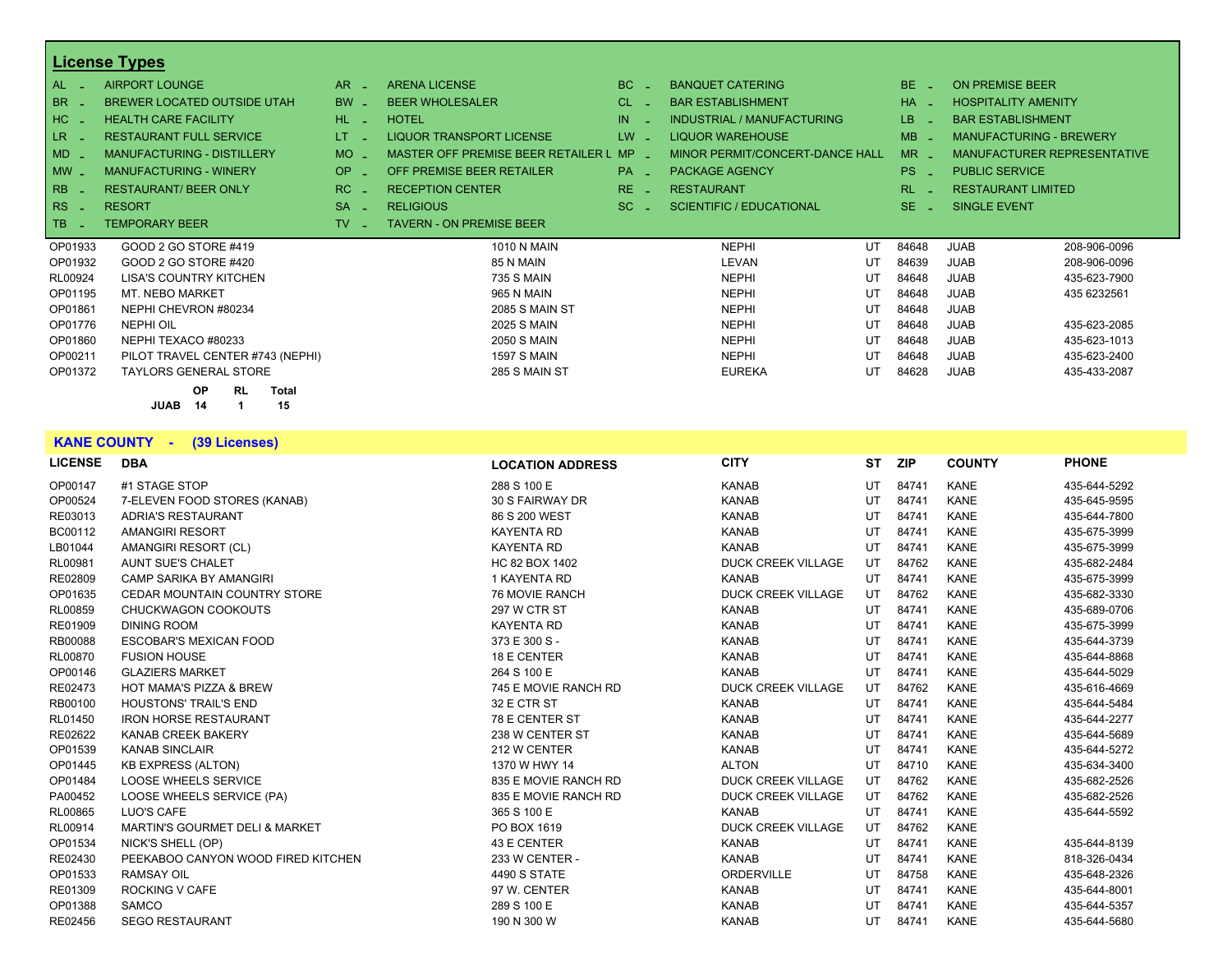|                | <b>License Types</b>                              |                                 |                                    |                                           |                 |                                 |           |                     |                                    |
|----------------|---------------------------------------------------|---------------------------------|------------------------------------|-------------------------------------------|-----------------|---------------------------------|-----------|---------------------|------------------------------------|
| AL             | <b>AIRPORT LOUNGE</b>                             | AR.                             | <b>ARENA LICENSE</b>               |                                           | BC              | <b>BANQUET CATERING</b>         | BE.       |                     | <b>ON PREMISE BEER</b>             |
| <b>BR</b>      | <b>BREWER LOCATED OUTSIDE UTAH</b>                | <b>BW</b>                       | <b>BEER WHOLESALER</b>             |                                           | CL.             | <b>BAR ESTABLISHMENT</b>        | $HA -$    |                     | <b>HOSPITALITY AMENITY</b>         |
| H <sub>C</sub> | <b>HEALTH CARE FACILITY</b>                       | HL.                             | <b>HOTEL</b>                       |                                           | IN              | INDUSTRIAL / MANUFACTURING      | LB.       |                     | <b>BAR ESTABLISHMENT</b>           |
| LR             | <b>RESTAURANT FULL SERVICE</b>                    | LT.                             |                                    | <b>LIQUOR TRANSPORT LICENSE</b>           | $LW -$          | <b>LIQUOR WAREHOUSE</b>         | $MB -$    |                     | <b>MANUFACTURING - BREWERY</b>     |
| MD             | <b>MANUFACTURING - DISTILLERY</b>                 | <b>MO</b>                       |                                    | <b>MASTER OFF PREMISE BEER RETAILER L</b> | $MP -$          | MINOR PERMIT/CONCERT-DANCE HALL | $MR -$    |                     | <b>MANUFACTURER REPRESENTATIVE</b> |
| $MW -$         | <b>MANUFACTURING - WINERY</b>                     | OP.<br>٠                        |                                    | OFF PREMISE BEER RETAILER                 | PA <sub>-</sub> | <b>PACKAGE AGENCY</b>           | PS.       | $\sim$              | <b>PUBLIC SERVICE</b>              |
| RB             | <b>RESTAURANT/ BEER ONLY</b>                      | RC.                             | <b>RECEPTION CENTER</b>            |                                           | RE.             | <b>RESTAURANT</b>               | <b>RL</b> |                     | <b>RESTAURANT LIMITED</b>          |
| RS<br>- 4      | <b>RESORT</b>                                     | <b>SA</b>                       | <b>RELIGIOUS</b>                   |                                           | SC.             | <b>SCIENTIFIC / EDUCATIONAL</b> | $SE$ $-$  | <b>SINGLE EVENT</b> |                                    |
| <b>TB</b>      | <b>TEMPORARY BEER</b>                             | TV.                             |                                    | <b>TAVERN - ON PREMISE BEER</b>           |                 |                                 |           |                     |                                    |
| OP00032        | SPARKY'S GAS N' GO                                |                                 |                                    | 94 W STATE ST                             |                 | <b>ORDERVILLE</b><br>UT         | 84758     | <b>KANE</b>         | 435-701-1707                       |
| RL00545        | THE BUFFALO GRILL                                 |                                 |                                    | 9065 W HWY 9                              |                 | <b>MOUNT CARMEL</b><br>UT       | 84755     | <b>KANE</b>         | 435-648-2555                       |
| RL01464        | THE DELI                                          |                                 |                                    | 815 E MOVIE RANCH RD                      |                 | UT<br><b>DUCK CREEK VILLAGE</b> | 84762     | <b>KANE</b>         | 435-682-2502                       |
| RL00141        | THUNDERBIRD BEST WESTERN                          |                                 |                                    | JUNCTION US HWY 89 AND SR9                |                 | <b>MOUNT CARMEL</b><br>UT       | 84755     | <b>KANE</b>         | 435-648-2262                       |
| OP01205        | THUNDERBIRD CHEVRON                               |                                 |                                    | 2932 S STATE ST                           |                 | <b>MOUNT CARMEL</b><br>UT       | 84755     | <b>KANE</b>         | 435-648-2009                       |
| RE02910        | UNDER CANVAS (BIG WATER)                          |                                 |                                    | 555 S JACOB TANK RD                       |                 | <b>KANAB</b><br>UT              | 84741     | <b>KANE</b>         | 435-215-4678                       |
| RE02609        | <b>VERMILLION 45</b>                              |                                 |                                    | 210 S 100 E                               |                 | <b>KANAB</b><br>UT              | 84741     | <b>KANE</b>         | 435-644-3300                       |
| RE02530        | <b>WILD THYME CAFE</b>                            |                                 |                                    | 198 S 100 E                               |                 | <b>KANAB</b><br>UT              | 84741     | <b>KANE</b>         | 435-899-9713                       |
| RL00145        | ZION PONDEROSA RANCH RESORT                       |                                 |                                    | N FORK COUNTY RD                          |                 | <b>MOUNT CARMEL</b><br>UT       | 84755     | <b>KANE</b>         | 435-648-2700                       |
| OP01727        | ZION PONDEROSA RANCH RESORT (OP)                  |                                 |                                    | 5 MILES UP NORTH FORK RD                  |                 | <b>MOUNT CARMEL</b><br>UT       | 84755     | <b>KANE</b>         | 435-648-2700                       |
|                | <b>BC</b><br><b>LB</b><br>OP<br>13<br><b>KANE</b> | PA<br><b>RB</b><br>$\mathbf{2}$ | <b>RE</b><br><b>RL</b><br>10<br>11 | <b>Total</b><br>39                        |                 |                                 |           |                     |                                    |

#### **MILLARD COUNTY - (22 Licenses)**

| <b>LICENSE</b> | <b>DBA</b>                      | <b>LOCATION ADDRESS</b>   | <b>CITY</b>     | <b>ST</b> | <b>ZIP</b> | <b>COUNTY</b> | <b>PHONE</b>      |
|----------------|---------------------------------|---------------------------|-----------------|-----------|------------|---------------|-------------------|
| OP00953        | 7-ELEVEN STORE #25030H          | 17 E MAIN                 | <b>DELTA</b>    | UT        | 84624      | MILLARD       | 435-864-4017      |
| OP01540        | <b>BOB NAFUS SERVICE</b>        | <b>115 S MAIN</b>         | <b>KANOSH</b>   | UT        | 84637      | MILLARD       | 435-759-2652      |
| OP00002        | <b>CRAIG'S</b>                  | 1160 N CEDAR MOUNTAINI RD | <b>FILLMORE</b> | UT        | 84631      | MILLARD       | 435-743-7052      |
| CL01458        | <b>CURLEY'S LOUNGE (AMANDA)</b> | 294 W MAIN                | <b>DELTA</b>    | UT        | 84624      | MILLARD       | 435-864-8719      |
| OP01049        | <b>DELTA JUBILEE</b>            | 377 W MAIN                | <b>DELTA</b>    | UT        | 84624      | MILLARD       | 435-864-4880      |
| OP01836        | <b>EAGLE MARKET</b>             | 10 S MAIN                 | <b>FILLMORE</b> | UT        | 84631      | MILLARD       | 435-743-5355      |
| OP01614        | FAMILY DOLLAR #26628            | 39 W MAIN ST              | <b>DELTA</b>    | UT        | 84624      | MILLARD       | 435-228-4006      |
| OP01562        | <b>FILLMORE MARKET</b>          | <b>375 S MAIN</b>         | <b>FILLMORE</b> | UT        | 84631      | MILLARD       | 801-633-9220      |
| OP01503        | GOOD 2 GO STORE #423            | 1060 S HWY 99             | <b>FILLMORE</b> | UT        | 84631      | MILLARD       | 208-535-5920      |
| OP01838        | <b>HINCKLEY STATION</b>         | 12 E 500 N                | <b>HINCKLEY</b> | UT        | 84635      | MILLARD       | 435-633-3535      |
| OP01899        | LOVE'S TRAVEL STOP #835         | 915 S 1100 W              | <b>FILLMORE</b> | UT        | 84631      | MILLARD       | STORELICENSING@LC |
| OP01202        | MAIN STREET MARKET #807         | 885 SOUTHPARK AVE         | <b>FILLMORE</b> | UT        | 84631      | MILLARD       | 435-743-4823      |
| OP00108        | MAVERIK #493 (HWY 6 DELTA)      | 44 N US HWY 6             | <b>DELTA</b>    | UT        | 84624      | MILLARD       | 801-936-5557      |
| OP00400        | MAVERIK #538                    | 965 S HWY 99              | <b>FILLMORE</b> | UT        | 84631      | MILLARD       |                   |
| OP00899        | MEADOW CONOCO                   | 370 N MAIN                | <b>MEADOW</b>   | UT        | 84644      | MILLARD       | 435-842-7132      |
| RB00141        | MI RANCHERITO (DELTA)           | 540 E TOPAZ BLVD          | <b>DELTA</b>    | UT        | 84624      | MILLARD       | 435-864-4245      |
| OP00695        | <b>PARADISE CHEVRON</b>         | 925 N MAIN                | <b>FILLMORE</b> | UT        | 84631      | MILLARD       | 435-743-4231      |
| RE00129        | PARADISE INN/ GARDEN OF EAT'N   | 915 N MAIN                | <b>FILLMORE</b> | UT        | 84631      | MILLARD       | 435-743-5848      |
| OP00089        | RALLY STOP (DELTA)              | 75 N HWY 6                | <b>DELTA</b>    | UT        | 84624      | MILLARD       | 435-864-4671      |
| RE01585        | RANCHER CAFE & GOLD ROOM        | 171 W MAIN                | <b>DELTA</b>    | UT        | 84624      | MILLARD       | 435-864-2646      |
| OP01061        | <b>SHELL</b>                    | 111 W MAIN                | <b>DELTA</b>    | UT        | 84624      | MILLARD       | 801-561-4251      |
| OP01264        | <b>SHORT STOP SINCLAIR</b>      | 777 W MAIN                | <b>DELTA</b>    | UT        | 84624      | MILLARD       | 435-864-3510      |

**MILLARD 1 18 1 2 22**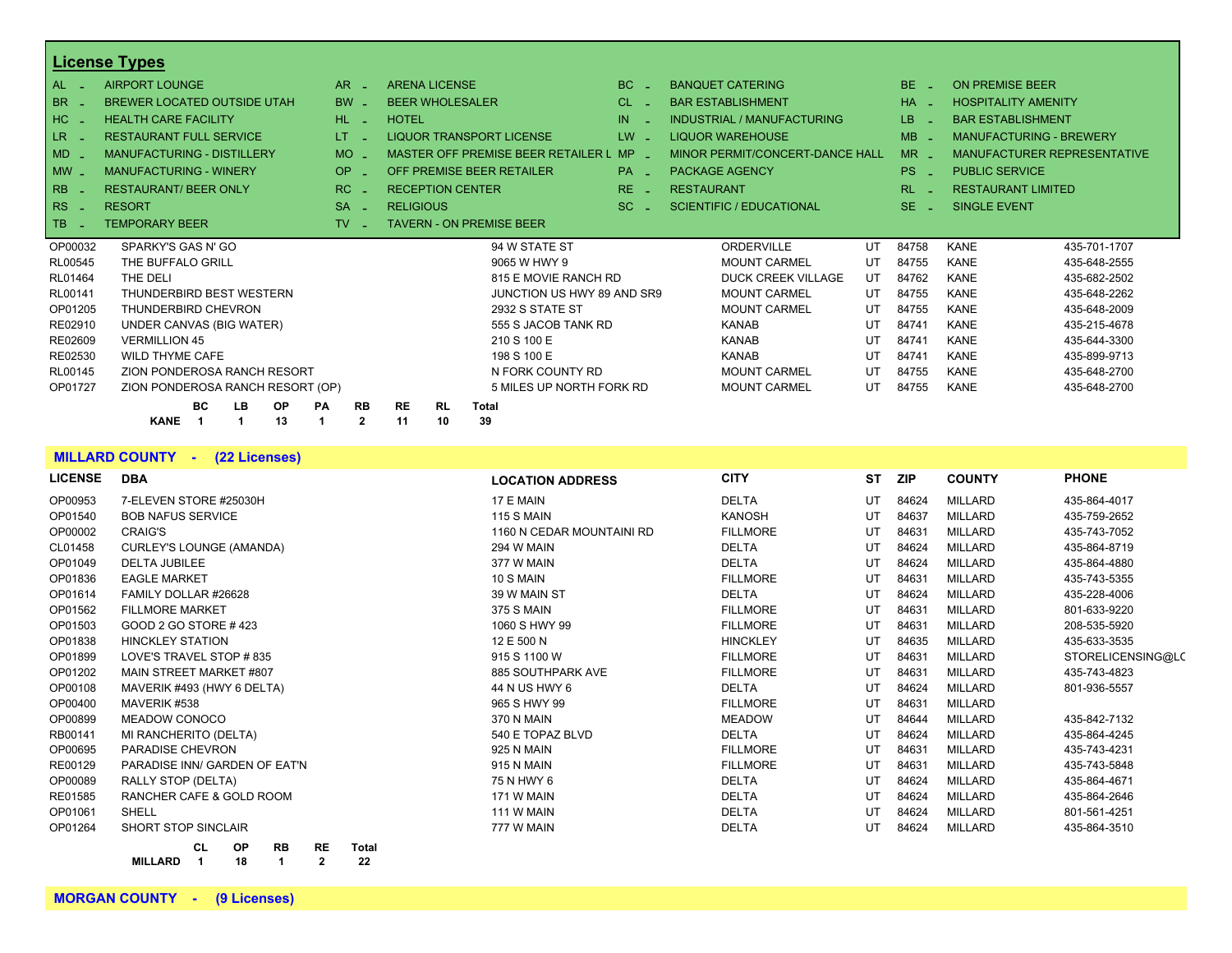|                | <b>License Types</b>               |           |           |           |           |                                    |                       |                                 |           |                       |                            |                                |
|----------------|------------------------------------|-----------|-----------|-----------|-----------|------------------------------------|-----------------------|---------------------------------|-----------|-----------------------|----------------------------|--------------------------------|
| AL .           | <b>AIRPORT LOUNGE</b>              |           |           |           | <b>AR</b> | <b>ARENA LICENSE</b>               | BC.                   | <b>BANQUET CATERING</b>         |           | BE.<br>- 20           | <b>ON PREMISE BEER</b>     |                                |
| BR .           | <b>BREWER LOCATED OUTSIDE UTAH</b> |           |           |           | $BW -$    | <b>BEER WHOLESALER</b>             | CL.                   | <b>BAR ESTABLISHMENT</b>        |           | $HA =$                | <b>HOSPITALITY AMENITY</b> |                                |
| HC             | <b>HEALTH CARE FACILITY</b>        |           |           |           | HL.       | <b>HOTEL</b>                       | IN.                   | INDUSTRIAL / MANUFACTURING      |           | LB.                   | <b>BAR ESTABLISHMENT</b>   |                                |
| LR.            | <b>RESTAURANT FULL SERVICE</b>     |           |           |           | LT.       | <b>LIQUOR TRANSPORT LICENSE</b>    | LW                    | <b>LIQUOR WAREHOUSE</b>         |           | <b>MB</b>             |                            | <b>MANUFACTURING - BREWERY</b> |
| <b>MD</b>      | <b>MANUFACTURING - DISTILLERY</b>  |           |           |           | $MO$ $-$  | MASTER OFF PREMISE BEER RETAILER L | <b>MP</b><br>in 1919. | MINOR PERMIT/CONCERT-DANCE HALL |           | $MR -$                |                            | MANUFACTURER REPRESENTATIVE    |
| $MW-$          | <b>MANUFACTURING - WINERY</b>      |           |           |           | <b>OP</b> | OFF PREMISE BEER RETAILER          | <b>PA</b>             | <b>PACKAGE AGENCY</b>           |           | PS _                  | <b>PUBLIC SERVICE</b>      |                                |
| <b>RB</b>      | <b>RESTAURANT/ BEER ONLY</b>       |           |           |           | RC.       | <b>RECEPTION CENTER</b>            | RE.                   | <b>RESTAURANT</b>               |           | <b>RL</b>             | <b>RESTAURANT LIMITED</b>  |                                |
| <b>RS</b>      | <b>RESORT</b>                      |           |           |           | <b>SA</b> | <b>RELIGIOUS</b>                   | SC.                   | <b>SCIENTIFIC / EDUCATIONAL</b> |           | SE.<br><b>College</b> | <b>SINGLE EVENT</b>        |                                |
| TB.            | <b>TEMPORARY BEER</b>              |           |           |           | <b>TV</b> | <b>TAVERN - ON PREMISE BEER</b>    |                       |                                 |           |                       |                            |                                |
| <b>LICENSE</b> | <b>DBA</b>                         |           |           |           |           | <b>LOCATION ADDRESS</b>            |                       | <b>CITY</b>                     | <b>ST</b> | <b>ZIP</b>            | <b>COUNTY</b>              | <b>PHONE</b>                   |
| OP00520        | 7-ELEVEN FOOD STORES (MORGAN)      |           |           |           |           | 404 E 300 N                        |                       | <b>MORGAN</b>                   | UT        | 84050                 | <b>MORGAN</b>              | 435-645-9595                   |
| OP01149        | FAST STOP #1102                    |           |           |           |           | 5150 W OLD HWY RD                  |                       | <b>MORGAN</b>                   | UT        | 84050                 | <b>MORGAN</b>              | 801-876-3471                   |
| OP01278        | HIND'S COUNTRY STORE               |           |           |           |           | 4275 N 3800 W                      |                       | <b>MORGAN</b>                   | UT        | 84050                 | <b>MORGAN</b>              | 801-876-3322                   |
| OP00998        | <b>NEBCO</b>                       |           |           |           |           | 96 N STATE                         |                       | <b>MORGAN</b>                   | UT        | 84050                 | <b>MORGAN</b>              | 801-829-3990                   |
| OP00649        | RIDLEY'S FAMILY MARKETS #1161      |           |           |           |           | 275 E 300 N                        |                       | <b>MORGAN</b>                   | UT        | 84050                 | <b>MORGAN</b>              | 801-829-3284                   |
| BE02209        | ROUND VALLEY GOLF COURSE           |           |           |           |           | 1875 E ROUND VALLEY RD             |                       | <b>MORGAN</b>                   | UT        | 84050                 | <b>MORGAN</b>              | 801-829-3796                   |
| CL01524        | STODDARD INN (BAR)                 |           |           |           |           | 1550 OLD HWY RD                    |                       | <b>MORGAN</b>                   | UT        | 84050                 | <b>MORGAN</b>              | 801-829-3320                   |
| RL01472        | TAGGART'S GRILL (RL)               |           |           |           |           | 1105 TAGGART LANE                  |                       | <b>MORGAN</b>                   | UT        | 84050                 | <b>MORGAN</b>              | 801-791-4458                   |
| CL01619        | THE POST (BAR)                     |           |           |           |           | 50 S 600 EAST                      |                       | <b>MORGAN</b>                   | UT        | 84050                 | <b>MORGAN</b>              | 801-602-0361                   |
|                | BE                                 | <b>CL</b> | <b>OP</b> | <b>RL</b> | Total     |                                    |                       |                                 |           |                       |                            |                                |
|                |                                    |           |           |           |           |                                    |                       |                                 |           |                       |                            |                                |

#### **N/A COUNTY - (27 Licenses)**

| <b>LICENSE</b> | <b>DBA</b>                          | <b>LOCATION ADDRESS</b>     | <b>CITY</b>          | <b>ST</b>     | <b>ZIP</b> | <b>COUNTY</b> | <b>PHONE</b> |
|----------------|-------------------------------------|-----------------------------|----------------------|---------------|------------|---------------|--------------|
| BR00205        | ANCHOR BREWING COMPANY              | 1705 MARIPOSA ST            | <b>SAN FRANCISCO</b> | CA            | 94107      | N/A           | 415-863-8350 |
| BR00052        | ANHEUSER-BUSCH, LLC                 | 15800 ROSCOE BLVD           | <b>VAN NUYS</b>      | CA            | 91406      | N/A           |              |
| BR00052        | ANHEUSER-BUSCH, LLC                 | 15800 ROSCOE BLVD           | <b>VAN NUYS</b>      | CA            | 91406      | N/A           |              |
| BR00003        | ANHEUSER-BUSCH,LLC                  | ONE BUSCH PL                | <b>SAINT LOUIS</b>   | MO            | 63118      | N/A           |              |
| BR00221        | ASSOCIATED BREWING COMPANY          | 1106 S 3RD ST               | LA CROSSE            | WI            | 54601      | N/A           | 651-766-5281 |
| <b>BR00127</b> | <b>BOSTON BEER CORPORATION</b>      | 1 DESIGN CTR PL STE 850     | <b>BOSTON</b>        | MA            | 02210      | N/A           | 617-368-5000 |
| BR00109        | BOULEVARD BREWING COMPANY           | <b>2501 SW BLVD</b>         | <b>KANSAS CITY</b>   | MO.           | 64108      | N/A           | 816-474-7095 |
| BR00284        | <b>CRAFT BREW ALLIANCE INC</b>      | 929 N RUSSELL ST            | <b>PORTLAND</b>      | OR.           | 97227      | N/A           | 503-331-7270 |
| BR00138        | <b>DESCHUTES BREWERY</b>            | 901 SW SIMPSON AVE          | <b>BEND</b>          | <b>OR</b>     | 97702      | N/A           | 541-385-8606 |
| BR00168        | FIRESTONE WALKER BREWING CO         | 1400 RAMADA RD              | <b>PASO ROBLES</b>   | CA            | 93446      | N/A           | 805-225-5911 |
| BR00158        | <b>FULL SAIL BREWING CO</b>         | 506 COLUMBIA ST             | <b>HOOD RIVER</b>    | <b>OR</b>     | 97031      | N/A           | 541-386-2281 |
| BR00227        | GJS SALES (PRESS)                   | 1106 S 3RD ST               | LA CROSSE            | WI            | 54601      | N/A           | 414-467-6584 |
| BR00219        | <b>GRAND TETON BREWING COMPANY</b>  | 430 OLD JACKSON HWY         | <b>VICTOR</b>        | ID            | 83455      | N/A           | 713-249-8223 |
| BR00116        | HIGH FALLS OPERATING CO, LLC        | 445 ST PAUL ST              | <b>ROCHESTER</b>     | <b>NY</b>     | 14605      | N/A           | 716-462-3616 |
| BR00130        | <b>LAGUNITAS BREWING CO</b>         | 1280 N MCDOWELL             | PETALUMA             | CA            | 94952      | N/A           | 707-769-4495 |
| BR00242        | MARK ANTHONY BREWING (BR)           | 445 ST PAUL STREET          | <b>ROCHESTER</b>     | <b>NY</b>     | 14605      | N/A           | 312-477-8663 |
| BR00243        | MARK ANTHONY BREWING INC (MINN)     | 219 RED RIVER AVE N         | <b>COLD SPRING</b>   | MN            | 56320      | N/A           | 212-382-4656 |
| BR00125        | MOLSON CANADA (2005)                | 33 CARLINGVIEW DR           | <b>TORONTO</b>       | ON            | M9W 5      | N/A           | 206-818-8831 |
| <b>BR00080</b> | <b>MOLSON CANADA 2005</b>           | TORONTO / ONTARIO / CANADA  | <b>TORONTO</b>       | CA            |            | N/A           | 312-496-5834 |
| BR00141        | NEW BELGIUM BREWING COMPANY         | 500 LINDEN ST               | FT COLLINS           | <sub>CO</sub> | 80524      | N/A           | 970-494-4155 |
| BR00124        | NEW PLANET BEER COMPANY             | <b>1280 WEST 47TH</b>       | <b>DENVER</b>        | <sub>CO</sub> | 80211      | N/A           | 303-875-1555 |
| BR00139        | PHUSION PROJECTS, LLC               | 1106 S 3RD STREET           | LA CROSSE            | WI            | 54601      | N/A           | 805-239-4502 |
| BR00211        | RADEBERGER GRUPPE KG                | DARMSTADTER LANSTRASSE 185  | <b>FRANKFURT</b>     | <b>GM</b>     | 60598      | N/A           | 203-229-0106 |
| BR00119        | SINGHA NORTH AMERICA. INC           | 303 TWIN DOLPHIN DR STE 600 | <b>REDWOOD CITY</b>  | CA            | 94065      | N/A           | 805-239-4502 |
| BR00122        | SLEEMAN BREWING COMPANY U.S.A., INC | 925 S 3RD ST                | LA CROSSE            | WI            | 54601      | N/A           | 212-922-9165 |
| <b>BR00058</b> | <b>SPOETZL BREWERY</b>              | 603 E BREWERY ST            | <b>SHINER</b>        | <b>TX</b>     | 77984      | N/A           | 210-490-9129 |
| BR00106        | <b>WARSTEINER BRAUEREI</b>          | DOMRING D59564              | <b>WARSTEIN</b>      | <b>DE</b>     |            | N/A           | 513-942-9872 |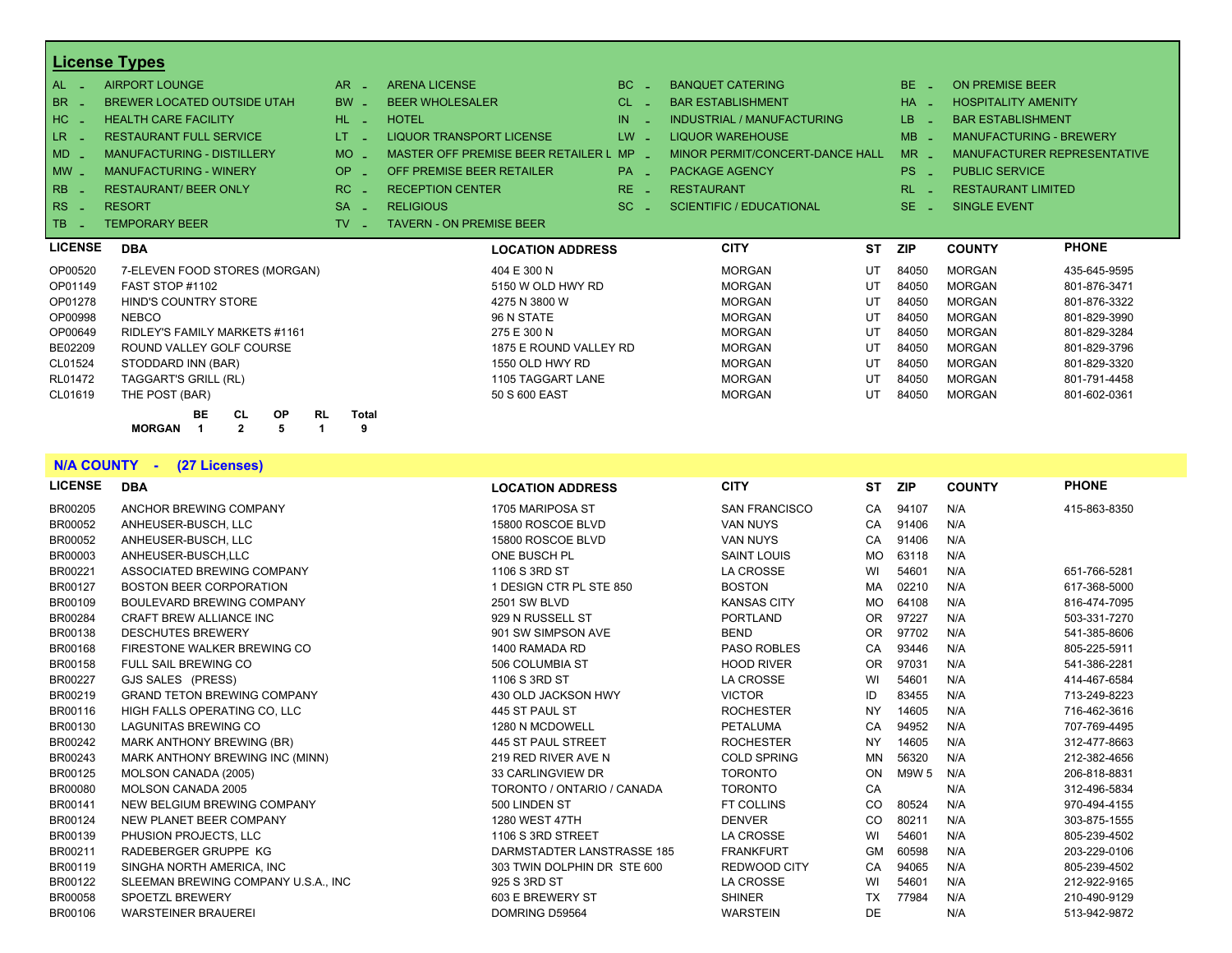| $AL -$          | AIRPORT LOUNGE                     | $AR -$                      | <b>ARENA LICENSE</b>                    | BC.                    | <b>BANQUET CATERING</b>         | BE.       | ON PREMISE BEER                |
|-----------------|------------------------------------|-----------------------------|-----------------------------------------|------------------------|---------------------------------|-----------|--------------------------------|
| BR _            | <b>BREWER LOCATED OUTSIDE UTAH</b> | $BW -$                      | <b>BEER WHOLESALER</b>                  | $CL$ $-$               | <b>BAR ESTABLISHMENT</b>        | <b>HA</b> | <b>HOSPITALITY AMENITY</b>     |
| I HC L          | <b>HEALTH CARE FACILITY</b>        | HL LI                       | <b>HOTEL</b>                            | IN                     | INDUSTRIAL / MANUFACTURING      | LB.       | <b>BAR ESTABLISHMENT</b>       |
| LR <sub>-</sub> | <b>RESTAURANT FULL SERVICE</b>     | $LT = 1$                    | LIQUOR TRANSPORT LICENSE                | $LW -$                 | LIQUOR WAREHOUSE                | $MB -$    | <b>MANUFACTURING - BREWERY</b> |
| $MD -$          | <b>MANUFACTURING - DISTILLERY</b>  | MO.                         | MASTER OFF PREMISE BEER RETAILER L MP _ |                        | MINOR PERMIT/CONCERT-DANCE HALL | <b>MR</b> | MANUFACTURER REPRESENTATIVE    |
| $MW$ $-$        | MANUFACTURING - WINERY             | $OP =$                      | OFF PREMISE BEER RETAILER               | <b>PA</b>              | <b>PACKAGE AGENCY</b>           | PS.       | <b>PUBLIC SERVICE</b>          |
| $RB -$          | <b>RESTAURANT/ BEER ONLY</b>       | $RC -$                      | <b>RECEPTION CENTER</b>                 | RE.<br><b>Contract</b> | <b>RESTAURANT</b>               | RI        | <b>RESTAURANT LIMITED</b>      |
| $RS -$          | <b>RESORT</b>                      | <b>SA</b><br><b>College</b> | <b>RELIGIOUS</b>                        | SC.                    | SCIENTIFIC / EDUCATIONAL        | SE.       | SINGLE EVENT                   |
| TB.             | <b>TEMPORARY BEER</b>              | TV.                         | <b>TAVERN - ON PREMISE BEER</b>         |                        |                                 |           |                                |

**BR Total N/A 27 27**

|                | <b>PIUTE COUNTY -</b><br>(5 Licenses) |                         |                    |    |            |               |              |
|----------------|---------------------------------------|-------------------------|--------------------|----|------------|---------------|--------------|
| <b>LICENSE</b> | <b>DBA</b>                            | <b>LOCATION ADDRESS</b> | <b>CITY</b>        | ST | <b>ZIP</b> | <b>COUNTY</b> | <b>PHONE</b> |
| OP01844        | <b>CIRCLEVILLE RV PARK</b>            | 35 S HWY 89             | <b>CIRCLEVILLE</b> | UT | 84723      | PIUTE         | 435-577-2437 |
| OP01208        | JUNCTION GAS STATION                  | 15 S MAIN               | <b>JUNCTION</b>    | UT | 84740      | PIUTE         | 435-577-2222 |
| OP01207        | <b>JUNCTION GENERAL STORE</b>         | 70 S MAIN               | <b>JUNCTION</b>    | UT | 84740      | PIUTE         | 435-577-2550 |
| OP01005        | <b>STANS GENERAL</b>                  | 85 E MAIN               | <b>CIRCLEVILLE</b> | UT | 84723      | PIUTE         | 435-577-2888 |
| OP01042        | <b>TUG'S ONE STOP</b>                 | 10 N MAIN               | MARYSVALE          | UT | 84750      | PIUTE         | 435-326-4270 |
|                | <b>OP</b><br>Total                    |                         |                    |    |            |               |              |
|                | <b>PIUTE</b>                          |                         |                    |    |            |               |              |

**RICH COUNTY - (13 Licenses)**

| <b>LICENSE</b> | <b>DBA</b>                                                 | <b>LOCATION ADDRESS</b> | <b>CITY</b>        | ST | <b>ZIP</b> | <b>COUNTY</b> | <b>PHONE</b> |
|----------------|------------------------------------------------------------|-------------------------|--------------------|----|------------|---------------|--------------|
| OP01041        | <b>BEAR LAKE MARKET</b>                                    | 25 N BEAR LAKE BLVD     | <b>GARDEN CITY</b> | UT | 84028      | <b>RICH</b>   | 435-946-8837 |
| RE02085        | CAFE SABOR (GARDEN CITY)                                   | 21 E 75 N BLDG #C       | <b>GARDEN CITY</b> | UT | 84028      | <b>RICH</b>   | 435-752-8088 |
| RL01215        | CODY'S GASTRO GARAGE                                       | 88 S BEAR LAKE BLVD     | <b>GARDEN CITY</b> | UT | 84028      | <b>RICH</b>   | 435-946-3644 |
| RC00016        | CONESTOGA RANCH-RC1                                        | 427 N PARADISE PARKWAY  | <b>GARDEN CITY</b> | UT | 84028      | <b>RICH</b>   | 844-464-5267 |
| RE02931        | CONESTOGA RANCH LLC                                        | 427 N PARADISE PARKWAY  | <b>GARDEN CITY</b> | UT | 84028      | <b>RICH</b>   | 385-626-7395 |
| RL01197        | <b>CREPES &amp; COFFEE</b>                                 | 235 S BEAR LAKE BLVD    | <b>GARDEN CITY</b> | UT | 84028      | <b>RICH</b>   | 435-946-2696 |
| OP01500        | DEE'S SUPER SERVICE (OP)                                   | 20 N BEAR LAKE BLVD     | LAKETOWN           | UT | 84038      | <b>RICH</b>   | 435-946-3372 |
| OP01941        | FAST STOP 1122                                             | 25 N BEAR LAKE BLVD     | <b>GARDEN CITY</b> | UT | 84028      | <b>RICH</b>   | 801-392-9584 |
| OP01850        | FAST STOP 1129                                             | 604 W LOGAN RD          | <b>GARDEN CITY</b> | UT | 84028      | <b>RICH</b>   | 801-392-9584 |
| OP00311        | <b>MIKE'S MARKET</b>                                       | 577 N BEAR LAKE BLVD    | <b>GARDEN CITY</b> | UT | 84028      | <b>RICH</b>   | 435-946-4454 |
| PA00456        | <b>MIKES MARKET</b>                                        | 585 N BEAR LAKE BLVD    | <b>GARDEN CITY</b> | UT | 84028      | <b>RICH</b>   | 208-359-5392 |
| OP01310        | THE STATION ON MAIN                                        | 60 N MAIN               | <b>RANDOLPH</b>    | UT | 84064      | <b>RICH</b>   | 435-793-2475 |
| OP01231        | WOODRUFF CORNER STORE                                      | 35 N MAIN               | <b>WOODRUFF</b>    | UT | 84086      | <b>RICH</b>   | 435-793-4208 |
|                | <b>OP</b><br><b>RE</b><br>RC<br><b>Total</b><br>RL.<br>РA. |                         |                    |    |            |               |              |

#### **SALT LAKE COUNTY - (1568 Licenses)**

**RICH 7 1 1 2 2 13**

| <b>LICENSE</b> | <b>DBA</b>                           | <b>LOCATION ADDRESS</b>           | <b>CITY</b>             | SТ | ZIP.  | <b>COUNTY</b>    | <b>PHONE</b> |
|----------------|--------------------------------------|-----------------------------------|-------------------------|----|-------|------------------|--------------|
| MR00179        | "PHOENIX DIVISION-SGWS"              | 9314 S 370 W                      | SANDY                   | UT | 84070 | <b>SALT LAKE</b> | 801-255-5617 |
| LB01226        | 'BOUT TIME PUB & GRUB (HERRIMAN)     | 5502 W 13400 S STE C4 C5          | HERRIMAN                | UT | 84096 | <b>SALT LAKE</b> | 801-878-3600 |
| LB01360        | 'BOUT TIME PUB & GRUB (HOLLADAY)     | 6522 S BIG COTTONWOOD CYN RD #200 | HOLLADAY                | UT | 84121 | <b>SALT LAKE</b> | 801-866-6462 |
| CL01365        | 'BOUT TIME PUB & GRUB (SLC)          | 169 RIO GRANDE ST                 | <b>SALT LAKE CITY</b>   | UT | 84101 | SALT LAKE        | 801-557-1020 |
| CL01363        | 'BOUT TIME PUB & GRUB (TAYLORSVILLE) | 5592 S REDWOOD RD STE 260         | <b>TAYLORSVILLE</b>     | UT | 84123 | SALT LAKE        | 801-968-1444 |
| CL01055        | 'BOUT TIME PUB & GRUB (WEST JORDAN)  | 7211 PLAZA CENTER DR #180         | <b>WEST JORDAN</b>      | UT | 84084 | SALT LAKE        | 801-280-1000 |
| CL01364        | 'BOUT TIME PUB & GRUB (WVC)          | 3318 DECKER LAKE DR               | <b>WEST VALLEY CITY</b> | UT | 84119 | SALT LAKE        | 801-975-0528 |
|                |                                      |                                   |                         |    |       |                  |              |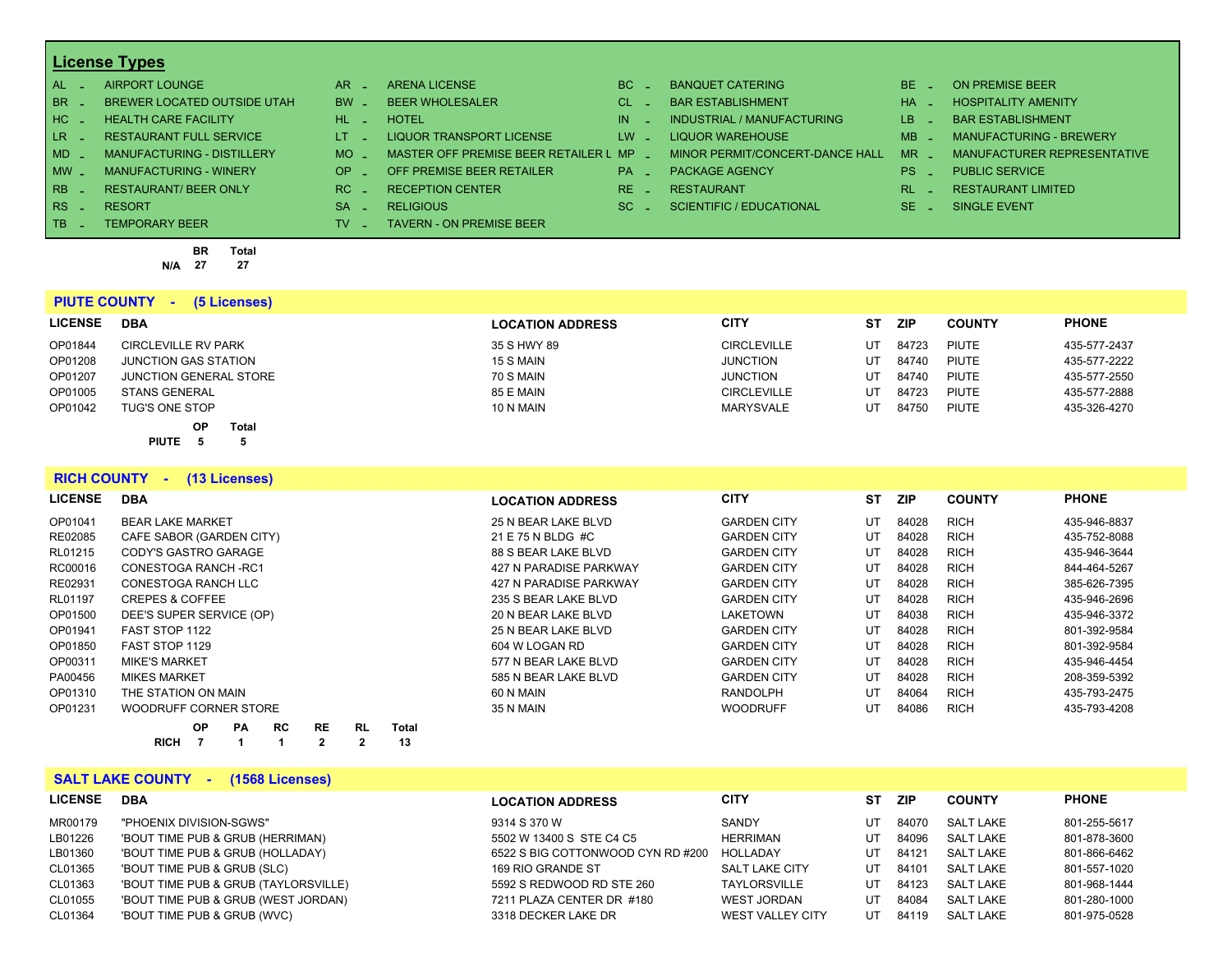|                          | <b>License Types</b>                             |                     |                                         |              |                                                      |    |                 |                            |                                |
|--------------------------|--------------------------------------------------|---------------------|-----------------------------------------|--------------|------------------------------------------------------|----|-----------------|----------------------------|--------------------------------|
| AL -                     | <b>AIRPORT LOUNGE</b>                            | $AR -$              | <b>ARENA LICENSE</b>                    | BC<br>$\sim$ | <b>BANQUET CATERING</b>                              |    | BE _            | <b>ON PREMISE BEER</b>     |                                |
| BR<br>- 4                | BREWER LOCATED OUTSIDE UTAH                      | BW _                | <b>BEER WHOLESALER</b>                  | CL _         | <b>BAR ESTABLISHMENT</b>                             |    | HA _            | <b>HOSPITALITY AMENITY</b> |                                |
| H <sub>C</sub><br>$\sim$ | <b>HEALTH CARE FACILITY</b>                      | HL L                | <b>HOTEL</b>                            | IN.<br>- 4   | <b>INDUSTRIAL / MANUFACTURING</b>                    |    | LB.<br>- 4      | <b>BAR ESTABLISHMENT</b>   |                                |
| LR <sub>1</sub>          | <b>RESTAURANT FULL SERVICE</b>                   | $LT - 1$            | <b>LIQUOR TRANSPORT LICENSE</b>         | $LW -$       | <b>LIQUOR WAREHOUSE</b>                              |    | $MB -$          |                            | <b>MANUFACTURING - BREWERY</b> |
| - 4                      | MANUFACTURING - DISTILLERY                       | <b>MO</b>           | MASTER OFF PREMISE BEER RETAILER L MP _ |              | MINOR PERMIT/CONCERT-DANCE HALL                      |    | $MR -$          |                            | MANUFACTURER REPRESENTATIVE    |
| MD                       |                                                  | $\sim$              |                                         |              |                                                      |    |                 |                            |                                |
| $\mid$ MW $\mid$         | <b>MANUFACTURING - WINERY</b>                    | <b>OP</b><br>÷.     | OFF PREMISE BEER RETAILER               | PA -         | <b>PACKAGE AGENCY</b>                                |    | PS <sub>-</sub> | <b>PUBLIC SERVICE</b>      |                                |
| <b>RB</b>                | <b>RESTAURANT/ BEER ONLY</b>                     | RC                  | <b>RECEPTION CENTER</b>                 | RE.          | <b>RESTAURANT</b>                                    |    | $RL - 1$        | <b>RESTAURANT LIMITED</b>  |                                |
| RS<br>$\sim$             | <b>RESORT</b>                                    | <b>SA</b><br>$\sim$ | <b>RELIGIOUS</b>                        | $SC =$       | <b>SCIENTIFIC / EDUCATIONAL</b>                      |    | $SE -$          | <b>SINGLE EVENT</b>        |                                |
| TB                       | <b>TEMPORARY BEER</b>                            | TV.<br>- 1          | <b>TAVERN - ON PREMISE BEER</b>         |              |                                                      |    |                 |                            |                                |
| LR00997                  | 100 LIONS CLUB                                   |                     | 9256 S STATE ST                         |              | SANDY                                                | UT | 84070           | <b>SALT LAKE</b>           | 801-727-2740                   |
| CL01307                  | 110 WEST @ DOUBLE TREE                           |                     | 110 W 600 SOUTH                         |              | <b>SALT LAKE CITY</b>                                | UT | 84101           | <b>SALT LAKE</b>           | 801-359-7800                   |
| OP01220                  | 2 ROW BREWING (OP)                               |                     | 6856 S 300 W                            |              | <b>MIDVALE</b>                                       | UT | 84047           | <b>SALT LAKE</b>           | 801-987-8663                   |
| MB00052                  | 2 ROW BREWING -MB1                               |                     | 6856 S 300 W                            |              | <b>MIDVALE</b>                                       | UT | 84047           | <b>SALT LAKE</b>           | 801-987-8663                   |
| RL01246                  | 3 CUPS                                           |                     |                                         |              | 4670 S HOLLIDAY VILLAGE PLAZA STE 104 SALT LAKE CITY | UT | 84117           | <b>SALT LAKE</b>           | 385-237-3091                   |
| OP01269                  | 379 S CORNER STORE                               |                     | 379 S 300 W -                           |              | <b>SALT LAKE CITY</b>                                | UT | 84101           | <b>SALT LAKE</b>           | 385-399-6789                   |
| OP01029                  | 7 ELEVEN STORE #19154B                           |                     | 7205 W 3500 S                           |              | <b>MAGNA</b>                                         | UT | 84044           | <b>SALT LAKE</b>           | 801-250-7950                   |
| OP01230                  | 7 ELEVEN STORE #25424D                           |                     | 2289 E 3300 S                           |              | <b>SALT LAKE CITY</b>                                | UT | 84109           | <b>SALT LAKE</b>           | 801-486-1515                   |
| OP01689                  | 7- ELEVEN STORE #38765H                          |                     | 507 W 12300 S                           |              | <b>DRAPER</b>                                        | UT | 84020           | <b>SALT LAKE</b>           | 801-489-9335                   |
| OP01811                  | 7- ELEVEN STORE #41519A                          |                     | 5419 S 4015 W                           |              | <b>TAYLORSVILLE</b>                                  | UT | 84129           | <b>SALT LAKE</b>           | 385-246-5769                   |
| OP01014                  | 7-ELEVEN STORE #12924A                           |                     | 3060 S CONSTITUTION BLVD                |              | <b>SALT LAKE CITY</b>                                | UT | 84119           | <b>SALT LAKE</b>           |                                |
| OP01817                  | 7-ELEVEN STORE #12959C                           |                     | 209 S 1300 E                            |              | <b>SALT LAKE CITY</b>                                | UT | 84102           | <b>SALT LAKE</b>           | 972-828-7538                   |
| OP01087                  | 7-ELEVEN STORE # 23099T                          |                     | <b>2102 S STATE</b>                     |              | <b>SALT LAKE CITY</b>                                | UT | 84115           | <b>SALT LAKE</b>           | 801-487-6104                   |
| OP01720                  | 7-ELEVEN STORE # 23746C                          |                     | 9015 S 700 E                            |              | SANDY                                                | UT | 84070           | <b>SALT LAKE</b>           | 850-577-6961                   |
| OP01881                  | 7-ELEVEN STORE # 23844C                          |                     | 4820 W 6200 S                           |              | <b>SALT LAKE CITY</b>                                | UT | 84118           | <b>SALT LAKE</b>           | 801-859-7727                   |
| OP01018                  | 7-ELEVEN STORE # 23926B                          |                     | 3510 S REDWOOD RD                       |              | <b>SALT LAKE CITY</b>                                | UT | 84119           | <b>SALT LAKE</b>           | 801-972-1690                   |
| OP01880                  | 7-ELEVEN STORE # 25367D                          |                     | 705 E 3RD AVE                           |              | <b>SALT LAKE CITY</b>                                | UT | 84103           | <b>SALT LAKE</b>           | 801-232-8286                   |
| OP01925                  | 7-ELEVEN STORE # 26282K                          |                     | 111 W 800 S                             |              | <b>SALT LAKE CITY</b>                                | UT | 84101           | <b>SALT LAKE</b>           | 801-604-2492                   |
| OP01913                  | 7-ELEVEN STORE # 27126K                          |                     | 114 W 1300 S                            |              | <b>SALT LAKE CITY</b>                                | UT | 84115           | <b>SALT LAKE</b>           | 385-237-9639                   |
| OP01894                  | 7-ELEVEN STORE #33983L                           |                     | 2666 W 7800 S                           |              | <b>WEST JORDAN</b>                                   | UT | 84088           | <b>SALT LAKE</b>           | 801-232-8770                   |
| OP01721                  | 7-ELEVEN STORE #34991B                           |                     | 7953 S AIRPORT RD                       |              | <b>WEST JORDAN</b>                                   | UT | 84088           | <b>SALT LAKE</b>           | 801-280-6687                   |
| OP01800                  | 7-ELEVEN STORE #35470B                           |                     | 3311 S 700 E                            |              | <b>SALT LAKE CITY</b>                                | UT | 84106           | <b>SALT LAKE</b>           | 801-915-1048                   |
| OP01080                  | 7-ELEVEN STORE #36026A                           |                     | 3694 W 11400 S                          |              | SOUTH JORDAN                                         | UT | 84095           | <b>SALT LAKE</b>           | 801-495-4250                   |
| OP01691                  | 7-ELEVEN STORE #38705A                           |                     | 185 W 7200 S                            |              | <b>MIDVALE</b>                                       | UT | 84047           | <b>SALT LAKE</b>           | 385-296-8265                   |
| OP01803                  | 7-ELEVEN STORE #38851A                           |                     | 5696 W 3500 S                           |              | <b>SALT LAKE CITY</b>                                | UT | 84128           | <b>SALT LAKE</b>           | 385-246-6624                   |
| OP01858                  | 7-ELEVEN STORE #41131A                           |                     | 3486 S 8400 W                           |              | <b>MAGNA</b>                                         | UT | 84044           | <b>SALT LAKE</b>           | 972-828-7538                   |
| OP01853                  | 7-ELEVEN STORE #41620A                           |                     | 5584 S VAN WINKLE EXPY                  |              | <b>SALT LAKE CITY</b>                                | UT | 84117           | <b>SALT LAKE</b>           |                                |
| OP01036                  | 7-ELEVEN STORE #12915B                           |                     | 3235 E 3300 S                           |              | <b>SALT LAKE CITY</b>                                | UT | 84109           | <b>SALT LAKE</b>           | 770-337-2389                   |
| OP01015                  | 7-ELEVEN STORE #12916A                           |                     | 2917 S HIGHLAND DR                      |              | <b>SALT LAKE CITY</b>                                | UT | 84106           | <b>SALT LAKE</b>           | 801-486-1453                   |
| OP01225                  | 7-ELEVEN STORE #12927B                           |                     | 2931 E 4430 S                           |              | <b>SALT LAKE CITY</b>                                | UT | 84124           | <b>SALT LAKE</b>           | 801-272-0351                   |
| OP01130                  | 7-ELEVEN STORE #12932C                           |                     | 1157 CALIFORNIA AVE                     |              | <b>SALT LAKE CITY</b>                                | UT | 84104           | <b>SALT LAKE</b>           | 801-972-2838                   |
| OP00979                  | 7-ELEVEN STORE #12945C                           |                     | 1609 S 1100 E                           |              | <b>SALT LAKE CITY</b>                                | UT | 84105           | <b>SALT LAKE</b>           | 801-486-1182                   |
| OP01128                  | 7-ELEVEN STORE #12946A                           |                     | 5415 S 4637 W                           |              | <b>SALT LAKE CITY</b>                                | UT | 84118           | <b>SALT LAKE</b>           | 801-966-4387                   |
| OP01172                  | 7-ELEVEN STORE #12948B                           |                     | 420 E 2700 S                            |              | <b>SALT LAKE CITY</b>                                | UT | 84115           | <b>SALT LAKE</b>           | 801-486-1422                   |
| OP01259                  | 7-ELEVEN STORE #12950A                           |                     | 1305 E 3900 S                           |              | SALT LAKE CITY                                       | UT | 84124           | <b>SALT LAKE</b>           | 801-671-5901                   |
| OP01307                  | 7-ELEVEN STORE #12954C                           |                     | 8465 S STATE                            |              | SANDY                                                | UT | 84070           | <b>SALT LAKE</b>           | 801-566-0481                   |
| OP01257                  | 7-ELEVEN STORE #12957A                           |                     | <b>6852 S STATE</b>                     |              | <b>MIDVALE</b>                                       | UT | 84047           | <b>SALT LAKE</b>           | 801-566-0501                   |
| OP01265                  | 7-ELEVEN STORE #12961A                           |                     | 480 E 3900 S                            |              | <b>SALT LAKE CITY</b>                                | UT | 84107           | <b>SALT LAKE</b>           | 801-262-1041                   |
| OP01309                  | 7-ELEVEN STORE #15146B                           |                     | 535 E 1700 S                            |              | <b>SALT LAKE CITY</b>                                | UT | 84105           | <b>SALT LAKE</b>           | 801-486-1266                   |
| OP01081                  | 7-ELEVEN STORE #16072B                           |                     | 6990 S REDWOOD RD                       |              | <b>WEST JORDAN</b>                                   | UT | 84084           | <b>SALT LAKE</b>           | 801-352-7716                   |
| OP01746                  | 7-ELEVEN STORE #16345D                           |                     | 10580 S 700 E                           |              | SANDY                                                | UT | 84070           | <b>SALT LAKE</b>           | 850-577-6961                   |
| OP01755                  | 7-ELEVEN STORE #16449C<br>7-ELEVEN STORE #17122B |                     | 3720 E FT UNION BLVD                    |              | SALT LAKE CITY                                       | UT | 84121           | <b>SALT LAKE</b>           | 801-942-6668                   |
| OP01222                  |                                                  |                     | 490 N REDWOOD RD                        |              | SALT LAKE CITY                                       | UT | 84116           | <b>SALT LAKE</b>           | 801-596-7238                   |
| OP00966                  | 7-ELEVEN STORE #17350B                           |                     | 9400 S 2175 E                           |              | SANDY                                                | UT | 84093           | <b>SALT LAKE</b>           | 801-972-3630                   |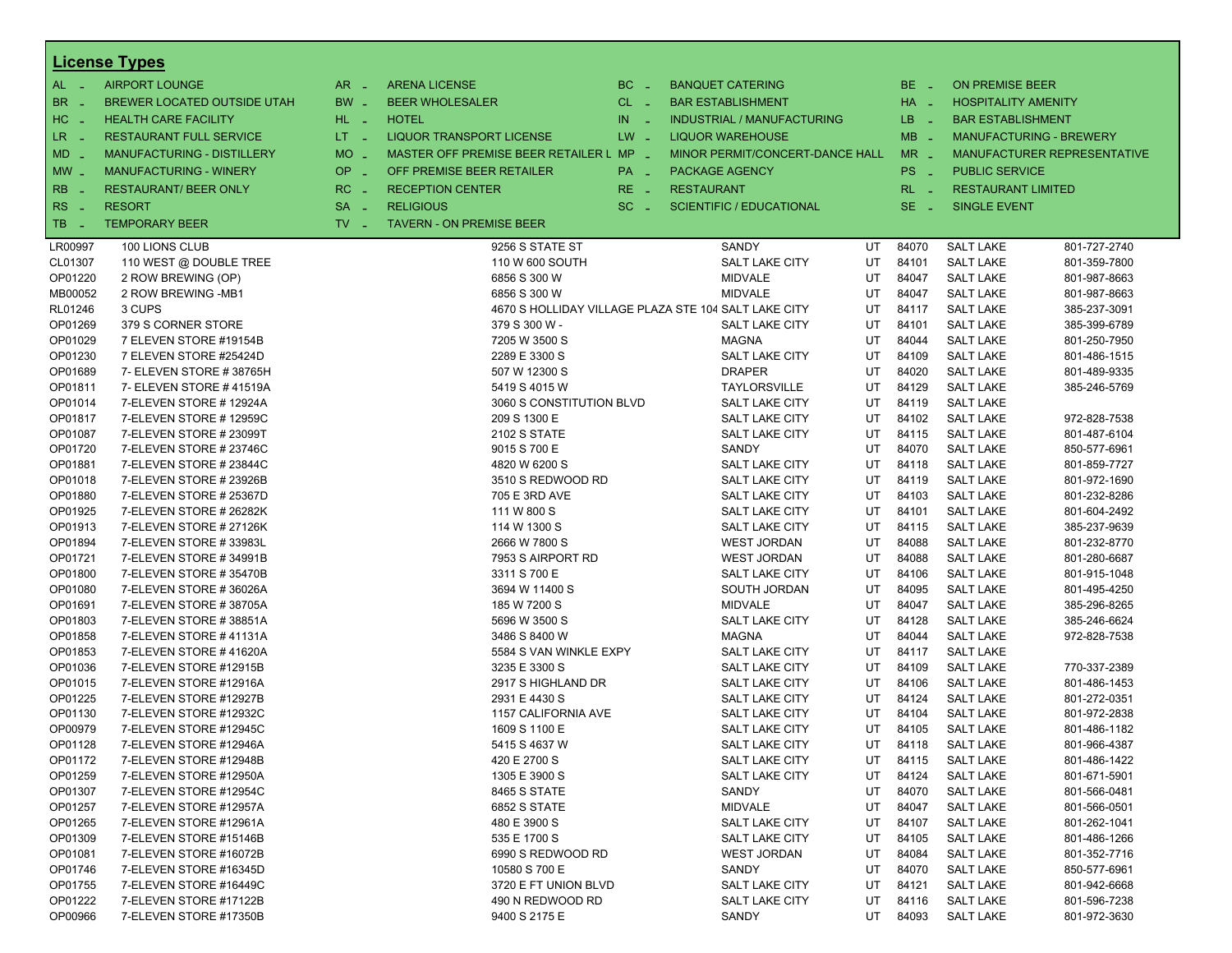|            | <b>License Types</b>             |                 |                                         |                                   |                                   |    |            |                            |                                    |
|------------|----------------------------------|-----------------|-----------------------------------------|-----------------------------------|-----------------------------------|----|------------|----------------------------|------------------------------------|
| $AL -$     | <b>AIRPORT LOUNGE</b>            | $AR -$          | <b>ARENA LICENSE</b>                    | BC<br>$\sim$                      | <b>BANQUET CATERING</b>           |    | BE _       | <b>ON PREMISE BEER</b>     |                                    |
| <b>BR</b>  | BREWER LOCATED OUTSIDE UTAH      | BW _            | <b>BEER WHOLESALER</b>                  | $CL$ $-$                          | <b>BAR ESTABLISHMENT</b>          |    | HA _       | <b>HOSPITALITY AMENITY</b> |                                    |
| $HC -$     | <b>HEALTH CARE FACILITY</b>      | HL L            | <b>HOTEL</b>                            | IN<br>- 4                         | <b>INDUSTRIAL / MANUFACTURING</b> |    | LB.<br>- 4 | <b>BAR ESTABLISHMENT</b>   |                                    |
| $LR -$     | <b>RESTAURANT FULL SERVICE</b>   | $LT - 1$        | LIQUOR TRANSPORT LICENSE                | $LW -$<br><b>LIQUOR WAREHOUSE</b> |                                   |    | $MB -$     |                            | <b>MANUFACTURING - BREWERY</b>     |
| MD _       | MANUFACTURING - DISTILLERY       | <b>MO</b>       | MASTER OFF PREMISE BEER RETAILER L MP - |                                   | MINOR PERMIT/CONCERT-DANCE HALL   |    | $MR -$     |                            | <b>MANUFACTURER REPRESENTATIVE</b> |
|            |                                  | $\sim$          |                                         |                                   |                                   |    |            |                            |                                    |
| $MW$ $-$   | <b>MANUFACTURING - WINERY</b>    | <b>OP</b><br>r. | OFF PREMISE BEER RETAILER               | PA _                              | <b>PACKAGE AGENCY</b>             |    | PS _       | <b>PUBLIC SERVICE</b>      |                                    |
| <b>RB</b>  | <b>RESTAURANT/ BEER ONLY</b>     | RC              | <b>RECEPTION CENTER</b>                 | $RE_ -$                           | <b>RESTAURANT</b>                 |    | $RL - 1$   | <b>RESTAURANT LIMITED</b>  |                                    |
| RS<br>- 1  | <b>RESORT</b>                    | <b>SA</b><br>ц, | <b>RELIGIOUS</b>                        | $SC =$                            | <b>SCIENTIFIC / EDUCATIONAL</b>   |    | $SE -$     | <b>SINGLE EVENT</b>        |                                    |
| TB.<br>- 4 | <b>TEMPORARY BEER</b>            | TV.<br>- 1      | <b>TAVERN - ON PREMISE BEER</b>         |                                   |                                   |    |            |                            |                                    |
| OP01173    | 7-ELEVEN STORE #18147B           |                 | 501 E 2100 S                            |                                   | <b>SALT LAKE CITY</b>             | UT | 84106      | <b>SALT LAKE</b>           | 801-486-1452                       |
| OP00964    | 7-ELEVEN STORE #18633B           |                 | 776 S 1300 E                            |                                   | <b>SALT LAKE CITY</b>             | UT | 84102      | <b>SALT LAKE</b>           | 801-581-0999                       |
| OP01832    | 7-ELEVEN STORE #21858C (OP)      |                 | 904 E 3900 S                            |                                   | <b>SALT LAKE CITY</b>             | UT | 84124      | <b>SALT LAKE</b>           | 801-671-5901                       |
| OP01528    | 7-ELEVEN STORE #21888C           |                 | 911 E 3300 S                            |                                   | <b>SALT LAKE CITY</b>             | UT | 84106      | <b>SALT LAKE</b>           | 801-467-1212                       |
| OP01017    | 7-ELEVEN STORE #22232A           |                 | 5585 S 900 E                            |                                   | SALT LAKE CITY                    | UT | 84107      | <b>SALT LAKE</b>           | 801-262-3451                       |
| OP01019    | 7-ELEVEN STORE #22796B           |                 | 1353 INDIANA AVE                        |                                   | <b>SALT LAKE CITY</b>             | UT | 84104      | <b>SALT LAKE</b>           | 801-596-7236                       |
| OP01472    | 7-ELEVEN STORE #22811C           |                 | 6398 S HIGHLAND DR                      |                                   | <b>SALT LAKE CITY</b>             | UT | 84121      | <b>SALT LAKE</b>           | 801-272-6149                       |
| OP00959    | 7-ELEVEN STORE #22965B           |                 | 3180 W 5400 S                           |                                   | <b>TAYLORSVILLE</b>               | UT | 84129      | <b>SALT LAKE</b>           | 801-933-8337                       |
| OP01177    | 7-ELEVEN STORE #22967B           |                 | 2296 E 7000 S                           |                                   | <b>SALT LAKE CITY</b>             | UT | 84121      | <b>SALT LAKE</b>           | 801-942-1328                       |
| OP01886    | 7-ELEVEN STORE #23387C           |                 | 5894 S STATE ST                         |                                   | <b>SALT LAKE CITY</b>             | UT | 84107      | <b>SALT LAKE</b>           | 801-755-8428                       |
| OP01086    | 7-ELEVEN STORE #23845C           |                 | 487 S REDWOOD RD                        |                                   | SALT LAKE CITY                    | UT | 84104      | <b>SALT LAKE</b>           | 801-972-4754                       |
| OP01765    | 7-ELEVEN STORE #23850C           |                 | <b>4811 S STATE</b>                     |                                   | <b>SALT LAKE CITY</b>             | UT | 84107      | <b>SALT LAKE</b>           | 801-942-6668                       |
| OP01245    | 7-ELEVEN STORE #23901D           |                 | 4684 S REDWOOD RD                       |                                   | <b>SALT LAKE CITY</b>             | UT | 84123      | <b>SALT LAKE</b>           | 801-664-6524                       |
| OP01785    | 7-ELEVEN STORE #24075C           |                 | 515 N 300 W                             |                                   | SALT LAKE CITY                    | UT | 84103      | <b>SALT LAKE</b>           | 801-521-7147                       |
| OP01096    | 7-ELEVEN STORE #24573B           |                 | 960 W NORTH TEMPLE                      |                                   | <b>SALT LAKE CITY</b>             | UT | 84116      | <b>SALT LAKE</b>           | 801-699-9646                       |
| OP01558    | 7-ELEVEN STORE #25116C (REDWOOD) |                 | 2321 S REDWOOD RD                       |                                   | <b>SALT LAKE CITY</b>             | UT | 84119      | <b>SALT LAKE</b>           | 801-953-9571                       |
| OP01745    | 7-ELEVEN STORE #25117H           |                 | 287 W 3300 S                            |                                   | SALT LAKE CITY                    | UT | 84115      | <b>SALT LAKE</b>           | 801-466-1028                       |
| OP00963    | 7-ELEVEN STORE #25587B           |                 | 1690 S 900 W                            |                                   | <b>SALT LAKE CITY</b>             | UT | 84104      | <b>SALT LAKE</b>           | 801-973-8509                       |
| OP01226    | 7-ELEVEN STORE #25760C           |                 | 895 E 4500 S                            |                                   | <b>SALT LAKE CITY</b>             | UT | 84107      | <b>SALT LAKE</b>           | 801-262-1072                       |
| OP01258    | 7-ELEVEN STORE #25791C           |                 | 4110 S REDWOOD RD                       |                                   | SALT LAKE CITY                    | UT | 84123      | <b>SALT LAKE</b>           | 801-966-3785                       |
| OP01939    | 7-ELEVEN STORE #25946C           |                 | 8615 S 1300 E                           |                                   | SANDY                             | UT | 84094      | <b>SALT LAKE</b>           | 801-300-8465                       |
| OP01112    | 7-ELEVEN STORE #25948B           |                 | 8002 S STATE                            |                                   | <b>MIDVALE</b>                    | UT | 84047      | <b>SALT LAKE</b>           | 801-566-4166                       |
| OP01553    | 7-ELEVEN STORE #26332D           |                 | 9769 S 700 E                            |                                   | SANDY                             | UT | 84070      | <b>SALT LAKE</b>           | 801-571-5051                       |
| OP01306    | 7-ELEVEN STORE #26348A           |                 | <b>2694 S STATE</b>                     |                                   | <b>SALT LAKE CITY</b>             | UT | 84115      | <b>SALT LAKE</b>           | 801-466-4255                       |
| OP00286    | 7-ELEVEN STORE #26357C (WVC)     |                 | 3998 W 4700 S                           |                                   | <b>SALT LAKE CITY</b>             | UT | 84118      | <b>SALT LAKE</b>           | 801-966-0731                       |
| OP01013    | 7-ELEVEN STORE #26591B           |                 | 11 E 1700 S                             |                                   | SALT LAKE CITY                    | UT | 84115      | <b>SALT LAKE</b>           | 801-466-7818                       |
| OP01126    | 7-ELEVEN STORE #26690C           |                 | 6407 W 4100 S                           |                                   | <b>SALT LAKE CITY</b>             | UT | 84128      | <b>SALT LAKE</b>           | 801-250-6334                       |
| OP01764    | 7-ELEVEN STORE #26718C           |                 | 2703 S 8400 W                           |                                   | <b>MAGNA</b>                      | UT | 84044      | <b>SALT LAKE</b>           | 801-250-2759                       |
| OP01034    | 7-ELEVEN STORE #26794C           |                 | 109 S 300 E                             |                                   | SALT LAKE CITY                    | UT | 84111      | <b>SALT LAKE</b>           | 801-328-2676                       |
| OP01305    | 7-ELEVEN STORE #26836B           |                 | 510 E 1300 S                            |                                   | <b>SALT LAKE CITY</b>             | UT | 84105      | <b>SALT LAKE</b>           | 801-486-0329                       |
| OP01011    | 7-ELEVEN STORE #26838C           |                 | 4807 W 3500 S                           |                                   | <b>SALT LAKE CITY</b>             | UT | 84120      | <b>SALT LAKE</b>           | 801-964-9667                       |
| OP00962    | 7-ELEVEN STORE #26999B           |                 | 175 E 800 S                             |                                   | SALT LAKE CITY                    | UT | 84111      | <b>SALT LAKE</b>           | 801-521-9506                       |
| OP01600    | 7-ELEVEN STORE #27028C           |                 | 6032 S 900 E                            |                                   | <b>SALT LAKE CITY</b>             | UT | 84123      | <b>SALT LAKE</b>           | 850-577-6961                       |
| OP01076    | 7-ELEVEN STORE #27330B           |                 | 1285 N REDWOOD RD                       |                                   | <b>SALT LAKE CITY</b>             | UT | 84116      | <b>SALT LAKE</b>           | 801-322-1426                       |
| OP01256    | 7-ELEVEN STORE #27875B           |                 | 780 S 900 W                             |                                   | SALT LAKE CITY                    | UT | 84104      | <b>SALT LAKE</b>           | 801-699-9646                       |
| OP01027    | 7-ELEVEN STORE #29175D           |                 | 4051 S STATE                            |                                   | SALT LAKE CITY                    | UT | 84107      | <b>SALT LAKE</b>           | 801-261-2095                       |
| OP01250    | 7-ELEVEN STORE #29514B           |                 | 309 E 400 S                             |                                   | <b>SALT LAKE CITY</b>             | UT | 84111      | <b>SALT LAKE</b>           | 801-521-2853                       |
| OP01035    | 7-ELEVEN STORE #33977B           |                 | 4750 HOLLADAY BLVD                      |                                   | SALT LAKE CITY                    | UT | 84117      | <b>SALT LAKE</b>           | 770-337-2389                       |
| OP01909    | 7-ELEVEN STORE #33978C           |                 | 1680 W 7000 S                           |                                   | <b>WEST JORDAN</b>                | UT | 84088      | <b>SALT LAKE</b>           | 801-505-1198                       |
| OP01010    | 7-ELEVEN STORE #33980B           |                 | 7825 S 700 E                            |                                   | SANDY                             | UT | 84070      | <b>SALT LAKE</b>           | 801-561-5121                       |
| OP01033    | 7-ELEVEN STORE #33982B           |                 | 11366 S REDWOOD RD                      |                                   | SOUTH JORDAN                      | UT | 84095      | <b>SALT LAKE</b>           | 801-254-6602                       |
| OP01136    | 7-ELEVEN STORE #33984A           |                 | 12292 LONE PEAK DR                      |                                   | <b>DRAPER</b>                     | UT | 84020      | <b>SALT LAKE</b>           | 801-553-6300                       |
| OP01151    | 7-ELEVEN STORE #33985B           |                 | 692 E 12300 S                           |                                   | <b>DRAPER</b>                     | UT | 84020      | <b>SALT LAKE</b>           | 801-571-4982                       |
| OP01254    | 7-ELEVEN STORE #34472A           |                 | 9657 S STATE                            |                                   | SANDY                             | UT | 84070      | <b>SALT LAKE</b>           | 801-565-4752                       |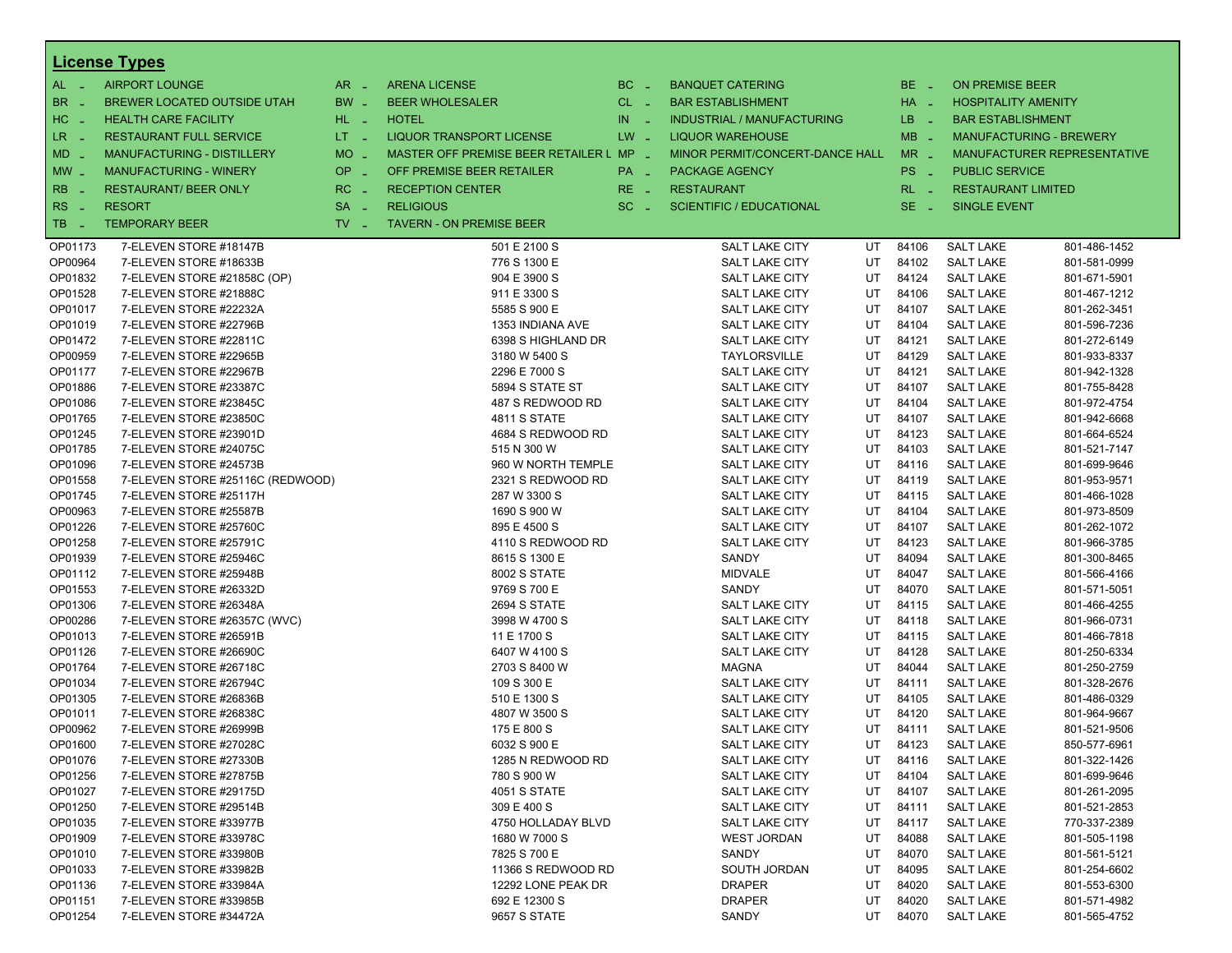|                       | <b>License Types</b>                        |                               |                                         |           |                                   |    |          |                            |                                |
|-----------------------|---------------------------------------------|-------------------------------|-----------------------------------------|-----------|-----------------------------------|----|----------|----------------------------|--------------------------------|
| $AL -$                | <b>AIRPORT LOUNGE</b>                       | $AR -$                        | <b>ARENA LICENSE</b>                    | $BC =$    | <b>BANQUET CATERING</b>           |    | BE _     | <b>ON PREMISE BEER</b>     |                                |
| BR<br>- 4             | <b>BREWER LOCATED OUTSIDE UTAH</b>          | BW _                          | <b>BEER WHOLESALER</b>                  | $CL$ $-$  | <b>BAR ESTABLISHMENT</b>          |    | HA _     | <b>HOSPITALITY AMENITY</b> |                                |
| H <sub>C</sub><br>- 4 | <b>HEALTH CARE FACILITY</b>                 | HL L                          | <b>HOTEL</b>                            | IN<br>- 2 | <b>INDUSTRIAL / MANUFACTURING</b> |    | LB _     | <b>BAR ESTABLISHMENT</b>   |                                |
| LR                    | <b>RESTAURANT FULL SERVICE</b>              | $LT - 1$                      | LIQUOR TRANSPORT LICENSE                | $LW -$    | <b>LIQUOR WAREHOUSE</b>           |    | $MB -$   |                            | <b>MANUFACTURING - BREWERY</b> |
| $\sim$                |                                             | <b>MO</b>                     | MASTER OFF PREMISE BEER RETAILER L MP _ |           |                                   |    | $MR -$   |                            |                                |
| $MD -$                | <b>MANUFACTURING - DISTILLERY</b>           | $\sim$                        |                                         |           | MINOR PERMIT/CONCERT-DANCE HALL   |    |          |                            | MANUFACTURER REPRESENTATIVE    |
| $MW-$                 | <b>OP</b><br><b>MANUFACTURING - WINERY</b>  | i a                           | OFF PREMISE BEER RETAILER               | PA _      | <b>PACKAGE AGENCY</b>             |    | PS _     | <b>PUBLIC SERVICE</b>      |                                |
| <b>RB</b>             | <b>RESTAURANT/ BEER ONLY</b>                | RC<br>i a                     | <b>RECEPTION CENTER</b>                 | $RE -$    | <b>RESTAURANT</b>                 |    | $RL - 1$ | <b>RESTAURANT LIMITED</b>  |                                |
| RS<br>- 4             | <b>RESORT</b><br><b>SA</b>                  | п.                            | <b>RELIGIOUS</b>                        | $SC =$    | <b>SCIENTIFIC / EDUCATIONAL</b>   |    | $SE -$   | <b>SINGLE EVENT</b>        |                                |
| TB<br>n a             | <b>TEMPORARY BEER</b>                       | $TV$ $\overline{\phantom{0}}$ | <b>TAVERN - ON PREMISE BEER</b>         |           |                                   |    |          |                            |                                |
| OP01032               | 7-ELEVEN STORE #34553A                      |                               | 48 W 7200 S                             |           | <b>MIDVALE</b>                    | UT | 84047    | <b>SALT LAKE</b>           | 801-566-3372                   |
| OP00981               | 7-ELEVEN STORE #34623A                      |                               | 2680 W 10400 S                          |           | <b>WEST JORDAN</b>                | UT | 84084    | <b>SALT LAKE</b>           | 801-446-7230                   |
| OP01079               | 7-ELEVEN STORE #34702A                      |                               | 1692 W NORTH TEMPLE                     |           | <b>SALT LAKE CITY</b>             | UT | 84108    | <b>SALT LAKE</b>           | 801-521-2014                   |
| OP01123               | 7-ELEVEN STORE #34734A                      |                               | 5203 W DAYBREAK PKWY                    |           | SOUTH JORDAN                      | UT | 84095    | <b>SALT LAKE</b>           | 801-254-5291                   |
| OP01218               | 7-ELEVEN STORE #34995A                      |                               | 4013 W 10400 S                          |           | SOUTH JORDAN                      | UT | 84095    | <b>SALT LAKE</b>           | 801-664-6524                   |
| OP01124               | 7-ELEVEN STORE #35267B                      |                               | 231 E HIGHLAND DR                       |           | <b>DRAPER</b>                     | UT | 84020    | <b>SALT LAKE</b>           | 801-523-6462                   |
| OP01747               | 7-ELEVEN STORE #35467J                      |                               | 1307 W 7000 S                           |           | <b>WEST JORDAN</b>                | UT | 84084    | <b>SALT LAKE</b>           | 801-566-2881                   |
| OP01037               | 7-ELEVEN STORE #35468A                      |                               | 414 E 200 S                             |           | SALT LAKE CITY                    | UT | 84101    | <b>SALT LAKE</b>           | 801-359-4216                   |
| OP01067               | 7-ELEVEN STORE #35627A                      |                               | 2471 S 7200 W                           |           | SALT LAKE CITY                    | UT | 84127    | <b>SALT LAKE</b>           | 801-250-2222                   |
| OP00960               | 7-ELEVEN STORE #35818B                      |                               | 887 E 400 S                             |           | SALT LAKE CITY                    | UT | 84111    | <b>SALT LAKE</b>           | 801-363-1773                   |
| OP01243               | 7-ELEVEN STORE #35824A                      |                               | 5769 S STATE                            |           | <b>SALT LAKE CITY</b>             | UT | 84107    | <b>SALT LAKE</b>           | 801-266-2332                   |
| OP01653               | 7-ELEVEN STORE #38572A                      |                               | 711 W 9000 S                            |           | <b>SANDY</b>                      | UT | 84070    | <b>SALT LAKE</b>           | 972-828-7538                   |
| OP01841               | 7-ELEVEN STORE #38707A                      |                               | 3985 W 1820 S                           |           | SALT LAKE CITY                    | UT | 84120    | <b>SALT LAKE</b>           | 801-664-6524                   |
| OP01712               | 7-ELEVEN STORE #38764A                      |                               | 1519 W 5400 S                           |           | <b>SALT LAKE CITY</b>             | UT | 84123    | <b>SALT LAKE</b>           | 385-249-0267                   |
| OP01736               | 7-ELEVEN STORE #38848A                      |                               | 7269 S UNION PARK AV                    |           | <b>MIDVALE</b>                    | UT | 84047    | <b>SALT LAKE</b>           | 385-253-1965                   |
| OP01792               | 7-ELEVEN STORE #38875A                      |                               | 12482 S ROSECREST DR                    |           | <b>HERRIMAN</b>                   | UT | 84096    | <b>SALT LAKE</b>           | 385-302-7597                   |
| OP01869               | 7-ELEVEN STORE #41600A                      |                               | 4682 S 5600 W                           |           | SALT LAKE CITY                    | UT | 84118    | <b>SALT LAKE</b>           | 801-440-0055                   |
| BE02634               | 801 CONVENTION AND EVENT CENTER             |                               | 1055 W NORTH TEMPLE                     |           | SALT LAKE CITY                    | UT | 84116    | <b>SALT LAKE</b>           |                                |
| CL01187               | A BAR NAMED SUE ON HIGHLAND                 |                               | 3928 HIGHLAND DRIVE                     |           | <b>MILLCREEK</b>                  | UT | 84124    | <b>SALT LAKE</b>           | 801-274-5578                   |
| CL00878               | A BAR NAMED SUE ON STATE                    |                               | 8136 S STATE ST -                       |           | <b>MIDVALE</b>                    | UT | 84047    | <b>SALT LAKE</b>           | 801-566-3222                   |
| OP01531               | ABARROTES EL PUEBLO                         |                               | 360 S CONCORD ST                        |           | SALT LAKE CITY                    | UT | 84104    | <b>SALT LAKE</b>           | 801-359-1995                   |
| HL00027               | AC HOTEL SLC DOWNTOWN                       |                               | 225 W 200 S                             |           | SALT LAKE CITY                    | UT | 84101    | <b>SALT LAKE</b>           | 385-722-9600                   |
| RB00030               | ACAPULCO (KEARNS)                           |                               | 4722 S 4015 W                           |           | SALT LAKE CITY                    | UT | 84118    | <b>SALT LAKE</b>           | 801-964-1553                   |
| OP01377               | <b>ACAPULCO MARKET</b>                      |                               | 1430 W INDIANA AVE                      |           | <b>SALT LAKE CITY</b>             | UT | 84104    | <b>SALT LAKE</b>           | 801-359-8944                   |
| CL01529               | ACES HIGH SALOON (BAR)                      |                               | 1588 S STATE ST                         |           | SALT LAKE CITY                    | UT | 84115    | <b>SALT LAKE</b>           | 801-557-5677                   |
| LW00011               | ADVANTAGE TRANSPORTATION                    |                               | 4524 W 1980 S                           |           | SALT LAKE CITY                    | UT | 84104    | <b>SALT LAKE</b>           | 801-956-0296                   |
| MR00222               | <b>AGAVE BROS</b>                           |                               | 7503 S 2135 E                           |           | <b>SALT LAKE CITY</b>             | UT | 84121    | <b>SALT LAKE</b>           | 520-990-4873                   |
| OP00928               | AIRPORT CHEVRON (TOUCH N GO)                |                               | 375 N TERMINAL DR                       |           | SALT LAKE CITY                    | UT | 84116    | <b>SALT LAKE</b>           | 801-322-6590                   |
| PS00044               | <b>ALASKA AIRLINES</b>                      |                               | 3920 W 900 N STE CBSW-1-002.6           |           | SALT LAKE CITY                    | UT | 84116    | <b>SALT LAKE</b>           | 206-392-5213                   |
| CL01441               | <b>ALIBI</b>                                |                               | 369 S MAIN ST                           |           | <b>SALT LAKE CITY</b>             | UT | 84111    | <b>SALT LAKE</b>           | 801-205-9416                   |
| BE02567               | ALL STAR BOWLING & ENTERTAINMENT (DRAPER)   |                               | <b>12101 S STATE ST</b>                 |           | <b>DRAPER</b>                     | UT | 84020    | <b>SALT LAKE</b>           | 801-572-1122                   |
| BC00261               | ALL STAR BOWLING & ENTERTAINMENT (WVC)      |                               | 3601 S 2700 W #G128                     |           | SALT LAKE CITY                    | UT | 84119    | <b>SALT LAKE</b>           | 801-572-1122                   |
| LB01073               | ALL STAR BOWLING & ENTERTAINMENT DRAPER     |                               | <b>12101 S STATE ST</b>                 |           | <b>DRAPER</b>                     | UT | 84020    | <b>SALT LAKE</b>           | 801-572-1122                   |
| BE02680               | ALL STAR BOWLING & ENTERTAINMENT WVC        |                               | 3601 S 2700 W #G128                     |           | SALT LAKE CITY                    | UT | 84119    | <b>SALT LAKE</b>           | 801-572-1122                   |
| BC00244               | ALL STAR BOWLING AND ENTERTAINMENT (DRAPER) |                               | 12101 S STATE ST                        |           | <b>DRAPER</b>                     | UT | 84020    | <b>SALT LAKE</b>           | 801-572-1122                   |
| BE02709               | ALL STAR CAFE @ MOUNTAIN VIEW GC            |                               | 2400 W GARDNER LANE                     |           | <b>WEST JORDAN</b>                | UT | 84088    | <b>SALT LAKE</b>           | 801-599-9151                   |
| BE02055               | ALL STAR LANES - SANDY                      |                               | <b>10535 S STATE</b>                    |           | SANDY                             | UT | 84070    | <b>SALT LAKE</b>           | 801-576-6410                   |
| BE00725               | ALL STAR LANES - WEST JORDAN                |                               | 1776 W 7800 SOUTH                       |           | <b>WEST JORDAN</b>                | UT | 84084    | <b>SALT LAKE</b>           | 801-566-6627                   |
| BE02722               | <b>ALLIANCE THEATER</b>                     |                               | 602 E 500 S                             |           | SALT LAKE CITY                    | UT | 84102    | <b>SALT LAKE</b>           | 801-888-9638                   |
| CL01078               | ALLSTAR SPORTS CLUB (WEST JORDAN)           |                               | 1776 W 7800 SOUTH                       |           | WEST JORDAN                       | UT | 84084    | <b>SALT LAKE</b>           | 801-566-6627                   |
| CL00004               | ALTA CLUB                                   |                               | 100 E SOUTH TEMPLE                      |           | SALT LAKE CITY                    | UT | 84111    | <b>SALT LAKE</b>           | 801-322-1081                   |
| RE00349               | ALTA LODGE                                  |                               | ALTA LODGE                              |           | <b>ALTA</b>                       | UT | 84092    | <b>SALT LAKE</b>           | 801-742-3500                   |
| BC00221               | ALTA LODGE (BC)                             |                               | 10230 HWY 210                           |           | SANDY                             | UT | 84092    | <b>SALT LAKE</b>           | 801-742-3500                   |
| CL00223               | ALTA PERUVIAN BAR                           |                               | ALTA PERUVIAN LODGE                     |           | <b>ALTA</b>                       | UT | 84092    | <b>SALT LAKE</b>           | 801-742-3000                   |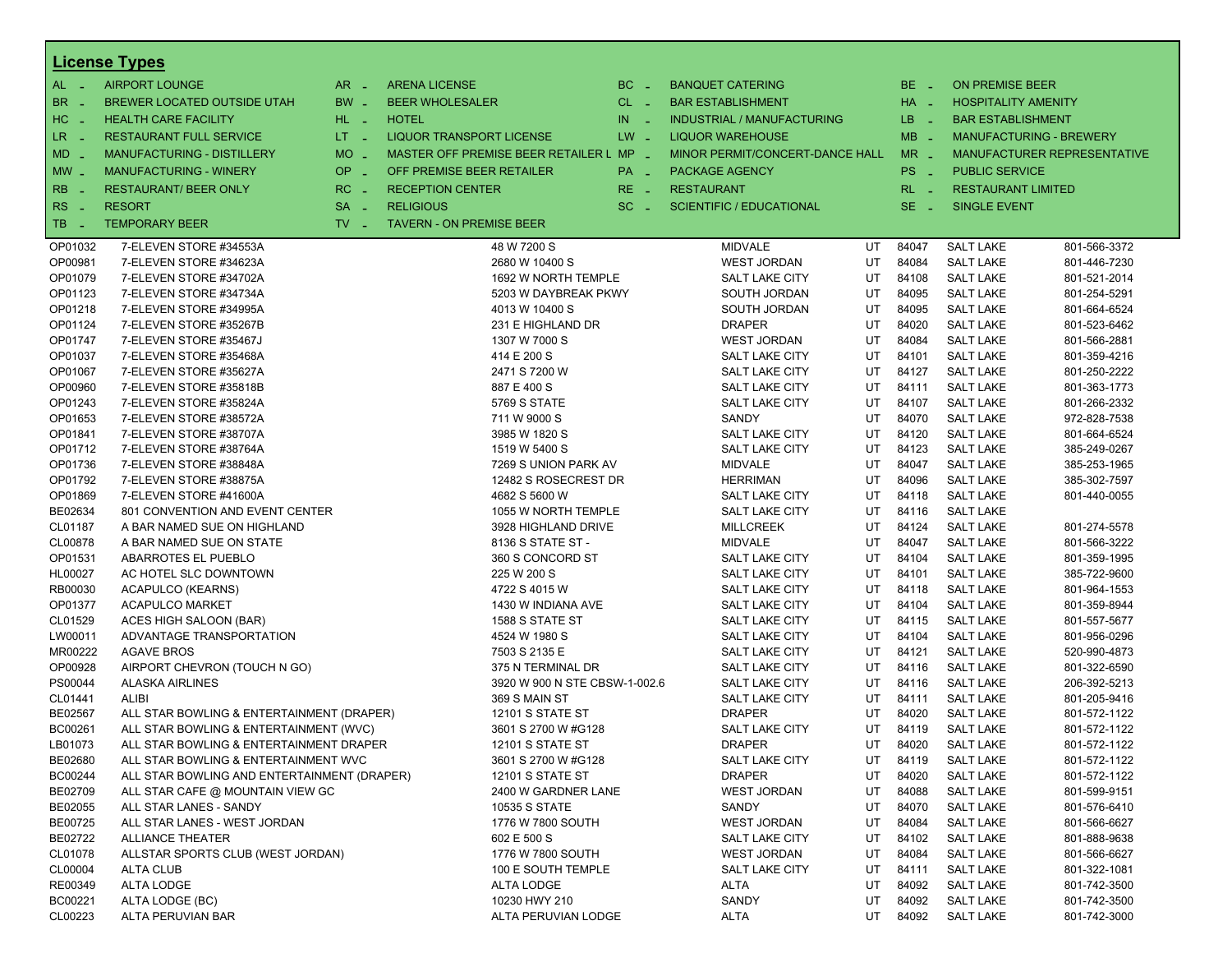|                  | <b>License Types</b>                                  |                               |                                 |                                         |                   |                   |                                   |    |             |                            |                                    |
|------------------|-------------------------------------------------------|-------------------------------|---------------------------------|-----------------------------------------|-------------------|-------------------|-----------------------------------|----|-------------|----------------------------|------------------------------------|
| $AL -$           | <b>AIRPORT LOUNGE</b>                                 | $AR -$                        | <b>ARENA LICENSE</b>            |                                         | BC.<br>$\sim$     |                   | <b>BANQUET CATERING</b>           |    | BE _        | <b>ON PREMISE BEER</b>     |                                    |
| BR _             | BREWER LOCATED OUTSIDE UTAH                           | BW _                          | <b>BEER WHOLESALER</b>          |                                         | $CL$ $-$          |                   | <b>BAR ESTABLISHMENT</b>          |    | HA _        | <b>HOSPITALITY AMENITY</b> |                                    |
| $HC -$           | <b>HEALTH CARE FACILITY</b>                           | HL L                          | <b>HOTEL</b>                    |                                         | IN.<br>$\sim$ $-$ |                   | <b>INDUSTRIAL / MANUFACTURING</b> |    | LB.<br>- 11 | <b>BAR ESTABLISHMENT</b>   |                                    |
| LR.<br>- 4       | <b>RESTAURANT FULL SERVICE</b>                        | $LT - 1$                      | <b>LIQUOR TRANSPORT LICENSE</b> |                                         | $LW -$            |                   | <b>LIQUOR WAREHOUSE</b>           |    | $MB -$      |                            | <b>MANUFACTURING - BREWERY</b>     |
| $MD -$           | <b>MANUFACTURING - DISTILLERY</b>                     | $MO$ $\overline{\phantom{0}}$ |                                 | MASTER OFF PREMISE BEER RETAILER L MP _ |                   |                   | MINOR PERMIT/CONCERT-DANCE HALL   |    | $MR -$      |                            | <b>MANUFACTURER REPRESENTATIVE</b> |
| $MW_{-}$         | <b>MANUFACTURING - WINERY</b>                         | OP                            | OFF PREMISE BEER RETAILER       |                                         |                   |                   | <b>PACKAGE AGENCY</b>             |    | PS _        | <b>PUBLIC SERVICE</b>      |                                    |
|                  |                                                       | i a                           |                                 |                                         | PA _              |                   |                                   |    |             |                            |                                    |
| <b>RB</b>        | <b>RESTAURANT/ BEER ONLY</b>                          | RC                            | <b>RECEPTION CENTER</b>         |                                         | RE.<br>$\sim$     | <b>RESTAURANT</b> |                                   |    | $RL - 1$    | <b>RESTAURANT LIMITED</b>  |                                    |
| <b>RS</b><br>- 4 | <b>RESORT</b>                                         | <b>SA</b><br><b>COL</b>       | <b>RELIGIOUS</b>                |                                         | SC.<br>- 11       |                   | <b>SCIENTIFIC / EDUCATIONAL</b>   |    | $SE -$      | <b>SINGLE EVENT</b>        |                                    |
| TB.              | <b>TEMPORARY BEER</b>                                 | $TV$ $\overline{\phantom{0}}$ | <b>TAVERN - ON PREMISE BEER</b> |                                         |                   |                   |                                   |    |             |                            |                                    |
| RE00368          | ALTA PERUVIAN LODGE                                   |                               |                                 | LITTLE COTTONWOOD CYN                   |                   |                   | <b>ALTA</b>                       | UT | 84092       | <b>SALT LAKE</b>           | 801-742-3000                       |
| OP01073          | ALTA PERUVIAN LODGE (OP)                              |                               |                                 | 10000 E HWY 210                         |                   |                   | SANDY                             | UT | 84092       | <b>SALT LAKE</b>           | 801-742-3000                       |
| BE01194          | ALTA SKI AREA / ALF'S / WATSON SHELTER / ALBION GRILL |                               |                                 | ALTA SKI AREA / HWY 210                 |                   |                   | SANDY                             | UT | 84092       | <b>SALT LAKE</b>           | 801-799-2295                       |
| OP01947          | AM 2 PM                                               |                               |                                 | 9447 S UNION SQUARE                     |                   |                   | SANDY                             | UT | 84070       | <b>SALT LAKE</b>           | 385-237-3922                       |
| RE02171          | <b>AMELIA'S GRILL</b>                                 |                               |                                 | 5575 W AMELIA EARHART DR                |                   |                   | SALT LAKE CITY                    | UT | 84116       | <b>SALT LAKE</b>           | 801-537-7020                       |
| PS00002          | <b>AMERICAN AIRLINES</b>                              |                               |                                 | SLC INT'L AIRPORT AMF BOX 22092         |                   |                   | <b>SALT LAKE CITY</b>             | UT | 84122       | <b>SALT LAKE</b>           | 801-539-2770                       |
| CL00009          | AMERICAN LEGION 71 (SOUTH SALT LAKE)                  |                               |                                 | 3419 S W TEMPLE                         |                   |                   | <b>SALT LAKE CITY</b>             | UT | 84115       | <b>SALT LAKE</b>           | 801-466-0644                       |
| CL00011          | AMERICAN LEGION 112 (SALT LAKE)                       |                               |                                 | 320 E 3900 SOUTH                        |                   |                   | <b>SALT LAKE CITY</b>             | UT | 84107       | <b>SALT LAKE</b>           | 801-262-2254                       |
| PS00006          | <b>AMTRAK</b>                                         |                               |                                 | 400 W 100 S                             |                   |                   | <b>SALT LAKE CITY</b>             | UT | 84101       | <b>SALT LAKE</b>           | 202-906-3252                       |
| OP01609          | ANAYA'S MARKET (OP) (WEST JORDAN)                     |                               |                                 | 1594 W 7800 S                           |                   |                   | <b>WEST JORDAN</b>                | UT | 84088       | <b>SALT LAKE</b>           | 801-352-1774                       |
| OP00731          | ANAYA'S MARKET WEST VALLEY                            |                               |                                 | 4122 S 4000 W                           |                   |                   | <b>SALT LAKE CITY</b>             | UT | 84120       | <b>SALT LAKE</b>           | 801-967-3122                       |
| OP00922          | ANAYAS MARKET (ROSE PARK)                             |                               |                                 | 660 N 1200 W                            |                   |                   | <b>SALT LAKE CITY</b>             | UT | 84116       | <b>SALT LAKE</b>           | 801-364-3114                       |
| OP01870          | ANDI'S NEIGHBORHOOD MARKET                            |                               |                                 | 4067 W 5415 S                           |                   |                   | <b>SALT LAKE CITY</b>             | UT | 84118       | <b>SALT LAKE</b>           | 801-859-8400                       |
| RE02494          | <b>ANTICA SICILIA</b>                                 |                               |                                 | 2020 E 3300 SOUTH #1                    |                   |                   | <b>SALT LAKE CITY</b>             | UT | 84109       | <b>SALT LAKE</b>           | 385-202-7236                       |
| RE02560          | APPLEBEE'S TAYLORSVILLE                               |                               |                                 | 5678 S REDWOOD RD                       |                   |                   | <b>TAYLORSVILLE</b>               | UT | 84123       | <b>SALT LAKE</b>           | 801-590-8844                       |
| RE02569          | APPLEBEE'S WEST JORDAN                                |                               |                                 | 3736 W 7800 S                           |                   |                   | <b>WEST JORDAN</b>                | UT | 84088       | <b>SALT LAKE</b>           | 801-590-8844                       |
| RE02553          | APPLEBEE'S WEST VALLEY                                |                               |                                 | 2175 W CITY CTR CT                      |                   |                   | <b>WEST VALLEY CITY</b>           | UT | 84119       | <b>SALT LAKE</b>           | 801-942-4412                       |
| RE02499          | ARCHIBALD'S RESTAURANT                                |                               |                                 | 1100 W 7800 S                           |                   |                   | <b>WEST JORDAN</b>                | UT | 84088       | <b>SALT LAKE</b>           | 801-566-6940                       |
| RC00027          | ARCHIBALD'S RESTAURANT (RC)                           |                               |                                 | 1100 W 7800 S                           |                   |                   | <b>WEST JORDAN</b>                | UT | 84088       | <b>SALT LAKE</b>           | 801-566-6940                       |
| CL00541          | AREA 51                                               |                               |                                 | 348 W 500 SOUTH                         |                   |                   | SALT LAKE CITY                    | UT | 84101       | <b>SALT LAKE</b>           | 801-534-0819                       |
| RL01356          | AREMPAS VENEZUELAN CUISINE                            |                               |                                 | 350 S STATE ST                          |                   |                   | <b>SALT LAKE CITY</b>             | UT | 84111       | <b>SALT LAKE</b>           | 385-301-8905                       |
| RE02854          | <b>ARLO RESTAURANT</b>                                |                               |                                 | 271 N CENTER                            |                   |                   | <b>SALT LAKE CITY</b>             | UT | 84103       | <b>SALT LAKE</b>           | 801-647-5144                       |
| OP01158          | <b>ARMINEN GAS</b>                                    |                               |                                 | 2995 E FT UNION BLVD                    |                   |                   | <b>SALT LAKE CITY</b>             | UT | 84121       | <b>SALT LAKE</b>           | 801-998-8790                       |
|                  | <b>ASIAN STAR</b>                                     |                               |                                 | 7588 S UNION PARK AVE                   |                   |                   | <b>MIDVALE</b>                    | UT | 84047       | <b>SALT LAKE</b>           | 801-566-8838                       |
| RE01673          |                                                       |                               |                                 |                                         |                   |                   |                                   |    |             |                            |                                    |
| RE02788          | ATHENA BEANS COFFEE HOUSE & BISTRO                    |                               |                                 | 111 W 9000 S                            |                   |                   | SANDY                             | UT | 84070       | <b>SALT LAKE</b>           | 801-676-9082                       |
| OP01444          | AVENUES PROPER (OP)                                   |                               |                                 | 376 E 8TH AVE STE B/C                   |                   |                   | <b>SALT LAKE CITY</b>             | UT | 84103       | <b>SALT LAKE</b>           | 385-227-8628                       |
| RE02157          | AVENUES PROPER RESTAURANT & PUBLICK HOUSE             |                               |                                 | 376 8TH AVE                             |                   |                   | <b>SALT LAKE CITY</b>             | UT | 84103       | <b>SALT LAKE</b>           | 385-227-8628                       |
| MB00044          | AVENUES PROPER RESTAURANT & PUBLICK HOUSE -MB1        |                               |                                 | 376 8TH AVE                             |                   |                   | <b>SALT LAKE CITY</b>             | UT | 84103       | <b>SALT LAKE</b>           | 385-227-8628                       |
| BE02734          | <b>BAD CADDY GOLF</b>                                 |                               |                                 | 451 S 300 W                             |                   |                   | <b>SALT LAKE CITY</b>             | UT | 84101       | <b>SALT LAKE</b>           | 801-645-2204                       |
| RE02987          | BAEK RI HYANG KOREAN RESTAURANT                       |                               |                                 | 3390 S STATE ST UNIT #31                |                   |                   | <b>SALT LAKE CITY</b>             | UT | 84115       | <b>SALT LAKE</b>           | 801-883-9693                       |
| MR00157          | <b>BALIZET IMPORTS</b>                                |                               |                                 | 1587 S 1500 E                           |                   |                   | <b>SALT LAKE CITY</b>             | UT | 84105       | <b>SALT LAKE</b>           | 801-898-3219                       |
| CL01320          | <b>BAMBARA / THE VAULT</b>                            |                               |                                 | 15 WEST 200 SOUTH                       |                   |                   | SALT LAKE CITY                    | UT | 84101       | <b>SALT LAKE</b>           | 801-595-0000                       |
| RE02370          | <b>BAMBARA RESTAURANT</b>                             |                               |                                 | 202 S MAIN ST                           |                   |                   | <b>SALT LAKE CITY</b>             | UT | 84101       | <b>SALT LAKE</b>           | 801-363-5454                       |
| RE02294          | <b>BANDIT'S AMERICAN GRILL</b>                        |                               |                                 | 3176 E 6200 S                           |                   |                   | <b>SALT LAKE CITY</b>             | UT | 84121       | <b>SALT LAKE</b>           | 801 944-0505                       |
| RL00490          | <b>BANZAI TEPPAN YAKI</b>                             |                               |                                 | 2856 S 5600 W                           |                   |                   | <b>WEST VALLEY CITY</b>           | UT | 84120       | <b>SALT LAKE</b>           | 801-969-5219                       |
| CL01110          | <b>BARX</b>                                           |                               |                                 | 155 E 200 S                             |                   |                   | <b>SALT LAKE CITY</b>             | UT | 84111       | <b>SALT LAKE</b>           | 801-355-2287                       |
| RB00034          | BARBACOA MEXICAN GRILL (SALT LAKE)                    |                               |                                 | 859 E 900 S                             |                   |                   | SALT LAKE CITY                    | UT | 84105       | <b>SALT LAKE</b>           | 801-359-2350                       |
| RB00033          | BARBACOA MEXICAN GRILL (WASATCH)                      |                               |                                 | 3927 S WASATCH BLVD                     |                   |                   | SALT LAKE CITY                    | UT | 84124       | <b>SALT LAKE</b>           |                                    |
| CL01423          | <b>BARBARY COAST SALOON</b>                           |                               |                                 | 4242 S STATE ST                         |                   |                   | <b>MILLCREEK</b>                  | UT | 84107       | <b>SALT LAKE</b>           |                                    |
| RE02664          | <b>BARRIO</b>                                         |                               |                                 | 282 E 900 S                             |                   |                   | SALT LAKE CITY                    | UT | 84111       | <b>SALT LAKE</b>           |                                    |
| RE02876          | BARTOLO'S (RE)                                        |                               |                                 | 1270 S 1100 E #101                      |                   |                   | SALT LAKE CITY                    | UT | 84105       | <b>SALT LAKE</b>           | 435-962-0523                       |
| RE02959          | BARTOLO'S RESTAURANT                                  |                               |                                 | 1241 CENTER DR STE L100 - -             |                   |                   | PARK CITY                         | UT | 84098       | <b>SALT LAKE</b>           | 435-604-0608                       |
| OP00224          | BASIN MARKETS (600 S SLC)                             |                               |                                 | 105 W 600 S                             |                   |                   | SALT LAKE CITY                    | UT | 84101       | <b>SALT LAKE</b>           | 801-355-3344                       |
| OP00225          | <b>BASIN MARKETS (MURRAY)</b>                         |                               |                                 | 5380 S 900 E                            |                   |                   | <b>SALT LAKE CITY</b>             | UT | 84107       | <b>SALT LAKE</b>           | 801-264-8409                       |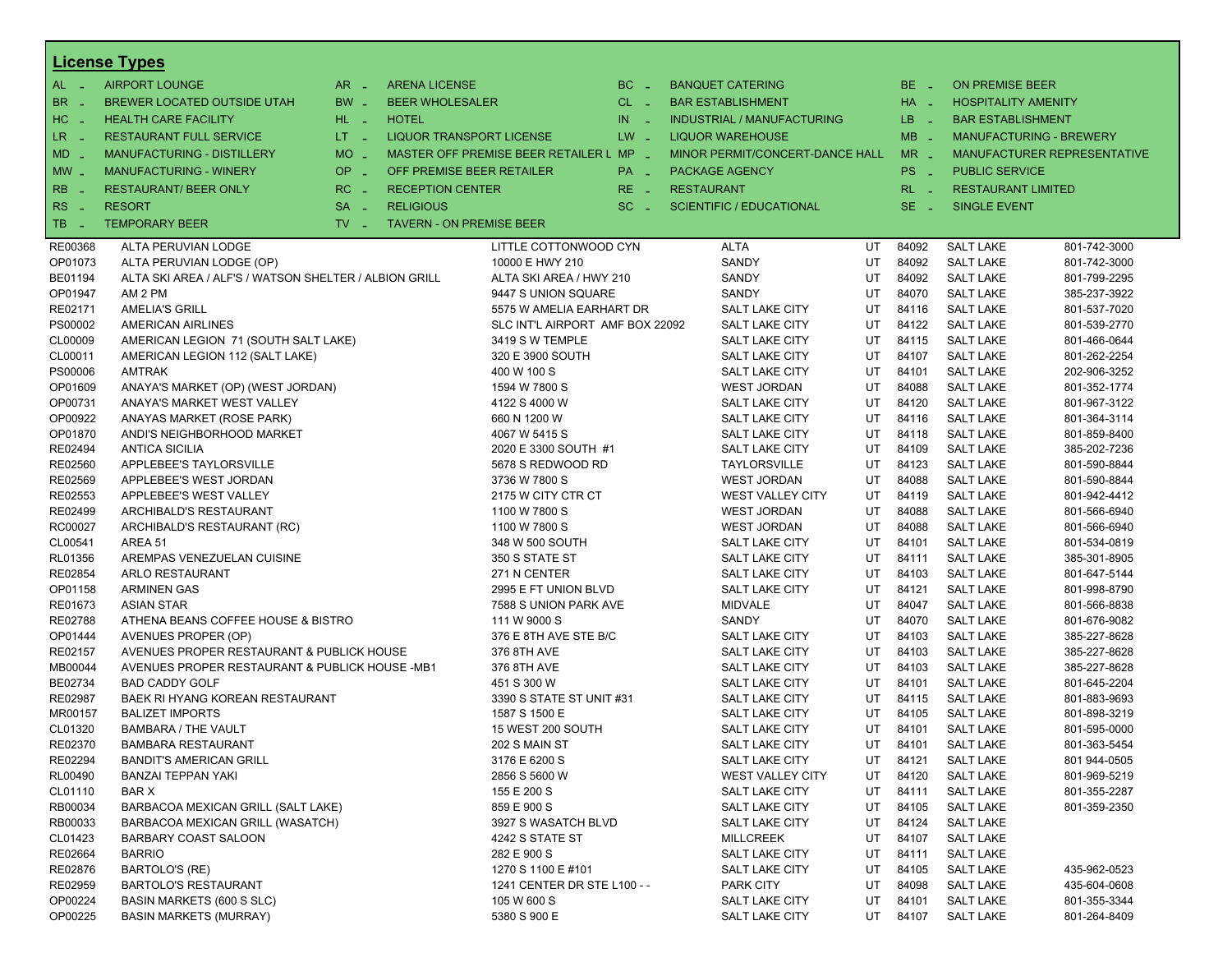|                          | <b>License Types</b>                  |                               |                                         |                       |                                   |           |          |                            |                                |
|--------------------------|---------------------------------------|-------------------------------|-----------------------------------------|-----------------------|-----------------------------------|-----------|----------|----------------------------|--------------------------------|
| $AL -$                   | <b>AIRPORT LOUNGE</b>                 | $AR -$                        | <b>ARENA LICENSE</b>                    | $BC -$                | <b>BANQUET CATERING</b>           |           | BE _     | <b>ON PREMISE BEER</b>     |                                |
| BR<br>- 4                | <b>BREWER LOCATED OUTSIDE UTAH</b>    | BW _                          | <b>BEER WHOLESALER</b>                  | $CL$ $-$              | <b>BAR ESTABLISHMENT</b>          |           | $HA$ $-$ | <b>HOSPITALITY AMENITY</b> |                                |
| H <sub>C</sub><br>- 4    | <b>HEALTH CARE FACILITY</b>           | HL L                          | <b>HOTEL</b>                            | IN.<br><b>College</b> | <b>INDUSTRIAL / MANUFACTURING</b> |           | $LB - 1$ | <b>BAR ESTABLISHMENT</b>   |                                |
| LR.<br>$\sim$            | <b>RESTAURANT FULL SERVICE</b>        | $LT - 1$                      | <b>LIQUOR TRANSPORT LICENSE</b>         | $LW -$                | <b>LIQUOR WAREHOUSE</b>           |           | $MB -$   |                            | <b>MANUFACTURING - BREWERY</b> |
| $MD -$                   | <b>MANUFACTURING - DISTILLERY</b>     | <b>MO</b><br>i al             | MASTER OFF PREMISE BEER RETAILER L MP _ |                       | MINOR PERMIT/CONCERT-DANCE HALL   |           | $MR -$   |                            | MANUFACTURER REPRESENTATIVE    |
|                          |                                       | <b>OP</b>                     |                                         |                       |                                   |           |          |                            |                                |
| $MW_{-}$                 | <b>MANUFACTURING - WINERY</b>         | i al                          | OFF PREMISE BEER RETAILER               | PA _                  | <b>PACKAGE AGENCY</b>             |           | PS _     | <b>PUBLIC SERVICE</b>      |                                |
| <b>RB</b>                | <b>RESTAURANT/ BEER ONLY</b>          | RC<br>- 4                     | <b>RECEPTION CENTER</b>                 | $RE -$                | <b>RESTAURANT</b>                 |           | $RL - 1$ | <b>RESTAURANT LIMITED</b>  |                                |
| R <sub>S</sub><br>$\sim$ | <b>RESORT</b>                         | <b>SA</b><br>$\sim$           | <b>RELIGIOUS</b>                        | $SC =$                | <b>SCIENTIFIC / EDUCATIONAL</b>   |           | $SE -$   | <b>SINGLE EVENT</b>        |                                |
| TB<br>- 4                | <b>TEMPORARY BEER</b>                 | $TV$ $\overline{\phantom{0}}$ | <b>TAVERN - ON PREMISE BEER</b>         |                       |                                   |           |          |                            |                                |
| RL01239                  | <b>BAWARCHI</b>                       |                               | 689 SOUTH JORDAN PKWY                   |                       | SOUTH JORDAN                      | UT        | 84095    | <b>SALT LAKE</b>           | 801-445-1565                   |
| CL00707                  | <b>BAYOU</b>                          |                               | 645 S STATE ST                          |                       | <b>SALT LAKE CITY</b>             | UT        | 84111    | <b>SALT LAKE</b>           | 801-961-8400                   |
| RE02684                  | <b>BEAUMONT BAKERY &amp; CAFE</b>     |                               | 3979 S WASATCH BLVD STE B               |                       | <b>SALT LAKE CITY</b>             | UT        | 84124    | <b>SALT LAKE</b>           | 801-676-9340                   |
| CL01499                  | BEEHIVE DISTILLING (BAR)              |                               | 2245 S WEST TEMPLE                      |                       | <b>SALT LAKE CITY</b>             | UT        | 84115    | <b>SALT LAKE</b>           | 801-541-0718                   |
| MD00004                  | BEEHIVE DISTILLING (MD)               |                               | 2245 S WEST TEMPLE                      |                       | <b>SALT LAKE CITY</b>             | UT        | 84115    | <b>SALT LAKE</b>           | 801-556-0646                   |
| CL01027                  | <b>BEERHIVE PUB</b>                   |                               | 128 S MAIN ST                           |                       | <b>SALT LAKE CITY</b>             | UT        | 84101    | <b>SALT LAKE</b>           | 801-364-4268                   |
| RE00781                  | <b>BENIHANA OF TOKYO</b>              |                               | 165 S WEST TEMPLE BLDG #1               |                       | <b>SALT LAKE CITY</b>             | UT        | 84101    | <b>SALT LAKE</b>           | 305-593-0770                   |
| PA00451                  | BEWILDER BREWING CO (PA)              |                               | 445 S 400 W #5                          |                       | <b>SALT LAKE CITY</b>             | UT        | 84101    | <b>SALT LAKE</b>           | 385-528-3840                   |
| MB00077                  | BEWILDER BREWING CO. (MB)             |                               | 445 S 400 W #5                          |                       | <b>SALT LAKE CITY</b>             | UT        | 84101    | <b>SALT LAKE</b>           | 801-634-6656                   |
| CL01552                  | BEWILDER BREWING COMPANY (BAR)        |                               | 445 S 400 W                             |                       | <b>SALT LAKE CITY</b>             | UT        | 84101    | <b>SALT LAKE</b>           | 385-528-3840                   |
| OP01795                  | BEWILDER BREWING COMPANY (OP)         |                               | 445 S 400 W #5                          |                       | <b>SALT LAKE CITY</b>             | UT        | 84101    | <b>SALT LAKE</b>           | 385-538-3840                   |
| RL01149                  | <b>BGR BURGERS GRILLED RIGHT</b>      |                               | 1202 E WILMINGTON SUITE 120             |                       | <b>SALT LAKE CITY</b>             | UT        | 84106    | <b>SALT LAKE</b>           | 801-487-6301                   |
| RL01172                  | <b>BHUTAN HOUSE RESTAURANT</b>        |                               | 1241 E 8600 S -                         |                       | SANDY                             | UT        | 84094    | <b>SALT LAKE</b>           | 801-875-7640                   |
| RB00037                  | <b>BIG APPLE PIZZERIA</b>             |                               | 2939 E 3300 SOUTH                       |                       | SALT LAKE CITY                    | UT        | 84109    | <b>SALT LAKE</b>           | 801-485-4534                   |
| OP01842                  | BIG SMOKE #402 (OP)                   |                               | 824 W NORTH TEMPLE                      |                       | <b>SALT LAKE CITY</b>             | UT        | 84116    | <b>SALT LAKE</b>           | 208-475-5615                   |
| OP01843                  | BIG SMOKE #403 (OP)                   |                               | 4082 W 5415 S                           |                       | <b>SALT LAKE CITY</b>             | UT        | 84118    | <b>SALT LAKE</b>           | 208-475-5615                   |
| CL01333                  | <b>BIG WILLIES</b>                    |                               | 1717 S MAIN                             |                       | <b>SALT LAKE CITY</b>             | UT        | 84115    | <b>SALT LAKE</b>           | 801-463-4996                   |
| RL00486                  | <b>BLUE FISH SUSHI BAR</b>            |                               | 11587 S DISTRICT MAIN DR STE 300        |                       | SOUTH JORDAN                      | UT        | 84095    | <b>SALT LAKE</b>           | 801-727-1912                   |
| CL01535                  | <b>BLUE GENE'S</b>                    |                               | 239 S 500 EAST                          |                       | <b>SALT LAKE CITY</b>             | UT        | 84102    | <b>SALT LAKE</b>           | 801-364-4655                   |
| RE01152                  | <b>BLUE IGUANA</b>                    |                               | 165 S WEST TEMPLE -                     |                       | <b>SALT LAKE CITY</b>             | UT        | 84101    | <b>SALT LAKE</b>           | 801-533-8900                   |
| RE02808                  | BLUE MARLIN (TUVDEN)                  |                               | 136 E SOUTH TEMPLE                      |                       | <b>SALT LAKE CITY</b>             | UT        | 84111    | <b>SALT LAKE</b>           | 847-271-1363                   |
| CL01435                  | BLUES AT THE DEPOT                    |                               | 400 W S TEMPLE                          |                       | <b>SALT LAKE CITY</b>             | UT        | 84101    | <b>SALT LAKE</b>           |                                |
| BC00230                  | BLUES AT THE DEPOT-BC1                |                               | 400 W S TEMPLE                          |                       | <b>SALT LAKE CITY</b>             | UT        | 84101    | <b>SALT LAKE</b>           |                                |
| OP00666                  | <b>BLUESTAR CHEVRON</b>               |                               | 610 N 300 W -                           |                       | <b>SALT LAKE CITY</b>             | UT        | 84103    | <b>SALT LAKE</b>           | 801-539-7751                   |
| PA00410                  | BOHEMIAN BREWERY & GRILL PA           |                               | 94 EAST FORT UNION BLVD.                |                       | <b>MIDVALE</b>                    | UT        | 84047    | <b>SALT LAKE</b>           | 801-440-7731                   |
| RE02636                  | <b>BOHEMIAN BREWERY &amp; GRILLE</b>  |                               | 94 E FORT UNION BLVD                    |                       | <b>MIDVALE</b>                    | UT        | 84047    | <b>SALT LAKE</b>           | 801-440-7731                   |
| MB00064                  | BOHEMIAN BREWERY & GRILLE (MB)        |                               | 94 E FORT UNION BLVD                    |                       | <b>MIDVALE</b>                    | UT        | 84047    | <b>SALT LAKE</b>           | 801-566-5474                   |
| OP00734                  | BOHEMIAN BREWERY & GRILLE (OP)        |                               | 94 E FT UNION BLVD                      |                       | <b>MIDVALE</b>                    | UT        | 84047    | <b>SALT LAKE</b>           | 801-566-5474                   |
| BW00045                  | BOMBAY FOOD INC                       |                               | 828 S 500 W                             |                       | SALT LAKE CITY                    | UT        | 84101    | <b>SALT LAKE</b>           | 801-674-3138                   |
| RL00035                  | <b>BOMBAY HOUSE (SALT LAKE)</b>       |                               | 2731 E PARLEYS WAY                      |                       | <b>SALT LAKE CITY</b>             | UT        | 84109    | <b>SALT LAKE</b>           | 801-581-0222                   |
| <b>RL00764</b>           | BOMBAY HOUSE (W JORDAN)               |                               | 7726 CAMPUS VIEW DR #201                |                       | <b>WEST JORDAN</b>                | UT        | 84084    | <b>SALT LAKE</b>           | 801-282-0777                   |
| CL00229                  | <b>BONGO</b>                          |                               | 2965 HIGHLAND DR                        |                       | <b>SALT LAKE CITY</b>             | UT        | 84106    | <b>SALT LAKE</b>           | 801-466-1577                   |
| <b>RL00088</b>           | BONSAI JAPANESE STEAKHOUSE            |                               | 875 E 9400 SOUTH -                      |                       | SANDY                             | <b>UT</b> | 84094    | <b>SALT LAKE</b>           | 801-352-9288                   |
| BE00835                  | BONWOOD BOWL & TROPHY ROOM LOUNGE     |                               | <b>2500 S MAIN</b>                      |                       | SALT LAKE CITY                    | UT        | 84115    | <b>SALT LAKE</b>           | 801-487-7758                   |
| LT00001                  | <b>BOOTLEG N</b>                      |                               | 15158 S REVOLUTIONARY WAY               |                       | <b>RIVERTON</b>                   | UT        | 84065    | <b>SALT LAKE</b>           | 801-889-3666                   |
| MR00110                  | <b>BOTTLENECK WINES</b>               |                               | 610 S 400 E                             |                       | <b>SALT LAKE CITY</b>             | UT        | 84111    | <b>SALT LAKE</b>           | 801-231-0875                   |
| CL01136                  | <b>BOURBON HOUSE</b>                  |                               | 19 E 200 SOUTH                          |                       | <b>SALT LAKE CITY</b>             | UT        | 84111    | <b>SALT LAKE</b>           | 801-746-1005                   |
| CL01513                  | BOUT TIME PUB & GRUB (5600 W) (BAR)   |                               | 2569 S 5600 W                           |                       | SALT LAKE CITY                    | UT        | 84120    | <b>SALT LAKE</b>           | 801-860-3962                   |
| CL01537                  | BOUT TIME PUB & GRUB (SANDY)          |                               | 31 W 10600 S #35/31                     |                       | SANDY                             | UT        | 84090    | <b>SALT LAKE</b>           | 801-243-1401                   |
| LT00004                  | <b>BRADFORD AIRPORT LOGISTICS LTD</b> |                               | 3619 W 510 N                            |                       | SALT LAKE CITY                    | UT        | 84114    | <b>SALT LAKE</b>           | 713-458-0100                   |
| RL00931                  | <b>BRAZA GRILL</b>                    |                               | 5927 S STATE -                          |                       | <b>MURRAY</b>                     | UT        | 84107    | <b>SALT LAKE</b>           | 801-506-7788                   |
| LB01177                  | <b>BREAK SPORTS GRILL</b>             |                               | 11274 KESTRAL RISE RD - STE B STE B     |                       | SOUTH JORDAN                      | UT        | 84009    | <b>SALT LAKE</b>           | 801-987-3354                   |
| CL01041                  | <b>BREWVIES</b>                       |                               | 677 S 200 W STE B                       |                       | <b>SALT LAKE CITY</b>             | UT        | 84101    | <b>SALT LAKE</b>           | 801-322-3891                   |
| CL01582                  | <b>BRICK &amp; MORTAR</b>             |                               | 228 S EDISON ST                         |                       | SALT LAKE CITY                    | UT        | 84111    | <b>SALT LAKE</b>           | 801-419-0871                   |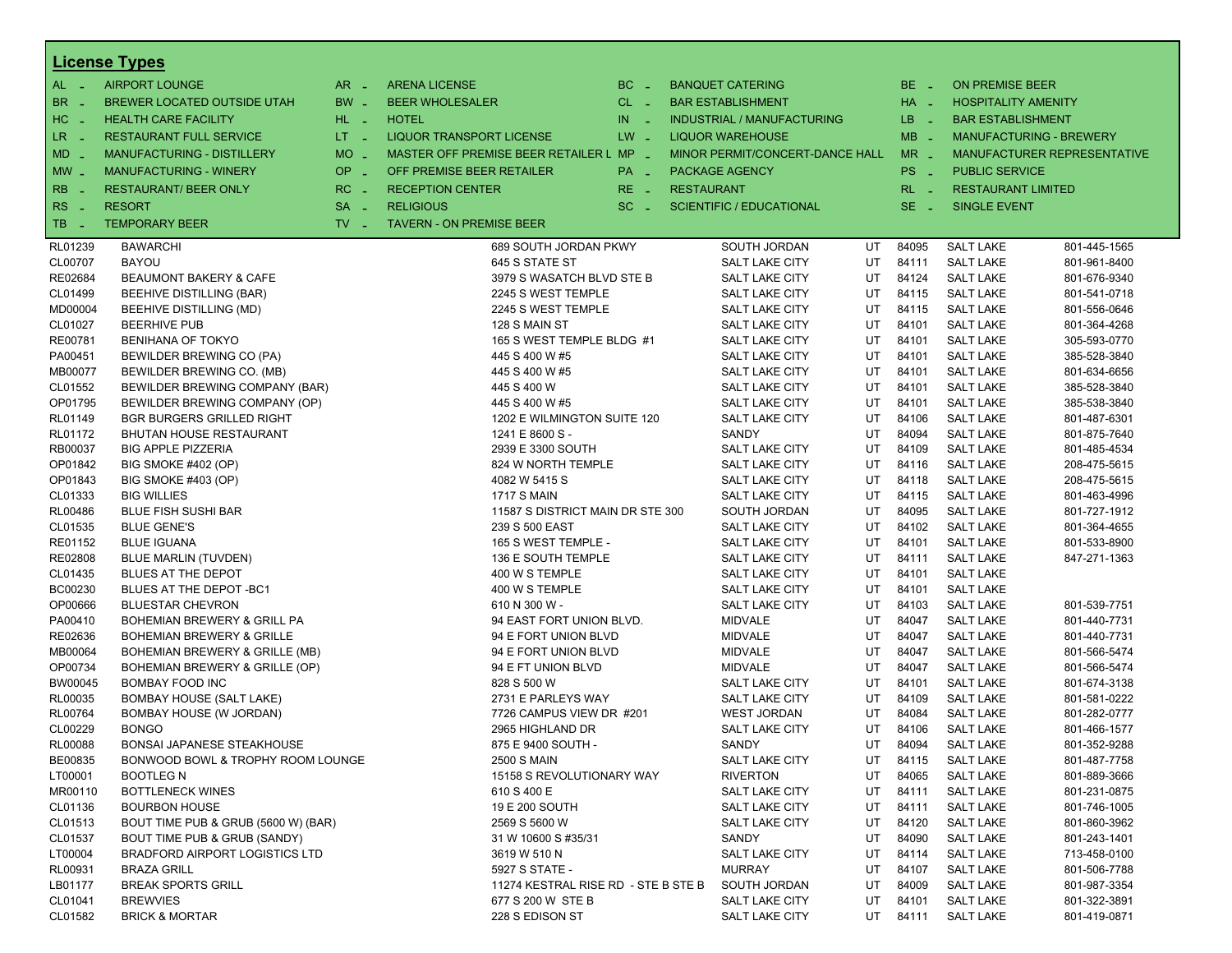|                      | <b>License Types</b>                                              |                               |                                 |                                                                    |                       |                   |                                             |          |                 |                                      |                              |
|----------------------|-------------------------------------------------------------------|-------------------------------|---------------------------------|--------------------------------------------------------------------|-----------------------|-------------------|---------------------------------------------|----------|-----------------|--------------------------------------|------------------------------|
| AL -                 | <b>AIRPORT LOUNGE</b>                                             | $AR -$                        | <b>ARENA LICENSE</b>            |                                                                    | $BC -$                |                   | <b>BANQUET CATERING</b>                     |          | BE _            | <b>ON PREMISE BEER</b>               |                              |
| BR<br><b>College</b> | BREWER LOCATED OUTSIDE UTAH                                       | BW _                          | <b>BEER WHOLESALER</b>          |                                                                    | $CL$ $-$              |                   | <b>BAR ESTABLISHMENT</b>                    |          | HA _            | <b>HOSPITALITY AMENITY</b>           |                              |
| HC.<br>n a           | <b>HEALTH CARE FACILITY</b>                                       | HL L                          | <b>HOTEL</b>                    |                                                                    | IN.<br><b>College</b> |                   | <b>INDUSTRIAL / MANUFACTURING</b>           |          | LB __           | <b>BAR ESTABLISHMENT</b>             |                              |
| LR _                 | <b>RESTAURANT FULL SERVICE</b>                                    | $LT - 1$                      | <b>LIQUOR TRANSPORT LICENSE</b> |                                                                    | $LW -$                |                   | <b>LIQUOR WAREHOUSE</b>                     |          | $MB -$          | <b>MANUFACTURING - BREWERY</b>       |                              |
| $MD -$               | <b>MANUFACTURING - DISTILLERY</b>                                 | $MO$ $\overline{\phantom{0}}$ |                                 | MASTER OFF PREMISE BEER RETAILER L MP -                            |                       |                   | MINOR PERMIT/CONCERT-DANCE HALL             |          | $MR -$          |                                      | MANUFACTURER REPRESENTATIVE  |
| $MW_{-}$             | <b>MANUFACTURING - WINERY</b>                                     | OP<br>п.                      | OFF PREMISE BEER RETAILER       |                                                                    | PA _                  |                   | <b>PACKAGE AGENCY</b>                       |          | PS <sub>-</sub> | <b>PUBLIC SERVICE</b>                |                              |
| RB                   | <b>RESTAURANT/ BEER ONLY</b>                                      | RC<br>$\sim$                  | <b>RECEPTION CENTER</b>         |                                                                    | RE _                  | <b>RESTAURANT</b> |                                             |          | $RL - 1$        | <b>RESTAURANT LIMITED</b>            |                              |
| RS                   |                                                                   |                               |                                 |                                                                    | $SC =$                |                   |                                             |          | $SE -$          |                                      |                              |
| $\sim$               | <b>RESORT</b>                                                     | <b>SA</b><br>п.<br>$TV -$     | <b>RELIGIOUS</b>                |                                                                    |                       |                   | <b>SCIENTIFIC / EDUCATIONAL</b>             |          |                 | <b>SINGLE EVENT</b>                  |                              |
| TB.<br>- 2           | <b>TEMPORARY BEER</b>                                             |                               | <b>TAVERN - ON PREMISE BEER</b> |                                                                    |                       |                   |                                             |          |                 |                                      |                              |
| RE02832              | <b>BRICKS CORNER</b>                                              |                               |                                 | 1465 S 700 E                                                       |                       |                   | <b>SALT LAKE CITY</b>                       | UT       | 84105           | <b>SALT LAKE</b>                     | 843-476-7573                 |
| CL01483              | <b>BRICKYARD BAR</b>                                              |                               |                                 | 3000 HIGHLAND DR #3                                                |                       |                   | <b>SALT LAKE CITY</b>                       | UT       | 84106           | <b>SALT LAKE</b>                     | 801-573-5333                 |
| OP01695              | BRICKYARD CHEVRON (OP)                                            |                               |                                 | 1111 E 3300 S                                                      |                       |                   | <b>SALT LAKE CITY</b>                       | UT       | 84106           | <b>SALT LAKE</b>                     | 408-398-0197                 |
| BE01872              | BRIGHTON RESORT - ALPINE ROSE / MILLICENT CHALET                  |                               |                                 | 8302 S. BRIGHTON LOOP ROAD                                         |                       |                   | <b>SALT LAKE CITY</b>                       | UT       | 84121           | <b>SALT LAKE</b>                     | 801-532-4731                 |
| OP01354              | <b>BRIGHTON STORE</b>                                             |                               |                                 | 8019 BRIGHTON LOOP RD                                              |                       |                   | SALT LAKE CITY                              | UT       | 84121           | <b>SALT LAKE</b>                     | 435-649-9156                 |
| RE02887              | BRIO ITALIAN GRILLE (CITY CREEK)                                  |                               |                                 | 80 S REGENT STREET                                                 |                       |                   | <b>SALT LAKE CITY</b>                       | UT       | 84111           | <b>SALT LAKE</b>                     | 801-359-4401                 |
| RE02888              | <b>BRIO ITALIAN GRILLE (MURRAY)</b>                               |                               |                                 | 6173 S STATE ST                                                    |                       |                   | <b>SALT LAKE CITY</b>                       | UT       | 84107           | <b>SALT LAKE</b>                     | 801-262-6500                 |
| MR00221<br>RL01022   | <b>BROOKE MARTIN</b><br><b>BRUGES WAFFLES &amp; FRITES</b>        |                               |                                 | 9247 S PENRITH WAY<br>2314 S HIGHLAND DR - - -                     |                       |                   | <b>WEST JORDAN</b><br><b>SALT LAKE CITY</b> | UT<br>UT | 84088<br>84106  | <b>SALT LAKE</b><br><b>SALT LAKE</b> | 801-574-0244<br>801-486-9999 |
| CL01180              | <b>BTG</b>                                                        |                               |                                 | 404 S W TEMPLE                                                     |                       |                   | <b>SALT LAKE CITY</b>                       | UT       | 84101           | <b>SALT LAKE</b>                     | 801-364-8833                 |
| RE01333              | BUCA DI BEPPO (MIDVALE) #4501                                     |                               |                                 | 935 E FORT UNION BLVD                                              |                       |                   | <b>MIDVALE</b>                              | UT       | 84047           | <b>SALT LAKE</b>                     | 407-903-5637                 |
| RE01488              | BUCA DI BEPPO (SALT LAKE) #4502                                   |                               |                                 | 202 W 300 S                                                        |                       |                   | <b>SALT LAKE CITY</b>                       | UT       | 84101           | <b>SALT LAKE</b>                     | 801-575-6262                 |
| RB00403              | BUCKET O' CRAWFISH (RB)                                           |                               |                                 | 1980 W 3500 S SUITE 104                                            |                       |                   | SALT LAKE CITY                              | UT       | 84119           | <b>SALT LAKE</b>                     |                              |
| RE02369              | BUFFALO WILD WINGS (HIGHLAND DR)                                  |                               |                                 | 2132 S HIGHLAND DR SUITE BWW                                       |                       |                   | <b>SALT LAKE CITY</b>                       | UT       | 84106           | <b>SALT LAKE</b>                     | 801-484-1775                 |
| RE02125              | BUFFALO WILD WINGS (MIDVALE)                                      |                               |                                 | 985 FORT UNION BLVD                                                |                       |                   | <b>MIDVALE</b>                              | UT       | 84047           | <b>SALT LAKE</b>                     | 801-566-0144                 |
| RE02100              | BUFFALO WILD WINGS (S JORDAN)                                     |                               |                                 | 11332 RIVER HEIGHTS DR                                             |                       |                   | SOUTH JORDAN                                | UT       | 84095           | <b>SALT LAKE</b>                     | 952-593-9943                 |
| RE02141              | BUFFALO WILD WINGS (SANDY)                                        |                               |                                 | 11266 S STATE ST                                                   |                       |                   | SANDY                                       | UT       | 84070           | <b>SALT LAKE</b>                     | 952-593-9943                 |
| RE02101              | BUFFALO WILD WINGS (WEST VALLEY)                                  |                               |                                 | 2911 S 5600 W                                                      |                       |                   | SALT LAKE CITY                              | UT       | 84120           | <b>SALT LAKE</b>                     | 801-964-6700                 |
| OP00926              | <b>BURGER KING/SINCLAIR</b>                                       |                               |                                 | 454 W 4500 S                                                       |                       |                   | <b>SALT LAKE CITY</b>                       | UT       | 84123           | <b>SALT LAKE</b>                     | 801-743-0297                 |
| RE01519              | <b>CAFE MADRID</b>                                                |                               |                                 | 5244 S HIGHLAND DR                                                 |                       |                   | HOLLADAY                                    | UT       | 84117           | <b>SALT LAKE</b>                     | 801-273-0837                 |
| RE02920              | <b>CAFE NICHE</b>                                                 |                               |                                 | 779 E 300 S                                                        |                       |                   | SALT LAKE CITY                              | UT       | 84102           | <b>SALT LAKE</b>                     | 801-455-0249                 |
| RL01265              | CAFE SEOUL (RL)                                                   |                               |                                 | 5284 COMMERCE DR #C174                                             |                       |                   | SALT LAKE CITY                              | UT       | 84107           | <b>SALT LAKE</b>                     | 801-266-2901                 |
| RE02440              | CAFE SILVESTRE (WEST VALLEY)                                      |                               |                                 | 3524 S 2200 WEST                                                   |                       |                   | SALT LAKE CITY                              | UT       | 84119           | <b>SALT LAKE</b>                     | 801-972-5582                 |
| RL00809              | CAFE THAO MI RESTAURANT                                           |                               |                                 | 1773 W CARRIAGE SQ                                                 |                       |                   | <b>SALT LAKE CITY</b>                       | UT       | 84129           | <b>SALT LAKE</b>                     | 801-906-0120                 |
| RL01304              | CAFE TRANG (DRAPER) (RL)                                          |                               |                                 | 1442 E 12300 S #A                                                  |                       |                   | <b>DRAPER</b>                               | UT       | 84020           | <b>SALT LAKE</b>                     | 801-571-3888                 |
| RE01440              | <b>CAFFE MOLISE</b>                                               |                               |                                 | 404 S W TEMPLE                                                     |                       |                   | SALT LAKE CITY<br>SALT LAKE CITY            | UT<br>UT | 84101<br>84102  | <b>SALT LAKE</b><br><b>SALT LAKE</b> | 801-364-8833<br>385-252-6666 |
| RE02957<br>AL00007   | CAJUN BOIL SEAFOOD RESTAURANT<br>CALIFORNIA PIZZA KITCHEN/AIRPORT |                               |                                 | 618 E 400 S<br>730 N 4188 S SPACE CAW-2-002 CONCOUF SALT LAKE CITY |                       |                   |                                             | UT       | 84116           | <b>SALT LAKE</b>                     | 801 204 4787                 |
| OP00542              | CAMP VIP/SLC KOA CAMPGROUND                                       |                               |                                 | 1400 W NORTH TEMPLE                                                |                       |                   | SALT LAKE CITY                              | UT       | 84116           | <b>SALT LAKE</b>                     | 801-328-0224                 |
| CL01124              | <b>CAMPFIRE LOUNGE</b>                                            |                               |                                 | 837 E 2100 S                                                       |                       |                   | <b>SALT LAKE CITY</b>                       | UT       | 84106           | <b>SALT LAKE</b>                     | 801-467-3325                 |
| RE02576              | CANCUN CAFE (2ND SOUTH)                                           |                               |                                 | 123 E 200 S                                                        |                       |                   | <b>SALT LAKE CITY</b>                       | UT       | 84111           | <b>SALT LAKE</b>                     | 801-347-8477                 |
| RE01799              | CANCUN CAFE (3900 S)                                              |                               |                                 | 885 E 3900 S                                                       |                       |                   | SALT LAKE CITY                              | UT       | 84124           | <b>SALT LAKE</b>                     | 801-269-1177                 |
| RE02990              | CANCUN CAFE FORT UNION                                            |                               |                                 | 1891 E FORT UNION BLVD                                             |                       |                   | <b>SALT LAKE CITY</b>                       | UT       | 84093           | <b>SALT LAKE</b>                     | 801-347-8477                 |
| RL00895              | <b>CAPUTO'S HOLLADAY</b>                                          |                               |                                 | 4670 S 2300 E                                                      |                       |                   | <b>SALT LAKE CITY</b>                       | UT       | 84117           | <b>SALT LAKE</b>                     | 801-272-0821                 |
| OP01828              | CAPUTO'S MARKET & DELI (OP)                                       |                               |                                 | 314 W BROADWAY #222                                                |                       |                   | SALT LAKE CITY                              | UT       | 84101           | <b>SALT LAKE</b>                     | 801-531-8669                 |
| MR00192              | CARLSON DISTRIBUTING CO (MR)                                      |                               |                                 | 2449 S 6755 W STE A                                                |                       |                   | SALT LAKE CITY                              | UT       | 84128           | <b>SALT LAKE</b>                     | 801-972-6004                 |
| LW00047              | CARLSON DISTRIBUTING COMPANY INC (LW) (WVC)                       |                               |                                 | 2449 S 6755 W STE A                                                |                       |                   | SALT LAKE CITY                              | UT       | 84128           | <b>SALT LAKE</b>                     | 801-972-6004                 |
| BW00043              | CARLSON DISTRIBUTING COMPANY INC (WVC)                            |                               |                                 | 2449 S 6755 W STE A                                                |                       |                   | SALT LAKE CITY                              | UT       | 84128           | <b>SALT LAKE</b>                     | 801-972-6004                 |
| RE02506              | CARMINE'S ITALIAN CUISINE                                         |                               |                                 | 2477 FORT UNION BLVD                                               |                       |                   | <b>COTTONWOOD</b><br><b>HEIGHTS</b>         | UT       | 84121           | <b>SALT LAKE</b>                     | 801-948-4468                 |
| RE02796              | <b>CARSON KITCHEN (RE)</b>                                        |                               |                                 | 241 W 200 S STE 150                                                |                       |                   | SALT LAKE CITY                              | UT       | 84101           | <b>SALT LAKE</b>                     | 702-864-7352                 |
| RE02063              | CARVER'S (SANDY)                                                  |                               |                                 | 10720 S HOLIDAY PARK DR                                            |                       |                   | SANDY                                       | UT       | 84070           | <b>SALT LAKE</b>                     | 801-572-5177                 |
| CL01562              | <b>CASOT</b>                                                      |                               |                                 | 1508 S 1500 E                                                      |                       |                   | <b>SALT LAKE CITY</b>                       | UT       | 84105           | <b>SALT LAKE</b>                     | 801-641-2328                 |
| RE02608              | CATRACHOS RESTAURANT                                              |                               |                                 | 3584 S REDWOOD RD                                                  |                       |                   | SALT LAKE CITY                              | UT       | 84119           | <b>SALT LAKE</b>                     | 801-906-0911                 |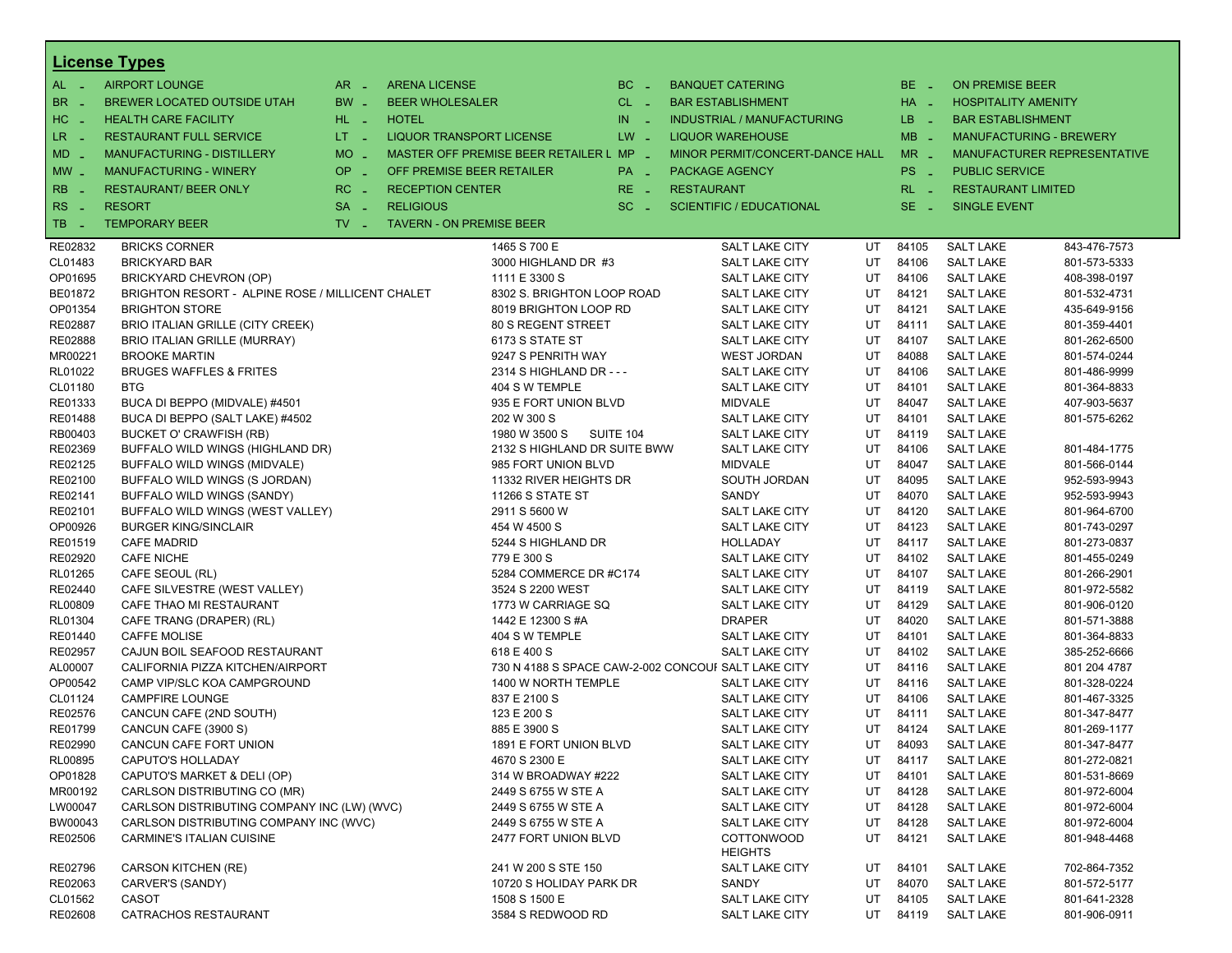|                  | <b>License Types</b>                       |                               |                                 |                                         |             |                                         |          |                      |                                      |                                    |  |  |
|------------------|--------------------------------------------|-------------------------------|---------------------------------|-----------------------------------------|-------------|-----------------------------------------|----------|----------------------|--------------------------------------|------------------------------------|--|--|
| AL -             | <b>AIRPORT LOUNGE</b>                      | $AR -$                        | <b>ARENA LICENSE</b>            |                                         | $BC =$      | <b>BANQUET CATERING</b>                 |          | BE.<br>$\sim$ $\sim$ | <b>ON PREMISE BEER</b>               |                                    |  |  |
| BR.              | BREWER LOCATED OUTSIDE UTAH                | $BW -$                        | <b>BEER WHOLESALER</b>          |                                         | $CL$ $-$    | <b>BAR ESTABLISHMENT</b>                |          | $HA$ $=$             | <b>HOSPITALITY AMENITY</b>           |                                    |  |  |
| HC<br>$\sim$     | <b>HEALTH CARE FACILITY</b>                | $HL$ $-$                      | <b>HOTEL</b>                    |                                         | IN<br>in Li | <b>INDUSTRIAL / MANUFACTURING</b>       |          | LB.<br>- 20          | <b>BAR ESTABLISHMENT</b>             |                                    |  |  |
| LR.              | <b>RESTAURANT FULL SERVICE</b>             | $LT - 1$                      | LIQUOR TRANSPORT LICENSE        |                                         | $LW =$      | <b>LIQUOR WAREHOUSE</b>                 |          | $MB -$               | <b>MANUFACTURING - BREWERY</b>       |                                    |  |  |
| MD               | <b>MANUFACTURING - DISTILLERY</b>          | $MO$ $\overline{\phantom{0}}$ |                                 | MASTER OFF PREMISE BEER RETAILER L MP - |             | MINOR PERMIT/CONCERT-DANCE HALL         |          | $MR -$               |                                      | <b>MANUFACTURER REPRESENTATIVE</b> |  |  |
| $MW$ $-$         | <b>MANUFACTURING - WINERY</b>              | OP                            | OFF PREMISE BEER RETAILER       |                                         |             | <b>PACKAGE AGENCY</b>                   |          | PS.                  | <b>PUBLIC SERVICE</b>                |                                    |  |  |
|                  |                                            | $\sim$                        |                                 |                                         | PA _        |                                         |          | $\sim$               |                                      |                                    |  |  |
| <b>RB</b>        | <b>RESTAURANT/ BEER ONLY</b>               | RC.                           | <b>RECEPTION CENTER</b>         |                                         | RE.         | <b>RESTAURANT</b>                       |          | RL.                  | <b>RESTAURANT LIMITED</b>            |                                    |  |  |
| <b>RS</b><br>- 4 | <b>RESORT</b>                              | <b>SA</b><br><b>14</b>        | <b>RELIGIOUS</b>                |                                         | $SC =$      | <b>SCIENTIFIC / EDUCATIONAL</b>         |          | SE.<br>$\sim$        | <b>SINGLE EVENT</b>                  |                                    |  |  |
| TB<br>- 4        | <b>TEMPORARY BEER</b>                      | $TV$ $\overline{\phantom{0}}$ | <b>TAVERN - ON PREMISE BEER</b> |                                         |             |                                         |          |                      |                                      |                                    |  |  |
| RL01139          | CELESTE RISTORANTE ITALIANO                |                               |                                 | 5468 S 900 E                            |             | <b>MURRAY</b>                           | UT       | 84117                | <b>SALT LAKE</b>                     |                                    |  |  |
| BE02700          | CENTERPLATE (SALT PALACE)                  |                               |                                 | 100 S WEST TEMPLE                       |             | SALT LAKE CITY                          | UT       | 84101                | <b>SALT LAKE</b>                     | 504-418-1872                       |  |  |
| BE02699          | CENTERPLATE @ MOUNTAIN AMERICA EXPO        |                               |                                 | 9575 S. STATE STREET                    |             | SANDY                                   | UT       | 84070                | <b>SALT LAKE</b>                     | 504-418-1872                       |  |  |
| BC00266          | CENTERPLATE @MOUNTAIN AMERICA EXPO (BC)    |                               |                                 | 9575 S. STATE STREET                    |             | SANDY                                   | UT       | 84070                | <b>SALT LAKE</b>                     |                                    |  |  |
| BC00267          | CENTERPLATE@ SALT PALACE                   |                               |                                 | 100 S WEST TEMPLE                       |             | SALT LAKE CITY                          | UT       | 84101                | <b>SALT LAKE</b>                     | 504-418-1872                       |  |  |
| OP01797          | <b>CENTRAL 9TH MARKET</b>                  |                               |                                 | 161 W 900 S                             |             | <b>SALT LAKE CITY</b>                   | UT       | 84101                | <b>SALT LAKE</b>                     | 801-597-1810                       |  |  |
| OP00642          | <b>CENTURY EXPRESS MART</b>                |                               |                                 | 4489 S CENTURY DR                       |             | <b>SALT LAKE CITY</b>                   | UT       | 84123                | <b>SALT LAKE</b>                     | 801-263-0183                       |  |  |
| <b>RL00754</b>   | CHABAAR BEYOND THAI                        |                               |                                 | 87 W 7200 S                             |             | <b>MIDVALE</b>                          | UT       | 84047                | <b>SALT LAKE</b>                     | 801-566-5100                       |  |  |
| CL01367          | <b>CHAKRA LOUNGE</b>                       |                               |                                 | 360 S STATE ST                          |             | <b>SALT LAKE CITY</b>                   | UT       | 84111                | <b>SALT LAKE</b>                     | 801-328-2077                       |  |  |
| RL00320          | <b>CHANON THAI CAFE</b>                    |                               |                                 | 278 E 900 S                             |             | SALT LAKE CITY                          | UT       | 84111                | <b>SALT LAKE</b>                     | 801-532-1177                       |  |  |
| RE02493          | <b>CHARLESTON CAFE</b>                     |                               |                                 | 1229 EAST PIONEER RD                    |             | <b>DRAPER</b>                           | UT       | 84020                | <b>SALT LAKE</b>                     |                                    |  |  |
| RL00236          | CHARLIE CHOW'S DRAGON GRILL                |                               |                                 | 255 E 400 S SUITE 100                   |             | SALT LAKE CITY                          | UT       | 84111                | <b>SALT LAKE</b>                     | 801-328-3663                       |  |  |
| OP00009          | <b>CHARLIES MARKET</b>                     |                               |                                 | 5600 W 2450 S                           |             | SALT LAKE CITY                          | UT       | 84120                | <b>SALT LAKE</b>                     | 801-499-0589                       |  |  |
| CL00529          | CHEERS TO YOU                              |                               |                                 | 315 S MAIN                              |             | SALT LAKE CITY                          | UT       | 84111                | <b>SALT LAKE</b>                     | 801-575-6400                       |  |  |
| CL01155          | CHEERS TO YOU MIDVALE                      |                               |                                 | 7642 S STATE ST                         |             | <b>MIDVALE</b>                          | UT       | 84041                | <b>SALT LAKE</b>                     | 801-566-0871                       |  |  |
| RE01769          | CHEESECAKE FACTORY                         |                               |                                 | 6223 S STATE ST                         |             | SALT LAKE CITY                          | UT       | 84107                | <b>SALT LAKE</b>                     | 801-266-9100                       |  |  |
| RE02036          | CHEESECAKE FACTORY (CITY CREEK)            |                               |                                 | STORE #150 CITY CRK CTR                 |             | SALT LAKE CITY                          | UT       | 84101                | <b>SALT LAKE</b>                     | 801-521-1732                       |  |  |
| RE02835          | CHETTINAD HOUSE                            |                               |                                 | 169 S MAIN ST                           |             | <b>SALT LAKE CITY</b>                   | UT       | 84111                | <b>SALT LAKE</b>                     | 801-548-3643                       |  |  |
| OP00906          | CHEVRON (REDWOOD RD)                       |                               |                                 | 3140 S REDWOOD RD                       |             | SALT LAKE CITY                          | UT       | 84119                | <b>SALT LAKE</b>                     | 801-972-2683                       |  |  |
| OP01375          | CHEVRON 872                                |                               |                                 | 7006 S HIGHLAND DR                      |             | SALT LAKE CITY                          | UT       | 84121                | <b>SALT LAKE</b>                     | 832-885-5555                       |  |  |
| OP01706          | CHEVRON SANDY (OP)                         |                               |                                 | 8002 S 700 E                            |             | SANDY                                   | UT       | 84070                | <b>SALT LAKE</b>                     | 801-566-9501                       |  |  |
| RE02437          | CHILE-TEPIN                                |                               |                                 | 307 W 200 S                             |             | <b>SALT LAKE CITY</b>                   | UT       | 84101                | <b>SALT LAKE</b>                     | 801-883-9255                       |  |  |
| RE01349          | CHILI'S (MIDVALE) #902                     |                               |                                 | 1070 E FT UNION BLVD                    |             | <b>MIDVALE</b>                          | UT       | 84047                | <b>SALT LAKE</b>                     | 801-565-1519                       |  |  |
| RE01679          | CHILI'S (RIVERTON) #1237                   |                               |                                 | 3766 W 13400 S                          |             | <b>RIVERTON</b>                         | UT       | 84065                | <b>SALT LAKE</b>                     | 801-254-9800                       |  |  |
| RE01343          | CHILI'S (SALT LAKE) #914                   |                               |                                 | 668 E 400 S                             |             | <b>SALT LAKE CITY</b>                   | UT       | 84102                | <b>SALT LAKE</b>                     | 801-575-6933                       |  |  |
| RE01342          | CHILI'S (SANDY) #913                       |                               |                                 | 10430 S STATE ST                        |             | SANDY                                   | UT       | 84070                | <b>SALT LAKE</b>                     | 801-576-8081                       |  |  |
| RE01350          | CHILI'S (WEST JORDAN) #938                 |                               |                                 | 3629 W CTR PARK DR                      |             | <b>WEST JORDAN</b>                      | UT       | 84084                | <b>SALT LAKE</b>                     | 801-282-2322                       |  |  |
| RE01610          | CHILI'S (WEST VALLEY -CENTENNIAL PK) #1100 |                               |                                 | 3075 S 5600 W                           |             | SALT LAKE CITY                          | UT       | 84120                | <b>SALT LAKE</b>                     | 801-967-2655                       |  |  |
| OP01731          | CHINATOWN SUPERMARKET                      |                               |                                 | 3390 S STATE ST #11 -                   |             | SALT LAKE CITY                          | UT       | 84115                | <b>SALT LAKE</b>                     | 801-809-3229                       |  |  |
| RL01107          | <b>CHOPFUKU</b>                            |                               |                                 | 4546 ATHERTON DR                        |             | TAYLORSVILLE                            | UT       | 84123                | <b>SALT LAKE</b>                     | 801-819-0072                       |  |  |
|                  | <b>CHRISTOPHER M REED</b>                  |                               |                                 | 9314 S 370 W                            |             |                                         |          |                      |                                      |                                    |  |  |
| MR00168          |                                            |                               |                                 |                                         |             | SANDY                                   | UT<br>UT | 84070                | <b>SALT LAKE</b><br><b>SALT LAKE</b> | 801-819-9960                       |  |  |
| BC00247          | CHRISTOPHER'S PRIME BANQUET<br>CHUBBY'S    |                               |                                 | 110 W BROADWAY<br>955 N 1400 W          |             | SALT LAKE CITY<br><b>SALT LAKE CITY</b> | UT       | 84101<br>84116       | <b>SALT LAKE</b>                     | 801-890-6616<br>801-596-2070       |  |  |
| RB00059          |                                            |                               |                                 |                                         |             |                                         |          |                      |                                      |                                    |  |  |
| LW00048          | <b>CIRQUE DISTILLING</b>                   |                               |                                 | 2052 W 2200 S                           |             | SALT LAKE CITY                          | UT       | 84119                | <b>SALT LAKE</b>                     | 801-560-2031                       |  |  |
| MR00211          | CIRQUE DISTILLING (MR)                     |                               |                                 | 2052 W 2200 S                           |             | SALT LAKE CITY                          | UT       | 84119                | <b>SALT LAKE</b>                     | 801-560-2031                       |  |  |
| OP01794          | <b>CITI STOP MARKET</b>                    |                               |                                 | 641 W NORTH TEMPLE                      |             | SALT LAKE CITY                          | UT       | 84116                | <b>SALT LAKE</b>                     | 801-940-8233                       |  |  |
| RE01536          | <b>CITRIS GRILL</b>                        |                               |                                 | 3977 S WASATCH BLVD -                   |             | SALT LAKE CITY                          | UT       | 84124                | <b>SALT LAKE</b>                     | 801-277-6113                       |  |  |
| CL00194          | CLUB <sub>48</sub>                         |                               |                                 | 16 W 4800 SOUTH                         |             | SALT LAKE CITY                          | UT       | 84107                | <b>SALT LAKE</b>                     | 801-262-7555                       |  |  |
| CL01284          | CLUB <sub>90</sub>                         |                               |                                 | 9065 S 150 W                            |             | SANDY                                   | UT       | 84070                | <b>SALT LAKE</b>                     | 801-566-3254                       |  |  |
| CL00826          | <b>CLUB KARAMBA</b>                        |                               |                                 | 1049 E 2100 SOUTH                       |             | SALT LAKE CITY                          | UT       | 84106                | <b>SALT LAKE</b>                     | BOSTONCOL@HOTMA                    |  |  |
| CL00702          | <b>CLUB TRY-ANGLES</b>                     |                               |                                 | 251 W 900 SOUTH                         |             | SALT LAKE CITY                          | UT       | 84101                | <b>SALT LAKE</b>                     | 801-364-3203                       |  |  |
| CL01031          | <b>CLUB TUSCANY</b>                        |                               |                                 | 2832 E 6200 SOUTH                       |             | <b>SALT LAKE CITY</b>                   | UT       | 84121                | <b>SALT LAKE</b>                     | 801-277-9919                       |  |  |
| RE01114          | COLLINS GRILL @ ALTA RESORT                |                               |                                 | <b>BASE OF GERMANIA LIFT</b>            |             | SANDY                                   | UT       | 84092                | <b>SALT LAKE</b>                     | 801-799-2296                       |  |  |
| OP01802          | COME N SHOP MARKET (OP)                    |                               |                                 | 124 W FIRECLAY AVE                      |             | SALT LAKE CITY                          | UT       | 84107                | <b>SALT LAKE</b>                     | 801-935-8909                       |  |  |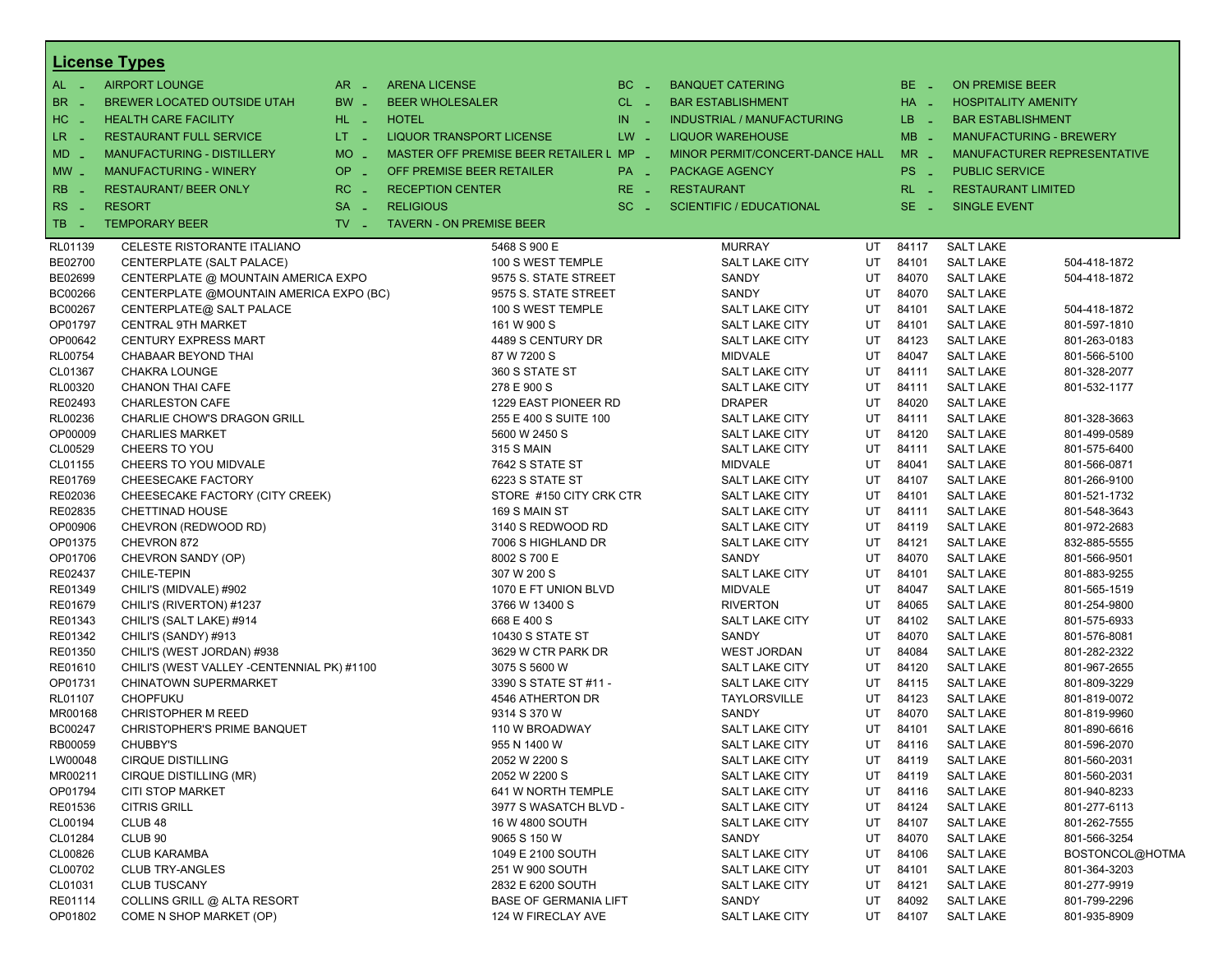|                          | <b>License Types</b>                           |                               |                                 |                                         |            |                   |                                   |    |          |                            |                                |
|--------------------------|------------------------------------------------|-------------------------------|---------------------------------|-----------------------------------------|------------|-------------------|-----------------------------------|----|----------|----------------------------|--------------------------------|
| $AL -$                   | <b>AIRPORT LOUNGE</b>                          | $AR =$                        | <b>ARENA LICENSE</b>            |                                         | $BC -$     |                   | <b>BANQUET CATERING</b>           |    | BE _     | <b>ON PREMISE BEER</b>     |                                |
| BR.<br>- 4               | BREWER LOCATED OUTSIDE UTAH                    | BW _                          | <b>BEER WHOLESALER</b>          |                                         | $CL$ $-$   |                   | <b>BAR ESTABLISHMENT</b>          |    | $HA$ $=$ | <b>HOSPITALITY AMENITY</b> |                                |
| H <sub>C</sub><br>- 4    | <b>HEALTH CARE FACILITY</b>                    | HL L                          | <b>HOTEL</b>                    |                                         | IN.<br>- 2 |                   | <b>INDUSTRIAL / MANUFACTURING</b> |    | $LB - 1$ | <b>BAR ESTABLISHMENT</b>   |                                |
| LR.                      |                                                | $LT - 1$                      | <b>LIQUOR TRANSPORT LICENSE</b> |                                         | $LW -$     |                   | <b>LIQUOR WAREHOUSE</b>           |    | $MB -$   |                            | <b>MANUFACTURING - BREWERY</b> |
| $\sim$                   | <b>RESTAURANT FULL SERVICE</b>                 |                               |                                 |                                         |            |                   |                                   |    |          |                            |                                |
| $MD -$                   | <b>MANUFACTURING - DISTILLERY</b>              | $MO$ $\overline{\phantom{0}}$ |                                 | MASTER OFF PREMISE BEER RETAILER L MP _ |            |                   | MINOR PERMIT/CONCERT-DANCE HALL   |    | $MR -$   |                            | MANUFACTURER REPRESENTATIVE    |
| $MW-$                    | <b>MANUFACTURING - WINERY</b>                  | <b>OP</b><br>i al             | OFF PREMISE BEER RETAILER       |                                         | PA _       |                   | <b>PACKAGE AGENCY</b>             |    | PS _     | <b>PUBLIC SERVICE</b>      |                                |
| <b>RB</b>                | <b>RESTAURANT/ BEER ONLY</b>                   | $RC -$                        | <b>RECEPTION CENTER</b>         |                                         | $RE -$     | <b>RESTAURANT</b> |                                   |    | $RL - 1$ | <b>RESTAURANT LIMITED</b>  |                                |
| R <sub>S</sub><br>$\sim$ | <b>RESORT</b>                                  | <b>SA</b><br>÷.               | <b>RELIGIOUS</b>                |                                         | $SC =$     |                   | <b>SCIENTIFIC / EDUCATIONAL</b>   |    | $SE -$   | <b>SINGLE EVENT</b>        |                                |
| TB<br>- 4                | <b>TEMPORARY BEER</b>                          | $TV$ $-$                      | <b>TAVERN - ON PREMISE BEER</b> |                                         |            |                   |                                   |    |          |                            |                                |
| OP00338                  | COMMON CENTS FOOD STORE #256                   |                               |                                 | 726 N REDWOOD RD                        |            |                   | <b>SALT LAKE CITY</b>             | UT | 84116    | <b>SALT LAKE</b>           | 801-323-0222                   |
| CL01433                  | <b>COMMON WEALTH</b>                           |                               |                                 | 638 S STATE ST                          |            |                   | <b>SALT LAKE CITY</b>             | UT | 84111    | <b>SALT LAKE</b>           | 800-596-3560                   |
| RE01604                  | COPPER CANYON GRILL HOUSE @ THE RADISSON HOTEL |                               |                                 | 215 W S TEMPLE                          |            |                   | <b>SALT LAKE CITY</b>             | UT | 84101    | <b>SALT LAKE</b>           | 801-521-7800                   |
| CL00830                  | COPPER CANYON TAVERN @ THE RADDISON HOTEL      |                               |                                 | 215 W S TEMPLE                          |            |                   | <b>SALT LAKE CITY</b>             | UT | 84101    | <b>SALT LAKE</b>           | 801-531-7500                   |
| CL01215                  | COPPER COMMON                                  |                               |                                 | 111 E BROADWAY STE 190                  |            |                   | <b>SALT LAKE CITY</b>             | UT | 84111    | <b>SALT LAKE</b>           | 801-355-0543                   |
| RE02938                  | COPPER CREEK PUB & GRUB (RE)                   |                               |                                 | 3451 S 5600 W                           |            |                   | <b>SALT LAKE CITY</b>             | UT | 84120    | <b>SALT LAKE</b>           | 801-641-3687                   |
| CL00030                  | COPPER GOLF CLUB                               |                               |                                 | 8975 W 2600 S                           |            |                   | <b>MAGNA</b>                      | UT | 84044    | <b>SALT LAKE</b>           | 385-275-0710                   |
| CL01266                  | COPPER MINER SALOON                            |                               |                                 | 9071 W 2700 S                           |            |                   | <b>MAGNA</b>                      | UT | 84044    | <b>SALT LAKE</b>           | 801-508-7042                   |
| LR01352                  | <b>COPPER ONION</b>                            |                               |                                 | 111 E BROADWAY STE 170 STE 170          |            |                   | <b>SALT LAKE CITY</b>             | UT | 84111    | <b>SALT LAKE</b>           |                                |
| OP01570                  | <b>CORNER STOP</b>                             |                               |                                 | 203 E HAMPTON                           |            |                   | <b>SALT LAKE CITY</b>             | UT | 84116    | <b>SALT LAKE</b>           | 801-214-4180                   |
| OP01796                  | <b>CORNER STOP 2</b>                           |                               |                                 | 122 N 900 W                             |            |                   | <b>SALT LAKE CITY</b>             | UT | 84116    | <b>SALT LAKE</b>           | 801-214-4180                   |
| OP00564                  | COSTCO WHOLESALE #1019                         |                               |                                 | 3571 W 10400 S                          |            |                   | SOUTH JORDAN                      | UT | 84095    | <b>SALT LAKE</b>           | 801-523-5287                   |
| OP00568                  | COSTCO WHOLESALE #113                          |                               |                                 | 1818 S 300 W                            |            |                   | <b>SALT LAKE CITY</b>             | UT | 84115    | <b>SALT LAKE</b>           | 801-485-9715                   |
| OP01923                  | COSTCO WHOLESALE #1441                         |                               |                                 | 13126 S EAGLES FLIGHT RD                |            |                   | <b>RIVERTON</b>                   | UT | 84096    | <b>SALT LAKE</b>           | 425-313-6275                   |
| OP00565                  | COSTCO WHOLESALE #622                          |                               |                                 | 3747 S 2700 W                           |            |                   | <b>SALT LAKE CITY</b>             | UT | 84119    | <b>SALT LAKE</b>           | 801-996-9008                   |
| OP00341                  | COSTCO WHOLESALE #764 (MURRAY)                 |                               |                                 | 5201 S INTERMOUNTAIN DR                 |            |                   | <b>SALT LAKE CITY</b>             | UT | 84107    | <b>SALT LAKE</b>           | 801-290-4200                   |
| OP00340                  | COSTCO WHOLESALE#487 (SANDY)                   |                               |                                 | 11100 S AUTO MALL DR                    |            |                   | SANDY                             | UT | 84070    | <b>SALT LAKE</b>           | 801-790-0003                   |
| RE02874                  | COTTON BOTTOM INN (RE)                         |                               |                                 | 2820 E 6200 SOUTH                       |            |                   | <b>SALT LAKE CITY</b>             | UT | 84121    | <b>SALT LAKE</b>           | 801-550-5459                   |
| CL00032                  | COTTONWOOD CLUB                                |                               |                                 | 1780 E LAKEWOOD DR                      |            |                   | <b>SALT LAKE CITY</b>             | UT | 84117    | <b>SALT LAKE</b>           | 801-277-2691                   |
| CL00033                  | COUNTRY CLUB (SALT LAKE)                       |                               |                                 | 2400 COUNTRY CLUB DR                    |            |                   | SALT LAKE CITY                    | UT | 84109    | <b>SALT LAKE</b>           | 801-466-8751                   |
| BC00254                  | COURTYARD BY MARRIOTT (DWNTWN)                 |                               |                                 | 345 W 100 S                             |            |                   | <b>SALT LAKE CITY</b>             | UT | 84101    | <b>SALT LAKE</b>           | 385-290-6500                   |
| RE02629                  | COURTYARD BY MARRIOTT AIRPORT (SALT LAKE)      |                               |                                 | 4843 W DOUGLAS CORRIGAN WAY             |            |                   | <b>SALT LAKE CITY</b>             | UT | 84116    | <b>SALT LAKE</b>           | 801-532-4085                   |
| RE02735                  | COURTYARD BY MARRIOTT SLC                      |                               |                                 | 345 W 100 S                             |            |                   | <b>SALT LAKE CITY</b>             | UT | 84101    | <b>SALT LAKE</b>           | 385-290-6500                   |
| BC00119                  | COURTYARD BY MARRIOTT SLC/SANDY                |                               |                                 | 10701 HOLIDAY PARK DR                   |            |                   | SANDY                             | UT | 84070    | <b>SALT LAKE</b>           | 801-571-3600                   |
| <b>RE00755</b>           | COURTYARD CAFE @ MARRIOTT (SANDY)              |                               |                                 | 10701 HOLIDAY PARK DR                   |            |                   | SANDY                             | UT | 84070    | <b>SALT LAKE</b>           | 801-571-3600                   |
| HL00040                  | COURTYARD SALT LAKE CITY COTTONWOOD            |                               |                                 | 7341 CANYON CENTRE PKWY                 |            |                   | <b>SALT LAKE CITY</b>             | UT | 84121    | <b>SALT LAKE</b>           | 801-930-2107                   |
| CL01450                  | <b>CRAFT BY PROPER</b>                         |                               |                                 | 1053 E 2100 S                           |            |                   | <b>SALT LAKE CITY</b>             | UT | 84106    | <b>SALT LAKE</b>           | 801-953-1707                   |
| CL01404                  | <b>CROW AND THE PITCHER</b>                    |                               |                                 | <b>4883 S STATE ST</b>                  |            |                   | <b>MURRAY</b>                     | UT | 84107    | <b>SALT LAKE</b>           | 802-598-9780                   |
| CL00752                  | <b>CRUZRS SALOON</b>                           |                               |                                 | 3943 HIGHLAND DR                        |            |                   | <b>SALT LAKE CITY</b>             | UT | 84124    | <b>SALT LAKE</b>           | 801-272-1903                   |
| RL00766                  | <b>CUCINA DELI</b>                             |                               |                                 | 1026 2ND AVE                            |            |                   | <b>SALT LAKE CITY</b>             | UT | 84103    | <b>SALT LAKE</b>           | 801-322-3055                   |
| RE02785                  | <b>CULTIVATE CRAFT KITCHEN</b>                 |                               |                                 | 12234 DRAPER GATE DR                    |            |                   | <b>DRAPER</b>                     | UT | 84020    | <b>SALT LAKE</b>           |                                |
| RE02283                  | <b>CURRENT RESTAURANT</b>                      |                               |                                 | 279 E BROADWAY                          |            |                   | <b>SALT LAKE CITY</b>             | UT | 84111    | <b>SALT LAKE</b>           | 801-326-3474                   |
| RE02853                  | <b>CURRY UP NOW</b>                            |                               |                                 | 152 E 200 SOUTH                         |            |                   | <b>SALT LAKE CITY</b>             | UT | 84111    | <b>SALT LAKE</b>           | 801-831-4029                   |
| OP00619                  | CVS/PHARMACY#10423                             |                               |                                 | 1269 E 2100 S                           |            |                   | <b>SALT LAKE CITY</b>             | UT | 84106    | <b>SALT LAKE</b>           | 801-486-0695                   |
| OP00623                  | CVS/PHARMACY#10578                             |                               |                                 | 11502 S 4000 W                          |            |                   | SOUTH JORDAN                      | UT | 84095    | <b>SALT LAKE</b>           | 801-446-9995                   |
| OP00612                  | CVS/PHARMACY #10187                            |                               |                                 | 11385 S 700 E                           |            |                   | SANDY                             | UT | 84070    | <b>SALT LAKE</b>           | 801-572-7395                   |
| OP00616                  | CVS/PHARMACY #10308                            |                               |                                 | 4968 W 13400 S                          |            |                   | <b>HERRIMAN</b>                   | UT | 84096    | <b>SALT LAKE</b>           | 801-254-6135                   |
| OP00617                  | CVS/PHARMACY #10332                            |                               |                                 | 3148 W 3500 S                           |            |                   | <b>SALT LAKE CITY</b>             | UT | 84119    | <b>SALT LAKE</b>           | 801-963-2389                   |
| OP00618                  | CVS/PHARMACY #10370                            |                               |                                 | 7777 S REDWOOD RD                       |            |                   | WEST JORDAN                       | UT | 84084    | <b>SALT LAKE</b>           | 801-255-9077                   |
| OP00620                  | CVS/PHARMACY #10424                            |                               |                                 | 5557 W 4100 S                           |            |                   | <b>SALT LAKE CITY</b>             | UT | 84120    | <b>SALT LAKE</b>           | 801-966-1118                   |
| OP00621                  | CVS/PHARMACY #10556                            |                               |                                 | 667 E 9000 S                            |            |                   | SANDY                             | UT | 84070    | <b>SALT LAKE</b>           | 801-255-9699                   |
| OP00625                  | CVS/PHARMACY #10741                            |                               |                                 | 4082 S REDWOOD RD                       |            |                   | <b>SALT LAKE CITY</b>             | UT | 84123    | <b>SALT LAKE</b>           | 801-973-6438                   |
| RE02942                  | CYTYBYRD (RE)                                  |                               |                                 | 451 S STATE ST                          |            |                   | <b>SALT LAKE CITY</b>             | UT | 84102    | <b>SALT LAKE</b>           | 801-822-7750                   |
| OP00946                  | DAL SOGLIO 66 #3                               |                               |                                 | 8370 S STATE                            |            |                   | <b>MIDVALE</b>                    | UT | 84047    | <b>SALT LAKE</b>           | 801-255-9581                   |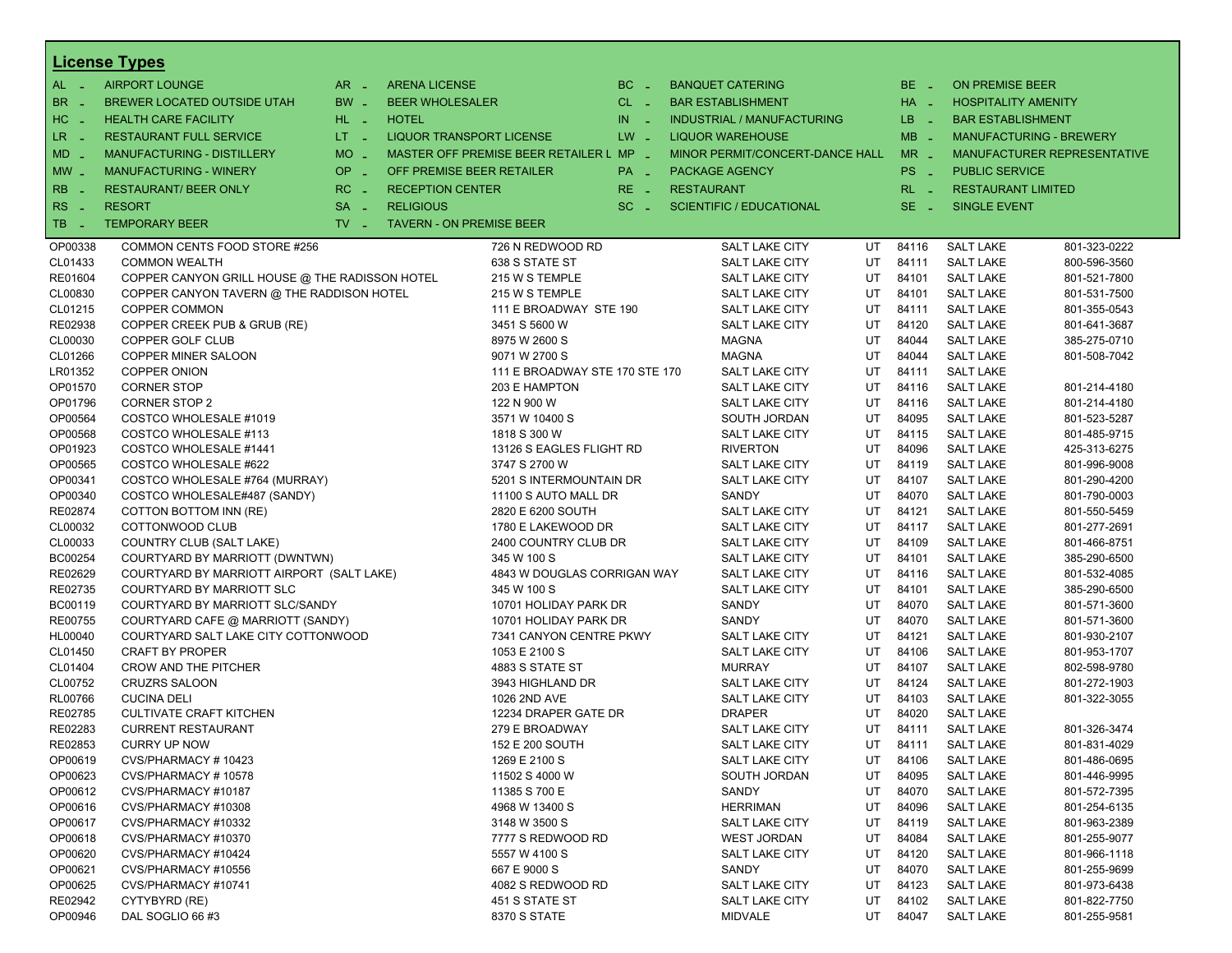|                       | <b>License Types</b>                      |                               |                                         |          |                   |                                   |    |          |                            |                                |
|-----------------------|-------------------------------------------|-------------------------------|-----------------------------------------|----------|-------------------|-----------------------------------|----|----------|----------------------------|--------------------------------|
| $AL -$                | <b>AIRPORT LOUNGE</b>                     | $AR -$                        | <b>ARENA LICENSE</b>                    | $BC -$   |                   | <b>BANQUET CATERING</b>           |    | BE _     | <b>ON PREMISE BEER</b>     |                                |
| BR<br>- 4             | BREWER LOCATED OUTSIDE UTAH               | BW _                          | <b>BEER WHOLESALER</b>                  | $CL$ $-$ |                   | <b>BAR ESTABLISHMENT</b>          |    | $HA$ $-$ | <b>HOSPITALITY AMENITY</b> |                                |
| H <sub>C</sub><br>- 4 | <b>HEALTH CARE FACILITY</b>               | HL L                          | <b>HOTEL</b>                            | $IN =$   |                   | <b>INDUSTRIAL / MANUFACTURING</b> |    | LB __    | <b>BAR ESTABLISHMENT</b>   |                                |
| LR -                  | <b>RESTAURANT FULL SERVICE</b>            | $LT - 1$                      | <b>LIQUOR TRANSPORT LICENSE</b>         | $LW -$   |                   | <b>LIQUOR WAREHOUSE</b>           |    | $MB -$   |                            | <b>MANUFACTURING - BREWERY</b> |
|                       | MANUFACTURING - DISTILLERY                | MO _                          | MASTER OFF PREMISE BEER RETAILER L MP - |          |                   | MINOR PERMIT/CONCERT-DANCE HALL   |    | $MR -$   |                            | MANUFACTURER REPRESENTATIVE    |
| $MD -$                |                                           |                               |                                         |          |                   |                                   |    |          |                            |                                |
| $MW-$                 | <b>MANUFACTURING - WINERY</b>             | <b>OP</b><br>п.               | OFF PREMISE BEER RETAILER               | PA _     |                   | <b>PACKAGE AGENCY</b>             |    | PS _     | <b>PUBLIC SERVICE</b>      |                                |
| <b>RB</b>             | <b>RESTAURANT/ BEER ONLY</b>              | RC<br>$\sim$                  | <b>RECEPTION CENTER</b>                 | RE _     | <b>RESTAURANT</b> |                                   |    | $RL - 1$ | <b>RESTAURANT LIMITED</b>  |                                |
| RS<br>$\sim$          | <b>RESORT</b>                             | <b>SA</b><br>i a              | <b>RELIGIOUS</b>                        | $SC =$   |                   | <b>SCIENTIFIC / EDUCATIONAL</b>   |    | $SE =$   | <b>SINGLE EVENT</b>        |                                |
| TB.<br>- 4            | <b>TEMPORARY BEER</b>                     | $TV$ $\overline{\phantom{0}}$ | <b>TAVERN - ON PREMISE BEER</b>         |          |                   |                                   |    |          |                            |                                |
| OP00669               | DAN'S (COTTONWOOD HEIGHTS)                |                               | 2029 E 7000 S                           |          |                   | SALT LAKE CITY                    | UT | 84121    | <b>SALT LAKE</b>           | 801-943-7601                   |
| OP00668               | DAN'S (FOOTHILL)                          |                               | 1360 S FOOTHILL BLVD                    |          |                   | SALT LAKE CITY                    | UT | 84108    | <b>SALT LAKE</b>           | 801-583-3267                   |
| RE02525               | DAVE & BUSTER'S                           |                               | 140 S RIO GRANDE ST                     |          |                   | <b>SALT LAKE CITY</b>             | UT | 84101    | <b>SALT LAKE</b>           | 972-581-0265                   |
| OP01025               | DAVE'S SHOP N GO                          |                               | 1702 E 1700 S                           |          |                   | SALT LAKE CITY                    | UT | 84108    | <b>SALT LAKE</b>           | 801-486-3146                   |
| RE02335               | <b>DAVID'S KITCHEN</b>                    |                               | 45 W 3300 S                             |          |                   | SALT LAKE CITY                    | UT | 84115    | <b>SALT LAKE</b>           | 801-463-0888                   |
| RE03006               | DE LOS MUERTOS SUGARHOUSE                 |                               | 1215 WILLMINGTON STE 104                |          |                   | SALT LAKE CITY                    | UT | 84106    | <b>SALT LAKE</b>           | 385-322-1140                   |
| PS00004               | <b>DELTA AIR LINES</b>                    |                               | 3920 W TERMINAL DR GATES B15 & B22      |          |                   | SALT LAKE CITY                    | UT | 84122    | <b>SALT LAKE</b>           | 801-578-2582                   |
| BE02588               | <b>DELTON BOWLING CENTER</b>              |                               | 3693 MEADOW SPRING LANE                 |          |                   | <b>RIVERTON</b>                   | UT | 84065    | <b>SALT LAKE</b>           | 801-251-0429                   |
| BE00006               | <b>DELTON SPORTS CENTER</b>               |                               | 3544 W 3500 SOUTH                       |          |                   | SALT LAKE CITY                    | UT | 84119    | <b>SALT LAKE</b>           | 801-968-4821                   |
| MD00012               | <b>DENTED BRICK DISTILLERY</b>            |                               | 3100 S WASHINGTON ST                    |          |                   | SALT LAKE CITY                    | UT | 84115    | <b>SALT LAKE</b>           | 801-883-9837                   |
| OP01730               | DESERT EDGE BREWERY (OP)                  |                               | 273 TROLLEY SQ - - - -                  |          |                   | SALT LAKE CITY                    | UT | 84102    | <b>SALT LAKE</b>           | 801-521-8917                   |
| LR01048               | DESERT EDGE BREWERY AT THE PUB            |                               | 273 TROLLEY SQ - - - -                  |          |                   | SALT LAKE CITY                    | UT | 84102    | <b>SALT LAKE</b>           | 801-521-8917                   |
| MB00011               | DESERT EDGE BREWERY AT THE PUB (MB)       |                               | 273 TROLLEY SQ - - - -                  |          |                   | SALT LAKE CITY                    | UT | 84102    | <b>SALT LAKE</b>           | 801-521-8917                   |
| PA00455               | DESERT EDGE BREWERY AT THE PUB (PA)       |                               | 602 E 500 S                             |          |                   | SALT LAKE CITY                    | UT | 84102    | <b>SALT LAKE</b>           | 801-521-8917                   |
| CL01546               | <b>DESTINATIONS BAR &amp; LOUNGE</b>      |                               | 75 S WEST TEMPLE                        |          |                   | <b>SALT LAKE CITY</b>             | UT | 84101    | <b>SALT LAKE</b>           | 801-531-0800                   |
| BC00044               | DIAMOND CONCESSIONS OF UTAH               |                               | 3200 S DECKER LAKE DR - -               |          |                   | SALT LAKE CITY                    | UT | 84119    | <b>SALT LAKE</b>           | 801-988-2009                   |
| CL01351               | DIAMOND CONCESSIONS OF UTAH @ USANA (BAR) |                               | 5125 S 6400 W                           |          |                   | SALT LAKE CITY                    | UT | 84118    | <b>SALT LAKE</b>           |                                |
| CL01074               | DICK N' DIXIES                            |                               | 479 E 300 S                             |          |                   | SALT LAKE CITY                    | UT | 84111    | <b>SALT LAKE</b>           | 801-560-9007                   |
| MD00010               | <b>DISTILLERY 36</b>                      |                               | 2374 S REDWOOD RD                       |          |                   | SALT LAKE CITY                    | UT | 84119    | <b>SALT LAKE</b>           | 801-604-5438                   |
| RE02768               | <b>DIVERSION</b>                          |                               | 535 N 300 W                             |          |                   | SALT LAKE CITY                    | UT | 84103    | <b>SALT LAKE</b>           | 801-657-7326                   |
| RE01809               | DODO RESTAURANT (SUGARHOUSE)              |                               | 1355 E 2100 S                           |          |                   | SALT LAKE CITY                    | UT | 84105    | <b>SALT LAKE</b>           | 801-486-2473                   |
| RE02963               | <b>DOLLY DONUTS</b>                       |                               | 3245 S STATE ST                         |          |                   | SALT LAKE CITY                    | UT | 84115    | <b>SALT LAKE</b>           | 801-550-1074                   |
| RE02729               | DON DANIEL'S MEXICAN GRILL & CANTINA      |                               | 1017 N 900 W -                          |          |                   | SALT LAKE CITY                    | UT | 84116    | <b>SALT LAKE</b>           | 801-521-9404                   |
| CL00994               | DONKEY TAILS CANTINA                      |                               | 136 E 12300 SOUTH                       |          |                   | <b>DRAPER</b>                     | UT | 84020    | <b>SALT LAKE</b>           | 801-571-3838                   |
| HL00042               | DOUBLETREE BY HILTON SLC AIRPORT (HL)     |                               | 5151 W WILEY POST WAY                   |          |                   | SALT LAKE CITY                    | UT | 84116    | <b>SALT LAKE</b>           | 801-539-1515                   |
| BC00193               | DOUBLETREE SUITES BY HILTON               |                               | 110 W 600 SOUTH                         |          |                   | SALT LAKE CITY                    | UT | 84101    | <b>SALT LAKE</b>           | 801-359-7800                   |
| OP00914               | <b>DOUG'S CHEVRON</b>                     |                               | <b>4503 S STATE</b>                     |          |                   | SALT LAKE CITY                    | UT | 84107    | <b>SALT LAKE</b>           | 801-290-2303                   |
| RE02316               | DS FOOD                                   |                               | <b>4861 S STATE</b>                     |          |                   | <b>MURRAY</b>                     | UT | 84107    | <b>SALT LAKE</b>           | 801-263-9999                   |
| CL01598               | <b>DUBAI SLC</b>                          |                               | 180 W 400 S -                           |          |                   | SALT LAKE CITY                    | UT | 84102    | <b>SALT LAKE</b>           | 801-833-9988                   |
| CL01528               | <b>DUCES WILD (BAR)</b>                   |                               | 2750 S 300 W                            |          |                   | SALT LAKE CITY                    | UT | 84115    | <b>SALT LAKE</b>           | 801-467-4600                   |
| CL01606               | DUCES WILD (MAGNA)                        |                               | 8785 W MAGNA MAIN ST                    |          |                   | <b>MAGNA</b>                      | UT | 84044    | <b>SALT LAKE</b>           | 801-859-6644                   |
| CL00571               | <b>DUFFY'S TAVERN</b>                     |                               | 932 S MAIN                              |          |                   | SALT LAKE CITY                    | UT | 84101    | <b>SALT LAKE</b>           | 801-355-6401                   |
| MW00027               | DUNLAP-BANYAI FAMILY WINES                |                               | 1949 W 2300 S                           |          |                   | SALT LAKE CITY                    | UT | 84119    | <b>SALT LAKE</b>           | 801-554-3075                   |
| TV00279               | DURANGO BAR (TV)                          |                               | 923 S STATE ST                          |          |                   | SALT LAKE CITY                    | UT | 84111    | <b>SALT LAKE</b>           | 801-712-2662                   |
| RL01231               | E JO KOREAN BBQ                           |                               | 633 E 3300 S                            |          |                   | SALT LAKE CITY                    | UT | 84106    | <b>SALT LAKE</b>           | 801-474-0047                   |
| BE02645               | EAGLE CAFE ON THE PARKWAY                 |                               | 6345 S MURRAY PARKWAY AVE               |          |                   | SALT LAKE CITY                    | UT | 84123    | <b>SALT LAKE</b>           | 801-634-2754                   |
| CL00042               | EAGLES 67 (SALT LAKE)                     |                               | PO BOX 27034                            |          |                   | SALT LAKE CITY                    | UT | 84127    | <b>SALT LAKE</b>           |                                |
| CL00045               | EAGLES 1760 (MURRAY)                      |                               | 10 W 4TH AVE -                          |          |                   | SALT LAKE CITY                    | UT | 84107    | <b>SALT LAKE</b>           | 801-266-0896                   |
| CL00213               | EAGLES NEST @ RUSTLER LODGE               |                               | 10380 E HWY 210                         |          |                   | SANDY                             | UT | 84092    | <b>SALT LAKE</b>           | 801-742-2200                   |
| LB01344               | EAST LIBERTY TAP HOUSE                    |                               | 850 E 900 S                             |          |                   | SALT LAKE CITY                    | UT | 84102    | <b>SALT LAKE</b>           | 801-441-2845                   |
| RE02287               | EAST-WEST CONNECTION (FOOTHILL VILLAGE)   |                               | 1400 S FOOTHILL DR #270                 |          |                   | SALT LAKE CITY                    | UT | 84108    | <b>SALT LAKE</b>           | 801-581-1128                   |
| OP01876               | <b>EASTERN GROCERIES</b>                  |                               | 1616 W 3500 S                           |          |                   | SALT LAKE CITY                    | UT | 84119    | <b>SALT LAKE</b>           | 307-679-4471                   |
| CL01500               | <b>ECHO EVENT CENTER</b>                  |                               | 134 W PIERPONT AV -                     |          |                   | SALT LAKE CITY                    | UT | 84101    | <b>SALT LAKE</b>           | 801-696-6265                   |
| RL01327               | EGGS IN THE CITY                          |                               | 2795 S 2300 E                           |          |                   | SALT LAKE CITY                    | UT | 84109    | <b>SALT LAKE</b>           | 801-581-0809                   |
|                       |                                           |                               |                                         |          |                   |                                   |    |          |                            |                                |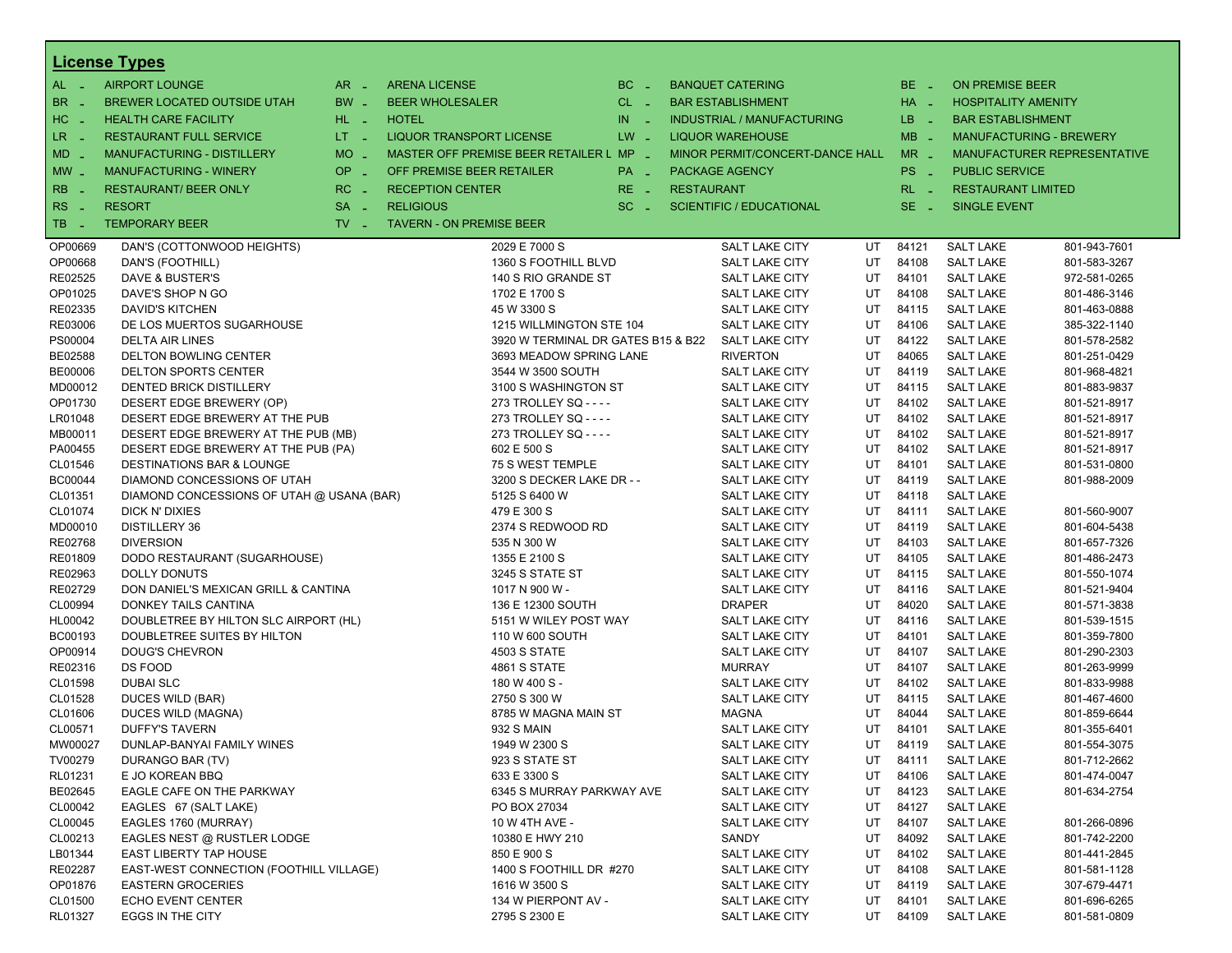|                | <u>License Types</u>                            |                     |                                                     |          |                   |                                   |    |          |                                |                             |
|----------------|-------------------------------------------------|---------------------|-----------------------------------------------------|----------|-------------------|-----------------------------------|----|----------|--------------------------------|-----------------------------|
| $AL -$         | <b>AIRPORT LOUNGE</b>                           | $AR -$              | <b>ARENA LICENSE</b>                                | $BC =$   |                   | <b>BANQUET CATERING</b>           |    | $BE -$   | <b>ON PREMISE BEER</b>         |                             |
| BR.<br>- 4     | BREWER LOCATED OUTSIDE UTAH                     | BW _                | <b>BEER WHOLESALER</b>                              | $CL$ $-$ |                   | <b>BAR ESTABLISHMENT</b>          |    | $HA$ $-$ | <b>HOSPITALITY AMENITY</b>     |                             |
| HC<br>. —      | <b>HEALTH CARE FACILITY</b>                     | HL L                | <b>HOTEL</b>                                        | $IN$ $-$ |                   | <b>INDUSTRIAL / MANUFACTURING</b> |    | LB __    | <b>BAR ESTABLISHMENT</b>       |                             |
| LR _           | <b>RESTAURANT FULL SERVICE</b>                  | $LT - 1$            | <b>LIQUOR TRANSPORT LICENSE</b>                     | $LW -$   |                   | <b>LIQUOR WAREHOUSE</b>           |    | $MB -$   | <b>MANUFACTURING - BREWERY</b> |                             |
| $MD -$         | <b>MANUFACTURING - DISTILLERY</b>               | <b>MO</b><br>$\sim$ | MASTER OFF PREMISE BEER RETAILER L MP _             |          |                   | MINOR PERMIT/CONCERT-DANCE HALL   |    | $MR -$   |                                | MANUFACTURER REPRESENTATIVE |
| $MW_{-}$       | <b>MANUFACTURING - WINERY</b>                   | OP                  | OFF PREMISE BEER RETAILER                           | PA _     | PACKAGE AGENCY    |                                   |    | PS _     | <b>PUBLIC SERVICE</b>          |                             |
|                |                                                 | п.                  |                                                     |          |                   |                                   |    |          |                                |                             |
| R <sub>B</sub> | <b>RESTAURANT/ BEER ONLY</b>                    | RC<br>i.            | <b>RECEPTION CENTER</b>                             | $RE -$   | <b>RESTAURANT</b> |                                   |    | $RL - 1$ | <b>RESTAURANT LIMITED</b>      |                             |
| RS.<br>- 4     | <b>RESORT</b>                                   | <b>SA</b><br>i a    | <b>RELIGIOUS</b>                                    | $SC =$   |                   | <b>SCIENTIFIC / EDUCATIONAL</b>   |    | $SE -$   | <b>SINGLE EVENT</b>            |                             |
| TB<br>n a      | <b>TEMPORARY BEER</b>                           | $TV -$              | <b>TAVERN - ON PREMISE BEER</b>                     |          |                   |                                   |    |          |                                |                             |
| CL01567        | EIGHT SETTLERS (BAR)                            |                     | 7321 S CANYON CENTER PKWY                           |          |                   | <b>SALT LAKE CITY</b>             | UT | 84121    | <b>SALT LAKE</b>               | 385-900-4315                |
| MD00031        | EIGHT SETTLERS (MD)                             |                     | 7321 S CANYON CENTER PKWY                           |          |                   | <b>SALT LAKE CITY</b>             | UT | 84121    | <b>SALT LAKE</b>               | 435-640-8706                |
| PA00454        | EIGHT SETTLERS (PA)                             |                     | 7321 S CANYON CENTER PKWY                           |          |                   | <b>SALT LAKE CITY</b>             | UT | 84121    | <b>SALT LAKE</b>               | 435-640-8706                |
| RE02872        | EIGHT SETTLERS (RE)                             |                     | 7321 S CANYON CENTER PKWY                           |          |                   | <b>SALT LAKE CITY</b>             | UT | 84121    | <b>SALT LAKE</b>               | 435-640-8706                |
| RB00327        | EL ASADERO MEXICAN FOOD                         |                     | 1011 W NORTH TEMPLE                                 |          |                   | <b>SALT LAKE CITY</b>             | UT | 84116    | <b>SALT LAKE</b>               | 801-328-4747                |
| OP01345        | EL CENTENARIO MARKET                            |                     | 2737 S REDWOOD RD                                   |          |                   | <b>SALT LAKE CITY</b>             | UT | 84119    | <b>SALT LAKE</b>               | 801-956-0900                |
| RE02340        | EL CHIHUAHUA                                    |                     | 3926 S HIGHLAND DR                                  |          |                   | <b>SALT LAKE CITY</b>             | UT | 84124    | <b>SALT LAKE</b>               | 801-272-8091                |
| RE02903        | EL DORADO SEAFOOD (RE)                          |                     | 1906 W 3500 S UNIT 17                               |          |                   | <b>SALT LAKE CITY</b>             | UT | 84119    | <b>SALT LAKE</b>               | 385-229-4186                |
| RE02424        | EL FAROL MEXICAN RESTAURANT                     |                     | 115 W 7200 S                                        |          |                   | <b>MIDVALE</b>                    | UT | 84081    | <b>SALT LAKE</b>               | 801-255-3742                |
| RE02867        | EL GALLO LOCO SANDY                             |                     | 10643 S 700 E                                       |          |                   | SANDY                             | UT | 84070    | <b>SALT LAKE</b>               | 801-542-0318                |
| RB00397        | EL GALLO LOCO WEST VALLEY                       |                     | 1850 W 3500 S                                       |          |                   | <b>SALT LAKE CITY</b>             | UT | 84119    | <b>SALT LAKE</b>               | 801-972-2725                |
| RE01940        | EL HABANERO                                     |                     | 8164 W 3500 S                                       |          |                   | <b>MAGNA</b>                      | UT | 84044    | <b>SALT LAKE</b>               | 801-508-1020                |
| RE02434        | EL MENO MEXICAN RESTAURANT                      |                     | 73 W 1700 S                                         |          |                   | <b>SALT LAKE CITY</b>             | UT | 84115    | <b>SALT LAKE</b>               | 801-486-0873                |
| RE01865        | EL PAISA GRILL FRESHMEX                         |                     | 2126 S 3200 W                                       |          |                   | <b>SALT LAKE CITY</b>             | UT | 84119    | <b>SALT LAKE</b>               | 801-973-6660                |
| OP00143        | EL POTRERO MARKET                               |                     | 5405 W 4700 S -                                     |          |                   | <b>SALT LAKE CITY</b>             | UT | 84118    | <b>SALT LAKE</b>               | 801-568-6926                |
| OP01104        | EL POTRERO MARKET (MIDVALE)                     |                     | <b>7679 S MAIN</b>                                  |          |                   | <b>MIDVALE</b>                    | UT | 84047    | <b>SALT LAKE</b>               | 801-568-6926                |
| RE02702        | EL ROCOTO RESTAURANT(RE)                        |                     | 3904 S 3500 S STE B                                 |          |                   | <b>WEST VALLEY CITY</b>           | UT | 84120    | <b>SALT LAKE</b>               | 801-963-2657                |
| MD00006        | <b>ELEVATION DISTILLING</b>                     |                     | 6864 S 300 WEST                                     |          |                   | <b>MIDVALE</b>                    | UT | 84047    | <b>SALT LAKE</b>               | 801-201-3908                |
| CL01411        | <b>ELIXIR LOUNGE</b>                            |                     | 6405 S 3000 E SUITE 101                             |          |                   | <b>HOLLADAY</b>                   | UT | 84101    | <b>SALT LAKE</b>               | 801-943-1696                |
| HA00005        | EMBASSY SUITES BY HILTON SALT LAKE/WEST VALLEY  |                     | 3524 S MARKET ST                                    |          |                   | <b>WEST VALLEY CITY</b>           | UT | 84119    | <b>SALT LAKE</b>               | 801-963-4760                |
| BC00239        | EMBASSY SUITES BY HILTON SOUTH JORDAN SALT LAKE |                     | 10333 SOUTH JORDAN GATEWAY                          |          |                   | SOUTH JORDAN                      | UT | 84095    | <b>SALT LAKE</b>               | 801-617-4040                |
| RE02632        | EMBASSY SUITES BY HILTON SOUTH JORDAN SLC       |                     | 10333 SOUTH JORDAN GATEWAY                          |          |                   | SOUTH JORDAN                      | UT | 84095    | <b>SALT LAKE</b>               | 801-269-0700                |
| BC00176        | <b>EMBASSY SUITES/ WEST VALLEY CITY</b>         |                     | 3524 S MARKET ST                                    |          |                   | WEST VALLEY CITY                  | UT | 84119    | <b>SALT LAKE</b>               | 801-963-4760                |
| RE02261        | <b>EMBASSY SUITES/ WEST VALLEY CITY -RE1</b>    |                     | 3524 S MARKET ST                                    |          |                   | WEST VALLEY CITY                  | UT | 84119    | <b>SALT LAKE</b>               | 801-963-4760                |
| RE02695        | <b>EMIGRATION BREWERY</b>                       |                     | 4170 EMIGRATION CYN RD                              |          |                   | <b>SALT LAKE CITY</b>             | UT | 84108    | <b>SALT LAKE</b>               | 801-230-8090                |
| RE03004        | <b>EMIGRATION CAFE</b>                          |                     | 1709 E 1300 S - - SALT LAKE CITY                    |          |                   | <b>SALT LAKE CITY</b>             | UT | 84101    | <b>SALT LAKE</b>               | 801-641-2328                |
| OP00074        | EMPIRE MERCHANDISE COMPANY                      |                     | 680 S STATE ST                                      |          |                   | <b>SALT LAKE CITY</b>             | UT | 84111    | <b>SALT LAKE</b>               | 801-361-5173                |
| PS00041        | <b>ENVOY AIR</b>                                |                     | 776 N TERMINAL DR TERMINAL 2 SPACE # SALT LAKE CITY |          |                   |                                   | UT | 84116    | <b>SALT LAKE</b>               | 801-828-9963                |
| LB01223        | EPIC BREWING (CL)                               |                     | 825 S STATE                                         |          |                   | SALT LAKE CITY                    | UT | 84111    | <b>SALT LAKE</b>               | 801-906-0123                |
| MB00074        | EPIC BREWING (STORAGE)                          |                     | 950 W 2950 S                                        |          |                   | <b>SALT LAKE CITY</b>             | UT | 84119    | <b>SALT LAKE</b>               | 801-906-0123                |
| MB00045        | <b>EPIC BREWING -MB1</b>                        |                     | 2121 S MCCLELLAND ST STE 110                        |          |                   | <b>SALT LAKE CITY</b>             | UT | 84106    | <b>SALT LAKE</b>               | 801-906-0123                |
| MB00034        | EPIC BREWING COMPANY                            |                     | 825 S STATE ST                                      |          |                   | <b>SALT LAKE CITY</b>             | UT | 84111    | <b>SALT LAKE</b>               | 801-906-0123                |
| RE02803        | EPIC CASUAL DINING (RE)                         |                     | 707 E FT UNION BLVD                                 |          |                   | <b>MIDVALE</b>                    | UT | 84047    | <b>SALT LAKE</b>               | 801-748-1300                |
| BE02659        | <b>EQUESTRIAN PARK</b>                          |                     | 2200 W 11400 S                                      |          |                   | SOUTH JORDAN                      | UT | 84095    | <b>SALT LAKE</b>               | 314-960-3793                |
| RL00476        | <b>ESTE PIZZERIA</b>                            |                     | 156 E 200 S                                         |          |                   | <b>SALT LAKE CITY</b>             | UT | 84111    | <b>SALT LAKE</b>               | 801-363-2366                |
| RL00640        | ESTE PIZZERIA (SUGARHOUSE)                      |                     | 2148 S 900 E                                        |          |                   | <b>SALT LAKE CITY</b>             | UT | 84106    | <b>SALT LAKE</b>               | 801-485-3699                |
| RE01858        | EVA                                             |                     | 317 S MAIN ST                                       |          |                   | SALT LAKE CITY                    | UT | 84111    | <b>SALT LAKE</b>               | 801-359-8447                |
| RL00866        | <b>EVA'S BAKERY</b>                             |                     | 155 S MAIN ST                                       |          |                   | SALT LAKE CITY                    | UT | 84111    | <b>SALT LAKE</b>               | 801-355-3942                |
| RL00935        | EVEN STEVENS (SALT LAKE)                        |                     | 414 E 200 S                                         |          |                   | SALT LAKE CITY                    | UT | 84101    | <b>SALT LAKE</b>               | 801-727-7242                |
| RL01078        | EVEN STEVENS (SUGARHOUSE)                       |                     | 2030 S 900 E                                        |          |                   | SALT LAKE CITY                    | UT | 84105    | <b>SALT LAKE</b>               | 801-953-0357                |
| RL00989        | <b>EVEREST CURRY KITCHEN</b>                    |                     | 68 E 10600 S                                        |          |                   | SANDY                             | UT | 84070    | <b>SALT LAKE</b>               | 801-571-4015                |
| CL01318        | EX WIFE'S PLACE                                 |                     | 465 S 700 E                                         |          |                   | <b>SALT LAKE CITY</b>             | UT | 84102    | <b>SALT LAKE</b>               | 801-532-1954                |
| OP00690        | EXTRA MART #80                                  |                     | 1302 E DRAPER PKWY                                  |          |                   | <b>DRAPER</b>                     | UT | 84020    | <b>SALT LAKE</b>               | 801-553-0912                |
| OP00691        | EXTRA MART #90                                  |                     | 2110 S 1300 E                                       |          |                   | SALT LAKE CITY                    | UT | 84106    | <b>SALT LAKE</b>               | 801-486-8990                |
|                |                                                 |                     |                                                     |          |                   |                                   |    |          |                                |                             |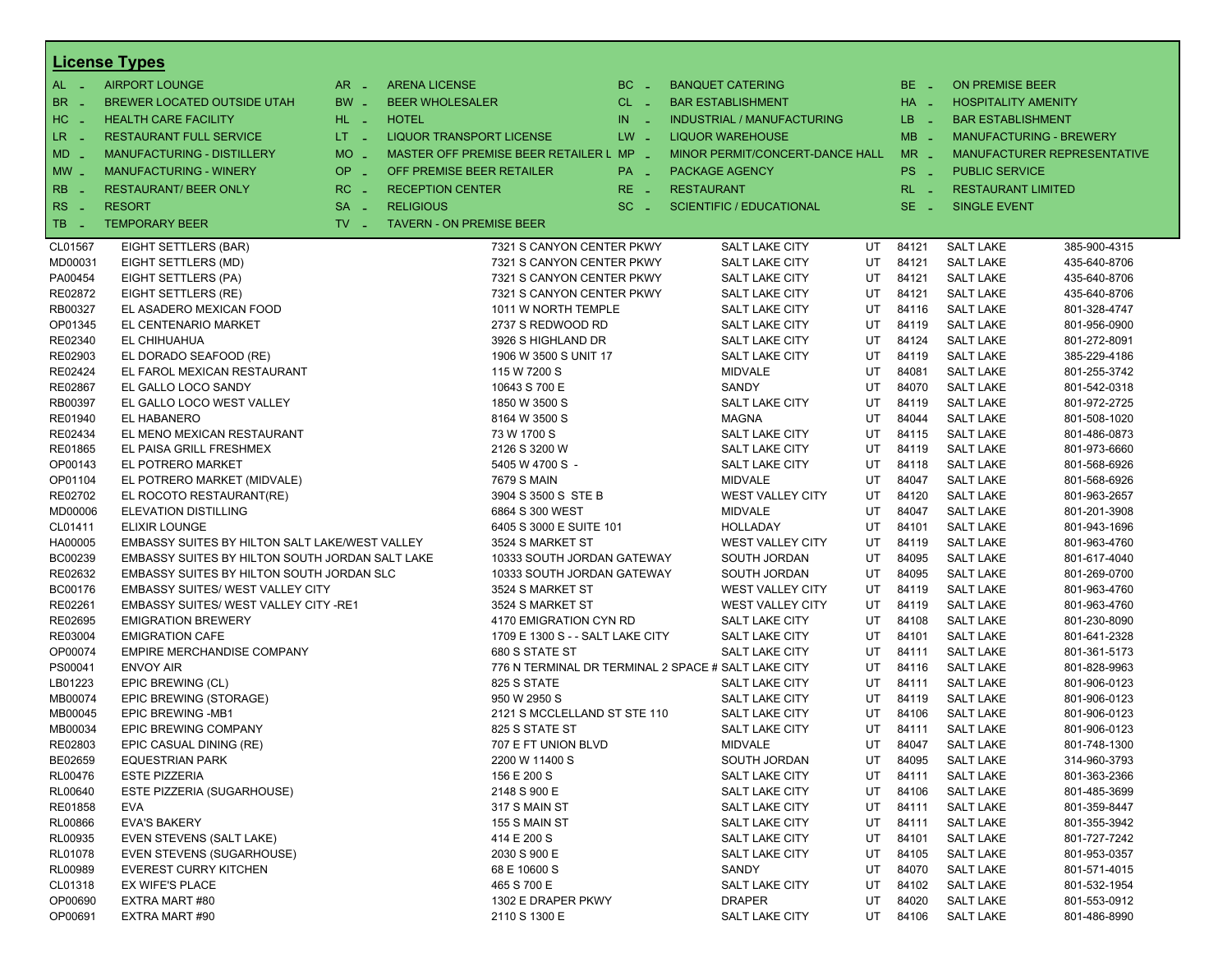|                         | <b>License Types</b>                   |                               |                                         |               |                                 |     |          |                                |                             |
|-------------------------|----------------------------------------|-------------------------------|-----------------------------------------|---------------|---------------------------------|-----|----------|--------------------------------|-----------------------------|
| $AL -$                  | <b>AIRPORT LOUNGE</b>                  | $AR -$                        | <b>ARENA LICENSE</b>                    | $BC -$        | <b>BANQUET CATERING</b>         |     | $BE -$   | <b>ON PREMISE BEER</b>         |                             |
| BR                      | BREWER LOCATED OUTSIDE UTAH            | $BW -$                        | <b>BEER WHOLESALER</b>                  | $CL$ $-$      | <b>BAR ESTABLISHMENT</b>        |     | $HA =$   | <b>HOSPITALITY AMENITY</b>     |                             |
| $HC -$                  | <b>HEALTH CARE FACILITY</b>            | $HL$ $=$                      | <b>HOTEL</b>                            | IN.<br>$\sim$ | INDUSTRIAL / MANUFACTURING      |     | $LB - 1$ | <b>BAR ESTABLISHMENT</b>       |                             |
| $LR -$                  | <b>RESTAURANT FULL SERVICE</b>         | $LT - 1$                      | LIQUOR TRANSPORT LICENSE                | $LW -$        | <b>LIQUOR WAREHOUSE</b>         |     | $MB -$   | <b>MANUFACTURING - BREWERY</b> |                             |
| <b>MD</b>               | <b>MANUFACTURING - DISTILLERY</b>      | $MO$ $\overline{\phantom{0}}$ | MASTER OFF PREMISE BEER RETAILER L MP _ |               | MINOR PERMIT/CONCERT-DANCE HALL |     | $MR -$   |                                | MANUFACTURER REPRESENTATIVE |
| $MW$ $-$                | <b>MANUFACTURING - WINERY</b>          | $OP =$                        | OFF PREMISE BEER RETAILER               | PA _          | <b>PACKAGE AGENCY</b>           |     | PS _     | <b>PUBLIC SERVICE</b>          |                             |
|                         |                                        |                               |                                         |               |                                 |     |          |                                |                             |
| <b>RB</b>               | <b>RESTAURANT/ BEER ONLY</b>           | $RC -$                        | <b>RECEPTION CENTER</b>                 | $RE -$        | <b>RESTAURANT</b>               |     | $RL - 1$ | <b>RESTAURANT LIMITED</b>      |                             |
| <b>RS</b><br>$\sim$ $-$ | <b>RESORT</b>                          | SA -                          | <b>RELIGIOUS</b>                        | $SC =$        | <b>SCIENTIFIC / EDUCATIONAL</b> |     | $SE$ $-$ | <b>SINGLE EVENT</b>            |                             |
| TB _                    | <b>TEMPORARY BEER</b>                  | $TV$ $=$                      | <b>TAVERN - ON PREMISE BEER</b>         |               |                                 |     |          |                                |                             |
| OP01627                 | EXTRA MILE #190                        |                               | 5595 S REDWOOD RD                       |               | SALT LAKE CITY                  | UT  | 84123    | <b>SALT LAKE</b>               | 801-261-8657                |
| OP01629                 | EXTRA MILE #191                        |                               | 1295 E 10600 S                          |               | SANDY                           | UT  | 84094    | <b>SALT LAKE</b>               | 801-572-2294                |
| OP01955                 | <b>EZZY MART</b>                       |                               | 5490 S 4220 W                           |               | SALT LAKE CITY                  | UT  | 84118    | <b>SALT LAKE</b>               | 602-386-6318                |
| OP00219                 | <b>FABULOUS FREDDY'S</b>               |                               | 1065 E 9400 S                           |               | SANDY                           | UT  | 84094    | <b>SALT LAKE</b>               | 702-933-5374                |
| CL00603                 | <b>FACES</b>                           |                               | 659 N 300 W                             |               | SALT LAKE CITY                  | UT  | 84103    | <b>SALT LAKE</b>               | 801-596-0344                |
| RE02955                 | <b>FACIL TAQUERIA (RE)</b>             |                               | 4429 S 2950 E                           |               | SALT LAKE CITY                  | UT  | 84124    | <b>SALT LAKE</b>               | 801-878-9969                |
| OP01903                 | <b>FAIRPARK EXPRESS</b>                |                               | 880 W NORTH TEMPLE                      |               | SALT LAKE CITY                  | UT  | 84116    | <b>SALT LAKE</b>               | 801-803-8105                |
| BE02376                 | FAIRWAY CAFE @ MICK RILEY G.C.         |                               | 421 E VINE ST                           |               | SALT LAKE CITY                  | UT  | 84107    | <b>SALT LAKE</b>               | 385-468-1403                |
| OP01667                 | FAMILY DOLLAR #26223                   |                               | 3171 S REDWOOD RD                       |               | <b>SALT LAKE CITY</b>           | UT  | 84119    | <b>SALT LAKE</b>               | 801-907-9946                |
| OP01809                 | FAMILY DOLLAR #26282 (MAGNA)           |                               | 7260 W 3500 S                           |               | <b>MAGNA</b>                    | UT  | 84044    | <b>SALT LAKE</b>               | 801-981-7544                |
| RE02719                 | FAMOUS DAVE'S BBQ (WEST JORDAN)        |                               | 7273 PLAZA CENTER                       |               | <b>WEST JORDAN</b>              | UT  | 84084    | <b>SALT LAKE</b>               | 801-280-8844                |
| OP01147                 | FARM MARKETS #1108                     |                               | 2615 E BENGAL BLVD                      |               | SALT LAKE CITY                  | UT  | 84121    | <b>SALT LAKE</b>               | 801-942-1215                |
| OP01778                 | FAST STOP 1125 (MURRAY)                |                               | 5590 S 900 E                            |               | <b>SALT LAKE CITY</b>           | UT  | 84117    | <b>SALT LAKE</b>               | 801-268-3771                |
| OP00627                 | <b>FAST TRAC B</b>                     |                               | 12 W 3900 S                             |               | SALT LAKE CITY                  | UT  | 84115    | <b>SALT LAKE</b>               | 801-255-1068                |
| OP00543                 | FASTRAC#2                              |                               | 802 S 900 W                             |               | <b>SALT LAKE CITY</b>           | UT  | 84104    | <b>SALT LAKE</b>               | 801-652-2332                |
| OP00391                 | FASTRAC 10                             |                               | 2690 S 700 E                            |               | <b>SALT LAKE CITY</b>           | UT  | 84106    | <b>SALT LAKE</b>               | 801-898-9597                |
| BE02638                 | <b>FAT CATS</b>                        |                               | 3739 S 900 E                            |               | SALT LAKE CITY                  | UT  | 84106    | <b>SALT LAKE</b>               | 801-685-2397                |
| RL00891                 | <b>FAT FISH</b>                        |                               | 1980 W 3500 S #103                      |               | <b>SALT LAKE CITY</b>           | UT  | 84119    | <b>SALT LAKE</b>               | 801-887-7272                |
| <b>RL01075</b>          | FAT JACK'S BURGER EMPORIUM & TAP HOUSE |                               | 206 S WEST TEMPLE                       |               | SALT LAKE CITY                  | UT  | 84101    | <b>SALT LAKE</b>               | 801-890-5155                |
| RL01369                 | FAV BISTRO (RL)                        |                               | 1984 MURRAY HOLLADAY RD                 |               | SALT LAKE CITY                  | UT  | 84117    | <b>SALT LAKE</b>               | 801-676-9300                |
| RL00949                 | <b>FELDMAN'S DELI</b>                  |                               | 2005 E 2700 S SUITE D                   |               | <b>SALT LAKE CITY</b>           | UT  | 84109    | <b>SALT LAKE</b>               | 801-906-0369                |
| RE02937                 | FENICE MEDITERRANEAN BISTRO            |                               | 126 S REGENT ST                         |               | SALT LAKE CITY                  | UT  | 84111    | <b>SALT LAKE</b>               | JEFF@THESILVERSTA           |
| OP01489                 | <b>FENIX MARKET</b>                    |                               | 4099 W 5415 S                           |               | SALT LAKE CITY                  | UT  | 84118    | <b>SALT LAKE</b>               | 801-918-1662                |
| CL00939                 | <b>FIDDLERS ELBOW</b>                  |                               | 1063 E 2100 S -                         |               | <b>SALT LAKE CITY</b>           | UT  | 84106    | <b>SALT LAKE</b>               | 801-463-9393                |
| RE02429                 | <b>FINCA RESTAURANT</b>                |                               | 1513 S 1500 E                           |               | SALT LAKE CITY                  | UT  | 84105    | <b>SALT LAKE</b>               | 801-641-2328                |
| TV00240                 | FISHER BREWING COMPANY                 |                               | 320 W 800 S                             |               | SALT LAKE CITY                  | UT  | 84102    | <b>SALT LAKE</b>               | 801-487-2337                |
| OP01686                 | FISHER BREWING COMPANY (OFF)           |                               | 320 W 800 S                             |               | <b>SALT LAKE CITY</b>           | UT  | 84102    | <b>SALT LAKE</b>               | 435-590-0841                |
| MB00060                 | FISHER BREWING COMPANY -MB2            |                               | 320 W 800 S                             |               | SALT LAKE CITY                  | UT  | 84102    | <b>SALT LAKE</b>               | 801-487-2337                |
| RE02873                 | <b>FIVE-ALLS</b>                       |                               | 1458 S FOOTHILL DR                      |               | SALT LAKE CITY                  | UT  | 84108    | <b>SALT LAKE</b>               | 385-528-1922                |
| LB01455                 | FLANKER KITCHEN & SPORTING CLUB (LB)   |                               | 6 RIO GRANDE ST                         |               | <b>SALT LAKE CITY</b>           | UT  | 84101    | <b>SALT LAKE</b>               | 702-745-7720                |
| RE02119                 | FLATBREAD NEAPOLITAN PIZZERIA          |                               | 1044 E 2100 S                           |               | <b>SALT LAKE CITY</b>           | UT  | 84106    | <b>SALT LAKE</b>               | 208-850-3322                |
| RE01363                 | FLEMING'S PRIME STEAKHOUSE & WINE BAR  |                               | 20 S 400 W STE 2020                     |               | SALT LAKE CITY                  | UT  | 84101    | <b>SALT LAKE</b>               | 813-830-4100                |
| MR00186                 | <b>FLORA &amp; FAUNA WINES</b>         |                               | 653 PARK ST                             |               | <b>SALT LAKE CITY</b>           | UT. | 84102    | <b>SALT LAKE</b>               |                             |
| BE00114                 | <b>FORE LAKES GOLF</b>                 |                               | 4674 S 1175 WEST                        |               | SALT LAKE CITY                  | UT  | 84123    | <b>SALT LAKE</b>               | 801-230-9068                |
| RL00668                 | FORTUNE COOKIE RESTAURANT              |                               | 3728 W 13400 S - STE 105                |               | <b>RIVERTON</b>                 | UT  | 84065    | <b>SALT LAKE</b>               | 801-302-1366                |
| RB00092                 | FRANCESCO'S (TAYLORSVILLE)             |                               | 1922 W 5400 S                           |               | <b>SALT LAKE CITY</b>           | UT  | 84129    | <b>SALT LAKE</b>               | 801-703-6441                |
| MR00105                 | <b>FRANCIS FECTEAU</b>                 |                               | 130 S 500 E #702                        |               | SALT LAKE CITY                  | UT  | 84102    | <b>SALT LAKE</b>               | 801-913-0727                |
| CL01620                 | FRANKLIN AVE COCKTAILS & KITCHEN (BAR) |                               | 231 S EDISON STREET                     |               | SALT LAKE CITY                  | UT  | 84111    | <b>SALT LAKE</b>               | 801-550-0707                |
| RE01771                 | <b>FRATELLI</b>                        |                               | 8612 S 1300 E                           |               | SANDY                           | UT  | 84094    | <b>SALT LAKE</b>               | 801-495-4550                |
| OP00977                 |                                        |                               |                                         |               | SALT LAKE CITY                  |     | 84105    |                                |                             |
|                         | FRESH MARKET (SALT LAKE)               |                               | 1638 S 900 E                            |               |                                 | UT  |          | <b>SALT LAKE</b>               | 801-484-8741                |
| OP00857                 | FRESH MARKET (SLC)                     |                               | 3865 E 2300 S                           |               | SALT LAKE CITY                  | UT  | 84109    | <b>SALT LAKE</b>               | 801-272-9039                |
| RL01217                 | FRESHIES LOBSTER CO (SLC)              |                               | 356 E 900 S                             |               | SALT LAKE CITY                  | UT  | 84111    | <b>SALT LAKE</b>               | 435-659-6226                |
| RE02568                 | FROM SCRATCH (SLC)                     |                               | 62 E GALLIVAN AVENUE                    |               | SALT LAKE CITY                  | UT  | 84111    | <b>SALT LAKE</b>               | 801-961-9000                |
| RE02895                 | <b>GANESH INDIAN CUISINE (MIDVALE)</b> |                               | 145 E 7200 S                            |               | <b>MIDVALE</b>                  | UT  | 84047    | <b>SALT LAKE</b>               | 801-569-3800                |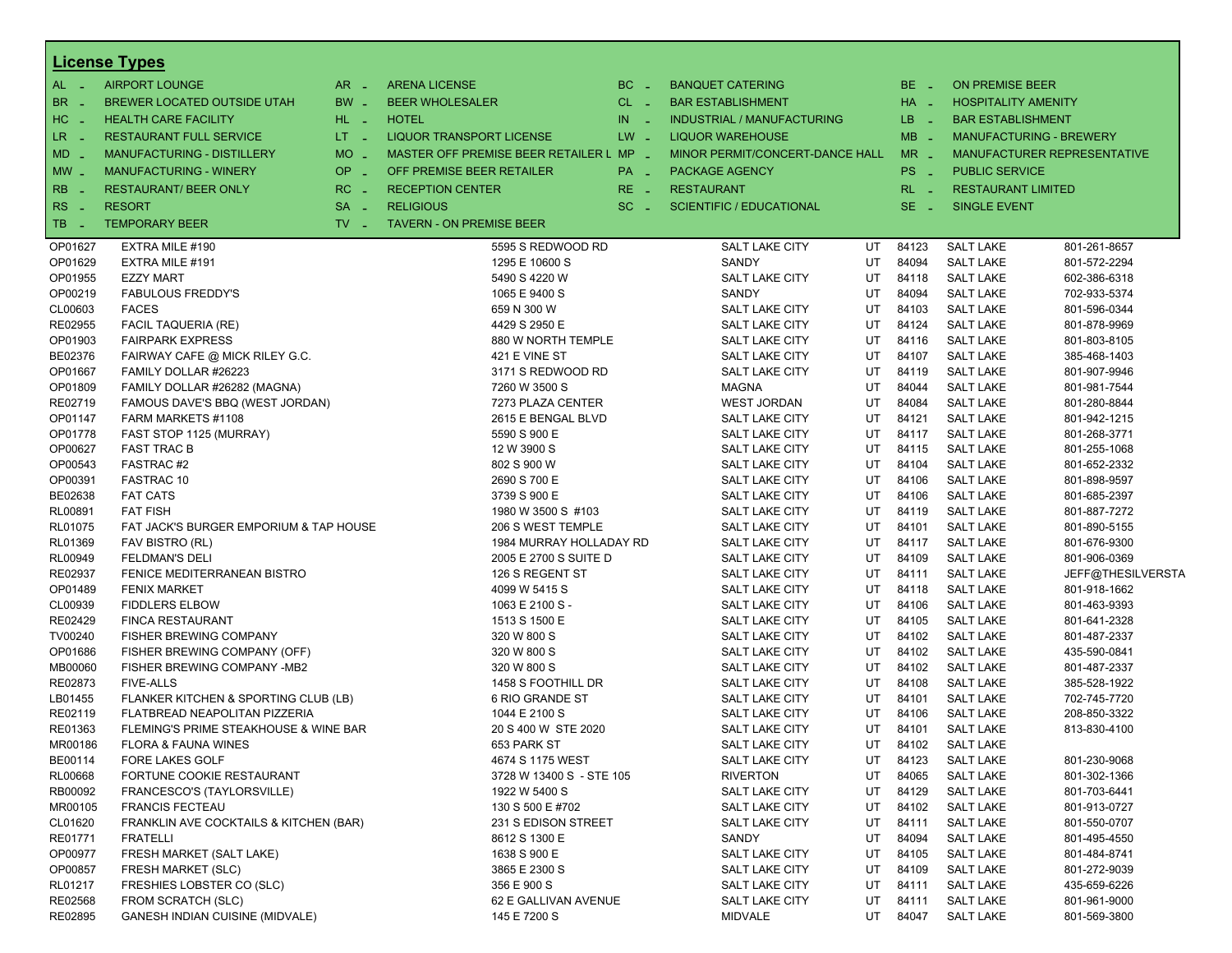|           | <b>License Types</b>                           |                               |                                                    |               |                   |                                   |    |                       |                            |                                    |
|-----------|------------------------------------------------|-------------------------------|----------------------------------------------------|---------------|-------------------|-----------------------------------|----|-----------------------|----------------------------|------------------------------------|
| AL -      | <b>AIRPORT LOUNGE</b>                          | $AR -$                        | <b>ARENA LICENSE</b>                               | BC.<br>$\sim$ |                   | <b>BANQUET CATERING</b>           |    | BE _                  | <b>ON PREMISE BEER</b>     |                                    |
| <b>BR</b> | BREWER LOCATED OUTSIDE UTAH                    | BW _                          | <b>BEER WHOLESALER</b>                             | $CL$ $-$      |                   | <b>BAR ESTABLISHMENT</b>          |    | $HA$ $-$              | <b>HOSPITALITY AMENITY</b> |                                    |
| HC _      | <b>HEALTH CARE FACILITY</b>                    | HL L                          | <b>HOTEL</b>                                       | $IN \t-$      |                   | <b>INDUSTRIAL / MANUFACTURING</b> |    | LB.<br><b>College</b> | <b>BAR ESTABLISHMENT</b>   |                                    |
| LR -      | <b>RESTAURANT FULL SERVICE</b>                 | LT <sub>1</sub>               | <b>LIQUOR TRANSPORT LICENSE</b>                    | $LW -$        |                   | <b>LIQUOR WAREHOUSE</b>           |    | $MB -$                |                            | <b>MANUFACTURING - BREWERY</b>     |
|           |                                                | $MO$ $\overline{\phantom{0}}$ |                                                    |               |                   |                                   |    | $MR -$                |                            | <b>MANUFACTURER REPRESENTATIVE</b> |
| MD -      | <b>MANUFACTURING - DISTILLERY</b>              |                               | MASTER OFF PREMISE BEER RETAILER L MP _            |               |                   | MINOR PERMIT/CONCERT-DANCE HALL   |    |                       |                            |                                    |
| $MW$ $-$  | <b>MANUFACTURING - WINERY</b>                  | OP.<br>$\sim$                 | OFF PREMISE BEER RETAILER                          | PA _          |                   | PACKAGE AGENCY                    |    | PS _                  | <b>PUBLIC SERVICE</b>      |                                    |
| <b>RB</b> | <b>RESTAURANT/ BEER ONLY</b>                   | RC                            | <b>RECEPTION CENTER</b>                            | RE.<br>- 4    | <b>RESTAURANT</b> |                                   |    | $RL - 1$              | <b>RESTAURANT LIMITED</b>  |                                    |
| RS<br>- 4 | <b>RESORT</b>                                  | <b>SA</b><br>n an             | <b>RELIGIOUS</b>                                   | $SC =$        |                   | <b>SCIENTIFIC / EDUCATIONAL</b>   |    | $SE -$                | <b>SINGLE EVENT</b>        |                                    |
| TB        | <b>TEMPORARY BEER</b>                          | $TV$ $\overline{\phantom{0}}$ | <b>TAVERN - ON PREMISE BEER</b>                    |               |                   |                                   |    |                       |                            |                                    |
| CL01518   | <b>GARAGE GRILL (HERRIMAN)</b>                 |                               | 4874 W 12600 S                                     |               |                   | <b>HERRIMAN</b>                   | UT | 84096                 | <b>SALT LAKE</b>           | 801-696-9620                       |
| RE02824   | GARAGE GRILL (HERRIMAN) (RE)                   |                               | 4874 W 12600 S                                     |               |                   | <b>HERRIMAN</b>                   | UT | 84096                 | <b>SALT LAKE</b>           | 801-696-9620                       |
| RE02639   | <b>GARAGE GRILL (RE)</b>                       |                               | 1122 E DRAPER PKWY                                 |               |                   | <b>DRAPER</b>                     | UT | 84020                 | <b>SALT LAKE</b>           | 801-523-3339                       |
| LW00012   | <b>GARRISON TRANSPORTATION</b>                 |                               | 1510 S 3600 W                                      |               |                   | <b>SALT LAKE CITY</b>             | UT | 84104                 | <b>SALT LAKE</b>           | 801-972-6617                       |
| RC00003   | GATHERING PLACE @ GARDNER VILLAGE              |                               | 1100 W 7800 S                                      |               |                   | <b>WEST JORDAN</b>                | UT | 84088                 | <b>SALT LAKE</b>           | 801-566-0917                       |
| LW00017   | GENERAL DISTRIBUTING CO.                       |                               | 5350 W AMELIA EARHART DR                           |               |                   | <b>SALT LAKE CITY</b>             | UT | 84116                 | <b>SALT LAKE</b>           | 801-531-7895                       |
| MR00138   | GENERAL DISTRIBUTING CO. (MR)                  |                               | 5350 W AMELIA EARHART DR                           |               |                   | <b>SALT LAKE CITY</b>             | UT | 84116                 | <b>SALT LAKE</b>           | 801-531-7895                       |
| BW00009   | <b>GENERAL DISTRIBUTING CO. - BW1</b>          |                               | 5350 W AMELIA EARHART DR                           |               |                   | SALT LAKE CITY                    | UT | 84116                 | <b>SALT LAKE</b>           | 801-531-7895                       |
| MR00171   | <b>GEORGE DAKIS</b>                            |                               | 8535 S 700 W UNIT C                                |               |                   | SANDY                             | UT | 84070                 | <b>SALT LAKE</b>           | 801-520-6508                       |
| RE02755   | GINGER STREET SLC                              |                               | 324 S STATE STE 150                                |               |                   | <b>SALT LAKE CITY</b>             | UT | 84111                 | <b>SALT LAKE</b>           | 385-477-4975                       |
| RL01266   | GINZA JAPANESE SHABU SHABU                     |                               | 9460 SO. UNION SQUARE PLAZA SUITE 1( SANDY         |               |                   |                                   | UT | 84070                 | <b>SALT LAKE</b>           | 801-432-8436                       |
| BE02670   | <b>GLENMOOR GOLF COURSE</b>                    |                               | 4800 W 9800 S -                                    |               |                   | SOUTH JORDAN                      | UT | 84009                 | <b>SALT LAKE</b>           | 801-280-1742                       |
| RE02637   | <b>GLOWBAL BITE</b>                            |                               | 200 N ADMIRAL BYRD RD                              |               |                   | <b>SALT LAKE CITY</b>             | UT | 84116                 | <b>SALT LAKE</b>           | 801-746-5200                       |
| MR00210   | <b>GNR IMPORTS</b>                             |                               | 2070 S VIEW ST STE 214                             |               |                   | SALT LAKE CITY                    | UT | 84105                 | <b>SALT LAKE</b>           | 801-301-3137                       |
| BE01614   | GOLD MINER'S DAUGHTER (BE)                     |                               | ALTA SKI RESORT/ALBION DAY LODGE                   |               |                   | SANDY                             | UT | 84092                 | <b>SALT LAKE</b>           | 801-742-2300                       |
| HL00044   | <b>GOLDMINER'S DAUGHTER (HL)</b>               |                               | 10160 E HWY 210                                    |               |                   | SANDY                             | UT | 84092                 | <b>SALT LAKE</b>           | 801-742-2300                       |
| BE02684   | GOLF THE ROUND (BE)                            |                               | 600 W 3300 SOUTH                                   |               |                   | <b>SALT LAKE CITY</b>             | UT | 84119                 | <b>SALT LAKE</b>           | 801-973-2345                       |
| OP01520   | <b>GONZALEZ MARKET</b>                         |                               | 1220 S REDWOOD RD                                  |               |                   | <b>SALT LAKE CITY</b>             | UT | 84104                 | <b>SALT LAKE</b>           | 801-886-1921                       |
| CL01295   | <b>GOOD GRAMMAR</b>                            |                               | 69 E GALLIVAN AVE                                  |               |                   | <b>SALT LAKE CITY</b>             | UT | 84111                 | <b>SALT LAKE</b>           | 801-688-4970                       |
| MR00216   | <b>GOOD LIBATIONS</b>                          |                               | 1129 ROOSEVELT AVE                                 |               |                   | SALT LAKE CITY                    | UT | 84105                 | <b>SALT LAKE</b>           | 917-698-3337                       |
| CL01485   | <b>GOOD SPIRITS (BAR)</b>                      |                               | 7078 S REDWOOD RD                                  |               |                   | <b>WEST JORDAN</b>                | UT | 84084                 | <b>SALT LAKE</b>           | 801-263-0411                       |
| RE01619   | GOODWOOD BARBECUE COMPANY (DRAPER)             |                               | 133 E 12300 S                                      |               |                   | <b>DRAPER</b>                     | UT | 84020                 | <b>SALT LAKE</b>           | 801-495-4840                       |
| RB00414   | <b>GORDOS TACOS &amp; BEER</b>                 |                               | 5470 S 900 E STE A                                 |               |                   | <b>SALT LAKE CITY</b>             | UT | 84117                 | <b>SALT LAKE</b>           | 801-783-7616                       |
| RE02797   | <b>GOURMANDISE THE BAKERY (RE)</b>             |                               | 250 S 300 EAST                                     |               |                   | <b>SALT LAKE CITY</b>             | UT | 84111                 | <b>SALT LAKE</b>           | 801-328-3330                       |
| AL00015   | GOURMANDISE THE DINER @ SLC AIRPORT            |                               | 776 N TERMINAL DR SPACE # CBW-2-013 SALT LAKE CITY |               |                   |                                   | UT | 84122                 | <b>SALT LAKE</b>           | 314-209-9200                       |
| RE02720   | <b>GOURMANDISE, THE BAKERY</b>                 |                               | 725 E 12300 S                                      |               |                   | DRAPER                            | UT | 84020                 | <b>SALT LAKE</b>           | 801-571-1500                       |
| CL01026   | <b>GRACIE'S</b>                                |                               | 326 S W TEMPLE                                     |               |                   | <b>SALT LAKE CITY</b>             | UT | 84101                 | <b>SALT LAKE</b>           | 801-819-7565                       |
| HL00021   | <b>GRAND AMERICA HOTEL (HL)</b>                |                               | 555 S MAIN ST                                      |               |                   | <b>SALT LAKE CITY</b>             | UT | 84111                 | <b>SALT LAKE</b>           | 801-258-6000                       |
| LW00028   | <b>GRAND VIN IMPORTS</b>                       |                               | 3565 W 900 S STE #2                                |               |                   | <b>SALT LAKE CITY</b>             | UT | 84104                 | <b>SALT LAKE</b>           | 801-631-7157                       |
| RE01825   | GREAT AMERICAN GRILL @ HILTON GARDEN INN-SANDY |                               | 277 W SEGO LILY DR -                               |               |                   | SANDY                             | UT | 84070                 | <b>SALT LAKE</b>           | 801-352-9400                       |
| CL01043   | <b>GREEN PIG PUB</b>                           |                               | 31 E 400 SOUTH                                     |               |                   | <b>SALT LAKE CITY</b>             | UT | 84111                 | <b>SALT LAKE</b>           | 801-532-7441                       |
| CL01507   | <b>GRID CITY BEER WORKS (BAR)</b>              |                               | 333 W 2100 S                                       |               |                   | SALT LAKE CITY                    | UT | 84115                 | <b>SALT LAKE</b>           | 801-244-9703                       |
| MB00078   | <b>GRID CITY BEER WORKS (MB)</b>               |                               | 333 W 2100 S                                       |               |                   | <b>SALT LAKE CITY</b>             | UT | 84115                 | <b>SALT LAKE</b>           | 801-244-9703                       |
| OP01701   | GRID CITY BEER WORKS (OP)                      |                               | 333 W 2100 S                                       |               |                   | SALT LAKE CITY                    | UT | 84115                 | <b>SALT LAKE</b>           | 801-244-9703                       |
| OP01198   | <b>GROVE MARKET &amp; DELI</b>                 |                               | <b>1906 S MAIN</b>                                 |               |                   | <b>SALT LAKE CITY</b>             | UT | 84115                 | <b>SALT LAKE</b>           | 801-467-8860                       |
| RE00270   | <b>GUADALAHONKY'S</b>                          |                               | 136 E 12300 SOUTH                                  |               |                   | DRAPER                            | UT | 84020                 | <b>SALT LAKE</b>           | 801-571-3838                       |
| RL01159   | <b>GURAS SPICE HOUSE</b>                       |                               | 5530 W 13400 S                                     |               |                   | HERRIMAN                          | UT | 84096                 | <b>SALT LAKE</b>           |                                    |
| RL01360   | <b>GURAS SPICE HOUSE SLC</b>                   |                               | 214 W 600 S                                        |               |                   | SALT LAKE CITY                    | UT | 84101                 | <b>SALT LAKE</b>           | 801-419-0723                       |
| RL01417   | <b>GURKHAS II</b>                              |                               | 3025 E 3300 S STE A - - -                          |               |                   | SALT LAKE CITY                    | UT | 84109                 | <b>SALT LAKE</b>           | 801-755-3497                       |
| RE02802   | <b>HALLPASS</b>                                |                               | 153 S RIO GRANDE ST STE 107                        |               |                   | SALT LAKE CITY                    | UT | 84101                 | <b>SALT LAKE</b>           |                                    |
| RE02998   | HAMACHI JAPANESE GRILL & SUSHI BAR (RE)        |                               | 488 E 100 S                                        |               |                   | SALT LAKE CITY                    | UT | 84111                 | <b>SALT LAKE</b>           | 801-472-9907                       |
| MD00021   | <b>HAMMER SPRING DISTILLERS</b>                |                               | 3697 W 1987 S                                      |               |                   | <b>SALT LAKE CITY</b>             | UT | 84104                 | <b>SALT LAKE</b>           | 801-930-5576                       |
| PA00408   | HAMMER SPRING DISTILLERS INC                   |                               | 3697 W 1987 S                                      |               |                   | SALT LAKE CITY                    | UT | 84104                 | <b>SALT LAKE</b>           | 801-599-4704                       |
| LB01454   | HAMPTON INN & SUITES (LB)                      |                               | 307 N ADMIRAL BYRD RD                              |               |                   | <b>SALT LAKE CITY</b>             | UT | 84116                 | <b>SALT LAKE</b>           | 801-866-9805                       |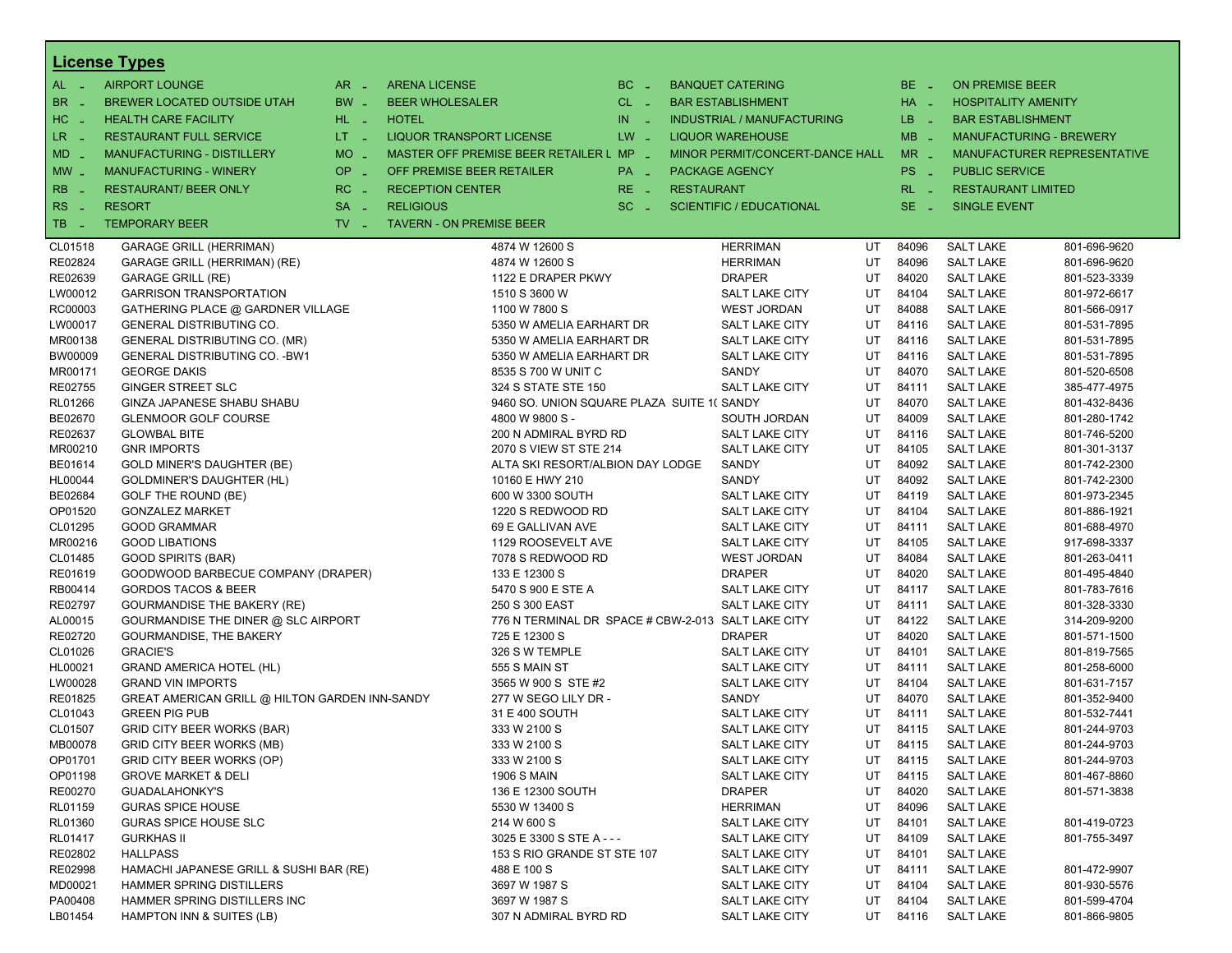|                          | <b>License Types</b>                      |                               |                                         |            |                                 |    |                 |                            |                                |
|--------------------------|-------------------------------------------|-------------------------------|-----------------------------------------|------------|---------------------------------|----|-----------------|----------------------------|--------------------------------|
| $AL -$                   | <b>AIRPORT LOUNGE</b>                     | $AR -$                        | <b>ARENA LICENSE</b>                    | $BC -$     | <b>BANQUET CATERING</b>         |    | BE _            | <b>ON PREMISE BEER</b>     |                                |
| BR<br>- 4                | BREWER LOCATED OUTSIDE UTAH               | BW _                          | <b>BEER WHOLESALER</b>                  | $CL$ $-$   | <b>BAR ESTABLISHMENT</b>        |    | $HA$ $-$        | <b>HOSPITALITY AMENITY</b> |                                |
| H <sub>C</sub><br>- 4    | <b>HEALTH CARE FACILITY</b>               | HL L                          | <b>HOTEL</b>                            | IN.<br>- 2 | INDUSTRIAL / MANUFACTURING      |    | LB _            | <b>BAR ESTABLISHMENT</b>   |                                |
| LR.<br>- 4               | <b>RESTAURANT FULL SERVICE</b>            | $LT = 1$                      | <b>LIQUOR TRANSPORT LICENSE</b>         | $LW -$     | <b>LIQUOR WAREHOUSE</b>         |    | $MB -$          |                            | <b>MANUFACTURING - BREWERY</b> |
| $MD -$                   | MANUFACTURING - DISTILLERY                | <b>MO</b><br>i al             | MASTER OFF PREMISE BEER RETAILER L MP _ |            | MINOR PERMIT/CONCERT-DANCE HALL |    | $MR -$          |                            | MANUFACTURER REPRESENTATIVE    |
|                          |                                           | <b>OP</b>                     |                                         |            |                                 |    |                 |                            |                                |
| $MW$ $-$                 | <b>MANUFACTURING - WINERY</b>             | i al                          | OFF PREMISE BEER RETAILER               | PA _       | <b>PACKAGE AGENCY</b>           |    | PS <sub>-</sub> | <b>PUBLIC SERVICE</b>      |                                |
| <b>RB</b>                | <b>RESTAURANT/ BEER ONLY</b>              | $RC -$                        | <b>RECEPTION CENTER</b>                 | RE _       | <b>RESTAURANT</b>               |    | $RL - 1$        | <b>RESTAURANT LIMITED</b>  |                                |
| R <sub>S</sub><br>$\sim$ | <b>RESORT</b>                             | <b>SA</b><br><b>Simple</b>    | <b>RELIGIOUS</b>                        | $SC =$     | <b>SCIENTIFIC / EDUCATIONAL</b> |    | SE.<br>- 20     | <b>SINGLE EVENT</b>        |                                |
| TB<br>- 4                | <b>TEMPORARY BEER</b>                     | $TV$ $\overline{\phantom{0}}$ | <b>TAVERN - ON PREMISE BEER</b>         |            |                                 |    |                 |                            |                                |
| OP01859                  | HAMPTON INN & SUITES BY HILTON (W JORDAN) |                               | 3923 W CENTER PARK DR                   |            | <b>WEST JORDAN</b>              | UT | 84084           | <b>SALT LAKE</b>           | 901-754-7774                   |
| RE02406                  | <b>HANDLE SALT LAKE</b>                   |                               | 418 E 200 S                             |            | <b>SALT LAKE CITY</b>           | UT | 84111           | <b>SALT LAKE</b>           | 435-962-0052                   |
| CL01445                  | <b>HANDLEBAR</b>                          |                               | 308 W REED AVE                          |            | <b>SALT LAKE CITY</b>           | UT | 84103           | <b>SALT LAKE</b>           | 801-953-0588                   |
| OP01885                  | HANDY PANTRY (OP)                         |                               | 1252 W 400 S                            |            | <b>SALT LAKE CITY</b>           | UT | 84104           | <b>SALT LAKE</b>           | 801-900-0990                   |
| RB00411                  | <b>HAPPY CAMPER DELI</b>                  |                               | 1100 W 7800 S STE 21                    |            | <b>WEST JORDAN</b>              | UT | 84088           | <b>SALT LAKE</b>           | 801-566-8806                   |
| BE02727                  | HAPPY CAMPER DELI @ BONNEVILLE G.C.       |                               | 954 CONNOR ST                           |            | <b>SALT LAKE CITY</b>           | UT | 84108           | <b>SALT LAKE</b>           | 801-918-0094                   |
| BE02728                  | HAPPY CAMPER DELI @ FORESTDALE G.C.       |                               | 2375 S 900 E                            |            | <b>SALT LAKE CITY</b>           | UT | 84106           | <b>SALT LAKE</b>           | 801-918-0094                   |
| BE02726                  | HAPPY CAMPER DELI @ GLENDALE G.C.         |                               | 1630 W 2100 S                           |            | <b>SALT LAKE CITY</b>           | UT | 84119           | <b>SALT LAKE</b>           | 801-918-0094                   |
| BE02725                  | HAPPY CAMPER DELI @ NIBLEY G.C.           |                               | 2780 S 700 EAST                         |            | <b>SALT LAKE CITY</b>           | UT | 84106           | <b>SALT LAKE</b>           | 801-918-0094                   |
| BE02732                  | HAPPY CAMPER DELI @ ROSE PARK G.C.        |                               | 1386 N REDWOOD RD                       |            | <b>SALT LAKE CITY</b>           | UT | 84116           | <b>SALT LAKE</b>           | 801-918-0094                   |
| RL00791                  | HAPPY SUMO AT OLD MILL                    |                               | 6572 S BIG COTTONWOOD CYN RD            |            | SALT LAKE CITY                  | UT | 84121           | <b>SALT LAKE</b>           | 801-733-9661                   |
| RE02265                  | <b>HARBOR SEAFOOD &amp; STEAK CO</b>      |                               | 2302 PARLEYS WAY                        |            | <b>SALT LAKE CITY</b>           | UT | 84109           | <b>SALT LAKE</b>           | 208-391-8811                   |
| OP01942                  | <b>HARMON'S DAYBREAK</b>                  |                               | 4727 W SOUTH JORDAN PKWY                |            | SOUTH JORDAN                    | UT | 84009           | <b>SALT LAKE</b>           | 801-707-4506                   |
| OP00168                  | HARMONS (7TH ST MIDVALE)                  |                               | 7755 S 700 E                            |            | <b>MIDVALE</b>                  | UT | 84047           | <b>SALT LAKE</b>           | 801-561-2286                   |
| OP00165                  | HARMONS (BRICKYARD)                       |                               | 3270 S 1300 E                           |            | <b>SALT LAKE CITY</b>           | UT | 84106           | <b>SALT LAKE</b>           | 801-487-7736                   |
| OP00164                  | HARMONS (CITY CREEK)                      |                               | 135 E 100 S                             |            | <b>SALT LAKE CITY</b>           | UT | 84111           | <b>SALT LAKE</b>           | 801-428-0366                   |
| OP00162                  | HARMONS (EMIGRATION MARKET)               |                               | 1706 E 1300 S                           |            | <b>SALT LAKE CITY</b>           | UT | 84108           | <b>SALT LAKE</b>           | 801-583-3663                   |
| OP00170                  | HARMONS (HOLLADAY)                        |                               | 4675 S HOLLADAY BLVD                    |            | <b>SALT LAKE CITY</b>           | UT | 84117           | <b>SALT LAKE</b>           | 801-257-8300                   |
| OP00163                  | <b>HARMONS (KEARNS)</b>                   |                               | 4874 W 6200 S                           |            | <b>SALT LAKE CITY</b>           | UT | 84118           | <b>SALT LAKE</b>           | 801-965-9450                   |
| OP00159                  | HARMONS (MOUNTAIN VIEW)                   |                               | 13330 S KESTREL RANGE RD                |            | <b>HERRIMAN</b>                 | UT | 84096           | <b>SALT LAKE</b>           | 385-257-6440                   |
| OP00171                  | HARMONS (SOUTH JORDAN)                    |                               | 10507 S REDWOOD RD                      |            | SOUTH JORDAN                    | UT | 84095           | <b>SALT LAKE</b>           | 801-446-9984                   |
| OP00160                  | HARMONS (TAYLORSVILLE)                    |                               | 5454 S REDWOOD RD                       |            | <b>SALT LAKE CITY</b>           | UT | 84123           | <b>SALT LAKE</b>           | 801-967-9213                   |
| OP00158                  | HARMONS (THE DISTRICT)                    |                               | 11453 S PKWY PLAZA DR                   |            | SOUTH JORDAN                    | UT | 84095           | <b>SALT LAKE</b>           | 801-495-5402                   |
| OP00290                  | HARMONS BANGERTER CROSSING (OP)           |                               | 125 E 13800 S                           |            | <b>DRAPER</b>                   | UT | 84020           | <b>SALT LAKE</b>           | 801-617-0111                   |
| OP00173                  | <b>HARMONS DRAPER</b>                     |                               | 672 E 11400 S                           |            | <b>DRAPER</b>                   | UT | 84020           | <b>SALT LAKE</b>           | 801-576-9911                   |
| OP00169                  | <b>HARMONS WEST</b>                       |                               | 3955 W 3500 S                           |            | <b>SALT LAKE CITY</b>           | UT | 84120           | <b>SALT LAKE</b>           | 801-968-3577                   |
| OP00082                  | HARTS GAS AND FOOD (7200 S MIDVALE)       |                               | 335 W 7200 S                            |            | <b>MIDVALE</b>                  | UT | 84047           | <b>SALT LAKE</b>           | 801-255-1060                   |
| MR00224                  | <b>HEAVEN HILL BRANDS</b>                 |                               | 8402 S 1275 E                           |            | <b>SANDY</b>                    | UT | 84094           | <b>SALT LAKE</b>           | 502-348-3921                   |
| OP00929                  | <b>HENRY'S MARKET</b>                     |                               | 4170 EMIGRATION CYN RD                  |            | <b>SALT LAKE CITY</b>           | UT | 84108           | <b>SALT LAKE</b>           | 801-230-8090                   |
| OP01943                  | <b>HERNANDEZ MARKET</b>                   |                               | 3333 W 3500 S                           |            | <b>SALT LAKE CITY</b>           | UT | 84119           | <b>SALT LAKE</b>           | 801-347-3018                   |
| RL01414                  | <b>HERO HOT POT</b>                       |                               | 3390 S STATE #33                        |            | <b>SALT LAKE CITY</b>           | UT | 84115           | <b>SALT LAKE</b>           | 801-906-8573                   |
| RL01062                  | HI SUSHI USA                              |                               | 1400 S FOOTHILL DR #152                 |            | <b>SALT LAKE CITY</b>           | UT | 84108           | <b>SALT LAKE</b>           | 801 906 8320                   |
| CL00075                  | HIDDEN VALLEY COUNTRY CLUB                |                               | 11820 S HIGHLAND DR                     |            | SANDY                           | UT | 84092           | <b>SALT LAKE</b>           | 801-571-0583                   |
| MD00023                  | HIGH WEST DISTILLERY (SALT LAKE)          |                               | 3600 W 850 S STE G, H, I, J             |            | <b>SALT LAKE CITY</b>           | UT | 84104           | <b>SALT LAKE</b>           | 585-678-7588                   |
| MD00016                  | HIGH WEST DISTILLERY -MD1                 |                               | 3545 WEST 1500 SOUTH                    |            | <b>SALT LAKE CITY</b>           | UT | 84104           | <b>SALT LAKE</b>           | 585-678-7100                   |
| CL00460                  | <b>HIGHLANDER PUB</b>                     |                               | 6194 HIGHLAND DR                        |            | SALT LAKE CITY                  | UT | 84121           | <b>SALT LAKE</b>           | 801-277-8251                   |
| RE02834                  | HILTON GARDEN INN (RE)                    |                               | 4975 S WILEY POST WAY                   |            | <b>SALT LAKE CITY</b>           | UT | 84116           | <b>SALT LAKE</b>           | 801-519-9000                   |
| BC00094                  | HILTON GARDEN INN (SANDY)                 |                               | 277 W SEGO LILY DR -                    |            | SANDY                           | UT | 84070           | <b>SALT LAKE</b>           | 801-352-9400                   |
| RL01223                  | HILTON GARDEN INN - DOWNTOWN              |                               | 250 W 600 S                             |            | <b>SALT LAKE CITY</b>           | UT | 84101           | <b>SALT LAKE</b>           | 208-519-4206                   |
| BC00245                  | HILTON GARDEN INN DOWNTOWN                |                               | 250 W 600 S                             |            | SALT LAKE CITY                  | UT | 84101           | <b>SALT LAKE</b>           | 208-519-4049                   |
| BC00265                  | HILTON GARDEN INN SLC AIRPORT             |                               | 4975 S WILEY POST WAY                   |            | <b>SALT LAKE CITY</b>           | UT | 84116           | <b>SALT LAKE</b>           | 801-519-9000                   |
| HL00016                  | HILTON SALT LAKE CITY CENTER (HL)         |                               | 255 S W TEMPLE                          |            | SALT LAKE CITY                  | UT | 84101           | <b>SALT LAKE</b>           | 801-328-2000                   |
| RE02431                  | <b>HIMALAYAN KITCHEN</b>                  |                               | 360 S STATE ST                          |            | <b>SALT LAKE CITY</b>           | UT | 84111           | <b>SALT LAKE</b>           | 801-328-2077                   |
| <b>RL00984</b>           | HIMALAYAN KITCHEN (II)                    |                               | 11521 S 4000 W #105                     |            | SOUTH JORDAN                    | UT | 84095           | <b>SALT LAKE</b>           | 801-254-0800                   |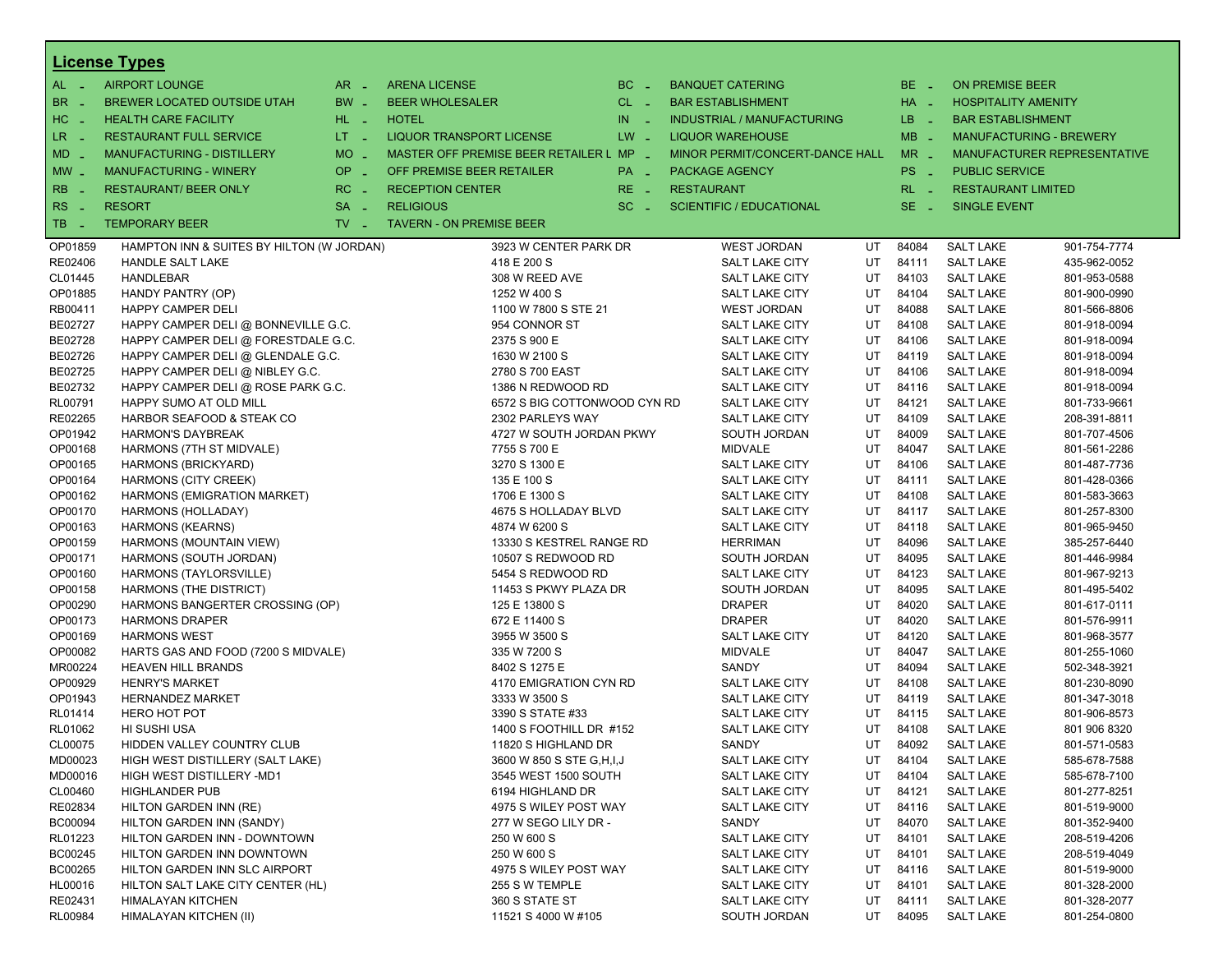|                    | <b>License Types</b>                   |                               |                                         |            |                                    |          |                |                                      |                                |
|--------------------|----------------------------------------|-------------------------------|-----------------------------------------|------------|------------------------------------|----------|----------------|--------------------------------------|--------------------------------|
| $AL -$             | <b>AIRPORT LOUNGE</b>                  | $AR -$                        | <b>ARENA LICENSE</b>                    | $BC -$     | <b>BANQUET CATERING</b>            |          | $BE -$         | <b>ON PREMISE BEER</b>               |                                |
| <b>BR</b>          | BREWER LOCATED OUTSIDE UTAH            | BW _                          | <b>BEER WHOLESALER</b>                  | $CL$ $-$   | <b>BAR ESTABLISHMENT</b>           |          | HA _           | <b>HOSPITALITY AMENITY</b>           |                                |
| HC <br>- 4         | <b>HEALTH CARE FACILITY</b>            | HL L                          | <b>HOTEL</b>                            | IN.<br>- 2 | <b>INDUSTRIAL / MANUFACTURING</b>  |          | LB _           | <b>BAR ESTABLISHMENT</b>             |                                |
| LR.<br>- 4         | <b>RESTAURANT FULL SERVICE</b>         | $LT - 1$                      | <b>LIQUOR TRANSPORT LICENSE</b>         | $LW -$     | <b>LIQUOR WAREHOUSE</b>            |          | $MB -$         |                                      | <b>MANUFACTURING - BREWERY</b> |
| MD -               | <b>MANUFACTURING - DISTILLERY</b>      | <b>MO</b><br>$\sim$           | MASTER OFF PREMISE BEER RETAILER L MP _ |            | MINOR PERMIT/CONCERT-DANCE HALL    |          | $MR -$         |                                      | MANUFACTURER REPRESENTATIVE    |
|                    | <b>MANUFACTURING - WINERY</b>          | <b>OP</b>                     | OFF PREMISE BEER RETAILER               |            |                                    |          | PS _           | <b>PUBLIC SERVICE</b>                |                                |
| $MW-$              |                                        | п.                            |                                         | PA _       | <b>PACKAGE AGENCY</b>              |          |                |                                      |                                |
| <b>RB</b>          | <b>RESTAURANT/ BEER ONLY</b>           | RC<br>$\sim$                  | <b>RECEPTION CENTER</b>                 | $RE -$     | <b>RESTAURANT</b>                  |          | $RL - 1$       | <b>RESTAURANT LIMITED</b>            |                                |
| RS                 | <b>RESORT</b>                          | <b>SA</b><br>$\sim$           | <b>RELIGIOUS</b>                        | $SC =$     | <b>SCIENTIFIC / EDUCATIONAL</b>    |          | SE.<br>- 4     | <b>SINGLE EVENT</b>                  |                                |
| TB.                | <b>TEMPORARY BEER</b>                  | $TV$ $\overline{\phantom{0}}$ | <b>TAVERN - ON PREMISE BEER</b>         |            |                                    |          |                |                                      |                                |
| RL00143            | <b>HO HO GOURMET</b>                   |                               | 1504 S STATE                            |            | <b>SALT LAKE CITY</b>              | UT       | 84115          | <b>SALT LAKE</b>                     | 801-487-7700                   |
| CL00789            | <b>HOG WALLOW PUB</b>                  |                               | 3200 BIG COTTONWOOD CYN -               |            | <b>SALT LAKE CITY</b>              | UT       | 84121          | <b>SALT LAKE</b>                     | 801-733-5567                   |
| RE02417            | HOLIDAY INN SOUTH JORDAN               |                               | 10499 S JORDAN GATEWAY                  |            | SOUTH JORDAN                       | UT       | 84095          | <b>SALT LAKE</b>                     | 801-553-1151                   |
| BC00231            | HOLIDAY INN SOUTH JORDAN (BC)          |                               | 10499 S JORDAN GATEWAY                  |            | SOUTH JORDAN                       | UT       | 84095          | <b>SALT LAKE</b>                     | 801-553-1151                   |
| HL00032            | HOLIDAY INN/WING TIPS BAR & BISTRO     |                               | 5001 W WILEY POST WAY                   |            | <b>SALT LAKE CITY</b>              | UT       | 84116          | <b>SALT LAKE</b>                     | 801-741-1800                   |
| OP01370            | <b>HOLIDAY OIL #31</b>                 |                               | 6995 S 1300 W                           |            | <b>WEST JORDAN</b>                 | UT       | 84084          | <b>SALT LAKE</b>                     |                                |
| OP01442            | <b>HOLIDAY OIL #37</b>                 |                               | 15027 S ACADEMY PKWY                    |            | <b>HERRIMAN</b>                    | UT       | 84096          | <b>SALT LAKE</b>                     |                                |
| OP01648            | HOLIDAY OIL #62                        |                               | 2474 S 7200 W                           |            | <b>MAGNA</b>                       | UT       | 84044          | <b>SALT LAKE</b>                     | 801-973-7002                   |
| OP01818            | <b>HOLIDAY OIL #65</b>                 |                               | 4185 W 12600 S                          |            | <b>HERRIMAN</b>                    | UT       | 84096          | <b>SALT LAKE</b>                     | 801-973-7002                   |
| OP00756            | HOLIDAY OIL CO#18                      |                               | 4825 W 4100 S                           |            | <b>SALT LAKE CITY</b>              | UT       | 84120          | <b>SALT LAKE</b>                     | 801-967-1809                   |
| OP00777            | HOLIDAY OIL CO#1                       |                               | 4391 W 3500 S                           |            | <b>SALT LAKE CITY</b>              | UT       | 84120          | <b>SALT LAKE</b>                     | 801-679-1005                   |
| OP00785            | <b>HOLIDAY OIL CO#10</b>               |                               | <b>7505 S STATE</b>                     |            | <b>MIDVALE</b>                     | UT       | 84047          | <b>SALT LAKE</b>                     | 801-561-4072                   |
| OP00786            | <b>HOLIDAY OIL CO#11</b>               |                               | 2716 W 4700 S                           |            | TAYLORSVILLE                       | UT       | 84129          | <b>SALT LAKE</b>                     | 801-968-2351                   |
| OP00788            | HOLIDAY OIL CO#13                      |                               | 3436 S 2300 E                           |            | <b>SALT LAKE CITY</b>              | UT       | 84109          | <b>SALT LAKE</b>                     | 801-277-0405                   |
| OP00754            | <b>HOLIDAY OIL CO#16</b>               |                               | 1316 W 9000 S                           |            | <b>WEST JORDAN</b>                 | UT       | 84084          | <b>SALT LAKE</b>                     | 801-562-5616                   |
| OP00755            | <b>HOLIDAY OIL CO#17</b>               |                               | 3210 W 3500 S                           |            | <b>SALT LAKE CITY</b>              | UT       | 84119          | <b>SALT LAKE</b>                     | 801-964-0660                   |
| OP00757            | HOLIDAY OIL CO#19                      |                               | 2778 S STATE                            |            | <b>SALT LAKE CITY</b>              | UT       | 84115          | <b>SALT LAKE</b>                     | 801-466-0181                   |
| OP00779            | HOLIDAY OIL CO#2                       |                               | 5041 W ROSECREST                        |            | <b>HERRIMAN</b>                    | UT       | 84096          | <b>SALT LAKE</b>                     | 801-972-3618                   |
| OP00758            | HOLIDAY OIL CO#20                      |                               | 8655 S 2000 E                           |            | SANDY                              | UT       | 84093          | <b>SALT LAKE</b>                     | 801-943-8524                   |
| OP00759            | HOLIDAY OIL CO#21                      |                               | 4783 W 6200 S                           |            | <b>SALT LAKE CITY</b>              | UT       | 84118          | <b>SALT LAKE</b>                     | 801-964-9029                   |
| OP00761            | HOLIDAY OIL CO#23                      |                               | 9010 S STATE                            |            | SANDY                              | UT       | 84070          | <b>SALT LAKE</b>                     | 801-562-5999                   |
| OP00762            | <b>HOLIDAY OIL CO#24</b>               |                               | 6415 W 3500 S                           |            | <b>SALT LAKE CITY</b>              | UT       | 84120          | <b>SALT LAKE</b>                     | 801-967-9217                   |
| OP00763            | HOLIDAY OIL CO#25                      |                               | 6189 S 3200 W                           |            | <b>SALT LAKE CITY</b>              | UT       | 84119          | <b>SALT LAKE</b>                     | 801-966-6216                   |
| OP00764            | <b>HOLIDAY OIL CO#26</b>               |                               | 3191 W 7800 S                           |            | <b>WEST JORDAN</b>                 | UT       | 84088          | <b>SALT LAKE</b>                     | 801-561-3631                   |
| OP00765            | <b>HOLIDAY OIL CO#27</b>               |                               | 4820 S HIGHLAND DR                      |            | <b>SALT LAKE CITY</b>              | UT       | 84117          | <b>SALT LAKE</b>                     | 801-277-4212                   |
| OP00766            | HOLIDAY OIL CO#28                      |                               | 3189 W 3500 S                           |            | <b>SALT LAKE CITY</b>              | UT       | 84119          | <b>SALT LAKE</b>                     | 801-967-2888                   |
| OP00767            | <b>HOLIDAY OIL CO#29</b>               |                               | 2729 W 4700 S                           |            | <b>TAYLORSVILLE</b>                | UT       | 84129          | <b>SALT LAKE</b>                     |                                |
| OP00778<br>OP00768 | HOLIDAY OIL CO#3                       |                               | 4464 W NEW BINGHAM                      |            | <b>WEST JORDAN</b><br>TAYLORSVILLE | UT<br>UT | 84084<br>84129 | <b>SALT LAKE</b><br><b>SALT LAKE</b> | 801-260-1333                   |
| OP00769            | HOLIDAY OIL CO#30<br>HOLIDAY OIL CO#32 |                               | 3215 W 5400 S<br>3978 W INNOVATION      |            | <b>RIVERTON</b>                    | UT       | 84065          | <b>SALT LAKE</b>                     | 801-967-1826<br>801-253-1048   |
| OP00770            | <b>HOLIDAY OIL CO#33</b>               |                               | 1327 W 12600 S                          |            | <b>RIVERTON</b>                    | UT       | 84065          | <b>SALT LAKE</b>                     | 801-446-7033                   |
| OP00771            | HOLIDAY OIL CO#34                      |                               | 6382 W 13400 S                          |            | <b>HERRIMAN</b>                    | UT       | 84096          | <b>SALT LAKE</b>                     | 801-666-6932                   |
| OP00772            | <b>HOLIDAY OIL CO#35</b>               |                               | 1317 W 7800 S                           |            | <b>WEST JORDAN</b>                 | UT       | 84084          | <b>SALT LAKE</b>                     | 801-561-3502                   |
| OP00773            | HOLIDAY OIL CO#36                      |                               | 5625 W 13100 S                          |            | <b>RIVERTON</b>                    | UT       | 84065          | <b>SALT LAKE</b>                     | 801-253-8836                   |
| OP00774            | HOLIDAY OIL CO#38                      |                               | 255 E TRAVERSE RIDGE                    |            | <b>DRAPER</b>                      | UT       | 84020          | <b>SALT LAKE</b>                     | 801-495-3811                   |
| OP00775            | HOLIDAY OIL CO#39                      |                               | 3894 S HIGHLAND                         |            | <b>SALT LAKE CITY</b>              | UT       | 84106          | <b>SALT LAKE</b>                     | 801-272-2739                   |
| OP01502            | HOLIDAY OIL CO#4                       |                               | 3086 S 2700 W                           |            | <b>SALT LAKE CITY</b>              | UT       | 84119          | <b>SALT LAKE</b>                     | 801-972-3618                   |
| OP00776            | HOLIDAY OIL CO#40                      |                               | 10419 S 4000 W                          |            | SOUTH JORDAN                       | UT       | 84095          | <b>SALT LAKE</b>                     | 801-446-1845                   |
| OP00737            | HOLIDAY OIL CO#44                      |                               | 3592 S 8400 W                           |            | <b>MAGNA</b>                       | UT       | 84044          | <b>SALT LAKE</b>                     | 925-274-2943                   |
| OP00738            | HOLIDAY OIL CO#45                      |                               | 267 W 12300 S                           |            | <b>DRAPER</b>                      | UT       | 84020          | <b>SALT LAKE</b>                     | 801-523-8492                   |
| OP00739            | HOLIDAY OIL CO#46                      |                               | 2644 S 8400 W                           |            | MAGNA                              | UT       | 84044          | <b>SALT LAKE</b>                     | 801-250-6125                   |
| OP00741            | HOLIDAY OIL CO#48                      |                               | 8166 S U-111                            |            | <b>WEST JORDAN</b>                 | UT       | 84081          | <b>SALT LAKE</b>                     | 801-508-1502                   |
| OP00742            | HOLIDAY OIL CO#49                      |                               | 7173 S 700 W                            |            | <b>MIDVALE</b>                     | UT       | 84047          | <b>SALT LAKE</b>                     | 801-748-1054                   |
| OP00780            | HOLIDAY OIL CO#5                       |                               | 1033 W SOUTH JORDAN PKWY                |            | SOUTH JORDAN                       | UT       | 84095          | <b>SALT LAKE</b>                     | 801-302-0897                   |
|                    |                                        |                               |                                         |            |                                    |          |                |                                      |                                |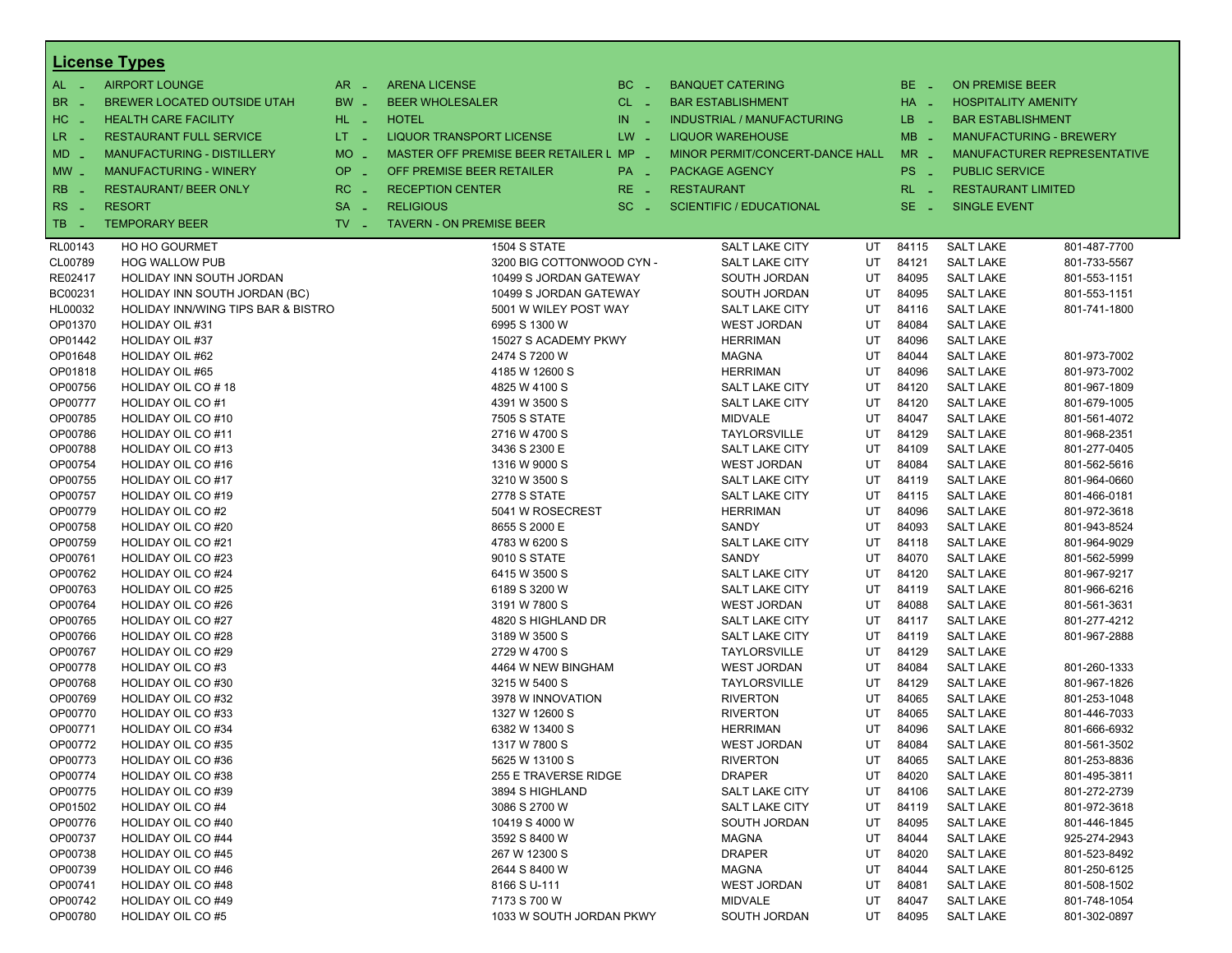|                      | <b>License Types</b>                                                      |                               |                                                      |              |                                         |          |                |                                      |                              |
|----------------------|---------------------------------------------------------------------------|-------------------------------|------------------------------------------------------|--------------|-----------------------------------------|----------|----------------|--------------------------------------|------------------------------|
| $AL -$               | <b>AIRPORT LOUNGE</b>                                                     | $AR -$                        | <b>ARENA LICENSE</b>                                 | $BC -$       | <b>BANQUET CATERING</b>                 |          | BE.<br>- 4     | <b>ON PREMISE BEER</b>               |                              |
| BR.<br>- 11          | BREWER LOCATED OUTSIDE UTAH                                               | BW _                          | <b>BEER WHOLESALER</b>                               | $CL$ $-$     | <b>BAR ESTABLISHMENT</b>                |          | HA _           | <b>HOSPITALITY AMENITY</b>           |                              |
| $H$ C<br>$\sim$      | <b>HEALTH CARE FACILITY</b>                                               | HL L                          | <b>HOTEL</b>                                         | IN<br>$\sim$ | <b>INDUSTRIAL / MANUFACTURING</b>       |          | LB.<br>- 4     | <b>BAR ESTABLISHMENT</b>             |                              |
| LR.<br>$\sim$ $\sim$ | <b>RESTAURANT FULL SERVICE</b>                                            | $LT - 1$                      | <b>LIQUOR TRANSPORT LICENSE</b>                      | $LW -$       | <b>LIQUOR WAREHOUSE</b>                 |          | $MB -$         | MANUFACTURING - BREWERY              |                              |
| $MD -$               | MANUFACTURING - DISTILLERY                                                | MO _                          | MASTER OFF PREMISE BEER RETAILER L MP _              |              | MINOR PERMIT/CONCERT-DANCE HALL         |          | $MR -$         |                                      | MANUFACTURER REPRESENTATIVE  |
| $MW$ $-$             | <b>MANUFACTURING - WINERY</b>                                             | $OP \sim$                     | OFF PREMISE BEER RETAILER                            | PA _         | PACKAGE AGENCY                          |          | PS<br>- 11     | <b>PUBLIC SERVICE</b>                |                              |
| <b>RB</b>            | <b>RESTAURANT/ BEER ONLY</b>                                              | $RC -$                        | <b>RECEPTION CENTER</b>                              | $RE_ -$      | <b>RESTAURANT</b>                       |          | RL.            | <b>RESTAURANT LIMITED</b>            |                              |
|                      |                                                                           |                               |                                                      |              |                                         |          |                |                                      |                              |
| RS<br>- 4            | <b>RESORT</b><br><b>TEMPORARY BEER</b>                                    | $SA -$                        | <b>RELIGIOUS</b>                                     | $SC =$       | <b>SCIENTIFIC / EDUCATIONAL</b>         |          | SE.<br>- 4     | <b>SINGLE EVENT</b>                  |                              |
| TB.<br>. —           |                                                                           | $TV$ $\overline{\phantom{0}}$ | <b>TAVERN - ON PREMISE BEER</b>                      |              |                                         |          |                |                                      |                              |
| OP00743              | <b>HOLIDAY OIL CO#50</b>                                                  |                               | 4013 S WASATCH                                       |              | <b>SALT LAKE CITY</b>                   | UT       | 84124          | <b>SALT LAKE</b>                     | 801-272-3395                 |
| OP00745              | HOLIDAY OIL CO#52                                                         |                               | 5487 W 11800 S                                       |              | <b>RIVERTON</b>                         | UT       | 84065          | <b>SALT LAKE</b>                     | 801-446-0609                 |
| OP00746              | <b>HOLIDAY OIL CO#53</b>                                                  |                               | 11415 S REDWOOD                                      |              | SOUTH JORDAN                            | UT       | 84095          | <b>SALT LAKE</b>                     | 801-679-9088                 |
| OP00749              | <b>HOLIDAY OIL CO#56</b>                                                  |                               | 2235 E FT UNION                                      |              | <b>SALT LAKE CITY</b>                   | UT       | 84121          | <b>SALT LAKE</b>                     | 801-944-6308                 |
| OP00750              | HOLIDAY OIL CO#57                                                         |                               | 2730 W 7800 S                                        |              | <b>WEST JORDAN</b>                      | UT       | 84088          | <b>SALT LAKE</b>                     | 385-529-5194                 |
| OP00781              | HOLIDAY OIL CO#6                                                          |                               | 5408 S 5600 W                                        |              | <b>SALT LAKE CITY</b>                   | UT       | 84118          | <b>SALT LAKE</b>                     | 801-968-2900                 |
| OP00782<br>OP00783   | <b>HOLIDAY OIL CO#7</b>                                                   |                               | 293 E 12300 S                                        |              | <b>DRAPER</b>                           | UT<br>UT | 84020<br>84123 | <b>SALT LAKE</b>                     | 801-553-2777                 |
| OP00784              | HOLIDAY OIL CO#8<br><b>HOLIDAY OIL CO#9</b>                               |                               | 606 W 5300 S<br>3219 W 4100 S                        |              | SALT LAKE CITY<br><b>SALT LAKE CITY</b> | UT       | 84119          | <b>SALT LAKE</b><br><b>SALT LAKE</b> | 801-288-8812<br>801-968-2066 |
| MD00024              | <b>HOLYSTONE DISTILLING</b>                                               |                               | 207 W 4860 S                                         |              | <b>SALT LAKE CITY</b>                   | UT       | 84107          | <b>SALT LAKE</b>                     | 805-490-7202                 |
| PA00424              | <b>HOLYSTONE DISTILLING (PA)</b>                                          |                               | 207 W 4860 S                                         |              | SALT LAKE CITY                          | UT       | 84107          | <b>SALT LAKE</b>                     | 805-490-7202                 |
| OP01935              | HOMEWOOD SUITES BY HILTON SLC                                             |                               | 423 W 300 S                                          |              | <b>SALT LAKE CITY</b>                   | UT       | 84101          | <b>SALT LAKE</b>                     | 801-363-6700                 |
| <b>RL00076</b>       | HONG KONG TEA HOUSE & RESTAURANT                                          |                               | 565 W 200 S -                                        |              | <b>SALT LAKE CITY</b>                   | UT       | 84101          | <b>SALT LAKE</b>                     | 801-531-7010                 |
| RE02710              | HOOF & VINE (RE)                                                          |                               | 7680 S UNION PARK AVE                                |              | <b>MIDVALE</b>                          | UT       | 84047          | <b>SALT LAKE</b>                     | 801-569-4645                 |
| RE02861              | HOOK AND REEL CAJUN SEAFOOD AND BAR                                       |                               | 3403 DECKER LAKE DR                                  |              | SALT LAKE CITY                          | UT       | 84119          | <b>SALT LAKE</b>                     | 801-666-2888                 |
| CL01473              | HOPKINS BREWING COMPANY                                                   |                               | 2121 S MCCLELLAND ST STE 110                         |              | <b>SALT LAKE CITY</b>                   | UT       | 84106          | <b>SALT LAKE</b>                     | 801-906-0123                 |
| PS00014              | <b>HORIZON AIR</b>                                                        |                               | 3920 W 900 N STE CBSW 1 022 6                        |              | <b>SALT LAKE CITY</b>                   | UT       | 84116          | <b>SALT LAKE</b>                     | 206-392-5831                 |
| <b>BC00200</b>       | HOTEL MONACO SALT LAKE CITY                                               |                               | 202 S MAIN ST                                        |              | <b>SALT LAKE CITY</b>                   | UT       | 84101          | <b>SALT LAKE</b>                     | 801-595-0000                 |
| RE02296              | <b>HUB &amp; SPOKE DINER</b>                                              |                               | 1291 S 1100 E #101                                   |              | <b>SALT LAKE CITY</b>                   | UT       | 84106          | <b>SALT LAKE</b>                     | 801-487-0698                 |
| CL00894              | HUDDLE SPORTS BAR & GRILL                                                 |                               | 2400 E FORT UNION BLVD -                             |              | SALT LAKE CITY                          | UT       | 84121          | <b>SALT LAKE</b>                     | 801-438-8300                 |
| RL00841              | HUHOT MONGOLIAN GRILL (SANDY)                                             |                               | <b>10835 S STATE ST</b>                              |              | SANDY                                   | UT       | 84094          | <b>SALT LAKE</b>                     | 406-926-2104                 |
| RE02348              | <b>HYATT HOUSE SLC/SANDY</b>                                              |                               | 9685 S MONROE ST                                     |              | SANDY                                   | UT       | 84070          | <b>SALT LAKE</b>                     | 801-304-5700                 |
| OP00660              | HYATT HOUSE SLC/SANDY (OP)                                                |                               | 9685 MONROE ST                                       |              | SANDY                                   | UT       | 84070          | <b>SALT LAKE</b>                     | 801-944-4469                 |
| RE02071              | <b>HYATT PLACE</b>                                                        |                               | 55 N 400 W                                           |              | <b>SALT LAKE CITY</b>                   | UT       | 84101          | <b>SALT LAKE</b>                     | 801-456-6300                 |
| BC00148              | <b>HYATT PLACE -BC1</b>                                                   |                               | 55 N 400 W                                           |              | <b>SALT LAKE CITY</b>                   | UT       | 84101          | <b>SALT LAKE</b>                     | 801-456-6300                 |
| BC00215              | HYATT PLACE / COTTONWOOD                                                  |                               | 3090 E 6200 S                                        |              | SALT LAKE CITY                          | UT       | 84121          | <b>SALT LAKE</b>                     | 801-890-1280                 |
| RE02164              | HYATT PLACE / COTTONWOOD -RE1                                             |                               | 3090 E 6200 S                                        |              | <b>SALT LAKE CITY</b>                   | UT       | 84121          | <b>SALT LAKE</b>                     | 801-890-1280                 |
| RE02733              | HYATT PLACE SLC AIRPORT (RE) (BREIT)                                      |                               | 52 N TOMMY THOMPSON DR                               |              | <b>SALT LAKE CITY</b>                   | UT       | 84116          | <b>SALT LAKE</b>                     | 801-363-1400                 |
| BC00103              | <b>HYATT SUMMERFIELD SUITES</b>                                           |                               | 9685 S MONROE                                        |              | SANDY                                   | UT       | 84070          | <b>SALT LAKE</b>                     | 801-304-5711                 |
| MR00200              | <b>IBANTIK CRAFT BEVERAGES</b>                                            |                               | 9358 S MAISON DR                                     |              | SANDY                                   | UT       | 84093          | <b>SALT LAKE</b>                     | 801-419-3535                 |
| CL01087              | <b>IBIZA SLC</b>                                                          |                               | 180 W 400 S -                                        |              | <b>SALT LAKE CITY</b>                   | UT       | 84102          | <b>SALT LAKE</b>                     | 801-634-8093                 |
| CL01314              | <b>ICE HAUS</b>                                                           |                               | 7 E 4800 S                                           |              | <b>MURRAY</b>                           | UT       | 84107          | <b>SALT LAKE</b>                     | 801-554-1625                 |
| RL00696              | ICHIBAN SUSHI & ASIAN GRILL                                               |                               | 3432 S STATE ST UNIT A                               |              | SALT LAKE CITY                          | UT       | 84115          | <b>SALT LAKE</b>                     | DMSLIN@YAHOO.CON             |
| BC00226<br>RL01446   | ICON CULINARY @ LIVING PLANET AQUARIUM<br>IKA SUSHI & JAPANESE RESTAURANT |                               | 12033 S LONE PEAK PKWY<br>752 W BLUE VISTA LANE #300 |              | <b>DRAPER</b><br>MIDVALE                | UT<br>UT | 84020<br>84047 | <b>SALT LAKE</b><br><b>SALT LAKE</b> | 801-355-3474<br>801-679-9887 |
| MR00204              | INDEPENDENT ALLIANCE                                                      |                               | 1083 S 900 E                                         |              | SALT LAKE CITY                          | UT       | 84105          | <b>SALT LAKE</b>                     | 801-707-1015                 |
| RL00131              | <b>INDIA HOUSE</b>                                                        |                               | 8660 S STATE -                                       |              | SANDY                                   | UT       | 84070          | <b>SALT LAKE</b>                     | 801-569-0550                 |
| RE02644              | INDOCHINE VIETNAMESE BISTRO (RE)                                          |                               | 230 S 1300 E                                         |              | <b>SALT LAKE CITY</b>                   | UT       | 84108          | <b>SALT LAKE</b>                     | 801-582-0896                 |
| LB01452              | <b>INTERFORM BAR</b>                                                      |                               | 9256 S STATE ST                                      |              | SANDY                                   | UT       | 84070          | <b>SALT LAKE</b>                     | 801-727-2740                 |
| LR00996              | <b>INTERFORM CLUB</b>                                                     |                               | 9256 S STATE ST                                      |              | SANDY                                   | UT       | 84070          | <b>SALT LAKE</b>                     | 801-727-2740                 |
| CL01596              | <b>INTERNATIONAL BAR</b>                                                  |                               | 342 S STATE ST                                       |              | SALT LAKE CITY                          | UT       | 84111          | <b>SALT LAKE</b>                     | 801-893-2271                 |
| RL00120              | <b>ITALIAN VILLAGE</b>                                                    |                               | 5370 S 900 EAST -                                    |              | <b>SALT LAKE CITY</b>                   | UT       | 84117          | <b>SALT LAKE</b>                     | 801-266-4182                 |
| <b>RL00869</b>       | <b>ITTO SUSHI</b>                                                         |                               | 856 E FORT UNION BLVD                                |              | MIDVALE                                 | UT       | 84047          | <b>SALT LAKE</b>                     | 801-563-3337                 |
| RL01232              | ITTO SUSHI (SLC)                                                          |                               | 12 W BROADWAY                                        |              | SALT LAKE CITY                          | UT       | 84101          | <b>SALT LAKE</b>                     | 385-522-2603                 |
|                      |                                                                           |                               |                                                      |              |                                         |          |                |                                      |                              |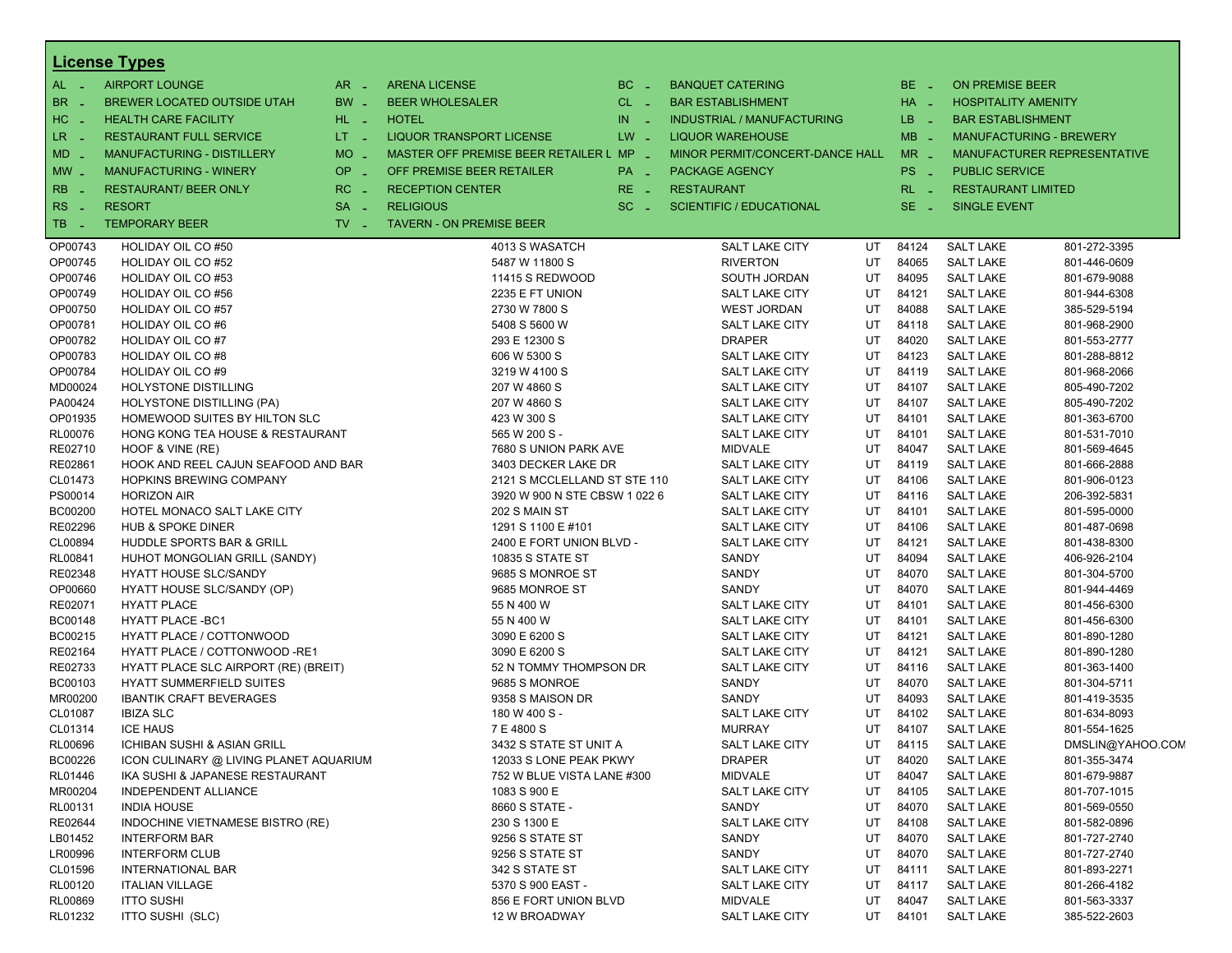|                | <b>License Types</b>                        |                   |                                          |            |                                                   |    |                 |                            |                                    |
|----------------|---------------------------------------------|-------------------|------------------------------------------|------------|---------------------------------------------------|----|-----------------|----------------------------|------------------------------------|
| $AL -$         | <b>AIRPORT LOUNGE</b>                       | $AR -$            | <b>ARENA LICENSE</b>                     | $BC -$     | <b>BANQUET CATERING</b>                           |    | BE _            | <b>ON PREMISE BEER</b>     |                                    |
| BR.<br>. —     | BREWER LOCATED OUTSIDE UTAH                 | BW _              | <b>BEER WHOLESALER</b>                   | $CL$ $-$   | <b>BAR ESTABLISHMENT</b>                          |    | $HA$ $-$        | <b>HOSPITALITY AMENITY</b> |                                    |
| HC<br>nia.     | <b>HEALTH CARE FACILITY</b>                 | HL L              | <b>HOTEL</b>                             | IN.<br>- 2 | <b>INDUSTRIAL / MANUFACTURING</b>                 |    | LB __           | <b>BAR ESTABLISHMENT</b>   |                                    |
| $LR -$         | <b>RESTAURANT FULL SERVICE</b>              | $LT - 1$          | <b>LIQUOR TRANSPORT LICENSE</b>          | $LW -$     | <b>LIQUOR WAREHOUSE</b>                           |    | $MB -$          |                            | <b>MANUFACTURING - BREWERY</b>     |
| $MD -$         | MANUFACTURING - DISTILLERY                  | <b>MO</b><br>i al | MASTER OFF PREMISE BEER RETAILER L MP _  |            | MINOR PERMIT/CONCERT-DANCE HALL                   |    | $MR -$          |                            | <b>MANUFACTURER REPRESENTATIVE</b> |
|                | <b>MANUFACTURING - WINERY</b>               | OP                | OFF PREMISE BEER RETAILER                |            |                                                   |    | PS <sub>-</sub> | <b>PUBLIC SERVICE</b>      |                                    |
| $MW -$         |                                             | ÷.                |                                          | PA _       | <b>PACKAGE AGENCY</b>                             |    |                 |                            |                                    |
| R <sub>B</sub> | <b>RESTAURANT/ BEER ONLY</b>                | RC<br>- 4         | <b>RECEPTION CENTER</b>                  | $RE -$     | <b>RESTAURANT</b>                                 |    | $RL - 1$        | <b>RESTAURANT LIMITED</b>  |                                    |
| RS.<br>- 11    | <b>RESORT</b>                               | <b>SA</b><br>п.   | <b>RELIGIOUS</b>                         | $SC =$     | <b>SCIENTIFIC / EDUCATIONAL</b>                   |    | $SE -$          | <b>SINGLE EVENT</b>        |                                    |
| TB<br>. —      | <b>TEMPORARY BEER</b>                       | $TV -$            | <b>TAVERN - ON PREMISE BEER</b>          |            |                                                   |    |                 |                            |                                    |
| RL01426        | ITTO SUSHI (SOUTH JORDAN)                   |                   |                                          |            | 10555 S REDWOOD RD STE G-1 - SOUTH J SOUTH JORDAN | UT | 84095           | <b>SALT LAKE</b>           | 385-281-2684                       |
| RL00926        | J & C HOUSE                                 |                   | 12564 S RHETSKI LANE                     |            | <b>RIVERTON</b>                                   | UT | 84065           | <b>SALT LAKE</b>           | 801-446-3091                       |
| CL01111        | JACKALOPE LOUNGE                            |                   | 372 S STATE ST                           |            | SALT LAKE CITY                                    | UT | 84111           | <b>SALT LAKE</b>           | 801-359-8054                       |
| OP00194        | JACKSONS #142 (MIDVALE)                     |                   | 7200 S 365 W                             |            | <b>MIDVALE</b>                                    | UT | 84047           | <b>SALT LAKE</b>           | 801-563-9912                       |
| OP00193        | JACKSONS #150 (NORTH TEMPLE)                |                   | 1704 W NORTH TEMPLE                      |            | <b>SALT LAKE CITY</b>                             | UT | 84116           | <b>SALT LAKE</b>           | 801-322-5329                       |
| OP00197        | JACKSONS #151 (2100 S)                      |                   | 278 W 2100 S                             |            | SALT LAKE CITY                                    | UT | 84115           | <b>SALT LAKE</b>           | 801-484-1662                       |
| OP00196        | JACKSONS #152 (3500 S)                      |                   | 3575 W 3500 S                            |            | <b>SALT LAKE CITY</b>                             | UT | 84119           | <b>SALT LAKE</b>           | 801-966-3437                       |
| OP00198        | JACKSONS #154 (6200 S)                      |                   | 4607 W 6200 S                            |            | <b>SALT LAKE CITY</b>                             | UT | 84118           | <b>SALT LAKE</b>           | 801-963-8380                       |
| OP00201        | JACKSONS #155 (REDWOOD RD)                  |                   | 7020 S REDWOOD RD                        |            | <b>WEST JORDAN</b>                                | UT | 84084           | <b>SALT LAKE</b>           | 801-561-7225                       |
| OP00200        | JACKSONS #156 (1300 E)                      |                   | 9387 S 1300 E                            |            | SANDY                                             | UT | 84094           | <b>SALT LAKE</b>           | 801-542-7181                       |
| OP00203        | JACKSONS #157 (700 E)                       |                   | 9812 S 700 E                             |            | SANDY                                             | UT | 84070           | <b>SALT LAKE</b>           | 801-571-8723                       |
| OP00206        | JACKSONS #161 (RIVERTON)                    |                   | 3728 W 12600 S                           |            | <b>RIVERTON</b>                                   | UT | 84065           | <b>SALT LAKE</b>           | 801-302-5008                       |
| OP00199        | JACKSONS#153 (4000 W)                       |                   | 4710 S 4000 W                            |            | <b>TAYLORSVILLE</b>                               | UT | 84129           | <b>SALT LAKE</b>           | 801-969-1308                       |
| OP01199        | <b>JADE MARKET</b>                          |                   | 353 W 200 S -                            |            | SALT LAKE CITY                                    | UT | 84101           | <b>SALT LAKE</b>           | 801-521-2106                       |
| MR00100        | JEFFREY D. CARTER                           |                   | 237 F STREET                             |            | <b>SALT LAKE CITY</b>                             | UT | 84103           | <b>SALT LAKE</b>           | 801-631-6088                       |
| <b>RL00786</b> | <b>JIM'S FAMILY RESTAURANT</b>              |                   | 1728 W PARK AVE                          |            | <b>RIVERTON</b>                                   | UT | 84065           | <b>SALT LAKE</b>           | 801-446-7670                       |
| RL01082        | <b>JINYA RAMEN BAR</b>                      |                   | <b>5905 S STATE</b>                      |            | <b>MURRAY</b>                                     | UT | 84107           | <b>SALT LAKE</b>           | 385-474-6818                       |
| RE02642        | JINYA RAMEN BAR (RE)                        |                   | 675 E 2100 S STE H                       |            | <b>SALT LAKE CITY</b>                             | UT | 84106           | <b>SALT LAKE</b>           | 801-556-2557                       |
| RE02758        | <b>JOE'S CRAB SHACK</b>                     |                   | 65 E 9400 S                              |            | SANDY                                             | UT | 84070           | <b>SALT LAKE</b>           | 801-255-9571                       |
| CL00865        | JOHNNY'S SLC                                |                   | 2977 E MORNINGSIDE DR.                   |            | HOLLADAY                                          | UT | 84124           | <b>SALT LAKE</b>           | 801-746-3334                       |
| OP01091        | <b>JORDAN EXPRESS MART</b>                  |                   | 2729 W 9000 S                            |            | <b>WEST JORDAN</b>                                | UT | 84088           | <b>SALT LAKE</b>           | 801-562-9280                       |
| RL00332        | JOY LUCK RESTAURANT (SANDY)                 |                   | <b>10745 S STATE ST</b>                  |            | SANDY                                             | UT | 84070           | <b>SALT LAKE</b>           | 801-501-0388                       |
| CL00887        | <b>JUNIORS TAVERN</b>                       |                   | 30 E BROADWAY #101                       |            | <b>SALT LAKE CITY</b>                             | UT | 84111           | <b>SALT LAKE</b>           | 801-322-0318                       |
| RL01378        | KAO THAI (RL)                               |                   | 3011 E 3300 S                            |            | <b>SALT LAKE CITY</b>                             | UT | 84109           | <b>SALT LAKE</b>           | 385-202-7257                       |
| RL00567        | KATHMANDU                                   |                   | 3142 S HIGHLAND DRIVE #A 1               |            | <b>SALT LAKE CITY</b>                             | UT | 84106           | <b>SALT LAKE</b>           | 801-466-3504                       |
| RL01209        | KATHMANDU 2                                 |                   | 250 W 2100 S                             |            | <b>SALT LAKE CITY</b>                             | UT | 84115           | <b>SALT LAKE</b>           | 801-935-4258                       |
| RL01054        | <b>KATHMANDU GRILL</b>                      |                   | 212 S 700 E UNIT D                       |            | <b>SALT LAKE CITY</b>                             | UT | 84102           | <b>SALT LAKE</b>           | 801-355-0454                       |
| RE03005        | KATRINA'S MEXICAN RESTAURANT & CANTINA      |                   | 3041 E 3300 S                            |            | <b>SALT LAKE CITY</b>                             | UT | 84109           | <b>SALT LAKE</b>           | 385-259-0093                       |
| RE02740        | KAZE                                        |                   | 65 E BROADWAY                            |            | SALT LAKE CITY                                    | UT | 84111           | <b>SALT LAKE</b>           | 801-800-6768                       |
| MR00188        | <b>KELLY BOLLOW</b>                         |                   | 8405 KINGS HILL DR                       |            | <b>SALT LAKE CITY</b>                             | UT | 84121           | <b>SALT LAKE</b>           | 385-775-8186                       |
| RE02945        | KEN GARFF SCHOLARSHIP CLUB                  |                   | 451 S 1400 E                             |            | <b>SALT LAKE CITY</b>                             | UT | 84112           | <b>SALT LAKE</b>           | 801-587-9328                       |
| BC00274        | KEN GARFF SCHOLARSHIP CLUB (BC)             |                   | 451 S 1400 E                             |            | <b>SALT LAKE CITY</b>                             | UT | 84112           | <b>SALT LAKE</b>           | 801-587-9328                       |
| CL00963        | <b>KEYS ON MAIN</b>                         |                   | 242 S MAIN ST -                          |            | <b>SALT LAKE CITY</b>                             | UT | 84101           | <b>SALT LAKE</b>           | 801-363-3638                       |
| TV00260        | <b>KIITO'S BREWING</b>                      |                   | 608 W 700 S                              |            | <b>SALT LAKE CITY</b>                             | UT | 84104           | <b>SALT LAKE</b>           | 801-215-9165                       |
| MB00063        | <b>KIITOS BREWING</b>                       |                   | 608 W 700 S                              |            | <b>SALT LAKE CITY</b>                             | UT | 84104           | <b>SALT LAKE</b>           | 801-215-9165                       |
| OP01089        | KIM CORNER MART                             |                   | 8915 W MAGNA MAIN ST - NEW ADDRESS MAGNA |            |                                                   | UT | 84044           | <b>SALT LAKE</b>           | 801-250-7307                       |
| OP01672        | <b>KIM HEANG MARKET</b>                     |                   | 1820 W 3600 S                            |            | <b>SALT LAKE CITY</b>                             | UT | 84119           | <b>SALT LAKE</b>           | 801-973-6230                       |
| OP01949        | KIM LONG FRESH MARKET (OP)                  |                   | 3456 S REDWOOD RD                        |            | <b>SALT LAKE CITY</b>                             | UT | 84119           | <b>SALT LAKE</b>           |                                    |
| LR01384        | KIMI'S CHOP & OYSTER HOUSE/THE WIRED WALRUS |                   | 2155 S HIGHLAND DR                       |            | SALT LAKE CITY                                    | UT | 84106           | <b>SALT LAKE</b>           | 801-946-2079                       |
| MR00164        | <b>KJKB ENTERPRISES</b>                     |                   | 9314 S 370 W                             |            | SANDY                                             | UT | 84070           | <b>SALT LAKE</b>           | 801 316 0276                       |
| TV00230        | <b>KLUB DEEN'S</b>                          |                   | 161 S PUEBLO ST                          |            | <b>SALT LAKE CITY</b>                             | UT | 84104           | <b>SALT LAKE</b>           | 385-252-1474                       |
| RE02387        | KOBE JAPANESE CUISINE                       |                   | 3947 WASATCH BLVD                        |            | <b>SALT LAKE CITY</b>                             | UT | 84124           | <b>SALT LAKE</b>           | 801-277-2928                       |
| RL01364        | KOBE SUSHI                                  |                   | 3763 CTR PARK DR                         |            | <b>WEST JORDAN</b>                                | UT | 84084           | <b>SALT LAKE</b>           | 801-953-4308                       |
| RL01376        | KOI JAPANESE STEAKHOUSE & SUSHI             |                   | <b>10649 S STATE ST</b>                  |            | SANDY                                             | UT | 84070           | <b>SALT LAKE</b>           | 801-523-6022                       |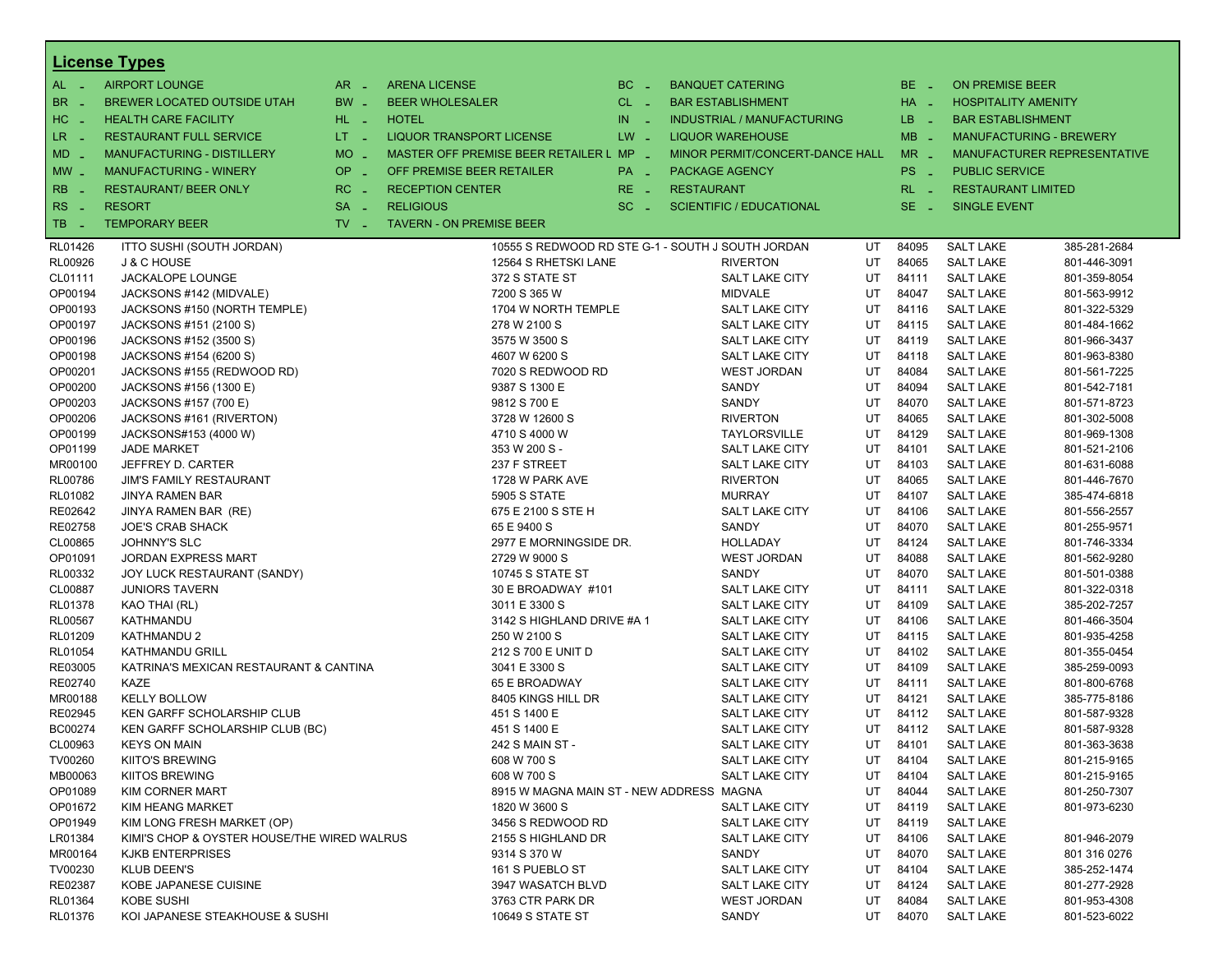|                | <u>License Types</u>                          |                               |                                         |          |                                   |    |          |                            |                                |
|----------------|-----------------------------------------------|-------------------------------|-----------------------------------------|----------|-----------------------------------|----|----------|----------------------------|--------------------------------|
| $AL -$         | <b>AIRPORT LOUNGE</b>                         | $AR =$                        | <b>ARENA LICENSE</b>                    | $BC =$   | <b>BANQUET CATERING</b>           |    | BE _     | <b>ON PREMISE BEER</b>     |                                |
| BR.<br>. —     | BREWER LOCATED OUTSIDE UTAH                   | BW _                          | <b>BEER WHOLESALER</b>                  | $CL$ $-$ | <b>BAR ESTABLISHMENT</b>          |    | $HA$ $-$ | <b>HOSPITALITY AMENITY</b> |                                |
| HC<br>. —      | <b>HEALTH CARE FACILITY</b>                   | HL L                          | <b>HOTEL</b>                            | $IN = 1$ | <b>INDUSTRIAL / MANUFACTURING</b> |    | LB __    | <b>BAR ESTABLISHMENT</b>   |                                |
| $LR -$         | <b>RESTAURANT FULL SERVICE</b>                | $LT - 1$                      | <b>LIQUOR TRANSPORT LICENSE</b>         | $LW -$   | <b>LIQUOR WAREHOUSE</b>           |    | $MB -$   |                            | <b>MANUFACTURING - BREWERY</b> |
|                | MANUFACTURING - DISTILLERY                    | $MO$ $\overline{\phantom{0}}$ | MASTER OFF PREMISE BEER RETAILER L MP _ |          | MINOR PERMIT/CONCERT-DANCE HALL   |    | $MR -$   |                            | MANUFACTURER REPRESENTATIVE    |
| $MD -$         |                                               |                               |                                         |          |                                   |    |          |                            |                                |
| $MW -$         | <b>MANUFACTURING - WINERY</b>                 | <b>OP</b><br>in 19            | OFF PREMISE BEER RETAILER               | PA _     | <b>PACKAGE AGENCY</b>             |    | PS _     | <b>PUBLIC SERVICE</b>      |                                |
| <b>RB</b>      | <b>RESTAURANT/ BEER ONLY</b>                  | $RC -$                        | <b>RECEPTION CENTER</b>                 | $RE -$   | <b>RESTAURANT</b>                 |    | $RL - 1$ | <b>RESTAURANT LIMITED</b>  |                                |
| RS.<br>- 11    | <b>RESORT</b>                                 | <b>SA</b><br>п.               | <b>RELIGIOUS</b>                        | $SC =$   | <b>SCIENTIFIC / EDUCATIONAL</b>   |    | $SE -$   | <b>SINGLE EVENT</b>        |                                |
| TB.<br>- 4     | <b>TEMPORARY BEER</b>                         | $TV$ $\overline{\phantom{0}}$ | <b>TAVERN - ON PREMISE BEER</b>         |          |                                   |    |          |                            |                                |
| RE02983        | <b>KONA GRILL</b>                             |                               | 13253 S TEAL RIDGE WAY STE J-190        |          | <b>HERRIMAN</b>                   | UT | 84096    | <b>SALT LAKE</b>           |                                |
| RE02737        | KOU, KOREAN BBQ OF UTAH                       |                               | 7157 S STATE ST -                       |          | <b>MIDVALE</b>                    | UT | 84047    | <b>SALT LAKE</b>           | 801-996-8415                   |
| RE00089        | <b>KOYO</b>                                   |                               | 2275 E 3300 S                           |          | SALT LAKE CITY                    | UT | 84109    | <b>SALT LAKE</b>           | 801-466-7111                   |
| <b>RL00790</b> | KYOTO RESTAURANT                              |                               | 1080 E 1300 SOUTH                       |          | SALT LAKE CITY                    | UT | 84105    | <b>SALT LAKE</b>           | 801-487-3525                   |
| OP01276        | LA AUTENTICA MARKET                           |                               | 8120 W 3500 S                           |          | <b>MAGNA</b>                      | UT | 84044    | <b>SALT LAKE</b>           | 801-250-5061                   |
| RL01395        | LA BARBA COFFEE                               |                               | 155 E 900 S                             |          | SALT LAKE CITY                    | UT | 84111    | <b>SALT LAKE</b>           | 801-895-5001                   |
| RE01276        | LA BELLA PIASTRA @ SLC MARRIOTT - CITY CENTER |                               | 220 S STATE ST -                        |          | SALT LAKE CITY                    | UT | 84111    | <b>SALT LAKE</b>           | 801-961-8700                   |
| CL01331        | LA CABANA                                     |                               | 538 S REDWOOD RD                        |          | <b>SALT LAKE CITY</b>             | UT | 84104    | <b>SALT LAKE</b>           | 801-975-1419                   |
| MW00014        | LA CAILLE RESTAURANT                          |                               | 9565 WASATCH BLVD                       |          | SANDY                             | UT | 84092    | <b>SALT LAKE</b>           | 801-942-1751                   |
| BC00143        | LA CAILLE RESTAURANT (BC)                     |                               | 9565 WASATCH BLVD                       |          | SANDY                             | UT | 84092    | <b>SALT LAKE</b>           | 801-942-1751                   |
| RE02031        | LA CAILLE RESTAURANT (RE)                     |                               | 9565 WASATCH BLVD                       |          | SANDY                             | UT | 84092    | <b>SALT LAKE</b>           | 801-942-1751                   |
| OP01344        | <b>LA CANTERA</b>                             |                               | 3078 W 7800 S UNIT 1                    |          | <b>WEST JORDAN</b>                | UT | 84084    | <b>SALT LAKE</b>           | 801-955-6534                   |
| RB00398        | LA CASA DEL TAMAL                             |                               | 2843 S 5600 W STE 140                   |          | SALT LAKE CITY                    | UT | 84120    | <b>SALT LAKE</b>           | 385-259-3367                   |
| RE00092        | LA COCINA #2 (COTTONWOOD)                     |                               | 6965 S 2300 EAST                        |          | <b>SALT LAKE CITY</b>             | UT | 84121    | <b>SALT LAKE</b>           | 801-943-7790                   |
| RE01623        | LA COSTA                                      |                               | 889 E 9400 S                            |          | SANDY                             | UT | 84094    | <b>SALT LAKE</b>           | 801-553-1505                   |
| OP01650        | LA DIANA MARKET (OP)                          |                               | 56 S 900 W                              |          | SALT LAKE CITY                    | UT | 84104    | <b>SALT LAKE</b>           | 801-355-9016                   |
| RE02841        | LA FOUNTAIN MEXICAN RESTAURANT (3300 S)       |                               | 1995 E 3300 SOUTH                       |          | <b>SALT LAKE CITY</b>             | UT | 84106    | <b>SALT LAKE</b>           | 801-856-5207                   |
| RE02120        | LA FOUNTAIN RESTAURANT                        |                               | 9103 S VILLAGE SHOP DR                  |          | SANDY                             | UT | 84094    | <b>SALT LAKE</b>           | 801-727-7893                   |
| RE02617        | LA FOUNTAIN RESTAURANT (DECKER LAKE)          |                               | 3312 S DECKER LAKE DR                   |          | SALT LAKE CITY                    | UT | 84119    | <b>SALT LAKE</b>           | 801-259-8239                   |
| RB00115        | LA FOUNTAIN RESTAURANT (WEST VALLEY)          |                               | 2836 S 5600 W STE #4                    |          | SALT LAKE CITY                    | UT | 84120    | <b>SALT LAKE</b>           | 801-955-4420                   |
| RE02775        | LA FRONTERA (3300 S)                          |                               | 1250 E 3300 S                           |          | SALT LAKE CITY                    | UT | 84106    | <b>SALT LAKE</b>           | 801-726-4116                   |
| RB00112        | LA FRONTERA (WEST VALLEY)                     |                               | 3784 W 3500 SOUTH                       |          | <b>SALT LAKE CITY</b>             | UT | 84120    | <b>SALT LAKE</b>           | 801-967-9905                   |
| RE02858        | LA FRONTERA JBZ                               |                               | 3728 W 13400 S - STE 105 - RIVERTON     |          | <b>RIVERTON</b>                   | UT | 84065    | <b>SALT LAKE</b>           | 801-930-5049                   |
| RE01702        | LA HACIENDA MEXICAN RESTAURANT                |                               | 1248 S REDWOOD RD                       |          | SALT LAKE CITY                    | UT | 84104    | <b>SALT LAKE</b>           | 801-973-0738                   |
| RE01918        | LA HACIENDA MEXICAN RESTAURANT                |                               | 12434 S MINUTEMAN DR #200               |          | <b>DRAPER</b>                     | UT | 84020    | <b>SALT LAKE</b>           | 801-571-2737                   |
| RE02866        | LA HACIENDA MEXICAN RESTAURANT (S JORDAN)     |                               | 11718 S 3600 W                          |          | SOUTH JORDAN                      | UT | 84095    | <b>SALT LAKE</b>           | 801-559-7374                   |
| RB00117        | <b>LA LUNA</b>                                |                               | 7211 PLAZA CENTER DR #180               |          | <b>WEST JORDAN</b>                | UT | 84084    | <b>SALT LAKE</b>           | 801-280-5730                   |
| OP01188        | LA MANZANITA MARKET                           |                               | 1437 W 1000 N -                         |          | <b>SALT LAKE CITY</b>             | UT | 84116    | <b>SALT LAKE</b>           | 801-359-2611                   |
| OP01945        | LA MANZANITA MARKET WVC                       |                               | 2099 W 3500 S                           |          | SALT LAKE CITY                    | UT | 84119    | <b>SALT LAKE</b>           | 801-494-1846                   |
| OP01407        | LA NUEVA CAMPOS                               |                               | 5318 S 4015 W                           |          | <b>SALT LAKE CITY</b>             | UT | 84118    | <b>SALT LAKE</b>           | 801-969-9868                   |
| OP01504        | <b>LA PALAPA MARKET</b>                       |                               | 654 W CENTER ST                         |          | <b>MIDVALE</b>                    | UT | 84047    | <b>SALT LAKE</b>           | 801-566-5760                   |
| OP01318        | LA PALMITA MARKET AND MEXICAN RESTAURANT      |                               | 715 S 900 W                             |          | SALT LAKE CITY                    | UT | 84104    | <b>SALT LAKE</b>           | 801-403-0149                   |
| OP00883        | LA PICO FOOD MART                             |                               | 7198 W 3500 S                           |          | <b>SALT LAKE CITY</b>             | UT | 84128    | <b>SALT LAKE</b>           | 801-250-7808                   |
| OP00708        | LA PICO MARKET                                |                               | 5404 S 4220 W                           |          | SALT LAKE CITY                    | UT | 84118    | <b>SALT LAKE</b>           | 801-963-1902                   |
| OP01369        | LA PLACITA MARKET                             |                               | 4703 W 5415 S                           |          | SALT LAKE CITY                    | UT | 84118    | <b>SALT LAKE</b>           | 801-982-9541                   |
| RE01757        | LA PUENTE (SOUTH SALT LAKE)                   |                               | 3205 SOUTH STATE STREET                 |          | SALT LAKE CITY                    | UT | 84115    | <b>SALT LAKE</b>           | 801-281-3272                   |
| RE02442        | LA PUENTE (TAYLORSVILLE)                      |                               | 5419 S REDWOOD RD                       |          | <b>TAYLORSVILLE</b>               | UT | 84123    | <b>SALT LAKE</b>           | 801-281-9803                   |
| RE02551        | LA PUENTE MEXICAN RESTAURANT (WEST JORDAN)    |                               | 9155 S REDWOOD RD -                     |          | <b>WEST JORDAN</b>                | UT | 84088    | <b>SALT LAKE</b>           | 801-878-9067                   |
| RE02714        | LA PUENTE SANDY                               |                               | 7640 UNION PARK AV                      |          | MIDVALE                           | UT | 84047    | <b>SALT LAKE</b>           | 801-251-0018                   |
| OP01536        | LA SELECTA MEAT MARKET                        |                               | 4782 W 4100 S #B                        |          | SALT LAKE CITY                    | UT | 84120    | <b>SALT LAKE</b>           | 801-878-7250                   |
| OP01523        | LA TENOCH MARKET                              |                               | 190 E 3300 S                            |          | SALT LAKE CITY                    | UT | 84115    | <b>SALT LAKE</b>           | 385-267-1086                   |
| OP01511        | LA TIENDITA MARKET                            |                               | 1255 W 500 N                            |          | SALT LAKE CITY                    | UT | 84116    | <b>SALT LAKE</b>           | 801-949-2789                   |
| RE02804        | LA TRATTORIA DI FRANCESCO                     |                               | 1500 S 1500 E                           |          | SALT LAKE CITY                    | UT | 84105    | <b>SALT LAKE</b>           | 385-267-9458                   |
| RL00239        | LA-CAI NOODLE HOUSE                           |                               | 961 S STATE ST                          |          | SALT LAKE CITY                    | UT | 84111    | <b>SALT LAKE</b>           | 801-322-3590                   |
|                |                                               |                               |                                         |          |                                   |    |          |                            |                                |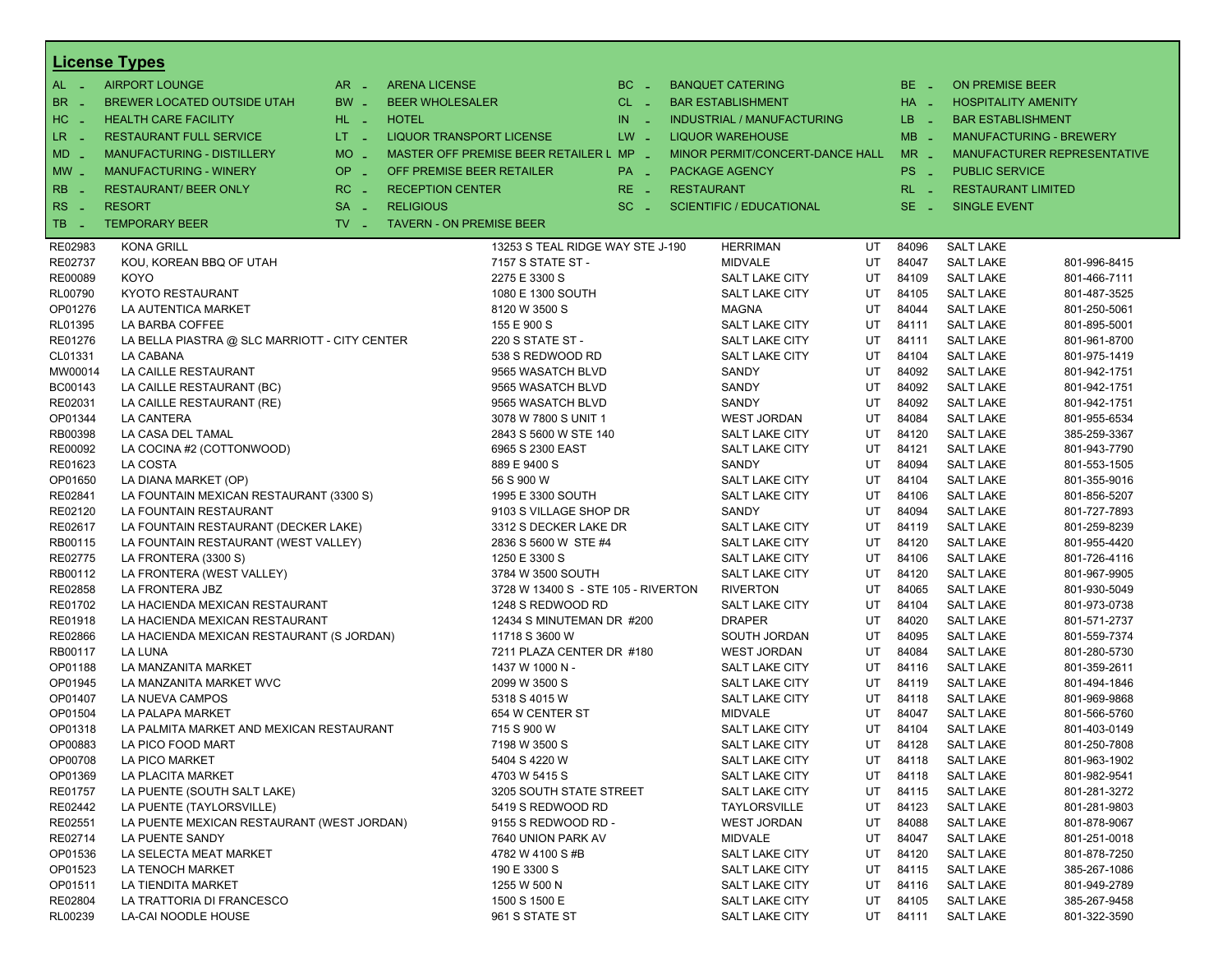|                          | <b>License Types</b>                                                                |                   |                                         |                                 |                                   |    |             |                            |                                |
|--------------------------|-------------------------------------------------------------------------------------|-------------------|-----------------------------------------|---------------------------------|-----------------------------------|----|-------------|----------------------------|--------------------------------|
| $AL -$                   | <b>AIRPORT LOUNGE</b>                                                               | $AR -$            | <b>ARENA LICENSE</b>                    | $BC -$                          | <b>BANQUET CATERING</b>           |    | $BE -$      | <b>ON PREMISE BEER</b>     |                                |
| BR<br>- 4                | BREWER LOCATED OUTSIDE UTAH                                                         | BW _              | <b>BEER WHOLESALER</b>                  | $CL$ $-$                        | <b>BAR ESTABLISHMENT</b>          |    | $HA$ $-$    | <b>HOSPITALITY AMENITY</b> |                                |
| H <sub>C</sub><br>- 4    | <b>HEALTH CARE FACILITY</b>                                                         | HL L              | <b>HOTEL</b>                            | IN.<br>$\sim$                   | <b>INDUSTRIAL / MANUFACTURING</b> |    | LB _        | <b>BAR ESTABLISHMENT</b>   |                                |
| LR.<br>- 4               | <b>RESTAURANT FULL SERVICE</b>                                                      | $LT = 1$          | <b>LIQUOR TRANSPORT LICENSE</b>         | $LW -$                          | <b>LIQUOR WAREHOUSE</b>           |    | $MB -$      |                            | <b>MANUFACTURING - BREWERY</b> |
| $MD -$                   | MANUFACTURING - DISTILLERY                                                          | <b>MO</b><br>i al | MASTER OFF PREMISE BEER RETAILER L MP - |                                 | MINOR PERMIT/CONCERT-DANCE HALL   |    | $MR -$      |                            | MANUFACTURER REPRESENTATIVE    |
|                          | <b>MANUFACTURING - WINERY</b>                                                       | <b>OP</b>         | OFF PREMISE BEER RETAILER               |                                 | <b>PACKAGE AGENCY</b>             |    | PS _        | <b>PUBLIC SERVICE</b>      |                                |
| $MW_{-}$                 |                                                                                     | i al              |                                         | PA _                            |                                   |    |             |                            |                                |
| <b>RB</b>                | <b>RESTAURANT/ BEER ONLY</b>                                                        | $RC -$            | <b>RECEPTION CENTER</b>                 | $RE -$                          | <b>RESTAURANT</b>                 |    | $RL - 1$    | <b>RESTAURANT LIMITED</b>  |                                |
| R <sub>S</sub><br>$\sim$ | <b>RESORT</b>                                                                       | <b>SA</b><br>п.   | <b>RELIGIOUS</b>                        | $SC =$                          | <b>SCIENTIFIC / EDUCATIONAL</b>   |    | SE.<br>- 20 | <b>SINGLE EVENT</b>        |                                |
| TB<br>- 4                | <b>TEMPORARY BEER</b>                                                               | $TV -$            | <b>TAVERN - ON PREMISE BEER</b>         |                                 |                                   |    |             |                            |                                |
| CL01374                  | <b>LAKE EFFECT</b>                                                                  |                   | 155 W 200 S - - -                       |                                 | <b>SALT LAKE CITY</b>             | UT | 84101       | <b>SALT LAKE</b>           | 801-532-2068                   |
| RE02992                  | LAS BOTTELLAS OF RIVERTON                                                           |                   |                                         | 4488 W TEAL RIDGE WAY STE H-100 | <b>HERRIMAN</b>                   | UT | 84096       | <b>SALT LAKE</b>           | 801-768-3405                   |
| RB00289                  | <b>LAS CAZUELAS</b>                                                                 |                   | 1766 W 5000 S                           |                                 | <b>SALT LAKE CITY</b>             | UT | 84118       | <b>SALT LAKE</b>           | 801-967-4084                   |
| RE01930                  | LAS GLORIAS DRAPER, INC.                                                            |                   |                                         | 185 E 12300 S STE L 3           | <b>DRAPER</b>                     | UT | 84020       | <b>SALT LAKE</b>           | 801-727-0725                   |
| BE02662                  | LAST CHANCE MINING CAMP, MOONBEAM REST., STONE HAUS, RO 12000 BIG COTTONWOOD CANYON |                   |                                         |                                 | <b>SALT LAKE CITY</b>             | UT | 84121       | <b>SALT LAKE</b>           | 801-536-5727                   |
| RE00721                  | LAYLA MEDITERRANEAN GRILL & MEZZE                                                   |                   |                                         | 4751 S HOLLADAY BLVD            | <b>SALT LAKE CITY</b>             | UT | 84117       | <b>SALT LAKE</b>           | 801-272-9111                   |
| RE02791                  | LAZIZ KITCHEN (RE)                                                                  |                   | 912 S JEFFERSON ST                      |                                 | <b>SALT LAKE CITY</b>             | UT | 84101       | <b>SALT LAKE</b>           | 435-757-9310                   |
| LB01156                  | LEATHERHEADS SPORTS GRILL                                                           |                   |                                         | 12147 SOUTH STATE ST            | <b>DRAPER</b>                     | UT | 84020       | <b>SALT LAKE</b>           | 949-278-2636                   |
| OP00792                  | <b>LEE MART</b>                                                                     |                   | 5905 S 700 W                            |                                 | SALT LAKE CITY                    | UT | 84123       | <b>SALT LAKE</b>           | 801-262-4267                   |
| OP01634                  | LEE'S MARKET AT 4TH WEST                                                            |                   | 255 N 400 W #1040                       |                                 | <b>SALT LAKE CITY</b>             | UT | 84103       | <b>SALT LAKE</b>           | 435-774-4150                   |
| OP01912                  | LEE'S MARKETPLACE-ACADEMY VILLAGE                                                   |                   |                                         | 4083 W MARKETPLACE DR           | <b>HERRIMAN</b>                   | UT | 84096       | <b>SALT LAKE</b>           | 385-336-7471                   |
| RL00489                  | <b>LEFT FORK GRILL</b>                                                              |                   | 68 W 3900 S                             |                                 | <b>SALT LAKE CITY</b>             | UT | 84107       | <b>SALT LAKE</b>           | 801-266-4322                   |
| RE02773                  | LEGENDS PUB & GRILL SOUTHTOWN                                                       |                   |                                         | 10631 S HOLIDAY PARK DR         | SANDY                             | UT | 84070       | <b>SALT LAKE</b>           | 801-647-2027                   |
| RE02656                  | LEGENDS SPORTS BAR & GRILL (RE)                                                     |                   | 677 S 200 W                             |                                 | <b>SALT LAKE CITY</b>             | UT | 84101       | <b>SALT LAKE</b>           | 801-355-3598                   |
| BC00165                  | LEONARDO                                                                            |                   | 209 E 500 S                             |                                 | <b>SALT LAKE CITY</b>             | UT | 84111       | <b>SALT LAKE</b>           | 801-531-9800                   |
| CL00266                  | <b>LEPRECHAUN INN</b>                                                               |                   | 4700 S 900 EAST #6                      |                                 | <b>SALT LAKE CITY</b>             | UT | 84117       | <b>SALT LAKE</b>           | 801-268-3294                   |
| CL01464                  | LEVEL CROSSING BREWING COMPANY                                                      |                   |                                         | 2496 S WEST TEMPLE - -          | SOUTH SALT LAKE                   | UT | 84115       | <b>SALT LAKE</b>           | 215-760-3138                   |
|                          |                                                                                     |                   |                                         |                                 | <b>CITY</b>                       |    |             |                            |                                |
| MB00071                  | LEVEL CROSSING BREWING COMPANY (MB)                                                 |                   |                                         | 2496 S WEST TEMPLE - -          | SOUTH SALT LAKE<br><b>CITY</b>    | UT | 84115       | <b>SALT LAKE</b>           | 215-760-3138                   |
| OP01687                  | LEVEL CROSSING BREWING COMPANY (OP)                                                 |                   |                                         | 2496 S WEST TEMPLE              | SALT LAKE CITY                    | UT | 84115       | <b>SALT LAKE</b>           | 215-760-3138                   |
| PA00421                  | LEVEL CROSSING BREWING COMPANY PA                                                   |                   |                                         | 2496 S WEST TEMPLE - -          | SOUTH SALT LAKE                   | UT | 84115       | <b>SALT LAKE</b>           | 215-760-3138                   |
|                          |                                                                                     |                   |                                         |                                 | <b>CITY</b>                       |    |             |                            |                                |
| RB00410                  | LEVEL TWO (RB)                                                                      |                   | 73 W 7200 S                             |                                 | <b>MIDVALE</b>                    | UT | 84047       | <b>SALT LAKE</b>           | 801-252-6690                   |
| BE02733                  | LEVY PREMIUM FOODSERVICE LIMITED PARTNERSHIP                                        |                   |                                         | 14787 S ACADEMY PKWY            | <b>HERRIMAN</b>                   | UT | 84096       | <b>SALT LAKE</b>           | 385-434-3085                   |
| OP00972                  | LIBERTY HEIGHTS FRESH (OP)                                                          |                   | 1290 S 1100 E                           |                                 | <b>SALT LAKE CITY</b>             | UT | 84105       | <b>SALT LAKE</b>           | 801-583-7374                   |
| CL01126                  | LIQUID JOE'S                                                                        |                   | 1249 E 3300 S -                         |                                 | <b>SALT LAKE CITY</b>             | UT | 84106       | <b>SALT LAKE</b>           | 801-467-5637                   |
| HL00022                  | LITTLE AMERICA HOTEL (HL)                                                           |                   | 500 S MAIN ST                           |                                 | <b>SALT LAKE CITY</b>             | UT | 84111       | <b>SALT LAKE</b>           | 801-363-6781                   |
| RE02827                  | <b>LOCALZ BISTRO</b>                                                                |                   | 1850 E 9400 S                           |                                 | SANDY                             | UT | 84092       | <b>SALT LAKE</b>           | 435-565-1571                   |
| CL01461                  | LOFTE'S BAR AND GRILL                                                               |                   | 2106 W N TEMPLE                         |                                 | <b>SALT LAKE CITY</b>             | UT | 84116       | <b>SALT LAKE</b>           | 801-741-1188                   |
| RE00729                  | <b>LOG HAVEN</b>                                                                    |                   |                                         | 6451 E MILLCREEK CYN RD         | <b>SALT LAKE CITY</b>             | UT | 84109       | <b>SALT LAKE</b>           | 801-272-8255                   |
| RC00025                  | LOG HAVEN (RC)                                                                      |                   |                                         | 6451 E MILLCREEK CYN RD         | <b>SALT LAKE CITY</b>             | UT | 84109       | <b>SALT LAKE</b>           | 801-272-8255                   |
| RE02914                  | <b>LOLA</b>                                                                         |                   | 856 E 900 S                             |                                 | <b>SALT LAKE CITY</b>             | UT | 84105       | <b>SALT LAKE</b>           | 385-515-8513                   |
| CL01442                  | LONDON BELLE & AMENDMENT 21                                                         |                   | 321 S MAIN                              |                                 | SALT LAKE CITY                    | UT | 84111       | <b>SALT LAKE</b>           | 801-363-8888                   |
| RB00127                  | LONE STAR TAQUERIA                                                                  |                   |                                         | 2265 E FORT UNION BLVD          | <b>SALT LAKE CITY</b>             | UT | 84121       | <b>SALT LAKE</b>           | 801-944-2300                   |
| CL01488                  | LONESTAR SALOON                                                                     |                   | 3153 W 2100 SOUTH                       |                                 | <b>WEST VALLEY CITY</b>           | UT | 84119       | <b>SALT LAKE</b>           | 801-972-0506                   |
| RE02111                  | LONGHORN STEAKHOUSE (MIDVALE)                                                       |                   |                                         | 963 E FORT UNION BLVD           | <b>MIDVALE</b>                    | UT | 84047       | <b>SALT LAKE</b>           | 407-245-4212                   |
| RE02110                  | LONGHORN STEAKHOUSE (S JORDAN)                                                      |                   | 11346 RIVER HTS DR                      |                                 | SOUTH JORDAN                      | UT | 84095       | <b>SALT LAKE</b>           | 801-727-8408                   |
| RE02096                  | LOS CUCOS MEXICAN CAFE                                                              |                   | 10585 S STATE ST                        |                                 | SANDY                             | UT | 84070       | <b>SALT LAKE</b>           | 801-572-7400                   |
| OP00978                  | LOS FELIZ                                                                           |                   | 3874 W 3500 S STE A                     |                                 | <b>SALT LAKE CITY</b>             | UT | 84120       | <b>SALT LAKE</b>           | 801-955-0988                   |
| RE02813                  | LOS GARCIA MEXICAN FOOD (RE)                                                        |                   | 8745 S 700 E #1                         |                                 | SANDY                             | UT | 84070       | <b>SALT LAKE</b>           | 801-572-7746                   |
| OP00152                  | LOVE'S TRAVEL STOPS #436 (SLC)                                                      |                   | 25 N REDWOOD RD                         |                                 | <b>SALT LAKE CITY</b>             | UT | 84116       | <b>SALT LAKE</b>           | 405-463-8891                   |
| OP00127                  | LUCKY #1509 (WEST VALLEY)                                                           |                   | 1585 W 3500 S                           |                                 | <b>SALT LAKE CITY</b>             | UT | 84119       | <b>SALT LAKE</b>           | 801-908-6710                   |
| OP00125                  | LUCKY #1708 (REDWOOD RD)                                                            |                   | 729 N REDWOOD RD                        |                                 | <b>SALT LAKE CITY</b>             | UT | 84116       | <b>SALT LAKE</b>           | 801-364-7390                   |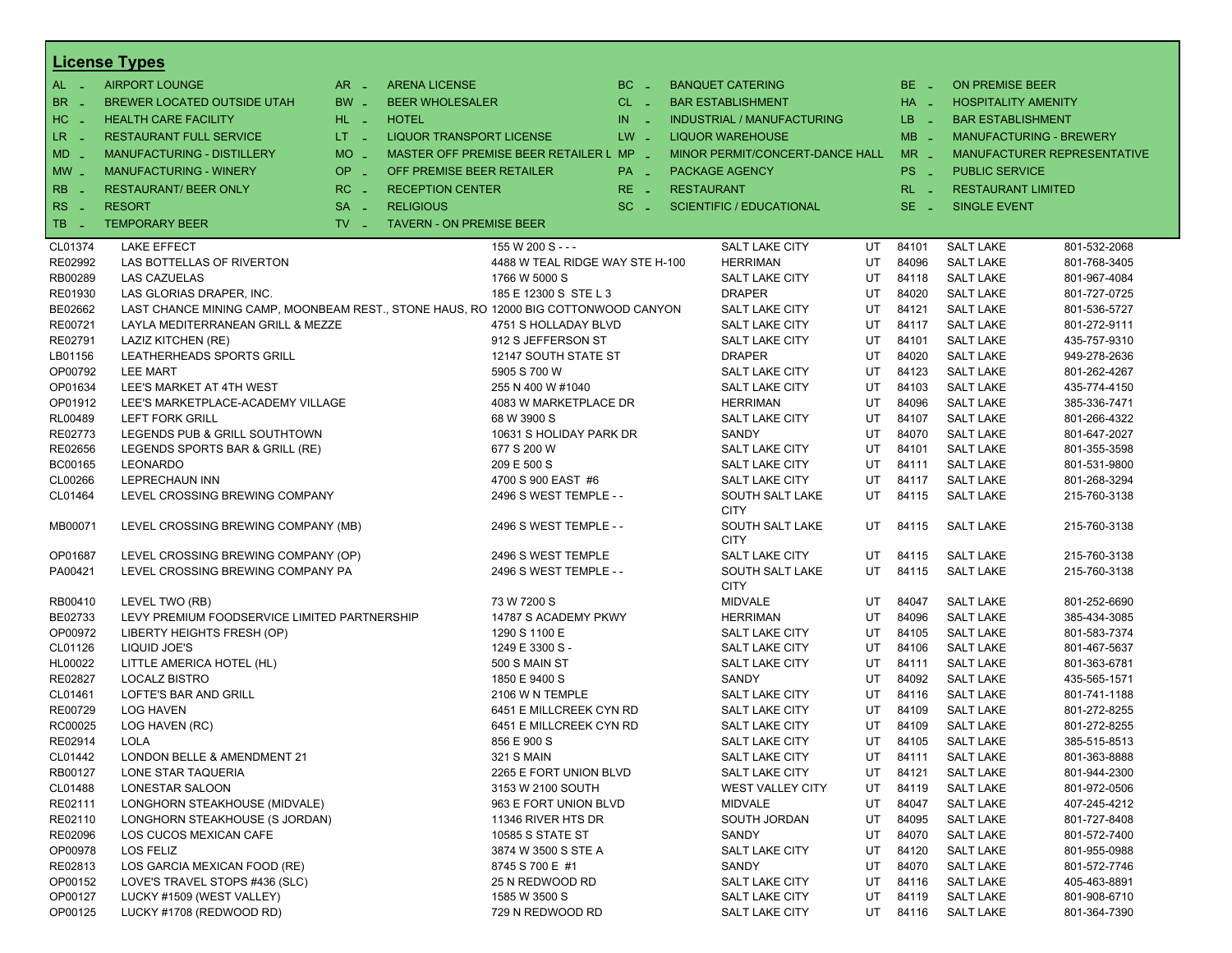|                             | <b>License Types</b>                                           |                               |                                                      |               |                   |                                   |          |                |                                      |                              |
|-----------------------------|----------------------------------------------------------------|-------------------------------|------------------------------------------------------|---------------|-------------------|-----------------------------------|----------|----------------|--------------------------------------|------------------------------|
| AL _                        | <b>AIRPORT LOUNGE</b>                                          | $AR -$                        | <b>ARENA LICENSE</b>                                 | BC<br>$\sim$  |                   | <b>BANQUET CATERING</b>           |          | BE.<br>- 4     | <b>ON PREMISE BEER</b>               |                              |
| <b>BR</b><br><b>College</b> | <b>BREWER LOCATED OUTSIDE UTAH</b>                             | BW _                          | <b>BEER WHOLESALER</b>                               | $CL$ $-$      |                   | <b>BAR ESTABLISHMENT</b>          |          | HA _           | <b>HOSPITALITY AMENITY</b>           |                              |
| HC.<br>$\sim$               | <b>HEALTH CARE FACILITY</b>                                    | HL L                          | <b>HOTEL</b>                                         | IN<br>in 1    |                   | <b>INDUSTRIAL / MANUFACTURING</b> |          | LB _           | <b>BAR ESTABLISHMENT</b>             |                              |
| LR _                        | <b>RESTAURANT FULL SERVICE</b>                                 | $LT = 1$                      | <b>LIQUOR TRANSPORT LICENSE</b>                      | $LW -$        |                   | <b>LIQUOR WAREHOUSE</b>           |          | $MB -$         | <b>MANUFACTURING - BREWERY</b>       |                              |
| <b>MD</b>                   | <b>MANUFACTURING - DISTILLERY</b>                              | MO _                          | MASTER OFF PREMISE BEER RETAILER L MP _              |               |                   | MINOR PERMIT/CONCERT-DANCE HALL   |          | $MR -$         | MANUFACTURER REPRESENTATIVE          |                              |
| $MW_{-}$                    | <b>MANUFACTURING - WINERY</b>                                  | OP _                          | OFF PREMISE BEER RETAILER                            | PA _          |                   | <b>PACKAGE AGENCY</b>             |          | PS.<br>- 4     | <b>PUBLIC SERVICE</b>                |                              |
| <b>RB</b>                   | <b>RESTAURANT/ BEER ONLY</b>                                   | $RC -$                        | <b>RECEPTION CENTER</b>                              | RE.<br>$\sim$ | <b>RESTAURANT</b> |                                   |          | $RL - 1$       | <b>RESTAURANT LIMITED</b>            |                              |
| <b>RS</b>                   | <b>RESORT</b>                                                  | $SA -$                        | <b>RELIGIOUS</b>                                     | $SC -$        |                   | <b>SCIENTIFIC / EDUCATIONAL</b>   |          | SE.<br>- 4     | <b>SINGLE EVENT</b>                  |                              |
| <b>College</b><br>TB.       | <b>TEMPORARY BEER</b>                                          | $TV$ $\overline{\phantom{0}}$ | <b>TAVERN - ON PREMISE BEER</b>                      |               |                   |                                   |          |                |                                      |                              |
| - 4                         |                                                                |                               |                                                      |               |                   |                                   |          |                |                                      |                              |
| OP00697                     | <b>LUCKY #3197</b>                                             |                               | 6950 S REDWOOD RD                                    |               |                   | <b>WEST JORDAN</b>                | UT       | 84084          | <b>SALT LAKE</b>                     | 801-381-5571                 |
| CL01061                     | LUCKY 13 OF SALT LAKE CITY                                     |                               | 135 W 1300 S                                         |               |                   | SALT LAKE CITY                    | UT       | 84115          | <b>SALT LAKE</b>                     | 801-487-4418                 |
| CL01482                     | LUCKY'S IRON DOOR ROADHOUSE                                    |                               | 3754 W CTR VIEW WAY                                  |               |                   | <b>WEST JORDAN</b>                | UT       | 84084          | <b>SALT LAKE</b>                     | 801-347-7629                 |
| RE02782                     | LUCKY'S IRON DOOR ROADHOUSE (RE)                               |                               | 3754 W CTR VIEW WAY #130                             |               |                   | <b>WEST JORDAN</b>                | UT       | 84084          | <b>SALT LAKE</b>                     | 801-347-7629                 |
| OP00729                     | LUNA FOOD MART                                                 |                               | 3596 W 3100 S<br>155 N 1000 W                        |               |                   | SALT LAKE CITY<br>SALT LAKE CITY  | UT<br>UT | 84119<br>84116 | <b>SALT LAKE</b><br><b>SALT LAKE</b> | 801-916-5285                 |
| BE02639<br>MR00194          | LUX HOSPITALITY GROUP @ UTAH STATE FAIRPARK<br>LVM SPIRIT, LLC |                               | 7210 S 2930 E                                        |               |                   | SALT LAKE CITY                    | UT       | 84121          | <b>SALT LAKE</b>                     | ZAC@LUXEVENTS.COI            |
| MR00139                     | M & M DISTRIBUTING                                             |                               | 531 W 600 NORTH - - -                                |               |                   | SALT LAKE CITY                    | UT       | 84116          | <b>SALT LAKE</b>                     | 801-972-4255                 |
| LW00018                     | M & M DISTRIBUTING (LW)                                        |                               | 531 W 600 NORTH - - -                                |               |                   | <b>SALT LAKE CITY</b>             | UT       | 84116          | <b>SALT LAKE</b>                     | 801-972-4255                 |
| OP01566                     | M & M DISTRIBUTING (OP)                                        |                               | 531 W 600 NORTH - - -                                |               |                   | SALT LAKE CITY                    | UT       | 84116          | <b>SALT LAKE</b>                     | 801-972-4255                 |
| BW00026                     | M & M DISTRIBUTING -BW2                                        |                               | 531 W 600 NORTH - - -                                |               |                   | SALT LAKE CITY                    | UT       | 84116          | <b>SALT LAKE</b>                     | 801-972-4255                 |
| LW00049                     | <b>MACAGAVE SPIRITS LLC</b>                                    |                               | 1940 S FREMONT DR                                    |               |                   | SALT LAKE CITY                    | UT       | 84104          | <b>SALT LAKE</b>                     | 801-599-1483                 |
| OP01070                     | MACEY'S                                                        |                               | 3555 W 3500 S                                        |               |                   | <b>SALT LAKE CITY</b>             | UT       | 84119          | <b>SALT LAKE</b>                     | 801-963-6870                 |
| OP01102                     | MACEY'S (DRAPER)                                               |                               | 1212 E DRAPER PKWY                                   |               |                   | <b>DRAPER</b>                     | UT       | 84020          | <b>SALT LAKE</b>                     | 801-571-7199                 |
| OP01241                     | MACEY'S (HIGHLAND DR)                                          |                               | 4530 S HIGHLAND DR                                   |               |                   | SALT LAKE CITY                    | UT       | 84117          | <b>SALT LAKE</b>                     | 801-278-5390                 |
| OP00670                     | MACEY'S (MILLCREEK)                                            |                               | 3981 S WASATCH BLVD                                  |               |                   | SALT LAKE CITY                    | UT       | 84124          | <b>SALT LAKE</b>                     | 801-272-2622                 |
| OP00861                     | MACEY'S (MURRAY)                                               |                               | 5632 S 900 E                                         |               |                   | SALT LAKE CITY                    | UT       | 84121          | <b>SALT LAKE</b>                     | 801-262-0177                 |
| OP01101                     | MACEY'S (TAYLORSVILLE)                                         |                               | 1825 W 4700 S                                        |               |                   | SALT LAKE CITY                    | UT       | 84118          | <b>SALT LAKE</b>                     | 801-964-8424                 |
| OP00877                     | MACEY'S (W JORDAN)                                             |                               | 7859 S 3200 W                                        |               |                   | <b>WEST JORDAN</b>                | UT       | 84084          | <b>SALT LAKE</b>                     | 801-984-8226                 |
| OP01242                     | <b>MACEY'S EXPRESS</b>                                         |                               | 4506 S HIGHLAND DR                                   |               |                   | SALT LAKE CITY                    | UT       | 84117          | <b>SALT LAKE</b>                     | 801-277-3748                 |
| OP00858                     | MACY'S                                                         |                               | 2040 S 2300 E                                        |               |                   | SALT LAKE CITY                    | UT       | 84108          | <b>SALT LAKE</b>                     | 801-487-1784                 |
| OP00905                     | <b>MAGNA OIL</b>                                               |                               | 8405 W 2700 S                                        |               |                   | <b>MAGNA</b>                      | UT       | 84044          | <b>SALT LAKE</b>                     | 801-250-2505                 |
| RL00687                     | MAHIDER ETHIOPIAN RESTAURANT                                   |                               | 1465 S STATE ST #7 8                                 |               |                   | <b>SALT LAKE CITY</b>             | UT       | 84115          | <b>SALT LAKE</b>                     | 801-928-3811                 |
| OP01280                     | MAIN STREET MARKET #978                                        |                               | 1881 W CALIFORNIA AVE                                |               |                   | SALT LAKE CITY                    | UT       | 84104          | <b>SALT LAKE</b>                     | 801-886-9187                 |
| RL01184                     | MAKANMAKAN ASIAN STREAT FOOD FAIRE                             |                               | 33 E 11400 S                                         |               |                   | SANDY                             | UT       | 84070          | <b>SALT LAKE</b>                     | 801-251-0967                 |
| CL01611                     | MANNY'S NEIGHBORHOOD BAR                                       |                               | 1704 S MAIN ST<br>41 W 3300 S                        |               |                   | SALT LAKE CITY<br>SALT LAKE CITY  | UT<br>UT | 84115<br>84115 | <b>SALT LAKE</b><br><b>SALT LAKE</b> | 801-467-6289<br>801-485-1209 |
| RL00862<br>RE02357          | <b>MANO THAI DINER</b><br>MANOLI'S GREEK RESTAURANT            |                               | 900 S 402 E UNIT 2                                   |               |                   | SALT LAKE CITY                    | UT       | 84111          | <b>SALT LAKE</b>                     | 801-560-3049                 |
| OP01232                     | <b>MARIA'S MARKET</b>                                          |                               | 4865 W 3500 S STE D                                  |               |                   | SALT LAKE CITY                    | UT       | 84120          | <b>SALT LAKE</b>                     | 801-964-0320                 |
| OP01216                     | <b>MARIA'S MARKET #2</b>                                       |                               | 4984 S REDWOOD RD                                    |               |                   | SALT LAKE CITY                    | UT       | 84123          | <b>SALT LAKE</b>                     | 801-577-7447                 |
| RE02577                     | <b>MARIA'S MEXICAN GRILL</b>                                   |                               | 3336 S 2300 E                                        |               |                   | <b>MILLCREEK</b>                  | UT       | 84109          | <b>SALT LAKE</b>                     | 801-674-4245                 |
| RE02976                     | MARIA'S MEXICAN RESTAURANT (2)                                 |                               | 1732 W 5400 S                                        |               |                   | <b>TAYLORSVILLE</b>               | UT       | 84129          | <b>SALT LAKE</b>                     | 385-474-7792                 |
| RE02610                     | MARISCO'S LAS ISLITAS DE LAS VEGAS                             |                               | 4874 W 3500 SOUTH                                    |               |                   | <b>WEST VALLEY CITY</b>           | UT       | 84120          | <b>SALT LAKE</b>                     | 702-773-0775                 |
| RE02750                     | MARISCOS ENSENADA (RE)                                         |                               | 4855 S REDWOOD RD                                    |               |                   | SALT LAKE CITY                    | UT       | 84123          | <b>SALT LAKE</b>                     | 801-269-4535                 |
| RE02739                     | <b>MARISCOS ENSENADA 2</b>                                     |                               | 7711 S STATE                                         |               |                   | MIDVALE                           | UT       | 84047          | <b>SALT LAKE</b>                     | 801-566-0297                 |
| RL00262                     | <b>MARISCOS LAS ISLITAS #1</b>                                 |                               | 4219 W 3500 S #1                                     |               |                   | SALT LAKE CITY                    | UT       | 84120          | <b>SALT LAKE</b>                     | 801-982-7488                 |
| RE02532                     | MARISCOS LAS ISLITAS #2                                        |                               | 3010 W 3500 S -                                      |               |                   | WEST VALLEY CITY                  | UT       | 84119          | <b>SALT LAKE</b>                     | 801-982-7488                 |
| RB00409                     | MARISCOS LOS CHINCHORROS (MURRAY)                              |                               | 645 W 5300 S                                         |               |                   | SALT LAKE CITY                    | UT       | 84107          | <b>SALT LAKE</b>                     | 801-261-4223                 |
| RE02821                     | MARKET STREET (COTTONWOOD)                                     |                               | 2985 S COTTONWOOD PKWY                               |               |                   | SALT LAKE CITY                    | UT       | 84121          | <b>SALT LAKE</b>                     | 385-216-2628                 |
| RE02822                     | MARKET STREET (S JORDAN)                                       |                               | 10702 RIVERFRONT PKWY                                |               |                   | SOUTH JORDAN                      | UT       | 84095          | <b>SALT LAKE</b>                     | 385-216-2628                 |
| LB01448                     | MARKET STREET (SLC) (LB)                                       |                               | 48 MARKET ST #250                                    |               |                   | SALT LAKE CITY                    | UT       | 84101          | <b>SALT LAKE</b>                     | 385-216-2628                 |
| AL00002                     | MARKET STREET GRILL (CACP-2-003/4)                             |                               | 730 N 3944 W SPACE CACP-2-003/4 - NEW SALT LAKE CITY |               |                   |                                   | UT       | 84116          | <b>SALT LAKE</b>                     | 801-204-4804                 |
| RE02820                     | <b>MARKET STREET GRILL (SLC)</b>                               |                               | <b>48 W MARKET ST</b>                                |               |                   | SALT LAKE CITY                    | UT       | 84101          | <b>SALT LAKE</b>                     | 385-216-2628                 |
| LB01449                     | MARKET STREET OYSTER BAR                                       |                               | 2985 E COTTONWOOD PARKWAY                            |               |                   | <b>SALT LAKE CITY</b>             | UT       | 84121          | <b>SALT LAKE</b>                     | 385-216-2628                 |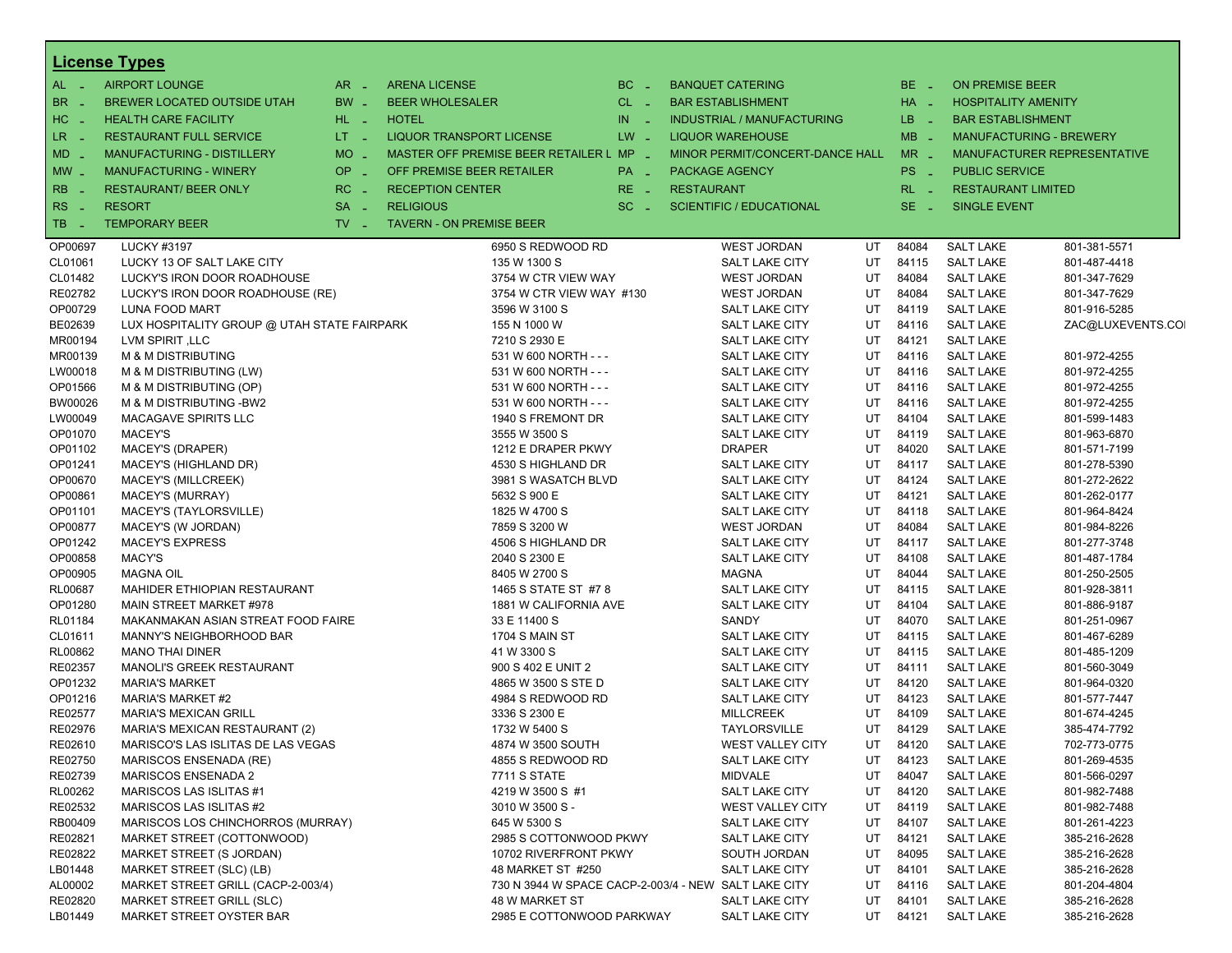|                       | <b>License Types</b>              |                     |                                         |           |                                   |    |                 |                                      |                                |
|-----------------------|-----------------------------------|---------------------|-----------------------------------------|-----------|-----------------------------------|----|-----------------|--------------------------------------|--------------------------------|
| $AL -$                | <b>AIRPORT LOUNGE</b>             | $AR -$              | <b>ARENA LICENSE</b>                    | $BC =$    | <b>BANQUET CATERING</b>           |    | BE _            | <b>ON PREMISE BEER</b>               |                                |
| BR<br>- 4             | BREWER LOCATED OUTSIDE UTAH       | BW _                | <b>BEER WHOLESALER</b>                  | $CL$ $-$  | <b>BAR ESTABLISHMENT</b>          |    | HA _            | <b>HOSPITALITY AMENITY</b>           |                                |
| H <sub>C</sub><br>- 4 | <b>HEALTH CARE FACILITY</b>       | HL L                | <b>HOTEL</b>                            | IN<br>- 2 | <b>INDUSTRIAL / MANUFACTURING</b> |    | LB _            | <b>BAR ESTABLISHMENT</b>             |                                |
| LR.<br>- 4            | <b>RESTAURANT FULL SERVICE</b>    | $LT - 1$            | LIQUOR TRANSPORT LICENSE                | $LW -$    | <b>LIQUOR WAREHOUSE</b>           |    | $MB -$          |                                      | <b>MANUFACTURING - BREWERY</b> |
| $MD -$                | <b>MANUFACTURING - DISTILLERY</b> | <b>MO</b><br>$\sim$ | MASTER OFF PREMISE BEER RETAILER L MP _ |           | MINOR PERMIT/CONCERT-DANCE HALL   |    | $MR -$          |                                      | MANUFACTURER REPRESENTATIVE    |
|                       |                                   | OP                  |                                         |           |                                   |    |                 |                                      |                                |
| $MW$ $-$              | <b>MANUFACTURING - WINERY</b>     | $\sim$              | OFF PREMISE BEER RETAILER               | PA _      | <b>PACKAGE AGENCY</b>             |    | PS <sub>-</sub> | <b>PUBLIC SERVICE</b>                |                                |
| <b>RB</b>             | <b>RESTAURANT/ BEER ONLY</b>      | RC.<br>$\sim$       | <b>RECEPTION CENTER</b>                 | $RE -$    | <b>RESTAURANT</b>                 |    | $RL - 1$        | <b>RESTAURANT LIMITED</b>            |                                |
| RS<br>- 4             | <b>RESORT</b>                     | <b>SA</b>           | <b>RELIGIOUS</b>                        | $SC =$    | <b>SCIENTIFIC / EDUCATIONAL</b>   |    | $SE -$          | <b>SINGLE EVENT</b>                  |                                |
| TB<br>- 4             | <b>TEMPORARY BEER</b>             | $TV$ $-$            | <b>TAVERN - ON PREMISE BEER</b>         |           |                                   |    |                 |                                      |                                |
| LB01451               | MARKET STREET OYSTER BAR (CL)     |                     | 10702 RIVERFRONT PKWY                   |           | SOUTH JORDAN                      | UT | 84095           | <b>SALT LAKE</b>                     | 385-216-2628                   |
| HL00045               | MARRIOTT SLC UNIVERSITY PARK      |                     | 480 S WAKARA WAY                        |           | SALT LAKE CITY                    | UT | 84108           | <b>SALT LAKE</b>                     | 801-581-1000                   |
| OP00053               | MAVERIK #333 SOUTH JORDAN)        |                     | 10419 S 2700 W                          |           | SOUTH JORDAN                      | UT | 84095           | <b>SALT LAKE</b>                     | 801-936-5557                   |
| OP01660               | MAVERIK #626                      |                     | 4100 S 5969 W                           |           | <b>SALT LAKE CITY</b>             | UT | 84128           | <b>SALT LAKE</b>                     | 801-335-3805                   |
| OP00057               | MAVERIK #196 (MIDVALE)            |                     | 7728 S MAIN                             |           | <b>MIDVALE</b>                    | UT | 84047           | <b>SALT LAKE</b>                     | 801-936-5557                   |
| OP00049               | MAVERIK #199 (300 W SLC)          |                     | 1707 S 300 W                            |           | <b>SALT LAKE CITY</b>             | UT | 84115           | <b>SALT LAKE</b>                     | 801-936-5557                   |
| OP00110               | MAVERIK #254 (9000 S SANDY)       |                     | 425 W 9000 S                            |           | SANDY                             | UT | 84070           | <b>SALT LAKE</b>                     | 801-936-5557                   |
| OP00036               | MAVERIK #262 (4800 W)             |                     | 4692 S 4800 W                           |           | SALT LAKE CITY                    | UT | 84120           | <b>SALT LAKE</b>                     | 801-936-5557                   |
| OP00048               | MAVERIK #263 (N REDWOOD RD)       |                     | 676 N REDWOOD RD                        |           | <b>SALT LAKE CITY</b>             | UT | 84116           | <b>SALT LAKE</b>                     |                                |
| OP00186               | MAVERIK #264 (RIVERTON)           |                     | 2707 W 12600 S                          |           | <b>RIVERTON</b>                   | UT | 84065           | <b>SALT LAKE</b>                     | 801-936-5557                   |
| OP00042               | MAVERIK #277 (S REDWOOD RD)       |                     | 3112 S REDWOOD RD                       |           | <b>SALT LAKE CITY</b>             | UT | 84119           | <b>SALT LAKE</b>                     | 801-936-5557                   |
| OP00655               | MAVERIK #285                      |                     | 614 W 3900 S                            |           | SALT LAKE CITY                    | UT | 84123           | <b>SALT LAKE</b>                     | 801-936-5557                   |
| OP00061               | MAVERIK #291 (CENTENNIAL)         |                     | 1927 S 3230 W                           |           | <b>SALT LAKE CITY</b>             | UT | 84104           | <b>SALT LAKE</b>                     | 801-936-5557                   |
| OP00073               | MAVERIK #295 (7800 S W JORDAN)    |                     | 3985 W 7800 S                           |           | <b>WEST JORDAN</b>                | UT | 84088           | <b>SALT LAKE</b>                     | 801-936-5557                   |
| OP00464               | MAVERIK #304                      |                     | 11415 S 700 E                           |           | <b>DRAPER</b>                     | UT | 84020           | <b>SALT LAKE</b>                     | 801-936-5557                   |
| OP00068               | MAVERIK #306 (1300 E SLC)         |                     | 1300 E 6855 S                           |           | <b>SALT LAKE CITY</b>             | UT | 84121           | <b>SALT LAKE</b>                     | 801-936-5557                   |
| OP00240               | MAVERIK #307 (7200 S MIDVALE)     |                     | 686 E 7200 S                            |           | <b>MIDVALE</b>                    | UT | 84047           | <b>SALT LAKE</b>                     | 801-255-0203                   |
| OP00109               | MAVERIK #310 (4800 S MURRAY)      |                     | 530 W 4800 S                            |           | <b>SALT LAKE CITY</b>             | UT | 84123           | <b>SALT LAKE</b>                     | 801-936-5557                   |
| OP00242               | MAVERIK #323 (2000 E SLC)         |                     | 2680 S 2000 E                           |           | <b>SALT LAKE CITY</b>             | UT | 84109           | <b>SALT LAKE</b>                     | 801-936-5557                   |
| OP00062               | MAVERIK #326 (2700 S SLC)         |                     | 710 E 2700 S                            |           | SALT LAKE CITY                    | UT | 84106           | <b>SALT LAKE</b>                     | 801-936-5557                   |
| OP00056               | MAVERIK #327 (NORTH TEMPLE)       |                     | 206 W NORTH TEMPLE                      |           | <b>SALT LAKE CITY</b>             | UT | 84103           | <b>SALT LAKE</b>                     | 801-936-5557                   |
| OP00060               | MAVERIK #328 (300 S SLC)          |                     | 508 E 300 S                             |           | <b>SALT LAKE CITY</b>             | UT | 84102           | <b>SALT LAKE</b>                     | 801-936-5557                   |
| OP00059               | MAVERIK #330 (900 E SLC)          |                     | 310 S 900 E                             |           | <b>SALT LAKE CITY</b>             | UT | 84102           | <b>SALT LAKE</b>                     | 801-936-5557                   |
| OP00243               | MAVERIK #331 (200 W SLC)          |                     | 615 S 200 W                             |           | <b>SALT LAKE CITY</b>             | UT | 84101           | <b>SALT LAKE</b>                     | 801-936-5557                   |
| OP00231               | MAVERIK #332 (1270 S MAIN) SLC    |                     | <b>1270 S MAIN</b>                      |           | <b>SALT LAKE CITY</b>             | UT | 84101           | <b>SALT LAKE</b>                     | 801-936-5557                   |
| OP00072               | MAVERIK #357 (9000 S W JORDAN)    |                     | 2714 W 9000 S                           |           | <b>WEST JORDAN</b>                | UT | 84088           | <b>SALT LAKE</b>                     | 801-936-5557                   |
| OP00058               | MAVERIK #360 (S REDWOOD RD)       |                     | 1680 S REDWOOD RD                       |           | <b>SALT LAKE CITY</b>             | UT | 84104           | <b>SALT LAKE</b>                     | 801-936-5557                   |
| OP00040               | MAVERIK #420 (WVC)                |                     | 2678 S 5600 W                           |           | <b>SALT LAKE CITY</b>             | UT | 84120           | <b>SALT LAKE</b>                     | 801-936-5557                   |
| OP00233               | MAVERIK #423 (REDWOOD RD)         |                     | 425 S REDWOOD RD                        |           | <b>SALT LAKE CITY</b>             | UT | 84104           | <b>SALT LAKE</b>                     | 801-936-5557                   |
| OP00232               | MAVERIK #438 (500 S SLC)          |                     | 414 W 500 S                             |           | <b>SALT LAKE CITY</b>             | UT | 84101           | <b>SALT LAKE</b>                     | 801-936-5557                   |
| OP00653               | MAVERIK #449                      |                     | 3260 S WEST TEMPLE                      |           | <b>SALT LAKE CITY</b>             | UT | 84115           | <b>SALT LAKE</b>                     | 801-936-5557                   |
| OP00041               | MAVERIK #452 (WEST VALLEY)        |                     | 5372 S 5600 W                           |           | SALT LAKE CITY                    | UT | 84118           | <b>SALT LAKE</b>                     | 801-936-5557                   |
| OP00234               | MAVERIK #474 (GUSTIN RD SLC)      |                     | 1445 S GUSTIN RD                        |           | <b>SALT LAKE CITY</b>             | UT | 84104           | <b>SALT LAKE</b>                     | 801-936-5557                   |
| OP00458               | MAVERIK #488                      |                     | 14814 S MINUTEMAN DR                    |           | <b>DRAPER</b>                     | UT | 84020           | <b>SALT LAKE</b>                     | 801-936-5557                   |
| OP01773               | MAVERIK #498                      |                     | 10429 S TEMPLE DR                       |           | SOUTH JORDAN                      | UT | 84095           | <b>SALT LAKE</b>                     | 801-936-5557                   |
| OP00246               | MAVERIK #518 (9400 S SANDY)       |                     | 655 E 9400 S                            |           | SALT LAKE CITY                    | UT | 84121           | <b>SALT LAKE</b>                     | 801-936-5557                   |
| OP00113               | MAVERIK #524 (UNION PARK MIDVALE) |                     | 7360 S UNION PARK AVE                   |           | <b>MIDVALE</b>                    | UT | 84047           | <b>SALT LAKE</b>                     | 801-936-5557                   |
| OP00398               | MAVERIK #537                      |                     | 1290 S WALLACE RD                       |           | <b>SALT LAKE CITY</b>             | UT | 84104           | <b>SALT LAKE</b>                     | 801-936-5557                   |
| OP00397               | MAVERIK #539                      |                     | 185 S STATE ST                          |           | SALT LAKE CITY                    | UT | 84111           | <b>SALT LAKE</b>                     | 801-936-5557                   |
| OP00238               | MAVERIK #541 (SANDY)              |                     | 432 W 9000 S                            |           | SANDY                             | UT | 84070           | <b>SALT LAKE</b><br><b>SALT LAKE</b> | 801-936-5557                   |
| OP00402               | MAVERIK #543                      |                     | 4506 S COMMERCE DR                      |           | <b>SALT LAKE CITY</b>             | UT | 84107           |                                      | 801-936-5557                   |
| OP00249               | MAVERIK #550 (7800 S W JORDAN)    |                     | 7812 SOUTH HIGHLANDS LOOP ROAD          |           | <b>WEST JORDAN</b>                | UT | 84081           | <b>SALT LAKE</b>                     | 801-936-5557                   |
| OP00069               | MAVERIK #555 (7800 S W JORDAN)    |                     | 1298 W 7800 S                           |           | <b>WEST JORDAN</b>                | UT | 84084           | <b>SALT LAKE</b>                     | 801-561-0784                   |
| OP00236               | MAVERIK #556 (MIDVALE)            |                     | 7148 SO. BINGHAM JUNCTION               |           | MIDVALE                           | UT | 84047           | <b>SALT LAKE</b>                     | 801-255-2303                   |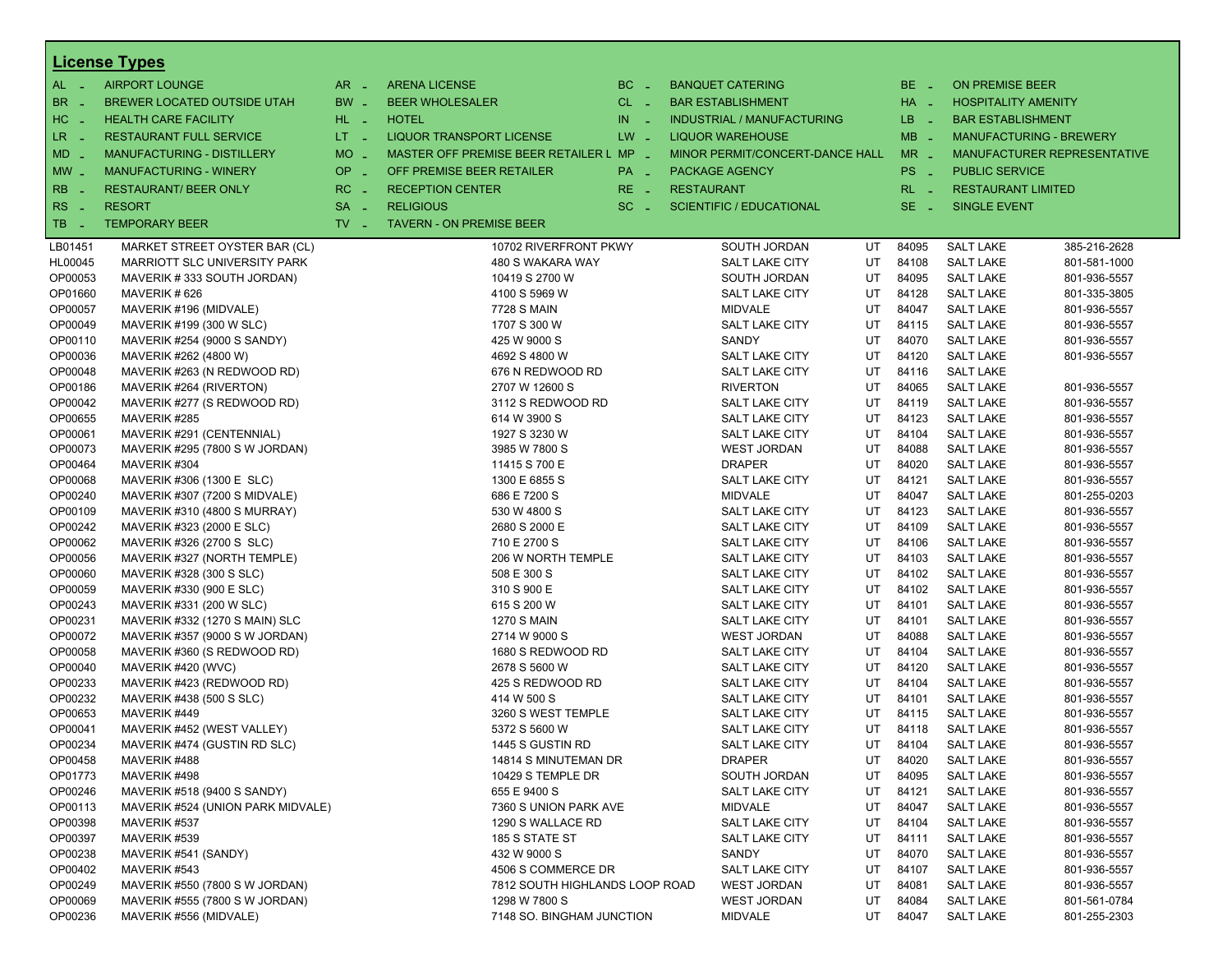|                       | <b>License Types</b>                   |                               |                                         |                   |                                   |    |             |                            |                                    |
|-----------------------|----------------------------------------|-------------------------------|-----------------------------------------|-------------------|-----------------------------------|----|-------------|----------------------------|------------------------------------|
| $AL -$                | <b>AIRPORT LOUNGE</b>                  | $AR -$                        | <b>ARENA LICENSE</b>                    | BC.<br>$\sim$     | <b>BANQUET CATERING</b>           |    | BE _        | <b>ON PREMISE BEER</b>     |                                    |
| BR<br>- 4             | BREWER LOCATED OUTSIDE UTAH            | BW _                          | <b>BEER WHOLESALER</b>                  | $CL$ $-$          | <b>BAR ESTABLISHMENT</b>          |    | $HA$ $-$    | <b>HOSPITALITY AMENITY</b> |                                    |
| H <sub>C</sub><br>- 4 | <b>HEALTH CARE FACILITY</b>            | HL L                          | <b>HOTEL</b>                            | IN.<br>$\sim$ $-$ | <b>INDUSTRIAL / MANUFACTURING</b> |    | LB.<br>- 20 | <b>BAR ESTABLISHMENT</b>   |                                    |
| LR.                   | <b>RESTAURANT FULL SERVICE</b>         | LT <sub>1</sub>               | <b>LIQUOR TRANSPORT LICENSE</b>         | $LW -$            | <b>LIQUOR WAREHOUSE</b>           |    | $MB -$      |                            | <b>MANUFACTURING - BREWERY</b>     |
| - 4                   |                                        |                               |                                         |                   |                                   |    |             |                            |                                    |
| $MD -$                | <b>MANUFACTURING - DISTILLERY</b>      | <b>MO</b><br>i Li             | MASTER OFF PREMISE BEER RETAILER L MP _ |                   | MINOR PERMIT/CONCERT-DANCE HALL   |    | $MR -$      |                            | <b>MANUFACTURER REPRESENTATIVE</b> |
| $MW$ $-$              | <b>MANUFACTURING - WINERY</b>          | <b>OP</b><br>i al             | OFF PREMISE BEER RETAILER               | $PA =$            | PACKAGE AGENCY                    |    | PS _        | <b>PUBLIC SERVICE</b>      |                                    |
| <b>RB</b>             | <b>RESTAURANT/ BEER ONLY</b>           | RC.                           | <b>RECEPTION CENTER</b>                 | RE.               | <b>RESTAURANT</b>                 |    | $RL - 1$    | <b>RESTAURANT LIMITED</b>  |                                    |
| R <sub>S</sub><br>- 4 | <b>RESORT</b>                          | <b>SA</b><br>$\sim$           | <b>RELIGIOUS</b>                        | SC.<br>- 4        | <b>SCIENTIFIC / EDUCATIONAL</b>   |    | $SE -$      | <b>SINGLE EVENT</b>        |                                    |
| TB<br>n a             | <b>TEMPORARY BEER</b>                  | $TV$ $\overline{\phantom{0}}$ | <b>TAVERN - ON PREMISE BEER</b>         |                   |                                   |    |             |                            |                                    |
| OP00459               | MAVERIK #561                           |                               | 13551 S 200 W                           |                   | <b>DRAPER</b>                     | UT | 84020       | <b>SALT LAKE</b>           | 801-936-5557                       |
| OP00054               | MAVERIK #573 (BLUFFDALE)               |                               | 13970 S REDWOOD RD                      |                   | <b>RIVERTON</b>                   | UT | 84065       | <b>SALT LAKE</b>           | 801-936-5557                       |
| OP00184               | MAVERIK #576 (REDWOOD RD)              |                               | 2175 S REDWOOD RD                       |                   | <b>SALT LAKE CITY</b>             | UT | 84119       | <b>SALT LAKE</b>           | 801-936-5557                       |
| OP00408               | MAVERIK #593                           |                               | 4077 W 13400 S                          |                   | <b>HERRIMAN</b>                   | UT | 84096       | <b>SALT LAKE</b>           | 801-936-5557                       |
| OP01683               | MAVERIK #627                           |                               | 3330 S 500 W                            |                   | <b>SALT LAKE CITY</b>             | UT | 84115       | <b>SALT LAKE</b>           | 801-335-3805                       |
| OP01780               | MAVERIK #631                           |                               | 5645 W AMELIA EARHART DR                |                   | <b>SALT LAKE CITY</b>             | UT | 84116       | <b>SALT LAKE</b>           | 801-936-5557                       |
| OP01893               | MAVERIK #648 (WEST JORDAN)             |                               | 3232 W 7800 S                           |                   | <b>WEST JORDAN</b>                | UT | 84088       | <b>SALT LAKE</b>           | 801-494-4280                       |
| OP01820               | MAVERIK #650                           |                               | 5647 W 9000 S                           |                   | <b>WEST JORDAN</b>                | UT | 84081       | <b>SALT LAKE</b>           | 801-936-5557                       |
| OP00010               | MAVERIK (HERRIMAN)                     |                               | 5075 W HERRIMAN BLVD                    |                   | <b>HERRIMAN</b>                   | UT | 84096       | <b>SALT LAKE</b>           | 801-936-5557                       |
| OP00063               | MAVERIK (SOUTH JORDAN)                 |                               | 11792 S 3600 W                          |                   | SOUTH JORDAN                      | UT | 84095       | <b>SALT LAKE</b>           | 801-936-5557                       |
| BE01162               | <b>MAVERIK CENTER</b>                  |                               | 3200 S DECKER LAKE DR - -               |                   | <b>SALT LAKE CITY</b>             | UT | 84119       | <b>SALT LAKE</b>           | 801-988-8800                       |
| OP00025               | MAVERIK, INC # 228 (WEST VALLEY)       |                               | 2675 S 3200 W                           |                   | <b>SALT LAKE CITY</b>             | UT | 84118       | <b>SALT LAKE</b>           | 801-936-5557                       |
| OP00102               | MAVERIK, INC. #352 12600 SO            |                               | 4604 W. 12600 S                         |                   | <b>RIVERTON</b>                   | UT | 84065       | <b>SALT LAKE</b>           |                                    |
| OP01916               | MAVERIK, INC. #669                     |                               | 279 S 5600 W                            |                   | <b>SALT LAKE CITY</b>             | UT | 84104       | <b>SALT LAKE</b>           | 801-335-3805                       |
| LB01211               | MAXWELL'S EAST COAST EATERY            |                               | 328 W 200 S                             |                   | <b>SALT LAKE CITY</b>             | UT | 84101       | <b>SALT LAKE</b>           | 801-328-0304                       |
| RL01397               | MAZZA MIDDLE EASTERN CUISINE (RL)      |                               | 1515 S 1500 E -                         |                   | <b>SALT LAKE CITY</b>             | UT | 84105       | <b>SALT LAKE</b>           | 801-484-9259                       |
| BE02687               | MEADOWBROOK GOLF COURSE                |                               | 4197 S 1300 W                           |                   | <b>SALT LAKE CITY</b>             | UT | 84123       | <b>SALT LAKE</b>           | 385-468-1498                       |
| RE02715               | MEKONG CAFE (RE)                       |                               | 282 W 7200 S                            |                   | <b>MIDVALE</b>                    | UT | 84047       | <b>SALT LAKE</b>           | 385 9005574                        |
| RE01405               | <b>MELTING POT</b>                     |                               | <b>340 S MAIN</b>                       |                   | <b>SALT LAKE CITY</b>             | UT | 84101       | <b>SALT LAKE</b>           | 801-521-6358                       |
| OP00672               | MERCADO PLAZA DEL SOL                  |                               | 3952 W 3500 S                           |                   | WEST VALLEY CITY                  | UT | 84120       | <b>SALT LAKE</b>           | 801-966-0601                       |
| CL01370               | <b>METRO MUSIC HALL</b>                |                               | 615 W 100 S                             |                   | <b>SALT LAKE CITY</b>             | UT | 84101       | <b>SALT LAKE</b>           |                                    |
| RB00140               | MI LINDO NAYARIT                       |                               | 145 EAST 1300 SOUTH #303 #300           |                   | <b>SALT LAKE CITY</b>             | UT | 84115       | <b>SALT LAKE</b>           | 801-908-5727                       |
| RE01813               | MI RANCHITO GRILL 2                    |                               | 3600 S STATE ST                         |                   | <b>SALT LAKE CITY</b>             | UT | 84115       | <b>SALT LAKE</b>           | 801-263-7707                       |
| RE02732               | MI RANCHITO SOUTH JORDAN               |                               | 10949 S REDWOOD RD                      |                   | SOUTH JORDAN                      | UT | 84095       | <b>SALT LAKE</b>           | 801-420-8786                       |
| <b>RL00665</b>        | MICHELANGELO'S ON MAIN                 |                               | 132 S MAIN ST.                          |                   | <b>SALT LAKE CITY</b>             | UT | 84101       | <b>SALT LAKE</b>           | 801-532-0500                       |
| CL00594               | <b>MID CITY PUB</b>                    |                               | 7101 S BINGHAM JUNCTION #104            |                   | <b>MIDVALE</b>                    | UT | 84047       | <b>SALT LAKE</b>           | 801-566-0505                       |
| RL01206               | MIDICI NEAPOLITAN PIZZA COMPANY        |                               | 191 S RIO GRANDE                        |                   | <b>SALT LAKE CITY</b>             | UT | 84101       | <b>SALT LAKE</b>           | 801-214-7900                       |
| OP00634               | <b>MIDTOWN CHEVRON</b>                 |                               | 875 S STATE                             |                   | <b>SALT LAKE CITY</b>             | UT | 84111       | <b>SALT LAKE</b>           | 801-322-3255                       |
| CL01560               | MILK                                   |                               | 49 E 900 S                              |                   | <b>SALT LAKE CITY</b>             | UT | 84111       | <b>SALT LAKE</b>           | 801-598-0422                       |
| RC00019               | <b>MILLCREEK INN</b>                   |                               | 7000 E MILLCREEK CYN                    |                   | <b>SALT LAKE CITY</b>             | UT | 84109       | <b>SALT LAKE</b>           | 801-278-7927                       |
| RE02984               | MIMI'S CAFE (MURRAY)                   |                               | 5223 S STATE ST                         |                   | <b>SALT LAKE CITY</b>             | UT | 84107       | <b>SALT LAKE</b>           | 801-261-0266                       |
| OP00611               | <b>MINIATURE MARKET</b>                |                               | 310 E 3300 S                            |                   | <b>SALT LAKE CITY</b>             | UT | 84115       | <b>SALT LAKE</b>           | 801-484-4200                       |
| OP00610               | MINIATURE MARKET #3                    |                               | 3984 W 3500 S                           |                   | <b>SALT LAKE CITY</b>             | UT | 84120       | <b>SALT LAKE</b>           | 801-849-8254                       |
| OP00687               | MINIATURE MARKET EXPRESS               |                               | 310 E 3900 S                            |                   | <b>SALT LAKE CITY</b>             | UT | 84107       | <b>SALT LAKE</b>           | 801-590-8071                       |
| RE02898               | MINT SUSHI AND TAPAS 2                 |                               | 3158 E 6200 S SUITE B                   |                   | <b>SALT LAKE CITY</b>             | UT | 84121       | <b>SALT LAKE</b>           | 801-369-6268                       |
| RE02800               | <b>MINT TAPAS &amp; SUSHI</b>          |                               | 8391 S 700 EAST                         |                   | SANDY                             | UT | 84070       | <b>SALT LAKE</b>           | 385-434-8022                       |
| RE02970               | MIYAZAKI                               |                               | 6223 S STATE STREET #4                  |                   | <b>MURRAY</b>                     | UT | 84107       | <b>SALT LAKE</b>           | 801-648-5102                       |
| RL01160               | MOD PIZZA (SUGARHOUSE)                 |                               | 1010 E 2100 S                           |                   | SALT LAKE CITY                    | UT | 84106       | <b>SALT LAKE</b>           | 385-393-0201                       |
| OP00944               | <b>MOHAWK FOOD MART</b>                |                               | <b>1708 S STATE</b>                     |                   | <b>SALT LAKE CITY</b>             | UT | 84115       | <b>SALT LAKE</b>           | 801-467-6137                       |
| CL00232               | MOLLY GREENS PUB @ BRIGHTON SKI RESORT |                               | 8302 S. BRIGHTON LOOP ROAD              |                   | <b>SALT LAKE CITY</b>             | UT | 84121       | <b>SALT LAKE</b>           | 801-532-4731                       |
| RE02965               | MONARCA BAR AND GRILL                  |                               | 268 S STATE ST STE 110                  |                   | SALT LAKE CITY                    | UT | 84111       | <b>SALT LAKE</b>           | 385-222-1157                       |
| RL01298               | <b>MONTAUK BISTRO</b>                  |                               | 12449 S FORT STREET SUITE A             |                   | <b>DRAPER</b>                     | UT | 84020       | <b>SALT LAKE</b>           | 801-572-7996                       |
| RE02892               | MOUNT MAJESTIC MANOR @ BRIGHTON RESORT |                               | 8302 SOUTH BRIGHTON LOOP ROAD           |                   | <b>BRIGHTON</b>                   | UT | 84121       | <b>SALT LAKE</b>           | 801-532-4731                       |
| CL01487               | MOUNTAIN WEST CIDER HOUSE (BAR)        |                               | 425 N 400 W                             |                   | <b>SALT LAKE CITY</b>             | UT | 84103       | <b>SALT LAKE</b>           | 801-935-4147                       |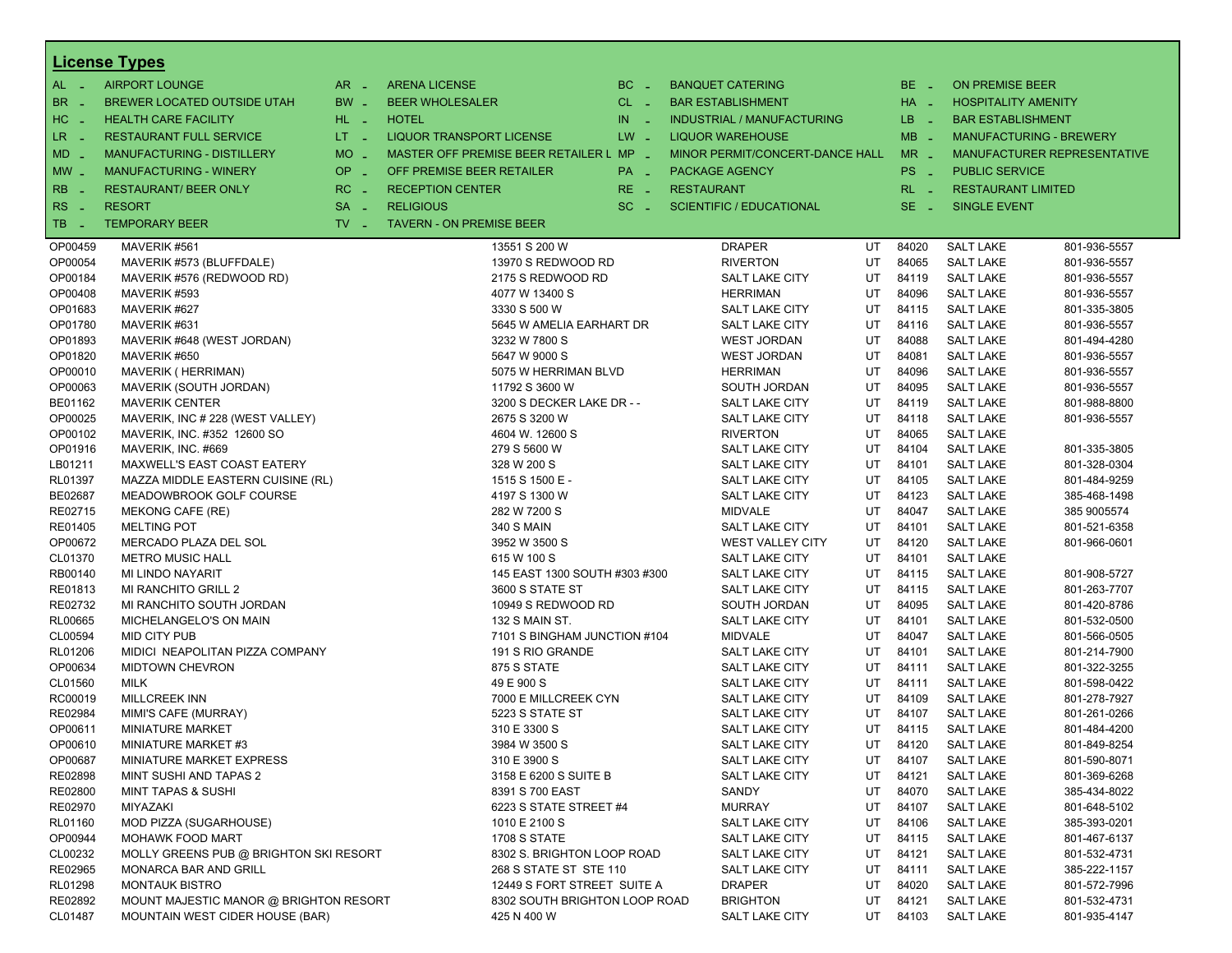|                     | <b>License Types</b>               |                               |                                          |                  |                                 |          |             |                                      |                              |
|---------------------|------------------------------------|-------------------------------|------------------------------------------|------------------|---------------------------------|----------|-------------|--------------------------------------|------------------------------|
| $AL - 1$            | <b>AIRPORT LOUNGE</b>              | $AR -$                        | <b>ARENA LICENSE</b>                     | $BC -$           | <b>BANQUET CATERING</b>         |          | BE.<br>na.  | <b>ON PREMISE BEER</b>               |                              |
| <b>BR</b><br>$\sim$ | BREWER LOCATED OUTSIDE UTAH        | BW _                          | <b>BEER WHOLESALER</b>                   | $CL$ $-$         | <b>BAR ESTABLISHMENT</b>        |          | HA _        | <b>HOSPITALITY AMENITY</b>           |                              |
| HC<br>$\sim$        | <b>HEALTH CARE FACILITY</b>        | $HL$ $-$                      | <b>HOTEL</b>                             | IN<br>$\sim 100$ | INDUSTRIAL / MANUFACTURING      |          | LB.<br>n Li | <b>BAR ESTABLISHMENT</b>             |                              |
| LR.<br>$\sim$ $\pm$ | <b>RESTAURANT FULL SERVICE</b>     | $LT = 1$                      | <b>LIQUOR TRANSPORT LICENSE</b>          | $LW =$           | <b>LIQUOR WAREHOUSE</b>         |          | $MB -$      | <b>MANUFACTURING - BREWERY</b>       |                              |
| <b>MD</b>           | MANUFACTURING - DISTILLERY         | $MO$ $\overline{\phantom{0}}$ | MASTER OFF PREMISE BEER RETAILER L MP _  |                  | MINOR PERMIT/CONCERT-DANCE HALL |          | $MR -$      |                                      | MANUFACTURER REPRESENTATIVE  |
|                     |                                    |                               |                                          |                  |                                 |          |             | <b>PUBLIC SERVICE</b>                |                              |
| $MW_{-}$            | <b>MANUFACTURING - WINERY</b>      | $OP =$                        | OFF PREMISE BEER RETAILER                | PA _             | <b>PACKAGE AGENCY</b>           |          | PS _        |                                      |                              |
| <b>RB</b>           | <b>RESTAURANT/ BEER ONLY</b>       | $RC -$                        | <b>RECEPTION CENTER</b>                  | $RE -$           | <b>RESTAURANT</b>               |          | $RL - 1$    | <b>RESTAURANT LIMITED</b>            |                              |
| <b>RS</b><br>$\sim$ | <b>RESORT</b>                      | $SA -$                        | <b>RELIGIOUS</b>                         | $SC =$           | <b>SCIENTIFIC / EDUCATIONAL</b> |          | $SE -$      | <b>SINGLE EVENT</b>                  |                              |
| TB.<br>n a          | <b>TEMPORARY BEER</b>              | $TV$ $\overline{\phantom{0}}$ | <b>TAVERN - ON PREMISE BEER</b>          |                  |                                 |          |             |                                      |                              |
| MW00025             | MOUNTAIN WEST HARD CIDER CO        |                               | 425 N 400 WEST                           |                  | SALT LAKE CITY                  | UT       | 84103       | <b>SALT LAKE</b>                     | 801-935-4147                 |
| RL01463             | MR. FRIES MAN - WEST JORDAN        |                               | 3778 CENTER VIEW WAY STE 150             |                  | WEST JORDAN                     | UT       | 84084       | <b>SALT LAKE</b>                     | 385-281-2878                 |
| RE02790             | MR. SHABU                          |                               | 159 S RIO GRANDE ST STE 1018             |                  | SALT LAKE CITY                  | UT       | 84101       | <b>SALT LAKE</b>                     | 801-824-3237                 |
| OP00541             | MURPHY EXPRESS #8775               |                               | 6135 S 5600 W                            |                  | <b>SALT LAKE CITY</b>           | UT       | 84118       | <b>SALT LAKE</b>                     | 801-963-7763                 |
| OP00428             | MURPHY EXPRESS #8784               |                               | 13443 S HAMILTON VIEW RD                 |                  | <b>RIVERTON</b>                 | UT       | 84065       | <b>SALT LAKE</b>                     | 801253444                    |
| OP00425             | MURPHY EXPRESS #8807               |                               | 3853 W CAMPUS VIEW DR                    |                  | <b>WEST JORDAN</b>              | UT       | 84084       | <b>SALT LAKE</b>                     | 801-280-0069                 |
| CL01540             | MURPHY'S BAR & GRILL (BAR)         |                               | 160 S MAIN ST                            |                  | SALT LAKE CITY                  | UT       | 84101       | <b>SALT LAKE</b>                     | 801-671-5784                 |
| RE02436             | <b>MURRAY WINGER'S</b>             |                               | 4790 S STATE ST                          |                  | SALT LAKE CITY                  | UT       | 84107       | <b>SALT LAKE</b>                     | 801-685-8889                 |
| RL01368             | <b>MYSTIQUE DINING</b>             |                               | 7800 S 1100 W BODG 18C                   |                  | <b>MIDVALE</b>                  | UT       | 84047       | <b>SALT LAKE</b>                     | 913-293-9000                 |
| RL00820             | <b>MYUNG GA</b>                    |                               | 3353 DECKER LAKE DRIVE                   |                  | SALT LAKE CITY                  | UT       | 84119       | <b>SALT LAKE</b>                     | 801-953-0478                 |
| RE02793             | NACHO DADDY (RE)                   |                               | 241 W 200 S STE 100                      |                  | <b>SALT LAKE CITY</b>           | UT       | 84101       | <b>SALT LAKE</b>                     | 702-534-1680                 |
| RL01383             | NAMASTE KATHMANDU                  |                               | 863 E 9400 S                             |                  | SANDY                           | UT       | 84094       | <b>SALT LAKE</b>                     | 801-981-8943                 |
| RL01440             | NAWAB'S INDIAN RESTAURANT          |                               | 153 W 12300 S #7                         |                  | <b>DRAPER</b>                   | UT       | 84020       | <b>SALT LAKE</b>                     | GUDISECHAITANYA@             |
| RL01292             | NEPALI CHULO                       |                               | 3376 S 5600 W                            |                  | SALT LAKE CITY                  | UT       | 84120       | <b>SALT LAKE</b>                     | 801-987-8404                 |
| RE03014             | <b>NEUTRAL GROUND</b>              |                               | 2110 W NORTH TEMPLE                      |                  | SALT LAKE CITY                  | UT       | 84116       | <b>SALT LAKE</b>                     | 801-953-0443                 |
| RL01244             | NEW GOLDEN DRAGON (RL)             |                               | 1716 S STATE ST                          |                  | SALT LAKE CITY                  | UT       | 84115       | <b>SALT LAKE</b>                     | 801-487-9888                 |
| LB01219             | NEXT DOOR                          |                               | 726 S STATE                              |                  | SALT LAKE CITY                  | UT       | 84111       | <b>SALT LAKE</b>                     | 801-363-7272                 |
| RE02795             | <b>NOHM</b>                        |                               | 165 W 900 S -                            |                  | <b>SALT LAKE CITY</b>           | UT       | 84101       | <b>SALT LAKE</b>                     | 801-875-2862                 |
| OP01163             | <b>NOLAN'S</b>                     |                               | 210 S 700 E                              |                  | SALT LAKE CITY                  | UT       | 84102       | <b>SALT LAKE</b>                     | 801-532-4821                 |
| RL01340             | <b>NOMAD EAST</b>                  |                               | 1675 E 1300 S                            |                  | SALT LAKE CITY                  | UT       | 84105       | <b>SALT LAKE</b>                     | 801-369-3788                 |
| RE03015             | <b>NOMO</b>                        |                               | 2000 W 3500 S                            |                  | <b>SALT LAKE CITY</b>           | UT       | 84119       | <b>SALT LAKE</b>                     | 385-301-8970                 |
| RL00497             | NORDSTROM BISTRO                   |                               | 6191 S STATE ST STE 200                  |                  | SALT LAKE CITY                  | UT       | 84107       | <b>SALT LAKE</b>                     | 801 892 4123                 |
| RL01243             | NUCH'S PIZZERIA (RL)               |                               | 2819 S 2300 E -                          |                  | <b>SALT LAKE CITY</b>           | UT       | 84109       | <b>SALT LAKE</b>                     | 801-484-0448                 |
| RL01261             | NY PIZZA PATROL (RL)               |                               | 129 E 13800 S                            |                  | <b>DRAPER</b>                   | UT       | 84020       | <b>SALT LAKE</b>                     | 801-255-6973                 |
| RE02799             | O CRAB                             |                               | 7277 S PLAZA CTR DR -                    |                  | <b>WEST JORDAN</b>              | UT       | 84084       | <b>SALT LAKE</b>                     | 801-739-8888                 |
| LB00525             | <b>O'SHUCKS</b>                    |                               |                                          |                  | SALT LAKE CITY                  | UT       | 84111       | <b>SALT LAKE</b>                     |                              |
|                     | O-KU SUSHI & POKE                  |                               | 22 E 100 S<br>694 E UNION SQ             |                  | SANDY                           | UT       | 84070       | <b>SALT LAKE</b>                     | 801-359-6770<br>385-281-2164 |
| RL01371             |                                    |                               | 715 EAST 12300 SO. STE A                 |                  | <b>DRAPER</b>                   |          |             | <b>SALT LAKE</b>                     |                              |
| RE02828             | OAK WOOD FIRE KITCHEN (RE)         |                               |                                          |                  |                                 | UT<br>UT | 84020       |                                      | 801-996-8155                 |
| RE01392             | <b>OASIS CAFE</b><br>OLD MILL CAFE |                               | 680 S 900 E -                            |                  | <b>SLC</b>                      |          | 84102       | <b>SALT LAKE</b><br><b>SALT LAKE</b> | 801-322-0404                 |
| BE02731             | OLD SPAGHETTI FACTORY (MIDVALLEY)  |                               | 6080 S WASATCH BLVD                      |                  | <b>HOLLADAY</b>                 | UT       | 84121       |                                      | 801-455-6887                 |
| RE00231             |                                    |                               | 5718 S 1900 WEST                         |                  | SALT LAKE CITY                  | UT       | 84118       | <b>SALT LAKE</b>                     | 801-966-2765                 |
| RE00126             | OLD SPAGHETTI FACTORY (TROLLEY)    |                               | <b>189 TROLLEY SQUARE</b><br>7662 S MAIN |                  | <b>SALT LAKE CITY</b>           | UT<br>UT | 84102       | <b>SALT LAKE</b>                     | 801-521-0424                 |
| CL01174             | OLD TOWNE TAVERN                   |                               |                                          |                  | <b>MIDVALE</b>                  |          | 84047       | <b>SALT LAKE</b>                     | 801-566-3172                 |
| CL00990             | OLD YELLOWSTONE GARAGE             |                               | 1199N BECK ST                            |                  | SALT LAKE CITY                  | UT       | 84103       | <b>SALT LAKE</b>                     | 801-521-3904                 |
| RE00800             | OLIVE GARDEN (MURRAY) #1190        |                               | <b>6305 S STATE</b>                      |                  | <b>SALT LAKE CITY</b>           | UT       | 84107       | <b>SALT LAKE</b>                     | 801-269-8138                 |
| RE01390             | OLIVE GARDEN (SANDY) - 1565        |                               | 10540 S STATE ST                         |                  | SANDY                           | UT       | 84070       | <b>SALT LAKE</b>                     | 801-523-6148                 |
| RE01889             | OLIVE GARDEN (SOUTH JORDAN) #1815  |                               | 11364 S RIVER HTS DR                     |                  | SOUTH JORDAN                    | UT       | 84095       | <b>SALT LAKE</b>                     | 407-245-4212                 |
| RE00797             | OLIVE GARDEN (SUGARHOUSE) #1306    |                               | 2272 S 1300 E                            |                  | SALT LAKE CITY                  | UT       | 84106       | <b>SALT LAKE</b>                     | 801-486-1773                 |
| RE01863             | OLIVE GARDEN (WEST VALLEY) #1801   |                               | 3515 CONSTITUTION BLVD                   |                  | <b>SALT LAKE CITY</b>           | UT       | 84119       | <b>SALT LAKE</b>                     | 801-955-1034                 |
| BE00010             | <b>OLYMPUS HILLS LANES</b>         |                               | 4015 S WASATCH BLVD                      |                  | SALT LAKE CITY                  | UT       | 84124       | <b>SALT LAKE</b>                     | 801-277-4444                 |
| OP01024             | OLYMPUS HILLS SINCLAIR             |                               | 3905 S WASATCH BLVD                      |                  | SALT LAKE CITY                  | UT       | 84124       | <b>SALT LAKE</b>                     | 801-272-2081                 |
| OP01044             | OLYMPUS VIEW CHEVRON               |                               | 2905 E 4430 S                            |                  | <b>SALT LAKE CITY</b>           | UT       | 84124       | <b>SALT LAKE</b>                     | 801-274-0320                 |
| RL01164             | <b>OMBU GRILL</b>                  |                               | 1438 S STATE STR                         |                  | SALT LAKE CITY                  | UT       | 84115       | <b>SALT LAKE</b>                     | 801-484-4888                 |
| RL01466             | OMBU HOTPOT                        |                               | 3424 S STATE # D                         |                  | SALT LAKE CITY                  | UT       | 84115       | <b>SALT LAKE</b>                     | 385-301-8732                 |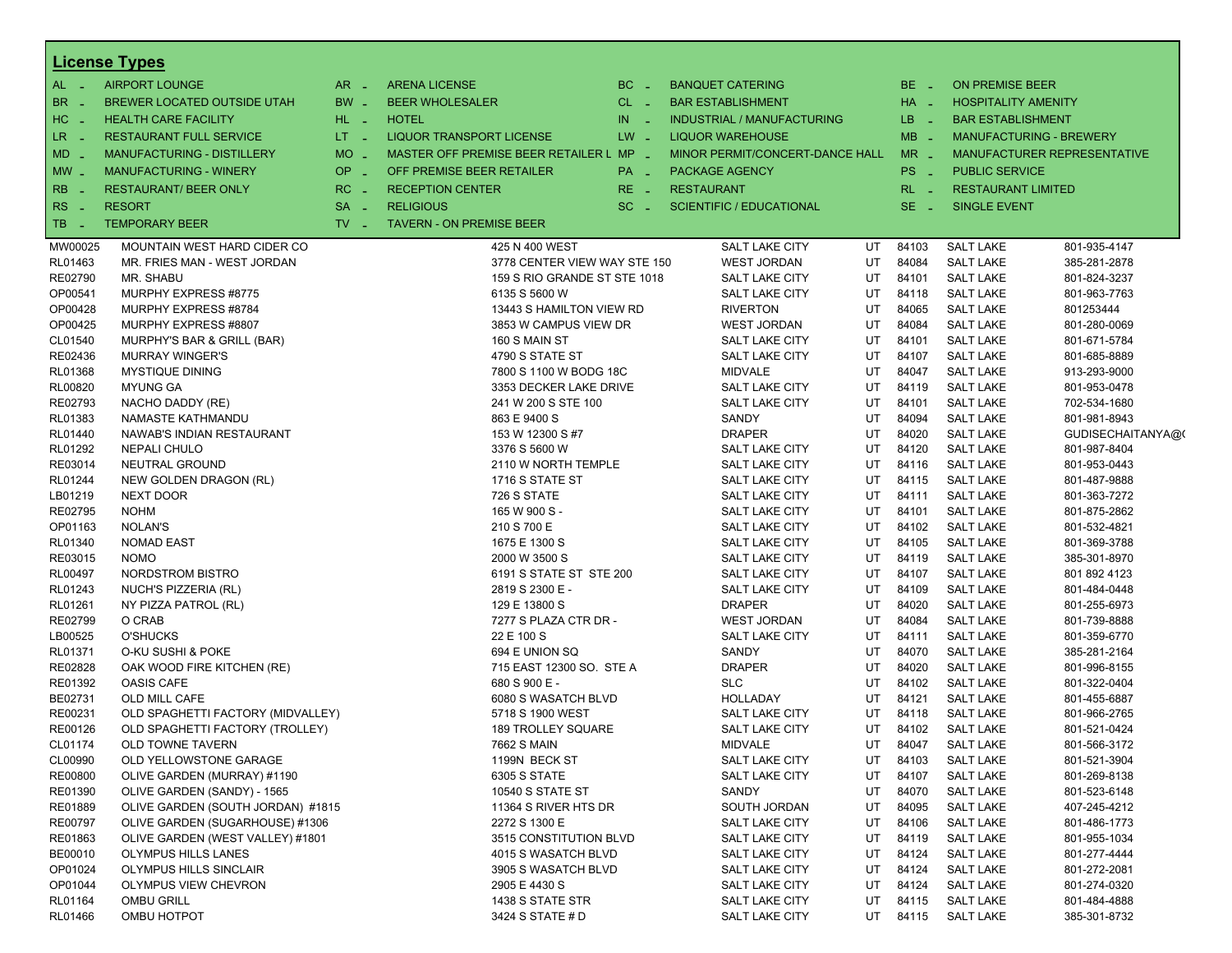|                      | <b>License Types</b>                    |                               |                                              |               |                   |                                  |    |          |                                      |                              |
|----------------------|-----------------------------------------|-------------------------------|----------------------------------------------|---------------|-------------------|----------------------------------|----|----------|--------------------------------------|------------------------------|
| $AL -$               | <b>AIRPORT LOUNGE</b>                   | $AR -$                        | <b>ARENA LICENSE</b>                         | $BC =$        |                   | <b>BANQUET CATERING</b>          |    | $BE -$   | <b>ON PREMISE BEER</b>               |                              |
| BR.<br>$\sim$        | BREWER LOCATED OUTSIDE UTAH             | $BW -$                        | <b>BEER WHOLESALER</b>                       | $CL$ $-$      |                   | <b>BAR ESTABLISHMENT</b>         |    | $HA =$   | <b>HOSPITALITY AMENITY</b>           |                              |
| HC<br>$\sim$         | <b>HEALTH CARE FACILITY</b>             | $HL$ $-$                      | <b>HOTEL</b>                                 | IN.<br>$\sim$ |                   | INDUSTRIAL / MANUFACTURING       |    | $LB - 1$ | <b>BAR ESTABLISHMENT</b>             |                              |
| $LR -$               | <b>RESTAURANT FULL SERVICE</b>          | $LT = 1$                      | <b>LIQUOR TRANSPORT LICENSE</b>              | $LW -$        |                   | <b>LIQUOR WAREHOUSE</b>          |    | $MB -$   | <b>MANUFACTURING - BREWERY</b>       |                              |
| MD                   | <b>MANUFACTURING - DISTILLERY</b>       | $MO$ $\overline{\phantom{0}}$ | MASTER OFF PREMISE BEER RETAILER L MP _      |               |                   | MINOR PERMIT/CONCERT-DANCE HALL  |    | $MR -$   |                                      | MANUFACTURER REPRESENTATIVE  |
| $MW$ $-$             | <b>MANUFACTURING - WINERY</b>           | $OP \sim$                     | OFF PREMISE BEER RETAILER                    | $PA -$        |                   | <b>PACKAGE AGENCY</b>            |    | PS _     | <b>PUBLIC SERVICE</b>                |                              |
|                      |                                         |                               |                                              |               |                   |                                  |    |          |                                      |                              |
| <b>RB</b>            | <b>RESTAURANT/ BEER ONLY</b>            | $RC =$                        | <b>RECEPTION CENTER</b>                      | $RE -$        | <b>RESTAURANT</b> |                                  |    | $RL - 1$ | <b>RESTAURANT LIMITED</b>            |                              |
| <b>RS</b><br>$\sim$  | <b>RESORT</b>                           | SA -                          | <b>RELIGIOUS</b>                             | $SC =$        |                   | <b>SCIENTIFIC / EDUCATIONAL</b>  |    | $SE =$   | <b>SINGLE EVENT</b>                  |                              |
| TB<br><b>College</b> | <b>TEMPORARY BEER</b>                   | $TV$ $\overline{\phantom{0}}$ | <b>TAVERN - ON PREMISE BEER</b>              |               |                   |                                  |    |          |                                      |                              |
| CL00745              | ON THE ROCKS                            |                               | 5400 S 6200 W                                |               |                   | SALT LAKE CITY                   | UT | 84119    | <b>SALT LAKE</b>                     | 801-988-2001                 |
| RE02727              | <b>OQUIRRH</b>                          |                               | 368 E 100 S                                  |               |                   | SALT LAKE CITY                   | UT | 84111    | <b>SALT LAKE</b>                     | 801-359-0426                 |
| LW00046              | ORDER FULFILLMENT CENTER                |                               | 1598 S DISTRIBUTION DR #1                    |               |                   | <b>SALT LAKE CITY</b>            | UT | 84104    | <b>SALT LAKE</b>                     | 801-875-4040                 |
| RE02763              | <b>OSTERIA AMORE</b>                    |                               | 224 S 1300 EAST                              |               |                   | SALT LAKE CITY                   | UT | 84102    | <b>SALT LAKE</b>                     | 801-946-6917                 |
| RL00174              | OTHER PLACE                             |                               | 469 E 300 SOUTH - -                          |               |                   | SALT LAKE CITY                   | UT | 84111    | <b>SALT LAKE</b>                     | 801-521-6567                 |
| RE02516              | <b>OUTBACK STEAKHOUSE (SANDY)</b>       |                               | 7770 S 1300 E                                |               |                   | SANDY                            | UT | 84094    | <b>SALT LAKE</b>                     | 801-566-9394                 |
| MD00033              | OUTLAW DISTILLERY (HALSTEAD)            |                               | 552 W 8360 S                                 |               |                   | <b>MIDVALE</b>                   | UT | 84047    | <b>SALT LAKE</b>                     | 801-706-1428                 |
| PA00460              | OUTLAW DISTILLERY (PA)                  |                               | 552 W 8360 S                                 |               |                   | <b>MIDVALE</b>                   | UT | 84047    | <b>SALT LAKE</b>                     | 801-706-1428                 |
| RE02884              | OZORA IZAKAYA BAR                       |                               | 50 W BROADWAY STE 100                        |               |                   | SALT LAKE CITY                   | UT | 84101    | <b>SALT LAKE</b>                     | 801-879-4737                 |
| RE02845              | OZORA IZAKAYA JAPANESE BAR & TAPAS      |                               | 2120 S HIGHLAND DR STE 15                    |               |                   | <b>SALT LAKE CITY</b>            | UT | 84106    | <b>SALT LAKE</b>                     | 801-879-4737                 |
| RE01162              | P.F. CHANG'S CHINA BISTRO               |                               | 174 W 300 S                                  |               |                   | SALT LAKE CITY                   | UT | 84101    | <b>SALT LAKE</b>                     | 801-539-0500                 |
| RL01389              | PADDOCK LOUNGE (RL)                     |                               | 725 E 10600 S                                |               |                   | SANDY                            | UT | 84094    | <b>SALT LAKE</b>                     | CURTIS.BARNETT@K1            |
| RE01872              | <b>PAGO</b>                             |                               | 878 S 900 E                                  |               |                   | SALT LAKE CITY                   | UT | 84102    | <b>SALT LAKE</b>                     | 801-532-0777                 |
| RE02927              | PAGO ON MAIN                            |                               | <b>341 S MAIN</b>                            |               |                   | SALT LAKE CITY                   | UT | 84111    | <b>SALT LAKE</b>                     | 801-441-2955                 |
| CL01543              | PALACE BAR                              |                               | 917 S STATE ST                               |               |                   | SALT LAKE CITY                   | UT | 84111    | <b>SALT LAKE</b>                     | 801-205-9416                 |
| RE03019              | PARADISE BIRYANI POINTE                 |                               | 280 E 12300 S STE 110                        |               |                   | <b>DRAPER</b>                    | UT | 84020    | <b>SALT LAKE</b>                     | 801-999-4133                 |
| RE02769              | PAT'S BARBECUE (RE)                     |                               | 155 W COMMONWEALTH AVE - -                   |               |                   | SALT LAKE CITY                   | UT | 84115    | <b>SALT LAKE</b>                     | 801-484-5963                 |
| RB00375              | PAT'S BARBECUE (STATE ST)               |                               | 2929 S STATE ST                              |               |                   | SALT LAKE CITY                   | UT | 84115    | <b>SALT LAKE</b>                     | 801-484-5963                 |
| CL01305              | <b>PATRICK'S PUB</b>                    |                               | 163 W 200 S -                                |               |                   | SALT LAKE CITY                   | UT | 84101    | <b>SALT LAKE</b>                     | 801-350-0888                 |
| RE03020              | PEACE ON EARTH COFFEE (RE)              |                               | 4534 W PARTRIDGE HILL LANE STE E16D RIVERTON |               |                   |                                  | UT | 84065    | <b>SALT LAKE</b>                     | 801-874-0702                 |
| OP01567              | PENNYWISE MART                          |                               | 1245 S 900 W                                 |               |                   | SALT LAKE CITY                   | UT | 84104    | <b>SALT LAKE</b>                     | 801-975-1334                 |
| RE01549              | PER NOI RISTORANTE                      |                               | 3005 S HIGHLAND DR                           |               |                   | SALT LAKE CITY                   | UT | 84106    | <b>SALT LAKE</b>                     |                              |
| OP01114              | PEREZ MARKET                            |                               | 2774 W 3500 S                                |               |                   | SALT LAKE CITY                   | UT | 84119    | <b>SALT LAKE</b>                     | 801-955-1048                 |
| MR00115              | PETER GRISLEY                           |                               | 1485 S 300 W                                 |               |                   | SALT LAKE CITY                   | UT | 84115    | <b>SALT LAKE</b>                     | 801-201-4892                 |
| OP00135              | PETERSONS FRESH MARKET                  |                               | 1784 W 12600 S                               |               |                   | <b>RIVERTON</b>                  | UT | 84065    | <b>SALT LAKE</b>                     | 801-254-0761                 |
| RL01091              | PHO SAIGON NOODLE HOUSE (MURRAY)        |                               | 4907 S STATE ST                              |               |                   | <b>MURRAY</b>                    | UT | 84107    | <b>SALT LAKE</b>                     | 801-590-8277                 |
| <b>RL00794</b>       | PHO THIN                                |                               | 2121 S MCCLELLAND ST STE 110                 |               |                   | SALT LAKE CITY                   | UT | 84106    | <b>SALT LAKE</b>                     | 801-979-4085                 |
| RL01447              | <b>PICNIC</b>                           |                               | 1329 S 500 E                                 |               |                   | SALT LAKE CITY                   | UT | 84105    | <b>SALT LAKE</b>                     | 801-467-2947                 |
| RB00160              | PIE HOLE                                |                               | 344 S STATE ST                               |               |                   | SALT LAKE CITY                   | UT | 84111    | <b>SALT LAKE</b>                     | 801-359-4653                 |
| RL01129              | PIE PIZZERIA                            |                               | 3321 S. 200 E.                               |               |                   | SALT LAKE CITY                   | UT | 84115    | <b>SALT LAKE</b>                     | 801-466-5100                 |
| RL00170              | PIE PIZZERIA (MIDVALE)                  |                               | 7186 S UNION PARK AVE #E                     |               |                   | MIDVALE                          | UT | 84047    | <b>SALT LAKE</b>                     | 801-233-1999                 |
| RL00150              | PIE PIZZERIA (SALT LAKE)                |                               | 1320 E 200 S                                 |               |                   | SALT LAKE CITY                   | UT | 84102    | <b>SALT LAKE</b>                     | 801-582-0195                 |
| RL00275              | PIE PIZZERIA (SOUTH JORDAN)             |                               | 10627 S REDWOOD RD                           |               |                   | SOUTH JORDAN                     | UT | 84095    | <b>SALT LAKE</b>                     | 801-495-4095                 |
| RC00005              | PIERPONT PLACE                          |                               | 163 W PIERPONT AVE - - -                     |               |                   | SALT LAKE CITY                   | UT | 84101    | <b>SALT LAKE</b>                     | 801-598-4444                 |
| RL00746              | PIG & A JELLY JAR                       |                               | 401 E 900 S                                  |               |                   | SALT LAKE CITY                   | UT | 84111    | <b>SALT LAKE</b>                     | 385-202-7366                 |
| RL01111              | PIG & A JELLY JAR (HOLLADAY)            |                               | 1968 E MURRAY HOLLADAY RD                    |               |                   | SALT LAKE CITY                   | UT | 84117    | <b>SALT LAKE</b>                     | 385-695-5148                 |
| OP00213              | PILOT TRAVEL CENTER #746 (SLC)          |                               | 2025 S 900 W                                 |               |                   | SALT LAKE CITY                   | UT | 84119    | <b>SALT LAKE</b>                     | 801-972-3711                 |
| CL00777              | PINKY'S CABARET                         |                               | 4141 S STATE ST                              |               |                   | SALT LAKE CITY                   | UT | 84107    | <b>SALT LAKE</b>                     |                              |
| CL01509              | PINS & ALES RESTAURANT & BREW PUB (WVC) |                               |                                              |               |                   | SALT LAKE CITY                   | UT | 84119    | <b>SALT LAKE</b>                     |                              |
| OP00645              | PIONEER CHEVRON                         |                               | 3601 S 2700 W #G128                          |               |                   |                                  | UT | 84104    |                                      | 801-572-1122                 |
| CL00715              | PIPER DOWN                              |                               | 1345 S PIONEER RD<br>1492 S STATE ST         |               |                   | SALT LAKE CITY<br>SALT LAKE CITY | UT | 84115    | <b>SALT LAKE</b><br><b>SALT LAKE</b> | 801-908-6608<br>801-468-1492 |
|                      |                                         |                               | 11901 S 700 E                                |               |                   |                                  |    | 84020    |                                      |                              |
| OP01283              | PIRATE O'S GOURMET MARKET               |                               |                                              |               |                   | <b>DRAPER</b>                    | UT |          | <b>SALT LAKE</b>                     | 801-572-0956                 |
| RL01104              | PIZZA NONO                              |                               | 925 E 900 S                                  |               |                   | SALT LAKE CITY                   | UT | 84105    | <b>SALT LAKE</b><br><b>SALT LAKE</b> | 801-230-8090                 |
| RE02928              | PIZZA NONO (RE)                         |                               | 346 E 900 S                                  |               |                   | SALT LAKE CITY                   | UT | 84111    |                                      | 801-230-8090                 |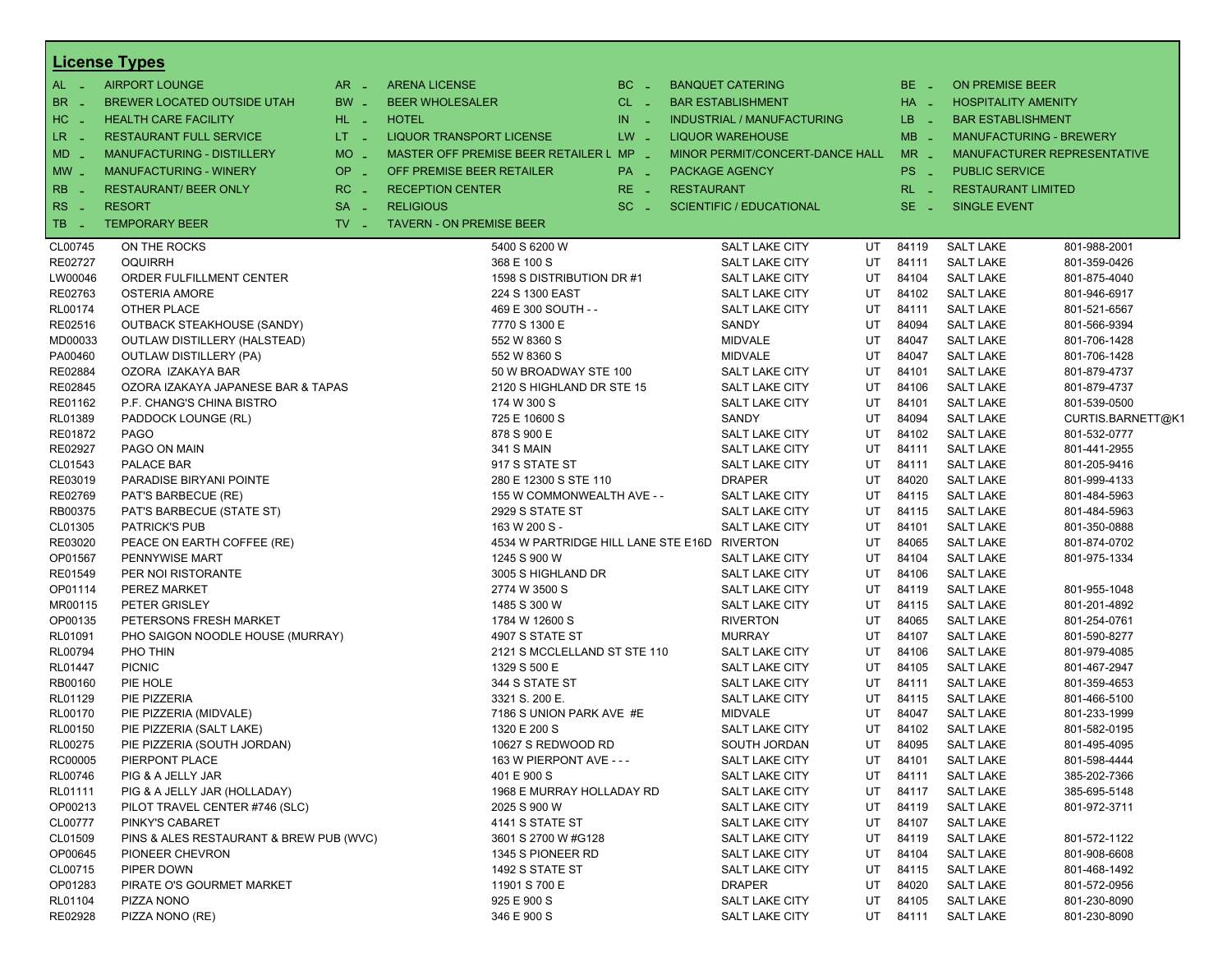|                  | <b>License Types</b>                          |                               |                                         |              |                                                     |    |          |                            |                                |
|------------------|-----------------------------------------------|-------------------------------|-----------------------------------------|--------------|-----------------------------------------------------|----|----------|----------------------------|--------------------------------|
| $AL -$           | <b>AIRPORT LOUNGE</b>                         | $AR -$                        | <b>ARENA LICENSE</b>                    | BC<br>$\sim$ | <b>BANQUET CATERING</b>                             |    | BE _     | <b>ON PREMISE BEER</b>     |                                |
| BR.              | BREWER LOCATED OUTSIDE UTAH                   | BW _                          | <b>BEER WHOLESALER</b>                  | $CL$ $-$     | <b>BAR ESTABLISHMENT</b>                            |    | $HA$ $=$ | <b>HOSPITALITY AMENITY</b> |                                |
| HC<br>. —        | <b>HEALTH CARE FACILITY</b>                   | HL L                          | <b>HOTEL</b>                            | IN<br>- 2    | <b>INDUSTRIAL / MANUFACTURING</b>                   |    | LB __    | <b>BAR ESTABLISHMENT</b>   |                                |
| $LR -$           | <b>RESTAURANT FULL SERVICE</b>                | $LT - 1$                      | <b>LIQUOR TRANSPORT LICENSE</b>         | $LW -$       | <b>LIQUOR WAREHOUSE</b>                             |    | $MB -$   |                            | <b>MANUFACTURING - BREWERY</b> |
|                  |                                               | <b>MO</b>                     | MASTER OFF PREMISE BEER RETAILER L MP - |              |                                                     |    | $MR -$   |                            |                                |
| $MD -$           | MANUFACTURING - DISTILLERY                    | $\sim$                        |                                         |              | MINOR PERMIT/CONCERT-DANCE HALL                     |    |          |                            | MANUFACTURER REPRESENTATIVE    |
| $MW -$           | <b>MANUFACTURING - WINERY</b>                 | <b>OP</b><br>п.               | OFF PREMISE BEER RETAILER               | PA _         | <b>PACKAGE AGENCY</b>                               |    | PS _     | <b>PUBLIC SERVICE</b>      |                                |
| <b>RB</b>        | <b>RESTAURANT/ BEER ONLY</b>                  | RC<br>i a                     | <b>RECEPTION CENTER</b>                 | $RE -$       | <b>RESTAURANT</b>                                   |    | $RL - 1$ | <b>RESTAURANT LIMITED</b>  |                                |
| <b>RS</b><br>- 4 | <b>RESORT</b>                                 | <b>SA</b><br>i a              | <b>RELIGIOUS</b>                        | $SC =$       | <b>SCIENTIFIC / EDUCATIONAL</b>                     |    | $SE -$   | <b>SINGLE EVENT</b>        |                                |
| TB.<br>. —       | <b>TEMPORARY BEER</b>                         | $TV$ $\overline{\phantom{0}}$ | <b>TAVERN - ON PREMISE BEER</b>         |              |                                                     |    |          |                            |                                |
| RE02996          | PIZZA VOLTA                                   |                               | 1080 E 2100 S                           |              | SALT LAKE CITY                                      | UT | 84106    | <b>SALT LAKE</b>           | 808-280-6133                   |
| RE01969          | PIZZERIA TOSCANO                              |                               | <b>11450 S STATE ST</b>                 |              | SANDY                                               | UT | 84070    | <b>SALT LAKE</b>           | 801-572-5507                   |
| RL00579          | PLEIKU                                        |                               | 264 S MAIN -                            |              | <b>SALT LAKE CITY</b>                               | UT | 84101    | <b>SALT LAKE</b>           | 801-359-4544                   |
| CL00977          | POPLAR STREET PUB                             |                               | 242 S 200 W                             |              | <b>SALT LAKE CITY</b>                               | UT | 84101    | <b>SALT LAKE</b>           | 801-532-2715                   |
| RE02347          | PORCH RESTAURANT                              |                               |                                         |              | 11274 KESTREL RISE RD - STE G BLDG C : SOUTH JORDAN | UT | 84009    | <b>SALT LAKE</b>           | 801-859-7207                   |
| RE01259          | PORCUPINE PUB & GRILLE                        |                               | 3698 E 7000 S                           |              | SALT LAKE CITY                                      | UT | 84121    | <b>SALT LAKE</b>           | 801-942-5555                   |
| RE02924          | PORKYS CARNITAS LLC                           |                               | 3505 S REDWOOD RD                       |              | <b>SALT LAKE CITY</b>                               | UT | 84119    | <b>SALT LAKE</b>           | 801-975-2678                   |
| CL01372          | POST OFFICE PLACE                             |                               | <b>16 W MARKET ST</b>                   |              | SALT LAKE CITY                                      | UT | 84101    | <b>SALT LAKE</b>           | 385-202-7500                   |
| RL01167          | <b>PRETTY BIRD</b>                            |                               | 146 S REGENT ST                         |              | <b>SALT LAKE CITY</b>                               | UT | 84111    | <b>SALT LAKE</b>           | 408-499-0706                   |
| RL01379          | PRETTY BIRD(SUGARHOUSE)                       |                               | 675 E 2100 S #C                         |              | <b>SALT LAKE CITY</b>                               | UT | 84106    | <b>SALT LAKE</b>           | 801-244-6006                   |
| RE01420          | <b>PRIMO</b>                                  |                               | 4699 S HIGHLAND DRIVE                   |              | SALT LAKE CITY                                      | UT | 84117    | <b>SALT LAKE</b>           | 801-947-0024                   |
| OP00431          | PRO STOP                                      |                               | <b>10986 S STATE ST</b>                 |              | SANDY                                               | UT | 84070    | <b>SALT LAKE</b>           | 801-572-8060                   |
| OP00435          | PRO STOP (DRAPER)                             |                               | 13893 S BANGERTER PKWY                  |              | <b>DRAPER</b>                                       | UT | 84020    | <b>SALT LAKE</b>           | 801-572-9103                   |
| OP00436          | PRO STOP (RIVERTON)                           |                               | 1977 W 12600 S                          |              | <b>RIVERTON</b>                                     | UT | 84065    | <b>SALT LAKE</b>           | 801-302-9040                   |
| CL01457          | PROHIBITION (BAR)                             |                               | 151 E 6100 S -                          |              | <b>MURRAY</b>                                       | UT | 84107    | <b>SALT LAKE</b>           | 801-281-4852                   |
| CL01282          | PROPER BAR                                    |                               | 376 8TH AVE SUITE C                     |              | <b>SALT LAKE CITY</b>                               | UT | 84103    | <b>SALT LAKE</b>           | 385-227-8628                   |
| OP01443          | PROPER BREWING COMPANY (OP)                   |                               | <b>857 S MAIN</b>                       |              | <b>SALT LAKE CITY</b>                               | UT | 84111    | <b>SALT LAKE</b>           | 801-953-1707                   |
| MB00054          | PROPER BREWING COMPANY -MB1                   |                               | 857 S MAIN STREET                       |              | SALT LAKE CITY                                      | UT | 84111    | <b>SALT LAKE</b>           | 801-828-5310                   |
| RE02411          | <b>PROPER BURGER</b>                          |                               | 865 S MAIN ST                           |              | <b>SALT LAKE CITY</b>                               | UT | 84111    | <b>SALT LAKE</b>           | 801-906-8604                   |
| CL01316          | PROPER EMPORIUM                               |                               | 857 S MAIN                              |              | SALT LAKE CITY                                      | UT | 84111    | <b>SALT LAKE</b>           | 801-828-5310                   |
| RE02226          | PROVISIONS RESTAURANT                         |                               | 3364 S 2300 E                           |              | <b>SALT LAKE CITY</b>                               | UT | 84109    | <b>SALT LAKE</b>           | 801-410-4046                   |
| RL01434          | <b>PUBLIK COFFEE</b>                          |                               | 975 S WEST TEMPLE                       |              | <b>SALT LAKE CITY</b>                               | UT | 84101    | <b>SALT LAKE</b>           | 801-355-3161                   |
| RB00364          | PUBLIK ED'S                                   |                               | 210 S UNIVERSITY AVE                    |              | SALT LAKE CITY                                      | UT | 84102    | <b>SALT LAKE</b>           | 801-355-3161                   |
| RB00382          | PUERTO VALLARTA MEXICAN GRILL                 |                               | 4631 S REDWOOD RD                       |              | <b>SALT LAKE CITY</b>                               | UT | 84123    | <b>SALT LAKE</b>           | 801-301-9252                   |
| RE02961          | PUERTO VALLARTA MEXICAN GRILL & CANTINA       |                               | 7268 S PLAZA CTR DR                     |              | <b>WEST JORDAN</b>                                  | UT | 84084    | <b>SALT LAKE</b>           | 801-301-9252                   |
| OP01647          | PUFF X                                        |                               | 4901 S STATE ST #A                      |              | SALT LAKE CITY                                      | UT | 84107    | <b>SALT LAKE</b>           | 385-234-8696                   |
| RL01382          | PULP LIFESTYLE KITCHEN                        |                               | 436 E 900 S                             |              | <b>SALT LAKE CITY</b>                               | UT | 84111    | <b>SALT LAKE</b>           | 801-303-1112                   |
| RL01388          | PULP LIFESTYLE KITCHEN (GALLIVAN)             |                               | 49 E GALLIVAN AVE                       |              | SALT LAKE CITY                                      | UT | 84111    | <b>SALT LAKE</b>           | 801-456-2513                   |
| CL01283          | PURGATORY BAR                                 |                               | 62 EAST 700 SOUTH                       |              | SALT LAKE CITY                                      | UT | 84111    | <b>SALT LAKE</b>           | 801-706-0993                   |
| MR00155          | PURPLE VINE SPIRITS & WINE                    |                               | 1040 VISTA VIEW DR                      |              | <b>SALT LAKE CITY</b>                               | UT | 84108    | <b>SALT LAKE</b>           | 801-856-0681                   |
| OP01092          | <b>QUALITY QUICK STOP</b>                     |                               | 938 N 900 W                             |              | <b>SALT LAKE CITY</b>                               | UT | 84116    | <b>SALT LAKE</b>           | 801-521-0954                   |
| CL01430          | <b>QUARTERS ARCADE BAR</b>                    |                               | 5 E 400 S                               |              | SALT LAKE CITY                                      | UT | 84111    | <b>SALT LAKE</b>           | 801-643-2171                   |
| OP01386          | <b>QUETZAL IMPORTS</b>                        |                               | 580 W 500 N - -                         |              | <b>SALT LAKE CITY</b>                               | UT | 84116    | <b>SALT LAKE</b>           | 801-541-8330                   |
| OP01215          | <b>QUICK PIK MARKET</b>                       |                               | 7759 S 4800 W STE B                     |              | <b>WEST JORDAN</b>                                  | UT | 84088    | <b>SALT LAKE</b>           | 801-432-8173                   |
| OP01063          | <b>QUIK PIK MARKET</b>                        |                               | 4546 ATHERTON DR                        |              | TAYLORSVILLE                                        | UT | 84123    | <b>SALT LAKE</b>           | 801-288-4140                   |
| OP01271          | QUIK PIK MARKET (OP)                          |                               | 4655 S 4800 W                           |              | SALT LAKE CITY                                      | UT | 84120    | <b>SALT LAKE</b>           | 801-937-9796                   |
| OP01191          | QUIK PIK MARKET (W JORDAN)                    |                               | 6973 S COUGAR LANE - STE A1             |              | <b>WEST JORDAN</b>                                  | UT | 84084    | <b>SALT LAKE</b>           | 385-275-7524                   |
| OP01822          | R & F MART                                    |                               | 3435 S MAIN                             |              | SALT LAKE CITY                                      | UT | 84115    | <b>SALT LAKE</b>           | 801-792-3280                   |
| RL01424          | R & R BBQ (MIDVALE) (RL)                      |                               | 7171 BINGHAM JUNCTION BLVD              |              | <b>MIDVALE</b>                                      | UT | 84047    | <b>SALT LAKE</b>           | 801-285-0164                   |
| RL01420          | R & R BBQ (S JORDAN)                          |                               | 10646 S 300 W                           |              | SOUTH JORDAN                                        | UT | 84095    | <b>SALT LAKE</b>           | 801-523-9500                   |
| RL01410          | R & R BBQ (SLC)                               |                               | 307 W 600 S                             |              | SALT LAKE CITY                                      | UT | 84101    | <b>SALT LAKE</b>           | 801-364-0443                   |
| BC00057          | RADISSON HOTEL SLC DOWNTOWN CONVENTION CENTER |                               | 215 W S TEMPLE                          |              | SALT LAKE CITY                                      | UT | 84101    | <b>SALT LAKE</b>           | 801-531-7500                   |
| CL01202          | RAMADA - SALT LAKE CITY AIRPORT (CL)          |                               | 5575 W AMELIA EARHART DR                |              | SALT LAKE CITY                                      | UT | 84116    | <b>SALT LAKE</b>           | 801-537-7020                   |
| RL01227          | <b>RAMEN BAR</b>                              |                               | 319 S MAIN ST                           |              | SALT LAKE CITY                                      | UT | 84111    | <b>SALT LAKE</b>           | 385-777-6080                   |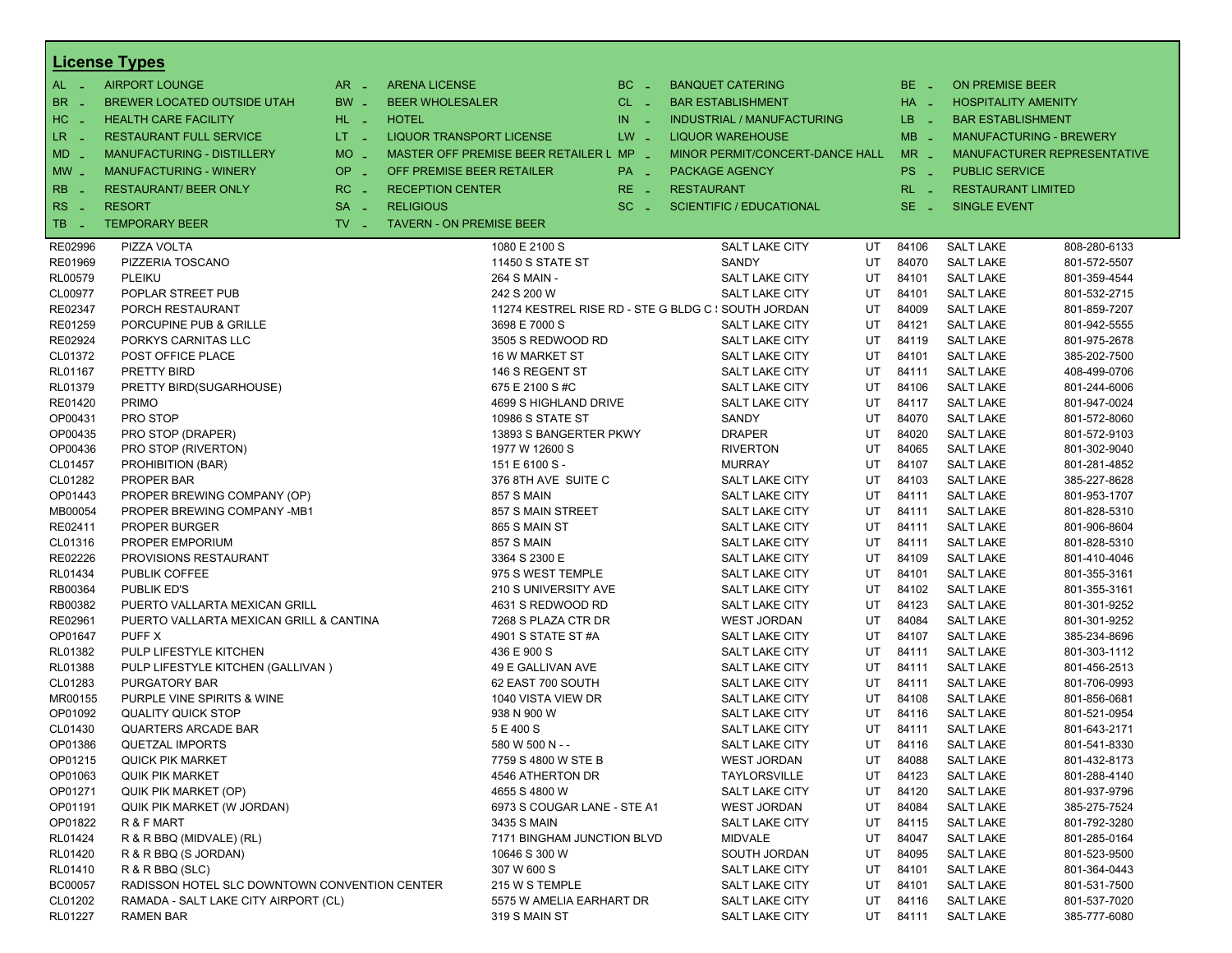|                  | <b>License Types</b>                |                     |                                         |            |                                   |     |            |                            |                                |
|------------------|-------------------------------------|---------------------|-----------------------------------------|------------|-----------------------------------|-----|------------|----------------------------|--------------------------------|
| $AL -$           | <b>AIRPORT LOUNGE</b>               | $AR -$              | <b>ARENA LICENSE</b>                    | $BC -$     | <b>BANQUET CATERING</b>           |     | $BE -$     | <b>ON PREMISE BEER</b>     |                                |
| <b>BR</b><br>- 4 | BREWER LOCATED OUTSIDE UTAH         | BW _                | <b>BEER WHOLESALER</b>                  | $CL$ $-$   | <b>BAR ESTABLISHMENT</b>          |     | $HA$ $-$   | <b>HOSPITALITY AMENITY</b> |                                |
| HC _             | <b>HEALTH CARE FACILITY</b>         | HL L                | <b>HOTEL</b>                            | IN.<br>- 2 | <b>INDUSTRIAL / MANUFACTURING</b> |     | $LB - 1$   | <b>BAR ESTABLISHMENT</b>   |                                |
| $LR -$           | <b>RESTAURANT FULL SERVICE</b>      | $LT - 1$            | <b>LIQUOR TRANSPORT LICENSE</b>         | $LW -$     | <b>LIQUOR WAREHOUSE</b>           |     | $MB -$     |                            | <b>MANUFACTURING - BREWERY</b> |
| MD _             | <b>MANUFACTURING - DISTILLERY</b>   | <b>MO</b>           | MASTER OFF PREMISE BEER RETAILER L MP _ |            | MINOR PERMIT/CONCERT-DANCE HALL   |     | $MR -$     |                            | MANUFACTURER REPRESENTATIVE    |
|                  |                                     | $\sim$              |                                         |            |                                   |     |            |                            |                                |
| $MW-$            | <b>MANUFACTURING - WINERY</b>       | <b>OP</b><br>$\sim$ | OFF PREMISE BEER RETAILER               | PA _       | <b>PACKAGE AGENCY</b>             |     | PS _       | <b>PUBLIC SERVICE</b>      |                                |
| <b>RB</b>        | <b>RESTAURANT/ BEER ONLY</b>        | RC.<br>i al         | <b>RECEPTION CENTER</b>                 | RE _       | <b>RESTAURANT</b>                 |     | $RL - 1$   | <b>RESTAURANT LIMITED</b>  |                                |
| RS<br>- 4        | <b>RESORT</b>                       | <b>SA</b><br>i al   | <b>RELIGIOUS</b>                        | $SC -$     | <b>SCIENTIFIC / EDUCATIONAL</b>   |     | SE.<br>- 2 | <b>SINGLE EVENT</b>        |                                |
| TB.              | <b>TEMPORARY BEER</b>               | $TV$ $-$            | <b>TAVERN - ON PREMISE BEER</b>         |            |                                   |     |            |                            |                                |
| OP00793          | <b>RANCHO MARKETS</b>               |                     | 898 E 3300 S                            |            | <b>SALT LAKE CITY</b>             | UT  | 84106      | <b>SALT LAKE</b>           | 801-972-8989                   |
| OP01047          | RANCHO MARKETS (KEARNS)             |                     | 4147 W 5415 S                           |            | <b>SALT LAKE CITY</b>             | UT  | 84118      | <b>SALT LAKE</b>           | 801-972-8989                   |
| OP00794          | RANCHO MARKETS (MAGNA)              |                     | 8177 W 3500 S                           |            | <b>MAGNA</b>                      | UT  | 84044      | <b>SALT LAKE</b>           | 801-972-8989                   |
| OP00920          | RANCHO MARKETS (SLC)                |                     | 140 N 900 W                             |            | <b>SALT LAKE CITY</b>             | UT  | 84116      | <b>SALT LAKE</b>           | 801-972-8989                   |
| OP00795          | RANCHO MARKETS (WEST VALLEY)        |                     | 2470 S REDWOOD RD #100                  |            | <b>SALT LAKE CITY</b>             | UT  | 84119      | <b>SALT LAKE</b>           | 801-972-8989                   |
| OP00921          | RANCHO MARKETS (WVC)                |                     | 4616 S 4000 W                           |            | WEST VALLEY CITY                  | UT  | 84120      | <b>SALT LAKE</b>           | 801-972-8989                   |
| RE02565          | <b>RAWTOPIA</b>                     |                     | 3961 S WASATCH BLVD                     |            | <b>SALT LAKE CITY</b>             | UT  | 84124      | <b>SALT LAKE</b>           |                                |
| BC00099          | REAL SALT LAKE STADIUM              |                     | 9256 S STATE ST                         |            | SANDY                             | UT  | 84070      | <b>SALT LAKE</b>           | 312-664-8200                   |
| BE02289          | REAL SALT LAKE STADIUM (BE)         |                     | 9256 S STATE ST                         |            | SANDY                             | UT  | 84070      | <b>SALT LAKE</b>           | 312-664-8200                   |
| RB00379          | <b>REAL TAQUERIA</b>                |                     | 1869 E MURRAY HOLLADAY RD               |            | <b>SALT LAKE CITY</b>             | UT  | 84117      | <b>SALT LAKE</b>           | 801-946-5241                   |
| OP00299          | REAMS FOOD STORES (6200 S W JORDAN) |                     | 3665 W 6200 S                           |            | <b>SALT LAKE CITY</b>             | UT  | 84118      | <b>SALT LAKE</b>           | 801-969-1999                   |
| OP00301          | REAMS FOOD STORES (MAGNA)           |                     | 7235 W 3500 S                           |            | <b>MAGNA</b>                      | UT  | 84044      | <b>SALT LAKE</b>           | 801-250-6343                   |
| OP00296          | <b>REAMS FOOD STORES (SANDY)</b>    |                     | 8725 S HIGHLAND DR                      |            | SANDY                             | UT  | 84093      | <b>SALT LAKE</b>           | 801-942-7127                   |
| OP00298          | REAMS FOOD STORES (WEST JORDAN)     |                     | 2640 W 9000 S                           |            | <b>WEST JORDAN</b>                | UT  | 84088      | <b>SALT LAKE</b>           | 801-561-4381                   |
| OP01864          | <b>REBEL #912</b>                   |                     | 10615 S 700 E                           |            | SANDY                             | UT  | 84070      | <b>SALT LAKE</b>           | 909-394-4728                   |
| OP01865          | <b>REBEL #913</b>                   |                     | 502 E 2100 S                            |            | <b>SALT LAKE CITY</b>             | UT  | 84106      | <b>SALT LAKE</b>           | 909-394-4728                   |
| OP01868          | <b>REBEL #914</b>                   |                     | 7210 W 3500 S                           |            | <b>MAGNA</b>                      | UT  | 84044      | <b>SALT LAKE</b>           | 909-394-4728                   |
| OP01866          | <b>REBEL #915</b>                   |                     | 7746 UNION PARK AVE                     |            | <b>MIDVALE</b>                    | UT  | 84047      | <b>SALT LAKE</b>           | 909-394-4728                   |
| OP01867          | <b>REBEL #916</b>                   |                     | 95 W 10600 S                            |            | SANDY                             | UT  | 84070      | <b>SALT LAKE</b>           | 385-253-8235                   |
| RL01445          | <b>RECHARGE PUB &amp; GRUB</b>      |                     | 651 W JORDAN PKWY                       |            | SOUTH JORDAN                      | UT  | 84095      | <b>SALT LAKE</b>           | 801-206-9203                   |
| RL01341          | RED 8 ASIAN CUISINE & SUSHI BAR     |                     | 1781 E MURRAY HOLLADAY RD               |            | <b>SALT LAKE CITY</b>             | UT  | 84117      | <b>SALT LAKE</b>           | 385-313-8838                   |
| CL00712          | RED DOOR                            |                     | 57 W 200 S STE 102                      |            | <b>SALT LAKE CITY</b>             | UT  | 84101      | <b>SALT LAKE</b>           | 801-363-6030                   |
| RE01611          | <b>RED IGUANA</b>                   |                     | 736 W N TEMPLE -                        |            | <b>SALT LAKE CITY</b>             | UT  | 84116      | <b>SALT LAKE</b>           | 801-322-1489                   |
| RE01904          | <b>RED IGUANA 2</b>                 |                     | 866 W S TEMPLE                          |            | <b>SALT LAKE CITY</b>             | UT  | 84104      | <b>SALT LAKE</b>           | 801-214-6050                   |
| RE02307          | RED LOBSTER (MURRAY) #613           |                     | 298 E WINCHESTER STER                   |            | <b>SALT LAKE CITY</b>             | UT  | 84107      | <b>SALT LAKE</b>           | 801-288-2940                   |
| RE02306          | RED LOBSTER (SUGARHOUSE) #589       |                     | 2294 S 1300 EAST                        |            | <b>SALT LAKE CITY</b>             | UT  | 84106      | <b>SALT LAKE</b>           | 801-483-1343                   |
| RE02862          | <b>RED LOTUS BISTRO</b>             |                     | 329 S STATE STREET                      |            | <b>SALT LAKE CITY</b>             | UT  | 84111      | <b>SALT LAKE</b>           | 801-363-1977                   |
| RL00808          | RED MAPLE CHINESE CUISINE           |                     | 2882 W 4700 S - - -                     |            | <b>TAYLORSVILLE</b>               | UT  | 84129      | <b>SALT LAKE</b>           | 801-597-9982                   |
| RE01823          | RED ROBIN (FOOTHILL) #413           |                     | 1313 S FOOTHILL DR                      |            | <b>SALT LAKE CITY</b>             | UT  | 84108      | <b>SALT LAKE</b>           | 801-268-3400                   |
| RE01665          | RED ROBIN (MURRAY) #410             |                     | 316 E WINCHESTER                        |            | <b>SALT LAKE CITY</b>             | UT  | 84107      | <b>SALT LAKE</b>           | 801-266-9410                   |
| RE01751          | RED ROBIN (S. JORDAN) #411          |                     | 11615 S DISTRICT MAIN DR                |            | SOUTH JORDAN                      | UT  | 84095      | <b>SALT LAKE</b>           | 801-268-3400                   |
| RE01663          | RED ROBIN (WEST VALLEY) #414        |                     | 3601 S 2700 W                           |            | <b>SALT LAKE CITY</b>             | UT  | 84119      | <b>SALT LAKE</b>           | 801-964-2354                   |
| OP00508          | RED ROCK BREWERY (OP)               |                     | 443 N 400 W                             |            | <b>SALT LAKE CITY</b>             | UT. | 84103      | <b>SALT LAKE</b>           | 801-521-7446                   |
| MB00032          | <b>RED ROCK BREWERY -MB1</b>        |                     | 443 N 400 W                             |            | <b>SALT LAKE CITY</b>             | UT  | 84103      | <b>SALT LAKE</b>           | 801-214-3386                   |
| RE01495          | <b>RED ROCK BREWING CO</b>          |                     | 254 S 200 W                             |            | <b>SALT LAKE CITY</b>             | UT  | 84101      | <b>SALT LAKE</b>           | 801-521-7446                   |
| MB00026          | <b>RED ROCK BREWING CO-MB1</b>      |                     | 254 S 200 W                             |            | <b>SALT LAKE CITY</b>             | UT  | 84101      | <b>SALT LAKE</b>           | 801-521-7446                   |
| RE01988          | <b>RED ROCK PLACE</b>               |                     | 6227 S STATE ST #10                     |            | <b>SALT LAKE CITY</b>             | UT  | 84107      | <b>SALT LAKE</b>           | 801-262-2337                   |
| CL01496          | <b>REDEMPTION</b>                   |                     | 3517 W MARIDONNA DR -                   |            | <b>HERRIMAN</b>                   | UT  | 84096      | <b>SALT LAKE</b>           | 801-718-0812                   |
| CL00309          | <b>REDWOOD LOUNGE</b>               |                     | 502 S REDWOOD RD                        |            | <b>SALT LAKE CITY</b>             | UT  | 84104      | <b>SALT LAKE</b>           | 801-972-9822                   |
| OP01209          | <b>RELADYNE WEST</b>                |                     | 8137 S STATE                            |            | <b>MIDVALE</b>                    | UT  | 84047      | <b>SALT LAKE</b>           | 801-561-4251                   |
| RE00423          | <b>RESTAURANT MORELIA</b>           |                     | <b>6098 S STATE</b>                     |            | SALT LAKE CITY                    | UT  | 84107      | <b>SALT LAKE</b>           | 801-265-8790                   |
| CL01586          | <b>REVEL SOCIAL</b>                 |                     | <b>145 WEST PIERPONT</b>                |            | SALT LAKE CITY                    | UT  | 84101      | <b>SALT LAKE</b>           | 801-652-7955                   |
| RE02258          | RIDGE AT LONE PEAK                  |                     | 14886 S TRAVERSE RIDGE RD               |            | <b>DRAPER</b>                     | UT  | 84020      | <b>SALT LAKE</b>           | 801-571-8000                   |
| RE02363          | RIO GRANDE 1300 EAST                |                     | 258 S 1300 E                            |            | SALT LAKE CITY                    | UT  | 84102      | <b>SALT LAKE</b>           | 801-582-5555                   |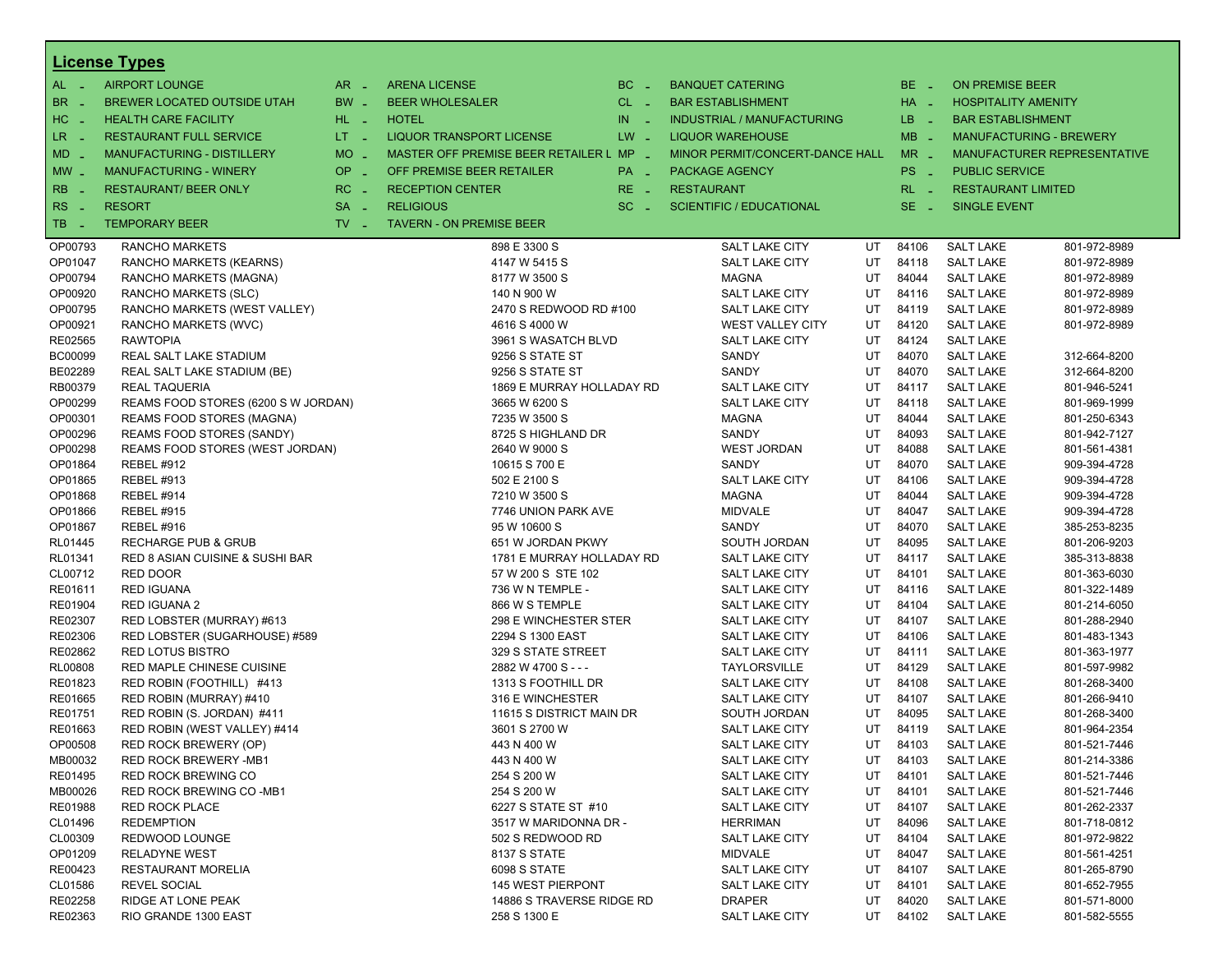|                       | <b>License Types</b>                       |                               |                                         |           |                                 |    |          |                            |                                |
|-----------------------|--------------------------------------------|-------------------------------|-----------------------------------------|-----------|---------------------------------|----|----------|----------------------------|--------------------------------|
| $AL -$                | <b>AIRPORT LOUNGE</b>                      | $AR -$                        | <b>ARENA LICENSE</b>                    | $BC -$    | <b>BANQUET CATERING</b>         |    | BE _     | <b>ON PREMISE BEER</b>     |                                |
| BR.<br>- 4            | BREWER LOCATED OUTSIDE UTAH                | BW _                          | <b>BEER WHOLESALER</b>                  | $CL$ $-$  | <b>BAR ESTABLISHMENT</b>        |    | $HA$ $=$ | <b>HOSPITALITY AMENITY</b> |                                |
| H <sub>C</sub><br>- 4 | <b>HEALTH CARE FACILITY</b>                | HL L                          | <b>HOTEL</b>                            | IN<br>- 2 | INDUSTRIAL / MANUFACTURING      |    | $LB - 1$ | <b>BAR ESTABLISHMENT</b>   |                                |
| LR.<br>$\sim$         | <b>RESTAURANT FULL SERVICE</b>             | $LT = 1$                      | LIQUOR TRANSPORT LICENSE                | $LW -$    | <b>LIQUOR WAREHOUSE</b>         |    | $MB -$   |                            | <b>MANUFACTURING - BREWERY</b> |
|                       | MANUFACTURING - DISTILLERY                 | <b>MO</b><br>i al             | MASTER OFF PREMISE BEER RETAILER L MP _ |           | MINOR PERMIT/CONCERT-DANCE HALL |    | $MR -$   |                            | MANUFACTURER REPRESENTATIVE    |
| $MD -$                |                                            |                               |                                         |           |                                 |    |          |                            |                                |
| $MW-$                 | <b>MANUFACTURING - WINERY</b>              | <b>OP</b><br>÷.               | OFF PREMISE BEER RETAILER               | PA _      | <b>PACKAGE AGENCY</b>           |    | PS _     | <b>PUBLIC SERVICE</b>      |                                |
| <b>RB</b>             | <b>RESTAURANT/ BEER ONLY</b>               | RC<br>$\sim$                  | <b>RECEPTION CENTER</b>                 | $RE -$    | <b>RESTAURANT</b>               |    | $RL - 1$ | <b>RESTAURANT LIMITED</b>  |                                |
| R <sub>S</sub><br>- 4 | <b>RESORT</b>                              | <b>SA</b><br>$\sim$           | <b>RELIGIOUS</b>                        | $SC =$    | <b>SCIENTIFIC / EDUCATIONAL</b> |    | $SE -$   | <b>SINGLE EVENT</b>        |                                |
| TB<br>- 4             | <b>TEMPORARY BEER</b>                      | $TV$ $\overline{\phantom{0}}$ | <b>TAVERN - ON PREMISE BEER</b>         |           |                                 |    |          |                            |                                |
| BE02711               | RIVERBEND CAFE                             |                               | 1040 W 12800 S                          |           | <b>RIVERTON</b>                 | UT | 84093    | <b>SALT LAKE</b>           | 385-468-1456                   |
| RE02864               | ROBERTS RESTAURANT AND DELI                |                               | 145 N WRIGHT BROTHERS DR                |           | <b>SALT LAKE CITY</b>           | UT | 84116    | <b>SALT LAKE</b>           | 385-252-1474                   |
| OP01237               | ROBERTSONS QUEST                           |                               | 4490 S HIGHLAND DR                      |           | SALT LAKE CITY                  | UT | 84124    | <b>SALT LAKE</b>           | 801-842-5853                   |
| OP01608               | ROCKY MOUNTAIN MIXERS                      |                               | 1869 E FT UNION BLVD                    |           | SALT LAKE CITY                  | UT | 84121    | <b>SALT LAKE</b>           | 385-351-6967                   |
| RB00412               | <b>ROCTACO</b>                             |                               | 248 S EDISON ST                         |           | <b>SALT LAKE CITY</b>           | UT | 84111    | <b>SALT LAKE</b>           | 801-905-8016                   |
| RE01096               | RODIZIO GRILL                              |                               | 600 SOUTH 700 EAST                      |           | SALT LAKE CITY                  | UT | 84102    | <b>SALT LAKE</b>           | 801-567-0500                   |
| MR00203               | <b>ROGER S LEFEVRE</b>                     |                               | 1598 S DISTRIBUTION DR #1               |           | SALT LAKE CITY                  | UT | 84104    | <b>SALT LAKE</b>           | 801-875-4010                   |
| CL01603               | ROHA BREWING PROJECT (BAR)                 |                               | 30 E KENSINGTON                         |           | <b>SALT LAKE CITY</b>           | UT | 84115    | <b>SALT LAKE</b>           | 385-277-8982                   |
| MB00059               | ROHA BREWING PROJECT -MB1                  |                               | 30 E KENSINGTON AVE.                    |           | SALT LAKE CITY                  | UT | 84115    | <b>SALT LAKE</b>           | 385-227-8982                   |
| RE02993               | <b>ROMANO'S MACARONI GRILL</b>             |                               | 102 E WINCHESTER ST                     |           | <b>MURRAY</b>                   | UT | 84107    | <b>SALT LAKE</b>           | 720-699-0272                   |
| OP01139               | <b>RON'S CHEVRON</b>                       |                               | 504 S WEST TEMPLE                       |           | <b>SALT LAKE CITY</b>           | UT | 84101    | <b>SALT LAKE</b>           | 801-328-1432                   |
| AL00016               | ROOSTER'S                                  |                               | 3920 W TERMINAL DR CACP-2-002           |           | SALT LAKE CITY                  | UT | 84122    | <b>SALT LAKE</b>           | 703-723-7264                   |
| RL01335               | ROOT'D CAFE                                |                               | 2577 BENGAL BLVD                        |           | SALT LAKE CITY                  | UT | 84121    | <b>SALT LAKE</b>           | 801-542-0797                   |
| BE02660               | ROUND 1 BOWLING & AMUSEMENT                |                               | 10450 S STATE ST STE 2405-1             |           | SANDY                           | UT | 84070    | <b>SALT LAKE</b>           | 385-434-1300                   |
| OP01240               | ROY'S PHILLIPS 66                          |                               | 5505 W AMELIA EARHART DR                |           | SALT LAKE CITY                  | UT | 84116    | <b>SALT LAKE</b>           | 801-363-9222                   |
| RL00061               | ROYAL INDIA                                |                               | 10263 S 1300 EAST - -                   |           | SANDY                           | UT | 84094    | <b>SALT LAKE</b>           | 801-572-6123                   |
| MB00061               | <b>RPM BREWERY</b>                         |                               | 2020 W INDUSTRIAL CIR                   |           | SALT LAKE CITY                  | UT | 84104    | <b>SALT LAKE</b>           | 801-828-3469                   |
| PA00416               | <b>RPM BREWERY PA</b>                      |                               | 2020 W INDUSTRIAL CIR                   |           | SALT LAKE CITY                  | UT | 84104    | <b>SALT LAKE</b>           | 801-828-3469                   |
| BE02646               | <b>RSL TRAINING ACADEMY</b>                |                               | 14787 S ACADEMY PKWY                    |           | <b>HERRIMAN</b>                 | UT | 84096    | <b>SALT LAKE</b>           | 435-272-2127                   |
| RE02167               | RUBY RIVER STEAKHOUSE (SALT LAKE)          |                               | 435 S 700 EAST                          |           | SALT LAKE CITY                  | UT | 84102    | <b>SALT LAKE</b>           | 801-359-3355                   |
| CL00982               | <b>RUMBA NIGHT CLUB</b>                    |                               | 4090 W 5415 S STE 105                   |           | SALT LAKE CITY                  | UT | 84118    | <b>SALT LAKE</b>           |                                |
| RL01161               | RUMSY'S                                    |                               | RUMSY'S - 1470 S 400 W                  |           | SALT LAKE CITY                  | UT | 84115    | <b>SALT LAKE</b>           | 801-995-1776                   |
| RB00186               | RUSTED SUN PIZZERIA                        |                               | 2010 S STATE ST                         |           | <b>SALT LAKE CITY</b>           | UT | 84115    | <b>SALT LAKE</b>           | 801-483-2120                   |
| RE00355               | RUSTLER LODGE-ALTA                         |                               | 10380 E HWY 210                         |           | SANDY                           | UT | 84092    | <b>SALT LAKE</b>           | 801-742-2200                   |
| LR01058               | RUTH'S CHRIS STEAK HOUSE (SALT LAKE CITY)  |                               | 275 S WEST TEMPLE                       |           | SALT LAKE CITY                  | UT | 84101    | <b>SALT LAKE</b>           | 801-363-2000                   |
| RE01737               | <b>RUTH'S DINER</b>                        |                               | 4160 EMIGRATION CYN                     |           | <b>SALT LAKE CITY</b>           | UT | 84108    | <b>SALT LAKE</b>           | 801-582-9380                   |
| RE02777               | <b>SAFFRON CIRCLE</b>                      |                               | 4594 W PARTRIDGE HILL LN #140           |           | <b>HERRIMAN</b>                 | UT | 84096    | <b>SALT LAKE</b>           | 801-206-4115                   |
| RL00638               | <b>SAFFRON VALLEY</b>                      |                               | 1098 W S JORDAN PKWY #102               |           | SOUTH JORDAN                    | UT | 84095    | <b>SALT LAKE</b>           | 801-415-5125                   |
| <b>RL00800</b>        | SAFFRON VALLEY EAST INDIA CAFE             |                               | 26 N E STREET                           |           | <b>SALT LAKE CITY</b>           | UT | 84103    | <b>SALT LAKE</b>           | 801-438-4823                   |
| OP00083               | SAIGON SUPER MARKET                        |                               | 1789 W CARRIAGE SQUARE                  |           | TAYLORSVILLE                    | UT | 84129    | <b>SALT LAKE</b>           | 801-996-3775                   |
| RL01365               | <b>SAILOR'S BOIL</b>                       |                               | 4121 S CARRIAGE SQUARE                  |           | TAYLORSVILLE                    | UT | 84129    | <b>SALT LAKE</b>           | 435-619-7740                   |
| RE01941               | SAKANA SUSHI BAR & JAPANESE CUISINE        |                               | 7626 CAMPUS VIEW DR STE 110             |           | <b>WEST JORDAN</b>              | UT | 84084    | <b>SALT LAKE</b>           | 801-347-2006                   |
| RL01313               | SAKE RESTAURANT                            |                               | 8657 S HIGHLAND DR                      |           | SANDY                           | UT | 84093    | <b>SALT LAKE</b>           | 801-664-9828                   |
| RE02652               | SAKURA HIBACHI STEAKHOUSE & SUSHI          |                               | 3370 S STATE ST #8                      |           | <b>SALT LAKE CITY</b>           | UT | 84115    | <b>SALT LAKE</b>           | 801-556-8829                   |
| RE01548               | SALSA LEEDOS - WEST                        |                               | 13298 SOUTH MARKET CENTER DRIVE         |           | <b>RIVERTON</b>                 | UT | 84065    | <b>SALT LAKE</b>           | 801-565-8818                   |
| RE02871               | SALT & OLIVE                               |                               | 260 S 300 E                             |           | SALT LAKE CITY                  | UT | 84111    | <b>SALT LAKE</b>           | 801-860-7695                   |
| RL00792               | <b>SALT BISTRO</b>                         |                               | 209 E 500 S                             |           | SALT LAKE CITY                  | UT | 84111    | <b>SALT LAKE</b>           | 801-531-9800                   |
| OP01835               | SALT CITY BREW SUPPLY                      |                               | 723 E FT UNION BLVD                     |           | MIDVALE                         | UT | 84047    | <b>SALT LAKE</b>           | 801-849-0955                   |
| LB01255               | <b>SALT FLATS BREWERY</b>                  |                               | 2020 W INDUSTRIAL CIR                   |           | SALT LAKE CITY                  | UT | 84104    | <b>SALT LAKE</b>           | 801-456-0347                   |
| MD00026               | <b>SALT FLATS SPIRITS</b>                  |                               | 2020 W INDUSTRIAL CIR                   |           | SALT LAKE CITY                  | UT | 84104    | <b>SALT LAKE</b>           | 801-696-9620                   |
| BE02064               | <b>SALT LAKE BEES</b>                      |                               | 77 W 1300 S                             |           | SALT LAKE CITY                  | UT | 84115    | <b>SALT LAKE</b>           | 801-325-2207                   |
| BC00183               | SALT LAKE BEES - BC1                       |                               | 77 W 1300 S                             |           | SALT LAKE CITY                  | UT | 84115    | <b>SALT LAKE</b>           | 801-325-2207                   |
| BC00025               | SALT LAKE CITY MARRIOTT - CITY CENTER (BC) |                               | 220 S STATE ST -                        |           | SALT LAKE CITY                  | UT | 84111    | <b>SALT LAKE</b>           | 801-961-8700                   |
| HA00003               | SALT LAKE CITY MARRIOTT-CITY CENTER        |                               | 220 S STATE ST                          |           | <b>SALT LAKE CITY</b>           | UT | 84111    | <b>SALT LAKE</b>           | 801-961-8700                   |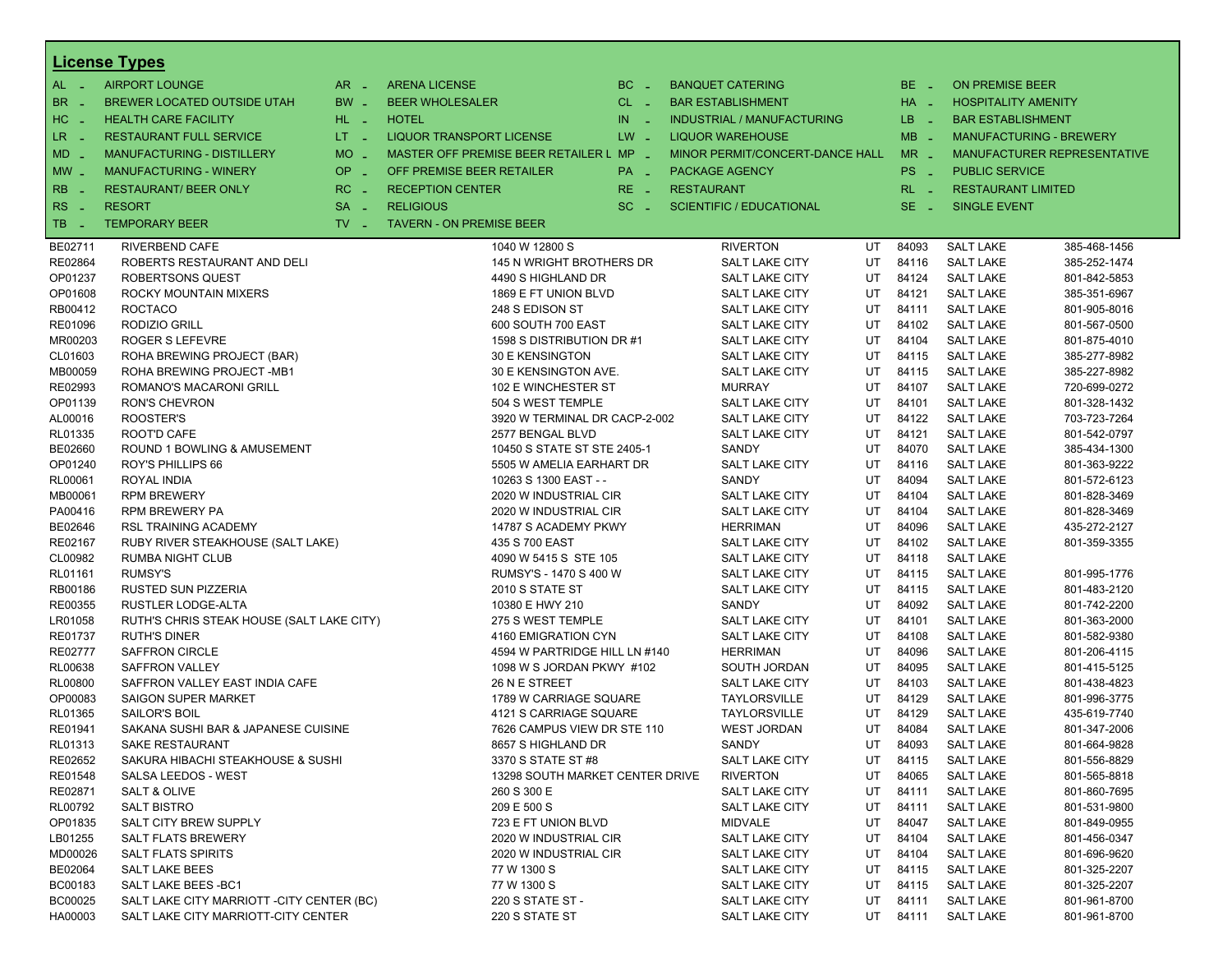|                  | <b>License Types</b>                     |                               |                                                     |          |                         |                                   |     |          |                                |                             |
|------------------|------------------------------------------|-------------------------------|-----------------------------------------------------|----------|-------------------------|-----------------------------------|-----|----------|--------------------------------|-----------------------------|
| $AL -$           | <b>AIRPORT LOUNGE</b>                    | $AR -$                        | <b>ARENA LICENSE</b>                                | $BC -$   | <b>BANQUET CATERING</b> |                                   |     | $BE -$   | <b>ON PREMISE BEER</b>         |                             |
| BR.<br>. —       | BREWER LOCATED OUTSIDE UTAH              | BW _                          | <b>BEER WHOLESALER</b>                              | $CL$ $-$ |                         | <b>BAR ESTABLISHMENT</b>          |     | HA _     | <b>HOSPITALITY AMENITY</b>     |                             |
| HC<br>nia.       | <b>HEALTH CARE FACILITY</b>              | HL L                          | <b>HOTEL</b>                                        | $IN =$   |                         | <b>INDUSTRIAL / MANUFACTURING</b> |     | LB __    | <b>BAR ESTABLISHMENT</b>       |                             |
| LR -             | <b>RESTAURANT FULL SERVICE</b>           | $LT = 1$                      | <b>LIQUOR TRANSPORT LICENSE</b>                     | $LW -$   |                         | <b>LIQUOR WAREHOUSE</b>           |     | $MB -$   | <b>MANUFACTURING - BREWERY</b> |                             |
| $MD -$           | MANUFACTURING - DISTILLERY               | $MO$ $\overline{\phantom{0}}$ | MASTER OFF PREMISE BEER RETAILER L MP _             |          |                         | MINOR PERMIT/CONCERT-DANCE HALL   |     | $MR -$   |                                | MANUFACTURER REPRESENTATIVE |
| $MW -$           | <b>MANUFACTURING - WINERY</b>            | <b>OP</b><br>i al             | OFF PREMISE BEER RETAILER                           | PA _     | <b>PACKAGE AGENCY</b>   |                                   |     | PS _     | <b>PUBLIC SERVICE</b>          |                             |
|                  |                                          |                               |                                                     |          |                         |                                   |     |          |                                |                             |
| RB               | <b>RESTAURANT/ BEER ONLY</b>             | $RC -$                        | <b>RECEPTION CENTER</b>                             | RE _     | <b>RESTAURANT</b>       |                                   |     | $RL - 1$ | <b>RESTAURANT LIMITED</b>      |                             |
| <b>RS</b><br>- 4 | <b>RESORT</b>                            | <b>SA</b><br>i al             | <b>RELIGIOUS</b>                                    | $SC =$   |                         | <b>SCIENTIFIC / EDUCATIONAL</b>   |     | $SE$ $-$ | <b>SINGLE EVENT</b>            |                             |
| TB.<br>- 4       | <b>TEMPORARY BEER</b>                    | $TV$ $\overline{\phantom{0}}$ | <b>TAVERN - ON PREMISE BEER</b>                     |          |                         |                                   |     |          |                                |                             |
| BE02678          | SALT LAKE GOLF LOUNGE                    |                               | 1956 E 2700 S                                       |          |                         | SALT LAKE CITY                    | UT  | 84106    | <b>SALT LAKE</b>               |                             |
| BC00269          | SALT LAKE MARRIOTT DOWNTOWN @ CITY CREEK |                               | 75 S WEST TEMPLE                                    |          |                         | SALT LAKE CITY                    | UT  | 84101    | <b>SALT LAKE</b>               | 972-354-6472                |
| RE01441          | SALT LAKE PIZZA & PASTA                  |                               | 1063 E 2100 S -                                     |          |                         | <b>SALT LAKE CITY</b>             | UT  | 84106    | <b>SALT LAKE</b>               | 801-484-1804                |
| RE02894          | SALT STONE RESTAURANT                    |                               | 75 S WEST TEMPLE                                    |          |                         | <b>SALT LAKE CITY</b>             | UT  | 84101    | <b>SALT LAKE</b>               | 801-531-0800                |
| CL01085          | <b>SALTAIR SKY</b>                       |                               | 12288 I80 WB                                        |          |                         | <b>MAGNA</b>                      | UT  | 84044    | <b>SALT LAKE</b>               | 602-799-4969                |
| CL01468          | SALTFIRE BREWING CO (BAR)                |                               | 2199 S WEST TEMPLE                                  |          |                         | <b>SALT LAKE CITY</b>             | UT  | 84115    | <b>SALT LAKE</b>               | 385-955-0504                |
| MB00062          | SALTFIRE BREWING COMPANY -MB1            |                               | 2199 S WEST TEMPLE                                  |          |                         | SALT LAKE CITY                    | UT  | 84115    | <b>SALT LAKE</b>               | 801-661-1947                |
| OP00275          | SAM'S CLUB #4718 (SOUTH JORDAN)          |                               | 11278 S JORDAN GATEWAY                              |          |                         | SOUTH JORDAN                      | UT  | 84095    | <b>SALT LAKE</b>               | 801-545-9801                |
| OP00276          | SAM'S CLUB #4730 (WEST JORDAN)           |                               | 7571 S 3800 W                                       |          |                         | <b>WEST JORDAN</b>                | UT  | 84084    | <b>SALT LAKE</b>               |                             |
| OP00277          | SAM'S CLUB #6683 (MURRAY)                |                               | 6525 S STATE ST                                     |          |                         | SALT LAKE CITY                    | UT  | 84107    | <b>SALT LAKE</b>               | 801-262-6444                |
| OP00376          | SAM'S CLUB #6686                         |                               | 1905 S 300 W                                        |          |                         | SALT LAKE CITY                    | UT  | 84115    | <b>SALT LAKE</b>               | 801-478-2400                |
| RE02462          | <b>SAME SUSHI</b>                        |                               | 423 W BROADWAY #150                                 |          |                         | <b>SALT LAKE CITY</b>             | UT  | 84101    | <b>SALT LAKE</b>               | 801-363-0895                |
| RL01208          | SAMURAI NOODLE                           |                               | 11483 S STATE STE B                                 |          |                         | <b>DRAPER</b>                     | UT  | 84020    | <b>SALT LAKE</b>               | 801-987-3887                |
| BE02630          | SANDWEDGE CAFE                           |                               | 7100 E I 80 PARLEYS CYN                             |          |                         | <b>SALT LAKE CITY</b>             | UT  | 84109    | <b>SALT LAKE</b>               | 801-712-2159                |
| OP00643          | <b>SANDY STOP SHELL</b>                  |                               | 7820 S 700 E                                        |          |                         | SANDY                             | UT  | 84070    | <b>SALT LAKE</b>               | 801-542-0981                |
| RE02840          | SANTA FE LA FRONTERA (RE)                |                               | 1477 W 7800 S                                       |          |                         | <b>WEST JORDAN</b>                | UT  | 84088    | <b>SALT LAKE</b>               | 801-888-6588                |
| RE02661          | SAOLA                                    |                               | 7307 S CANYON CENTER PKWY                           |          |                         | SALT LAKE CITY                    | UT  | 84121    | <b>SALT LAKE</b>               | 801-944-2949                |
| RE02659          | SAPA SUSHI BAR & GRILL                   |                               | 722 S STATE ST                                      |          |                         | <b>SALT LAKE CITY</b>             | UT  | 84111    | <b>SALT LAKE</b>               | 801-363-7272                |
| CL01564          | <b>SCION CIDER</b>                       |                               | 916 S JEFFERSON ST UNIT A                           |          |                         | SALT LAKE CITY                    | UT  | 84101    | <b>SALT LAKE</b>               | 801-746-9477                |
| MW00039          | SCION CIDER (MW)                         |                               | 916 S JEFFERSON ST UNIT A                           |          |                         | SALT LAKE CITY                    | UT  | 84101    | <b>SALT LAKE</b>               | 801-746-9477                |
| CL01475          | <b>SEABIRD</b>                           |                               | 13811 S SPRAGUE                                     |          |                         | <b>DRAPER</b>                     | UT  | 84020    | <b>SALT LAKE</b>               | 714-791-2738                |
| CL01493          | SEABIRD (GATEWAY)                        |                               | 7 S RIO GRANDE                                      |          |                         | SALT LAKE CITY                    | UT  | 84101    | <b>SALT LAKE</b>               | 801-456-1223                |
| RL00360          | SETTEBELLO PIZZERIA NAPOLETANA           |                               | 260 S 200 WEST                                      |          |                         | SALT LAKE CITY                    | UT  | 84101    | <b>SALT LAKE</b>               | 801-322-3556                |
| CL01592          | <b>SHADES BREWING</b>                    |                               | 366 S STATE ST                                      |          |                         | <b>SALT LAKE CITY</b>             | UT  | 84111    | <b>SALT LAKE</b>               | 510-830-8850                |
| MB00033          | SHADES OF PALE                           |                               | 154 W UTOPIA                                        |          |                         | SALT LAKE CITY                    | UT  | 84115    | <b>SALT LAKE</b>               | 720-255-5122                |
| TV00281          | <b>SHADES TAP ROOM</b>                   |                               | 154 W UTOPIA                                        |          |                         | SALT LAKE CITY                    | UT  | 84115    | <b>SALT LAKE</b>               | 720-255-5122                |
| RL01343          | SHAKE SHACK (MURRAY)                     |                               | 6123 S STATE ST                                     |          |                         | <b>SALT LAKE CITY</b>             | UT  | 84107    | <b>SALT LAKE</b>               |                             |
| RL01291          | SHAKE SHACK UTAH                         |                               | 11020 S STATE ST STE B                              |          |                         | SANDY                             | UT  | 84070    | <b>SALT LAKE</b>               | 385-276-3190                |
| RL00339          | <b>SHANGHAI CAFE</b>                     |                               | 145 E 1300 SOUTH #411                               |          |                         | SALT LAKE CITY                    | UT  | 84115    | <b>SALT LAKE</b>               | 801-322-1841                |
| OP00685          | <b>SHAROOZ</b>                           |                               | 1689 S 1300 E                                       |          |                         | <b>SALT LAKE CITY</b>             | UT  | 84105    | <b>SALT LAKE</b>               | 801-467-2700                |
| HL00048          | SHERATON SALT LAKE CITY HOTEL (TRANSFER) |                               | 150 W 500 S                                         |          |                         | SALT LAKE CITY                    | UT  | 84101    | <b>SALT LAKE</b>               | 801-401-2000                |
| RE02973          | <b>SHINOBI SUSHI BAR &amp; GRILL</b>     |                               | 555 N 300 W                                         |          |                         | SALT LAKE CITY                    | UT  | 84103    | <b>SALT LAKE</b>               | 801-859-2251                |
| OP01115          | SHOP N GO                                |                               | 573 E 300 S                                         |          |                         | <b>SALT LAKE CITY</b>             | UT. | 84102    | <b>SALT LAKE</b>               | 801-355-1963                |
| OP00007          | SHOP N SAVE RETAIL                       |                               | 1302 S STATE ST                                     |          |                         | SALT LAKE CITY                    | UT  | 84115    | <b>SALT LAKE</b>               | 801-467-2242                |
| OP01190          | SHOPPER'S EXPRESS                        |                               | 108 W 2100 S                                        |          |                         | SALT LAKE CITY                    | UT  | 84115    | <b>SALT LAKE</b>               | 801-467-2778                |
| RL01151          | <b>SIAM ORCHID</b>                       |                               | 4410 S 900 E                                        |          |                         | SALT LAKE CITY                    | UT  | 84124    | <b>SALT LAKE</b>               | 801-266-7899                |
| RL01035          | <b>SICILIA MIA</b>                       |                               | 4536 S HIGHLAND DR                                  |          |                         | SALT LAKE CITY                    | UT  | 84117    | <b>SALT LAKE</b>               | 801-274-0223                |
| RE02008          | SICILIA PIZZA                            |                               | 35 W 300 S                                          |          |                         | SALT LAKE CITY                    | UT  | 84101    | <b>SALT LAKE</b>               | 801-961-7077                |
| RL01404          | SIDE OF ALOHA                            |                               | 541 E 12300 S STE A                                 |          |                         | <b>DRAPER</b>                     | UT  | 84020    | <b>SALT LAKE</b>               | 801-251-0152                |
| RL00286          | SIEGFRIED'S DELICATESSEN                 |                               | 20 W 200 S                                          |          |                         | <b>SALT LAKE CITY</b>             | UT  | 84101    | <b>SALT LAKE</b>               | 801-355-3891                |
| BE02719          | <b>SIEMPRE</b>                           |                               | 1247 E MIKE WEIR DR                                 |          |                         | <b>DRAPER</b>                     | UT  | 84020    | <b>SALT LAKE</b>               | 801-420-1886                |
| RC00034          | SIEMPRE (RC)                             |                               | 1283 MIKE WEIR DR                                   |          |                         | <b>DRAPER</b>                     | UT  | 84020    | <b>SALT LAKE</b>               | 801-508-4851                |
| PS00017          | SIERRA PACIFIC AIRLINES                  |                               | SLC INT'L AIRPORT 776 NORTH TERMINAI SALT LAKE CITY |          |                         |                                   | UT  | 84122    | <b>SALT LAKE</b>               |                             |
| RE00671          | SILVER FORK LODGE                        |                               | 11332 E BIG COTTONWOOD CYN RD                       |          |                         | SALT LAKE CITY                    | UT  | 84121    | <b>SALT LAKE</b>               | 801-533-9977                |
|                  |                                          |                               |                                                     |          |                         |                                   |     |          |                                |                             |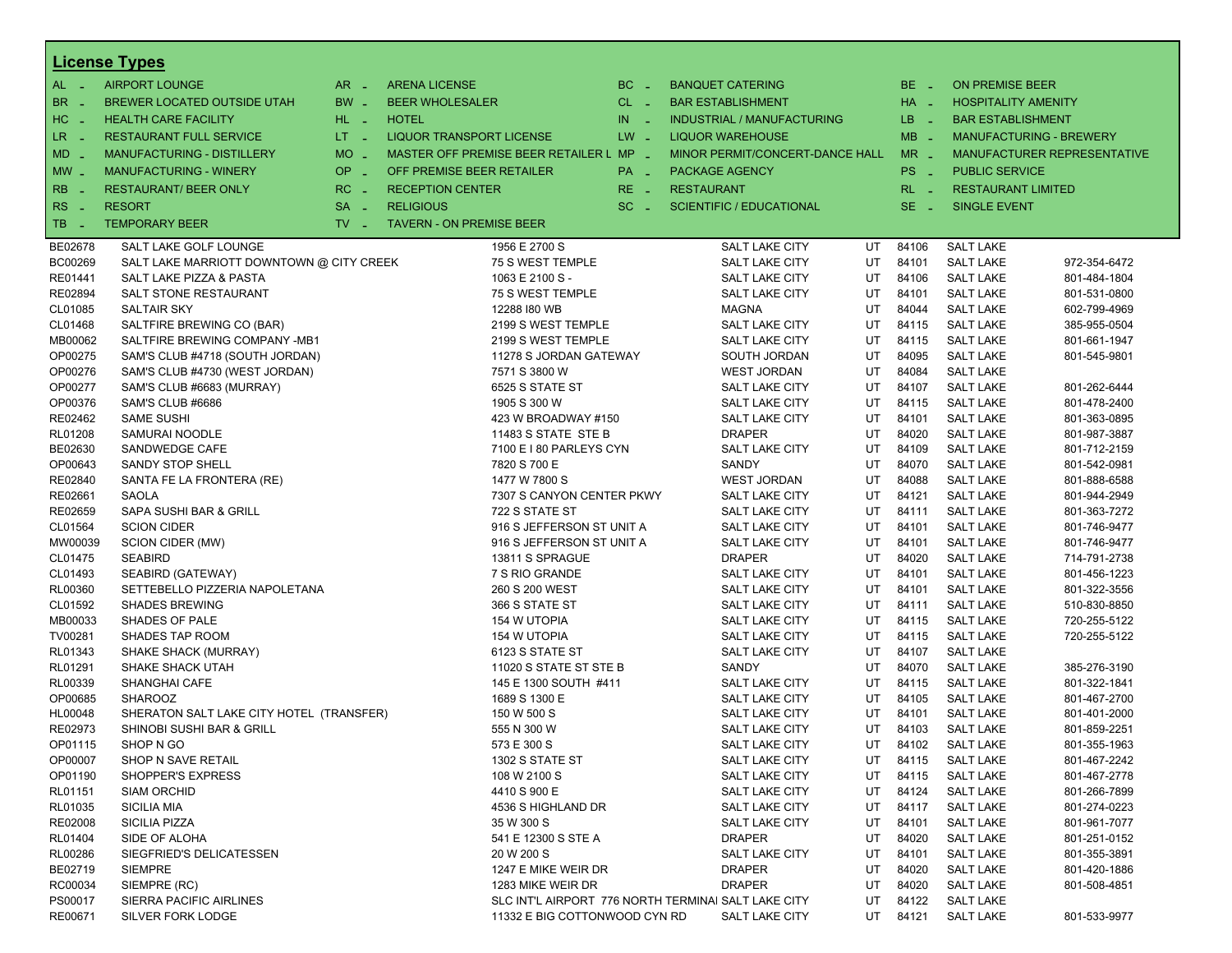|                       | <b>License Types</b>            |                     |                                                      |                 |                   |                                   |    |             |                            |                                |
|-----------------------|---------------------------------|---------------------|------------------------------------------------------|-----------------|-------------------|-----------------------------------|----|-------------|----------------------------|--------------------------------|
| $AL -$                | <b>AIRPORT LOUNGE</b>           | $AR -$              | <b>ARENA LICENSE</b>                                 | $BC -$          |                   | <b>BANQUET CATERING</b>           |    | BE _        | <b>ON PREMISE BEER</b>     |                                |
| <b>BR</b><br>- 4      | BREWER LOCATED OUTSIDE UTAH     | BW _                | <b>BEER WHOLESALER</b>                               | $CL$ $-$        |                   | <b>BAR ESTABLISHMENT</b>          |    | HA _        | <b>HOSPITALITY AMENITY</b> |                                |
| H <sub>C</sub><br>- 4 | <b>HEALTH CARE FACILITY</b>     | HL L                | <b>HOTEL</b>                                         | IN<br>$\sim 10$ |                   | <b>INDUSTRIAL / MANUFACTURING</b> |    | LB _        | <b>BAR ESTABLISHMENT</b>   |                                |
| LR.<br>- 4            | <b>RESTAURANT FULL SERVICE</b>  | $LT - 1$            | <b>LIQUOR TRANSPORT LICENSE</b>                      | $LW -$          |                   | <b>LIQUOR WAREHOUSE</b>           |    | $MB -$      |                            | <b>MANUFACTURING - BREWERY</b> |
| $MD -$                | MANUFACTURING - DISTILLERY      | <b>MO</b><br>$\sim$ | MASTER OFF PREMISE BEER RETAILER L MP _              |                 |                   | MINOR PERMIT/CONCERT-DANCE HALL   |    | $MR -$      |                            | MANUFACTURER REPRESENTATIVE    |
|                       |                                 | OP                  | OFF PREMISE BEER RETAILER                            |                 |                   |                                   |    |             |                            |                                |
| $MW$ $-$              | <b>MANUFACTURING - WINERY</b>   | п.                  |                                                      | PA _            |                   | <b>PACKAGE AGENCY</b>             |    | PS _        | <b>PUBLIC SERVICE</b>      |                                |
| <b>RB</b>             | <b>RESTAURANT/ BEER ONLY</b>    | RC<br>i a           | <b>RECEPTION CENTER</b>                              | $RE -$          | <b>RESTAURANT</b> |                                   |    | $RL - 1$    | <b>RESTAURANT LIMITED</b>  |                                |
| RS<br>- 4             | <b>RESORT</b>                   | <b>SA</b><br>п.     | <b>RELIGIOUS</b>                                     | $SC =$          |                   | <b>SCIENTIFIC / EDUCATIONAL</b>   |    | SE.<br>- 11 | <b>SINGLE EVENT</b>        |                                |
| TB<br><b>College</b>  | <b>TEMPORARY BEER</b>           | $TV -$              | <b>TAVERN - ON PREMISE BEER</b>                      |                 |                   |                                   |    |             |                            |                                |
| BC00237               | SILVER FORK LODGE (BC)          |                     | 11332 E BIG COTTONWOOD CYN RD                        |                 |                   | <b>SALT LAKE CITY</b>             | UT | 84121       | <b>SALT LAKE</b>           | 801-533-9977                   |
| MD00032               | SIMPLICITY COCKTAILS            |                     | 3679 W 1987 S                                        |                 |                   | SALT LAKE CITY                    | UT | 84104       | <b>SALT LAKE</b>           | 801-706-6772                   |
| PA00457               | SIMPLICITY COCKTAILS (PA)       |                     | 3679 W 1987 S                                        |                 |                   | <b>SALT LAKE CITY</b>             | UT | 84104       | <b>SALT LAKE</b>           | 801-706-6772                   |
| <b>RL00466</b>        | SIMPLY SUSHI (WEST JORDAN)      |                     | 7117 S REDWOOD RD - - -                              |                 |                   | <b>WEST JORDAN</b>                | UT | 84084       | <b>SALT LAKE</b>           | 801-676-7008                   |
| <b>RL00650</b>        | SIRAGUSA'S                      |                     | 4115 S REDWOOD RD -                                  |                 |                   | <b>SALT LAKE CITY</b>             | UT | 84123       | <b>SALT LAKE</b>           | 801-455-0757                   |
| CL00215               | SITZMARK CLUB @ ALTA LODGE      |                     | <b>ALTA LODGE</b>                                    |                 |                   | <b>ALTA</b>                       | UT | 84092       | <b>SALT LAKE</b>           | 801-742-3500                   |
| RL00316               | SIZZLER (REDWOOD RD) #142       |                     | 3429 S REDWOOD RD                                    |                 |                   | <b>SALT LAKE CITY</b>             | UT | 84119       | <b>SALT LAKE</b>           | 801-972-8643                   |
| RL00673               | SIZZLER (S JORDAN) #229         |                     | 11610 S DISTRICT MAIN DR                             |                 |                   | SOUTH JORDAN                      | UT | 84095       | <b>SALT LAKE</b>           | 801-727-8300                   |
| RL00312               | SIZZLER (SANDY) #541            |                     | 20 W 9000 SOUTH                                      |                 |                   | SANDY                             | UT | 84070       | <b>SALT LAKE</b>           | 801-566-8021                   |
| <b>RL00767</b>        | <b>SKEWERED THAI</b>            |                     | 575 S 700 E                                          |                 |                   | <b>SALT LAKE CITY</b>             | UT | 84102       | <b>SALT LAKE</b>           |                                |
| CL01616               | <b>SKY</b>                      |                     | 149 W PIERPONT AVE - - SALT LAKE CITY SALT LAKE CITY |                 |                   |                                   | UT | 84101       | <b>SALT LAKE</b>           | 801-860-7753                   |
| PS00012               | <b>SKYWEST AIRLINES</b>         |                     | SLC INT'L AIRPORT 776 NORTH TERMINAI SALT LAKE CITY  |                 |                   |                                   | UT | 84122       | <b>SALT LAKE</b>           | 801-575-2534                   |
| RL01295               | SLACKWATER (SANDY)              |                     | 10290 S STATE ST                                     |                 |                   | SANDY                             | UT | 84070       | <b>SALT LAKE</b>           | 801-930-5147                   |
| RL01381               | SLAPFISH A MODERN SEAFOOD SHACK |                     | <b>10431 S STATE ST</b>                              |                 |                   | SANDY                             | UT | 84070       | <b>SALT LAKE</b>           | 801-432-8488                   |
| RE02712               | <b>SLC EATERY</b>               |                     | <b>1017 S MAIN</b>                                   |                 |                   | <b>SALT LAKE CITY</b>             | UT | 84111       | <b>SALT LAKE</b>           | 801-910-6110                   |
| OP00843               | <b>SMITH'S #108</b>             |                     | 5560 W 13400 S                                       |                 |                   | <b>HERRIMAN</b>                   | UT | 84096       | <b>SALT LAKE</b>           | 801-254-8208                   |
| OP00846               | <b>SMITH'S #132</b>             |                     | 212 E 12300 S                                        |                 |                   | <b>DRAPER</b>                     | UT | 84020       | <b>SALT LAKE</b>           | 801-571-2052                   |
| OP00847               | <b>SMITH'S #133</b>             |                     | 845 E 4500 S                                         |                 |                   | <b>SALT LAKE CITY</b>             | UT | 84107       | <b>SALT LAKE</b>           | 801-261-3399                   |
| OP00798               | <b>SMITH'S #137</b>             |                     | 4643 S 4000 W                                        |                 |                   | <b>SALT LAKE CITY</b>             | UT | 84120       | <b>SALT LAKE</b>           | 801-968-1962                   |
| OP00799               | <b>SMITH'S #138</b>             |                     | 1634 W SOUTH JORDAN PKWY                             |                 |                   | SOUTH JORDAN                      | UT | 84095       | <b>SALT LAKE</b>           | 801-254-4560                   |
| OP00800               | <b>SMITH'S #139</b>             |                     | 7061 S REDWOOD RD                                    |                 |                   | <b>WEST JORDAN</b>                | UT | 84084       | <b>SALT LAKE</b>           | 801-566-6641                   |
| OP00804               | <b>SMITH'S #147</b>             |                     | 5620 W 4100 S                                        |                 |                   | <b>SALT LAKE CITY</b>             | UT | 84128       | <b>SALT LAKE</b>           | 801-966-1441                   |
| OP00806               | <b>SMITH'S #153</b>             |                     | 10305 S 1300 E                                       |                 |                   | SANDY                             | UT | 84094       | <b>SALT LAKE</b>           | 801-572-1396                   |
| OP00807               | <b>SMITH'S #158</b>             |                     | 4080 W 9000 S                                        |                 |                   | <b>WEST JORDAN</b>                | UT | 84088       | <b>SALT LAKE</b>           | 801-280-3844                   |
| OP00812               | <b>SMITH'S #274</b>             |                     | 5710 W 7800 S                                        |                 |                   | <b>WEST JORDAN</b>                | UT | 84081       | <b>SALT LAKE</b>           | 801-545-3470                   |
| OP00813               | <b>SMITH'S #276</b>             |                     | 5448 W DAYBREAK PKWY                                 |                 |                   | SOUTH JORDAN                      | UT | 84095       | <b>SALT LAKE</b>           | 801-501-7170                   |
| OP00822               | <b>SMITH'S #28</b>              |                     | 922 E 2100 S                                         |                 |                   | <b>SALT LAKE CITY</b>             | UT | 84106       | <b>SALT LAKE</b>           | 801-486-4333                   |
| OP00825               | SMITH'S #44                     |                     | 876 E 800 S                                          |                 |                   | <b>SALT LAKE CITY</b>             | UT | 84102       | <b>SALT LAKE</b>           | 801-355-2801                   |
| OP00826               | SMITH'S #47                     |                     | 2039 E 9400 S                                        |                 |                   | SANDY                             | UT | 84092       | <b>SALT LAKE</b>           | 801-942-2332                   |
| OP00817               | <b>SMITH'S #475</b>             |                     | 3215 S VALLEY ST                                     |                 |                   | <b>SALT LAKE CITY</b>             | UT | 84109       | <b>SALT LAKE</b>           | 801-486-7514                   |
| OP00819               | <b>SMITH'S #495</b>             |                     | 1820 W 9000 S                                        |                 |                   | <b>WEST JORDAN</b>                | UT | 84088       | <b>SALT LAKE</b>           | 801-562-4960                   |
| OP00828               | SMITH'S #65                     |                     | 8055 W 3500 S                                        |                 |                   | <b>MAGNA</b>                      | UT | 84044       | <b>SALT LAKE</b>           | 801-250-6400                   |
| OP00829               | SMITH'S #66                     |                     | 4065 S REDWOOD RD                                    |                 |                   | SALT LAKE CITY                    | UT | 84123       | <b>SALT LAKE</b>           | 801-972-2294                   |
| OP00830               | SMITH'S #69                     |                     | 1174 W 600 N                                         |                 |                   | <b>SALT LAKE CITY</b>             | UT | 84116       | <b>SALT LAKE</b>           | 801-363-1037                   |
| OP00835               | SMITH'S #77                     |                     | 402 6TH AVE                                          |                 |                   | <b>SALT LAKE CITY</b>             | UT | 84103       | <b>SALT LAKE</b>           | 801-328-1683                   |
| OP00836               | SMITH'S #80                     |                     | 828 S 900 W                                          |                 |                   | <b>SALT LAKE CITY</b>             | UT | 84104       | <b>SALT LAKE</b>           | 801-364-2548                   |
| OP00837               | SMITH'S #81                     |                     | 3470 BENGAL BLVD                                     |                 |                   | <b>SALT LAKE CITY</b>             | UT | 84121       | <b>SALT LAKE</b>           | 801-943-0050                   |
| OP00839               | SMITH'S #83                     |                     | 665 W 5300 S                                         |                 |                   | <b>SALT LAKE CITY</b>             | UT | 84123       | <b>SALT LAKE</b>           | 801-269-0056                   |
| OP00840               | <b>SMITH'S #85</b>              |                     | 980 FT UNION BLVD                                    |                 |                   | <b>MIDVALE</b>                    | UT | 84047       | <b>SALT LAKE</b>           | 801-256-0439                   |
| OP00842               | SMITH'S #94                     |                     | 455 S 500 E                                          |                 |                   | SALT LAKE CITY                    | UT | 84105       | <b>SALT LAKE</b>           | 801-328-6000                   |
| OP00820               | SMITH'S EXPRESS #1              |                     | 873 E SOUTH TEMPLE                                   |                 |                   | <b>SALT LAKE CITY</b>             | UT | 84102       | <b>SALT LAKE</b>           | 801-531-4396                   |
| OP00821               | SMITH'S EXPRESS #2              |                     | 1974 S 1100 E                                        |                 |                   | <b>SALT LAKE CITY</b>             | UT | 84106       | <b>SALT LAKE</b>           | 801-466-3325                   |
| OP00940               | SMOKER'S CONNECTION             |                     | 1655 W 4100 S                                        |                 |                   | <b>SALT LAKE CITY</b>             | UT | 84123       | <b>SALT LAKE</b>           | 801-281-5949                   |
| OP01090               | SMOKEYS DISCOUNT CIGARETTES #4  |                     | 1597 W 9000 S                                        |                 |                   | <b>WEST JORDAN</b>                | UT | 84088       | <b>SALT LAKE</b>           | 801-255-7225                   |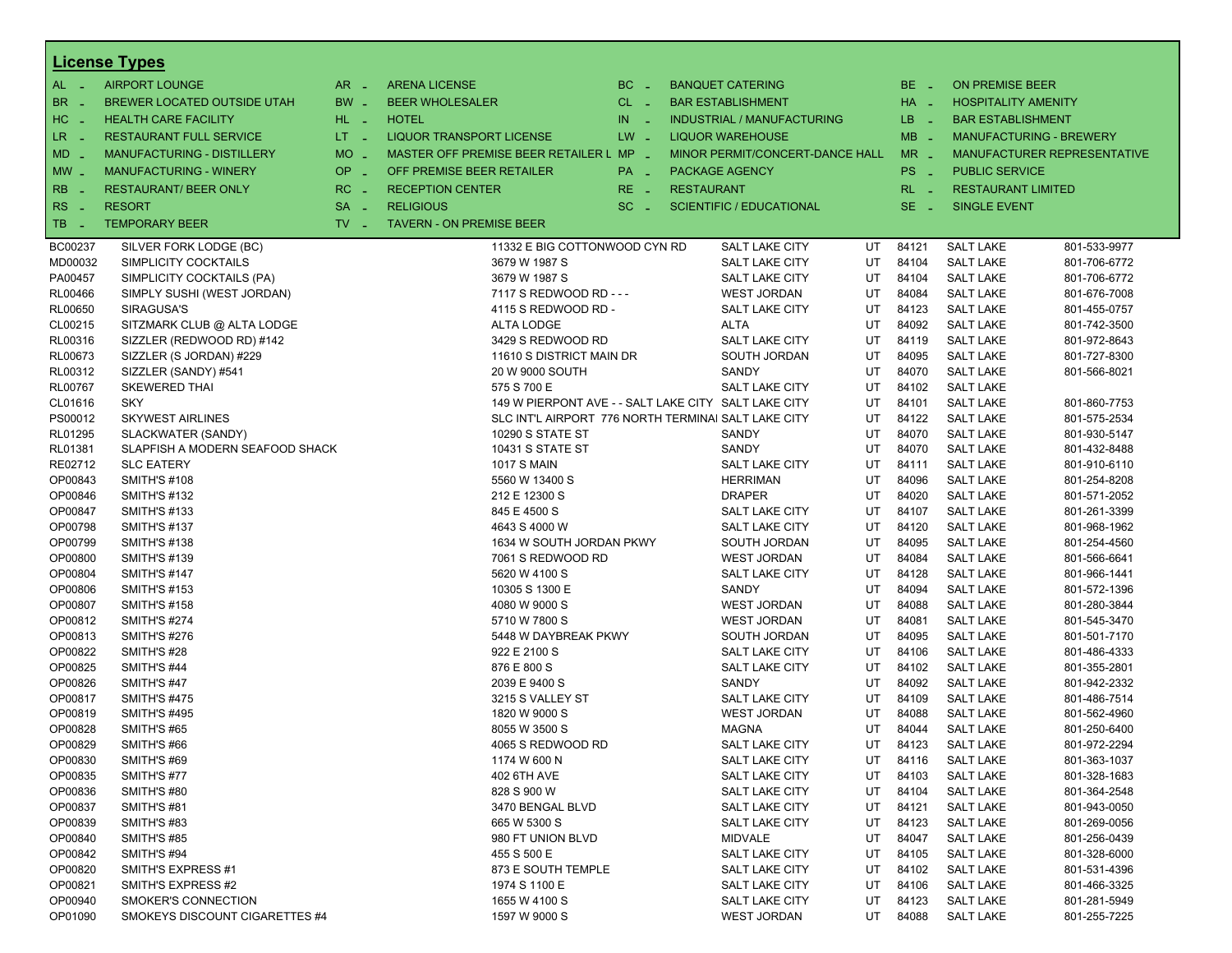|                       | <b>License Types</b>                             |                     |                                 |                                                    |                       |                   |                                   |       |                  |                                |                                    |
|-----------------------|--------------------------------------------------|---------------------|---------------------------------|----------------------------------------------------|-----------------------|-------------------|-----------------------------------|-------|------------------|--------------------------------|------------------------------------|
| $AL -$                | <b>AIRPORT LOUNGE</b>                            | $AR -$              | <b>ARENA LICENSE</b>            |                                                    | $BC -$                |                   | <b>BANQUET CATERING</b>           |       | BE _             | <b>ON PREMISE BEER</b>         |                                    |
| BR.<br>- 4            | BREWER LOCATED OUTSIDE UTAH                      | BW _                | <b>BEER WHOLESALER</b>          |                                                    | CL _                  |                   | <b>BAR ESTABLISHMENT</b>          |       | HA _             | <b>HOSPITALITY AMENITY</b>     |                                    |
| H <sub>C</sub><br>- 4 | <b>HEALTH CARE FACILITY</b>                      | HL L                | <b>HOTEL</b>                    |                                                    | IN.<br><b>College</b> |                   | <b>INDUSTRIAL / MANUFACTURING</b> |       | LB.<br>- 4       | <b>BAR ESTABLISHMENT</b>       |                                    |
| LR.<br>- 4            | <b>RESTAURANT FULL SERVICE</b>                   | $LT - 1$            | LIQUOR TRANSPORT LICENSE        |                                                    | $LW -$                |                   | <b>LIQUOR WAREHOUSE</b>           |       | $MB -$           | <b>MANUFACTURING - BREWERY</b> |                                    |
| $MD -$                | <b>MANUFACTURING - DISTILLERY</b>                | <b>MO</b><br>$\sim$ |                                 | MASTER OFF PREMISE BEER RETAILER L MP -            |                       |                   | MINOR PERMIT/CONCERT-DANCE HALL   |       | $MR -$           |                                | <b>MANUFACTURER REPRESENTATIVE</b> |
| $MW$ $-$              | <b>MANUFACTURING - WINERY</b>                    | <b>OP</b><br>п.     | OFF PREMISE BEER RETAILER       |                                                    | PA _                  |                   | <b>PACKAGE AGENCY</b>             |       | PS _             | <b>PUBLIC SERVICE</b>          |                                    |
|                       |                                                  |                     |                                 |                                                    |                       |                   |                                   |       |                  |                                |                                    |
| <b>RB</b>             | <b>RESTAURANT/ BEER ONLY</b>                     | RC<br>i a           | <b>RECEPTION CENTER</b>         |                                                    | $RE -$                | <b>RESTAURANT</b> |                                   |       | $RL - 1$         | <b>RESTAURANT LIMITED</b>      |                                    |
| R <sub>S</sub><br>- 4 | <b>RESORT</b>                                    | <b>SA</b>           | <b>RELIGIOUS</b>                |                                                    | $SC =$                |                   | <b>SCIENTIFIC / EDUCATIONAL</b>   |       | $SE -$           | <b>SINGLE EVENT</b>            |                                    |
| TB.<br>- 4            | <b>TEMPORARY BEER</b>                            | $TV -$              | <b>TAVERN - ON PREMISE BEER</b> |                                                    |                       |                   |                                   |       |                  |                                |                                    |
| OP00950               | SMOKEYS DISCOUNT CIGARETTES #6                   |                     |                                 | 8928 S 700 E                                       |                       |                   | SANDY                             | UT    | 84070            | <b>SALT LAKE</b>               | 801-352-0082                       |
| HL00014               | SNOWBIRD SKI & SUMMER RESORT                     |                     |                                 | 9385 SOUTH SNOWBIRD CENTER DR                      |                       |                   | <b>SNOWBIRD</b>                   | UT    | 84092            | <b>SALT LAKE</b>               | 801-933-2222                       |
| OP00912               | SNOWBIRD SKI & SUMMER RESORT (OP)                |                     |                                 | 9385 S SNOWBIRD CENTER DR                          |                       |                   | <b>SNOWBIRD</b>                   | UT    | 84092            | <b>SALT LAKE</b>               | 801-933-2222                       |
| RE02731               | SO GRILL KOREAN BBQ & SUSHI                      |                     |                                 | 109 W 9000 S                                       |                       |                   | SANDY                             | UT    | 84070            | <b>SALT LAKE</b>               | 801-566-0721                       |
| BE02647               | SOCIAL AXE                                       |                     |                                 | 1154 S 300 W                                       |                       |                   | SALT LAKE CITY                    | UT    | 84101            | <b>SALT LAKE</b>               | 801-486-2937                       |
| OP00029               | SOLITUDE GENERAL STORE (OP)                      |                     |                                 | 12000 BIG COTTONWOOD CYN RD -                      |                       |                   | <b>SOLITUDE</b>                   | UT    | 84121            | <b>SALT LAKE</b>               | 805365727                          |
| BC00248               | SOLITUDE MOUNTAIN RESORT BANQUET CATERING        |                     |                                 | 12000 BIG COTTONWOOD CANYON - SOLI SALT LAKE CITY  |                       |                   |                                   | UT    | 84121            | <b>SALT LAKE</b>               | 801-536-5752                       |
| PA00419               | SOLITUDE MOUNTAIN RESORT PA                      |                     |                                 | 12000 BIG COTTONWOOD CYN                           |                       |                   | <b>SOLITUDE</b>                   | UT    | 84121            | <b>SALT LAKE</b>               | 801-536-5727                       |
| RL01444               | SOMA AT THE FRONT                                |                     |                                 | 4140 S MAIN STREET                                 |                       |                   | SALT LAKE CITY                    | UT    | 84107            | <b>SALT LAKE</b>               | 866 662 3529                       |
| RE02375               | SOMI VIETNAMESE BISTRO                           |                     |                                 | 1215 WILMINGTON AVE                                |                       |                   | <b>SALT LAKE CITY</b>             | UT    | 84106            | <b>SALT LAKE</b>               | 385-322-1158                       |
| RE02689               | <b>SONOMA GRILL</b>                              |                     |                                 | 110 W BROADWAY #2 -                                |                       |                   | SALT LAKE CITY                    | UT    | 84101            | <b>SALT LAKE</b>               | 801-890-6122                       |
| CL01056               | SOUNDWELL                                        |                     |                                 | 149 W 200 SOUTH                                    |                       |                   | SALT LAKE CITY                    | UT    | 84101            | <b>SALT LAKE</b>               | 801-478-4310                       |
| MR00212               | SOUTHERN GLAZERS WINE & SPIRITS (NICK SALMON)    |                     |                                 | 8535 S 700 W UNIT C                                |                       |                   | SANDY                             | UT    | 84070            | <b>SALT LAKE</b>               |                                    |
| MR00218               | SOUTHERN GLAZERS WINE & SPIRITS - GEORGE BOUTSIS |                     |                                 | 9314 S 370 W                                       |                       |                   | SANDY                             | UT    | 84070            | <b>SALT LAKE</b>               | 801-598-0492                       |
| PS00020               | SOUTHWEST AIRLINES CO                            |                     |                                 | 3920 W 900 N - N TERMINAL CONCOURSE SALT LAKE CITY |                       |                   |                                   | UT    | 84122            | <b>SALT LAKE</b>               | 801-534-1243                       |
| RE02511               | SOY'S SUSHI BAR & GRILL                          |                     |                                 | UT<br>4923 S STATE ST<br>SALT LAKE CITY            |                       |                   |                                   | 84107 | <b>SALT LAKE</b> | 801-290-2764                   |                                    |
| RE02339               | SPEDELLI'S (3300 S)                              |                     |                                 | 3300 S 2991 E<br><b>SALT LAKE CITY</b><br>UT       |                       |                   |                                   |       | 84109            | <b>SALT LAKE</b>               | 385-528-0181                       |
| OP01579               | SPEEDWAY #9411                                   |                     |                                 | 12592 S 1300 W                                     |                       |                   | <b>RIVERTON</b>                   | UT    | 84065            | <b>SALT LAKE</b>               |                                    |
| OP01597               | SPEEDWAY #9412                                   |                     |                                 | 1285 W 9000 S                                      |                       |                   | <b>WEST JORDAN</b>                | UT    | 84088            | <b>SALT LAKE</b>               |                                    |
| OP01578               | SPEEDWAY #9414                                   |                     |                                 | 1344 E FT UNION BLVD                               |                       |                   | <b>MIDVALE</b>                    | UT    | 84047            | <b>SALT LAKE</b>               |                                    |
| OP01577               | SPEEDWAY #9419                                   |                     |                                 | 2112 E 2100 S                                      |                       |                   | SALT LAKE CITY                    | UT    | 84109            | <b>SALT LAKE</b>               |                                    |
| OP01594               | SPEEDWAY #9420                                   |                     |                                 | 2187 W 4700 S                                      |                       |                   | SALT LAKE CITY                    | UT    | 84118            | <b>SALT LAKE</b>               | 801-966-0301                       |
| OP01574               | SPEEDWAY #9421                                   |                     |                                 | 2280 S HIGHLAND DR                                 |                       |                   | SALT LAKE CITY                    | UT    | 84106            | <b>SALT LAKE</b>               |                                    |
| OP01595               | SPEEDWAY #9424                                   |                     |                                 | 3301 S 2300 E                                      |                       |                   | SALT LAKE CITY                    | UT    | 84109            | <b>SALT LAKE</b>               |                                    |
| OP01591               | SPEEDWAY #9425                                   |                     |                                 | 3597 W 4700 S                                      |                       |                   | SALT LAKE CITY                    | UT    | 84118            | <b>SALT LAKE</b>               |                                    |
| OP01592               | SPEEDWAY #9427                                   |                     |                                 | 3731 WEST JORDAN LANDING                           |                       |                   | <b>WEST JORDAN</b>                | UT    | 84088            | <b>SALT LAKE</b>               |                                    |
| OP01582               | SPEEDWAY #9428                                   |                     |                                 | 4018 W 4100 S                                      |                       |                   | SALT LAKE CITY                    | UT    | 84120            | <b>SALT LAKE</b>               | 210-626-4132                       |
| OP01583               | SPEEDWAY #9430                                   |                     |                                 | 4841 S REDWOOD RD                                  |                       |                   | <b>SALT LAKE CITY</b>             | UT    | 84123            | <b>SALT LAKE</b>               | 801-263-0087                       |
| OP01584               | SPEEDWAY #9432                                   |                     |                                 | 524 W 4500 S                                       |                       |                   | SALT LAKE CITY                    | UT    | 84123            | <b>SALT LAKE</b>               |                                    |
| OP01585               | SPEEDWAY #9433                                   |                     |                                 | 5416 S REDWOOD RD                                  |                       |                   | <b>SALT LAKE CITY</b>             | UT    | 84123            | <b>SALT LAKE</b>               |                                    |
| OP01576               | SPEEDWAY #9437                                   |                     |                                 | 680 E 400 S                                        |                       |                   | SALT LAKE CITY                    | UT    | 84102            | <b>SALT LAKE</b>               |                                    |
| OP01573               | SPEEDWAY #9444                                   |                     |                                 | 874 E 1300 S                                       |                       |                   | SALT LAKE CITY                    | UT    | 84105            | <b>SALT LAKE</b>               | 210-626-4132                       |
| OP01589               | SPEEDWAY #9445                                   |                     |                                 | 897 E 6600 S                                       |                       |                   | SALT LAKE CITY                    | UT    | 84107            | <b>SALT LAKE</b>               |                                    |
| OP01590               | SPEEDWAY #9446                                   |                     |                                 | 95 W 10600 S                                       |                       |                   | SANDY                             | UT    | 84070            | <b>SALT LAKE</b>               |                                    |
| OP01575               | SPEEDWAY #9447                                   |                     |                                 | 965 N BECK ST                                      |                       |                   | <b>SALT LAKE CITY</b>             | UT    | 84103            | <b>SALT LAKE</b>               |                                    |
| RE02547               | SPITZ COTTONWOOD                                 |                     |                                 | 3158 E 6200 S SUITE D                              |                       |                   | HOLLADAY                          | UT    | 84121            | <b>SALT LAKE</b>               |                                    |
| RL01310               | <b>SPITZ DRAPER</b>                              |                     |                                 | 62 E 12300 S                                       |                       |                   | <b>DRAPER</b>                     | UT    | 84020            | <b>SALT LAKE</b>               | 949-632-2936                       |
| RE02850               | SPITZ WEST JORDAN                                |                     |                                 | 3763 W CENTER PARK DR STE 130                      |                       |                   | <b>WEST JORDAN</b>                | UT    | 84084            | <b>SALT LAKE</b>               | 435-640-5306                       |
| RE02217               | SPITZ, HOME OF THE DONER KEBAB                   |                     |                                 | 35 E BROADWAY                                      |                       |                   | SALT LAKE CITY                    | UT    | 84111            | <b>SALT LAKE</b>               | 435-640-5306                       |
| RE02349               | SPITZ, HOME OF THE DONER KEBAB SUGARHOUSE        |                     |                                 | 1201 E WILMINGTON AVE #101                         |                       |                   | SALT LAKE CITY                    | UT    | 84106            | <b>SALT LAKE</b>               | 435-640-5306                       |
| CL00762               | <b>SPOT</b>                                      |                     |                                 | <b>870 S MAIN</b>                                  |                       |                   | SALT LAKE CITY                    | UT    | 84101            | <b>SALT LAKE</b>               | 801-355-7768                       |
| OP01921               | SPRINGHILL SUITES BY MARRIOTT @ SLC AIRPORT      |                     |                                 | 4955 WILEY POST WAY                                |                       |                   | SALT LAKE CITY                    | UT    | 84116            | <b>SALT LAKE</b>               | 801-532-6633                       |
| OP00696               | SPRINGHILL SUITES BY MARRIOTT S JORDAN           |                     |                                 | 11280 S RIVER HEIGHTS DR -                         |                       |                   | SOUTH JORDAN                      | UT    | 84095            | <b>SALT LAKE</b>               | 385-770-7200                       |
| OP00357               | SPROUTS FARMERS MARKET #604                      |                     |                                 | 1785 E MURRAY-HOLLADAY RD STE A                    |                       |                   | SALT LAKE CITY                    | UT    | 84117            | <b>SALT LAKE</b>               | 385-695-6817                       |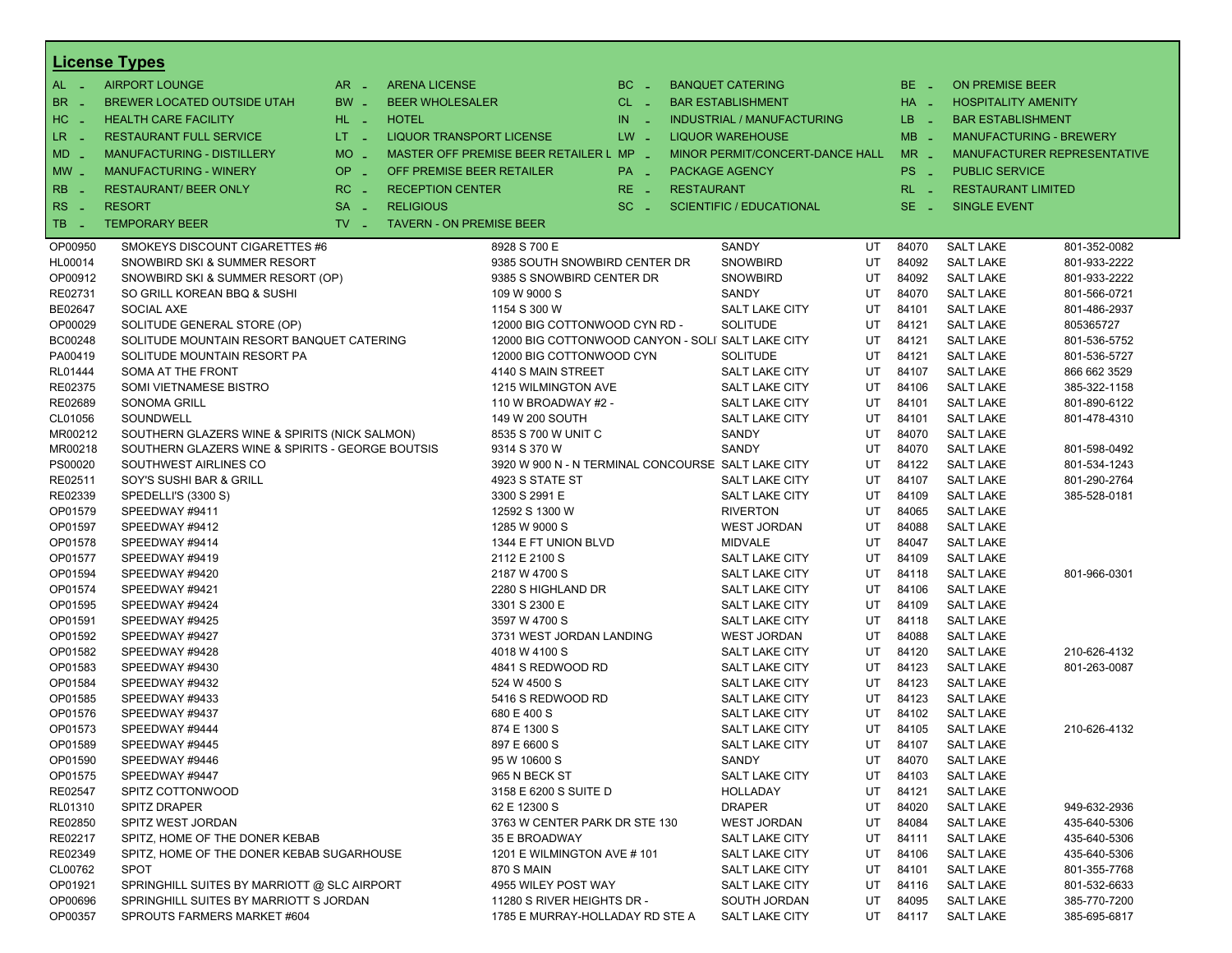|                   | <b>License Types</b>                           |                   |                                 |                                                     |          |                   |                                     |    |          |                            |                                |
|-------------------|------------------------------------------------|-------------------|---------------------------------|-----------------------------------------------------|----------|-------------------|-------------------------------------|----|----------|----------------------------|--------------------------------|
| $AL -$            | <b>AIRPORT LOUNGE</b>                          | $AR =$            | <b>ARENA LICENSE</b>            |                                                     | $BC -$   |                   | <b>BANQUET CATERING</b>             |    | $BE -$   | <b>ON PREMISE BEER</b>     |                                |
| BR.<br>. —        | BREWER LOCATED OUTSIDE UTAH                    | BW _              | <b>BEER WHOLESALER</b>          |                                                     | CL _     |                   | <b>BAR ESTABLISHMENT</b>            |    | HA _     | <b>HOSPITALITY AMENITY</b> |                                |
| HC<br>. —         | <b>HEALTH CARE FACILITY</b>                    | HL L              | <b>HOTEL</b>                    |                                                     | $IN$ $-$ |                   | <b>INDUSTRIAL / MANUFACTURING</b>   |    | LB _     | <b>BAR ESTABLISHMENT</b>   |                                |
| $LR -$            | <b>RESTAURANT FULL SERVICE</b>                 | $LT - 1$          | LIQUOR TRANSPORT LICENSE        |                                                     | $LW -$   |                   | <b>LIQUOR WAREHOUSE</b>             |    | $MB -$   |                            | <b>MANUFACTURING - BREWERY</b> |
| $MD -$            | MANUFACTURING - DISTILLERY                     | <b>MO</b><br>i al |                                 | MASTER OFF PREMISE BEER RETAILER L MP _             |          |                   | MINOR PERMIT/CONCERT-DANCE HALL     |    | $MR -$   |                            | MANUFACTURER REPRESENTATIVE    |
|                   | <b>MANUFACTURING - WINERY</b>                  | <b>OP</b>         | OFF PREMISE BEER RETAILER       |                                                     |          |                   |                                     |    | PS _     | <b>PUBLIC SERVICE</b>      |                                |
| $MW -$            |                                                | i al              |                                 |                                                     | PA _     |                   | <b>PACKAGE AGENCY</b>               |    |          |                            |                                |
| <b>RB</b>         | <b>RESTAURANT/ BEER ONLY</b>                   | $RC -$            | <b>RECEPTION CENTER</b>         |                                                     | RE _     | <b>RESTAURANT</b> |                                     |    | $RL - 1$ | <b>RESTAURANT LIMITED</b>  |                                |
| <b>RS</b><br>- 11 | <b>RESORT</b>                                  | <b>SA</b><br>÷.   | <b>RELIGIOUS</b>                |                                                     | $SC =$   |                   | <b>SCIENTIFIC / EDUCATIONAL</b>     |    | $SE -$   | <b>SINGLE EVENT</b>        |                                |
| TB.<br>- 4        | <b>TEMPORARY BEER</b>                          | $TV$ $-$          | <b>TAVERN - ON PREMISE BEER</b> |                                                     |          |                   |                                     |    |          |                            |                                |
| OP00356           | SPROUTS FARMERS MARKET #605                    |                   |                                 | 11519 S 4000 W                                      |          |                   | SOUTH JORDAN                        | UT | 84009    | <b>SALT LAKE</b>           | 385-695-6809                   |
| AL00013           | SQUATTER'S AIRPORT PUB (AL)                    |                   |                                 | 3920 W 900 N SALT LAKE INTERNATIONAL SALT LAKE CITY |          |                   |                                     | UT | 84102    | <b>SALT LAKE</b>           | 385-229-4002                   |
| MB00041           | SQUATTER'S PUB BREWERY                         |                   |                                 | 147 W BROADWAY                                      |          |                   | <b>SALT LAKE CITY</b>               | UT | 84101    | <b>SALT LAKE</b>           | 801-363-2739                   |
| LR01196           | SQUATTER'S PUB BREWERY (CL)                    |                   |                                 | 147 W BROADWAY                                      |          |                   | SALT LAKE CITY                      | UT | 84101    | <b>SALT LAKE</b>           | 801-363-2739                   |
| RL01346           | SQUATTERS AND WASATCH CRAFT CAFE               |                   |                                 | 5725 W AMELIA EARHART DR STE 1                      |          |                   | SALT LAKE CITY                      | UT | 84116    | <b>SALT LAKE</b>           | 801-707-9382                   |
| CL01393           | SQUATTERS PUB BREWERY LOFT BAR 2ND & 3RD FLOOR |                   |                                 | 147 W BROADWAY                                      |          |                   | <b>SALT LAKE CITY</b>               | UT | 84101    | <b>SALT LAKE</b>           | 801-466-8855                   |
| OP00999           | <b>STAN'S MARKET</b>                           |                   |                                 | 4195 W 5415 S                                       |          |                   | SALT LAKE CITY                      | UT | 84118    | <b>SALT LAKE</b>           | 801-969-7293                   |
| RE02939           | STANZA ITALIAN BISTRO & WINE BAR (RE)          |                   |                                 | 454 E 300 S                                         |          |                   | SALT LAKE CITY                      | UT | 84111    | <b>SALT LAKE</b>           | 801-824-7272                   |
| RE01334           | STAR OF INDIA RESTAURANT                       |                   |                                 | 1659 W N TEMPLE                                     |          |                   | <b>SALT LAKE CITY</b>               | UT | 84116    | <b>SALT LAKE</b>           | 801-363-7555                   |
| CL01094           | <b>STATE ROOM</b>                              |                   |                                 | 638 S STATE ST                                      |          |                   | <b>SALT LAKE CITY</b>               | UT | 84111    | <b>SALT LAKE</b>           | 801-596-3560                   |
| RE01741           | <b>STELLA GRILL</b>                            |                   |                                 | 4291 S 900 E                                        |          |                   | SALT LAKE CITY                      | UT | 84102    | <b>SALT LAKE</b>           | 801-288-0051                   |
| RL01458           | STELLAR WINGS #1                               |                   |                                 | 2704 S STATE STREET                                 |          |                   | SOUTH SALT LAKE                     | UT | 84115    | <b>SALT LAKE</b>           | 385-229-4032                   |
| RE02355           | STEPHEN'S AMERICAN BISTRO @ DOUBLETREE         |                   |                                 | 110 W 600 SOUTH                                     |          |                   | <b>SALT LAKE CITY</b>               | UT | 84101    | <b>SALT LAKE</b>           | 801-359-7800                   |
| RE01293           | <b>STONE GROUND</b>                            |                   |                                 | 249 E 400 S                                         |          |                   | SALT LAKE CITY                      | UT | 84115    | <b>SALT LAKE</b>           | 801-364-1368                   |
| BE01695           | STONEBRIDGE CAFE                               |                   |                                 | 2400 S BANGERTER HWY                                |          |                   | <b>SALT LAKE CITY</b>               | UT | 84120    | <b>SALT LAKE</b>           | 801-957-8423                   |
| RE02716           | <b>STRATFORD PROPER</b>                        |                   |                                 | 1588 STRATFORD AVE                                  |          |                   | SALT LAKE CITY                      | UT | 84106    | <b>SALT LAKE</b>           | 801-828-5310                   |
| RB00373           | STREET TACOS (RB)                              |                   |                                 | 243 W 400 S                                         |          |                   | SALT LAKE CITY                      | UT | 84101    | <b>SALT LAKE</b>           | 801-674-5656                   |
| RL01451           | <b>SUGAR HOUSE COFFEE</b>                      |                   |                                 | 2011 S 1100 E                                       |          |                   | <b>SALT LAKE CITY</b>               | UT | 84106    | <b>SALT LAKE</b>           | 801-883-8867                   |
| MD00005           | <b>SUGAR HOUSE DISTILLERY</b>                  |                   |                                 | 2212 S W TEMPLE UNIT 14                             |          |                   | <b>SALT LAKE CITY</b>               | UT | 84115    | <b>SALT LAKE</b>           | 801-726-0403                   |
| CL01072           | <b>SUGAR HOUSE PUB</b>                         |                   |                                 | 1992 S 1100 E                                       |          |                   | SALT LAKE CITY                      | UT | 84106    | <b>SALT LAKE</b>           | 801-413-2857                   |
| RC00030           | SUGAR SPACE (RC)                               |                   |                                 | 132 S 800 W                                         |          |                   | <b>SALT LAKE CITY</b>               | UT | 84104    | <b>SALT LAKE</b>           | 385-202-5504                   |
| RE01437           | SUGARHOUSE BARBEQUE CO (SLC)                   |                   |                                 | 880 E 2100 S                                        |          |                   | <b>SALT LAKE CITY</b>               | UT | 84106    | <b>SALT LAKE</b>           | 801-463-4800                   |
| RL01264           | <b>SUMAC CAFE</b>                              |                   |                                 | 2578 E BENGAL BLVD                                  |          |                   | <b>COTTONWOOD</b><br><b>HEIGHTS</b> | UT | 84121    | <b>SALT LAKE</b>           | 801-733-4444                   |
| RE02705           | <b>SUMMIT VISTA</b>                            |                   |                                 | 3390 W SIGNAL PEAK DR                               |          |                   | <b>TAYLORSVILLE</b>                 | UT | 84129    | <b>SALT LAKE</b>           | 801-878-9016                   |
| OP00129           | SUMMIT VISTA (OP)                              |                   |                                 | 3390 W SIGNAL PEAK DR                               |          |                   | <b>TAYLORSVILLE</b>                 | UT | 84129    | <b>SALT LAKE</b>           | 801-878-9016                   |
| MW00001           | SUMMUM-MW1                                     |                   |                                 | 707 GENESEE AV -                                    |          |                   | <b>SALT LAKE CITY</b>               | UT | 84104    | <b>SALT LAKE</b>           | 801-355-0137                   |
| OP00723           | SUNBURST FOOD MART                             |                   |                                 | 1326 E 5600 S                                       |          |                   | <b>SALT LAKE CITY</b>               | UT | 84121    | <b>SALT LAKE</b>           | 801-278-3970                   |
| RE02918           | <b>SUNDAY'S BEST</b>                           |                   |                                 | <b>10672 S STATE ST</b>                             |          |                   | SANDY                               | UT | 84070    | <b>SALT LAKE</b>           | 801-722-8192                   |
| OP01929           | SUNNY EXPRESS (OP)                             |                   |                                 | 2508 S REDWOOD RD                                   |          |                   | SALT LAKE CITY                      | UT | 84119    | <b>SALT LAKE</b>           | 307-679-4471                   |
| OP01477           | SUPER 1 SMOKE SHOP                             |                   |                                 | <b>7948 S STATE</b>                                 |          |                   | <b>MIDVALE</b>                      | UT | 84047    | <b>SALT LAKE</b>           | 801-225-8182                   |
| OP00967           | SUPERIOR GAS & FOOD                            |                   |                                 | 1950 W 3500 S                                       |          |                   | SALT LAKE CITY                      | UT | 84119    | <b>SALT LAKE</b>           | 801-972-8374                   |
| RL00621           | <b>SUSHI GROOVE</b>                            |                   |                                 | 2910 S HIGHLAND DR                                  |          |                   | SALT LAKE CITY                      | UT | 84106    | <b>SALT LAKE</b>           | 801-467-7420                   |
| RL01236           | SUSHI HOUSE ALL YOU CAN EAT SUSHI              |                   |                                 | 2682 S HIGH COMMONS                                 |          |                   | <b>WEST VALLEY CITY</b>             | UT | 84120    | <b>SALT LAKE</b>           | 347-307-5122                   |
| RL01314           | SUSHI MONSTER (WVC)                            |                   |                                 | 3567 S 2700 W STE 100                               |          |                   | SALT LAKE CITY                      | UT | 84119    | <b>SALT LAKE</b>           | 801-966-8889                   |
| RL00917           | SUSHI YA DRAPER                                |                   |                                 | 177 W 12300 S #103                                  |          |                   | <b>DRAPER</b>                       | UT | 84020    | <b>SALT LAKE</b>           | 801-849-0488                   |
| RL00760           | SUSHI YAH (GAO)                                |                   |                                 | 2440 E FORT UNION BLVD                              |          |                   | <b>SALT LAKE CITY</b>               | UT | 84121    | <b>SALT LAKE</b>           | 801-944-3933                   |
| RL01170           | SWEET LAKE BISCUITS & LIMEADE                  |                   |                                 | 54 W 1700 S-----                                    |          |                   | SALT LAKE CITY                      | UT | 84115    | <b>SALT LAKE</b>           | 801-953-1978                   |
| RE02807           | SWEET LAKE BISCUITS & LIMEADE (DRAPER)         |                   |                                 | 519 E 12300 S STE C                                 |          |                   | <b>DRAPER</b>                       | UT | 84020    | <b>SALT LAKE</b>           | 801-854-8955                   |
| RE02422           | TABLE X                                        |                   |                                 | 1457 EAST 3350 SOUTH                                |          |                   | SALT LAKE CITY                      | UT | 84106    | <b>SALT LAKE</b>           | 385-528-3712                   |
| RE02849           | TACO TACO (RE)                                 |                   |                                 | 208 E 500 S                                         |          |                   | SALT LAKE CITY                      | UT | 84111    | <b>SALT LAKE</b>           | 801-428-2704                   |
| CL01573           | <b>TAILGATE TAVERN</b>                         |                   |                                 | 3550 S STATE ST                                     |          |                   | SALT LAKE CITY                      | UT | 84115    | <b>SALT LAKE</b>           | 435-229-8350                   |
| RE01933           | <b>TAKASHI</b>                                 |                   |                                 | <b>18 W MARKET ST</b>                               |          |                   | SALT LAKE CITY                      | UT | 84101    | <b>SALT LAKE</b>           | 801-519-9595                   |
| RL00444           | <b>TANDOOR</b>                                 |                   |                                 | 733 E 3300 S                                        |          |                   | SALT LAKE CITY                      | UT | 84106    | <b>SALT LAKE</b>           | 801-486-4542                   |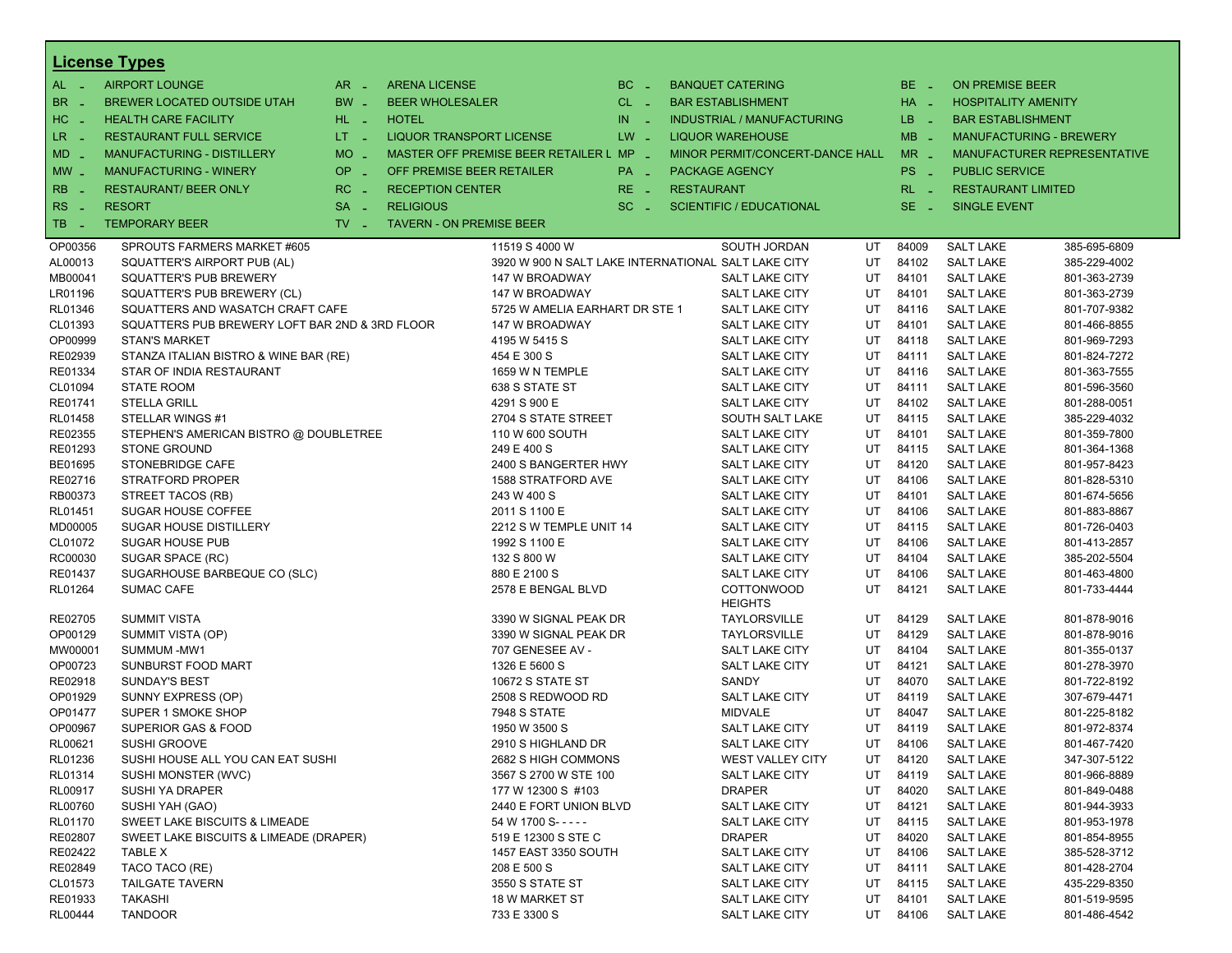|                       | <b>License Types</b>                                  |                                                                  |                                         |          |                                   |    |                 |                            |                                |
|-----------------------|-------------------------------------------------------|------------------------------------------------------------------|-----------------------------------------|----------|-----------------------------------|----|-----------------|----------------------------|--------------------------------|
| $AL -$                | <b>AIRPORT LOUNGE</b>                                 | $AR -$<br><b>ARENA LICENSE</b>                                   |                                         | $BC =$   | <b>BANQUET CATERING</b>           |    | BE _            | <b>ON PREMISE BEER</b>     |                                |
| BR<br>- 4             | BREWER LOCATED OUTSIDE UTAH                           | BW _<br><b>BEER WHOLESALER</b>                                   |                                         | $CL$ $-$ | <b>BAR ESTABLISHMENT</b>          |    | HA _            | <b>HOSPITALITY AMENITY</b> |                                |
| H <sub>C</sub><br>- 4 | <b>HEALTH CARE FACILITY</b>                           | HL L<br><b>HOTEL</b>                                             |                                         | $IN$ $-$ | <b>INDUSTRIAL / MANUFACTURING</b> |    | LB _            | <b>BAR ESTABLISHMENT</b>   |                                |
| LR -                  | <b>RESTAURANT FULL SERVICE</b>                        | $LT - 1$<br>LIQUOR TRANSPORT LICENSE                             |                                         | $LW -$   | <b>LIQUOR WAREHOUSE</b>           |    | $MB -$          |                            | <b>MANUFACTURING - BREWERY</b> |
|                       | <b>MANUFACTURING - DISTILLERY</b>                     |                                                                  |                                         |          |                                   |    |                 |                            |                                |
| $MD -$                |                                                       | <b>MO</b><br>$\sim$                                              | MASTER OFF PREMISE BEER RETAILER L MP _ |          | MINOR PERMIT/CONCERT-DANCE HALL   |    | $MR -$          |                            | MANUFACTURER REPRESENTATIVE    |
| $MW$ $-$              | <b>MANUFACTURING - WINERY</b>                         | <b>OP</b><br>$\sim$                                              | OFF PREMISE BEER RETAILER               | PA _     | <b>PACKAGE AGENCY</b>             |    | PS <sub>-</sub> | <b>PUBLIC SERVICE</b>      |                                |
| <b>RB</b>             | <b>RESTAURANT/ BEER ONLY</b>                          | RC<br><b>RECEPTION CENTER</b><br>$\sim$                          |                                         | RE _     | <b>RESTAURANT</b>                 |    | $RL - 1$        | <b>RESTAURANT LIMITED</b>  |                                |
| R <sub>S</sub><br>- 4 | <b>RESORT</b>                                         | <b>SA</b><br><b>RELIGIOUS</b><br>$\sim$                          |                                         | $SC =$   | <b>SCIENTIFIC / EDUCATIONAL</b>   |    | $SE -$          | <b>SINGLE EVENT</b>        |                                |
| TB<br>n a             | <b>TEMPORARY BEER</b>                                 | $TV$ $\overline{\phantom{0}}$<br><b>TAVERN - ON PREMISE BEER</b> |                                         |          |                                   |    |                 |                            |                                |
| RE02626               | TANDOOR (HIGHLAND)                                    |                                                                  | 4828 S HIGHLAND DR                      |          | SALT LAKE CITY                    | UT | 84117           | <b>SALT LAKE</b>           | 801-999-4243                   |
| CL00694               | TAP ROOM                                              |                                                                  | 2021 WINDSOR STE A                      |          | SALT LAKE CITY                    | UT | 84105           | <b>SALT LAKE</b>           | 801-484-6692                   |
| RL01377               | TAPPO (RL)                                            |                                                                  | 565 E 2100 S                            |          | <b>SALT LAKE CITY</b>             | UT | 84106           | <b>SALT LAKE</b>           | 801-856-7692                   |
| RE02325               | TAQUERIA 27 (DOWNTOWN)                                |                                                                  | 149 E 200 S                             |          | <b>SALT LAKE CITY</b>             | UT | 84111           | <b>SALT LAKE</b>           | 385-259-0940                   |
| RE02539               | TAQUERIA 27 (FASHION PLACE)                           |                                                                  | 6191 S STATE ST                         |          | <b>MURRAY</b>                     | UT | 84107           | <b>SALT LAKE</b>           | 801-266-2487                   |
| RE02238               | TAQUERIA 27 (HOLLADAY)                                |                                                                  | 1509 WASATCH DR                         |          | <b>SALT LAKE CITY</b>             | UT | 84108           | <b>SALT LAKE</b>           | 801-676-9706                   |
| RB00201               | TAQUERIA Y MARISCOS EL KORA                           |                                                                  | 3197 S REDWOOD RD #8                    |          | <b>SALT LAKE CITY</b>             | UT | 84119           | <b>SALT LAKE</b>           | 801-972-2126                   |
| OP01789               | TARGET STORE # T3365                                  |                                                                  | 2236 S 1300 E STE D-1                   |          | SALT LAKE CITY                    | UT | 84106           | <b>SALT LAKE</b>           |                                |
| OP00572               | TARGET STORE T-1751                                   |                                                                  | 7025 S PARK CENTRE DR                   |          | <b>SALT LAKE CITY</b>             | UT | 84121           | <b>SALT LAKE</b>           | 801-255-2292                   |
| OP00573               | TARGET STORE T-1752                                   |                                                                  | <b>10130 S STATE ST</b>                 |          | SANDY                             | UT | 84070           | <b>SALT LAKE</b>           | 801-255-3301                   |
| OP00577               | TARGET STORE T-2123                                   |                                                                  | 11525 PKWY PLAZA DR                     |          | SOUTH JORDAN                      | UT | 84095           | <b>SALT LAKE</b>           | 801-316-2511                   |
| OP00580               | TARGET STORE T-2150                                   |                                                                  | 7779 JORDAN LANDING BLVD                |          | <b>WEST JORDAN</b>                | UT | 84084           | <b>SALT LAKE</b>           | 801-316-0049                   |
| OP00579               | <b>TARGET STORE T-2609</b>                            |                                                                  | 5518 W HIGH MARKET DR                   |          | <b>SALT LAKE CITY</b>             | UT | 84120           | <b>SALT LAKE</b>           | 801-449-8022                   |
| OP00581               | TARGET STORE T-2641                                   |                                                                  | 1110 S 300 W                            |          | SALT LAKE CITY                    | UT | 84101           | <b>SALT LAKE</b>           | 801-401-9562                   |
| OP01718               | <b>TARGET STORE T-3376</b>                            |                                                                  | 5800 S REDWOOD RD                       |          | SALT LAKE CITY                    | UT | 84123           | <b>SALT LAKE</b>           |                                |
| CL00678               | TAVERNACLE SOCIAL CLUB                                |                                                                  | 50 W BROADWAY STE 100B                  |          | <b>SALT LAKE CITY</b>             | UT | 84101           | <b>SALT LAKE</b>           | 801-519-8900                   |
| RL01311               | <b>TEA ZAANTI</b>                                     |                                                                  | 1944 S 1100 E                           |          | SALT LAKE CITY                    | UT | 84106           | <b>SALT LAKE</b>           | 435-901-4191                   |
| OP01561               | TEJEDA'S MARKET (STATE)                               |                                                                  | 2963 S STATE ST #D                      |          | <b>SALT LAKE CITY</b>             | UT | 84115           | <b>SALT LAKE</b>           | 801-485-0667                   |
| OP00014               | <b>TEJEDAS MARKET</b>                                 |                                                                  | 1824 W 3500 S STE 107                   |          | <b>SALT LAKE CITY</b>             | UT | 84119           | <b>SALT LAKE</b>           | 801-972-4585                   |
| CL01448               | <b>TEMPLIN FAMILY BREWING</b>                         |                                                                  | 936 S 300 W -                           |          | SALT LAKE CITY                    | UT | 84101           | <b>SALT LAKE</b>           | 801-558-4209                   |
| MB00069               | TEMPLIN FAMILY BREWING (MB)                           |                                                                  | 936 S 300 W -                           |          | <b>SALT LAKE CITY</b>             | UT | 84101           | <b>SALT LAKE</b>           | 801-558-4209                   |
| MB00082               | TEMPLIN FAMILY BREWING (MB2)                          |                                                                  | 326 W AMERICAN AVE                      |          | <b>SALT LAKE CITY</b>             | UT | 84101           | <b>SALT LAKE</b>           | 385-270-5972                   |
| OP00019               | TEMPLIN FAMILY BREWING (OP)                           |                                                                  | 936 S 300 W -                           |          | <b>SALT LAKE CITY</b>             | UT | 84101           | <b>SALT LAKE</b>           | 385-270-5972                   |
| PA00418               | TEMPLIN FAMILY BREWING PA                             |                                                                  | 936 S 300 W -                           |          | <b>SALT LAKE CITY</b>             | UT | 84101           | <b>SALT LAKE</b>           | 801-558-4209                   |
| RL00227               | TEPANYAKI (WEST JORDAN)                               |                                                                  | 7233 S PLAZA CTR DR -                   |          | <b>WEST JORDAN</b>                | UT | 84084           | <b>SALT LAKE</b>           | 801-282-9700                   |
| CL01492               | TEQUILA BAR & NIGHT CLUB                              |                                                                  | 3556 S STATE                            |          | SALT LAKE CITY                    | UT | 84115           | <b>SALT LAKE</b>           | 801-860-9348                   |
| RL00018               | <b>TERU SUSHI</b>                                     |                                                                  | 1844 E 7000 S UNIT #3                   |          | <b>SALT LAKE CITY</b>             | UT | 84121           | <b>SALT LAKE</b>           | 801-943-0484                   |
| OP01874               | <b>TESORO</b>                                         |                                                                  | 75 S 900 E                              |          | <b>SALT LAKE CITY</b>             | UT | 84102           | <b>SALT LAKE</b>           | 801-725-2149                   |
| OP00884               | <b>TESORO FOOD MART</b>                               |                                                                  | 6785 S STATE -                          |          | SALT LAKE CITY                    | UT | 84107           | <b>SALT LAKE</b>           | 801-637-5737                   |
| RE02826               | TEXAS ROADHOUSE (S JORDAN)                            |                                                                  | 11593 S 4000 W                          |          | SOUTH JORDAN                      | UT | 84009           | <b>SALT LAKE</b>           | 801-253-8600                   |
| RE01688               | TEXAS ROADHOUSE (SANDY)                               |                                                                  | 200 W 10600 S                           |          | SANDY                             | UT | 84070           | <b>SALT LAKE</b>           | 502-426-9984                   |
| RE01052               | <b>TEXAS ROADHOUSE (TAYLORSVILLE)</b>                 |                                                                  | 1904 W 5400 S                           |          | <b>TAYLORSVILLE</b>               | UT | 84129           | <b>SALT LAKE</b>           | 502-426-9984                   |
| RL01237               | THAI GARDEN BISTRO (RL)                               |                                                                  | 868 E 900 S                             |          | <b>SALT LAKE CITY</b>             | UT | 84101           | <b>SALT LAKE</b>           | 801-355-8899                   |
| RE02979               | THANI BOWL NOODLE HOUSE                               |                                                                  | 365 W 400 S - -                         |          | <b>SALT LAKE CITY</b>             | UT | 84101           | <b>SALT LAKE</b>           | 208-515-1507                   |
| BC00212               | THE 19TH HOLE AT RIVER OAKS                           |                                                                  | 9300 S RIVERSIDE DR                     |          | SANDY                             | UT | 84070           | <b>SALT LAKE</b>           | 801-568-4658                   |
| BE02616               | THE 19TH HOLE AT RIVER OAKS -BE1                      |                                                                  | 9300 S RIVERSIDE DR                     |          | SANDY                             | UT | 84070           | <b>SALT LAKE</b>           | 801-568-4658                   |
| CL01539               | THE BLACK SHEEP BAR & GRILL (W JORDAN)                |                                                                  | 9000 S 1520 W                           |          | <b>WEST JORDAN</b>                | UT | 84088           | <b>SALT LAKE</b>           | 801-566-2561                   |
| CL01538               | THE BLACK SHEEP BAR & GRILL FOOTHILL                  |                                                                  | 1400 S FOOTHILL DR #166                 |          | SALT LAKE CITY                    | UT | 84018           | <b>SALT LAKE</b>           | 801-877-9350                   |
| CL01443               | THE BREAK SPORTS GRILL                                |                                                                  | 3396 DECKER LAKE DR                     |          | SALT LAKE CITY                    | UT | 84119           | <b>SALT LAKE</b>           | 801-703-5800                   |
| CL01607               | THE BREAK SPORTS GRILL (MURRAY)                       |                                                                  | 4760 S 900 EAST                         |          | SALT LAKE CITY                    | UT | 84117           | <b>SALT LAKE</b>           | 801-703-5800                   |
| RE02940               | THE CAPITAL GRILL #8069                               |                                                                  | 40 E 100 S                              |          | <b>SALT LAKE CITY</b>             | UT | 84111           | <b>SALT LAKE</b>           |                                |
| LB01380               | THE CLIFF DINING PUB                                  |                                                                  | 12234 DRAPER GATE DR                    |          | <b>DRAPER</b>                     | UT | 84020           | <b>SALT LAKE</b>           | 801-560-6566                   |
| RE02650               | THE CLIFF DINING PUB (RE)                             |                                                                  | 12234 DRAPER GATE DR                    |          | <b>DRAPER</b>                     | UT | 84020           | <b>SALT LAKE</b>           | 801-523-2053                   |
| CL00621               | THE CLUB AT BELLA PIASTRA @ SLC MARRIOTT- CITY CENTER |                                                                  | 220 S STATE ST -                        |          | <b>SALT LAKE CITY</b>             | UT | 84111           | <b>SALT LAKE</b>           | 801-961-8700                   |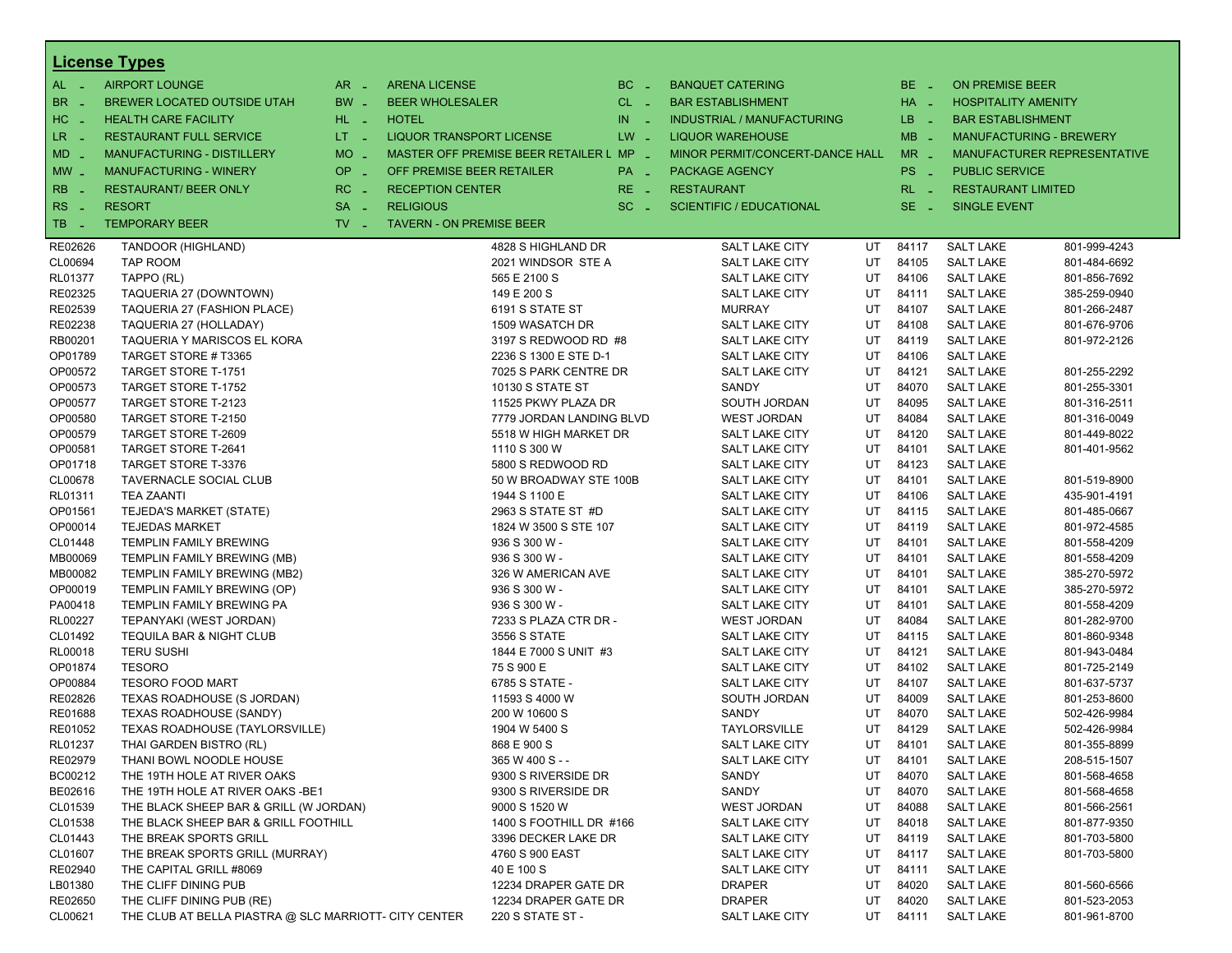|                       | <b>License Types</b>                    |                               |                                         |          |                                   |    |                 |                            |                                    |
|-----------------------|-----------------------------------------|-------------------------------|-----------------------------------------|----------|-----------------------------------|----|-----------------|----------------------------|------------------------------------|
| $AL -$                | <b>AIRPORT LOUNGE</b>                   | $AR -$                        | <b>ARENA LICENSE</b>                    | $BC -$   | <b>BANQUET CATERING</b>           |    | BE _            | <b>ON PREMISE BEER</b>     |                                    |
| BR<br>- 4             | BREWER LOCATED OUTSIDE UTAH             | BW _                          | <b>BEER WHOLESALER</b>                  | $CL$ $-$ | <b>BAR ESTABLISHMENT</b>          |    | HA _            | <b>HOSPITALITY AMENITY</b> |                                    |
| H <sub>C</sub><br>- 4 | <b>HEALTH CARE FACILITY</b>             | HL L                          | <b>HOTEL</b>                            | $IN$ $-$ | <b>INDUSTRIAL / MANUFACTURING</b> |    | LB __           | <b>BAR ESTABLISHMENT</b>   |                                    |
| LR.<br>$\sim$         | <b>RESTAURANT FULL SERVICE</b>          | $LT - 1$                      | <b>LIQUOR TRANSPORT LICENSE</b>         | $LW -$   | <b>LIQUOR WAREHOUSE</b>           |    | $MB -$          |                            | <b>MANUFACTURING - BREWERY</b>     |
| MD _                  | MANUFACTURING - DISTILLERY              | <b>MO</b><br>i a              | MASTER OFF PREMISE BEER RETAILER L MP - |          | MINOR PERMIT/CONCERT-DANCE HALL   |    | $MR -$          |                            | <b>MANUFACTURER REPRESENTATIVE</b> |
| $MW-$                 | <b>MANUFACTURING - WINERY</b>           | <b>OP</b>                     | OFF PREMISE BEER RETAILER               | PA _     | <b>PACKAGE AGENCY</b>             |    | PS <sub>-</sub> | <b>PUBLIC SERVICE</b>      |                                    |
|                       |                                         | п.                            |                                         |          |                                   |    |                 |                            |                                    |
| <b>RB</b>             | <b>RESTAURANT/ BEER ONLY</b>            | RC<br>i a                     | <b>RECEPTION CENTER</b>                 | RE _     | <b>RESTAURANT</b>                 |    | $RL - 1$        | <b>RESTAURANT LIMITED</b>  |                                    |
| RS                    | <b>RESORT</b>                           | <b>SA</b><br>i a              | <b>RELIGIOUS</b>                        | $SC =$   | <b>SCIENTIFIC / EDUCATIONAL</b>   |    | $SE -$          | <b>SINGLE EVENT</b>        |                                    |
| TB<br>- 4             | <b>TEMPORARY BEER</b>                   | $TV$ $\overline{\phantom{0}}$ | <b>TAVERN - ON PREMISE BEER</b>         |          |                                   |    |                 |                            |                                    |
| BE02655               | THE COMPLEX (BE)                        |                               | 536 W 100 S                             |          | SALT LAKE CITY                    | UT | 84101           | <b>SALT LAKE</b>           | 801-528-9197                       |
| RE02967               | THE CRACK SHACK (RE)                    |                               | 912 E 900 S                             |          | SALT LAKE CITY                    | UT | 84105           | <b>SALT LAKE</b>           | 801-642-3800                       |
| RE02690               | THE DAILY                               |                               | 222 S MAIN ST STE 140                   |          | SALT LAKE CITY                    | UT | 84101           | <b>SALT LAKE</b>           | 801-865-6111                       |
| CL01557               | THE FILLING STATION (HUNTER)            |                               | 8987 MAGNA MAIN ST                      |          | <b>MAGNA</b>                      | UT | 84044           | <b>SALT LAKE</b>           | 801-347-1481                       |
| BC00240               | THE GLOWBAL BITE                        |                               | 200 N ADMIRAL BYRD RD                   |          | SALT LAKE CITY                    | UT | 84116           | <b>SALT LAKE</b>           | 801-746-5200                       |
| CL01605               | THE GREEN ROOM (BAR)                    |                               | 17 E 400 S                              |          | SALT LAKE CITY                    | UT | 84111           | <b>SALT LAKE</b>           | 801-205-9416                       |
| CL01574               | THE IVY (BAR)                           |                               | 55 W 100 S                              |          | SALT LAKE CITY                    | UT | 84101           | <b>SALT LAKE</b>           | 801-895-2846                       |
| RL00603               | THE MED                                 |                               | 420 E 3300 SOUTH -                      |          | SALT LAKE CITY                    | UT | 84115           | <b>SALT LAKE</b>           | 801-493-0100                       |
| CL01407               | THE MIDWAY                              |                               | 7176 S 900 EAST                         |          | <b>MIDVALE</b>                    | UT | 84047           | <b>SALT LAKE</b>           | 801-938-4505                       |
| CL01578               | THE PEARL                               |                               | 917 S 200 W                             |          | <b>SALT LAKE CITY</b>             | UT | 84101           | <b>SALT LAKE</b>           | 801-205-9416                       |
| HL00046               | THE PEERY HOTEL (HL)                    |                               | 110 W BROADWAY                          |          | SALT LAKE CITY                    | UT | 84101           | <b>SALT LAKE</b>           | 801-529-0272                       |
| CL01531               | THE PINES                               |                               | 837 S MAIN                              |          | SALT LAKE CITY                    | UT | 84111           | <b>SALT LAKE</b>           | 801-560-9007                       |
| CL01292               | THE POINT AFTER                         |                               | 5445 S 900 EAST                         |          | SALT LAKE CITY                    | UT | 84117           | <b>SALT LAKE</b>           | 801-918-8363                       |
| CL01235               | THE REST                                |                               | 331 S MAIN                              |          | SALT LAKE CITY                    | UT | 84111           | <b>SALT LAKE</b>           | 917-655-4321                       |
| RE02956               | THE ROSE ESTABLISHMENT (RE)             |                               | 235 S 400 W                             |          | SALT LAKE CITY                    | UT | 84101           | <b>SALT LAKE</b>           | 801-208-5569                       |
| CL01306               | THE RUIN                                |                               | 159 S MAIN ST.                          |          | <b>SALT LAKE CITY</b>             | UT | 84111           | <b>SALT LAKE</b>           | 801-597-1810                       |
| HL00017               | THE SNOWPINE LODGE                      |                               | 10420 LITTLE COTTONWOOD CTN RD          |          | ALTA                              | UT | 84092           | <b>SALT LAKE</b>           | 801-742-2000                       |
| OP00911               | THE STORE - FINE FOODS MARKET & DELI    |                               | 2050 E 6200 S                           |          | SALT LAKE CITY                    | UT | 84121           | <b>SALT LAKE</b>           | 801-272-1212                       |
| OP01517               | THE STORE: GATEWAY FINE FOODS & DELI    |                               | 90 S RIO GRANDE ST                      |          | SALT LAKE CITY                    | UT | 84101           | <b>SALT LAKE</b>           | 435-671-6330                       |
| CL01449               | THE SUN TRAPP (BAR)                     |                               | 102 S 600 WEST -                        |          | SALT LAKE CITY                    | UT | 84101           | <b>SALT LAKE</b>           | 385-235-6786                       |
| RL01083               | THE SUSHI RESTAURANT                    |                               | 684 E 11400 S STE G -                   |          | <b>DRAPER</b>                     | UT | 84020           | <b>SALT LAKE</b>           | 801-995-3388                       |
| CL01378               | THE URBAN LOUNGE                        |                               | 241 S 500 E                             |          | SALT LAKE CITY                    | UT | 84102           | <b>SALT LAKE</b>           | 801-502-8896                       |
| CL00254               | THE WESTERNER                           |                               | 3360 S REDWOOD RD                       |          | SALT LAKE CITY                    | UT | 84119           | <b>SALT LAKE</b>           | 801-972-5447                       |
| RB00386               | THE WING COOP                           |                               | 569 N 300 W K102                        |          | SALT LAKE CITY                    | UT | 84103           | <b>SALT LAKE</b>           | 801-274-9464                       |
| CL01471               | THIRSTY SQUIRREL (BAR)                  |                               | 12000 BIG COTTONWOOD CYN RD             |          | <b>SALT LAKE CITY</b>             | UT | 84121           | <b>SALT LAKE</b>           | 801-536-5752                       |
| CL00256               | THREE ALARM CLUB                        |                               | 7273 S STATE                            |          | <b>MIDVALE</b>                    | UT | 84047           | <b>SALT LAKE</b>           | 801-562-5252                       |
| RE01184               | TIBURON FINE DINING                     |                               | 8256 S 700 EAST                         |          | SANDY                             | UT | 84070           | <b>SALT LAKE</b>           | 801-255-1200                       |
| RE02738               | TIN ANGEL ECCLES                        |                               | 131 S MAIN ST                           |          | SALT LAKE CITY                    | UT | 84102           | <b>SALT LAKE</b>           | 801-633-9279                       |
| RE02980               | TIN ROOF GRILL SANDY                    |                               | 9284 S 700 E                            |          | SANDY                             | UT | 84070           | <b>SALT LAKE</b>           | 801-557-1020                       |
| RL00876               | TIO'S MEXICAN RESTAURANT                |                               | 4709 DAYBREAK PKWY                      |          | SOUTH JORDAN                      | UT | 84095           | <b>SALT LAKE</b>           | 801-285-7300                       |
| LW00045               | TITAN COLD STORAGE (LW)                 |                               | 1911 S 900 W                            |          | SALT LAKE CITY                    | UT | 84104           | <b>SALT LAKE</b>           | 801-972-3443                       |
| OP00900               | <b>TOBACCO STORE</b>                    |                               | 320 E 3900 S STE B                      |          | SALT LAKE CITY                    | UT | 84107           | <b>SALT LAKE</b>           | 801-743-6360                       |
| RL00600               | TONY CAPUTO'S MARKET & DELI 15TH        |                               | 1516 S 1500 E                           |          | SALT LAKE CITY                    | UT | 84105           | <b>SALT LAKE</b>           | 801-486-6615                       |
| OP00596               | TOP STOP (SALT LAKE)                    |                               | 3890 S 2300 E                           |          | SALT LAKE CITY                    | UT | 84109           | <b>SALT LAKE</b>           | 801-424-3637                       |
| OP00602               | TOP STOP CONVENIENCE STORE (MURRAY)     |                               | 609 W 5300 S                            |          | SALT LAKE CITY                    | UT | 84123           | <b>SALT LAKE</b>           | 801-266-9289                       |
| OP00585               | TOP STOP CONVENIENCE STORE (SALT LAKE)  |                               | 1309 S FOOTHILL DR                      |          | SALT LAKE CITY                    | UT | 84108           | <b>SALT LAKE</b>           | 801-583-1229                       |
| OP00584               | TOP STOP CONVENIENCE STORE (SLC)        |                               | 1306 S 2100 E                           |          | SALT LAKE CITY                    | UT | 84108           | <b>SALT LAKE</b>           | 801-582-4312                       |
| OP01638               | TOP STOP CONVENIENCE STORE C-45         |                               | 2322 E 4500 S                           |          | SALT LAKE CITY                    | UT | 84117           | <b>SALT LAKE</b>           | 801-272-9229                       |
| OP00603               | TOP STOP CONVENIENCE STORES (MURRAY)    |                               | <b>1284 E VINE</b>                      |          | SALT LAKE CITY                    | UT | 84121           | <b>SALT LAKE</b>           | 801-262-3078                       |
| OP00590               | TOP STOP CONVENIENCE STORES (SALT LAKE) |                               | 2362 S FOOTHILL DR                      |          | SALT LAKE CITY                    | UT | 84109           | <b>SALT LAKE</b>           |                                    |
| OP00588               | TOP STOP CONVENIENCE(SALT LAKE)         |                               | 4025 W 1820 S                           |          | SALT LAKE CITY                    | UT | 84104           | <b>SALT LAKE</b>           | 801-972-3063                       |
| BC00204               | <b>TOPGOLF</b>                          |                               | 920 JORDAN RIVER BLVD                   |          | <b>MIDVALE</b>                    | UT | 84047           | <b>SALT LAKE</b>           | 214-501-5052                       |
| RE02382               | TOPGOLF (RE)                            |                               | 920 JORDAN RIVER BLVD                   |          | <b>MIDVALE</b>                    | UT | 84047           | <b>SALT LAKE</b>           | 214-501-5052                       |
| RE02247               | <b>TOSCANA</b>                          |                               | 307 W PIERPONT AVE                      |          | <b>SALT LAKE CITY</b>             | UT | 84111           | <b>SALT LAKE</b>           | 801-328-3463                       |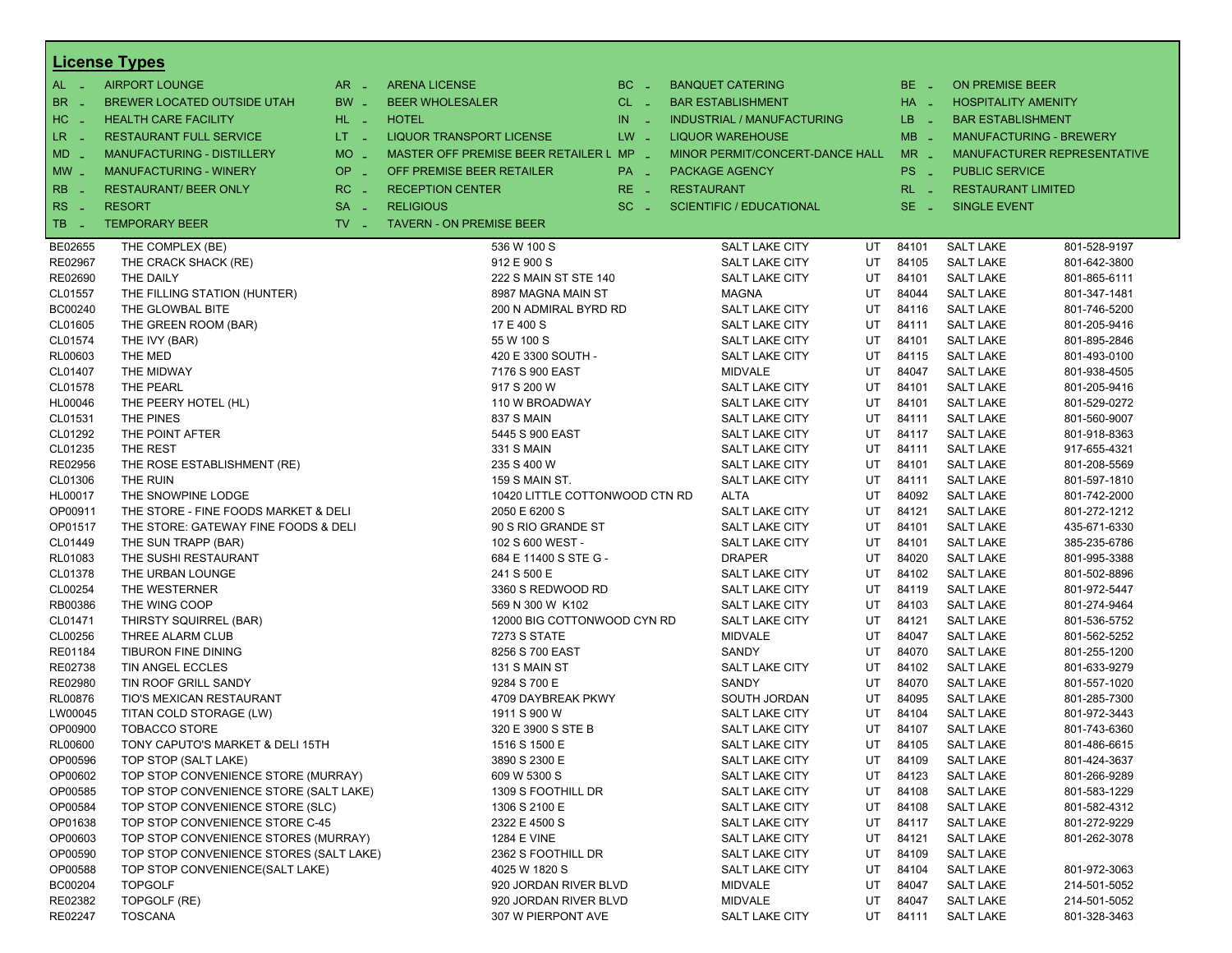|                       | <b>License Types</b>                   |                     |                                                     |                       |                   |                                   |           |          |                            |                                |
|-----------------------|----------------------------------------|---------------------|-----------------------------------------------------|-----------------------|-------------------|-----------------------------------|-----------|----------|----------------------------|--------------------------------|
| $AL -$                | <b>AIRPORT LOUNGE</b>                  | $AR -$              | <b>ARENA LICENSE</b>                                | $BC -$                |                   | <b>BANQUET CATERING</b>           |           | $BE -$   | <b>ON PREMISE BEER</b>     |                                |
| BR<br>- 4             | BREWER LOCATED OUTSIDE UTAH            | BW _                | <b>BEER WHOLESALER</b>                              | $CL$ $-$              |                   | <b>BAR ESTABLISHMENT</b>          |           | $HA$ $-$ | <b>HOSPITALITY AMENITY</b> |                                |
| H <sub>C</sub><br>- 4 | <b>HEALTH CARE FACILITY</b>            | HL L                | <b>HOTEL</b>                                        | IN.<br><b>College</b> |                   | <b>INDUSTRIAL / MANUFACTURING</b> |           | $LB - 1$ | <b>BAR ESTABLISHMENT</b>   |                                |
| LR.<br>- 4            | <b>RESTAURANT FULL SERVICE</b>         | $LT - 1$            | <b>LIQUOR TRANSPORT LICENSE</b>                     | $LW -$                |                   | <b>LIQUOR WAREHOUSE</b>           |           | $MB -$   |                            | <b>MANUFACTURING - BREWERY</b> |
| $MD -$                | MANUFACTURING - DISTILLERY             | <b>MO</b><br>i al   | MASTER OFF PREMISE BEER RETAILER L MP _             |                       |                   | MINOR PERMIT/CONCERT-DANCE HALL   |           | $MR -$   |                            | MANUFACTURER REPRESENTATIVE    |
|                       |                                        | <b>OP</b>           |                                                     |                       |                   |                                   |           |          |                            |                                |
| $MW$ $-$              | <b>MANUFACTURING - WINERY</b>          | i al                | OFF PREMISE BEER RETAILER                           | PA _                  |                   | <b>PACKAGE AGENCY</b>             |           | PS _     | <b>PUBLIC SERVICE</b>      |                                |
| <b>RB</b>             | <b>RESTAURANT/ BEER ONLY</b>           | RC<br>- 4           | <b>RECEPTION CENTER</b>                             | $RE -$                | <b>RESTAURANT</b> |                                   |           | $RL - 1$ | <b>RESTAURANT LIMITED</b>  |                                |
| RS<br>- 4             | <b>RESORT</b>                          | <b>SA</b><br>$\sim$ | <b>RELIGIOUS</b>                                    | $SC =$                |                   | <b>SCIENTIFIC / EDUCATIONAL</b>   |           | $SE -$   | <b>SINGLE EVENT</b>        |                                |
| TB<br><b>College</b>  | <b>TEMPORARY BEER</b>                  | $TV -$              | <b>TAVERN - ON PREMISE BEER</b>                     |                       |                   |                                   |           |          |                            |                                |
| RL01455               | <b>TOSH'S RAMEN (PECK)</b>             |                     | 1963 E MURRAY HOLLADAY RD                           |                       |                   | <b>SALT LAKE CITY</b>             | UT        | 84117    | <b>SALT LAKE</b>           | 801-518-1281                   |
| RL01370               | TOSH'S RAMEN (RL)                      |                     | 1465 S STATE ST                                     |                       |                   | <b>SALT LAKE CITY</b>             | UT        | 84115    | <b>SALT LAKE</b>           | 435-602-0166                   |
| RE02393               | <b>TOTEMS RESTAURANT</b>               |                     | 538 S REDWOOD RD                                    |                       |                   | <b>SALT LAKE CITY</b>             | UT        | 84104    | <b>SALT LAKE</b>           | 801-903-8596                   |
| OP00228               | TRADER JOE'S #350 (SALT LAKE CITY)     |                     | 634 E 400 S                                         |                       |                   | <b>SALT LAKE CITY</b>             | UT        | 84102    | <b>SALT LAKE</b>           | 801-359-2462                   |
| OP00229               | TRADER JOE'S #351 (COTTONWOOD HEIGHTS) |                     | 6989 S 1300 E                                       |                       |                   | <b>MIDVALE</b>                    | UT        | 84047    | <b>SALT LAKE</b>           | 801-562-3024                   |
| RE02433               | <b>TRADITION</b>                       |                     | 501 E 900 S                                         |                       |                   | <b>SALT LAKE CITY</b>             | UT        | 84105    | <b>SALT LAKE</b>           | 801-971-7721                   |
| CL00945               | <b>TRAILS</b>                          |                     | 921 S 300 WEST                                      |                       |                   | <b>SALT LAKE CITY</b>             | UT        | 84101    | <b>SALT LAKE</b>           | 801-363-2871                   |
| RE00201               | TRES HOMBRES (SALT LAKE)               |                     | 3298 S HIGHLAND DR                                  |                       |                   | SALT LAKE CITY                    | UT        | 84106    | <b>SALT LAKE</b>           | 801-466-0054                   |
| OP01603               | <b>TRINKETS &amp; TREASURES</b>        |                     | 150 W 500 S                                         |                       |                   | <b>SALT LAKE CITY</b>             | UT        | 84101    | <b>SALT LAKE</b>           | 801-532-3262                   |
| RE01556               | <b>TRIO CAFE</b>                       |                     | 680 S 900 E -                                       |                       |                   | <b>SALT LAKE CITY</b>             | UT        | 84102    | <b>SALT LAKE</b>           | 801-533-8746                   |
| RL01400               | TROLLEY COTTAGE CAFE                   |                     | 703 E 600 S                                         |                       |                   | <b>SALT LAKE CITY</b>             | UT        | 84102    | <b>SALT LAKE</b>           | 801-824-3267                   |
| CL01595               | TROLLEY WING CO (TROLLEY SQUARE)       |                     | 602 E 500 S TROLLEY CAR                             |                       |                   | <b>SALT LAKE CITY</b>             | UT        | 84102    | <b>SALT LAKE</b>           | 801-550-4283                   |
| CL01381               | <b>TROLLEY WING COMPANY</b>            |                     | 2148 S 900 E                                        |                       |                   | <b>SALT LAKE CITY</b>             | UT        | 84106    | <b>SALT LAKE</b>           | 801-538-0745                   |
| CL01502               | TROLLEY WING COMPANY (TVILLE)          |                     | 5418 S 1900 W                                       |                       |                   | TAYLORSVILLE                      | UT        | 84118    | <b>SALT LAKE</b>           | 801-538-0745                   |
| CL01416               | TROLLEY WING COMPANY (MIDVALE)         |                     | 736 W BLUE VISTA LANE                               |                       |                   | <b>MIDVALE</b>                    | UT        | 84047    | <b>SALT LAKE</b>           | 801-312-9532                   |
| RE02934               | TROLLEY WING COMPANY (TAYLORSVILLE)    |                     | 5418 S 1900 W                                       | TAYLORSVILLE<br>UT    |                   |                                   |           |          |                            | 801-432-7685                   |
| MR00214               | <b>TSUKI SAKE, LLC</b>                 |                     | 940 E LAIRD AVE                                     | UT<br>SALT LAKE CITY  |                   |                                   |           |          |                            |                                |
| RE02806               | TSUNAMI RESTAURANT & SUSHI BAR (SLC)   |                     | 1059 E 900 S                                        |                       |                   | <b>SALT LAKE CITY</b>             | UT        | 84105    | <b>SALT LAKE</b>           | 385-900-0288                   |
| RE01647               | TSUNAMI RESTAURANT (FT UNION)          |                     | 7628 UNION PARK AVE                                 |                       |                   | <b>MIDVALE</b>                    | UT        | 84047    | <b>SALT LAKE</b>           | 801-676-6466                   |
| RE01831               | TSUNAMI RESTAURANT (RIVER PARK)        |                     | 10722 RIVER FRONT PKWY                              |                       |                   | SOUTH JORDAN                      | UT        | 84095    | <b>SALT LAKE</b>           | 801-748-1178                   |
| RE01805               | TUCANOS BRAZILIAN GRILL (SALT LAKE)    |                     | 162 S 400 W                                         |                       |                   | <b>SALT LAKE CITY</b>             | UT        | 84101    | <b>SALT LAKE</b>           | 303-237-1340                   |
| RE01765               | TUCCI'S (TROLLEY CORNERS)              |                     | 515 S 700 E SUITE 1-D                               |                       |                   | <b>SALT LAKE CITY</b>             | UT        | 84102    | <b>SALT LAKE</b>           | 801-533-9111                   |
| RE01896               | TUSCANY / FRANCK'S                     |                     | 2832 E 6200 SOUTH                                   |                       |                   | <b>SALT LAKE CITY</b>             | UT        | 84121    | <b>SALT LAKE</b>           | 801-277-9919                   |
| CL00968               | <b>TWILITE LOUNGE</b>                  |                     | 347 E 200 S                                         |                       |                   | <b>SALT LAKE CITY</b>             | UT        | 84111    | <b>SALT LAKE</b>           | 801-532-9400                   |
| CL01489               | TWIST (SWAGE)                          |                     | 32 E EXCHANGE PLACE -                               |                       |                   | <b>SALT LAKE CITY</b>             | UT        | 84111    | <b>SALT LAKE</b>           | 801-322-3200                   |
| CL01498               | UINTA BREWHOUSE PUB (BAR)              |                     | 1722 S FREMONT DR                                   |                       |                   | <b>SALT LAKE CITY</b>             | UT        | 84104    | <b>SALT LAKE</b>           | 415-686-5566                   |
| AL00014               | UINTA BREWING COMPANY (AL)             |                     | 3920 W 900 N CONCOURSE B CBW-2-021                  |                       |                   | <b>SALT LAKE CITY</b>             | UT        | 84122    | <b>SALT LAKE</b>           | 703-723-7264                   |
| MB00073               | UINTA BREWING COMPANY (MB)             |                     | 1722 S FREMONT DR                                   |                       |                   | <b>SALT LAKE CITY</b>             | UT        | 84104    | <b>SALT LAKE</b>           | 801-467-0909                   |
| OP01406               | UINTA BREWING COMPANY (OP)             |                     | 1722 S FREMONT DR                                   |                       |                   | <b>SALT LAKE CITY</b>             | UT        | 84104    | <b>SALT LAKE</b>           | 415-686-5566                   |
| CL01297               | UNDER CURRENT CLUB                     |                     | 270 S 300 E                                         |                       |                   | <b>SALT LAKE CITY</b>             | UT        | 84111    | <b>SALT LAKE</b>           | 801-455-0249                   |
| CL01424               | UNION EVENTS CENTER                    |                     | 235 N 510 W                                         |                       |                   | <b>SALT LAKE CITY</b>             | UT        | 84116    | <b>SALT LAKE</b>           | 801-247-0844                   |
| BC00228               | UNION EVENTS CENTER - BC1              |                     | 235 N 510 W                                         |                       |                   | <b>SALT LAKE CITY</b>             | UT        | 84116    | <b>SALT LAKE</b>           |                                |
| PS00003               | <b>UNITED AIRLINES</b>                 |                     | SLC INT'L AIRPORT 776 NORTH TERMINAI SALT LAKE CITY |                       |                   |                                   | <b>UT</b> | 84122    | <b>SALT LAKE</b>           | 801-575-2624                   |
| OP00191               | <b>UPTOWN SERVICE</b>                  |                     | 2276 E 2100 S                                       |                       |                   | SALT LAKE CITY                    | UT        | 84109    | <b>SALT LAKE</b>           | 801-466-0238                   |
| RE03017               | <b>URBAN HILL</b>                      |                     | 550 S 300 W BLDG 2                                  |                       |                   | <b>SALT LAKE CITY</b>             | UT        | 84101    | <b>SALT LAKE</b>           |                                |
| BC00256               | <b>USANA AMPHITHEATER (BC)</b>         |                     | 5151 S 6055 W                                       |                       |                   | SALT LAKE CITY                    | UT        | 84119    | <b>SALT LAKE</b>           | 801-988-8800                   |
| MB00042               | UTAH BREWERS COOPERATIVE -MB1          |                     | 1763 SOUTH 300 WEST                                 |                       |                   | SALT LAKE CITY                    | UT        | 84115    | <b>SALT LAKE</b>           | 801-466-8855                   |
| MB00057               | UTAH BREWERS COOPERATIVE SALT LAKE     |                     | 639 S 600 W                                         |                       |                   | <b>SALT LAKE CITY</b>             | UT        | 84101    | <b>SALT LAKE</b>           | 801-466-8855                   |
| BE02605               | UTAH CULTURAL CELEBRATION CENTER       |                     | 1355 W 3100 S -                                     |                       |                   | WEST VALLEY CITY                  | UT        | 84119    | <b>SALT LAKE</b>           | 801-963-3270                   |
| BC00203               | UTAH CULTURAL CELEBRATION CENTER - BC1 |                     | 1355 W 3100 S -                                     |                       |                   | WEST VALLEY CITY                  | UT        | 84119    | <b>SALT LAKE</b>           | 801-963-3270                   |
| <b>BC00056</b>        | UTAH FOOD SERVICES                     |                     | 2 N MEDICAL DR                                      |                       |                   | SALT LAKE CITY                    | UT        | 84113    | <b>SALT LAKE</b>           | 801-531-0226                   |
| BE02683               | UTAH FOOD SERVICES (ROSE WAGNER)       |                     | 138 BROADWAY                                        |                       |                   | SALT LAKE CITY                    | UT        | 84101    | <b>SALT LAKE</b>           | 801-531-0226                   |
| BE02682               | UTAH FOOD SERVICES @ CAPITAL THEATER   |                     | 50 W 200 S                                          |                       |                   | <b>SALT LAKE CITY</b>             | UT        | 84101    | <b>SALT LAKE</b>           | 801-531-0226                   |
| BE02681               | UTAH FOOD SERVICES @ ECCLES            |                     | 131 MAIN ST                                         |                       |                   | SALT LAKE CITY                    | UT        | 84101    | <b>SALT LAKE</b>           | 801-531-0226                   |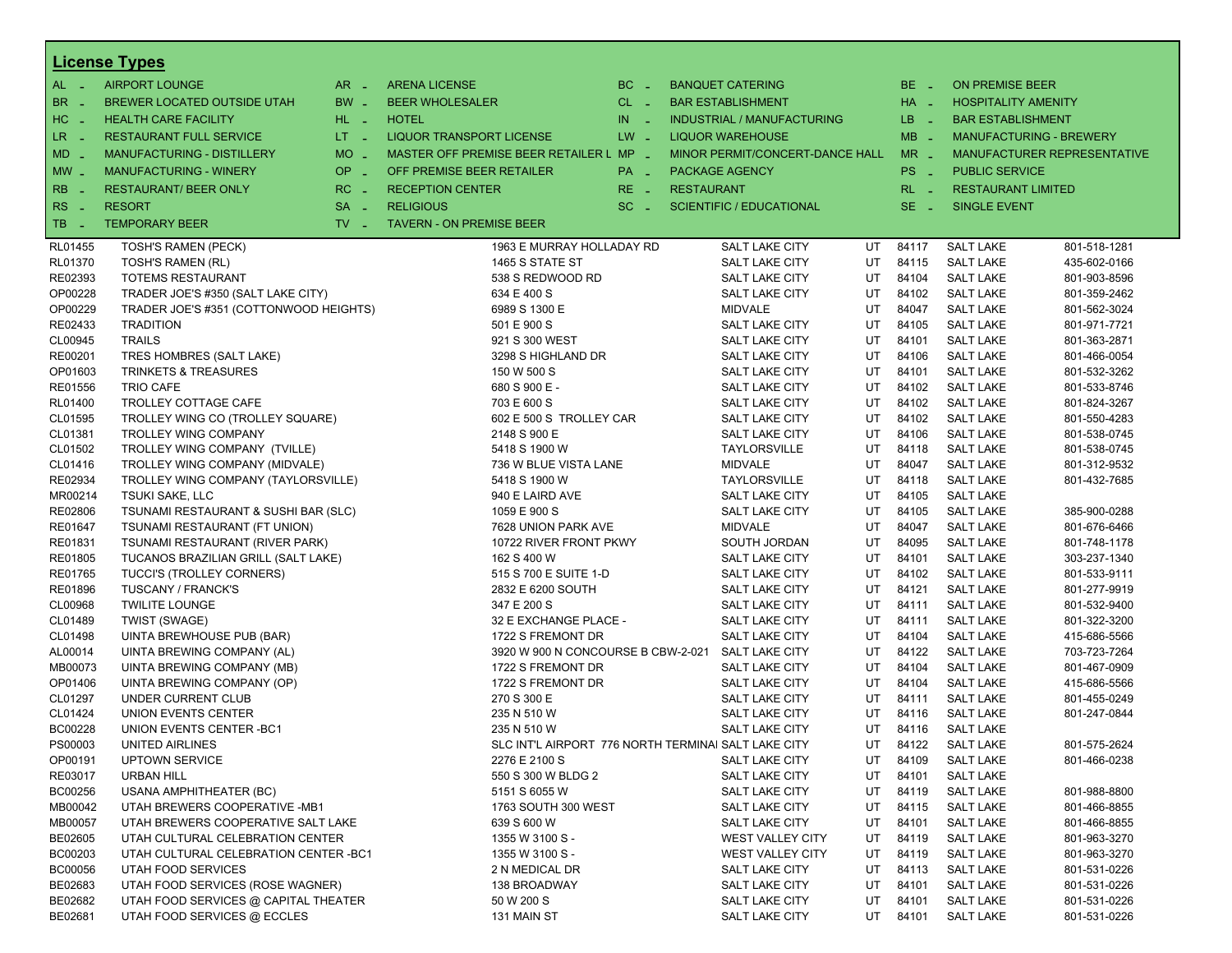|                       | <b>License Types</b>              |                               |                                         |            |                                   |    |                 |                            |                                |
|-----------------------|-----------------------------------|-------------------------------|-----------------------------------------|------------|-----------------------------------|----|-----------------|----------------------------|--------------------------------|
| $AL -$                | <b>AIRPORT LOUNGE</b>             | $AR -$                        | <b>ARENA LICENSE</b>                    | $BC -$     | <b>BANQUET CATERING</b>           |    | BE _            | <b>ON PREMISE BEER</b>     |                                |
| BR<br>- 4             | BREWER LOCATED OUTSIDE UTAH       | BW _                          | <b>BEER WHOLESALER</b>                  | $CL$ $-$   | <b>BAR ESTABLISHMENT</b>          |    | $HA$ $-$        | <b>HOSPITALITY AMENITY</b> |                                |
| H <sub>C</sub><br>- 4 | <b>HEALTH CARE FACILITY</b>       | HL L                          | <b>HOTEL</b>                            | IN.<br>- 4 | <b>INDUSTRIAL / MANUFACTURING</b> |    | $LB - 1$        | <b>BAR ESTABLISHMENT</b>   |                                |
| LR.                   | <b>RESTAURANT FULL SERVICE</b>    | $LT - 1$                      | <b>LIQUOR TRANSPORT LICENSE</b>         | $LW -$     | <b>LIQUOR WAREHOUSE</b>           |    | $MB -$          |                            | <b>MANUFACTURING - BREWERY</b> |
| - 4                   |                                   |                               |                                         |            |                                   |    |                 |                            |                                |
| $MD -$                | <b>MANUFACTURING - DISTILLERY</b> | <b>MO</b><br>$\sim$           | MASTER OFF PREMISE BEER RETAILER L MP - |            | MINOR PERMIT/CONCERT-DANCE HALL   |    | $MR -$          |                            | MANUFACTURER REPRESENTATIVE    |
| $MW$ $-$              | <b>MANUFACTURING - WINERY</b>     | <b>OP</b><br>$\sim$           | OFF PREMISE BEER RETAILER               | PA _       | <b>PACKAGE AGENCY</b>             |    | PS <sub>-</sub> | <b>PUBLIC SERVICE</b>      |                                |
| <b>RB</b>             | <b>RESTAURANT/ BEER ONLY</b>      | RC<br>$\sim$                  | <b>RECEPTION CENTER</b>                 | RE _       | <b>RESTAURANT</b>                 |    | $RL - 1$        | <b>RESTAURANT LIMITED</b>  |                                |
| RS<br>- 11            | <b>RESORT</b>                     | <b>SA</b><br>$\sim$           | <b>RELIGIOUS</b>                        | $SC =$     | <b>SCIENTIFIC / EDUCATIONAL</b>   |    | $SE -$          | <b>SINGLE EVENT</b>        |                                |
| TB<br><b>College</b>  | <b>TEMPORARY BEER</b>             | $TV$ $\overline{\phantom{0}}$ | <b>TAVERN - ON PREMISE BEER</b>         |            |                                   |    |                 |                            |                                |
| BE02609               | <b>VALLEY BOWLING LANES</b>       |                               | 3951 W 5400 S                           |            | <b>SALT LAKE CITY</b>             | UT | 84118           | <b>SALT LAKE</b>           | 801-966-0197                   |
| RE02115               | <b>VALTER'S RESTAURANT</b>        |                               | 173 W 300 S                             |            | <b>SALT LAKE CITY</b>             | UT | 84101           | <b>SALT LAKE</b>           | 801-521-4563                   |
| OP01725               | <b>VAPE ON MAIN</b>               |                               | <b>268 S MAIN</b>                       |            | <b>SALT LAKE CITY</b>             | UT | 84101           | <b>SALT LAKE</b>           | 801-413-6777                   |
| CL01515               | <b>VARLEY</b>                     |                               | 63 W 100 S                              |            | <b>SALT LAKE CITY</b>             | UT | 84101           | <b>SALT LAKE</b>           | 801-860-7753                   |
| RL01039               | <b>VENETO</b>                     |                               | 370 E. 900 S.                           |            | <b>SALT LAKE CITY</b>             | UT | 84111           | <b>SALT LAKE</b>           | 801-359-0708                   |
| CL01597               | <b>VENTURE II</b>                 |                               | 155 W 200 S UNIT B                      |            | <b>SALT LAKE CITY</b>             | UT | 84101           | <b>SALT LAKE</b>           | 801-916-4800                   |
| MR00113               | VERITAS WINE & SPIRITS INC.       |                               | 4453 W 1730 S STE G                     |            | <b>SALT LAKE CITY</b>             | UT | 84104           | <b>SALT LAKE</b>           | 801 313 0707                   |
| RE02232               | VERTICAL DINER AND THE JADE ROOM  |                               | 234 W 900 S                             |            | <b>SALT LAKE CITY</b>             | UT | 84101           | <b>SALT LAKE</b>           | 801 484 8378                   |
| CL01247               | <b>VERTIGO</b>                    |                               | 536 W 100 S                             |            | <b>SALT LAKE CITY</b>             | UT | 84101           | <b>SALT LAKE</b>           | 801-528-9197                   |
| CL00156               | VFW 3586 (SALT LAKE)              |                               | 2920 HIGHLAND DR - -                    |            | <b>SALT LAKE CITY</b>             | UT | 84106           | <b>SALT LAKE</b>           | 801-466-0964                   |
| CL00158               | VFW 7398 (MAGNA)                  |                               | 9057 W 2700 SOUTH                       |            | <b>MAGNA</b>                      | UT | 84044           | <b>SALT LAKE</b>           | 801-250-7323                   |
| MR00087               | VINICO, INC                       |                               | 1314 S 1100 E                           |            | <b>SALT LAKE CITY</b>             | UT | 84105           | <b>SALT LAKE</b>           | 801-359-0244                   |
| MD00034               | <b>VINTAGE SPIRITS DISTILLERY</b> |                               | 6844 S 300 W                            |            | <b>MIDVALE</b>                    | UT | 84047           | <b>SALT LAKE</b>           | 801-699-6459                   |
| PA00461               | VINTAGE SPIRITS DISTILLERY (PA)   |                               | 6844 S 300 W                            |            | <b>MIDVALE</b>                    | UT | 84047           | <b>SALT LAKE</b>           | 801-699-6459                   |
| OP01784               | <b>VIP SMOKES</b>                 |                               | 3612 W 4700 S UNIT 6                    |            | <b>TAYLORSVILLE</b>               | UT | 84129           | <b>SALT LAKE</b>           | 801-935-7088                   |
| BE00552               | <b>VIVINT SMART HOME ARENA</b>    |                               | 301 W S TEMPLE                          |            | <b>SALT LAKE CITY</b>             | UT | 84101           | <b>SALT LAKE</b>           | 801-325-2000                   |
| PA00458               | VIVINT SMART HOME ARENA (PA)      |                               | 301 W SOUTH TEMPLE                      |            | <b>SALT LAKE CITY</b>             | UT | 84101           | <b>SALT LAKE</b>           | 801-325-2000                   |
| LB00859               | VIVINT SMART HOME ARENA BAR       |                               | 301 W S TEMPLE                          |            | <b>SALT LAKE CITY</b>             | UT | 84101           | <b>SALT LAKE</b>           | 801-325-2000                   |
| BC00105               | VIVINT SMART HOME ARENA CATERING  |                               | 301 W S TEMPLE                          |            | <b>SALT LAKE CITY</b>             | UT | 84101           | <b>SALT LAKE</b>           | 801-325-2000                   |
| LT00002               | <b>WAHSATCH SPIRIT DELIVERY</b>   |                               | 236 E CASCADE PARK DR                   |            | SANDY                             | UT | 84070           | <b>SALT LAKE</b>           | 801-699-8879                   |
| OP00325               | WALGREENS #05737                  |                               | 909 E 2100 S                            |            | <b>SALT LAKE CITY</b>             | UT | 84106           | <b>SALT LAKE</b>           | 801-463-4870                   |
| OP00324               | WALGREENS #05875                  |                               | 7794 S REDWOOD RD                       |            | <b>WEST JORDAN</b>                | UT | 84084           | <b>SALT LAKE</b>           | 801-566-7663                   |
| OP00879               | WALGREENS #06281                  |                               | 1311 E 12300 S                          |            | <b>DRAPER</b>                     | UT | 84020           | <b>SALT LAKE</b>           | 801-571-0378                   |
| OP00323               | WALGREENS #06282                  |                               | 4040 W 5415 S                           |            | <b>SALT LAKE CITY</b>             | UT | 84118           | <b>SALT LAKE</b>           | 801-982-1912                   |
| OP00322               | WALGREENS #06669                  |                               | 10429 S REDWOOD RD                      |            | SOUTH JORDAN                      | UT | 84095           | <b>SALT LAKE</b>           | 801-446-0996                   |
| OP00490               | WALGREENS #06961                  |                               | 4668 S REDWOOD RD                       |            | <b>SALT LAKE CITY</b>             | UT | 84123           | <b>SALT LAKE</b>           | 801-967-4972                   |
| OP00321               | WALGREENS #06988                  |                               | 3863 W 9000 S                           |            | <b>WEST JORDAN</b>                | UT | 84088           | <b>SALT LAKE</b>           | 801-280-3235                   |
| OP00493               | WALGREENS #07007                  |                               | 12623 S REDWOOD RD                      |            | <b>RIVERTON</b>                   | UT | 84065           | <b>SALT LAKE</b>           | 801-254-4916                   |
| OP00880               | WALGREENS #09111                  |                               | 3291 S HIGHLAND DR                      |            | <b>SALT LAKE CITY</b>             | UT | 84106           | <b>SALT LAKE</b>           | 801-478-0127                   |
| OP00495               | WALGREENS #09237                  |                               | 9426 S 700 E                            |            | <b>SANDY</b>                      | UT | 84070           | <b>SALT LAKE</b>           | 801-307-0071                   |
| OP00496               | WALGREENS #09238                  |                               | 531 E 400 S                             |            | <b>SALT LAKE CITY</b>             | UT | 84102           | <b>SALT LAKE</b>           | 801-478-0703                   |
| OP00497               | WALGREENS #09239                  |                               | 7227 S STATE ST                         |            | <b>MIDVALE</b>                    | UT | 84047           | <b>SALT LAKE</b>           | 801-307-0494                   |
| OP00498               | WALGREENS #09464                  |                               | 2090 E 9400 S                           |            | SANDY                             | UT | 84093           | <b>SALT LAKE</b>           | 801-308-1007                   |
| OP00317               | WALGREENS #10731                  |                               | 2330 E FT UNION BLVD                    |            | <b>SALT LAKE CITY</b>             | UT | 84121           | <b>SALT LAKE</b>           | 801-308-1013                   |
| OP00485               | WALGREENS #11524                  |                               | 5627 W 13400 S                          |            | <b>HERRIMAN</b>                   | UT | 84096           | <b>SALT LAKE</b>           | 801-307-1909                   |
| OP00881               | WALGREENS #12294                  |                               | 176 E 13800 S                           |            | <b>DRAPER</b>                     | UT | 84020           | <b>SALT LAKE</b>           | 801-307-1003                   |
| OP00718               | WALGREENS #15289                  |                               | 4515 S 900 E                            |            | <b>SALT LAKE CITY</b>             | UT | 84115           | <b>SALT LAKE</b>           | 801-266-1215                   |
| OP00531               | WALGREENS #15623                  |                               | 5586 W 6200 S                           |            | <b>SALT LAKE CITY</b>             | UT | 84118           | <b>SALT LAKE</b>           | 801-968-0108                   |
| OP00532               | WALGREENS #17008                  |                               | 4714 HOLLADAY BLVD                      |            | <b>SALT LAKE CITY</b>             | UT | 84117           | <b>SALT LAKE</b>           | 801-278-9767                   |
| OP00536               | WALGREENS #18974                  |                               | 2332 E 2100 S                           |            | <b>SALT LAKE CITY</b>             | UT | 84109           | <b>SALT LAKE</b>           | 801-466-9949                   |
| OP00882               | WALGREENS #19032                  |                               | 3250 S 700 E                            |            | <b>SALT LAKE CITY</b>             | UT | 84106           | <b>SALT LAKE</b>           | 801-467-0152                   |
| OP00540               | WALGREENS #19999                  |                               | 5540 S 900 E                            |            | SALT LAKE CITY                    | UT | 84107           | <b>SALT LAKE</b>           | 801-262-2981                   |
| OP00555               | WALMART #1686                     |                               | 5469 S REDWOOD RD                       |            | <b>SALT LAKE CITY</b>             | UT | 84123           | <b>SALT LAKE</b>           | 801-264-9666                   |
| OP00366               | WALMART #2207                     |                               | 7250 UNION PARK AVE                     |            | <b>MIDVALE</b>                    | UT | 84047           | <b>SALT LAKE</b>           | 801-255-0224                   |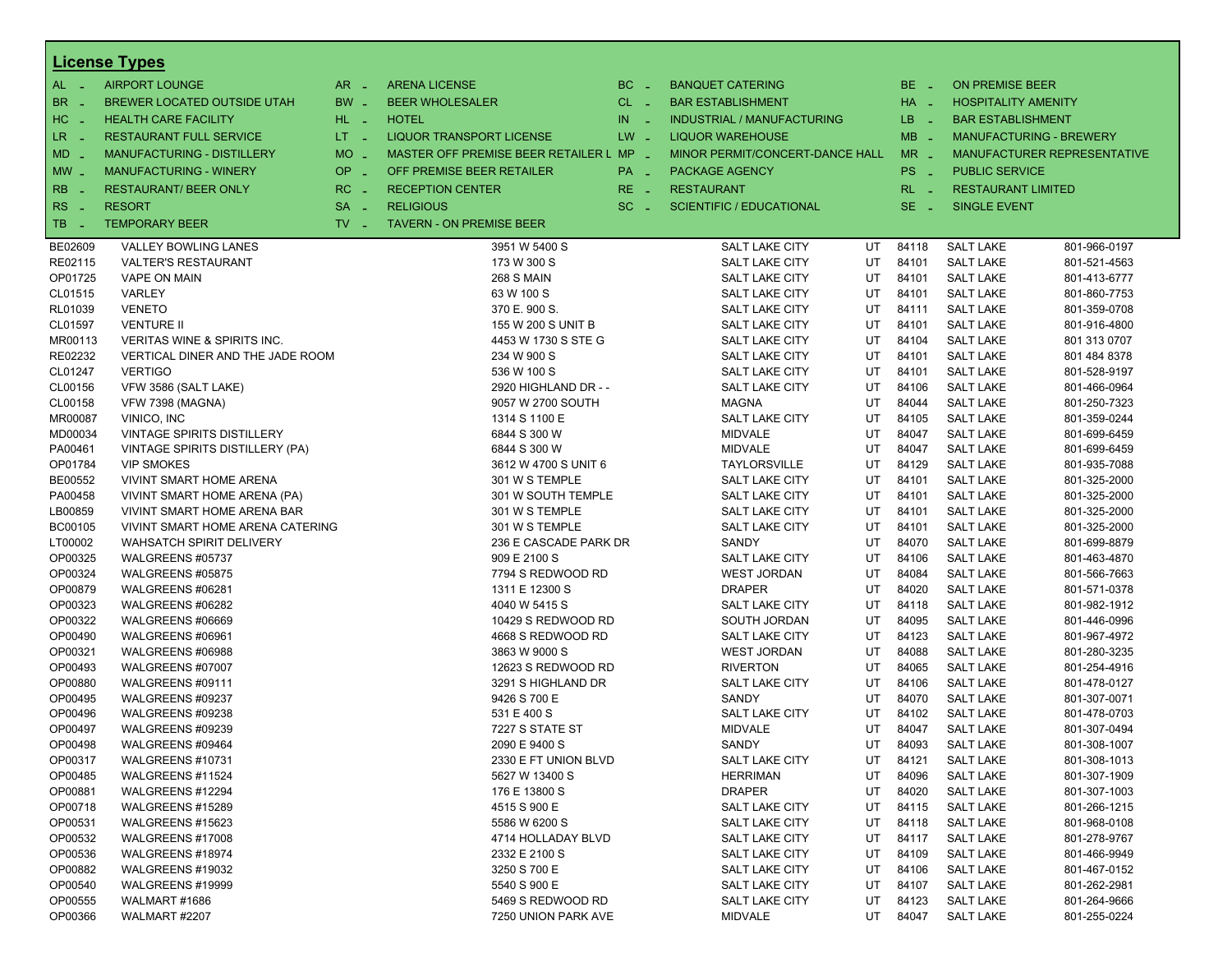|                            | <b>License Types</b>                        |                  |                                                     |          |                   |                                   |    |          |                            |                                |
|----------------------------|---------------------------------------------|------------------|-----------------------------------------------------|----------|-------------------|-----------------------------------|----|----------|----------------------------|--------------------------------|
| $AL -$                     | <b>AIRPORT LOUNGE</b>                       | $AR -$           | <b>ARENA LICENSE</b>                                | $BC =$   |                   | <b>BANQUET CATERING</b>           |    | BE _     | <b>ON PREMISE BEER</b>     |                                |
| BR.<br>. —                 | BREWER LOCATED OUTSIDE UTAH                 | BW _             | <b>BEER WHOLESALER</b>                              | $CL$ $-$ |                   | <b>BAR ESTABLISHMENT</b>          |    | $HA$ $=$ | <b>HOSPITALITY AMENITY</b> |                                |
| HC<br>nia.                 | <b>HEALTH CARE FACILITY</b>                 | HL L             | <b>HOTEL</b>                                        | $IN$ $-$ |                   | <b>INDUSTRIAL / MANUFACTURING</b> |    | LB __    | <b>BAR ESTABLISHMENT</b>   |                                |
| $LR -$                     | <b>RESTAURANT FULL SERVICE</b>              | $LT - 1$         | LIQUOR TRANSPORT LICENSE                            | $LW -$   |                   | <b>LIQUOR WAREHOUSE</b>           |    | $MB -$   |                            | <b>MANUFACTURING - BREWERY</b> |
|                            |                                             | MO _             | MASTER OFF PREMISE BEER RETAILER L MP -             |          |                   | MINOR PERMIT/CONCERT-DANCE HALL   |    | $MR -$   |                            |                                |
| $MD -$                     | MANUFACTURING - DISTILLERY                  |                  |                                                     |          |                   |                                   |    |          |                            | MANUFACTURER REPRESENTATIVE    |
| $MW_{-}$                   | <b>MANUFACTURING - WINERY</b>               | <b>OP</b><br>п.  | OFF PREMISE BEER RETAILER                           | PA _     |                   | <b>PACKAGE AGENCY</b>             |    | PS _     | <b>PUBLIC SERVICE</b>      |                                |
| <b>RB</b>                  | <b>RESTAURANT/ BEER ONLY</b>                | RC<br>$\sim$     | <b>RECEPTION CENTER</b>                             | $RE -$   | <b>RESTAURANT</b> |                                   |    | $RL - 1$ | <b>RESTAURANT LIMITED</b>  |                                |
| <b>RS</b><br>$\sim$ $\sim$ | <b>RESORT</b>                               | <b>SA</b><br>i a | <b>RELIGIOUS</b>                                    | $SC =$   |                   | <b>SCIENTIFIC / EDUCATIONAL</b>   |    | $SE -$   | <b>SINGLE EVENT</b>        |                                |
| TB.<br>- 4                 | <b>TEMPORARY BEER</b>                       | $TV -$           | <b>TAVERN - ON PREMISE BEER</b>                     |          |                   |                                   |    |          |                            |                                |
| OP00268                    | WALMART #2307 (S JORDAN)                    |                  | 11328 S JORDAN GATEWAY                              |          |                   | SOUTH JORDAN                      | UT | 84095    | <b>SALT LAKE</b>           | 801-553-2266                   |
| OP00265                    | WALMART #3232 (WEST JORDAN)                 |                  | 7671 S 3800 W                                       |          |                   | <b>WEST JORDAN</b>                | UT | 84084    | <b>SALT LAKE</b>           | 801-282-4066                   |
| OP00263                    | WALMART #3568 (5600 W WVC)                  |                  | 3180 S 5600 W                                       |          |                   | SALT LAKE CITY                    | UT | 84120    | <b>SALT LAKE</b>           | 801-966-2986                   |
| OP00348                    | WALMART #3568 FUEL (WVC)                    |                  | 3180 S 5600 W                                       |          |                   | SALT LAKE CITY                    | UT | 84120    | <b>SALT LAKE</b>           | 801-966-2986                   |
| OP00368                    | WALMART #3589                               |                  | 350 HOPE AVE                                        |          |                   | SALT LAKE CITY                    | UT | 84115    | <b>SALT LAKE</b>           | 801-484-7311                   |
| OP00558                    | WALMART #3620                               |                  | 13502 HAMILTON VIEW RD                              |          |                   | <b>RIVERTON</b>                   | UT | 84065    | <b>SALT LAKE</b>           | 801-446-2981                   |
| OP00369                    | WALMART #4208                               |                  | 2705 E PARLEYS WAY                                  |          |                   | <b>SALT LAKE CITY</b>             | UT | 84109    | <b>SALT LAKE</b>           | 385-313-3942                   |
| OP00375                    | WALMART #4706                               |                  | 3555 S 8400 W                                       |          |                   | <b>MAGNA</b>                      | UT | 84044    | <b>SALT LAKE</b>           | 801-601-2833                   |
| OP00258                    | WALMART #5109 (4000 W WVC)                  |                  | 4570 S 4000 W                                       |          |                   | <b>SALT LAKE CITY</b>             | UT | 84120    | <b>SALT LAKE</b>           | 801-969-1105                   |
| OP01118                    | WALMART #5110                               |                  | 1360 DRAPER PKWY                                    |          |                   | <b>DRAPER</b>                     | UT | 84020    | <b>SALT LAKE</b>           | 801-816-0838                   |
| OP00551                    | WALMART #5233                               |                  | 5675 W 6200 S                                       |          |                   | SALT LAKE CITY                    | UT | 84118    | <b>SALT LAKE</b>           | 801-965-0125                   |
| OP00255                    | WALMART #5235 (SANDY)                       |                  | 9151 S QUARRY BLVD                                  |          |                   | SANDY                             | UT | 84094    | <b>SALT LAKE</b>           | 801-352-4200                   |
| OP01117                    | WALMART #5350                               |                  | 4627 S 900 E                                        |          |                   | SALT LAKE CITY                    | UT | 84117    | <b>SALT LAKE</b>           | 801-261-3695                   |
| OP00253                    | WALMART #5763 (S JORDAN)                    |                  | 3590 S JORDAN PKWY                                  |          |                   | SOUTH JORDAN                      | UT | 84095    | <b>SALT LAKE</b>           | 801-601-3098                   |
| OP00560                    | WALMART #7043                               |                  | 1202 W 12600 S                                      |          |                   | <b>RIVERTON</b>                   | UT | 84065    | <b>SALT LAKE</b>           | 801-999-2794                   |
| OP00252                    | WALMART #7168 (HERRIMAN)                    |                  | 5056 W 13400 S                                      |          |                   | <b>HERRIMAN</b>                   | UT | 84096    | <b>SALT LAKE</b>           | 801-981-1675                   |
| RL00639                    | WASABI SUSHI RESTAURANT                     |                  | 121 E 12300 S STE 104                               |          |                   | <b>DRAPER</b>                     | UT | 84020    | <b>SALT LAKE</b>           | 801-727-8787                   |
| AL00012                    | <b>WASATCH AIRPORT PUB</b>                  |                  | 3920 W 900 N SALT LAKE INTERNATIONAL SALT LAKE CITY |          |                   |                                   | UT | 84102    | <b>SALT LAKE</b>           | 801-363-2739                   |
| RE02095                    | WASATCH BROILER & GRILL (MIDVALE)           |                  | 7662 UNION PARK AVE                                 |          |                   | <b>MIDVALE</b>                    | UT | 84047    | <b>SALT LAKE</b>           | 801-255-9800                   |
| LR01245                    | <b>WASATCH PUB SUGARHOUSE</b>               |                  | 2120 S HIGHLAND DR SUITE BWW                        |          |                   | SALT LAKE CITY                    | UT | 84106    | <b>SALT LAKE</b>           | 801-783-1127                   |
| BE02661                    | WASATCH THEATRE COMPANY OF SALT LAKE COUNTY |                  | 124 S 400 W                                         |          |                   | SALT LAKE CITY                    | UT | 84101    | <b>SALT LAKE</b>           | 435-618-0579                   |
| <b>RL00478</b>             | <b>WATER MOON</b>                           |                  | 129 E 13800 S STE A4 A5                             |          |                   | <b>DRAPER</b>                     | UT | 84020    | <b>SALT LAKE</b>           | 801-619-3889                   |
| CL01348                    | WATER WITCH BAR                             |                  | 163 W 900 S                                         |          |                   | SALT LAKE CITY                    | UT | 84101    | <b>SALT LAKE</b>           | 801-463-1503                   |
| MD00019                    | <b>WATERPOCKET DISTILLERY</b>               |                  | 2084 W 2200 S                                       |          |                   | SALT LAKE CITY                    | UT | 84119    | <b>SALT LAKE</b>           | 385-202-5725                   |
| OP00633                    | WEST JORDAN CHEVRON                         |                  | 3963 W 9000 S                                       |          |                   | <b>WEST JORDAN</b>                | UT | 84088    | <b>SALT LAKE</b>           | 801-280-1121                   |
| BE00511                    | WEST RIDGE GC CAFE PARKS & REC              |                  | 5055 S W RIDGE BLVD                                 |          |                   | SALT LAKE CITY                    | UT | 84118    | <b>SALT LAKE</b>           | 801-966-4653                   |
| OP01491                    | WEST SIDE TAVERN (OP)                       |                  | 1763 SOUTH 300 WEST                                 |          |                   | SALT LAKE CITY                    | UT | 84115    | <b>SALT LAKE</b>           | 801-466-8855                   |
| TV00278                    | WEST SIDE TAVERN (TV)                       |                  | 1763 SOUTH 300 WEST                                 |          |                   | SALT LAKE CITY                    | UT | 84115    | <b>SALT LAKE</b>           | 801-363-2739                   |
| <b>BE01957</b>             | WEST VALLEY AMPHITHEATRE                    |                  | 5151 S 6055 W                                       |          |                   | SALT LAKE CITY                    | UT | 84119    | <b>SALT LAKE</b>           | 801-988-2001                   |
| CL00684                    | <b>WHISKEY STREET</b>                       |                  | 323 S MAIN ST -                                     |          |                   | SALT LAKE CITY                    | UT | 84111    | <b>SALT LAKE</b>           | 801-433-1371                   |
| CL01408                    | WHITE HORSE BAR & RESTAURANT                |                  | 325 MAIN - -                                        |          |                   | SALT LAKE CITY                    | UT | 84111    | <b>SALT LAKE</b>           | 801-363-0137                   |
| AL00017                    | WHITE HORSE SPIRITS & KITCHEN (CAW-2-109)   |                  | 3920 W TERMINAL DR SPACE CAW-2-109 SALT LAKE CITY   |          |                   |                                   | UT | 84116    | <b>SALT LAKE</b>           | 801-204-4804                   |
| OP00475                    | WHOLE FOODS MARKET (COTTONWOOD HEIGHTS)     |                  | 6930 S HIGHLAND DR                                  |          |                   | SALT LAKE CITY                    | UT | 84121    | <b>SALT LAKE</b>           | 801-733-9455                   |
| OP00476                    | WHOLE FOODS MARKET (SALT LAKE)              |                  | 1131 E WILMINGTON AVE                               |          |                   | SALT LAKE CITY                    | UT | 84123    | <b>SALT LAKE</b>           | 512-542-0398                   |
| OP00474                    | WHOLE FOODS MARKET (SLC)                    |                  | 544 S 700 E                                         |          |                   | SALT LAKE CITY                    | UT | 84102    | <b>SALT LAKE</b>           | 801-924-9060                   |
| CL01547                    | <b>WHY KIKI</b>                             |                  | 67 W 100 SOUTH                                      |          |                   | SALT LAKE CITY                    | UT | 84101    | <b>SALT LAKE</b>           | 435-749-1517                   |
| RE02885                    | <b>WICKED PEEL RESTAURANT</b>               |                  | 3956 W INNOVATION DR STE C - - RIVERT( RIVERTON     |          |                   |                                   | UT | 84065    | <b>SALT LAKE</b>           | 801-810-2811                   |
| RE01968                    | <b>WILD ROSE</b>                            |                  | 11516 S DISTRICT MAIN DR #500                       |          |                   | SOUTH JORDAN                      | UT | 84095    | <b>SALT LAKE</b>           | 801-243-8335                   |
| RE02587                    | <b>WILDWOOD BISTRO</b>                      |                  | 564 E 3RD AVE -                                     |          |                   | SALT LAKE CITY                    | UT | 84103    | <b>SALT LAKE</b>           | 801-831-5409                   |
| CL00903                    | <b>WILLIE'S LOUNGE</b>                      |                  | 1716 S MAIN ST                                      |          |                   | SALT LAKE CITY                    | UT | 84115    | <b>SALT LAKE</b>           | 801-487-9578                   |
| CL00164                    | WILLOW CREEK COUNTRY CLUB                   |                  | 8505 WILLOW CREEK DR                                |          |                   | SANDY                             | UT | 84093    | <b>SALT LAKE</b>           | 801-942-1954                   |
| OP01178                    | WINCO FOODS #142                            |                  | 2193 S MAIN                                         |          |                   | SALT LAKE CITY                    | UT | 84115    | <b>SALT LAKE</b>           | 385-489-6060                   |
| OP01652                    | WINCO FOODS #159                            |                  | 11969 S CARLSBAD WAY                                |          |                   | <b>HERRIMAN</b>                   | UT | 84096    | <b>SALT LAKE</b>           | 801-902-9678                   |
| OP00931                    | WINCO FOODS #73                             |                  | 7020 S 700 W                                        |          |                   | <b>MIDVALE</b>                    | UT | 84047    | <b>SALT LAKE</b>           | 801-748-0086                   |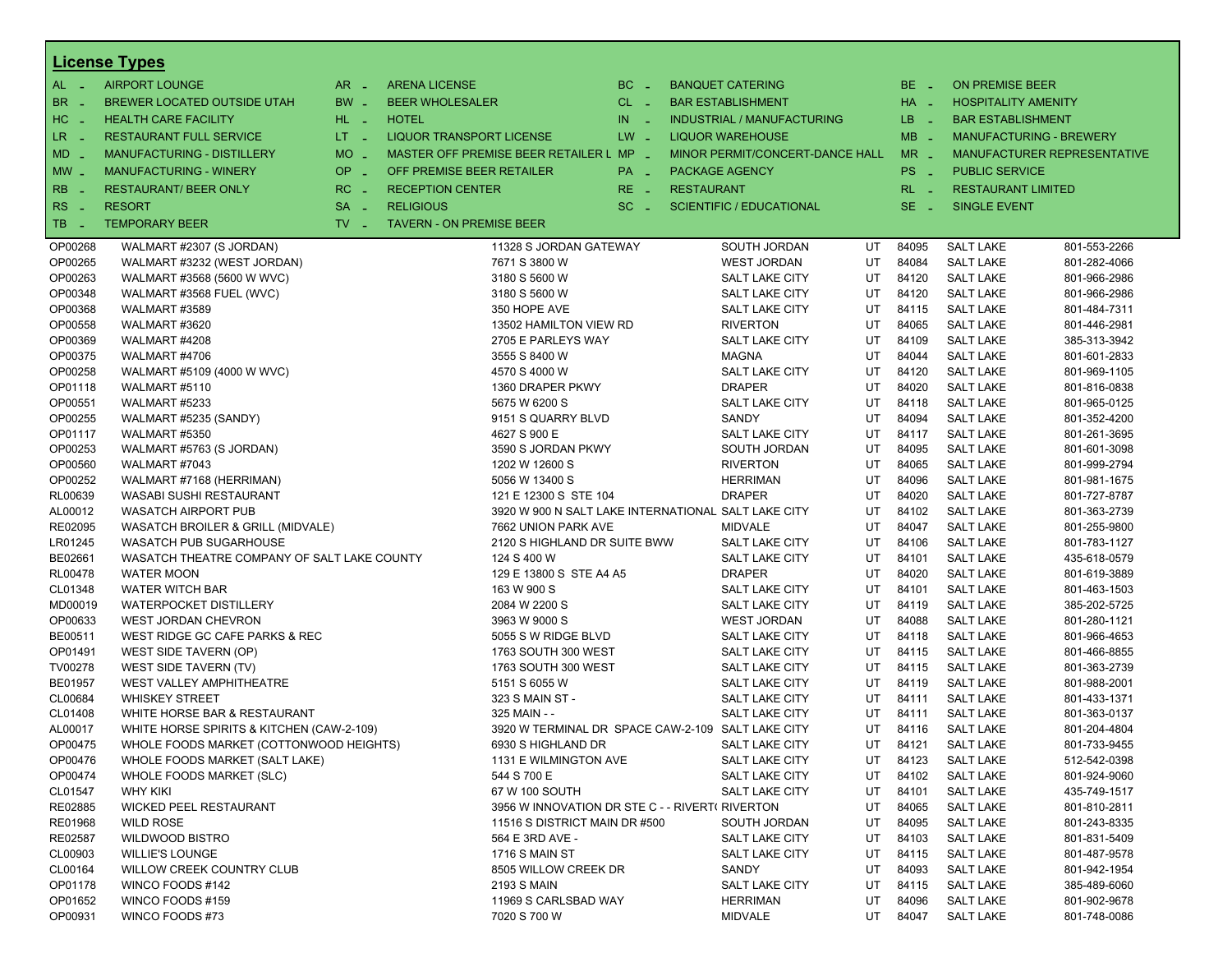|                    | <b>License Types</b>                                         |                               |                      |                                         |                                    |    |           |             |           |                       |                                         |           |           |          |                  |                                      |     |           |                                |                                    |
|--------------------|--------------------------------------------------------------|-------------------------------|----------------------|-----------------------------------------|------------------------------------|----|-----------|-------------|-----------|-----------------------|-----------------------------------------|-----------|-----------|----------|------------------|--------------------------------------|-----|-----------|--------------------------------|------------------------------------|
| $AL -$             | <b>AIRPORT LOUNGE</b>                                        | $AR -$                        | <b>ARENA LICENSE</b> |                                         |                                    |    |           | BC.         |           |                       | <b>BANQUET CATERING</b>                 |           |           |          | $BE -$           | <b>ON PREMISE BEER</b>               |     |           |                                |                                    |
| <b>BR</b>          | <b>BREWER LOCATED OUTSIDE UTAH</b>                           | BW                            |                      | <b>BEER WHOLESALER</b>                  |                                    |    |           | $CL$ $-$    |           |                       | <b>BAR ESTABLISHMENT</b>                |           |           |          | $HA -$           | <b>HOSPITALITY AMENITY</b>           |     |           |                                |                                    |
| HC                 | <b>HEALTH CARE FACILITY</b>                                  | HL L                          | <b>HOTEL</b>         |                                         |                                    |    | IN        |             |           |                       | <b>INDUSTRIAL / MANUFACTURING</b>       |           |           |          | LB.              | <b>BAR ESTABLISHMENT</b>             |     |           |                                |                                    |
| LR.                | <b>RESTAURANT FULL SERVICE</b>                               | LT = 1                        |                      | <b>LIQUOR TRANSPORT LICENSE</b>         |                                    |    |           | $LW -$      |           |                       | <b>LIQUOR WAREHOUSE</b>                 |           |           |          | <b>MB</b><br>- 2 |                                      |     |           | <b>MANUFACTURING - BREWERY</b> |                                    |
| <b>MD</b>          | <b>MANUFACTURING - DISTILLERY</b>                            | <b>MO</b>                     |                      | MASTER OFF PREMISE BEER RETAILER L MP - |                                    |    |           |             |           |                       | MINOR PERMIT/CONCERT-DANCE HALL         |           |           |          | $MR -$           |                                      |     |           |                                | <b>MANUFACTURER REPRESENTATIVE</b> |
| MW _               | <b>MANUFACTURING - WINERY</b>                                | OP<br>$\sim$                  |                      | OFF PREMISE BEER RETAILER               |                                    |    |           | $PA -$      |           | <b>PACKAGE AGENCY</b> |                                         |           |           |          | PS.<br>- 2       | <b>PUBLIC SERVICE</b>                |     |           |                                |                                    |
| <b>RB</b>          | <b>RESTAURANT/ BEER ONLY</b>                                 | RC<br>i al                    |                      | <b>RECEPTION CENTER</b>                 |                                    |    |           | $RE -$      |           | <b>RESTAURANT</b>     |                                         |           |           |          | $RL - 1$         | <b>RESTAURANT LIMITED</b>            |     |           |                                |                                    |
|                    |                                                              |                               |                      |                                         |                                    |    |           |             |           |                       |                                         |           |           |          |                  |                                      |     |           |                                |                                    |
| <b>RS</b>          | <b>RESORT</b>                                                | $SA -$                        | <b>RELIGIOUS</b>     |                                         |                                    |    |           | SC.<br>- 20 |           |                       | <b>SCIENTIFIC / EDUCATIONAL</b>         |           |           |          | $SE -$           | <b>SINGLE EVENT</b>                  |     |           |                                |                                    |
| TB.                | <b>TEMPORARY BEER</b>                                        | $TV$ $\overline{\phantom{0}}$ |                      | <b>TAVERN - ON PREMISE BEER</b>         |                                    |    |           |             |           |                       |                                         |           |           |          |                  |                                      |     |           |                                |                                    |
| OP00932            | WINCO FOODS #75                                              |                               |                      |                                         | 2572 S 5600 W                      |    |           |             |           |                       | <b>SALT LAKE CITY</b>                   |           |           | UT       | 84120            | <b>SALT LAKE</b>                     |     |           | 801-417-5570                   |                                    |
| RB00211            | WING COOP                                                    |                               |                      |                                         | 3971 S WASATCH BLVD                |    |           |             |           |                       | <b>SALT LAKE CITY</b>                   |           |           | UT       | 84124            | <b>SALT LAKE</b>                     |     |           | 801-274-9464                   |                                    |
| RE02257            | WING NUTZ (SANDY)                                            |                               |                      |                                         | 9262 S VILLAGE SHOP DR             |    |           |             |           | <b>SANDY</b>          |                                         |           |           | UT       | 84094            | <b>SALT LAKE</b>                     |     |           | 801-727-7850                   |                                    |
| RE02825            | WING NUTZ (SOUTH JORDAN) (RE)                                |                               |                      |                                         | 11580 S DISTRICT MAIN              |    |           |             |           |                       | SOUTH JORDAN                            |           |           | UT       | 84095            | <b>SALT LAKE</b>                     |     |           | 801-495-4623                   |                                    |
| RE02151            | WING NUTZ (TAYLORSVILLE)                                     |                               |                      |                                         | 5578 S REDWOOD RD                  |    |           |             |           |                       | <b>TAYLORSVILLE</b>                     |           |           | UT       | 84119            | <b>SALT LAKE</b>                     |     |           | 801-955-9644                   |                                    |
| RE03003            | WING NUTZ DRAPER                                             |                               |                      |                                         | 12300 S 121 E                      |    |           |             |           | <b>DRAPER</b>         |                                         |           |           | UT       | 84020            | <b>SALT LAKE</b>                     |     |           | 38015732280                    |                                    |
| RE01649            | WINGER'S (RIVERTON)                                          |                               |                      |                                         | 3816 W 13400 S                     |    |           |             |           |                       | <b>RIVERTON</b>                         |           |           | UT       | 84065            | <b>SALT LAKE</b>                     |     |           | 801-254-8001                   |                                    |
| RE03010            | WINGER'S (W JORDAN)                                          |                               |                      |                                         | 9175 S REDWOOD RD                  |    |           |             |           |                       | <b>WEST JORDAN</b>                      |           |           | UT       | 84088            | <b>SALT LAKE</b>                     |     |           | 801-564-9799                   |                                    |
| RB00028            | WINGER'S (WEST JORDAN)                                       |                               |                      |                                         | 9175 S REDWOOD RD                  |    |           |             |           |                       | <b>WEST JORDAN</b>                      |           |           | UT       | 84088            | <b>SALT LAKE</b>                     |     |           | 801-567-9799                   |                                    |
| RE01892            | WINGER'S (WEST VALLEY)                                       |                               |                      |                                         | 3671 S 2700 W #100                 |    |           |             |           |                       | <b>SALT LAKE CITY</b>                   |           |           | UT       | 84119            | <b>SALT LAKE</b>                     |     |           | 801-969-9464                   |                                    |
| RB00314            | <b>WINGSTOP</b>                                              |                               |                      |                                         | 1826 W 9000 S                      |    |           |             |           |                       | <b>WEST JORDAN</b>                      |           |           | UT       | 84088            | <b>SALT LAKE</b>                     |     |           | 801-561-9464                   |                                    |
| RB00324            | WINGSTOP (TAYLORSVILLE)                                      |                               |                      |                                         | 5650 S REDWOOD RD                  |    |           |             |           |                       | <b>SALT LAKE CITY</b>                   |           |           | UT       | 84157            | <b>SALT LAKE</b>                     |     |           | 801-268-3400                   |                                    |
| CL01304            | WISEGUYS (GATEWAY)                                           |                               |                      |                                         | 194 S 400 W                        |    |           |             |           |                       | <b>SALT LAKE CITY</b>                   |           |           | UT       | 84104            | <b>SALT LAKE</b>                     |     |           | 801-532-5233                   |                                    |
| CL01432            | WISEGUYS COMEDY (WEST JORDAN)                                |                               |                      |                                         | 3763 W CENTER PARK DR #110         |    |           |             |           |                       | <b>WEST JORDAN</b>                      |           |           | UT       | 84084            | <b>SALT LAKE</b>                     |     |           | 801-463-2909                   |                                    |
| RL01297            | WON WON KITCHEN                                              |                               |                      |                                         | 602 E 500 S C103B                  |    |           |             |           |                       | <b>SALT LAKE CITY</b>                   |           |           | UT       | 84102            | <b>SALT LAKE</b>                     |     |           | 801-766-8087                   |                                    |
| RE01860            | <b>WONG'S ASIAN BISTRO</b>                                   |                               |                      |                                         | 163 W 200 S -                      |    |           |             |           |                       | <b>SALT LAKE CITY</b>                   |           |           | UT       | 84101            | <b>SALT LAKE</b>                     |     |           | 801-350-0888                   |                                    |
| OP00133            | X - LAND                                                     |                               |                      |                                         | 2629 W 7800 S STE B                |    |           |             |           |                       | <b>WEST JORDAN</b>                      |           |           | UT       | 84088            | <b>SALT LAKE</b>                     |     |           | 801-561-1095                   |                                    |
| BE02735            | <b>X-GOLF RIVERTON</b><br><b>YELLOWFINN</b>                  |                               |                      |                                         | 13347 S TEAL RIDGE WAY STE N105    |    |           |             |           |                       | <b>HERRIMAN</b>                         |           |           | UT       | 84096<br>84106   | <b>SALT LAKE</b>                     |     |           | 801-548-4508                   |                                    |
| RL00542<br>RL00785 | YI SUSHI BISTRO RESTAURANT                                   |                               |                      |                                         | 1166 E 2100 S -<br>6957 S STATE ST |    |           |             |           |                       | <b>SALT LAKE CITY</b><br><b>MIDVALE</b> |           |           | UT<br>UT | 84047            | <b>SALT LAKE</b><br><b>SALT LAKE</b> |     |           | 801-466-2600<br>801-365-1037   |                                    |
| RL01148            | <b>YING'S THAI-SUSHI</b>                                     |                               |                      |                                         | 9414 S UNION SQUARE                |    |           |             |           | <b>SANDY</b>          |                                         |           |           | UT       | 84070            | <b>SALT LAKE</b>                     |     |           | 801-999-4321                   |                                    |
| RE02779            | YOKO RAMEN (GASKINS)                                         |                               |                      |                                         | 473 E 300 S                        |    |           |             |           |                       | <b>SALT LAKE CITY</b>                   |           |           | UT       | 84102            | <b>SALT LAKE</b>                     |     |           | 714-791-2734                   |                                    |
| RL01460            | YOKO TACO                                                    |                               |                      |                                         | 285 W 800 S                        |    |           |             |           |                       | <b>SALT LAKE CITY</b>                   |           |           | UT       | 84101            | <b>SALT LAKE</b>                     |     |           | 714-791-2738                   |                                    |
| RL01427            | YURT AT SOLITUDE RESORT                                      |                               |                      |                                         | 12000 BIG COTTONWOOD CYN           |    |           |             |           |                       | <b>SOLITUDE</b>                         |           |           | UT       | 84121            | <b>SALT LAKE</b>                     |     |           | 801-536-5752                   |                                    |
| RL01103            | <b>ZAFERAN CAFE</b>                                          |                               |                      |                                         | 7835 S HIGHLAND DR                 |    |           |             |           |                       | COTTONWOOD                              |           |           | UT       | 84121            | <b>SALT LAKE</b>                     |     |           | 801-944-6234                   |                                    |
|                    |                                                              |                               |                      |                                         |                                    |    |           |             |           |                       | <b>HEIGHTS</b>                          |           |           |          |                  |                                      |     |           |                                |                                    |
| RE03022            | <b>ZEST KITCHEN &amp; BAR</b>                                |                               |                      |                                         | 275 S 200 W                        |    |           |             |           |                       | <b>SALT LAKE CITY</b>                   |           |           | UT       | 84101            | <b>SALT LAKE</b>                     |     |           | 801-433-0589                   |                                    |
|                    | BE<br><b>BW</b><br><b>AL</b><br>ВC                           | <b>CL</b>                     | НA                   | HL<br>LВ                                | <b>LR</b>                          | LT | <b>LW</b> | MВ          | <b>MD</b> | <b>MR</b>             | МW                                      | <b>OP</b> | <b>PA</b> | PS       | RB               | <b>RC</b>                            | RE  | <b>RL</b> | TV                             | Total                              |
|                    | 8<br>40<br>57<br>$\overline{\mathbf{4}}$<br><b>SALT LAKE</b> | 189                           | $\mathbf{2}$         | 13<br>19                                | 8                                  | 3  | 10        | 25          | 15        | 30                    | 5                                       | 564       | 14        | 10       | 34               | $\overline{7}$                       | 328 | 177       | 6                              | 1,568                              |

# **SAN JUAN COUNTY - (26 Licenses)**

| <b>LICENSE</b> | <b>DBA</b>                         | <b>LOCATION ADDRESS</b> | <b>CITY</b>        | ST | <b>ZIP</b> | <b>COUNTY</b>   | <b>PHONE</b> |
|----------------|------------------------------------|-------------------------|--------------------|----|------------|-----------------|--------------|
| OP00529        | 7-ELEVEN FOOD STORES (MEXICAN HAT) | 2956 S HWY 163          | <b>MEXICAN HAT</b> | UT | 84531      | <b>SAN JUAN</b> | 435-645-9595 |
| OP00528        | 7-ELEVEN FOOD STORES (MONTICELLO)  | 17 N MAIN               | <b>MONTICELLO</b>  | UT | 84535      | <b>SAN JUAN</b> | 435-645-9595 |
| OP01497        | ANA'S LASAL STORE                  | HWY 46 MILE 9           | <b>LA SAL</b>      | UT | 84530      | <b>SAN JUAN</b> | 385-286-0308 |
| OP00208        | <b>BLUE MOUNTAIN FOODS</b>         | PO BOX 430              | <b>MONTICELLO</b>  | UT | 84535      | <b>SAN JUAN</b> | 435-587-2727 |
| OP01607        | <b>BLUFF DWELLINGS RESORT</b>      | 2625 S HWY 191          | <b>BLUFF</b>       | UT | 84512      | <b>SAN JUAN</b> | 435-485-0496 |
| OP00917        | CANYONLANDS CONOCO OF MONTICELLO   | <b>433 N MAIN</b>       | <b>MONTICELLO</b>  | UT | 84535      | <b>SAN JUAN</b> | 435-587-3489 |
| RL01134        | COMB RIDGE EAT AND DRINK           | 680 S HWY 191           | <b>BLUFF</b>       | UT | 84512      | <b>SAN JUAN</b> |              |
| RL00530        | COTTONWOOD STEAKHOUSE              | 409 W MAIN ST           | <b>BLUFF</b>       | UT | 84512      | <b>SAN JUAN</b> | 435-672-2282 |
| OP01424        | DANGLING ROPE                      | WAHWEEP-LAKE POWELL     | <b>LAKE POWELL</b> | UT | 84533      | <b>SAN JUAN</b> | 928-645-1077 |
| RE02944        | DOUG'S BBO                         | <b>496 N MAIN</b>       | <b>MONTICELLO</b>  | UT | 84535      | <b>SAN JUAN</b> | 435-210-4441 |
| OP01896        | FAMILY DOLLAR #30437               | 50 E CENTER             | <b>MONTICELLO</b>  | UT | 84535      | <b>SAN JUAN</b> | 757-321-5493 |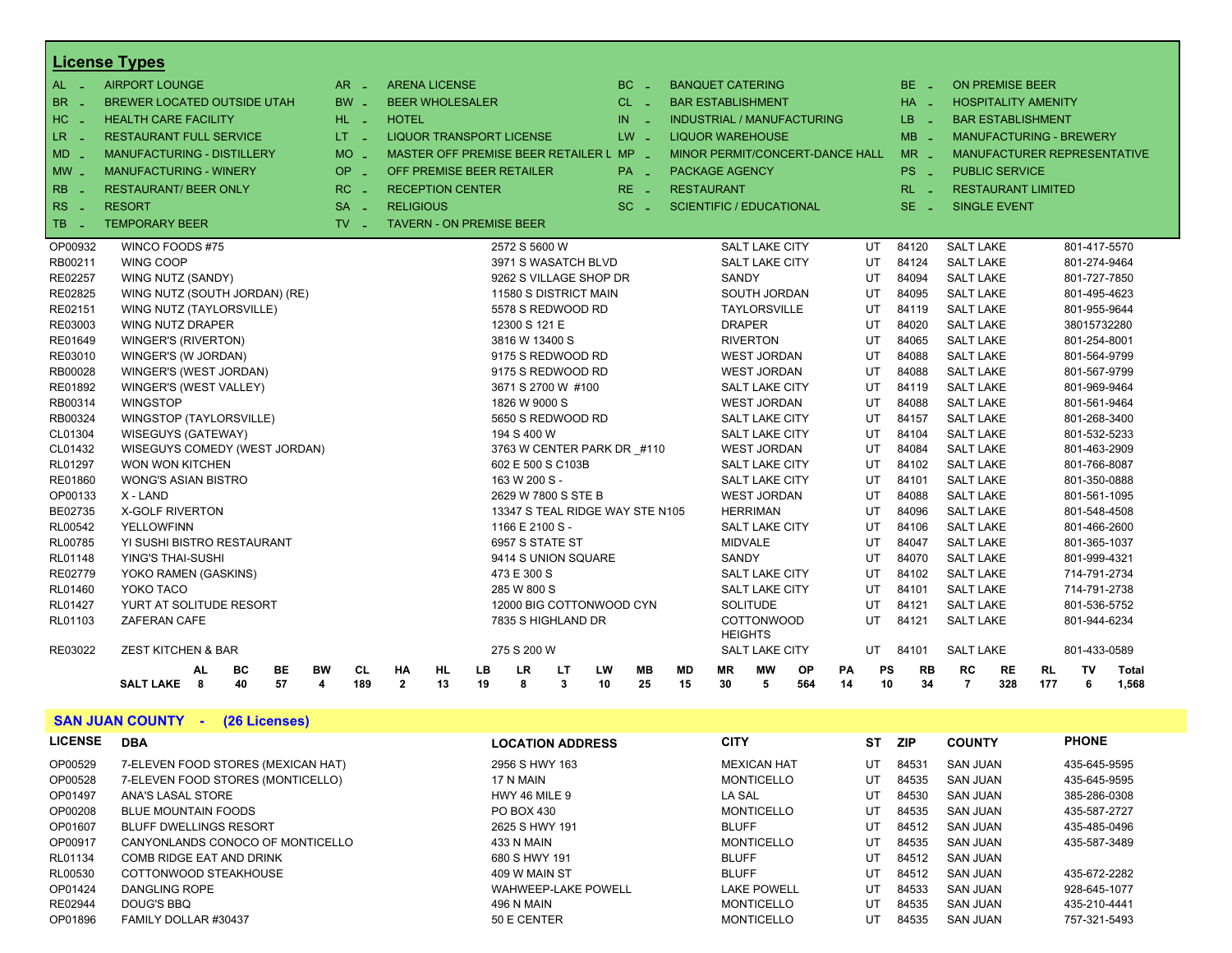|                | <b>License Types</b>                           |                                          |                                    |                 |                                   |            |                                |                             |
|----------------|------------------------------------------------|------------------------------------------|------------------------------------|-----------------|-----------------------------------|------------|--------------------------------|-----------------------------|
| $AL -$         | <b>AIRPORT LOUNGE</b>                          | $AR -$                                   | <b>ARENA LICENSE</b>               | $BC -$          | <b>BANQUET CATERING</b>           | $BE =$     | <b>ON PREMISE BEER</b>         |                             |
| BR<br>- 20     | <b>BREWER LOCATED OUTSIDE UTAH</b>             | <b>BW</b>                                | <b>BEER WHOLESALER</b>             | $CL$ $-$        | <b>BAR ESTABLISHMENT</b>          | $HA -$     | <b>HOSPITALITY AMENITY</b>     |                             |
| $HC -$         | <b>HEALTH CARE FACILITY</b>                    | $HL$ $-$                                 | <b>HOTEL</b>                       | $IN$ $-$        | <b>INDUSTRIAL / MANUFACTURING</b> | LB.<br>- 4 | <b>BAR ESTABLISHMENT</b>       |                             |
| LR _           | <b>RESTAURANT FULL SERVICE</b>                 | LT.<br>in 191                            | <b>LIQUOR TRANSPORT LICENSE</b>    | $LW -$          | <b>LIQUOR WAREHOUSE</b>           | $MB -$     | <b>MANUFACTURING - BREWERY</b> |                             |
| $MD -$         | <b>MANUFACTURING - DISTILLERY</b>              | <b>MO</b>                                | MASTER OFF PREMISE BEER RETAILER L | $MP -$          | MINOR PERMIT/CONCERT-DANCE HALL   | $MR -$     |                                | MANUFACTURER REPRESENTATIVE |
| $MW -$         | <b>MANUFACTURING - WINERY</b>                  | OP<br>- 20                               | OFF PREMISE BEER RETAILER          | PA <sub>-</sub> | <b>PACKAGE AGENCY</b>             | $PS -$     | <b>PUBLIC SERVICE</b>          |                             |
| <b>RB</b>      | <b>RESTAURANT/ BEER ONLY</b>                   | RC                                       | <b>RECEPTION CENTER</b>            | $RE -$          | <b>RESTAURANT</b>                 | $RL - 1$   | <b>RESTAURANT LIMITED</b>      |                             |
| $RS -$         | <b>RESORT</b>                                  | $SA -$                                   | <b>RELIGIOUS</b>                   | $SC =$          | SCIENTIFIC / EDUCATIONAL          | $SE =$     | SINGLE EVENT                   |                             |
| <b>TB</b>      | <b>TEMPORARY BEER</b>                          | TV -<br>a.                               | <b>TAVERN - ON PREMISE BEER</b>    |                 |                                   |            |                                |                             |
| CL01451        | <b>GRANARY BAR &amp; GRILL</b>                 |                                          | 64 S 300 E                         |                 | <b>MONTICELLO</b><br>UT           | 84535      | <b>SAN JUAN</b>                | 435-587-2597                |
| RE02833        | <b>GRANARY BAR &amp; GRILL (RE)</b>            |                                          | 64 S 300 E                         |                 | <b>MONTICELLO</b><br>UT           | 84535      | <b>SAN JUAN</b>                | 435-587-2597                |
| OP01420        | <b>HALLS CROSSING STORE</b>                    |                                          | HALLS CROSSING - LAKE POWELL       |                 | UT<br><b>LAKE POWELL</b>          | 84533      | <b>SAN JUAN</b>                | 928-645-1077                |
| BE02201        | <b>HIDEOUT GOLF CLUB</b>                       |                                          | 549 S MAIN                         |                 | <b>MONTICELLO</b><br>UT           | 84535      | <b>SAN JUAN</b>                | 435-226-1292                |
| RL01396        | <b>HIGH DESERT CAFE</b>                        |                                          | <b>516 N MAIN</b>                  |                 | <b>MONTICELLO</b><br>UT           | 84535      | <b>SAN JUAN</b>                | 435-210-4441                |
| OP00221        | K AND C STORE                                  |                                          | <b>161 E MAIN</b>                  |                 | <b>BLUFF</b><br>UT                | 84512      | <b>SAN JUAN</b>                | 435-672-2221                |
| OP00412        | MAVERIK #444                                   |                                          | 265 E CENTER ST                    |                 | <b>MONTICELLO</b><br>UT           | 84535      | <b>SAN JUAN</b>                | 801-936-5557                |
| OP01064        | SAN JUAN INN & TRADING POST                    |                                          | 900 W MAIN                         |                 | <b>MEXICAN HAT</b><br>UT          | 84531      | <b>SAN JUAN</b>                | 435-683-2220                |
| OP00915        | SHIRT TAIL C STORE                             |                                          | 3662 S HWY 191                     |                 | <b>BLANDING</b><br>UT             | 84511      | <b>SAN JUAN</b>                | 435-678-2249                |
| OP00916        | SUNRISE C STORE                                |                                          | 1248 HWY 162                       |                 | UT<br><b>MONTEZUMA CREEK</b>      | 84534      | <b>SAN JUAN</b>                | 435-651-3434                |
| RL01456        | THE JUAN CAFE                                  |                                          | 2095 HIGHWAY 163                   |                 | UT<br><b>MEXICAN HAT</b>          | 84531      | <b>SAN JUAN</b>                | 435-419-0836                |
| OP01238        | TICABOO LODGE BASE CAMP                        |                                          | <b>HWY 276 MM28</b>                |                 | <b>LAKE POWELL</b><br>UT          | 84533      | <b>SAN JUAN</b>                | 884-662-2628                |
| OP01239        | <b>TRADING POST &amp; GRILL</b>                |                                          | HWY 276 MARKER 30                  |                 | <b>LAKE POWELL</b><br>UT          | 84533      | <b>SAN JUAN</b>                | 884-662-2628                |
| <b>RL00667</b> | <b>TWIN ROCKS CAFE</b>                         |                                          | 913 E NAVAJO TWINS DR              |                 | <b>BLUFF</b><br>UT                | 84512      | <b>SAN JUAN</b>                | 435-672-2341                |
| OP00388        | <b>VALLES INC</b>                              |                                          | <b>268 E MAIN</b>                  |                 | UT<br><b>MEXICAN HAT</b>          | 84531      | <b>SAN JUAN</b>                | 435-683-2226                |
|                | BE<br>CL<br><b>OP</b><br>17<br><b>SAN JUAN</b> | <b>RE</b><br><b>RL</b><br>$\overline{2}$ | <b>Total</b><br>26                 |                 |                                   |            |                                |                             |
|                |                                                | 5                                        |                                    |                 |                                   |            |                                |                             |

#### **SANPETE COUNTY - (20 Licenses)**

| <b>LICENSE</b> | <b>DBA</b>                         | <b>LOCATION ADDRESS</b> | <b>CITY</b>           | <b>ST</b> | <b>ZIP</b> | <b>COUNTY</b>  | <b>PHONE</b> |
|----------------|------------------------------------|-------------------------|-----------------------|-----------|------------|----------------|--------------|
| OP01262        | <b>BIG PINE SINCLAIR</b>           | 115 N STATE             | <b>MOUNT PLEASANT</b> | UT        | 84647      | <b>SANPETE</b> | 435-462-3139 |
| OP01311        | <b>FAST TRACK</b>                  | 90 N STATE              | <b>MOUNT PLEASANT</b> | UT        | 84647      | <b>SANPETE</b> | 435-462-3002 |
| OP01931        | GOOD 2 GO STORE #421               | 26 N 400 E              | <b>MORONI</b>         | UT        | 84646      | SANPETE        | 208-523-6582 |
| OP01193        | <b>GUNNISON MARKET</b>             | 520 S MAIN              | GUNNISON              | UT        | 84634      | <b>SANPETE</b> | 435-528-3060 |
| RB00396        | LA GRINGA TAQUERIA (MT PLEASANT)   | 848 US-89               | <b>MOUNT PLEASANT</b> | UT        | 84647      | <b>SANPETE</b> | 435-896-5074 |
| OP00656        | MAVERIK #208                       | 381 S STATE             | <b>MOUNT PLEASANT</b> | UT        | 84647      | <b>SANPETE</b> | 801-936-5557 |
| OP00107        | MAVERIK #536 (N MAIN EPHRAIM)      | 89 N MAIN               | <b>EPHRAIM</b>        | UT        | 84627      | SANPETE        | 801-936-5557 |
| OP01571        | MAVERIK #623                       | 19 N MAIN               | <b>GUNNISON</b>       | UT        | 84634      | SANPETE        | 801-936-5557 |
| OP01906        | <b>MEHAR'S LLC</b>                 | 36 W 400 N              | <b>FAIRVIEW</b>       | UT        | 84629      | <b>SANPETE</b> | 435-427-5355 |
| OP01108        | <b>MILLERS CENTERFIELD</b>         | 540 N MAIN              | <b>CENTERFIELD</b>    | UT        | 84622      | <b>SANPETE</b> | 435-528-5042 |
| OP01107        | <b>MILLERS FARIVIEW</b>            | 334 N STATE ST          | <b>FAIRVIEW</b>       | UT        | 84629      | SANPETE        | 435-427-3315 |
| OP00504        | <b>MORONI VALUMART SINCLAIR</b>    | 95 W MAIN ST            | <b>MORONI</b>         | UT        | 84646      | SANPETE        | 435-436-8274 |
| PA00432        | P.A.432 - EPHRAIM                  | 734 E 50 N              | <b>EPHRAIM</b>        | UT        | 84627      | <b>SANPETE</b> | 435-314-9700 |
| OP01884        | PUEBLO CHICO MARKET                | 1 N MAIN ST             | <b>EPHRAIM</b>        | UT        | 84627      | <b>SANPETE</b> | 626-646-7731 |
| OP01854        | <b>SPRING TOWN SPRINGS</b>         | 87 N MAIN               | <b>SPRING CITY</b>    | UT        | 84662      | SANPETE        | 801-362-1038 |
| CL01194        | STANLEY'S TRIANGLE LOUNGE          | 96 W MAIN ST            | <b>MOUNT PLEASANT</b> | UT        | 84647      | <b>SANPETE</b> |              |
| OP01192        | <b>TERREL'S MARKET</b>             | 1050 S STATE ST         | <b>MOUNT PLEASANT</b> | UT        | 84647      | <b>SANPETE</b> | 435-462-2602 |
| OP01263        | <b>THOMPSON SINCLAIR</b>           | <b>109 N MAIN</b>       | <b>EPHRAIM</b>        | UT        | 84627      | <b>SANPETE</b> | 435-283-6997 |
| OP00582        | TOP STOP CONVENIENCE STORE (MANTI) | 290 N MAIN ST           | MANTI                 | UT        | 84642      | SANPETE        | 435-835-1212 |
| OP00267        | WALMART #2794 (EPHRAIM)            | 777 N MAIN ST           | EPHRAIM               | UT        | 84627      | SANPETE        | 435-283-8189 |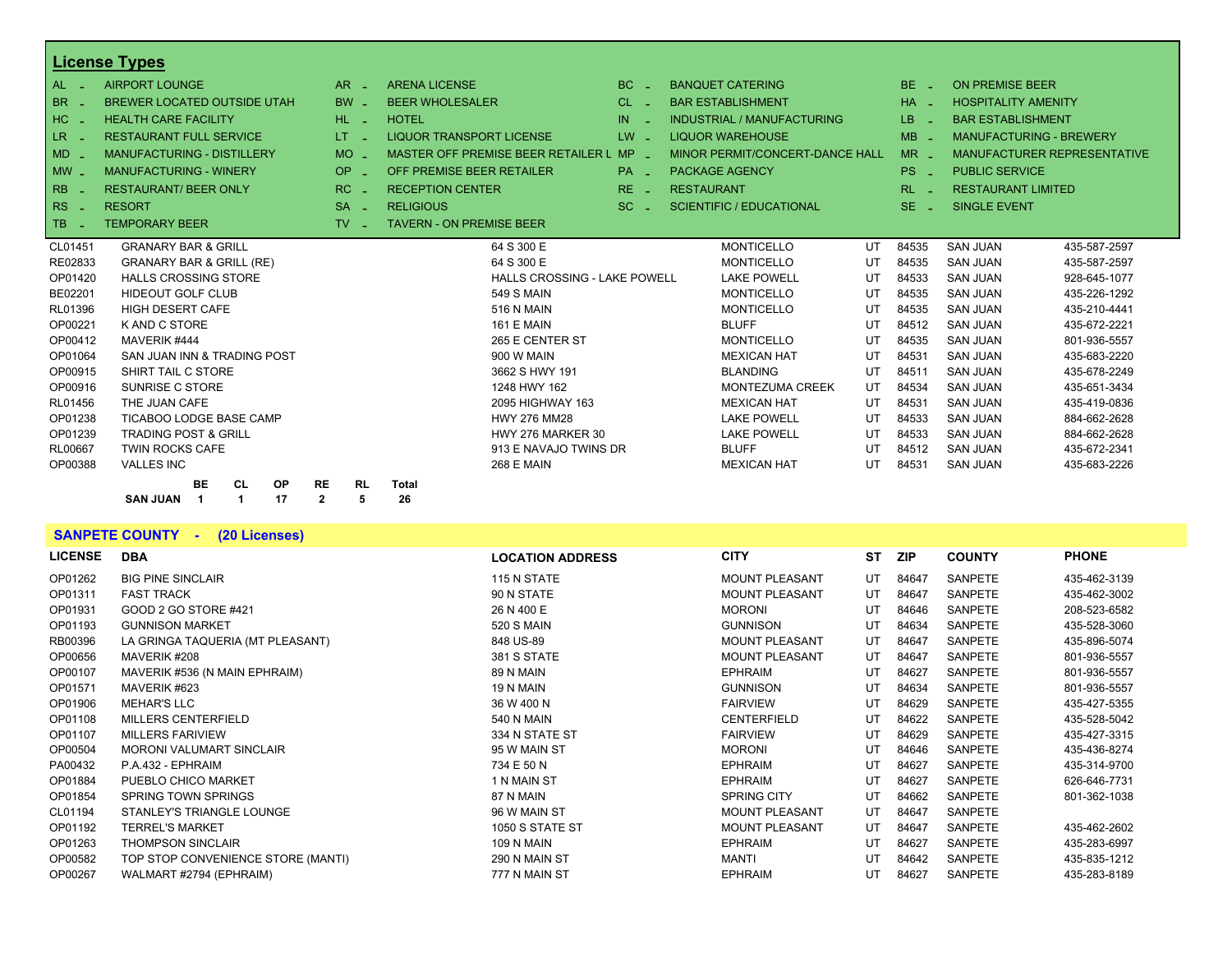# **License Types**

| <b>HOSPITALITY AMENITY</b>     |
|--------------------------------|
| <b>BAR ESTABLISHMENT</b>       |
| <b>MANUFACTURING - BREWERY</b> |
| MANUFACTURER REPRESENTATIVE    |
| <b>PUBLIC SERVICE</b>          |
| RESTAURANT LIMITED             |
| SINGLE EVENT                   |
|                                |
|                                |

**CL OP PA RB Total SANPETE 1 17 1 1 20**

#### **SEVIER COUNTY - (36 Licenses)**

| <b>LICENSE</b> | <b>DBA</b>                             | <b>LOCATION ADDRESS</b>  | <b>CITY</b>      | <b>ST</b> | <b>ZIP</b> | <b>COUNTY</b> | <b>PHONE</b> |
|----------------|----------------------------------------|--------------------------|------------------|-----------|------------|---------------|--------------|
| CL01495        | <b>BAR 86</b>                          | 900 S COVE VIEW RD -     | <b>RICHFIELD</b> | UT        | 84701      | <b>SEVIER</b> | 435-287-0786 |
| OP00713        | <b>BARRETT'S FOODTOWN</b>              | 95 N STATE               | <b>SALINA</b>    | UT        | 84654      | <b>SEVIER</b> | 435-529-7741 |
| OP01798        | BIG ROCK CANDY MOUNTAIN RESORT (OP)    | 4505 S HWY 89            | <b>SEVIER</b>    | UT        | 84766      | <b>SEVIER</b> | 801-375-9090 |
| BW00049        | BIRRELL BOTTLING COMPANY (SALINA)      | 775 S SR 24              | <b>SALINA</b>    | UT        | 84654      | <b>SEVIER</b> | 435-529-7531 |
| LW00053        | BIRRELL BOTTLING COMPANY (SALINA) (LW) | 775 S SR 24              | <b>SALINA</b>    | UT        | 84654      | <b>SEVIER</b> | 435-529-7531 |
| BE02529        | COVE VIEW GOLF COURSE                  | 1315 W 1800 S            | <b>RICHFIELD</b> | UT        | 84701      | <b>SEVIER</b> | 435-896-9987 |
| OP00445        | FAST GAS #10                           | 110 S STATE ST           | <b>SALINA</b>    | UT        | 84654      | <b>SEVIER</b> | 435-529-7686 |
| OP01358        | FISH LAKE LODGE                        | 2 N SR 25                | <b>KOOSHAREM</b> | UT        | 84744      | <b>SEVIER</b> | 435-638-1000 |
| OP01581        | FLYING U COUNTRY STORE & RV PARK       | <b>45 S STATE</b>        | <b>JOSEPH</b>    | UT        | 84739      | <b>SEVIER</b> | 435-527-4758 |
| OP00629        | <b>G G'S MARKETPLACE</b>               | 515 N MAIN -             | <b>MONROE</b>    | UT        | 84754      | <b>SEVIER</b> | 435-527-3000 |
| OP01743        | <b>GAS STOP RICHFIELD</b>              | <b>305 S MAIN</b>        | <b>RICHFIELD</b> | UT        | 84701      | <b>SEVIER</b> | 435-215-5864 |
| OP01742        | <b>GAS STOP SALINA</b>                 | 705 W MAIN               | <b>SALINA</b>    | UT        | 84654      | <b>SEVIER</b> | 435-215-5864 |
| OP01543        | <b>GAYLES CHEVRON</b>                  | <b>1357 N MAIN</b>       | <b>RICHFIELD</b> | UT        | 84701      | <b>SEVIER</b> | 435-896-8352 |
| OP01277        | <b>GRASS VALLEY MERCANTILE</b>         | 5 N MAIN                 | <b>KOOSHAREM</b> | UT        | 84744      | <b>SEVIER</b> | 435-638-7304 |
| OP01831        | <b>GREEN VALLEY GAS (OP)</b>           | <b>280 N MAIN</b>        | <b>MONROE</b>    | UT        | 84754      | <b>SEVIER</b> | 435-287-0571 |
| RB00356        | LA GRINGA TAQUERIA                     | 545 S MAIN ST            | <b>RICHFIELD</b> | UT        | 84701      | <b>SEVIER</b> | 435-896-5074 |
| OP01359        | <b>LAKESIDE RESORT</b>                 | 730 S SR 25              | <b>KOOSHAREM</b> | UT        | 84744      | <b>SEVIER</b> | 435-638-1000 |
| OP00863        | LIN'S (RICHFIELD)                      | <b>250 S MAIN</b>        | <b>RICHFIELD</b> | UT        | 84701      | <b>SEVIER</b> | 804358961763 |
| OP00151        | LOVE'S TRAVEL STOP #581 (SALINA)       | 1915 S STATE ST          | <b>SALINA</b>    | UT        | 84654      | <b>SEVIER</b> | 405-463-8891 |
| OP00414        | MAVERIK #246                           | <b>295 S MAIN</b>        | <b>RICHFIELD</b> | UT        | 84701      | <b>SEVIER</b> | 801-936-5557 |
| OP01728        | MAVERIK #637                           | 260 E INDUSTRIAL PARK DR | <b>SALINA</b>    | UT        | 84654      | <b>SEVIER</b> | 801-335-3805 |
| OP00024        | MAVERIK, INC # 247 (SALINA)            | 195 W MAIN               | <b>SALINA</b>    | UT        | 84654      | <b>SEVIER</b> | 801-936-5557 |
| OP00890        | <b>MILLERS RICHFIELD</b>               | 1050 W 1250 S            | <b>RICHFIELD</b> | UT        | 84701      | <b>SEVIER</b> | 435-896-1767 |
| PA00445        | P.A.445 - RICHFIELD                    | 178 W 1500 S #9-10       | <b>RICHFIELD</b> | UT        | 84701      | <b>SEVIER</b> | 435-406-4181 |
| OP00217        | PILOT TRAVEL CENTER #773 (RICHFIELD)   | 35 E FLYING J DR         | <b>RICHFIELD</b> | UT        | 84701      | <b>SEVIER</b> | 435-896-5050 |
| RL00221        | R & R FRONTIER VILLAGE                 | <b>1475 N MAIN</b>       | <b>RICHFIELD</b> | UT        | 84701      | <b>SEVIER</b> | 435-893-8361 |
| OP00295        | RALLY STOP (RICHFIELD)                 | <b>105 S MAIN</b>        | <b>RICHFIELD</b> | UT        | 84701      | <b>SEVIER</b> | 435-896-6270 |
| OP01260        | RICHFIELD CONVENIENCE EXPRESS          | 25 E 1100 S              | <b>RICHFIELD</b> | UT        | 84701      | <b>SEVIER</b> | 435-896-9630 |
| RL00830        | <b>SAGEBRUSH GRILL</b>                 | 1345 S 350 W             | <b>RICHFIELD</b> | UT        | 84701      | <b>SEVIER</b> | 435-896-4444 |
| OP01768        | SCENIC QUICK STOP #80185               | 1645 S STATE ST          | <b>SALINA</b>    | UT        | 84654      | <b>SEVIER</b> | 435-529-3281 |
| OP01767        | SILVER EAGLE CENTER #80187             | 250 HWY 89               | <b>ELSINORE</b>  | UT        | 84724      | <b>SEVIER</b> | 435-527-4644 |
| RE01415        | <b>STEVE'S STEAKHOUSE</b>              | 1170 S COLLEGE AVE       | <b>RICHFIELD</b> | UT        | 84701      | <b>SEVIER</b> | 435-893-8880 |
| OP01799        | <b>TA EXPRESS</b>                      | 2055 S STATE ST          | <b>SALINA</b>    | UT        | 84654      | <b>SEVIER</b> | 435-287-0546 |
| OP00608        | TOP STOP CONVENIENCE STORE (RICHFIELD) | 770 E 300 N              | <b>RICHFIELD</b> | UT        | 84701      | <b>SEVIER</b> | 435-896-8338 |
| OP01119        | WALMART#5168                           | 10 E 1300 S              | <b>RICHFIELD</b> | UT        | 84701      | <b>SEVIER</b> | 435-893-8164 |
| RB00023        | WINGER'S (RICHFIELD)                   | 1080 W 1350 S            | <b>RICHFIELD</b> | UT        | 84701      | <b>SEVIER</b> | 435-896-8595 |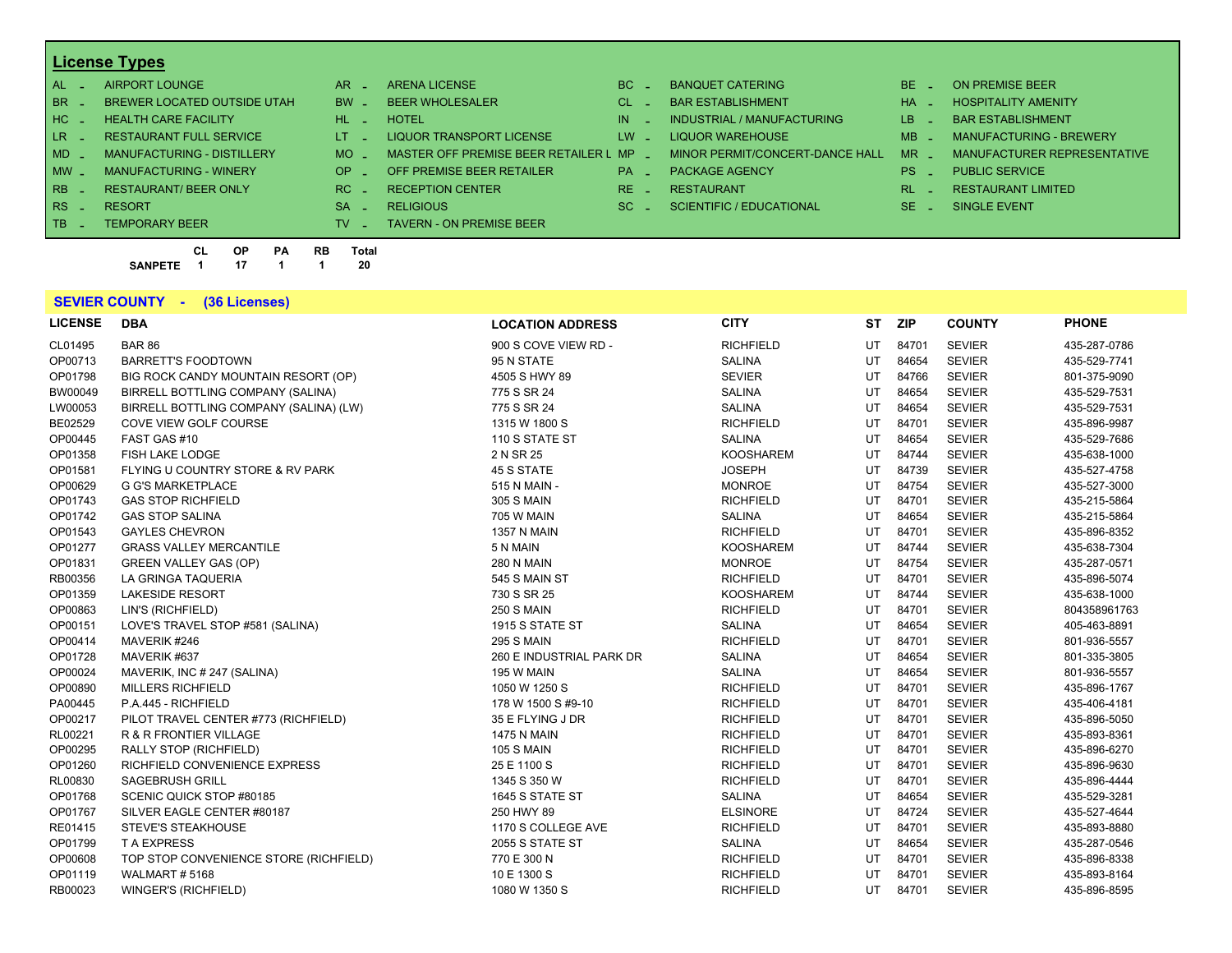# **License Types**

| $AL -$   | AIRPORT LOUNGE                    | AR.       | <b>ARENA LICENSE</b>                        | BC.       | <b>BANQUET CATERING</b>         | BE.            | ON PREMISE BEER                |
|----------|-----------------------------------|-----------|---------------------------------------------|-----------|---------------------------------|----------------|--------------------------------|
| BR _     | BREWER LOCATED OUTSIDE UTAH       | <b>BW</b> | <b>BEER WHOLESALER</b>                      | CL.       | <b>BAR ESTABLISHMENT</b>        | <b>HA</b>      | <b>HOSPITALITY AMENITY</b>     |
| $HC =$   | <b>HEALTH CARE FACILITY</b>       | $HL$ $-$  | <b>HOTEL</b>                                | IN.       | INDUSTRIAL / MANUFACTURING      | LB.            | <b>BAR ESTABLISHMENT</b>       |
| $LR -$   | <b>RESTAURANT FULL SERVICE</b>    | IT.       | <b>LIQUOR TRANSPORT LICENSE</b>             | LW.       | LIQUOR WAREHOUSE                | M <sub>B</sub> | <b>MANUFACTURING - BREWERY</b> |
| $MD -$   | <b>MANUFACTURING - DISTILLERY</b> | MO.       | MASTER OFF PREMISE BEER RETAILER L MP       |           | MINOR PERMIT/CONCERT-DANCE HALL | <b>MR</b>      | MANUFACTURER REPRESENTATIVE    |
| $MW_{-}$ | <b>MANUFACTURING - WINERY</b>     | OP        | OFF PREMISE BEER RETAILER                   | <b>PA</b> | <b>PACKAGE AGENCY</b>           | PS.            | <b>PUBLIC SERVICE</b>          |
| $RB -$   | <b>RESTAURANT/ BEER ONLY</b>      | RC.       | <b>RECEPTION CENTER</b>                     | RE.       | <b>RESTAURANT</b>               | <b>RL</b>      | <b>RESTAURANT LIMITED</b>      |
| RS :     | <b>RESORT</b>                     | <b>SA</b> | <b>RELIGIOUS</b>                            | SC.       | <b>SCIENTIFIC / EDUCATIONAL</b> | SE.            | SINGLE EVENT                   |
| TR _     | <b>TEMPORARY BEER</b>             | TV.       | <b>TAVERN - ON PREMISE BEER</b>             |           |                                 |                |                                |
|          | BE<br>СL<br>вw                    | LW<br>ΟP  | <b>RB</b><br>RL<br>Total<br>PА<br><b>RE</b> |           |                                 |                |                                |

# **SUMMIT COUNTY - (247 Licenses)**

**SEVIER 1 1 1 1 26 1 2 1 2 36**

| <b>LICENSE</b> | <b>DBA</b>                            | <b>LOCATION ADDRESS</b>  | <b>CITY</b>      | ST  | <b>ZIP</b> | <b>COUNTY</b> | <b>PHONE</b> |
|----------------|---------------------------------------|--------------------------|------------------|-----|------------|---------------|--------------|
| LB01361        | 'BOUT TIME PUB & GRUB (PARK CITY)     | 1570 NEWPARK BLVD STE D5 | <b>PARK CITY</b> | UT  | 84098      | <b>SUMMIT</b> |              |
| RL01234        | 11 HAUZ AUTHENTIC JAMAICAN FOOD (RL)  | 1241 CENTER DR STE L140  | <b>PARK CITY</b> | UT  | 84098      | <b>SUMMIT</b> | 435-200-8972 |
| OP01515        | <b>1ST STOP SERVICES LLC</b>          | 185 ASPEN DR             | <b>PARK CITY</b> | UT  | 84098      | <b>SUMMIT</b> | 435-214-7284 |
| RE00847        | 350 MAIN SEAFOOD & OYSTER CO          | <b>350 MAIN</b>          | <b>PARK CITY</b> | UT  | 84060      | <b>SUMMIT</b> | 435-649-3140 |
| RE01427        | 501 ON MAIN                           | 501 S MAIN ST            | <b>PARK CITY</b> | UT  | 84060      | <b>SUMMIT</b> | 435-645-0700 |
| OP00521        | 7-ELEVEN FOOD STORES (KAMAS)          | <b>220 S MAIN</b>        | <b>KAMAS</b>     | UT  | 84036      | <b>SUMMIT</b> | 435-783-4469 |
| OP00512        | 7-ELEVEN FOOD STORES (PARK CITY)      | 1500 PARK AVE            | <b>PARK CITY</b> | UT  | 84060      | <b>SUMMIT</b> | 435-645-9595 |
| OP00514        | 7-ELEVEN FOOD STORES (PARK CITY) (OP) | 1723 SIDEWINDER DR       | <b>PARK CITY</b> | UT  | 84060      | <b>SUMMIT</b> | 435-645-9595 |
| OP00515        | 7-ELEVEN FOOD STORES (PC) (OP)        | 1815 CANYONS DR          | <b>PARK CITY</b> | UT  | 84098      | <b>SUMMIT</b> | 435-645-9595 |
| OP00517        | 7-ELEVEN FOOD STORES 4575 (PARK CITY) | 4575 SILVER SPRINGS DR   | <b>PARK CITY</b> | UT  | 84098      | <b>SUMMIT</b> | 435-645-9595 |
| OP00518        | 7-ELEVEN FOOD STORES 6065 (PARK CITY) | 6065 N SILVER CREEK DR   | <b>PARK CITY</b> | UT  | 84098      | <b>SUMMIT</b> | 435-645-9595 |
| OP01816        | 7-ELEVEN STORE #53620                 | 525 MAIN ST              | <b>PARK CITY</b> | UT  | 84060      | <b>SUMMIT</b> | 435-604-0355 |
| CL01494        | ALPINE DISTILLING (BAR)               | 364 MAIN ST              | <b>PARK CITY</b> | UT  | 84060      | <b>SUMMIT</b> | 435-200-9537 |
| MD00022        | ALPINE DISTILLING (MD)                | 364 MAIN ST              | <b>PARK CITY</b> | UT  | 84060      | <b>SUMMIT</b> | 435-200-9537 |
| MD00015        | ALPINE DISTILLING -MD1                | 7132 N SILVER CREEK RD   | <b>PARK CITY</b> | UT  | 84098      | <b>SUMMIT</b> | 435-200-9537 |
| PA00411        | ALPINE DISTILLING PC MAIN STREET PA   | 364 MAIN ST              | <b>PARK CITY</b> | UT  | 84060      | <b>SUMMIT</b> | 435-200-9537 |
| RE02810        | <b>ANNEX BURGER</b>                   | 449 MAIN ST              | <b>PARK CITY</b> | UT  | 84060      | <b>SUMMIT</b> | 435-649-6667 |
| RE02816        | <b>BAAN THAI CUISINE</b>              | 710 MAIN ST #103         | <b>PARK CITY</b> | UT  | 84060      | <b>SUMMIT</b> | 801-608-3559 |
| RE01471        | <b>BAJA CANTINA</b>                   | 1285 LOWELL AVE          | <b>PARK CITY</b> | UT  | 84060      | <b>SUMMIT</b> | 435-649-2252 |
| RE02911        | <b>BANCHAN</b>                        | 900 MAIN ST STE 6121     | <b>PARK CITY</b> | UT  | 84060      | <b>SUMMIT</b> | 435-640-6667 |
| RB00032        | BANDANNAS GRILL @ HOTEL PARK CITY     | PO BOX 683120            | <b>PARK CITY</b> | UT  | 84068      | <b>SUMMIT</b> | 435-940-5000 |
| RE02916        | <b>BANGKOK THAI (GALEANO)</b>         | 605 MAIN ST              | <b>PARK CITY</b> | UT  | 84060      | <b>SUMMIT</b> | 435-649-8424 |
| OP01626        | BEAR RIVER LODGE (OP)                 | 5894 MIRROR LAKE HWY 150 | <b>COALVILLE</b> | UT  | 84017      | <b>SUMMIT</b> | 307-679-5846 |
| OP00352        | <b>BELL'S SILVERCREEK</b>             | 7100 N SILVERCREEK RD    | <b>PARK CITY</b> | UT  | 84098      | <b>SUMMIT</b> | 435-336-4411 |
| OP00354        | BELLS G & G                           | 118 S 50 W               | COALVILLE        | UT  | 84017      | <b>SUMMIT</b> | 435-336-4411 |
| RE02971        | <b>BIG DIPPER</b>                     | 227 MAIN ST UNIT 1       | <b>PARK CITY</b> | UT  | 84060      | <b>SUMMIT</b> | 435-513-1199 |
| RE02196        | <b>BILLY BLANCO'S</b>                 | 8208 GORGOZA PINES RD    | <b>PARK CITY</b> | UT  | 84098      | <b>SUMMIT</b> | 435-647-2908 |
| LB00552        | <b>BLIND DOG GRILL</b>                | 1251 KEARNS BLVD -       | <b>PARK CITY</b> | UT  | 84060      | <b>SUMMIT</b> | 435-655-0800 |
| RE01255        | <b>BLIND DOG RESTAURANT</b>           | 1251 KEARNS BLVD -       | <b>PARK CITY</b> | UT  | 84060      | <b>SUMMIT</b> | 435-655-0800 |
| RE02391        | <b>BODEGA ON MAIN</b>                 | 710 MAIN ST STE 101      | <b>PARK CITY</b> | UT  | 84060      | <b>SUMMIT</b> | 435-602-0242 |
| CL01181        | BONE YARD SALOON & WINE DIVE          | 1251 KEARNS BLVD STE B   | <b>PARK CITY</b> | UT  | 84060      | <b>SUMMIT</b> | 435-731-0033 |
| RE01853        | <b>BRIDGE</b>                         | 825 MAIN ST SUITE 201    | <b>PARK CITY</b> | UT  | 84060      | <b>SUMMIT</b> | 435-513-0736 |
| CL00248        | <b>BUNNY'S CLUB</b>                   | 36 S MAIN                | COALVILLE        | UT  | 84017      | <b>SUMMIT</b> | 435-336-5373 |
| RE01965        | <b>BUONA VITA CUCINA (P.C.)</b>       | 804 MAIN ST              | <b>PARK CITY</b> | UT  | 84060      | <b>SUMMIT</b> | 435-649-1336 |
| RL01333        | BURGERS AND BARLEY (MARINO)           | 1890 BONANZA DR STE 111  | <b>PARK CITY</b> | UT  | 84060      | <b>SUMMIT</b> | 435-602-1170 |
| LB00764        | <b>BUTCHER'S CHOP HOUSE</b>           | 751 MAIN                 | <b>PARK CITY</b> | UT  | 84060      | <b>SUMMIT</b> | 435-647-0040 |
| RE02666        | BUTCHER'S CHOP HOUSE (RE)             | 751 MAIN ST              | <b>PARK CITY</b> | UT  | 84060      | <b>SUMMIT</b> | 435-647-0040 |
| RE02613        | CAFE FIFTY TWO (STAG)                 | 8200 ROYAL STREET EAST   | <b>PARK CITY</b> | UT. | 84060      | <b>SUMMIT</b> | 435-649-7444 |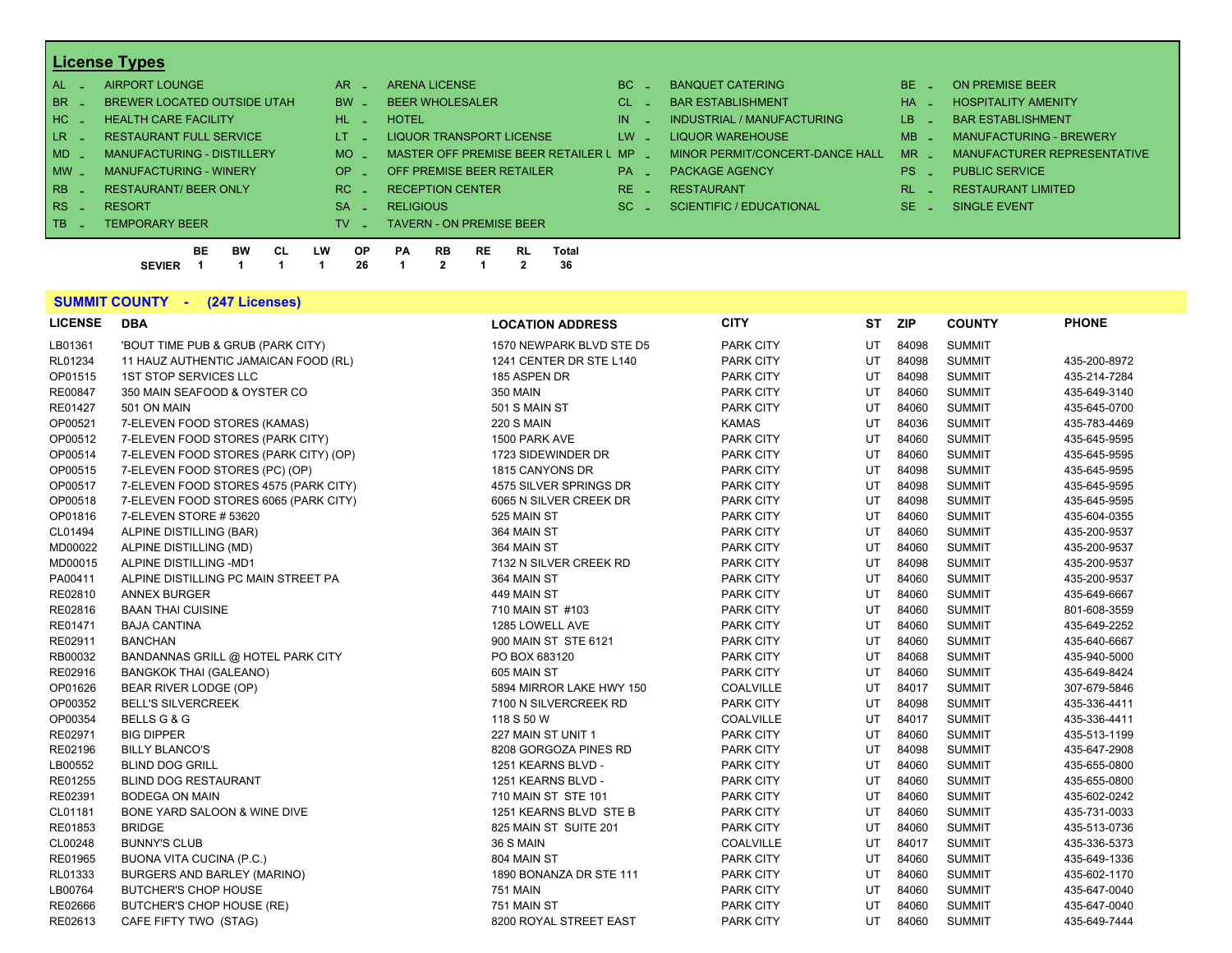| <b>License Types</b>  |                                          |                               |                                                                                   |           |                                                 |    |                 |                             |                                |  |  |  |  |
|-----------------------|------------------------------------------|-------------------------------|-----------------------------------------------------------------------------------|-----------|-------------------------------------------------|----|-----------------|-----------------------------|--------------------------------|--|--|--|--|
| $AL -$                | <b>AIRPORT LOUNGE</b>                    | $AR -$                        | <b>ARENA LICENSE</b>                                                              | $BC -$    | <b>BANQUET CATERING</b>                         |    | BE _            | <b>ON PREMISE BEER</b>      |                                |  |  |  |  |
| BR<br>- 4             | BREWER LOCATED OUTSIDE UTAH              | BW _                          | <b>BEER WHOLESALER</b>                                                            | $CL$ $-$  | <b>BAR ESTABLISHMENT</b>                        |    | HA _            |                             | <b>HOSPITALITY AMENITY</b>     |  |  |  |  |
| H <sub>C</sub><br>- 4 | <b>HEALTH CARE FACILITY</b>              | HL L                          | <b>HOTEL</b>                                                                      | IN<br>- 2 | <b>INDUSTRIAL / MANUFACTURING</b>               |    | LB _            | <b>BAR ESTABLISHMENT</b>    |                                |  |  |  |  |
| LR.                   | <b>RESTAURANT FULL SERVICE</b>           | $LT - 1$                      | LIQUOR TRANSPORT LICENSE                                                          | $LW -$    | <b>LIQUOR WAREHOUSE</b>                         |    | $MB -$          |                             | <b>MANUFACTURING - BREWERY</b> |  |  |  |  |
| - 4                   | <b>MANUFACTURING - DISTILLERY</b>        | <b>MO</b>                     | MASTER OFF PREMISE BEER RETAILER L MP _                                           |           |                                                 |    | $MR -$          | MANUFACTURER REPRESENTATIVE |                                |  |  |  |  |
| $MD -$                |                                          | $\sim$                        |                                                                                   |           | MINOR PERMIT/CONCERT-DANCE HALL                 |    |                 | <b>PUBLIC SERVICE</b>       |                                |  |  |  |  |
| $MW$ $-$              | <b>MANUFACTURING - WINERY</b>            | <b>OP</b><br>i al             | OFF PREMISE BEER RETAILER                                                         | PA _      | <b>PACKAGE AGENCY</b>                           |    | PS <sub>-</sub> |                             |                                |  |  |  |  |
| <b>RB</b>             | <b>RESTAURANT/ BEER ONLY</b>             | RC<br>$\sim$                  | <b>RECEPTION CENTER</b>                                                           | $RE -$    | <b>RESTAURANT</b>                               |    | $RL - 1$        | <b>RESTAURANT LIMITED</b>   |                                |  |  |  |  |
| RS<br>- 4             | <b>RESORT</b>                            | <b>SA</b><br>i a              | <b>RELIGIOUS</b>                                                                  | $SC =$    | <b>SCIENTIFIC / EDUCATIONAL</b>                 |    | $SE$ $-$        | <b>SINGLE EVENT</b>         |                                |  |  |  |  |
| TB<br>- 4             | <b>TEMPORARY BEER</b>                    | $TV$ $\overline{\phantom{0}}$ | <b>TAVERN - ON PREMISE BEER</b>                                                   |           |                                                 |    |                 |                             |                                |  |  |  |  |
| RE00288               | <b>CAFE TERIGO</b>                       |                               | 424 MAIN ST                                                                       |           | PARK CITY                                       | UT | 84060           | <b>SUMMIT</b>               | 435-645-9555                   |  |  |  |  |
| BE02562               |                                          |                               | CANYONS SKI RESORT / SUNLODGE / RED PINE LODGE / TOMBSTO 4000 CANYONS RESORT DR - |           | <b>PARK CITY</b>                                | UT | 84098           | <b>SUMMIT</b>               | 435-658-5523                   |  |  |  |  |
| RE02129               | CENA RESTAURANT/RESIDENCE LOUNGE         |                               | 7815 ROYAL STREET EAST                                                            |           | PARK CITY                                       | UT | 84060           | <b>SUMMIT</b>               | 435-649-3700                   |  |  |  |  |
| BC00125               | CHATEAUX @ SILVER LAKE                   |                               | 7815 ROYAL STREET EAST                                                            |           | PARK CITY                                       | UT | 84060           | <b>SUMMIT</b>               | 435-649-3700                   |  |  |  |  |
| RE00926               | <b>CHIMAYO</b>                           |                               | <b>368 MAIN</b>                                                                   |           | <b>PARK CITY</b>                                | UT | 84060           | <b>SUMMIT</b>               | 435-640-6514                   |  |  |  |  |
| RL01422               | CHOP SHOP PARK CITY                      |                               | 1177 CENTER DR                                                                    |           | PARK CITY                                       | UT | 84098           | <b>SUMMIT</b>               | 925-818-8779                   |  |  |  |  |
| LB01453               | CLUB MONSOON (GALEANO) (LB)              |                               | 605 MAIN ST                                                                       |           | PARK CITY                                       | UT | 84060           | <b>SUMMIT</b>               |                                |  |  |  |  |
| RE02657               | <b>COLLIE'S SPORTS BAR &amp; GRILL</b>   |                               | 738 MAIN                                                                          |           | <b>PARK CITY</b>                                | UT | 84060           | <b>SUMMIT</b>               | 435-649-0888                   |  |  |  |  |
| LB01221               | <b>COLLIES SPORTS BAR &amp; GRILL</b>    |                               | 738 MAIN ST                                                                       |           | PARK CITY                                       | UT | 84060           | <b>SUMMIT</b>               | 978-886-5158                   |  |  |  |  |
| <b>RE01877</b>        | <b>CORNER STORE PUB &amp; GRILL</b>      |                               | 1325 LOWELL AVE                                                                   |           | PARK CITY                                       | UT | 84060           | <b>SUMMIT</b>               | 435-649-9000                   |  |  |  |  |
| OP01738               | CORNER STORE PUB & GRILL (OP)            |                               | 1325 LOWELL AVE                                                                   |           | <b>PARK CITY</b>                                | UT | 84060           | <b>SUMMIT</b>               | 435-645-8666                   |  |  |  |  |
| LB00862               | <b>CORNER STORE PUB &amp; GRILL -CL1</b> |                               | 1325 LOWELL AVE                                                                   |           | PARK CITY                                       | UT | 84060           | <b>SUMMIT</b>               | 435-645-8666                   |  |  |  |  |
| RL01349               | CORTONA ITALIAN CAFE                     |                               | 1612 UTE BLVD #112                                                                |           | PARK CITY                                       | UT | 84098           | <b>SUMMIT</b>               | 435-608-1373                   |  |  |  |  |
| OP01959               | <b>COUNTRY STORE &amp; CAFE</b>          |                               | 976 HIGH STAR DR                                                                  |           | KAMAS                                           | UT | 84036           | <b>SUMMIT</b>               | 435-659-5457                   |  |  |  |  |
| RE02770               | <b>COURCHEVEL</b>                        |                               | 201 HEBER AVE                                                                     |           | PARK CITY                                       | UT | 84060           | <b>SUMMIT</b>               | 435-333-3049                   |  |  |  |  |
| RE02602               | CRAFTED                                  |                               | 1637 SHORTLINE RD                                                                 |           | PARK CITY                                       | UT | 84060           | <b>SUMMIT</b>               | 435-640-8586                   |  |  |  |  |
| RE02628               | CRYSTAL PARK CANTINA                     |                               | 412 MAIN ST                                                                       |           | <b>PARK CITY</b>                                | UT | 84060           | <b>SUMMIT</b>               |                                |  |  |  |  |
| RE02901               | <b>CUPLA COFFEE</b>                      |                               | 1476 NEWPARK BLVD STE 110                                                         |           | <b>PARK CITY</b>                                | UT | 84098           | <b>SUMMIT</b>               | 801-462-9475                   |  |  |  |  |
| RL01240               | DAVANZA'S (RL)                           |                               | 690 PARK AVE                                                                      |           | <b>PARK CITY</b>                                | UT | 84060           | <b>SUMMIT</b>               | 435-649-2222                   |  |  |  |  |
| MR00199               | DAVID A DICESARIS                        |                               | 5 WHITE PINE CANYON RD                                                            |           | PARK CITY                                       | UT | 84060           | <b>SUMMIT</b>               | 801-913-3337                   |  |  |  |  |
| HL00047               | DEER VALLEY RESORT (HL)                  |                               | 2250 DEER VALLEY DR                                                               |           | <b>PARK CITY</b>                                | UT | 84060           | <b>SUMMIT</b>               | 435-649-1000                   |  |  |  |  |
| OP00628               | DEER VALLEY RESORT (OP)                  |                               | 2250 DEER VALLEY DR S                                                             |           | <b>PARK CITY</b>                                | UT | 84060           | <b>SUMMIT</b>               | 435-615-6001                   |  |  |  |  |
| HL00041               | DOUBLE TREE BY HILTON- THE YARROW        |                               | 1800 PARK AVENUE                                                                  |           | <b>PARK CITY</b>                                | UT | 84060           | <b>SUMMIT</b>               | 435-649-7000                   |  |  |  |  |
| CL00995               | <b>DOWNSTAIRS</b>                        |                               | 625 MAIN ST                                                                       |           | <b>PARK CITY</b>                                | UT | 84060           | <b>SUMMIT</b>               | 435-615-7200                   |  |  |  |  |
| LR01347               | EATING ESTABLISHMENT PARK CITY           |                               | 317 MAIN                                                                          |           | <b>PARK CITY</b>                                | UT | 84060           | <b>SUMMIT</b>               | 435-649-8284                   |  |  |  |  |
| BE02381               | EGYPTIAN THEATRE CO                      |                               | 328 MAIN ST                                                                       |           | <b>PARK CITY</b>                                | UT | 84060           | <b>SUMMIT</b>               | 855-745-7469                   |  |  |  |  |
| RB00388               | EL CHUBASCO (RB)                         |                               |                                                                                   |           | 1890 BONANZA DR STE 115-116 - PARK CITPARK CITY | UT | 84060           | <b>SUMMIT</b>               | 435-645-9114                   |  |  |  |  |
| MR00123               | <b>ELIZABETH LISTER</b>                  |                               | 7460 STAGE COACH                                                                  |           | <b>PARK CITY</b>                                | UT | 84098           | <b>SUMMIT</b>               | 415-310-2627                   |  |  |  |  |
| MR00129               | <b>ENOTECHE</b>                          |                               | 960 MOUNTAIN WILLOW LN                                                            |           | PARK CITY                                       | UT | 84098           | <b>SUMMIT</b>               | 435-640-1124                   |  |  |  |  |
| RE02812               | ESCALA PROVISIONS CO (RE)                |                               | 3551 ESCALA CT                                                                    |           | <b>PARK CITY</b>                                | UT | 84098           | <b>SUMMIT</b>               | 435-940-1234                   |  |  |  |  |
| RL00938               | <b>ESTE PIZZERIA PARK CITY</b>           |                               | 1781 SIDEWINDER DR STE301                                                         |           | <b>PARK CITY</b>                                | UT | 84060           | <b>SUMMIT</b>               | 435-731-8970                   |  |  |  |  |
| CL00372               | EVERGREEN LOUNGE @ DEER VALLEY CLUB      |                               | 7720 ROYAL ST EAST                                                                |           | <b>PARK CITY</b>                                | UT | 84060           | <b>SUMMIT</b>               | 435-604-1900                   |  |  |  |  |
| OP00693               | EXTRA MART #95                           |                               | 6500 N HWY 224                                                                    |           | <b>PARK CITY</b>                                | UT | 84098           | <b>SUMMIT</b>               | 435-649-9934                   |  |  |  |  |
| LB01379               | FIREWOOD ON MAIN                         |                               | 306 MAIN ST                                                                       |           | PARK CITY                                       | UT | 84060           | <b>SUMMIT</b>               | 435-252-9900                   |  |  |  |  |
| RE02672               | FIREWOOD ON MAIN (RE)                    |                               | <b>306 MAIN</b>                                                                   |           | PARK CITY                                       | UT | 84060           | <b>SUMMIT</b>               | 435-252-9900                   |  |  |  |  |
| LB01158               | <b>FLANAGAN'S ON MAIN</b>                |                               | 438 MAIN ST                                                                       |           | PARK CITY                                       | UT | 84060           | <b>SUMMIT</b>               | 310-968-1400                   |  |  |  |  |
| RE02635               | <b>FLANAGANS ON MAIN</b>                 |                               | 438 MAIN ST                                                                       |           | PARK CITY                                       | UT | 84060           | <b>SUMMIT</b>               | 435-649-8600                   |  |  |  |  |
| LB01248               | <b>FLETCHER'S</b>                        |                               | 562 MAIN ST                                                                       |           | <b>PARK CITY</b>                                | UT | 84060           | <b>SUMMIT</b>               | 310-251-8239                   |  |  |  |  |
| RE02634               | <b>FLETCHERS</b>                         |                               | 562 MAIN ST                                                                       |           | PARK CITY                                       | UT | 84060           | <b>SUMMIT</b>               | 435-649-1111                   |  |  |  |  |
| RL00663               | FLYING SUMO (RL)                         |                               | 838 PARK AVE                                                                      |           | PARK CITY                                       | UT | 84060           | <b>SUMMIT</b>               | 435-513-0736                   |  |  |  |  |
| OP00673               | FOOD FOR THOUGHT OF PARK CITY            |                               | 1415 LOWELL AVE                                                                   |           | PARK CITY                                       | UT | 84060           | <b>SUMMIT</b>               | 435-649-4746                   |  |  |  |  |
| OP00859               | FRESH MARKET (PARK CITY)                 |                               | 3151 KILBY RD                                                                     |           | <b>PARK CITY</b>                                | UT | 84098           | <b>SUMMIT</b>               | 435-645-7940                   |  |  |  |  |
| OP01374               | FRESH MARKET (PARK CITY) (OP)            |                               | 1760 PARK AVE                                                                     |           | PARK CITY                                       | UT | 84060           | <b>SUMMIT</b>               | 435-649-6134                   |  |  |  |  |
| RL01120               | FRESHIES LOBSTER CO                      |                               | 1915 PROSPECTOR AVE -                                                             |           | PARK CITY                                       | UT | 84060           | <b>SUMMIT</b>               | 435-659-6226                   |  |  |  |  |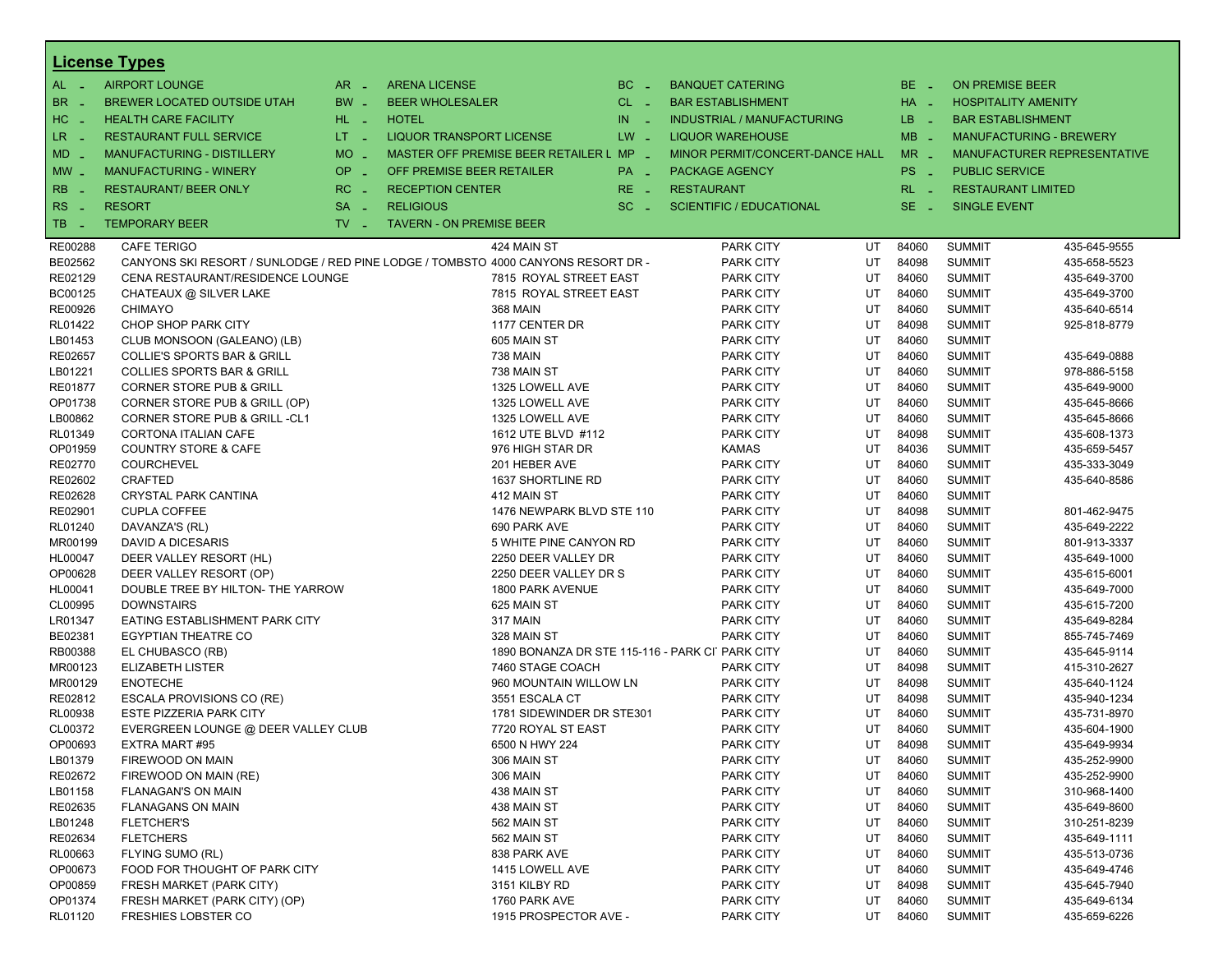|                      | <b>License Types</b>                                                   |                                 |                                               |           |                   |                                   |    |            |                                |              |  |  |  |  |
|----------------------|------------------------------------------------------------------------|---------------------------------|-----------------------------------------------|-----------|-------------------|-----------------------------------|----|------------|--------------------------------|--------------|--|--|--|--|
| AL -                 | <b>AIRPORT LOUNGE</b><br>$AR -$                                        | <b>ARENA LICENSE</b>            |                                               | $BC =$    |                   | <b>BANQUET CATERING</b>           |    | $BE -$     | <b>ON PREMISE BEER</b>         |              |  |  |  |  |
| BR.<br>n a           | BW _<br>BREWER LOCATED OUTSIDE UTAH                                    | <b>BEER WHOLESALER</b>          |                                               | $CL$ $-$  |                   | <b>BAR ESTABLISHMENT</b>          |    | HA _       | <b>HOSPITALITY AMENITY</b>     |              |  |  |  |  |
| HC.<br>$\sim$ $\sim$ | <b>HEALTH CARE FACILITY</b><br>HL L                                    | <b>HOTEL</b>                    |                                               | IN<br>- 2 |                   | <b>INDUSTRIAL / MANUFACTURING</b> |    | LB.<br>- 2 | <b>BAR ESTABLISHMENT</b>       |              |  |  |  |  |
| LR -                 | $LT - 1$<br><b>RESTAURANT FULL SERVICE</b>                             | LIQUOR TRANSPORT LICENSE        |                                               | $LW -$    |                   | <b>LIQUOR WAREHOUSE</b>           |    | $MB -$     | <b>MANUFACTURING - BREWERY</b> |              |  |  |  |  |
| $MD -$               | MO _<br><b>MANUFACTURING - DISTILLERY</b>                              |                                 | MASTER OFF PREMISE BEER RETAILER L MP _       |           |                   | MINOR PERMIT/CONCERT-DANCE HALL   |    | $MR -$     | MANUFACTURER REPRESENTATIVE    |              |  |  |  |  |
| $MW_{-}$             | OP.<br><b>MANUFACTURING - WINERY</b>                                   | OFF PREMISE BEER RETAILER       |                                               | PA _      |                   | <b>PACKAGE AGENCY</b>             |    | PS _       | <b>PUBLIC SERVICE</b>          |              |  |  |  |  |
|                      |                                                                        | п.                              |                                               |           |                   |                                   |    |            | <b>RESTAURANT LIMITED</b>      |              |  |  |  |  |
| RB                   | RC<br><b>RESTAURANT/ BEER ONLY</b>                                     | <b>RECEPTION CENTER</b>         |                                               | $RE -$    | <b>RESTAURANT</b> |                                   |    | $RL - 1$   |                                |              |  |  |  |  |
| RS.<br>∴.            | <b>RESORT</b><br><b>SA</b>                                             | <b>RELIGIOUS</b>                |                                               | $SC =$    |                   | <b>SCIENTIFIC / EDUCATIONAL</b>   |    | $SE$ $-$   | <b>SINGLE EVENT</b>            |              |  |  |  |  |
| TB.<br>- 4           | <b>TEMPORARY BEER</b><br>$TV$ $\overline{\phantom{0}}$                 | <b>TAVERN - ON PREMISE BEER</b> |                                               |           |                   |                                   |    |            |                                |              |  |  |  |  |
| OP01184              | FRONTIER CAFE & COUNTRY STORE                                          |                                 | 15 W 2200 S                                   |           |                   | <b>FRANCIS</b>                    | UT | 84036      | <b>SUMMIT</b>                  | 435-783-4559 |  |  |  |  |
| RE01792              | <b>FUEGO BISTRO &amp; PIZZERIA</b>                                     |                                 | 2001 SIDEWINDER DR                            |           |                   | <b>PARK CITY</b>                  | UT | 84060      | <b>SUMMIT</b>                  | 435-645-8646 |  |  |  |  |
| RE01992              | <b>FULL HOUSE ASIAN BISTRO</b>                                         |                                 | 6300 N SAGEWOOD DR -H-532 STE AB              |           |                   | <b>PARK CITY</b>                  | UT | 84098      | <b>SUMMIT</b>                  | 435-615-7686 |  |  |  |  |
| RL01024              | <b>GANESH INDIAN CUISINE (PARK CITY)</b>                               |                                 | 1811 SIDEWINDER DR                            |           |                   | <b>PARK CITY</b>                  | UT | 84060      | <b>SUMMIT</b>                  | 801-569-3800 |  |  |  |  |
| RE01617              | <b>GHIDOTTI'S</b>                                                      |                                 | 6030 N MARKET ST #100 REDSTONE VILL PARK CITY |           |                   |                                   | UT | 84098      | <b>SUMMIT</b>                  | 435-647-2908 |  |  |  |  |
| LB00659              | <b>GLENWILD GOLF CLUB &amp; SPA</b>                                    |                                 | 7600 GLENWILD DR                              |           |                   | <b>PARK CITY</b>                  | UT | 84098      | <b>SUMMIT</b>                  | 435-615-9966 |  |  |  |  |
| RE00161              | GLITRETIND & SPA CAFE @ STEIN ERIKSEN, PARK CITY                       |                                 | 7700 STEIN WAY                                |           |                   | <b>PARK CITY</b>                  | UT | 84060      | <b>SUMMIT</b>                  | 435-645-6455 |  |  |  |  |
| HL00036              | GOLDENER HIRSCH INN (HL)                                               |                                 | 7570 S ROYAL ST EAST                          |           |                   | <b>PARK CITY</b>                  | UT | 84060      | <b>SUMMIT</b>                  | 435-649-7770 |  |  |  |  |
| RS00003              | <b>GRAND SUMMIT HOTEL</b>                                              |                                 | 4000 CANYONS RESORT DR                        |           |                   | <b>PARK CITY</b>                  | UT | 84098      | <b>SUMMIT</b>                  | 435-615-8040 |  |  |  |  |
| RE00653              | <b>GRAPPA</b>                                                          |                                 | 151 MAIN                                      |           |                   | <b>PARK CITY</b>                  | UT | 84060      | <b>SUMMIT</b>                  | 435-645-0636 |  |  |  |  |
| RE02579              | <b>GRUB STEAK (SIDEWINDER)</b>                                         |                                 | 2093 SIDEWINDER DR                            |           |                   | <b>PARK CITY</b>                  | UT | 84060      | <b>SUMMIT</b>                  | 435-649-8060 |  |  |  |  |
| LR01290              | <b>HANDLE</b>                                                          |                                 | 136 HEBER AVE #107                            |           |                   | <b>PARK CITY</b>                  | UT | 84060      | <b>SUMMIT</b>                  | 435-962-0052 |  |  |  |  |
| RE02648              | <b>HEARTH &amp; HILL</b>                                               |                                 | 1153 CENTER DR STE G-100                      |           |                   | <b>PARK CITY</b>                  | UT | 84098      | <b>SUMMIT</b>                  | 818-800-2368 |  |  |  |  |
| MD00017              | HIGH WEST DISTILLERY (PARK CITY) -MD1                                  |                                 | 703 PARK AVE                                  |           |                   | <b>PARK CITY</b>                  | UT | 84060      | <b>SUMMIT</b>                  | 585-678-7100 |  |  |  |  |
| MD00018              | HIGH WEST DISTILLERY (WANSHIP)                                         |                                 | 27649 OLD LINCOLN HWY -                       |           |                   | <b>WANSHIP</b>                    | UT | 84017      | <b>SUMMIT</b>                  | 585-678-7100 |  |  |  |  |
| LR01397              | <b>HIGH WEST SALOON</b>                                                |                                 | 27649 OLD LINCOLN HWY                         |           |                   | <b>COALVILLE</b>                  | UT | 84017      | <b>SUMMIT</b>                  | 585-678-7100 |  |  |  |  |
| RE02482              | HIGH WEST SALOON (PARK AVE)                                            |                                 | 651 PARK AVE                                  |           |                   | <b>PARK CITY</b>                  | UT | 84060      | <b>SUMMIT</b>                  | 585-678-7100 |  |  |  |  |
| LB01398              | HIGH WEST SALOON (PARK CITY)                                           |                                 | 703 PARK AVE                                  |           |                   | <b>PARK CITY</b>                  | UT | 84060      | <b>SUMMIT</b>                  | 585-678-7100 |  |  |  |  |
| BC00219              | HIGH WEST SALOON (WANSHIP)                                             |                                 | 27649 OLD LINCOLN HWY -                       |           |                   | <b>WANSHIP</b>                    | UT | 84017      | <b>SUMMIT</b>                  | 585-678-7100 |  |  |  |  |
| RL01442              | <b>HILL'S KITCHEN</b>                                                  |                                 | 1153 CENTER DR STE 160-170                    |           |                   | <b>PARK CITY</b>                  | UT | 84098      | <b>SUMMIT</b>                  | 818-800-2368 |  |  |  |  |
| RE02692              | HONEYCOMB GRILL (RE)                                                   |                                 | 12000 BIG COTTONWOOD CANYON - - -             |           |                   | <b>SOLITUDE</b>                   | UT | 84121      | <b>SUMMIT</b>                  | 801-536-5727 |  |  |  |  |
| <b>BC00077</b>       | <b>HOTEL PARK CITY</b>                                                 |                                 | 2001 PARK AVE                                 |           |                   | <b>PARK CITY</b>                  | UT | 84060      | <b>SUMMIT</b>                  | 435-940-5000 |  |  |  |  |
| BC00263              | <b>HYATT CENTRIC PARK CITY (BC)</b>                                    |                                 | 3551 ESCALA CT                                |           |                   | <b>PARK CITY</b>                  | UT | 84098      | <b>SUMMIT</b>                  | 435-940-1234 |  |  |  |  |
| BC00277              | <b>HYATT PLACE PARK CITY (BC)</b>                                      |                                 | 4377 HWY 224                                  |           |                   | <b>PARK CITY</b>                  | UT | 84060      | <b>SUMMIT</b>                  | 435-776-1234 |  |  |  |  |
| RE02994              | HYATT PLACE PARK CITY (RE)                                             |                                 | 4377 HWY 224                                  |           |                   | <b>PARK CITY</b>                  | UT | 84060      | <b>SUMMIT</b>                  | 435-776-1234 |  |  |  |  |
| CL00393              | JEREMY GOLF & COUNTRY CLUB                                             |                                 | 8770 N JEREMY RD -                            |           |                   | <b>PARK CITY</b>                  | UT | 84098      | <b>SUMMIT</b>                  | 435-649-2700 |  |  |  |  |
| OP00353              | <b>JEREMY STORE</b>                                                    |                                 | 3080 W RASMUSSEN RD                           |           |                   | <b>PARK CITY</b>                  | UT | 84098      | <b>SUMMIT</b>                  | 435-336-4411 |  |  |  |  |
| OP00288              | KAMAS FOODTOWN/SINCLAIR                                                |                                 | 146 W 200 S                                   |           |                   | <b>KAMAS</b>                      | UT | 84036      | <b>SUMMIT</b>                  | 435-783-4369 |  |  |  |  |
| OP00128              | <b>KENS KASH STORE</b>                                                 |                                 | 980 W CENTER ST                               |           |                   | <b>OAKLEY</b>                     | UT | 84055      | <b>SUMMIT</b>                  | 435-783-5531 |  |  |  |  |
| RE02600              | KUCHU SHABU (PARK CITY)                                                |                                 | 3720 N SUNDIAL CT #C                          |           |                   | <b>PARK CITY</b>                  | UT | 84098      | <b>SUMMIT</b>                  | 435-658-9829 |  |  |  |  |
| RE02647              | LEGENDS BAR & GRILL                                                    |                                 | 1315 LOWELL AV                                |           |                   | <b>PARK CITY</b>                  | UT | 84060      | <b>SUMMIT</b>                  | 435-658-5812 |  |  |  |  |
| OP01763              | <b>LIQUOR ESSENTIALS</b>                                               |                                 | 1612 UTE BLVD                                 |           |                   | <b>PARK CITY</b>                  | UT | 84098      | <b>SUMMIT</b>                  | 435-615-6840 |  |  |  |  |
| RE01185              | LOCO LIZARD CANTINA                                                    |                                 | 1612 UTE BLVD #101                            |           |                   | <b>PARK CITY</b>                  | UT | 84098      | <b>SUMMIT</b>                  | 435-645-7000 |  |  |  |  |
| HL00023              | LODGE AT BLUE SKY                                                      |                                 | 27649 OLD LINCOLN HWY -                       |           |                   | WANSHIP                           | UT | 84017      | <b>SUMMIT</b>                  | 435-336-6400 |  |  |  |  |
| RE02208              | LOOK OUT CABIN @ CANYONS                                               |                                 | 4000 CANYONS RESORT DR -                      |           |                   | <b>PARK CITY</b>                  | UT | 84098      | <b>SUMMIT</b>                  | 435-615-2883 |  |  |  |  |
| RE01452              | MAIN STREET PIZZA & NOODLE                                             |                                 | 530 MAIN ST                                   |           |                   | <b>PARK CITY</b>                  | UT | 84060      | <b>SUMMIT</b>                  | 435-645-8878 |  |  |  |  |
| HL00035              | <b>MARRIOTT AC HOTEL</b>                                               |                                 | 6609 N LANDMARK DR                            |           |                   | PARK CITY                         | UT | 84098      | <b>SUMMIT</b>                  | 801-502-9116 |  |  |  |  |
| OP01823              | <b>MARRIOTT'S MOUNTAINSIDE RESORT</b>                                  |                                 | 1305 LOWELL AVE                               |           |                   | <b>PARK CITY</b>                  | UT | 84098      | <b>SUMMIT</b>                  | 435-940-2000 |  |  |  |  |
| OP01824              | MARRIOTT'S SUMMIT WATCH RESORT (OP)                                    |                                 | 780 MAIN ST                                   |           |                   | <b>PARK CITY</b>                  | UT | 84060      | <b>SUMMIT</b>                  | 435-647-4100 |  |  |  |  |
| LB00978              | MAXWELL'S @ NEW PARK HOTEL                                             |                                 | 1456 NEW PARK BLVD STE 55                     |           |                   | <b>PARK CITY</b>                  | UT | 84098      | <b>SUMMIT</b>                  | 435-647-0304 |  |  |  |  |
| RE02665              | MAXWELL'S EAST COAST EATERY (RE)                                       |                                 | 1456 NEW PARK BLVD STE 55                     |           |                   | <b>PARK CITY</b>                  | UT | 84098      | <b>SUMMIT</b>                  | 435-647-0304 |  |  |  |  |
| BC00188              | MID MOUNTAIN LODGE/MID MOUNTAIN LODGE/RED PINE LODGE @ 1315 LOWELL AVE |                                 |                                               |           |                   | <b>PARK CITY</b>                  | UT | 84060      | <b>SUMMIT</b>                  | 435-658-5523 |  |  |  |  |
| RL00902              | <b>MIRROR LAKE DINER</b>                                               |                                 | 35 S MAIN STREET                              |           |                   | KAMAS                             | UT | 84036      | <b>SUMMIT</b>                  | 435-783-0110 |  |  |  |  |
| OP01167              | MIRROR LAKE STATION CHEVRON                                            |                                 | 2 N MAIN                                      |           |                   | <b>KAMAS</b>                      | UT | 84036      | <b>SUMMIT</b>                  | 435-783-4375 |  |  |  |  |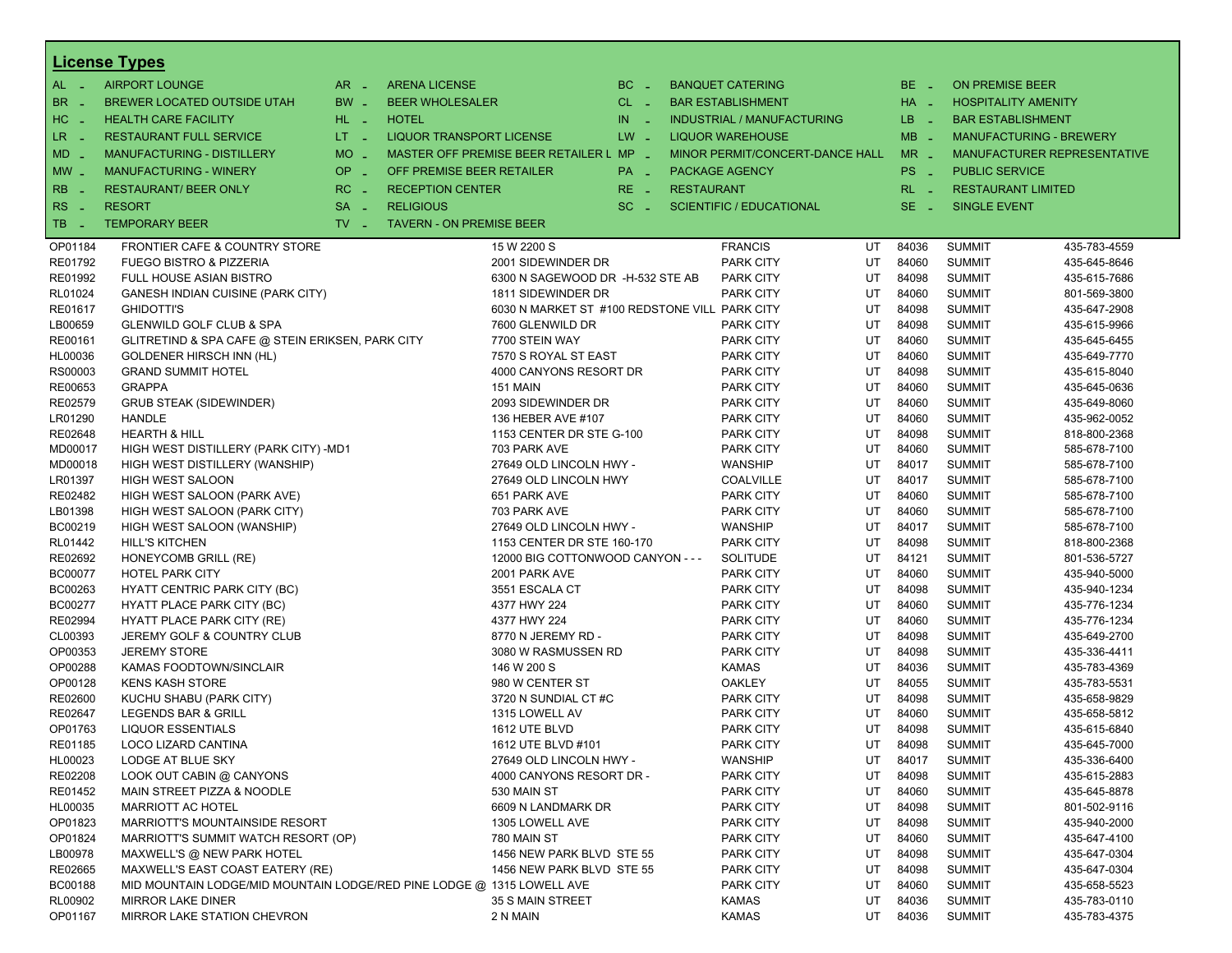|                     | <b>License Types</b>                  |                               |                                         |             |                                 |        |                             |                                |                    |  |  |  |  |
|---------------------|---------------------------------------|-------------------------------|-----------------------------------------|-------------|---------------------------------|--------|-----------------------------|--------------------------------|--------------------|--|--|--|--|
| $AL -$              | <b>AIRPORT LOUNGE</b>                 | $AR -$                        | <b>ARENA LICENSE</b>                    | $BC -$      | <b>BANQUET CATERING</b>         |        | $BE -$                      | <b>ON PREMISE BEER</b>         |                    |  |  |  |  |
| BR.<br>$\sim$       | <b>BREWER LOCATED OUTSIDE UTAH</b>    | BW _                          | <b>BEER WHOLESALER</b>                  | $CL$ $-$    | <b>BAR ESTABLISHMENT</b>        |        | HA _                        | <b>HOSPITALITY AMENITY</b>     |                    |  |  |  |  |
| HC<br>$\sim$        | <b>HEALTH CARE FACILITY</b>           | HL L                          | <b>HOTEL</b>                            | IN.<br>na k | INDUSTRIAL / MANUFACTURING      |        | LB _                        | <b>BAR ESTABLISHMENT</b>       |                    |  |  |  |  |
| LR.<br>- 4          | <b>RESTAURANT FULL SERVICE</b>        | $LT - 1$                      | <b>LIQUOR TRANSPORT LICENSE</b>         | $LW -$      | <b>LIQUOR WAREHOUSE</b>         |        | $MB -$                      | <b>MANUFACTURING - BREWERY</b> |                    |  |  |  |  |
| MD                  | <b>MANUFACTURING - DISTILLERY</b>     | MO _                          | MASTER OFF PREMISE BEER RETAILER L MP _ |             |                                 | $MR -$ | MANUFACTURER REPRESENTATIVE |                                |                    |  |  |  |  |
|                     |                                       |                               |                                         |             | MINOR PERMIT/CONCERT-DANCE HALL |        |                             |                                |                    |  |  |  |  |
| $MW_{-}$            | <b>MANUFACTURING - WINERY</b>         | OP _                          | OFF PREMISE BEER RETAILER               | PA _        | <b>PACKAGE AGENCY</b>           |        | $PS -$                      | <b>PUBLIC SERVICE</b>          |                    |  |  |  |  |
| R <sub>B</sub>      | <b>RESTAURANT/ BEER ONLY</b>          | $RC -$                        | <b>RECEPTION CENTER</b>                 | $RE -$      | <b>RESTAURANT</b>               |        | $RL - 1$                    | <b>RESTAURANT LIMITED</b>      |                    |  |  |  |  |
| <b>RS</b><br>$\sim$ | <b>RESORT</b>                         | <b>SA</b><br>$\sim$           | <b>RELIGIOUS</b>                        | $SC -$      | <b>SCIENTIFIC / EDUCATIONAL</b> |        | $SE -$                      | <b>SINGLE EVENT</b>            |                    |  |  |  |  |
| TB.<br>$\sim$       | <b>TEMPORARY BEER</b>                 | $TV$ $\overline{\phantom{0}}$ | <b>TAVERN - ON PREMISE BEER</b>         |             |                                 |        |                             |                                |                    |  |  |  |  |
| RL01132             | MOD SUPER FAST PIZZA, LLC (PARK CITY) |                               | 6622 N LANDMARK DRIVE SUITE B-100       |             | <b>PARK CITY</b>                | UT     | 84098                       | <b>SUMMIT</b>                  | 435-255-6300       |  |  |  |  |
| RS00002             | MONTAGE DEER VALLEY (RS)              |                               | 9100 MARSAC AVE                         |             | <b>PARK CITY</b>                | UT     | 84060                       | <b>SUMMIT</b>                  | 435-604-1300       |  |  |  |  |
| RL00825             | <b>MURDOCKS</b>                       |                               | 4000 CANYONS RESORT DR -                |             | <b>PARK CITY</b>                | UT     | 84098                       | <b>SUMMIT</b>                  | 435-649-5400       |  |  |  |  |
| OP01268             | <b>NEENA'S MARKET</b>                 |                               | 47 S MAIN                               |             | <b>COALVILLE</b>                | UT     | 84017                       | <b>SUMMIT</b>                  | 435-336-4233       |  |  |  |  |
| LB00704             | NICKLAUS CLUBHOUSE                    |                               | 6347 NICKLAUS VALLEY ROAD               |             | <b>PARK CITY</b>                | UT     | 84098                       | <b>SUMMIT</b>                  | 435-333-4219       |  |  |  |  |
| BE02151             | NICKLAUS GOLF COURSE                  |                               | 8758 N PROMONTORY RANCH RD              |             | <b>PARK CITY</b>                | UT     | 84098                       | <b>SUMMIT</b>                  | 435-333-4000       |  |  |  |  |
| CL00836             | NO NAME SALOON & GRILL                |                               | 447 S MAIN ST                           |             | <b>PARK CITY</b>                | UT     | 84060                       | <b>SUMMIT</b>                  | 435-649-6667       |  |  |  |  |
| RL01375             | <b>NOSH</b>                           |                               | 1890 BONANZA DR UNIT #112               |             | <b>PARK CITY</b>                | UT     | 84068                       | <b>SUMMIT</b>                  | 435-800-2086       |  |  |  |  |
| CL01230             | O P ROCKWELL                          |                               | 268 MAIN ST                             |             | <b>PARK CITY</b>                | UT     | 84060                       | <b>SUMMIT</b>                  |                    |  |  |  |  |
| CL00491             | <b>O'SHUCKS BAR &amp; GRILL</b>       |                               | 427 S MAIN                              |             | <b>PARK CITY</b>                | UT     | 84060                       | <b>SUMMIT</b>                  | 435-645-3999       |  |  |  |  |
| RE01656             | O'SHUCKS BAR & GRILL (PARK CITY)      |                               | 8178 GORGOZA PINE RD STE 1              |             | <b>PARK CITY</b>                | UT     | 84098                       | <b>SUMMIT</b>                  | 435-658-0233       |  |  |  |  |
| TV00277             | OFFSET BREWING                        |                               | 1755 BONANZA DR UNIT C                  |             | <b>PARK CITY</b>                | UT     | 84060                       | <b>SUMMIT</b>                  | 435-659-7517       |  |  |  |  |
| MB00085             | OFFSET BREWING (MB)                   |                               | 1755 BONANZA DR UNIT C                  |             | <b>PARK CITY</b>                | UT     | 84060                       | <b>SUMMIT</b>                  | 530-386-0308       |  |  |  |  |
| OP01849             | OFFSET BREWING (OP)                   |                               | 1755 BONANZA DR UNIT C                  |             | <b>PARK CITY</b>                | UT     | 84060                       | <b>SUMMIT</b>                  | 530-386-0308       |  |  |  |  |
| PA00463             | OFFSET BREWING (PA)                   |                               | 1755 BONANZA DR UNIT C                  |             | <b>PARK CITY</b>                | UT     | 84060                       | <b>SUMMIT</b>                  |                    |  |  |  |  |
| RL01357             | OISHI SUSHI BAR & GRILL (PARK CITY)   |                               | 710 MAIN ST #102                        |             | <b>PARK CITY</b>                | UT     | 84060                       | <b>SUMMIT</b>                  | 435-640-2997       |  |  |  |  |
| CL01349             | OLD TOWN CELLARS (CL)                 |                               | 408 MAIN ST                             |             | <b>PARK CITY</b>                | UT     | 84060                       | <b>SUMMIT</b>                  | 435-655-5291       |  |  |  |  |
| MW00032             | OLD TOWN CELLARS (MW)                 |                               | 408 MAIN ST                             |             | <b>PARK CITY</b>                | UT     | 84060                       | <b>SUMMIT</b>                  | 435-649-3759       |  |  |  |  |
| MB00081             | PARK CITY BREWERY (MB)                |                               | 1764 UINTA WAY STE D3                   |             | <b>PARK CITY</b>                | UT     | 84098                       | <b>SUMMIT</b>                  | 303-200-4763       |  |  |  |  |
| OP01924             | PARK CITY BREWING                     |                               | 1764 UINTA WAY UNIT D3                  |             | <b>PARK CITY</b>                | UT     | 84098                       | <b>SUMMIT</b>                  | 435-383-2739       |  |  |  |  |
| PA00472             | PARK CITY BREWING (PA)                |                               | 1764 UINTA WAY UNIT D3                  |             | <b>PARK CITY</b>                | UT     | 84098                       | <b>SUMMIT</b>                  | 801-400-8366       |  |  |  |  |
| RE02974             | PARK CITY BREWING (RE)                |                               | 1764 UINTA WAY STE D3                   |             | <b>PARK CITY</b>                | UT     | 84098                       | <b>SUMMIT</b>                  | 435-640-7534       |  |  |  |  |
| RL00817             | PARK CITY CHINESE & THAI              |                               | 1776 PARK AVE STE 6                     |             | <b>PARK CITY</b>                | UT     | 84060                       | <b>SUMMIT</b>                  | 435-649-4000       |  |  |  |  |
| BE02571             | PARK CITY GOLF COURSE                 |                               | 1541 THAYNES CANYON DR                  |             | <b>PARK CITY</b>                | UT     | 84060                       | <b>SUMMIT</b>                  | 435-615-5800       |  |  |  |  |
| OP00292             | PARK CITY MARKET                      |                               |                                         |             | <b>PARK CITY</b>                | UT     | 84060                       | <b>SUMMIT</b>                  | 435-645-7139       |  |  |  |  |
|                     |                                       |                               | 1500 SNOWCREEK DR                       |             |                                 | UT     | 84060                       | <b>SUMMIT</b>                  |                    |  |  |  |  |
| HL00004             | PARK CITY PEAKS HOTEL                 |                               | 2346 PARK AVE                           |             | <b>PARK CITY</b>                |        |                             |                                | 435-649-5000       |  |  |  |  |
| HL00026             | PARK CITY SHERATON                    |                               | 1895 SIDEWINDER DR                      |             | <b>PARK CITY</b>                | UT     | 84060                       | <b>SUMMIT</b>                  | 435-649-2900       |  |  |  |  |
| CL00753             | PARK MEADOWS COUNTRY CLUB             |                               | 2000 MEADOWS DR                         |             | <b>PARK CITY</b>                | UT     | 84060                       | <b>SUMMIT</b>                  | 435-649-2460       |  |  |  |  |
| RS00004             | PENDRY PARK CITY                      |                               | 2417 HIGH MOUNTAIN RD                   |             | <b>PARK CITY</b>                | UT     | 84098                       | <b>SUMMIT</b>                  | DAVID.SILVA@PENDR' |  |  |  |  |
| LB00904             | PETE DYE GOLF CLUBHOUSE               |                               | 8758 N PROMONTORY RANCH RD              |             | <b>PARK CITY</b>                | UT     | 84098                       | <b>SUMMIT</b>                  | 435-333-4219       |  |  |  |  |
| <b>BE01850</b>      | PETE DYE GOLF COURSE                  |                               | 3380 E RANCH CLUB TRAIL                 |             | <b>PARK CITY</b>                | UT     | 84098                       | <b>SUMMIT</b>                  | 435-333-4219       |  |  |  |  |
| OP01616             | PIG PEN ICE RINK                      |                               | 1415 LOWELL AVE                         |             | <b>PARK CITY</b>                | UT     | 84060                       | <b>SUMMIT</b>                  | 435-640-5406       |  |  |  |  |
| LB00581             | PIG PEN SALOON                        |                               | 1415 LOWELL AVE                         |             | <b>PARK CITY</b>                | UT     | 84060                       | <b>SUMMIT</b>                  | 435-655-0070       |  |  |  |  |
| RL01435             | PRETTY BIRD PARK CITY                 |                               | 1775 PROSPECTOR AVE                     |             | <b>PARK CITY</b>                | UT     | 84060                       | <b>SUMMIT</b>                  | 408-499-0706       |  |  |  |  |
| RE01475             | PRIME STEAKHOUSE                      |                               | 804 MAIN STR                            |             | <b>PARK CITY</b>                | UT     | 84060                       | <b>SUMMIT</b>                  | 435-655-9739       |  |  |  |  |
| MD00035             | PROVERBIAL SPIRITS (MD)               |                               | 4175 FORESTDALE DR                      |             | <b>PARK CITY</b>                | UT     | 84060                       | <b>SUMMIT</b>                  | STEVEN@SUMMITDIST  |  |  |  |  |
| RE01483             | <b>PURPLE SAGE</b>                    |                               | 434 MAIN                                |             | <b>PARK CITY</b>                | UT     | 84060                       | <b>SUMMIT</b>                  | 435-655-9505       |  |  |  |  |
| RE02890             | RED BANJO PIZZA                       |                               | 322 MAIN ST                             |             | <b>PARK CITY</b>                | UT     | 84060                       | <b>SUMMIT</b>                  | 435-659-9030       |  |  |  |  |
| RE02210             | RED PINE CAFE @ CANYONS               |                               | 4000 CANYONS RESORT DR -                |             | PARK CITY                       | UT     | 84098                       | <b>SUMMIT</b>                  | 435-615-2888       |  |  |  |  |
| RE01581             | <b>RED ROCK JUNCTION</b>              |                               | 1640 W RED STONE CTR DR #105            |             | <b>PARK CITY</b>                | UT     | 84098                       | <b>SUMMIT</b>                  | 435-575-0295       |  |  |  |  |
| LB01271             | <b>RED ROCK JUNCTION (CL)</b>         |                               | 1640 W RED STONE CTR DR #105            |             | <b>PARK CITY</b>                | UT     | 84098                       | SUMMIT                         | 435-575-0295       |  |  |  |  |
| RL01319             | REEF'S CUISINE (YOKED)                |                               | 7720 ROYAL STREET E                     |             | <b>PARK CITY</b>                | UT     | 84060                       | <b>SUMMIT</b>                  | 435-658-0323       |  |  |  |  |
| RL01430             | RICHIE LUSH'S BBQ KAMAS               |                               | 215 S MAIN - - - KAMAS                  |             | <b>PARK CITY</b>                | UT     | 84060                       | SUMMIT                         | 850-398-2487       |  |  |  |  |
| RL01405             | RICHIE LUSH'S TENNESSEE BBQ           |                               | 7182 SILVER CREEK RD                    |             | <b>PARK CITY</b>                | UT     | 84098                       | <b>SUMMIT</b>                  | 850-398-2487       |  |  |  |  |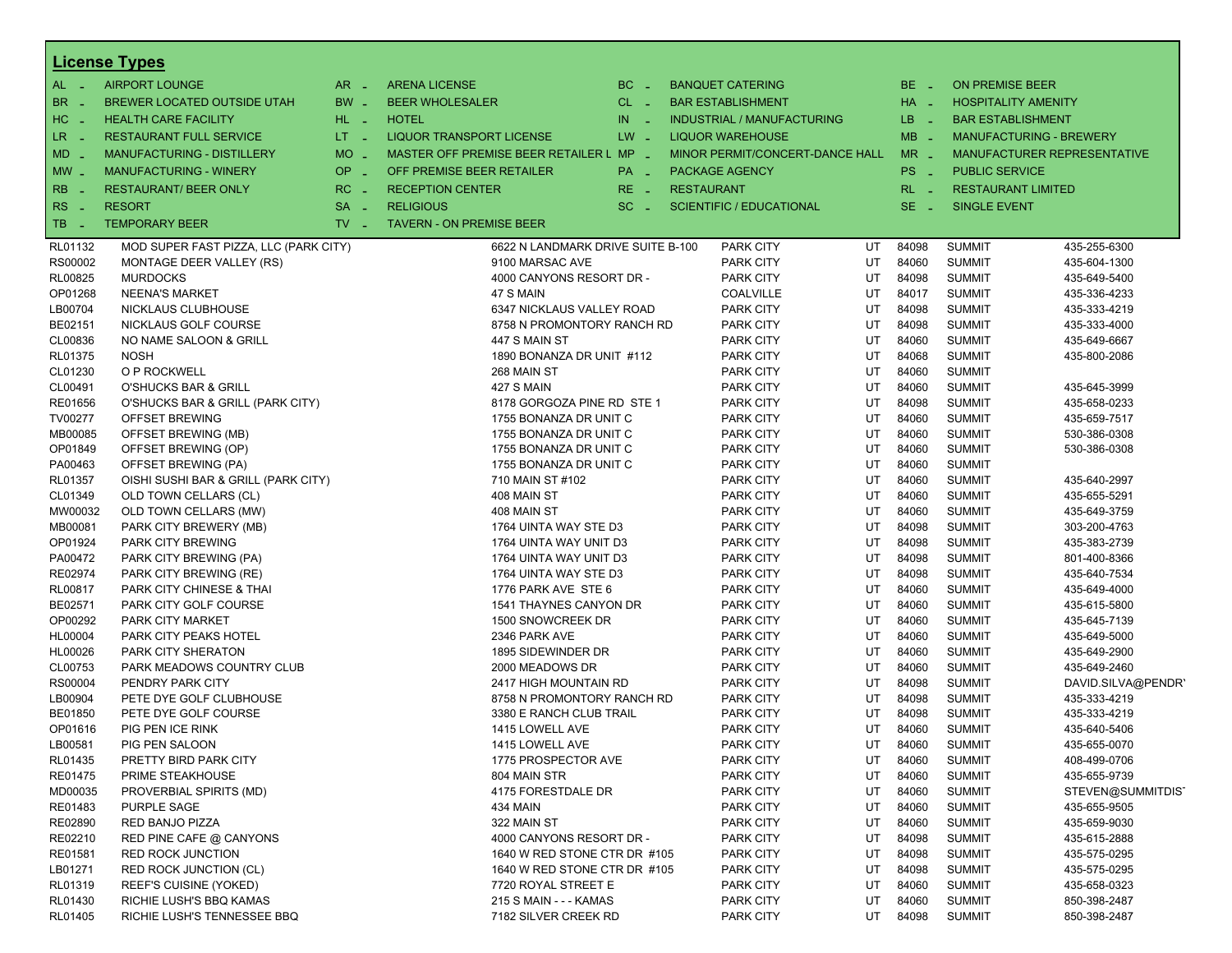|                     | <b>License Types</b>                              |          |                                 |                                       |              |                   |                                   |    |            |                            |                                |
|---------------------|---------------------------------------------------|----------|---------------------------------|---------------------------------------|--------------|-------------------|-----------------------------------|----|------------|----------------------------|--------------------------------|
| $AL -$              | <b>AIRPORT LOUNGE</b>                             | $AR -$   | <b>ARENA LICENSE</b>            |                                       | $BC =$       |                   | <b>BANQUET CATERING</b>           |    | $BE -$     | <b>ON PREMISE BEER</b>     |                                |
| BR<br>n a           | BREWER LOCATED OUTSIDE UTAH                       | BW _     | <b>BEER WHOLESALER</b>          |                                       | $CL$ $-$     |                   | <b>BAR ESTABLISHMENT</b>          |    | HA _       | <b>HOSPITALITY AMENITY</b> |                                |
| HC.<br>$\sim$       | <b>HEALTH CARE FACILITY</b>                       | HL L     | <b>HOTEL</b>                    |                                       | IN.<br>in 19 |                   | <b>INDUSTRIAL / MANUFACTURING</b> |    | LB.<br>- 4 | <b>BAR ESTABLISHMENT</b>   |                                |
| LR.<br>$\sim$ $\pm$ | <b>RESTAURANT FULL SERVICE</b>                    | $LT = 1$ | LIQUOR TRANSPORT LICENSE        |                                       | $LW -$       |                   | <b>LIQUOR WAREHOUSE</b>           |    | $MB -$     |                            | <b>MANUFACTURING - BREWERY</b> |
| $MD -$              | <b>MANUFACTURING - DISTILLERY</b>                 | MO _     |                                 | MASTER OFF PREMISE BEER RETAILER L MP | <b>Card</b>  |                   | MINOR PERMIT/CONCERT-DANCE HALL   |    | $MR -$     |                            | MANUFACTURER REPRESENTATIVE    |
| MW _                | <b>MANUFACTURING - WINERY</b>                     | OP _     | OFF PREMISE BEER RETAILER       |                                       | PA _         |                   | <b>PACKAGE AGENCY</b>             |    | PS _       | <b>PUBLIC SERVICE</b>      |                                |
|                     |                                                   | $RC -$   |                                 |                                       |              |                   |                                   |    |            |                            |                                |
| RB                  | <b>RESTAURANT/ BEER ONLY</b>                      |          | <b>RECEPTION CENTER</b>         |                                       | $RE -$       | <b>RESTAURANT</b> |                                   |    | $RL - 1$   | <b>RESTAURANT LIMITED</b>  |                                |
| <b>RS</b><br>$\sim$ | <b>RESORT</b>                                     | $SA -$   | <b>RELIGIOUS</b>                |                                       | $SC -$       |                   | <b>SCIENTIFIC / EDUCATIONAL</b>   |    | $SE -$     | <b>SINGLE EVENT</b>        |                                |
| TB.<br>- 2          | <b>TEMPORARY BEER</b>                             | $TV - 1$ | <b>TAVERN - ON PREMISE BEER</b> |                                       |              |                   |                                   |    |            |                            |                                |
| RL01415             | RITUAL CHOCOLATE CAFE                             |          |                                 | 1105 IRON HORSE DR                    |              |                   | <b>PARK CITY</b>                  | UT | 84060      | <b>SUMMIT</b>              | 435-200-8475                   |
| MR00220             | RIVEREDGE BEVERAGE COMPANY                        |          |                                 | 902 CUTTER LANE                       |              |                   | <b>PARK CITY</b>                  | UT | 84098      | <b>SUMMIT</b>              | 435-640-8352                   |
| RE02027             | <b>RIVERHORSE</b>                                 |          |                                 | <b>540 MAIN</b>                       |              |                   | <b>PARK CITY</b>                  | UT | 84060      | <b>SUMMIT</b>              | 435-649-3536                   |
| MR00181             | ROCK LEAF LLC                                     |          |                                 | 5539 LILLEHAMMER LN                   |              |                   | <b>PARK CITY</b>                  | UT | 84098      | <b>SUMMIT</b>              | VINOVOX@GMAIL.COM              |
| RE01719             | RUTH'S CHRIS STEAKHOUSE @ HOTEL PARK CITY         |          |                                 | 2001 PARK AVE                         |              |                   | <b>PARK CITY</b>                  | UT | 84060      | <b>SUMMIT</b>              | 435-940-5000                   |
| RE02926             | <b>SALT BOX</b>                                   |          |                                 | 1782 PROSPECTOR AVE                   |              |                   | <b>PARK CITY</b>                  | UT | 84068      | <b>SUMMIT</b>              | 435-640-3935                   |
| OP01519             | <b>SAMAK SMOKE HOUSE</b>                          |          |                                 | 1937 E MIRROR LAKE HWY                |              |                   | <b>SAMAK</b>                      | UT | 84036      | <b>SUMMIT</b>              | 435-783-6244                   |
| RE02021             | SAMMY'S BISTRO                                    |          |                                 | 1890 BONANZA DR STE 100               |              |                   | <b>PARK CITY</b>                  | UT | 84060      | <b>SUMMIT</b>              | 801-949-0251                   |
| RB00303             | SERGIO'S MEXICAN RESTAURANT                       |          |                                 | 1776 PARK AV                          |              |                   | <b>PARK CITY</b>                  | UT | 84060      | <b>SUMMIT</b>              | 435-655-3400                   |
| LR01129             | SHABU                                             |          |                                 | 442 MAIN ST                           |              |                   | <b>PARK CITY</b>                  | UT | 84060      | <b>SUMMIT</b>              | 435-645-7253                   |
| RL00474             | SHOYU SUSHI HOUSE                                 |          |                                 | 1612 UTE BLVD #116                    |              |                   | <b>PARK CITY</b>                  | UT | 84098      | <b>SUMMIT</b>              | 435-772-2907                   |
| RE02227             | <b>SILVER STAR CAFE</b>                           |          |                                 | 1825 THREE KINGS DR                   |              |                   | <b>PARK CITY</b>                  | UT | 84060      | <b>SUMMIT</b>              | 435-655-3456                   |
| RL01347             | SLAP FISH (PARK CITY)                             |          |                                 | 6622 N LANDMARK DRIVE SUITE 180       |              |                   | <b>PARK CITY</b>                  | UT | 84098      | <b>SUMMIT</b>              | 435-575-0922                   |
| OP00832             | <b>SMITH'S #72</b>                                |          |                                 | 1725 UINTA WAY                        |              |                   | <b>PARK CITY</b>                  | UT | 84098      | <b>SUMMIT</b>              |                                |
| RE01298             | SNOWED INN SLEIGH COMPANY                         |          |                                 | 1439 LOWELL AVE                       |              |                   | <b>PARK CITY</b>                  | UT | 84060      | <b>SUMMIT</b>              | 435-647-3310                   |
| RE02143             | SQUATTER'S ROADHOUSE GRILL                        |          |                                 | 1900 PARK AVE                         |              |                   | <b>PARK CITY</b>                  | UT | 84060      | <b>SUMMIT</b>              | 435-649-9868                   |
| LR01407             | ST BERNARDS (LR)                                  |          |                                 | 12000 BIG COTTONWOOD CANYON - - -     |              |                   | <b>SOLITUDE</b>                   | UT | 84121      | <b>SUMMIT</b>              | 801-536-5752                   |
| PA00288             | ST REGIS DEER CREST                               |          |                                 | 2300 DEER VALLEY DR                   |              |                   | <b>PARK CITY</b>                  | UT | 84060      | <b>SUMMIT</b>              | 435-940-5700                   |
| RS00001             | ST. REGIS DEER CREST RESORT                       |          |                                 | 2300 DEER VALLEY DR                   |              |                   | <b>PARK CITY</b>                  | UT | 84060      | <b>SUMMIT</b>              | 435-940-5700                   |
| BC00039             | <b>STEIN ERIKSEN LODGE</b>                        |          |                                 | 7700 STEIN WAY                        |              |                   | <b>PARK CITY</b>                  | UT | 84060      | <b>SUMMIT</b>              | 435-679-3700                   |
| BC00218             | STEIN ERIKSEN RESIDENCES BANQUET                  |          |                                 | 6702 STEINS CIR                       |              |                   | <b>PARK CITY</b>                  | UT | 84060      | <b>SUMMIT</b>              | 435-649-3700                   |
| RE02468             | STEIN ERIKSEN RESIDENCES RESTAURANT 7880          |          |                                 | 6702 STEINS CIR                       |              |                   | <b>PARK CITY</b>                  | UT | 84060      | <b>SUMMIT</b>              | 435-649-3700                   |
| RE02917             | STERLING STEAK & LOUNGE                           |          |                                 | 1242 CENTER DR STE 100                |              |                   | <b>PARK CITY</b>                  | UT | 84098      | <b>SUMMIT</b>              | 801-803-9194                   |
| BE02590             | SUMMIT HOUSE, MINERS CAMP, MID MTN., LEGACY LODGE |          |                                 | 1345 LOWELL AVE                       |              |                   | <b>PARK CITY</b>                  | UT | 84060      | <b>SUMMIT</b>              | 435-647-5437                   |
| RB00376             | SUR LATIN STREET FOOD                             |          |                                 | 30 N MAIN                             |              |                   | <b>KAMAS</b>                      | UT | 84036      | <b>SUMMIT</b>              | 435-783-8226                   |
| RE02103             | <b>SUSHI BLUE</b>                                 |          |                                 | 1571 W REDSTONE DR STE 135 140        |              |                   | <b>PARK CITY</b>                  | UT | 84098      | <b>SUMMIT</b>              | 435-575-4272                   |
| RE01097             | SZECHWAN CHINESE KITCHEN                          |          |                                 | 1612 UTE BLVD #103                    |              |                   | <b>PARK CITY</b>                  | UT | 84098      | <b>SUMMIT</b>              | 435-655-8916                   |
| BC00242             | TALISKER CLUB (BC)                                |          |                                 | 10105 TUHAYE PARK DR                  |              |                   | <b>KAMAS</b>                      | UT | 84036      | <b>SUMMIT</b>              | 435-333-3613                   |
| RL01394             | TASTE OF THAI (RL)                                |          |                                 | 1241 CENTER DR L160                   |              |                   | <b>PARK CITY</b>                  | UT | 84098      | <b>SUMMIT</b>              | 435-604-0139                   |
| RE02706             | TEKILA MEXICAN GRILL & CANTINA                    |          |                                 | 255 MAIN ST                           |              |                   | <b>PARK CITY</b>                  | UT | 84060      | <b>SUMMIT</b>              | 435-649-3097                   |
| BC00275             | THE BARN AT HIGH STAR RANCH (BC)                  |          |                                 | 268 SPRING ST                         |              |                   | <b>KAMAS</b>                      | UT | 84036      | <b>SUMMIT</b>              | 702-303-6568                   |
| BE02717             | THE BARN AT HIGH STAR RANCH (BE)                  |          |                                 | 268 SPRING ST                         |              |                   | <b>KAMAS</b>                      | UT | 84036      | <b>SUMMIT</b>              | 702-303-6568                   |
| CL01572             | THE BARN AT HIGH STAR RANCH (CL)                  |          |                                 | 268 SPRING ST                         |              |                   | <b>KAMAS</b>                      | UT | 84036      | <b>SUMMIT</b>              | 702-303-6568                   |
| RE02893             | THE BRICK                                         |          |                                 | 508 MAIN ST                           |              |                   | <b>PARK CITY</b>                  | UT | 84060      | <b>SUMMIT</b>              | 435-731-6242                   |
| LB01444             | THE BRICK (LB)                                    |          |                                 | 508 MAIN ST                           |              |                   | <b>PARK CITY</b>                  | UT | 84060      | <b>SUMMIT</b>              | 435-200-8355                   |
| CL01263             | THE CABIN                                         |          |                                 | 427 S MAIN ST                         |              |                   | PARK CITY                         | UT | 84060      | <b>SUMMIT</b>              | 949-922-9670                   |
| PA00453             | THE CORNER STORE PUB & GRILL (PA)                 |          |                                 | 1325 LOWELL AVE                       |              |                   | <b>PARK CITY</b>                  | UT | 84060      | <b>SUMMIT</b>              |                                |
| OP01793             | THE GENERAL STORE @ DEER VALLEY RESORT            |          |                                 | 2900 DEER VALLEY DR E                 |              |                   | <b>PARK CITY</b>                  | UT | 84060      | <b>SUMMIT</b>              | 435-615-2600                   |
| LB01383             | THE MUSTANG                                       |          |                                 | 890 MAIN ST                           |              |                   | PARK CITY                         | UT | 84060      | <b>SUMMIT</b>              | 435-658-3975                   |
| RE02669             | THE MUSTANG (RE)                                  |          |                                 | <b>890 MAIN</b>                       |              |                   | <b>PARK CITY</b>                  | UT | 84060      | <b>SUMMIT</b>              | 435-658-3975                   |
| RL01293             | THE NOTCH                                         |          |                                 | 2392 E MIRROR LAKE HWY                |              |                   | KAMAS                             | UT | 84036      | <b>SUMMIT</b>              | 978-886-5158                   |
| CL01469             | THE NOTCH PUB                                     |          |                                 | 2392 E MIRROR LAKE HWY                |              |                   | <b>KAMAS</b>                      | UT | 84036      | <b>SUMMIT</b>              | 978-886-5158                   |
| OP00544             | THE OUTPOST                                       |          |                                 | 2246 S STATE RD 32                    |              |                   | <b>COALVILLE</b>                  | UT | 84017      | <b>SUMMIT</b>              | 435-336-9632                   |
| LB01293             | THE PUBLIC HOUSE AT MID MOUNTAIN                  |          |                                 | 1310 LOWELL AVE                       |              |                   | PARK CITY                         | UT | 84060      | <b>SUMMIT</b>              | 435-658-5818                   |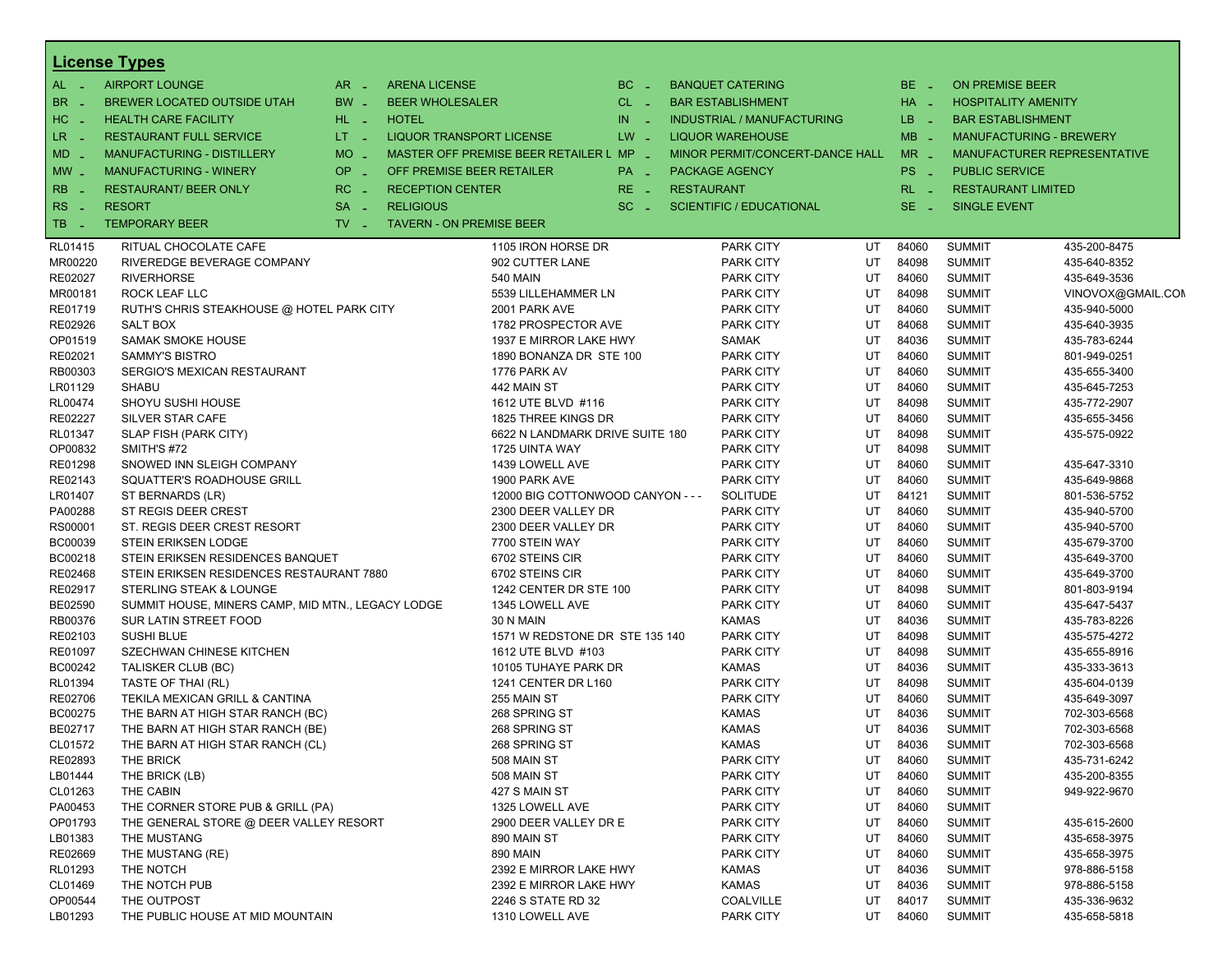|                    | <b>License Types</b>                                      |    |           |           |                      |                 |                                 |                |              |               |                      |                                         |                 |                                               |                                  |                 |           |           |                         |                 |                                |                                |                              |
|--------------------|-----------------------------------------------------------|----|-----------|-----------|----------------------|-----------------|---------------------------------|----------------|--------------|---------------|----------------------|-----------------------------------------|-----------------|-----------------------------------------------|----------------------------------|-----------------|-----------|-----------|-------------------------|-----------------|--------------------------------|--------------------------------|------------------------------|
| $AL - 1$           | <b>AIRPORT LOUNGE</b>                                     |    |           |           |                      | $AR -$          | <b>ARENA LICENSE</b>            |                |              |               |                      | BC                                      | - 4             | <b>BANQUET CATERING</b>                       |                                  |                 |           |           |                         | BE _            |                                | <b>ON PREMISE BEER</b>         |                              |
| BR.<br>$\sim$      | <b>BREWER LOCATED OUTSIDE UTAH</b>                        |    |           |           |                      | $BW -$          | <b>BEER WHOLESALER</b>          |                |              |               |                      |                                         | $CL$ $-$        | <b>BAR ESTABLISHMENT</b>                      |                                  |                 |           |           |                         | $HA -$          |                                | <b>HOSPITALITY AMENITY</b>     |                              |
| $HC -$             | <b>HEALTH CARE FACILITY</b>                               |    |           |           |                      | HL L            | <b>HOTEL</b>                    |                |              |               |                      | IN.                                     |                 | <b>INDUSTRIAL / MANUFACTURING</b>             |                                  |                 |           |           |                         | LB.<br>- 2      |                                | <b>BAR ESTABLISHMENT</b>       |                              |
| LR _               | <b>RESTAURANT FULL SERVICE</b>                            |    |           |           |                      | LT <sub>1</sub> | <b>LIQUOR TRANSPORT LICENSE</b> |                |              |               |                      |                                         | $LW -$          | <b>LIQUOR WAREHOUSE</b>                       |                                  |                 |           |           |                         | $MB -$          |                                | <b>MANUFACTURING - BREWERY</b> |                              |
| MD.<br>- 11        | <b>MANUFACTURING - DISTILLERY</b>                         |    |           |           |                      | $MO$ $-$        |                                 |                |              |               |                      | MASTER OFF PREMISE BEER RETAILER L MP - |                 | MINOR PERMIT/CONCERT-DANCE HALL               |                                  |                 |           |           |                         | $MR -$          |                                |                                | MANUFACTURER REPRESENTATIVE  |
| $MW_{-}$           | <b>MANUFACTURING - WINERY</b>                             |    |           |           |                      | OP<br>in 19     | OFF PREMISE BEER RETAILER       |                |              |               |                      |                                         | PA <sub>-</sub> | PACKAGE AGENCY                                |                                  |                 |           |           |                         | PS <sub>-</sub> |                                | <b>PUBLIC SERVICE</b>          |                              |
| <b>RB</b><br>- 4   | <b>RESTAURANT/ BEER ONLY</b>                              |    |           |           |                      | $RC -$          | <b>RECEPTION CENTER</b>         |                |              |               |                      |                                         | $RE -$          | <b>RESTAURANT</b>                             |                                  |                 |           |           |                         | $RL - 1$        |                                | <b>RESTAURANT LIMITED</b>      |                              |
|                    | <b>RESORT</b>                                             |    |           |           |                      | $SA -$          | <b>RELIGIOUS</b>                |                |              |               |                      |                                         |                 |                                               |                                  |                 |           |           |                         | $SE$ $-$        |                                |                                |                              |
| <b>RS</b>          |                                                           |    |           |           |                      |                 |                                 |                |              |               |                      | SC.                                     | - 4             | <b>SCIENTIFIC / EDUCATIONAL</b>               |                                  |                 |           |           |                         |                 | <b>SINGLE EVENT</b>            |                                |                              |
| TB.<br>- 4         | <b>TEMPORARY BEER</b>                                     |    |           |           |                      | $TV -$          | <b>TAVERN - ON PREMISE BEER</b> |                |              |               |                      |                                         |                 |                                               |                                  |                 |           |           |                         |                 |                                |                                |                              |
| CL00676            | THE SPUR                                                  |    |           |           |                      |                 |                                 |                |              | 352 MAIN ST   |                      |                                         |                 |                                               | <b>PARK CITY</b>                 |                 |           |           | UT                      | 84060           | <b>SUMMIT</b>                  |                                | 435-615-1618                 |
| CL01558            | THE STAR BAR                                              |    |           |           |                      |                 |                                 |                |              | 227 MAIN ST   |                      |                                         |                 |                                               | <b>PARK CITY</b>                 |                 |           |           | UT                      | 84060           | <b>SUMMIT</b>                  |                                | 435-513-1199                 |
| OP00586            | TOP STOP CONVENIENCE STORE (PARK CITY)                    |    |           |           |                      |                 |                                 |                |              |               | 2010 N PARK AVE      |                                         |                 |                                               | <b>PARK CITY</b>                 |                 |           |           | UT                      | 84060           | <b>SUMMIT</b>                  |                                | 435-649-3689                 |
| LR01405            | <b>TOWER CLUB</b>                                         |    |           |           |                      |                 |                                 |                |              |               | 8680 EMPIRE CLUB DR  |                                         |                 |                                               | <b>PARK CITY</b>                 |                 |           |           | UT                      | 84060           | <b>SUMMIT</b>                  |                                | 435-333-3049                 |
| RE02670            | TUHAYE TABLE CAFE RESTAURANT (RE)                         |    |           |           |                      |                 |                                 |                |              |               |                      | 9853 N TUHAYE PARK DR                   |                 |                                               | <b>KAMAS</b>                     |                 |           |           | UT                      | 84036           | <b>SUMMIT</b>                  |                                | 435-333-3613                 |
| RE02968            | TUPELO (P.C.)                                             |    |           |           |                      |                 |                                 |                |              |               |                      | 1500 KEARNS BLVD D-100 - PARK CITY      |                 |                                               | <b>PARK CITY</b>                 |                 |           |           | UT                      | 84060           | <b>SUMMIT</b>                  |                                | 678-516-4834                 |
| LB01327            | <b>TUPELO PC</b>                                          |    |           |           |                      |                 |                                 |                |              |               |                      | 1500 KEARNS BOULEVARD                   |                 |                                               | <b>PARK CITY</b>                 |                 |           |           | UT                      | 84060           | <b>SUMMIT</b>                  |                                | 435-292-0888                 |
| RE02505            | <b>TWISTED FERN</b>                                       |    |           |           |                      |                 |                                 |                |              |               | 1300 SNOWCREEK DR    |                                         |                 |                                               | <b>PARK CITY</b>                 |                 |           |           | UT                      | 84060           | <b>SUMMIT</b>                  |                                | 435-655-5577                 |
| BE02686            | UTAH OLYMPIC PARK (BE)                                    |    |           |           |                      |                 |                                 |                |              |               | 3419 OLYMPIC PKWY    |                                         |                 |                                               | <b>PARK CITY</b>                 |                 |           |           | UT                      | 84098           | <b>SUMMIT</b>                  |                                | 435-658-4200                 |
| PA00439            | VICTORY RANCH CLUB (PA)                                   |    |           |           |                      |                 |                                 |                |              |               |                      | 7025 N VICTORY RANCH DR                 |                 |                                               | <b>KAMAS</b>                     |                 |           |           | UT                      | 84036           | <b>SUMMIT</b>                  |                                | 435-785-5040                 |
| RE01218            | <b>VIKING YURT</b>                                        |    |           |           |                      |                 |                                 |                |              |               |                      | PARK CITY MOUNTAIN RESORT               |                 |                                               | <b>PARK CITY</b>                 |                 |           |           | UT                      | 84060<br>84098  | <b>SUMMIT</b>                  |                                | 435-615-9878                 |
| MR00201            | <b>VIN 7000</b>                                           |    |           |           |                      |                 |                                 |                |              |               |                      |                                         |                 | 5212 CREEK STONE CT - NEW ADDRESS - PARK CITY |                                  |                 |           |           | UT                      |                 | <b>SUMMIT</b>                  |                                | 435-268-1188                 |
| CL01591            | <b>VR CLUB</b>                                            |    |           |           |                      |                 |                                 |                |              | 577 MAIN ST   |                      | 7865 NORTH VICTORY RANCH ROAD           |                 |                                               | <b>KAMAS</b><br><b>PARK CITY</b> |                 |           |           | UT<br>UT                | 84036<br>84060  | <b>SUMMIT</b>                  |                                | 435-470-0118                 |
| RE01219<br>HL00038 | <b>WAHSO RESTAURANT</b><br>WALDORF ASTORIA PARK CITY (HL) |    |           |           |                      |                 |                                 |                |              |               |                      | 2100 FROSTWOOD DRIVE -                  |                 |                                               | <b>PARK CITY</b>                 |                 |           |           | UT                      | 84098           | <b>SUMMIT</b><br><b>SUMMIT</b> |                                | 435-615-0300<br>435-647-5500 |
| OP00538            | WALGREENS #19168                                          |    |           |           |                      |                 |                                 |                |              |               | 950 IRON HORSE DR    |                                         |                 |                                               | <b>PARK CITY</b>                 |                 |           |           | UT                      | 84060           | <b>SUMMIT</b>                  |                                | 435-649-9621                 |
| OP00365            | WALMART #1827                                             |    |           |           |                      |                 |                                 |                |              |               | 6545 LANDMARK DR     |                                         |                 |                                               | <b>PARK CITY</b>                 |                 |           |           | UT                      | 84098           | <b>SUMMIT</b>                  |                                | 435-647-9909                 |
| RE02694            | WASATCH BAGEL & GRILL (RE)                                |    |           |           |                      |                 |                                 |                |              |               |                      | 1300 SNOW CRK DR - - PARK CITY          |                 |                                               | <b>PARK CITY</b>                 |                 |           |           | UT                      | 84060           | <b>SUMMIT</b>                  |                                | 435-645-7778                 |
| LR01197            | WASATCH BREW PUB & BREWERY (CL)                           |    |           |           |                      |                 |                                 |                |              | 250 MAIN ST   |                      |                                         |                 |                                               | <b>PARK CITY</b>                 |                 |           |           | UT                      | 84060           | <b>SUMMIT</b>                  |                                | 435-649-0900                 |
| MB00040            | WASATCH BREW PUB & BREWERY -MB2                           |    |           |           |                      |                 |                                 |                |              | 250 MAIN ST   |                      |                                         |                 |                                               | <b>PARK CITY</b>                 |                 |           |           | UT                      | 84060           | <b>SUMMIT</b>                  |                                | 435-649-0900                 |
| CL01594            | WASATCH LOFT & TAP ROOM BAR                               |    |           |           |                      |                 |                                 |                |              |               | 250 MAIN STREET      |                                         |                 |                                               | <b>PARK CITY</b>                 |                 |           |           | UT                      | 84060           | <b>SUMMIT</b>                  |                                | 801-328-2329                 |
| HL00018            | WESTGATE PARK CITY RESORT & SPA (HL)                      |    |           |           |                      |                 |                                 |                |              |               |                      | 3000 CANYONS RESORT DR                  |                 |                                               | <b>PARK CITY</b>                 |                 |           |           | UT                      | 84098           | <b>SUMMIT</b>                  |                                | 435-940-9444                 |
| OP01376            | WESTGATE PARK CITY RESORT & SPA (OP)                      |    |           |           |                      |                 |                                 |                |              |               |                      | 3000 CANYONS RESORT DR                  |                 |                                               | <b>PARK CITY</b>                 |                 |           |           | UT                      | 84098           | <b>SUMMIT</b>                  |                                | 435-940-9444                 |
| RE02527            | <b>WHOLE FOODS MARKET</b>                                 |    |           |           |                      |                 |                                 |                |              |               |                      | 6598 N LANDMARK DRIVE                   |                 |                                               | <b>PARK CITY</b>                 |                 |           |           | UT                      | 84098           | <b>SUMMIT</b>                  |                                | 512-542-0398                 |
| OP00477            | WHOLE FOODS MARKET (PC)                                   |    |           |           |                      |                 |                                 |                |              |               |                      | 6598 N LANDMARK DRIVE                   |                 |                                               | <b>PARK CITY</b>                 |                 |           |           | UT                      | 84098           | <b>SUMMIT</b>                  |                                | 435-575-0200                 |
| RE01754            | <b>WINDY RIDGE CAFE</b>                                   |    |           |           |                      |                 |                                 |                |              |               | 1250 IRONHORSE DR    |                                         |                 |                                               | <b>PARK CITY</b>                 |                 |           |           | UT                      | 84060           | <b>SUMMIT</b>                  |                                | 435-647-0880                 |
| RE02457            | WOODLAND BISCUIT COMPANY                                  |    |           |           |                      |                 |                                 |                |              |               | 2734 E STATE ROAD 35 |                                         |                 |                                               |                                  | <b>WOODLAND</b> |           |           | UT                      | 84036           | <b>SUMMIT</b>                  |                                | 435-783-4202                 |
| RE02767            | <b>WOODWARD PARK CITY</b>                                 |    |           |           |                      |                 |                                 |                |              | 3863 KILBY RD |                      |                                         |                 |                                               | PARK CITY                        |                 |           |           | UT                      | 84098           | <b>SUMMIT</b>                  |                                | 435-658-2648                 |
| BC00259            | WOODWARD PARK CITY (BC)                                   |    |           |           |                      |                 |                                 |                |              | 3863 KILBY RD |                      |                                         |                 |                                               | <b>PARK CITY</b>                 |                 |           |           | UT                      | 84098           | <b>SUMMIT</b>                  |                                | 435-658-2648                 |
| BE02677            | WOODWARD PARK CITY (BE)                                   |    |           |           |                      |                 |                                 |                |              | 3863 KILBY RD |                      |                                         |                 |                                               | <b>PARK CITY</b>                 |                 |           |           | UT                      | 84098           | <b>SUMMIT</b>                  |                                | 435-658-2648                 |
| BC00273            | YOTELPAD PARK CITY (BANQUET)                              |    |           |           |                      |                 |                                 |                |              |               |                      | 2670 CANYONS RESORT DR                  |                 |                                               | <b>PARK CITY</b>                 |                 |           |           | UT                      | 84098           | <b>SUMMIT</b>                  |                                | 435-731-5090                 |
| HA00004            | YOTELPAD PARK CITY (HA)                                   |    |           |           |                      |                 |                                 |                |              |               |                      | 2670 CANYONS RESORT DR                  |                 |                                               | <b>PARK CITY</b>                 |                 |           |           | UT                      | 84098           | <b>SUMMIT</b>                  |                                | 435-731-5090                 |
| RE02230            | YUKI YAMA                                                 |    |           |           |                      |                 |                                 |                |              | 586 MAIN ST   |                      |                                         |                 |                                               | <b>PARK CITY</b>                 |                 |           |           | UT                      | 84060           | <b>SUMMIT</b>                  |                                | 435-649-6293                 |
|                    |                                                           | BC | <b>BE</b> | <b>CL</b> | <b>HA</b>            | <b>HL</b>       | <b>LB</b>                       | <b>LR</b>      | <b>MB</b>    | <b>MD</b>     | <b>MR</b>            | <b>MW</b>                               | OP              | PA                                            | <b>RB</b>                        | <b>RE</b>       | <b>RL</b> | <b>RS</b> | TV                      | <b>Total</b>    |                                |                                |                              |
|                    | SUMMIT 12                                                 |    | 9         | 18        | $\blacktriangleleft$ | 9               | 20                              | $\overline{7}$ | $\mathbf{3}$ | 5             | 6                    | $\overline{1}$                          | 40              | 6                                             | 4                                | 76              | 25        | 4         | $\overline{\mathbf{1}}$ | 247             |                                |                                |                              |

**TOOELE COUNTY - (63 Licenses)**

| <b>LICENSE</b> | <b>DBA</b>                   | <b>LOCATION ADDRESS</b> | <b>CITY</b>        | SТ | <b>ZIP</b> | <b>COUNTY</b> | <b>PHONE</b> |
|----------------|------------------------------|-------------------------|--------------------|----|------------|---------------|--------------|
| OP01223        | 7-ELEVEN STORE #19587C       | <b>341 N MAIN</b>       | <b>TOOELE</b>      | UT | 84074      | <b>TOOELE</b> | 435-882-6116 |
| OP01083        | 7-ELEVEN STORE #36342A       | 975 N MAIN ST           | <b>TOOELE</b>      | UT | 84074      | <b>TOOELE</b> | 801-882-0548 |
| BE02220        | ALL STAR LANES TOOELE        | 1111 N 200 W            | <b>TOOELE</b>      | UT | 84074      | <b>TOOELE</b> | 435-833-0999 |
| PS00042        | <b>ALLEGIANT AIR</b>         | 345 AIRPORT APRON       | <b>WENDOVER</b>    | UT | 84083      | <b>TOOELE</b> | 702-830-8717 |
| BE02617        | AMPHITHEATER AT STUDIO RANCH | BOX ELDER CANYON ROAD   | <b>GRANTSVILLE</b> | UΤ | 84029      | <b>TOOELE</b> | 801-577-6685 |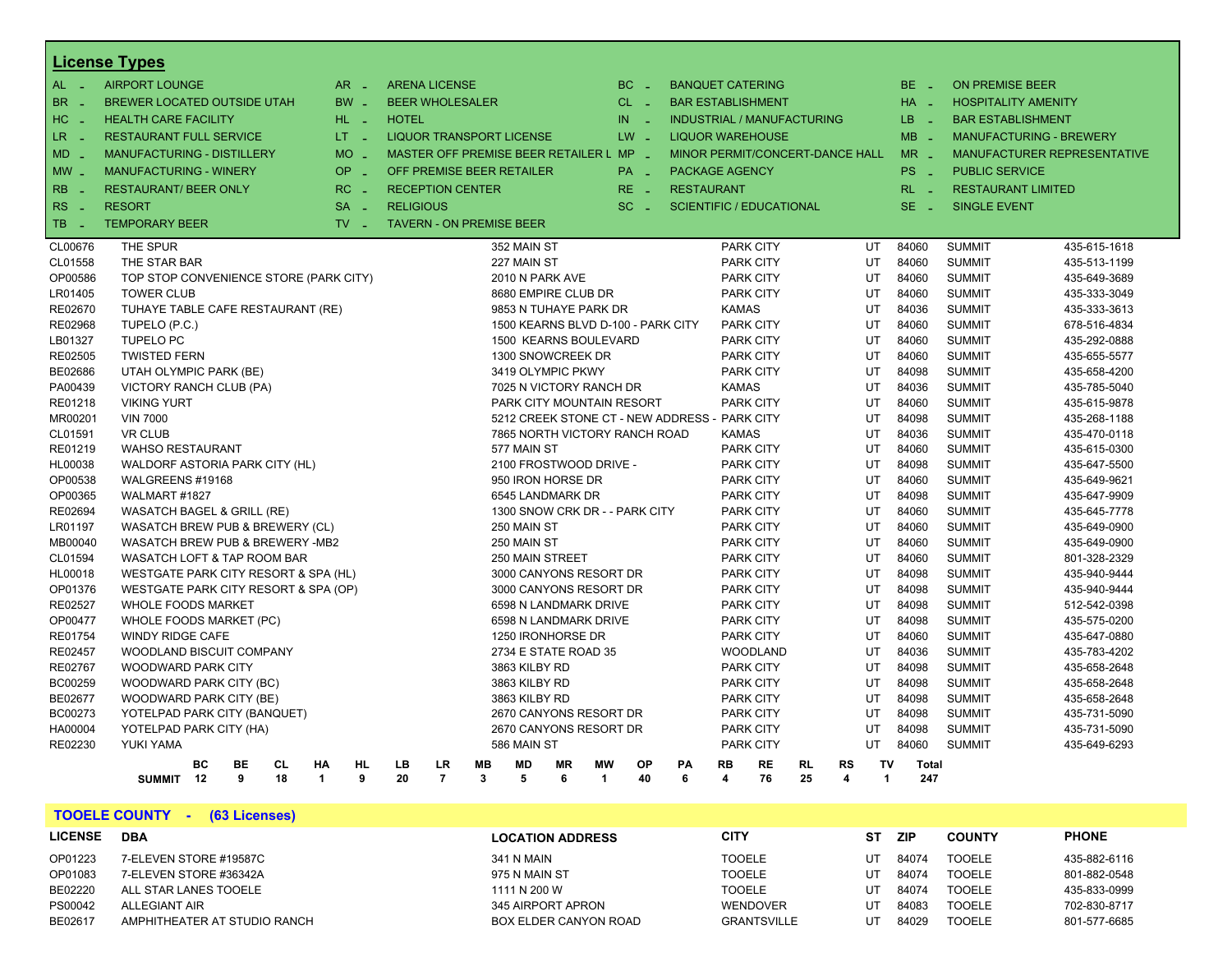| <b>AIRPORT LOUNGE</b><br>$AR -$<br>BC<br>$BE -$<br>$AL -$<br><b>ARENA LICENSE</b><br>ON PREMISE BEER<br><b>BANQUET CATERING</b><br>$\sim$<br>BR<br>BW _<br><b>BEER WHOLESALER</b><br>$HA$ $-$<br>BREWER LOCATED OUTSIDE UTAH<br>$CL$ $-$<br><b>BAR ESTABLISHMENT</b><br><b>HOSPITALITY AMENITY</b><br>- 4<br>H <sub>C</sub><br><b>HEALTH CARE FACILITY</b><br>HL L<br><b>HOTEL</b><br>IN<br>LB.<br><b>INDUSTRIAL / MANUFACTURING</b><br><b>BAR ESTABLISHMENT</b><br>- 2<br>- 2<br>- 4<br>$MB -$<br>LR<br>$LT - 1$<br>$LW -$<br><b>RESTAURANT FULL SERVICE</b><br>LIQUOR TRANSPORT LICENSE<br><b>LIQUOR WAREHOUSE</b><br><b>MANUFACTURING - BREWERY</b><br>$\sim$<br><b>MO</b><br>MASTER OFF PREMISE BEER RETAILER L MP _<br>$MR -$<br>$MD -$<br>MANUFACTURING - DISTILLERY<br>MINOR PERMIT/CONCERT-DANCE HALL<br><b>MANUFACTURER REPRESENTATIVE</b><br>i al<br><b>OP</b><br><b>MANUFACTURING - WINERY</b><br>OFF PREMISE BEER RETAILER<br>PS _<br><b>PUBLIC SERVICE</b><br>$MW-$<br><b>PACKAGE AGENCY</b><br>PA _<br>п.<br><b>RB</b><br><b>RESTAURANT/ BEER ONLY</b><br>RC<br><b>RECEPTION CENTER</b><br>$RE -$<br><b>RESTAURANT</b><br>$RL - 1$<br><b>RESTAURANT LIMITED</b><br><b>Simple</b><br>RS<br>$SE -$<br><b>RESORT</b><br><b>SA</b><br><b>RELIGIOUS</b><br>$SC =$<br><b>SCIENTIFIC / EDUCATIONAL</b><br><b>SINGLE EVENT</b><br>- 4<br>$\sim$<br>$TV$ $\overline{\phantom{0}}$<br>TB.<br><b>TEMPORARY BEER</b><br><b>TAVERN - ON PREMISE BEER</b><br>- 4<br>RE02555<br>APPLEBEE'S TOOELE<br><b>TOOELE</b><br>UT<br>84074<br><b>TOOELE</b><br>435-882-0064<br>1280 N 30 W<br><b>TOOELE</b><br>RE02630<br><b>TOOELE</b><br>UT<br>84074<br><b>BONNEVILLE BREWERY</b><br>1641 N MAIN ST<br>435-248-0652<br>LB01182<br><b>TOOELE</b><br>UT<br>84074<br><b>TOOELE</b><br>435-248-0646<br>BONNEVILLE BREWERY RESTAURANT & PUB<br>1641 N MAIN ST<br>MB00039<br><b>TOOELE</b><br>UT<br>84074<br><b>TOOELE</b><br>435-148-0652<br><b>BONNEVILLE BREWING</b><br>1641 N MAIN ST<br>CL00782<br><b>TOOELE</b><br>UT<br>84074<br><b>TOOELE</b><br><b>CORNER POCKET</b><br>48 E VINE<br>435-840-4072<br><b>GRANTSVILLE</b><br><b>TOOELE</b><br>OP01458<br><b>DELLE CITY STATION</b><br>EXIT 70 I-80<br>UT<br>84029<br>435-884-0476<br><b>TOOELE</b><br>CL00043<br>50 S 1ST ST - -<br><b>TOOELE</b><br>UT<br>84074<br>435-882-0286<br>EAGLES 164 (TOOELE)<br><b>TOOELE</b><br>RB00377<br>EL GREEN BURRITO<br><b>TOOELE</b><br>UT<br>84074<br>162 N MAIN<br>435-882-5031<br><b>TOOELE</b><br>84074<br><b>TOOELE</b><br>CL00796<br>ELKS 1673 (TOOELE)<br>61 N MAIN<br>UT<br>435-249-0192<br>OP01810<br><b>TOOELE</b><br>UT<br>84074<br><b>TOOELE</b><br>435-243-6073<br>FAMILY DOLLAR #26224 (TOOELE)<br>725 N MAIN ST<br><b>TOOELE</b><br>OP01744<br><b>TOOELE</b><br>UT<br>84074<br><b>GAS STOP TOOELE</b><br>591 N MAIN<br>435-215-5864<br><b>TOOELE</b><br>OP01285<br><b>GOFER FOODS</b><br><b>502 S MAIN</b><br><b>TOOELE</b><br>UT<br>84074<br>435-882-0530<br>OP00680<br><b>GRANTSVILLE</b><br>UT<br>84029<br><b>TOOELE</b><br>435-884-6213<br><b>GRANTSVILLE WAY STATION</b><br>29 W MAIN ST<br>OP01937<br>UT<br>84071<br><b>TOOELE</b><br>HALE'S OIL CO STOCKTON<br>29 CONNER AVE<br><b>STOCKTON</b><br>801-680-1883<br>OP00948<br>230 E MAIN -<br><b>GRANTSVILLE</b><br>UT<br>84029<br><b>TOOELE</b><br>435-884-9999<br><b>HANAY CORNER</b><br>OP00735<br><b>608 N MAIN</b><br><b>TOOELE</b><br>UT<br>84074<br><b>TOOELE</b><br>435-843-1095<br>HOLIDAY OIL CO#42<br>OP00753<br><b>TOOELE</b><br>UT<br>84074<br><b>TOOELE</b><br>HOLIDAY OIL CO#60<br>430 E BATES CANYON RD<br><b>TOOELE</b><br><b>TOOELE</b><br>OP00971<br>99 N BROADWAY<br>UT<br>84074<br>435-882-0874<br><b>HOMETOWN GROCERY</b><br><b>TOOELE</b><br>CL00445<br><b>J &amp; J LOUNGE</b><br><b>TOOELE</b><br>UT<br>84074<br>435-882-7605<br>46 N BROADWAY<br><b>TOOELE</b><br>OP01430<br><b>GRANTSVILLE</b><br>UT<br>84029<br><b>JAYS SINCLAIR</b><br>6 E MAIN<br>435-884-3404<br>84074<br><b>TOOELE</b><br>RB00114<br>1501 N MAIN ST -<br><b>TOOELE</b><br>UT<br>435-882-3000<br>LA FOUNTAIN (TOOELE)<br>OP00123<br><b>740 N MAIN</b><br><b>TOOELE</b><br>UT<br>84074<br><b>TOOELE</b><br>435-882-8240<br>LUCKY #339 (TOOELE)<br><b>TOOELE</b><br>OP00869<br><b>TOOELE</b><br>UT<br>84074<br>MACEY'S (TOOELE)<br>972 N MAIN<br>435-843-8722<br><b>TOOELE</b><br>OP00070<br>246 E 2000 N<br><b>TOOELE</b><br>UT<br>84074<br>801-936-5557<br>MAVERIK #365 (TOOELE)<br>OP00230<br>MAVERIK #384 (GRANTSVILLE)<br><b>825 E MAIN</b><br><b>GRANTSVILLE</b><br>UT<br>84029<br><b>TOOELE</b><br>801-936-5557<br>OP00415<br>UT<br>84074<br><b>TOOELE</b><br>MAVERIK #508<br>6527 N HWY 36<br><b>TOOELE</b><br>801-936-5557<br>OP01046<br><b>MI PUEBLITO</b><br><b>WENDOVER</b><br>UT<br>84083<br><b>TOOELE</b><br>435-665-0399<br>#401 N ARIA BLVD<br>OP00889<br><b>WENDOVER</b><br>UT<br>84083<br><b>TOOELE</b><br>435-665-2635<br><b>MILLERS WENDOVER</b><br>80 WENDOVER BLVD<br>CL00477<br>UT<br>84074<br><b>TOOELE</b><br>MOOSE #2031 (TOOELE)<br><b>1100 E VINE ST</b><br><b>TOOELE</b><br>435-882-2931<br><b>TOOELE</b><br>RL01354<br>NINJA RAMEN BAR (RL)<br><b>TOOELE</b><br>UT<br>84074<br>435-775-2020<br>1193 N MAIN ST #A -<br>BE02077<br>OQUIRRH HILLS GOLF COURSE<br><b>1255 E VINE ST</b><br><b>TOOELE</b><br>UT<br>84074<br><b>TOOELE</b><br>435-882-4220<br><b>TOOELE</b><br>UT<br>84074<br><b>TOOELE</b><br>RL00626<br>OSAKA SUSHI JAPANESE RESTAURANT<br>996 NORTH MAIN STREET<br>435-833-9123<br>OP00210<br>84074<br>PILOT TRAVEL CENTER #742 (LAKE POINT)<br>1605 E SADDLEBACK BLVD<br><b>TOOELE</b><br>UT<br><b>TOOELE</b><br>801-508-7400<br>LB01301<br><b>TOOELE</b><br><b>TOOELE</b><br>PINS & ALES RESTAURANT NIGHTCLUB (TOOELE)<br>1111 N 200 W<br>UT<br>84074<br>435-833-0999<br><b>TOOELE</b><br>UT<br>84074<br><b>TOOELE</b><br>CL01476<br>PIT STOP BAR & GRILL<br>104 N BROADWAY<br>OP01839<br><b>TOOELE</b><br>84074<br><b>TOOELE</b><br>801-250-5295<br>RALLY STOP #12<br>8764 N HWY 36<br>UT<br>OP00478<br><b>TOOELE</b><br>UT<br>84074<br><b>TOOELE</b><br>SALT LAKE CITY TRAVEL CENTER<br>8836 N HWY 36<br>801-250-8585<br>OP00418<br><b>GRANTSVILLE</b><br><b>TOOELE</b><br>SOELBERGS<br>213 E MAIN<br>UT<br>84029<br>435-884-5531<br><b>TOOELE</b><br>OP00417<br><b>SOELBERGS MARKET</b><br><b>TOOELE</b><br>UT<br>84074<br>435-843-1702<br>6727 N ST HWY 36<br>BE02666<br><b>TOOELE</b><br>UT<br>84074<br><b>TOOELE</b><br>435-882-4162<br>STANSBURY PARK GOLF COURSE (BE)<br>1 COUNTRY CLUB DR<br>OP01524<br><b>TOOELE</b><br>STOCKTON GENERAL STORE<br>29 N CONN<br><b>STOCKTON</b><br>UT<br>84071<br>435-843-5403<br>PS00048<br><b>SWIFT AIR</b><br>191 AIRPORT TERMINAL APRON<br>84083<br><b>TOOELE</b><br><b>WENDOVER</b><br>UT |         | <b>License Types</b>  |                   |  |               |    |       |               |              |
|--------------------------------------------------------------------------------------------------------------------------------------------------------------------------------------------------------------------------------------------------------------------------------------------------------------------------------------------------------------------------------------------------------------------------------------------------------------------------------------------------------------------------------------------------------------------------------------------------------------------------------------------------------------------------------------------------------------------------------------------------------------------------------------------------------------------------------------------------------------------------------------------------------------------------------------------------------------------------------------------------------------------------------------------------------------------------------------------------------------------------------------------------------------------------------------------------------------------------------------------------------------------------------------------------------------------------------------------------------------------------------------------------------------------------------------------------------------------------------------------------------------------------------------------------------------------------------------------------------------------------------------------------------------------------------------------------------------------------------------------------------------------------------------------------------------------------------------------------------------------------------------------------------------------------------------------------------------------------------------------------------------------------------------------------------------------------------------------------------------------------------------------------------------------------------------------------------------------------------------------------------------------------------------------------------------------------------------------------------------------------------------------------------------------------------------------------------------------------------------------------------------------------------------------------------------------------------------------------------------------------------------------------------------------------------------------------------------------------------------------------------------------------------------------------------------------------------------------------------------------------------------------------------------------------------------------------------------------------------------------------------------------------------------------------------------------------------------------------------------------------------------------------------------------------------------------------------------------------------------------------------------------------------------------------------------------------------------------------------------------------------------------------------------------------------------------------------------------------------------------------------------------------------------------------------------------------------------------------------------------------------------------------------------------------------------------------------------------------------------------------------------------------------------------------------------------------------------------------------------------------------------------------------------------------------------------------------------------------------------------------------------------------------------------------------------------------------------------------------------------------------------------------------------------------------------------------------------------------------------------------------------------------------------------------------------------------------------------------------------------------------------------------------------------------------------------------------------------------------------------------------------------------------------------------------------------------------------------------------------------------------------------------------------------------------------------------------------------------------------------------------------------------------------------------------------------------------------------------------------------------------------------------------------------------------------------------------------------------------------------------------------------------------------------------------------------------------------------------------------------------------------------------------------------------------------------------------------------------------------------------------------------------------------------------------------------------------------------------------------------------------------------------------------------------------------------------------------------------------------------------------------------------------------------------------------------------------------------------------------------------------------------------------------------------------------------------------------------------------------------------------------------------------------------------------------------------------------------------------------------------------------------------------------------------------------------------------------------------------------------------------------------------------------------------------------------------------------------------------------------------------------------------------------------------------------------------------------------------------------------------------------------------------------------------------------------------------------------------------------------------------------------------------------------------------------------------------------------------------------------------------------------------------------------------------------------------------------------------------------------------------------------------------------------------------------------------------------------------------------|---------|-----------------------|-------------------|--|---------------|----|-------|---------------|--------------|
|                                                                                                                                                                                                                                                                                                                                                                                                                                                                                                                                                                                                                                                                                                                                                                                                                                                                                                                                                                                                                                                                                                                                                                                                                                                                                                                                                                                                                                                                                                                                                                                                                                                                                                                                                                                                                                                                                                                                                                                                                                                                                                                                                                                                                                                                                                                                                                                                                                                                                                                                                                                                                                                                                                                                                                                                                                                                                                                                                                                                                                                                                                                                                                                                                                                                                                                                                                                                                                                                                                                                                                                                                                                                                                                                                                                                                                                                                                                                                                                                                                                                                                                                                                                                                                                                                                                                                                                                                                                                                                                                                                                                                                                                                                                                                                                                                                                                                                                                                                                                                                                                                                                                                                                                                                                                                                                                                                                                                                                                                                                                                                                                                                                                                                                                                                                                                                                                                                                                                                                                                                                                                                                                                                                                                                                                                                                                                                                                                                                                                                                                                                                                                                                                                                                                      |         |                       |                   |  |               |    |       |               |              |
|                                                                                                                                                                                                                                                                                                                                                                                                                                                                                                                                                                                                                                                                                                                                                                                                                                                                                                                                                                                                                                                                                                                                                                                                                                                                                                                                                                                                                                                                                                                                                                                                                                                                                                                                                                                                                                                                                                                                                                                                                                                                                                                                                                                                                                                                                                                                                                                                                                                                                                                                                                                                                                                                                                                                                                                                                                                                                                                                                                                                                                                                                                                                                                                                                                                                                                                                                                                                                                                                                                                                                                                                                                                                                                                                                                                                                                                                                                                                                                                                                                                                                                                                                                                                                                                                                                                                                                                                                                                                                                                                                                                                                                                                                                                                                                                                                                                                                                                                                                                                                                                                                                                                                                                                                                                                                                                                                                                                                                                                                                                                                                                                                                                                                                                                                                                                                                                                                                                                                                                                                                                                                                                                                                                                                                                                                                                                                                                                                                                                                                                                                                                                                                                                                                                                      |         |                       |                   |  |               |    |       |               |              |
|                                                                                                                                                                                                                                                                                                                                                                                                                                                                                                                                                                                                                                                                                                                                                                                                                                                                                                                                                                                                                                                                                                                                                                                                                                                                                                                                                                                                                                                                                                                                                                                                                                                                                                                                                                                                                                                                                                                                                                                                                                                                                                                                                                                                                                                                                                                                                                                                                                                                                                                                                                                                                                                                                                                                                                                                                                                                                                                                                                                                                                                                                                                                                                                                                                                                                                                                                                                                                                                                                                                                                                                                                                                                                                                                                                                                                                                                                                                                                                                                                                                                                                                                                                                                                                                                                                                                                                                                                                                                                                                                                                                                                                                                                                                                                                                                                                                                                                                                                                                                                                                                                                                                                                                                                                                                                                                                                                                                                                                                                                                                                                                                                                                                                                                                                                                                                                                                                                                                                                                                                                                                                                                                                                                                                                                                                                                                                                                                                                                                                                                                                                                                                                                                                                                                      |         |                       |                   |  |               |    |       |               |              |
|                                                                                                                                                                                                                                                                                                                                                                                                                                                                                                                                                                                                                                                                                                                                                                                                                                                                                                                                                                                                                                                                                                                                                                                                                                                                                                                                                                                                                                                                                                                                                                                                                                                                                                                                                                                                                                                                                                                                                                                                                                                                                                                                                                                                                                                                                                                                                                                                                                                                                                                                                                                                                                                                                                                                                                                                                                                                                                                                                                                                                                                                                                                                                                                                                                                                                                                                                                                                                                                                                                                                                                                                                                                                                                                                                                                                                                                                                                                                                                                                                                                                                                                                                                                                                                                                                                                                                                                                                                                                                                                                                                                                                                                                                                                                                                                                                                                                                                                                                                                                                                                                                                                                                                                                                                                                                                                                                                                                                                                                                                                                                                                                                                                                                                                                                                                                                                                                                                                                                                                                                                                                                                                                                                                                                                                                                                                                                                                                                                                                                                                                                                                                                                                                                                                                      |         |                       |                   |  |               |    |       |               |              |
|                                                                                                                                                                                                                                                                                                                                                                                                                                                                                                                                                                                                                                                                                                                                                                                                                                                                                                                                                                                                                                                                                                                                                                                                                                                                                                                                                                                                                                                                                                                                                                                                                                                                                                                                                                                                                                                                                                                                                                                                                                                                                                                                                                                                                                                                                                                                                                                                                                                                                                                                                                                                                                                                                                                                                                                                                                                                                                                                                                                                                                                                                                                                                                                                                                                                                                                                                                                                                                                                                                                                                                                                                                                                                                                                                                                                                                                                                                                                                                                                                                                                                                                                                                                                                                                                                                                                                                                                                                                                                                                                                                                                                                                                                                                                                                                                                                                                                                                                                                                                                                                                                                                                                                                                                                                                                                                                                                                                                                                                                                                                                                                                                                                                                                                                                                                                                                                                                                                                                                                                                                                                                                                                                                                                                                                                                                                                                                                                                                                                                                                                                                                                                                                                                                                                      |         |                       |                   |  |               |    |       |               |              |
|                                                                                                                                                                                                                                                                                                                                                                                                                                                                                                                                                                                                                                                                                                                                                                                                                                                                                                                                                                                                                                                                                                                                                                                                                                                                                                                                                                                                                                                                                                                                                                                                                                                                                                                                                                                                                                                                                                                                                                                                                                                                                                                                                                                                                                                                                                                                                                                                                                                                                                                                                                                                                                                                                                                                                                                                                                                                                                                                                                                                                                                                                                                                                                                                                                                                                                                                                                                                                                                                                                                                                                                                                                                                                                                                                                                                                                                                                                                                                                                                                                                                                                                                                                                                                                                                                                                                                                                                                                                                                                                                                                                                                                                                                                                                                                                                                                                                                                                                                                                                                                                                                                                                                                                                                                                                                                                                                                                                                                                                                                                                                                                                                                                                                                                                                                                                                                                                                                                                                                                                                                                                                                                                                                                                                                                                                                                                                                                                                                                                                                                                                                                                                                                                                                                                      |         |                       |                   |  |               |    |       |               |              |
|                                                                                                                                                                                                                                                                                                                                                                                                                                                                                                                                                                                                                                                                                                                                                                                                                                                                                                                                                                                                                                                                                                                                                                                                                                                                                                                                                                                                                                                                                                                                                                                                                                                                                                                                                                                                                                                                                                                                                                                                                                                                                                                                                                                                                                                                                                                                                                                                                                                                                                                                                                                                                                                                                                                                                                                                                                                                                                                                                                                                                                                                                                                                                                                                                                                                                                                                                                                                                                                                                                                                                                                                                                                                                                                                                                                                                                                                                                                                                                                                                                                                                                                                                                                                                                                                                                                                                                                                                                                                                                                                                                                                                                                                                                                                                                                                                                                                                                                                                                                                                                                                                                                                                                                                                                                                                                                                                                                                                                                                                                                                                                                                                                                                                                                                                                                                                                                                                                                                                                                                                                                                                                                                                                                                                                                                                                                                                                                                                                                                                                                                                                                                                                                                                                                                      |         |                       |                   |  |               |    |       |               |              |
|                                                                                                                                                                                                                                                                                                                                                                                                                                                                                                                                                                                                                                                                                                                                                                                                                                                                                                                                                                                                                                                                                                                                                                                                                                                                                                                                                                                                                                                                                                                                                                                                                                                                                                                                                                                                                                                                                                                                                                                                                                                                                                                                                                                                                                                                                                                                                                                                                                                                                                                                                                                                                                                                                                                                                                                                                                                                                                                                                                                                                                                                                                                                                                                                                                                                                                                                                                                                                                                                                                                                                                                                                                                                                                                                                                                                                                                                                                                                                                                                                                                                                                                                                                                                                                                                                                                                                                                                                                                                                                                                                                                                                                                                                                                                                                                                                                                                                                                                                                                                                                                                                                                                                                                                                                                                                                                                                                                                                                                                                                                                                                                                                                                                                                                                                                                                                                                                                                                                                                                                                                                                                                                                                                                                                                                                                                                                                                                                                                                                                                                                                                                                                                                                                                                                      |         |                       |                   |  |               |    |       |               |              |
|                                                                                                                                                                                                                                                                                                                                                                                                                                                                                                                                                                                                                                                                                                                                                                                                                                                                                                                                                                                                                                                                                                                                                                                                                                                                                                                                                                                                                                                                                                                                                                                                                                                                                                                                                                                                                                                                                                                                                                                                                                                                                                                                                                                                                                                                                                                                                                                                                                                                                                                                                                                                                                                                                                                                                                                                                                                                                                                                                                                                                                                                                                                                                                                                                                                                                                                                                                                                                                                                                                                                                                                                                                                                                                                                                                                                                                                                                                                                                                                                                                                                                                                                                                                                                                                                                                                                                                                                                                                                                                                                                                                                                                                                                                                                                                                                                                                                                                                                                                                                                                                                                                                                                                                                                                                                                                                                                                                                                                                                                                                                                                                                                                                                                                                                                                                                                                                                                                                                                                                                                                                                                                                                                                                                                                                                                                                                                                                                                                                                                                                                                                                                                                                                                                                                      |         |                       |                   |  |               |    |       |               |              |
|                                                                                                                                                                                                                                                                                                                                                                                                                                                                                                                                                                                                                                                                                                                                                                                                                                                                                                                                                                                                                                                                                                                                                                                                                                                                                                                                                                                                                                                                                                                                                                                                                                                                                                                                                                                                                                                                                                                                                                                                                                                                                                                                                                                                                                                                                                                                                                                                                                                                                                                                                                                                                                                                                                                                                                                                                                                                                                                                                                                                                                                                                                                                                                                                                                                                                                                                                                                                                                                                                                                                                                                                                                                                                                                                                                                                                                                                                                                                                                                                                                                                                                                                                                                                                                                                                                                                                                                                                                                                                                                                                                                                                                                                                                                                                                                                                                                                                                                                                                                                                                                                                                                                                                                                                                                                                                                                                                                                                                                                                                                                                                                                                                                                                                                                                                                                                                                                                                                                                                                                                                                                                                                                                                                                                                                                                                                                                                                                                                                                                                                                                                                                                                                                                                                                      |         |                       |                   |  |               |    |       |               |              |
|                                                                                                                                                                                                                                                                                                                                                                                                                                                                                                                                                                                                                                                                                                                                                                                                                                                                                                                                                                                                                                                                                                                                                                                                                                                                                                                                                                                                                                                                                                                                                                                                                                                                                                                                                                                                                                                                                                                                                                                                                                                                                                                                                                                                                                                                                                                                                                                                                                                                                                                                                                                                                                                                                                                                                                                                                                                                                                                                                                                                                                                                                                                                                                                                                                                                                                                                                                                                                                                                                                                                                                                                                                                                                                                                                                                                                                                                                                                                                                                                                                                                                                                                                                                                                                                                                                                                                                                                                                                                                                                                                                                                                                                                                                                                                                                                                                                                                                                                                                                                                                                                                                                                                                                                                                                                                                                                                                                                                                                                                                                                                                                                                                                                                                                                                                                                                                                                                                                                                                                                                                                                                                                                                                                                                                                                                                                                                                                                                                                                                                                                                                                                                                                                                                                                      |         |                       |                   |  |               |    |       |               |              |
|                                                                                                                                                                                                                                                                                                                                                                                                                                                                                                                                                                                                                                                                                                                                                                                                                                                                                                                                                                                                                                                                                                                                                                                                                                                                                                                                                                                                                                                                                                                                                                                                                                                                                                                                                                                                                                                                                                                                                                                                                                                                                                                                                                                                                                                                                                                                                                                                                                                                                                                                                                                                                                                                                                                                                                                                                                                                                                                                                                                                                                                                                                                                                                                                                                                                                                                                                                                                                                                                                                                                                                                                                                                                                                                                                                                                                                                                                                                                                                                                                                                                                                                                                                                                                                                                                                                                                                                                                                                                                                                                                                                                                                                                                                                                                                                                                                                                                                                                                                                                                                                                                                                                                                                                                                                                                                                                                                                                                                                                                                                                                                                                                                                                                                                                                                                                                                                                                                                                                                                                                                                                                                                                                                                                                                                                                                                                                                                                                                                                                                                                                                                                                                                                                                                                      |         |                       |                   |  |               |    |       |               |              |
|                                                                                                                                                                                                                                                                                                                                                                                                                                                                                                                                                                                                                                                                                                                                                                                                                                                                                                                                                                                                                                                                                                                                                                                                                                                                                                                                                                                                                                                                                                                                                                                                                                                                                                                                                                                                                                                                                                                                                                                                                                                                                                                                                                                                                                                                                                                                                                                                                                                                                                                                                                                                                                                                                                                                                                                                                                                                                                                                                                                                                                                                                                                                                                                                                                                                                                                                                                                                                                                                                                                                                                                                                                                                                                                                                                                                                                                                                                                                                                                                                                                                                                                                                                                                                                                                                                                                                                                                                                                                                                                                                                                                                                                                                                                                                                                                                                                                                                                                                                                                                                                                                                                                                                                                                                                                                                                                                                                                                                                                                                                                                                                                                                                                                                                                                                                                                                                                                                                                                                                                                                                                                                                                                                                                                                                                                                                                                                                                                                                                                                                                                                                                                                                                                                                                      |         |                       |                   |  |               |    |       |               |              |
|                                                                                                                                                                                                                                                                                                                                                                                                                                                                                                                                                                                                                                                                                                                                                                                                                                                                                                                                                                                                                                                                                                                                                                                                                                                                                                                                                                                                                                                                                                                                                                                                                                                                                                                                                                                                                                                                                                                                                                                                                                                                                                                                                                                                                                                                                                                                                                                                                                                                                                                                                                                                                                                                                                                                                                                                                                                                                                                                                                                                                                                                                                                                                                                                                                                                                                                                                                                                                                                                                                                                                                                                                                                                                                                                                                                                                                                                                                                                                                                                                                                                                                                                                                                                                                                                                                                                                                                                                                                                                                                                                                                                                                                                                                                                                                                                                                                                                                                                                                                                                                                                                                                                                                                                                                                                                                                                                                                                                                                                                                                                                                                                                                                                                                                                                                                                                                                                                                                                                                                                                                                                                                                                                                                                                                                                                                                                                                                                                                                                                                                                                                                                                                                                                                                                      |         |                       |                   |  |               |    |       |               |              |
|                                                                                                                                                                                                                                                                                                                                                                                                                                                                                                                                                                                                                                                                                                                                                                                                                                                                                                                                                                                                                                                                                                                                                                                                                                                                                                                                                                                                                                                                                                                                                                                                                                                                                                                                                                                                                                                                                                                                                                                                                                                                                                                                                                                                                                                                                                                                                                                                                                                                                                                                                                                                                                                                                                                                                                                                                                                                                                                                                                                                                                                                                                                                                                                                                                                                                                                                                                                                                                                                                                                                                                                                                                                                                                                                                                                                                                                                                                                                                                                                                                                                                                                                                                                                                                                                                                                                                                                                                                                                                                                                                                                                                                                                                                                                                                                                                                                                                                                                                                                                                                                                                                                                                                                                                                                                                                                                                                                                                                                                                                                                                                                                                                                                                                                                                                                                                                                                                                                                                                                                                                                                                                                                                                                                                                                                                                                                                                                                                                                                                                                                                                                                                                                                                                                                      |         |                       |                   |  |               |    |       |               |              |
|                                                                                                                                                                                                                                                                                                                                                                                                                                                                                                                                                                                                                                                                                                                                                                                                                                                                                                                                                                                                                                                                                                                                                                                                                                                                                                                                                                                                                                                                                                                                                                                                                                                                                                                                                                                                                                                                                                                                                                                                                                                                                                                                                                                                                                                                                                                                                                                                                                                                                                                                                                                                                                                                                                                                                                                                                                                                                                                                                                                                                                                                                                                                                                                                                                                                                                                                                                                                                                                                                                                                                                                                                                                                                                                                                                                                                                                                                                                                                                                                                                                                                                                                                                                                                                                                                                                                                                                                                                                                                                                                                                                                                                                                                                                                                                                                                                                                                                                                                                                                                                                                                                                                                                                                                                                                                                                                                                                                                                                                                                                                                                                                                                                                                                                                                                                                                                                                                                                                                                                                                                                                                                                                                                                                                                                                                                                                                                                                                                                                                                                                                                                                                                                                                                                                      |         |                       |                   |  |               |    |       |               |              |
|                                                                                                                                                                                                                                                                                                                                                                                                                                                                                                                                                                                                                                                                                                                                                                                                                                                                                                                                                                                                                                                                                                                                                                                                                                                                                                                                                                                                                                                                                                                                                                                                                                                                                                                                                                                                                                                                                                                                                                                                                                                                                                                                                                                                                                                                                                                                                                                                                                                                                                                                                                                                                                                                                                                                                                                                                                                                                                                                                                                                                                                                                                                                                                                                                                                                                                                                                                                                                                                                                                                                                                                                                                                                                                                                                                                                                                                                                                                                                                                                                                                                                                                                                                                                                                                                                                                                                                                                                                                                                                                                                                                                                                                                                                                                                                                                                                                                                                                                                                                                                                                                                                                                                                                                                                                                                                                                                                                                                                                                                                                                                                                                                                                                                                                                                                                                                                                                                                                                                                                                                                                                                                                                                                                                                                                                                                                                                                                                                                                                                                                                                                                                                                                                                                                                      |         |                       |                   |  |               |    |       |               |              |
|                                                                                                                                                                                                                                                                                                                                                                                                                                                                                                                                                                                                                                                                                                                                                                                                                                                                                                                                                                                                                                                                                                                                                                                                                                                                                                                                                                                                                                                                                                                                                                                                                                                                                                                                                                                                                                                                                                                                                                                                                                                                                                                                                                                                                                                                                                                                                                                                                                                                                                                                                                                                                                                                                                                                                                                                                                                                                                                                                                                                                                                                                                                                                                                                                                                                                                                                                                                                                                                                                                                                                                                                                                                                                                                                                                                                                                                                                                                                                                                                                                                                                                                                                                                                                                                                                                                                                                                                                                                                                                                                                                                                                                                                                                                                                                                                                                                                                                                                                                                                                                                                                                                                                                                                                                                                                                                                                                                                                                                                                                                                                                                                                                                                                                                                                                                                                                                                                                                                                                                                                                                                                                                                                                                                                                                                                                                                                                                                                                                                                                                                                                                                                                                                                                                                      |         |                       |                   |  |               |    |       |               |              |
|                                                                                                                                                                                                                                                                                                                                                                                                                                                                                                                                                                                                                                                                                                                                                                                                                                                                                                                                                                                                                                                                                                                                                                                                                                                                                                                                                                                                                                                                                                                                                                                                                                                                                                                                                                                                                                                                                                                                                                                                                                                                                                                                                                                                                                                                                                                                                                                                                                                                                                                                                                                                                                                                                                                                                                                                                                                                                                                                                                                                                                                                                                                                                                                                                                                                                                                                                                                                                                                                                                                                                                                                                                                                                                                                                                                                                                                                                                                                                                                                                                                                                                                                                                                                                                                                                                                                                                                                                                                                                                                                                                                                                                                                                                                                                                                                                                                                                                                                                                                                                                                                                                                                                                                                                                                                                                                                                                                                                                                                                                                                                                                                                                                                                                                                                                                                                                                                                                                                                                                                                                                                                                                                                                                                                                                                                                                                                                                                                                                                                                                                                                                                                                                                                                                                      |         |                       |                   |  |               |    |       |               |              |
|                                                                                                                                                                                                                                                                                                                                                                                                                                                                                                                                                                                                                                                                                                                                                                                                                                                                                                                                                                                                                                                                                                                                                                                                                                                                                                                                                                                                                                                                                                                                                                                                                                                                                                                                                                                                                                                                                                                                                                                                                                                                                                                                                                                                                                                                                                                                                                                                                                                                                                                                                                                                                                                                                                                                                                                                                                                                                                                                                                                                                                                                                                                                                                                                                                                                                                                                                                                                                                                                                                                                                                                                                                                                                                                                                                                                                                                                                                                                                                                                                                                                                                                                                                                                                                                                                                                                                                                                                                                                                                                                                                                                                                                                                                                                                                                                                                                                                                                                                                                                                                                                                                                                                                                                                                                                                                                                                                                                                                                                                                                                                                                                                                                                                                                                                                                                                                                                                                                                                                                                                                                                                                                                                                                                                                                                                                                                                                                                                                                                                                                                                                                                                                                                                                                                      |         |                       |                   |  |               |    |       |               |              |
|                                                                                                                                                                                                                                                                                                                                                                                                                                                                                                                                                                                                                                                                                                                                                                                                                                                                                                                                                                                                                                                                                                                                                                                                                                                                                                                                                                                                                                                                                                                                                                                                                                                                                                                                                                                                                                                                                                                                                                                                                                                                                                                                                                                                                                                                                                                                                                                                                                                                                                                                                                                                                                                                                                                                                                                                                                                                                                                                                                                                                                                                                                                                                                                                                                                                                                                                                                                                                                                                                                                                                                                                                                                                                                                                                                                                                                                                                                                                                                                                                                                                                                                                                                                                                                                                                                                                                                                                                                                                                                                                                                                                                                                                                                                                                                                                                                                                                                                                                                                                                                                                                                                                                                                                                                                                                                                                                                                                                                                                                                                                                                                                                                                                                                                                                                                                                                                                                                                                                                                                                                                                                                                                                                                                                                                                                                                                                                                                                                                                                                                                                                                                                                                                                                                                      |         |                       |                   |  |               |    |       |               |              |
|                                                                                                                                                                                                                                                                                                                                                                                                                                                                                                                                                                                                                                                                                                                                                                                                                                                                                                                                                                                                                                                                                                                                                                                                                                                                                                                                                                                                                                                                                                                                                                                                                                                                                                                                                                                                                                                                                                                                                                                                                                                                                                                                                                                                                                                                                                                                                                                                                                                                                                                                                                                                                                                                                                                                                                                                                                                                                                                                                                                                                                                                                                                                                                                                                                                                                                                                                                                                                                                                                                                                                                                                                                                                                                                                                                                                                                                                                                                                                                                                                                                                                                                                                                                                                                                                                                                                                                                                                                                                                                                                                                                                                                                                                                                                                                                                                                                                                                                                                                                                                                                                                                                                                                                                                                                                                                                                                                                                                                                                                                                                                                                                                                                                                                                                                                                                                                                                                                                                                                                                                                                                                                                                                                                                                                                                                                                                                                                                                                                                                                                                                                                                                                                                                                                                      |         |                       |                   |  |               |    |       |               |              |
|                                                                                                                                                                                                                                                                                                                                                                                                                                                                                                                                                                                                                                                                                                                                                                                                                                                                                                                                                                                                                                                                                                                                                                                                                                                                                                                                                                                                                                                                                                                                                                                                                                                                                                                                                                                                                                                                                                                                                                                                                                                                                                                                                                                                                                                                                                                                                                                                                                                                                                                                                                                                                                                                                                                                                                                                                                                                                                                                                                                                                                                                                                                                                                                                                                                                                                                                                                                                                                                                                                                                                                                                                                                                                                                                                                                                                                                                                                                                                                                                                                                                                                                                                                                                                                                                                                                                                                                                                                                                                                                                                                                                                                                                                                                                                                                                                                                                                                                                                                                                                                                                                                                                                                                                                                                                                                                                                                                                                                                                                                                                                                                                                                                                                                                                                                                                                                                                                                                                                                                                                                                                                                                                                                                                                                                                                                                                                                                                                                                                                                                                                                                                                                                                                                                                      |         |                       |                   |  |               |    |       |               |              |
|                                                                                                                                                                                                                                                                                                                                                                                                                                                                                                                                                                                                                                                                                                                                                                                                                                                                                                                                                                                                                                                                                                                                                                                                                                                                                                                                                                                                                                                                                                                                                                                                                                                                                                                                                                                                                                                                                                                                                                                                                                                                                                                                                                                                                                                                                                                                                                                                                                                                                                                                                                                                                                                                                                                                                                                                                                                                                                                                                                                                                                                                                                                                                                                                                                                                                                                                                                                                                                                                                                                                                                                                                                                                                                                                                                                                                                                                                                                                                                                                                                                                                                                                                                                                                                                                                                                                                                                                                                                                                                                                                                                                                                                                                                                                                                                                                                                                                                                                                                                                                                                                                                                                                                                                                                                                                                                                                                                                                                                                                                                                                                                                                                                                                                                                                                                                                                                                                                                                                                                                                                                                                                                                                                                                                                                                                                                                                                                                                                                                                                                                                                                                                                                                                                                                      |         |                       |                   |  |               |    |       |               |              |
|                                                                                                                                                                                                                                                                                                                                                                                                                                                                                                                                                                                                                                                                                                                                                                                                                                                                                                                                                                                                                                                                                                                                                                                                                                                                                                                                                                                                                                                                                                                                                                                                                                                                                                                                                                                                                                                                                                                                                                                                                                                                                                                                                                                                                                                                                                                                                                                                                                                                                                                                                                                                                                                                                                                                                                                                                                                                                                                                                                                                                                                                                                                                                                                                                                                                                                                                                                                                                                                                                                                                                                                                                                                                                                                                                                                                                                                                                                                                                                                                                                                                                                                                                                                                                                                                                                                                                                                                                                                                                                                                                                                                                                                                                                                                                                                                                                                                                                                                                                                                                                                                                                                                                                                                                                                                                                                                                                                                                                                                                                                                                                                                                                                                                                                                                                                                                                                                                                                                                                                                                                                                                                                                                                                                                                                                                                                                                                                                                                                                                                                                                                                                                                                                                                                                      |         |                       |                   |  |               |    |       |               |              |
|                                                                                                                                                                                                                                                                                                                                                                                                                                                                                                                                                                                                                                                                                                                                                                                                                                                                                                                                                                                                                                                                                                                                                                                                                                                                                                                                                                                                                                                                                                                                                                                                                                                                                                                                                                                                                                                                                                                                                                                                                                                                                                                                                                                                                                                                                                                                                                                                                                                                                                                                                                                                                                                                                                                                                                                                                                                                                                                                                                                                                                                                                                                                                                                                                                                                                                                                                                                                                                                                                                                                                                                                                                                                                                                                                                                                                                                                                                                                                                                                                                                                                                                                                                                                                                                                                                                                                                                                                                                                                                                                                                                                                                                                                                                                                                                                                                                                                                                                                                                                                                                                                                                                                                                                                                                                                                                                                                                                                                                                                                                                                                                                                                                                                                                                                                                                                                                                                                                                                                                                                                                                                                                                                                                                                                                                                                                                                                                                                                                                                                                                                                                                                                                                                                                                      |         |                       |                   |  |               |    |       |               |              |
|                                                                                                                                                                                                                                                                                                                                                                                                                                                                                                                                                                                                                                                                                                                                                                                                                                                                                                                                                                                                                                                                                                                                                                                                                                                                                                                                                                                                                                                                                                                                                                                                                                                                                                                                                                                                                                                                                                                                                                                                                                                                                                                                                                                                                                                                                                                                                                                                                                                                                                                                                                                                                                                                                                                                                                                                                                                                                                                                                                                                                                                                                                                                                                                                                                                                                                                                                                                                                                                                                                                                                                                                                                                                                                                                                                                                                                                                                                                                                                                                                                                                                                                                                                                                                                                                                                                                                                                                                                                                                                                                                                                                                                                                                                                                                                                                                                                                                                                                                                                                                                                                                                                                                                                                                                                                                                                                                                                                                                                                                                                                                                                                                                                                                                                                                                                                                                                                                                                                                                                                                                                                                                                                                                                                                                                                                                                                                                                                                                                                                                                                                                                                                                                                                                                                      |         |                       |                   |  |               |    |       |               |              |
|                                                                                                                                                                                                                                                                                                                                                                                                                                                                                                                                                                                                                                                                                                                                                                                                                                                                                                                                                                                                                                                                                                                                                                                                                                                                                                                                                                                                                                                                                                                                                                                                                                                                                                                                                                                                                                                                                                                                                                                                                                                                                                                                                                                                                                                                                                                                                                                                                                                                                                                                                                                                                                                                                                                                                                                                                                                                                                                                                                                                                                                                                                                                                                                                                                                                                                                                                                                                                                                                                                                                                                                                                                                                                                                                                                                                                                                                                                                                                                                                                                                                                                                                                                                                                                                                                                                                                                                                                                                                                                                                                                                                                                                                                                                                                                                                                                                                                                                                                                                                                                                                                                                                                                                                                                                                                                                                                                                                                                                                                                                                                                                                                                                                                                                                                                                                                                                                                                                                                                                                                                                                                                                                                                                                                                                                                                                                                                                                                                                                                                                                                                                                                                                                                                                                      |         |                       |                   |  |               |    |       |               |              |
|                                                                                                                                                                                                                                                                                                                                                                                                                                                                                                                                                                                                                                                                                                                                                                                                                                                                                                                                                                                                                                                                                                                                                                                                                                                                                                                                                                                                                                                                                                                                                                                                                                                                                                                                                                                                                                                                                                                                                                                                                                                                                                                                                                                                                                                                                                                                                                                                                                                                                                                                                                                                                                                                                                                                                                                                                                                                                                                                                                                                                                                                                                                                                                                                                                                                                                                                                                                                                                                                                                                                                                                                                                                                                                                                                                                                                                                                                                                                                                                                                                                                                                                                                                                                                                                                                                                                                                                                                                                                                                                                                                                                                                                                                                                                                                                                                                                                                                                                                                                                                                                                                                                                                                                                                                                                                                                                                                                                                                                                                                                                                                                                                                                                                                                                                                                                                                                                                                                                                                                                                                                                                                                                                                                                                                                                                                                                                                                                                                                                                                                                                                                                                                                                                                                                      |         |                       |                   |  |               |    |       |               |              |
|                                                                                                                                                                                                                                                                                                                                                                                                                                                                                                                                                                                                                                                                                                                                                                                                                                                                                                                                                                                                                                                                                                                                                                                                                                                                                                                                                                                                                                                                                                                                                                                                                                                                                                                                                                                                                                                                                                                                                                                                                                                                                                                                                                                                                                                                                                                                                                                                                                                                                                                                                                                                                                                                                                                                                                                                                                                                                                                                                                                                                                                                                                                                                                                                                                                                                                                                                                                                                                                                                                                                                                                                                                                                                                                                                                                                                                                                                                                                                                                                                                                                                                                                                                                                                                                                                                                                                                                                                                                                                                                                                                                                                                                                                                                                                                                                                                                                                                                                                                                                                                                                                                                                                                                                                                                                                                                                                                                                                                                                                                                                                                                                                                                                                                                                                                                                                                                                                                                                                                                                                                                                                                                                                                                                                                                                                                                                                                                                                                                                                                                                                                                                                                                                                                                                      |         |                       |                   |  |               |    |       |               |              |
|                                                                                                                                                                                                                                                                                                                                                                                                                                                                                                                                                                                                                                                                                                                                                                                                                                                                                                                                                                                                                                                                                                                                                                                                                                                                                                                                                                                                                                                                                                                                                                                                                                                                                                                                                                                                                                                                                                                                                                                                                                                                                                                                                                                                                                                                                                                                                                                                                                                                                                                                                                                                                                                                                                                                                                                                                                                                                                                                                                                                                                                                                                                                                                                                                                                                                                                                                                                                                                                                                                                                                                                                                                                                                                                                                                                                                                                                                                                                                                                                                                                                                                                                                                                                                                                                                                                                                                                                                                                                                                                                                                                                                                                                                                                                                                                                                                                                                                                                                                                                                                                                                                                                                                                                                                                                                                                                                                                                                                                                                                                                                                                                                                                                                                                                                                                                                                                                                                                                                                                                                                                                                                                                                                                                                                                                                                                                                                                                                                                                                                                                                                                                                                                                                                                                      |         |                       |                   |  |               |    |       |               |              |
|                                                                                                                                                                                                                                                                                                                                                                                                                                                                                                                                                                                                                                                                                                                                                                                                                                                                                                                                                                                                                                                                                                                                                                                                                                                                                                                                                                                                                                                                                                                                                                                                                                                                                                                                                                                                                                                                                                                                                                                                                                                                                                                                                                                                                                                                                                                                                                                                                                                                                                                                                                                                                                                                                                                                                                                                                                                                                                                                                                                                                                                                                                                                                                                                                                                                                                                                                                                                                                                                                                                                                                                                                                                                                                                                                                                                                                                                                                                                                                                                                                                                                                                                                                                                                                                                                                                                                                                                                                                                                                                                                                                                                                                                                                                                                                                                                                                                                                                                                                                                                                                                                                                                                                                                                                                                                                                                                                                                                                                                                                                                                                                                                                                                                                                                                                                                                                                                                                                                                                                                                                                                                                                                                                                                                                                                                                                                                                                                                                                                                                                                                                                                                                                                                                                                      |         |                       |                   |  |               |    |       |               |              |
|                                                                                                                                                                                                                                                                                                                                                                                                                                                                                                                                                                                                                                                                                                                                                                                                                                                                                                                                                                                                                                                                                                                                                                                                                                                                                                                                                                                                                                                                                                                                                                                                                                                                                                                                                                                                                                                                                                                                                                                                                                                                                                                                                                                                                                                                                                                                                                                                                                                                                                                                                                                                                                                                                                                                                                                                                                                                                                                                                                                                                                                                                                                                                                                                                                                                                                                                                                                                                                                                                                                                                                                                                                                                                                                                                                                                                                                                                                                                                                                                                                                                                                                                                                                                                                                                                                                                                                                                                                                                                                                                                                                                                                                                                                                                                                                                                                                                                                                                                                                                                                                                                                                                                                                                                                                                                                                                                                                                                                                                                                                                                                                                                                                                                                                                                                                                                                                                                                                                                                                                                                                                                                                                                                                                                                                                                                                                                                                                                                                                                                                                                                                                                                                                                                                                      |         |                       |                   |  |               |    |       |               |              |
|                                                                                                                                                                                                                                                                                                                                                                                                                                                                                                                                                                                                                                                                                                                                                                                                                                                                                                                                                                                                                                                                                                                                                                                                                                                                                                                                                                                                                                                                                                                                                                                                                                                                                                                                                                                                                                                                                                                                                                                                                                                                                                                                                                                                                                                                                                                                                                                                                                                                                                                                                                                                                                                                                                                                                                                                                                                                                                                                                                                                                                                                                                                                                                                                                                                                                                                                                                                                                                                                                                                                                                                                                                                                                                                                                                                                                                                                                                                                                                                                                                                                                                                                                                                                                                                                                                                                                                                                                                                                                                                                                                                                                                                                                                                                                                                                                                                                                                                                                                                                                                                                                                                                                                                                                                                                                                                                                                                                                                                                                                                                                                                                                                                                                                                                                                                                                                                                                                                                                                                                                                                                                                                                                                                                                                                                                                                                                                                                                                                                                                                                                                                                                                                                                                                                      |         |                       |                   |  |               |    |       |               |              |
|                                                                                                                                                                                                                                                                                                                                                                                                                                                                                                                                                                                                                                                                                                                                                                                                                                                                                                                                                                                                                                                                                                                                                                                                                                                                                                                                                                                                                                                                                                                                                                                                                                                                                                                                                                                                                                                                                                                                                                                                                                                                                                                                                                                                                                                                                                                                                                                                                                                                                                                                                                                                                                                                                                                                                                                                                                                                                                                                                                                                                                                                                                                                                                                                                                                                                                                                                                                                                                                                                                                                                                                                                                                                                                                                                                                                                                                                                                                                                                                                                                                                                                                                                                                                                                                                                                                                                                                                                                                                                                                                                                                                                                                                                                                                                                                                                                                                                                                                                                                                                                                                                                                                                                                                                                                                                                                                                                                                                                                                                                                                                                                                                                                                                                                                                                                                                                                                                                                                                                                                                                                                                                                                                                                                                                                                                                                                                                                                                                                                                                                                                                                                                                                                                                                                      |         |                       |                   |  |               |    |       |               |              |
|                                                                                                                                                                                                                                                                                                                                                                                                                                                                                                                                                                                                                                                                                                                                                                                                                                                                                                                                                                                                                                                                                                                                                                                                                                                                                                                                                                                                                                                                                                                                                                                                                                                                                                                                                                                                                                                                                                                                                                                                                                                                                                                                                                                                                                                                                                                                                                                                                                                                                                                                                                                                                                                                                                                                                                                                                                                                                                                                                                                                                                                                                                                                                                                                                                                                                                                                                                                                                                                                                                                                                                                                                                                                                                                                                                                                                                                                                                                                                                                                                                                                                                                                                                                                                                                                                                                                                                                                                                                                                                                                                                                                                                                                                                                                                                                                                                                                                                                                                                                                                                                                                                                                                                                                                                                                                                                                                                                                                                                                                                                                                                                                                                                                                                                                                                                                                                                                                                                                                                                                                                                                                                                                                                                                                                                                                                                                                                                                                                                                                                                                                                                                                                                                                                                                      |         |                       |                   |  |               |    |       |               |              |
|                                                                                                                                                                                                                                                                                                                                                                                                                                                                                                                                                                                                                                                                                                                                                                                                                                                                                                                                                                                                                                                                                                                                                                                                                                                                                                                                                                                                                                                                                                                                                                                                                                                                                                                                                                                                                                                                                                                                                                                                                                                                                                                                                                                                                                                                                                                                                                                                                                                                                                                                                                                                                                                                                                                                                                                                                                                                                                                                                                                                                                                                                                                                                                                                                                                                                                                                                                                                                                                                                                                                                                                                                                                                                                                                                                                                                                                                                                                                                                                                                                                                                                                                                                                                                                                                                                                                                                                                                                                                                                                                                                                                                                                                                                                                                                                                                                                                                                                                                                                                                                                                                                                                                                                                                                                                                                                                                                                                                                                                                                                                                                                                                                                                                                                                                                                                                                                                                                                                                                                                                                                                                                                                                                                                                                                                                                                                                                                                                                                                                                                                                                                                                                                                                                                                      |         |                       |                   |  |               |    |       |               |              |
|                                                                                                                                                                                                                                                                                                                                                                                                                                                                                                                                                                                                                                                                                                                                                                                                                                                                                                                                                                                                                                                                                                                                                                                                                                                                                                                                                                                                                                                                                                                                                                                                                                                                                                                                                                                                                                                                                                                                                                                                                                                                                                                                                                                                                                                                                                                                                                                                                                                                                                                                                                                                                                                                                                                                                                                                                                                                                                                                                                                                                                                                                                                                                                                                                                                                                                                                                                                                                                                                                                                                                                                                                                                                                                                                                                                                                                                                                                                                                                                                                                                                                                                                                                                                                                                                                                                                                                                                                                                                                                                                                                                                                                                                                                                                                                                                                                                                                                                                                                                                                                                                                                                                                                                                                                                                                                                                                                                                                                                                                                                                                                                                                                                                                                                                                                                                                                                                                                                                                                                                                                                                                                                                                                                                                                                                                                                                                                                                                                                                                                                                                                                                                                                                                                                                      |         |                       |                   |  |               |    |       |               |              |
|                                                                                                                                                                                                                                                                                                                                                                                                                                                                                                                                                                                                                                                                                                                                                                                                                                                                                                                                                                                                                                                                                                                                                                                                                                                                                                                                                                                                                                                                                                                                                                                                                                                                                                                                                                                                                                                                                                                                                                                                                                                                                                                                                                                                                                                                                                                                                                                                                                                                                                                                                                                                                                                                                                                                                                                                                                                                                                                                                                                                                                                                                                                                                                                                                                                                                                                                                                                                                                                                                                                                                                                                                                                                                                                                                                                                                                                                                                                                                                                                                                                                                                                                                                                                                                                                                                                                                                                                                                                                                                                                                                                                                                                                                                                                                                                                                                                                                                                                                                                                                                                                                                                                                                                                                                                                                                                                                                                                                                                                                                                                                                                                                                                                                                                                                                                                                                                                                                                                                                                                                                                                                                                                                                                                                                                                                                                                                                                                                                                                                                                                                                                                                                                                                                                                      |         |                       |                   |  |               |    |       |               |              |
|                                                                                                                                                                                                                                                                                                                                                                                                                                                                                                                                                                                                                                                                                                                                                                                                                                                                                                                                                                                                                                                                                                                                                                                                                                                                                                                                                                                                                                                                                                                                                                                                                                                                                                                                                                                                                                                                                                                                                                                                                                                                                                                                                                                                                                                                                                                                                                                                                                                                                                                                                                                                                                                                                                                                                                                                                                                                                                                                                                                                                                                                                                                                                                                                                                                                                                                                                                                                                                                                                                                                                                                                                                                                                                                                                                                                                                                                                                                                                                                                                                                                                                                                                                                                                                                                                                                                                                                                                                                                                                                                                                                                                                                                                                                                                                                                                                                                                                                                                                                                                                                                                                                                                                                                                                                                                                                                                                                                                                                                                                                                                                                                                                                                                                                                                                                                                                                                                                                                                                                                                                                                                                                                                                                                                                                                                                                                                                                                                                                                                                                                                                                                                                                                                                                                      |         |                       |                   |  |               |    |       |               |              |
|                                                                                                                                                                                                                                                                                                                                                                                                                                                                                                                                                                                                                                                                                                                                                                                                                                                                                                                                                                                                                                                                                                                                                                                                                                                                                                                                                                                                                                                                                                                                                                                                                                                                                                                                                                                                                                                                                                                                                                                                                                                                                                                                                                                                                                                                                                                                                                                                                                                                                                                                                                                                                                                                                                                                                                                                                                                                                                                                                                                                                                                                                                                                                                                                                                                                                                                                                                                                                                                                                                                                                                                                                                                                                                                                                                                                                                                                                                                                                                                                                                                                                                                                                                                                                                                                                                                                                                                                                                                                                                                                                                                                                                                                                                                                                                                                                                                                                                                                                                                                                                                                                                                                                                                                                                                                                                                                                                                                                                                                                                                                                                                                                                                                                                                                                                                                                                                                                                                                                                                                                                                                                                                                                                                                                                                                                                                                                                                                                                                                                                                                                                                                                                                                                                                                      |         |                       |                   |  |               |    |       |               |              |
|                                                                                                                                                                                                                                                                                                                                                                                                                                                                                                                                                                                                                                                                                                                                                                                                                                                                                                                                                                                                                                                                                                                                                                                                                                                                                                                                                                                                                                                                                                                                                                                                                                                                                                                                                                                                                                                                                                                                                                                                                                                                                                                                                                                                                                                                                                                                                                                                                                                                                                                                                                                                                                                                                                                                                                                                                                                                                                                                                                                                                                                                                                                                                                                                                                                                                                                                                                                                                                                                                                                                                                                                                                                                                                                                                                                                                                                                                                                                                                                                                                                                                                                                                                                                                                                                                                                                                                                                                                                                                                                                                                                                                                                                                                                                                                                                                                                                                                                                                                                                                                                                                                                                                                                                                                                                                                                                                                                                                                                                                                                                                                                                                                                                                                                                                                                                                                                                                                                                                                                                                                                                                                                                                                                                                                                                                                                                                                                                                                                                                                                                                                                                                                                                                                                                      |         |                       |                   |  |               |    |       |               |              |
|                                                                                                                                                                                                                                                                                                                                                                                                                                                                                                                                                                                                                                                                                                                                                                                                                                                                                                                                                                                                                                                                                                                                                                                                                                                                                                                                                                                                                                                                                                                                                                                                                                                                                                                                                                                                                                                                                                                                                                                                                                                                                                                                                                                                                                                                                                                                                                                                                                                                                                                                                                                                                                                                                                                                                                                                                                                                                                                                                                                                                                                                                                                                                                                                                                                                                                                                                                                                                                                                                                                                                                                                                                                                                                                                                                                                                                                                                                                                                                                                                                                                                                                                                                                                                                                                                                                                                                                                                                                                                                                                                                                                                                                                                                                                                                                                                                                                                                                                                                                                                                                                                                                                                                                                                                                                                                                                                                                                                                                                                                                                                                                                                                                                                                                                                                                                                                                                                                                                                                                                                                                                                                                                                                                                                                                                                                                                                                                                                                                                                                                                                                                                                                                                                                                                      |         |                       |                   |  |               |    |       |               |              |
|                                                                                                                                                                                                                                                                                                                                                                                                                                                                                                                                                                                                                                                                                                                                                                                                                                                                                                                                                                                                                                                                                                                                                                                                                                                                                                                                                                                                                                                                                                                                                                                                                                                                                                                                                                                                                                                                                                                                                                                                                                                                                                                                                                                                                                                                                                                                                                                                                                                                                                                                                                                                                                                                                                                                                                                                                                                                                                                                                                                                                                                                                                                                                                                                                                                                                                                                                                                                                                                                                                                                                                                                                                                                                                                                                                                                                                                                                                                                                                                                                                                                                                                                                                                                                                                                                                                                                                                                                                                                                                                                                                                                                                                                                                                                                                                                                                                                                                                                                                                                                                                                                                                                                                                                                                                                                                                                                                                                                                                                                                                                                                                                                                                                                                                                                                                                                                                                                                                                                                                                                                                                                                                                                                                                                                                                                                                                                                                                                                                                                                                                                                                                                                                                                                                                      |         |                       |                   |  |               |    |       |               |              |
|                                                                                                                                                                                                                                                                                                                                                                                                                                                                                                                                                                                                                                                                                                                                                                                                                                                                                                                                                                                                                                                                                                                                                                                                                                                                                                                                                                                                                                                                                                                                                                                                                                                                                                                                                                                                                                                                                                                                                                                                                                                                                                                                                                                                                                                                                                                                                                                                                                                                                                                                                                                                                                                                                                                                                                                                                                                                                                                                                                                                                                                                                                                                                                                                                                                                                                                                                                                                                                                                                                                                                                                                                                                                                                                                                                                                                                                                                                                                                                                                                                                                                                                                                                                                                                                                                                                                                                                                                                                                                                                                                                                                                                                                                                                                                                                                                                                                                                                                                                                                                                                                                                                                                                                                                                                                                                                                                                                                                                                                                                                                                                                                                                                                                                                                                                                                                                                                                                                                                                                                                                                                                                                                                                                                                                                                                                                                                                                                                                                                                                                                                                                                                                                                                                                                      |         |                       |                   |  |               |    |       |               |              |
|                                                                                                                                                                                                                                                                                                                                                                                                                                                                                                                                                                                                                                                                                                                                                                                                                                                                                                                                                                                                                                                                                                                                                                                                                                                                                                                                                                                                                                                                                                                                                                                                                                                                                                                                                                                                                                                                                                                                                                                                                                                                                                                                                                                                                                                                                                                                                                                                                                                                                                                                                                                                                                                                                                                                                                                                                                                                                                                                                                                                                                                                                                                                                                                                                                                                                                                                                                                                                                                                                                                                                                                                                                                                                                                                                                                                                                                                                                                                                                                                                                                                                                                                                                                                                                                                                                                                                                                                                                                                                                                                                                                                                                                                                                                                                                                                                                                                                                                                                                                                                                                                                                                                                                                                                                                                                                                                                                                                                                                                                                                                                                                                                                                                                                                                                                                                                                                                                                                                                                                                                                                                                                                                                                                                                                                                                                                                                                                                                                                                                                                                                                                                                                                                                                                                      |         |                       |                   |  |               |    |       |               |              |
|                                                                                                                                                                                                                                                                                                                                                                                                                                                                                                                                                                                                                                                                                                                                                                                                                                                                                                                                                                                                                                                                                                                                                                                                                                                                                                                                                                                                                                                                                                                                                                                                                                                                                                                                                                                                                                                                                                                                                                                                                                                                                                                                                                                                                                                                                                                                                                                                                                                                                                                                                                                                                                                                                                                                                                                                                                                                                                                                                                                                                                                                                                                                                                                                                                                                                                                                                                                                                                                                                                                                                                                                                                                                                                                                                                                                                                                                                                                                                                                                                                                                                                                                                                                                                                                                                                                                                                                                                                                                                                                                                                                                                                                                                                                                                                                                                                                                                                                                                                                                                                                                                                                                                                                                                                                                                                                                                                                                                                                                                                                                                                                                                                                                                                                                                                                                                                                                                                                                                                                                                                                                                                                                                                                                                                                                                                                                                                                                                                                                                                                                                                                                                                                                                                                                      |         |                       |                   |  |               |    |       |               |              |
|                                                                                                                                                                                                                                                                                                                                                                                                                                                                                                                                                                                                                                                                                                                                                                                                                                                                                                                                                                                                                                                                                                                                                                                                                                                                                                                                                                                                                                                                                                                                                                                                                                                                                                                                                                                                                                                                                                                                                                                                                                                                                                                                                                                                                                                                                                                                                                                                                                                                                                                                                                                                                                                                                                                                                                                                                                                                                                                                                                                                                                                                                                                                                                                                                                                                                                                                                                                                                                                                                                                                                                                                                                                                                                                                                                                                                                                                                                                                                                                                                                                                                                                                                                                                                                                                                                                                                                                                                                                                                                                                                                                                                                                                                                                                                                                                                                                                                                                                                                                                                                                                                                                                                                                                                                                                                                                                                                                                                                                                                                                                                                                                                                                                                                                                                                                                                                                                                                                                                                                                                                                                                                                                                                                                                                                                                                                                                                                                                                                                                                                                                                                                                                                                                                                                      |         |                       |                   |  |               |    |       |               |              |
|                                                                                                                                                                                                                                                                                                                                                                                                                                                                                                                                                                                                                                                                                                                                                                                                                                                                                                                                                                                                                                                                                                                                                                                                                                                                                                                                                                                                                                                                                                                                                                                                                                                                                                                                                                                                                                                                                                                                                                                                                                                                                                                                                                                                                                                                                                                                                                                                                                                                                                                                                                                                                                                                                                                                                                                                                                                                                                                                                                                                                                                                                                                                                                                                                                                                                                                                                                                                                                                                                                                                                                                                                                                                                                                                                                                                                                                                                                                                                                                                                                                                                                                                                                                                                                                                                                                                                                                                                                                                                                                                                                                                                                                                                                                                                                                                                                                                                                                                                                                                                                                                                                                                                                                                                                                                                                                                                                                                                                                                                                                                                                                                                                                                                                                                                                                                                                                                                                                                                                                                                                                                                                                                                                                                                                                                                                                                                                                                                                                                                                                                                                                                                                                                                                                                      |         |                       |                   |  |               |    |       |               |              |
|                                                                                                                                                                                                                                                                                                                                                                                                                                                                                                                                                                                                                                                                                                                                                                                                                                                                                                                                                                                                                                                                                                                                                                                                                                                                                                                                                                                                                                                                                                                                                                                                                                                                                                                                                                                                                                                                                                                                                                                                                                                                                                                                                                                                                                                                                                                                                                                                                                                                                                                                                                                                                                                                                                                                                                                                                                                                                                                                                                                                                                                                                                                                                                                                                                                                                                                                                                                                                                                                                                                                                                                                                                                                                                                                                                                                                                                                                                                                                                                                                                                                                                                                                                                                                                                                                                                                                                                                                                                                                                                                                                                                                                                                                                                                                                                                                                                                                                                                                                                                                                                                                                                                                                                                                                                                                                                                                                                                                                                                                                                                                                                                                                                                                                                                                                                                                                                                                                                                                                                                                                                                                                                                                                                                                                                                                                                                                                                                                                                                                                                                                                                                                                                                                                                                      |         |                       |                   |  |               |    |       |               |              |
|                                                                                                                                                                                                                                                                                                                                                                                                                                                                                                                                                                                                                                                                                                                                                                                                                                                                                                                                                                                                                                                                                                                                                                                                                                                                                                                                                                                                                                                                                                                                                                                                                                                                                                                                                                                                                                                                                                                                                                                                                                                                                                                                                                                                                                                                                                                                                                                                                                                                                                                                                                                                                                                                                                                                                                                                                                                                                                                                                                                                                                                                                                                                                                                                                                                                                                                                                                                                                                                                                                                                                                                                                                                                                                                                                                                                                                                                                                                                                                                                                                                                                                                                                                                                                                                                                                                                                                                                                                                                                                                                                                                                                                                                                                                                                                                                                                                                                                                                                                                                                                                                                                                                                                                                                                                                                                                                                                                                                                                                                                                                                                                                                                                                                                                                                                                                                                                                                                                                                                                                                                                                                                                                                                                                                                                                                                                                                                                                                                                                                                                                                                                                                                                                                                                                      |         |                       |                   |  |               |    |       |               |              |
|                                                                                                                                                                                                                                                                                                                                                                                                                                                                                                                                                                                                                                                                                                                                                                                                                                                                                                                                                                                                                                                                                                                                                                                                                                                                                                                                                                                                                                                                                                                                                                                                                                                                                                                                                                                                                                                                                                                                                                                                                                                                                                                                                                                                                                                                                                                                                                                                                                                                                                                                                                                                                                                                                                                                                                                                                                                                                                                                                                                                                                                                                                                                                                                                                                                                                                                                                                                                                                                                                                                                                                                                                                                                                                                                                                                                                                                                                                                                                                                                                                                                                                                                                                                                                                                                                                                                                                                                                                                                                                                                                                                                                                                                                                                                                                                                                                                                                                                                                                                                                                                                                                                                                                                                                                                                                                                                                                                                                                                                                                                                                                                                                                                                                                                                                                                                                                                                                                                                                                                                                                                                                                                                                                                                                                                                                                                                                                                                                                                                                                                                                                                                                                                                                                                                      |         |                       |                   |  |               |    |       |               |              |
|                                                                                                                                                                                                                                                                                                                                                                                                                                                                                                                                                                                                                                                                                                                                                                                                                                                                                                                                                                                                                                                                                                                                                                                                                                                                                                                                                                                                                                                                                                                                                                                                                                                                                                                                                                                                                                                                                                                                                                                                                                                                                                                                                                                                                                                                                                                                                                                                                                                                                                                                                                                                                                                                                                                                                                                                                                                                                                                                                                                                                                                                                                                                                                                                                                                                                                                                                                                                                                                                                                                                                                                                                                                                                                                                                                                                                                                                                                                                                                                                                                                                                                                                                                                                                                                                                                                                                                                                                                                                                                                                                                                                                                                                                                                                                                                                                                                                                                                                                                                                                                                                                                                                                                                                                                                                                                                                                                                                                                                                                                                                                                                                                                                                                                                                                                                                                                                                                                                                                                                                                                                                                                                                                                                                                                                                                                                                                                                                                                                                                                                                                                                                                                                                                                                                      | RL00990 | THAI HOUSE RESTAURANT | <b>297 N MAIN</b> |  | <b>TOOELE</b> | UT | 84074 | <b>TOOELE</b> | 435 882 7579 |
| CL01453<br><b>BOX ELDER CANYON</b><br><b>TOOELE</b><br>UT<br>84074<br><b>TOOELE</b><br>THE BRAZEN HEAD SALOON @ STUDIO RANCH<br>801-577-6685                                                                                                                                                                                                                                                                                                                                                                                                                                                                                                                                                                                                                                                                                                                                                                                                                                                                                                                                                                                                                                                                                                                                                                                                                                                                                                                                                                                                                                                                                                                                                                                                                                                                                                                                                                                                                                                                                                                                                                                                                                                                                                                                                                                                                                                                                                                                                                                                                                                                                                                                                                                                                                                                                                                                                                                                                                                                                                                                                                                                                                                                                                                                                                                                                                                                                                                                                                                                                                                                                                                                                                                                                                                                                                                                                                                                                                                                                                                                                                                                                                                                                                                                                                                                                                                                                                                                                                                                                                                                                                                                                                                                                                                                                                                                                                                                                                                                                                                                                                                                                                                                                                                                                                                                                                                                                                                                                                                                                                                                                                                                                                                                                                                                                                                                                                                                                                                                                                                                                                                                                                                                                                                                                                                                                                                                                                                                                                                                                                                                                                                                                                                         |         |                       |                   |  |               |    |       |               |              |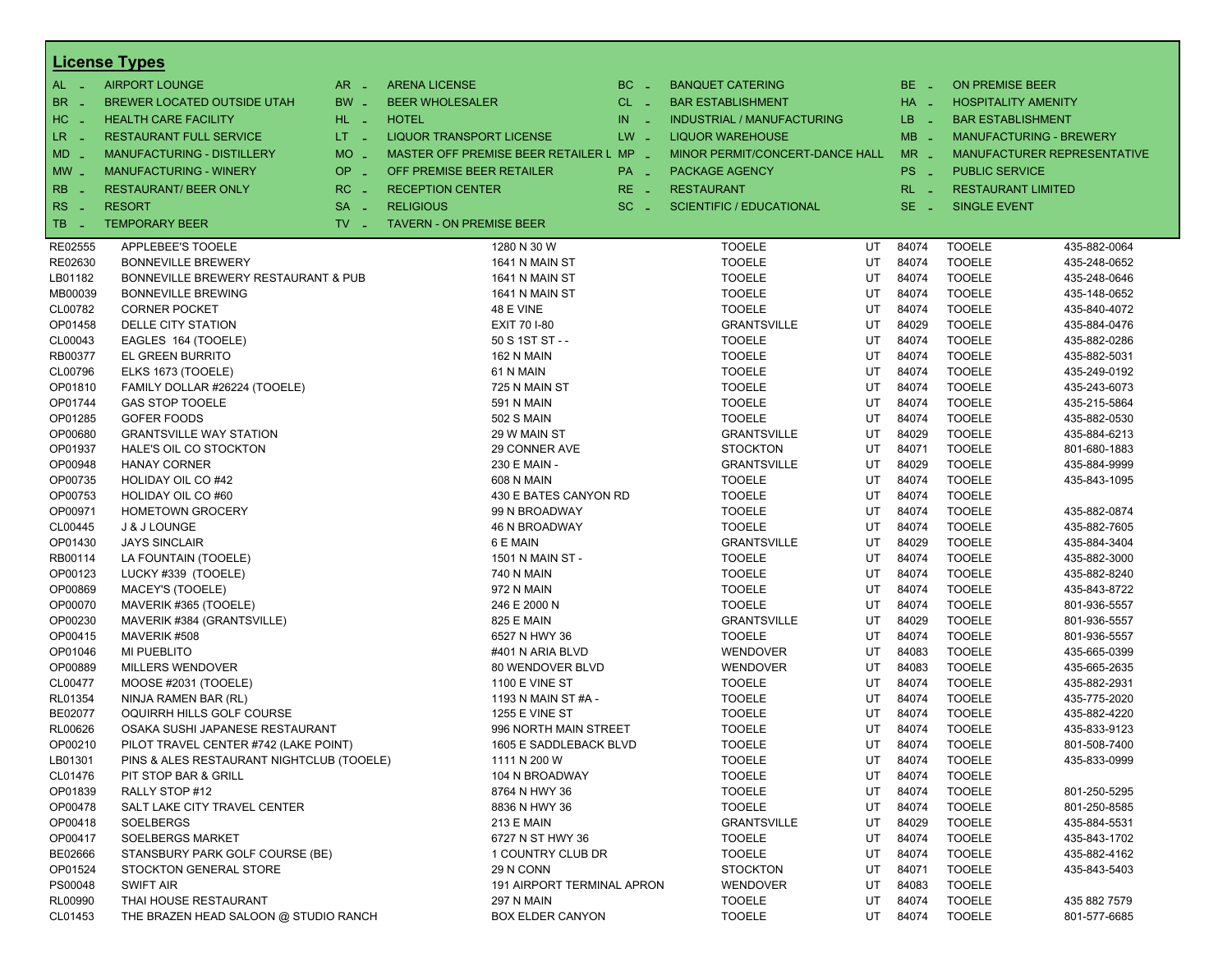|                  | <b>License Types</b>                                    |                                   |                                         |                           |                           |                |                            |                                 |    |               |                          |                                |
|------------------|---------------------------------------------------------|-----------------------------------|-----------------------------------------|---------------------------|---------------------------|----------------|----------------------------|---------------------------------|----|---------------|--------------------------|--------------------------------|
| $AL -$           | <b>AIRPORT LOUNGE</b>                                   | $AR -$                            | <b>ARENA LICENSE</b>                    |                           |                           |                | $BC =$                     | <b>BANQUET CATERING</b>         |    | $BE =$        | <b>ON PREMISE BEER</b>   |                                |
| BR               | <b>BREWER LOCATED OUTSIDE UTAH</b>                      | <b>BW</b><br>in 1911.             | <b>BEER WHOLESALER</b>                  |                           |                           |                | $CL$ $-$                   | <b>BAR ESTABLISHMENT</b>        |    | $HA -$        |                          | <b>HOSPITALITY AMENITY</b>     |
| $HC -$           | <b>HEALTH CARE FACILITY</b>                             | HL L                              | <b>HOTEL</b>                            |                           |                           |                | IN                         | INDUSTRIAL / MANUFACTURING      |    | LB.<br>$\sim$ | <b>BAR ESTABLISHMENT</b> |                                |
| LR -             | <b>RESTAURANT FULL SERVICE</b>                          | LT.                               | <b>LIQUOR TRANSPORT LICENSE</b>         |                           |                           |                | $LW -$                     | <b>LIQUOR WAREHOUSE</b>         |    | $MB -$        |                          | <b>MANUFACTURING - BREWERY</b> |
| $MD -$           | <b>MANUFACTURING - DISTILLERY</b>                       | <b>MO</b><br>in 19                | MASTER OFF PREMISE BEER RETAILER L      |                           |                           |                | $MP -$                     | MINOR PERMIT/CONCERT-DANCE HALL |    | $MR -$        |                          | MANUFACTURER REPRESENTATIVE    |
| $MW -$           | <b>MANUFACTURING - WINERY</b>                           | <b>OP</b><br>a.                   | OFF PREMISE BEER RETAILER               |                           |                           |                | $PA =$                     | <b>PACKAGE AGENCY</b>           |    | $PS -$        | <b>PUBLIC SERVICE</b>    |                                |
| <b>RB</b>        | <b>RESTAURANT/ BEER ONLY</b>                            | $RC -$                            | <b>RECEPTION CENTER</b>                 |                           |                           |                | $RE -$                     | <b>RESTAURANT</b>               |    | $RL - 1$      |                          | <b>RESTAURANT LIMITED</b>      |
| $RS -$           | <b>RESORT</b>                                           | $SA -$                            | <b>RELIGIOUS</b>                        |                           |                           |                | $SC =$                     | <b>SCIENTIFIC / EDUCATIONAL</b> |    | $SE =$        | <b>SINGLE EVENT</b>      |                                |
| <b>TB</b><br>- 2 | <b>TEMPORARY BEER</b>                                   | $TV$ $=$                          | <b>TAVERN - ON PREMISE BEER</b>         |                           |                           |                |                            |                                 |    |               |                          |                                |
| OP01525          | <b>THOMPSON'S SMOKEHOUSE</b>                            |                                   |                                         |                           | 3975 N HWY 36             |                |                            | <b>TOOELE</b>                   | UT | 84074         | <b>TOOELE</b>            | 435-882-0215                   |
| <b>BE01594</b>   | TOOELE COUNTY DESERET PEAK COMPLEX                      |                                   |                                         |                           | 2930 W HWY 112            |                |                            | <b>GRANTSVILLE</b>              | UT | 84029         | <b>TOOELE</b>            | 435-843-4003                   |
| OP00607          | TOP STOP CONVENIENCE STORE (LAKEPOINT)                  |                                   |                                         |                           | 8793 N HWY 36             |                |                            | <b>TOOELE</b>                   | UT | 84074         | <b>TOOELE</b>            | 801-250-5298                   |
| OP00591          | TOP STOP CONVENIENCE STORE (TOOELE)                     |                                   |                                         |                           | 322 E 2400 N              |                |                            | <b>TOOELE</b>                   | UT | 84074         | <b>TOOELE</b>            | 435-882-0703                   |
| BE02615          | UMC MOTORSPORTS CAMPUS                                  |                                   |                                         |                           | 512 S SHEEP LANE          |                |                            | <b>GRANTSVILLE</b>              | UT | 84029         | <b>TOOELE</b>            |                                |
| BC00210          | UMC MOTORSPORTS CAMPUS - BC2                            |                                   |                                         |                           | 512 S SHEEP LANE          |                |                            | <b>GRANTSVILLE</b>              | UT | 84029         | <b>TOOELE</b>            |                                |
| CL01521          | <b>VENUS CLUB (BAR)</b>                                 |                                   |                                         |                           | 105 N BROADWAY            |                |                            | <b>TOOELE</b>                   | UT | 84074         | <b>TOOELE</b>            | 435-339-9934                   |
| OP01045          | <b>VINE STREET MARKET</b>                               |                                   |                                         |                           | <b>197 W VINE</b>         |                |                            | <b>TOOELE</b>                   | UT | 84074         | <b>TOOELE</b>            | 435-882-1407                   |
| OP00318          | WALGREENS #10415                                        |                                   |                                         |                           | 188 N MAIN ST             |                |                            | <b>TOOELE</b>                   | UT | 84074         | <b>TOOELE</b>            | 435-228-1003                   |
| OP00273          | WALMART #1440 (TOOELE)                                  |                                   |                                         |                           | 99 W 1280 N               |                |                            | <b>TOOELE</b>                   | UT | 84074         | <b>TOOELE</b>            | 435-882-0180                   |
| OP00553          | WALMART#1440 FUEL                                       |                                   |                                         |                           | 1251 N MAIN ST            |                |                            | <b>TOOELE</b>                   | UT | 84074         | <b>TOOELE</b>            | 435-882-0180                   |
| OP00026          | <b>WENDOVER MARKET - SINCLAIR</b>                       |                                   |                                         |                           | 230 E WENDOVER BLVD       |                |                            | <b>WENDOVER</b>                 | UT | 84083         | <b>TOOELE</b>            | 435-665-0122                   |
| OP01557          | <b>WENDOVER TRAVEL CENTER</b>                           |                                   |                                         |                           |                           |                | 1 W BONNEVILLE SPEEDWAY RD | WENDOVER                        | UT | 84083         | <b>TOOELE</b>            | 435-665-2929                   |
| OP01189          | <b>ZACATECAS MARKET</b>                                 |                                   |                                         |                           | 2 N MAIN -                |                |                            | <b>TOOELE</b>                   | UT | 84074         | <b>TOOELE</b>            | 435-833-9075                   |
|                  | <b>BC</b><br><b>CL</b><br>BE<br><b>TOOELE</b><br>8<br>6 | LB<br><b>MB</b><br>$\overline{2}$ | <b>OP</b><br>PS<br>36<br>$\overline{2}$ | <b>RB</b><br>$\mathbf{2}$ | <b>RE</b><br>$\mathbf{2}$ | <b>RL</b><br>3 | <b>Total</b><br>63         |                                 |    |               |                          |                                |
|                  |                                                         |                                   |                                         |                           |                           |                |                            |                                 |    |               |                          |                                |

#### **UINTAH COUNTY - (51 Licenses)**

| <b>LICENSE</b> | <b>DBA</b>                             | <b>LOCATION ADDRESS</b> | <b>CITY</b>          | <b>ST</b> | <b>ZIP</b> | <b>COUNTY</b> | <b>PHONE</b> |
|----------------|----------------------------------------|-------------------------|----------------------|-----------|------------|---------------|--------------|
| OP01737        | 7-ELEVEN                               | 2500 E HWY 40           | <b>VERNAL</b>        | UT        | 84078      | <b>UINTAH</b> | 435-789-5452 |
| OP00952        | 7-ELEVEN STORE #22234A                 | 910 W HWY 40            | <b>VERNAL</b>        | UT        | 84078      | <b>UINTAH</b> | 435-789-2506 |
| OP00955        | 7-ELEVEN STORE #23471B                 | 2500 W 500 N            | <b>VERNAL</b>        | UT        | 84078      | <b>UINTAH</b> | 435-789-6803 |
| OP01221        | 7-ELEVEN STORE #23832A                 | 100 N VERNAL AVE        | <b>VERNAL</b>        | UT        | 84078      | <b>UINTAH</b> | 435-789-2182 |
| OP00954        | 7-ELEVEN STORE #25824A                 | <b>501 E MAIN</b>       | <b>VERNAL</b>        | UT        | 84078      | <b>UINTAH</b> | 435-789-6478 |
| RL00916        | <b>ANTICA FORMA</b>                    | <b>251 E MAIN</b>       | <b>VERNAL</b>        | UT        | 84078      | <b>UINTAH</b> | 435-374-4138 |
| OP00640        | <b>B' S VERNAL</b>                     | 1980 W HWY 40           | <b>VERNAL</b>        | UT        | 84078      | <b>UINTAH</b> | 435-789-3006 |
| OP00639        | <b>B'S VERNAL 500 WEST</b>             | 81 N 500 W              | <b>VERNAL</b>        | UT        | 84078      | <b>UINTAH</b> | 435-789-3013 |
| OP00227        | <b>BASIN MARKETS (VERNAL)</b>          | 4743 S 4625 E           | <b>VERNAL</b>        | UT        | 84078      | <b>UINTAH</b> | 435-781-2410 |
| BW00047        | BIRRELL BOTTLING COMPANY (VERNAL)      | 2199 W HWY 40           | <b>VERNAL</b>        | UT        | 84078      | <b>UINTAH</b> | 435-781-2652 |
| LW00051        | BIRRELL BOTTLING COMPANY (VERNAL) (LW) | 2199 W HWY 40           | <b>VERNAL</b>        | UT        | 84078      | <b>UINTAH</b> | 435-781-2652 |
| BW00005        | C & H DISTRIBUTING                     | 1272 E 500 SOUTH        | <b>VERNAL</b>        | UT        | 84078      | <b>UINTAH</b> | 435-789-1816 |
| LW00030        | C & H DISTRIBUTING (LW)                | 1272 E 500 SOUTH        | <b>VERNAL</b>        | UT        | 84078      | <b>UINTAH</b> | 435-789-1816 |
| MR00145        | C & H DISTRIBUTING -MR1                | 1272 E 500 SOUTH        | <b>VERNAL</b>        | UT        | 84078      | <b>UINTAH</b> | 435-789-1816 |
| OP00381        | DAVIS FOOD & DRUG #1                   | 575 W MAIN              | <b>VERNAL</b>        | UT        | 84078      | <b>UINTAH</b> | 435-789-2001 |
| OP01351        | DINOSAUR BREW HAUS (OP)                | 550 E MAIN              | <b>VERNAL</b>        | UT        | 84078      | <b>UINTAH</b> | 435-781-0717 |
| RL00832        | <b>DINOSAUR BREWHAUS</b>               | 540 E MAIN ST           | <b>VERNAL</b>        | UT        | 84078      | <b>UINTAH</b> | 435-781-0717 |
| CL00448        | ELKS 2375 (VERNAL)                     | 35 N 300 W              | <b>VERNAL</b>        | UT        | 84078      | <b>UINTAH</b> | 435-789-4517 |
| OP01821        | FAMILY DOLLAR #25896                   | 620 W MAIN ST           | <b>VERNAL</b>        | UT        | 84078      | <b>UINTAH</b> | 435-882-3698 |
| CL00464        | <b>HOWDY'S HILLTOP TAVERN</b>          | 5401 E HWY 40           | <b>FORT DUCHESNE</b> | UT        | 84026      | <b>UINTAH</b> | 435-722-2320 |
| OP01382        | <b>JENSEN'S HITCHIN POST</b>           | 6451 S HWY 88           | <b>RANDLETT</b>      | UT        | 84063      | <b>UINTAH</b> | 435-823-2464 |
| RE02900        | LA CABANA RESTAURANT                   | <b>120 E MAIN</b>       | <b>VERNAL</b>        | UT        | 84078      | <b>UINTAH</b> | 435-789-3151 |
| OP01892        | <b>LAPOINT STORE INC</b>               | 10963 E 7000 N          | <b>LAPOINT</b>       | UT        | 84039      | <b>UINTAH</b> | 435-247-2365 |
| RL01361        | LEMONGRASS THAI FUSION RESTAURANT      | 56 W MAIN ST            | <b>VERNAL</b>        | UT        | 84078      | <b>UINTAH</b> | 435-789-5366 |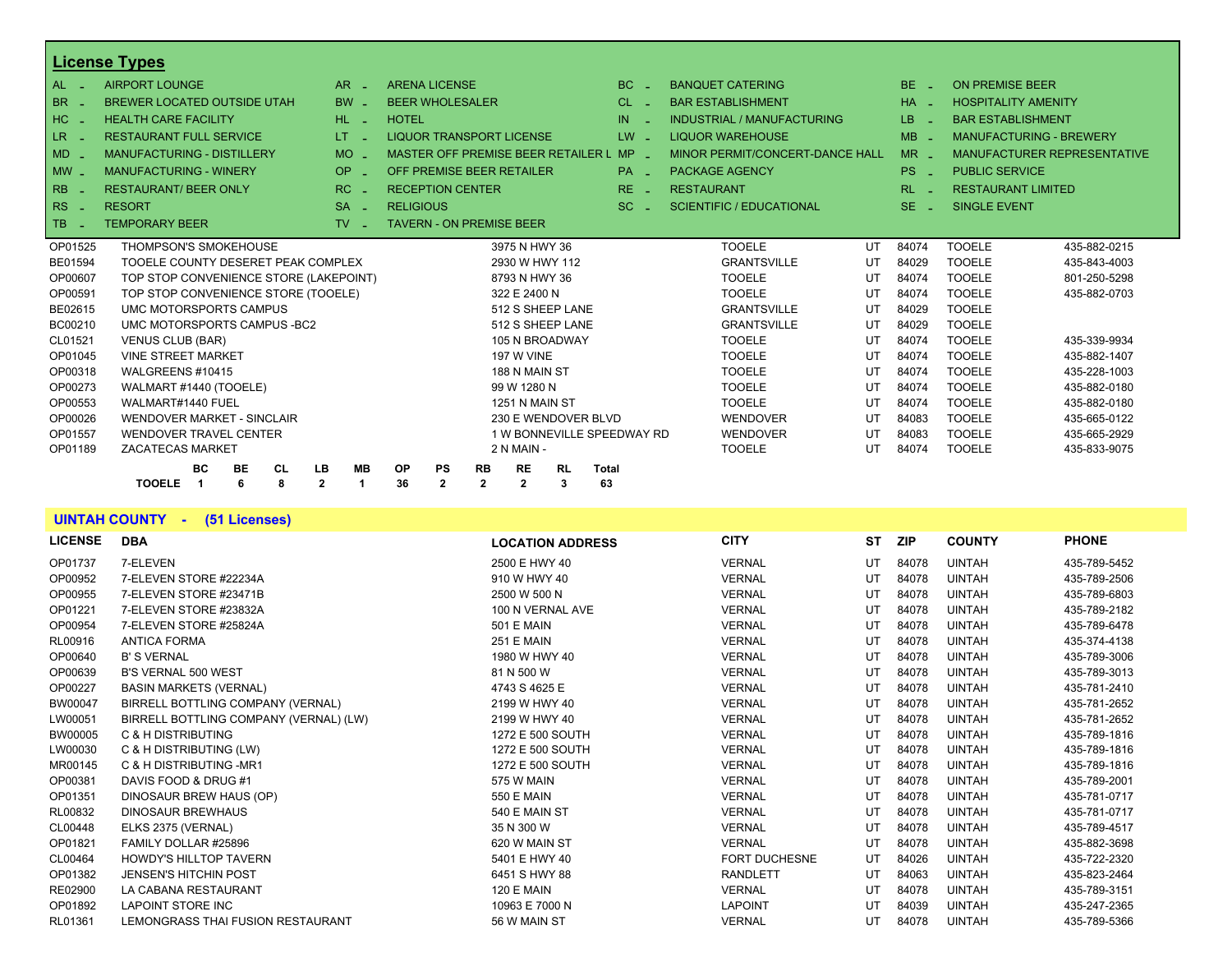|                     | <b>License Types</b>                                 |                   |                                         |              |                       |                      |           |                         |                   |                                   |    |                 |                       |                                    |
|---------------------|------------------------------------------------------|-------------------|-----------------------------------------|--------------|-----------------------|----------------------|-----------|-------------------------|-------------------|-----------------------------------|----|-----------------|-----------------------|------------------------------------|
| AL _                | <b>AIRPORT LOUNGE</b>                                | $AR -$            | <b>ARENA LICENSE</b>                    |              |                       |                      |           | $BC -$                  |                   | <b>BANQUET CATERING</b>           |    | BE -            | ON PREMISE BEER       |                                    |
| <b>BR</b>           | <b>BREWER LOCATED OUTSIDE UTAH</b>                   | $BW -$            | <b>BEER WHOLESALER</b>                  |              |                       |                      |           | $CL$ $-$                |                   | <b>BAR ESTABLISHMENT</b>          |    | $HA -$          |                       | <b>HOSPITALITY AMENITY</b>         |
| HC                  | <b>HEALTH CARE FACILITY</b>                          | HL L              | <b>HOTEL</b>                            |              |                       |                      | IN        |                         |                   | <b>INDUSTRIAL / MANUFACTURING</b> |    | LB.<br>- 1      |                       | <b>BAR ESTABLISHMENT</b>           |
| LR _                | <b>RESTAURANT FULL SERVICE</b>                       | LT = 1            | <b>LIQUOR TRANSPORT LICENSE</b>         |              |                       |                      |           | $LW -$                  |                   | <b>LIQUOR WAREHOUSE</b>           |    | $MB -$          |                       | <b>MANUFACTURING - BREWERY</b>     |
| $MD -$              | <b>MANUFACTURING - DISTILLERY</b>                    | $MO$ $-$          | MASTER OFF PREMISE BEER RETAILER L MP - |              |                       |                      |           |                         |                   | MINOR PERMIT/CONCERT-DANCE HALL   |    | $MR -$          |                       | <b>MANUFACTURER REPRESENTATIVE</b> |
| $MW -$              | <b>MANUFACTURING - WINERY</b>                        | OP.<br>in Li      | OFF PREMISE BEER RETAILER               |              |                       |                      |           | $PA -$                  |                   | <b>PACKAGE AGENCY</b>             |    | PS <sub>-</sub> | <b>PUBLIC SERVICE</b> |                                    |
| <b>RB</b>           |                                                      | RC.               |                                         |              |                       |                      |           |                         |                   |                                   |    |                 |                       |                                    |
| $\sim$ $-$          | <b>RESTAURANT/ BEER ONLY</b>                         | - 4               | <b>RECEPTION CENTER</b>                 |              |                       |                      |           | $RE -$                  | <b>RESTAURANT</b> |                                   |    | $RL - 1$        |                       | <b>RESTAURANT LIMITED</b>          |
| <b>RS</b><br>$\sim$ | <b>RESORT</b>                                        | $SA -$            | <b>RELIGIOUS</b>                        |              |                       |                      |           | $SC =$                  |                   | <b>SCIENTIFIC / EDUCATIONAL</b>   |    | $SE =$          | <b>SINGLE EVENT</b>   |                                    |
| TB <sub>1</sub>     | <b>TEMPORARY BEER</b>                                | $TV$ $\Box$       | <b>TAVERN - ON PREMISE BEER</b>         |              |                       |                      |           |                         |                   |                                   |    |                 |                       |                                    |
| OP00501             | <b>LIBERTY CORNER STORE</b>                          |                   |                                         |              | 6982 N 9500 E         |                      |           |                         |                   | <b>LAPOINT</b>                    | UT | 84039           | <b>UINTAH</b>         | 435-247-2690                       |
| CL01099             | LITTLE B'S                                           |                   |                                         |              | 65 S VERNAL AVE       |                      |           |                         |                   | <b>VERNAL</b>                     | UT | 84078           | <b>UINTAH</b>         | 435-789-9963                       |
| BR00173             | MARK ANTHONY BREWING INC. / MIKE'S HARD LEMONADE CO. |                   |                                         |              | 1106 3RD ST           |                      |           |                         |                   | <b>LA CROSSE</b>                  | WI | 54601           | <b>UINTAH</b>         | 312-477-8680                       |
| RL01467             | <b>MATT CURRY STEAKHOUSE</b>                         |                   |                                         |              | 189 S VERNAL AVE      |                      |           |                         |                   | <b>VERNAL</b>                     | UT | 84078           | <b>UINTAH</b>         | 435-789-6666                       |
| OP00185             | MAVERIK #289 (VERNAL)                                |                   |                                         |              | 951 W HWY 40          |                      |           |                         |                   | <b>VERNAL</b>                     | UT | 84078           | <b>UINTAH</b>         | 801-936-5557                       |
| OP00404             | MAVERIK #408                                         |                   |                                         |              | 2504 S 1500 E         |                      |           |                         |                   | <b>VERNAL</b>                     | UT | 84078           | <b>UINTAH</b>         | 801-936-5557                       |
| OP01871             | MAVERIK #678 (VERNAL)                                |                   |                                         |              | 1740 W HWY 40         |                      |           |                         |                   | <b>VERNAL</b>                     | UT | 84078           | <b>UINTAH</b>         | 801-335-3805                       |
| OP00692             | MORT'S CAR WASH & FUEL                               |                   |                                         |              | 50 S 1000 W           |                      |           |                         |                   | <b>VERNAL</b>                     | UT | 84078           | <b>UINTAH</b>         | 435-789-9274                       |
| CL00934             | NEW CASSIDY'S CLUB                                   |                   |                                         |              | <b>1350 E MAIN</b>    |                      |           |                         |                   | <b>VERNAL</b>                     | UT | 84078           | <b>UINTAH</b>         | 435-789-8700                       |
| RE02241             | PLAZA MEXICANA RESTAURANT                            |                   |                                         |              | 55 E MAIN ST          |                      |           |                         |                   | <b>VERNAL</b>                     | UT | 84078           | <b>UINTAH</b>         | 435-781-2931                       |
| BE02704             | <b>SLOPPY PIG</b>                                    |                   |                                         |              | 675 S 2000 EAST       |                      |           |                         |                   | <b>NAPLES</b>                     | UT | 84078           | <b>UINTAH</b>         | 970-618-7415                       |
| OP00838             | SMITH'S #82                                          |                   |                                         |              | 1080 W HWY 40         |                      |           |                         |                   | <b>VERNAL</b>                     | UT | 84078           | <b>UINTAH</b>         | 435-789-7135                       |
| RC00033             | STONE HOLLOW EVENT CENTER                            |                   |                                         |              | 1010 NORTH VERNAL AVE |                      |           |                         |                   | <b>VERNAL</b>                     | UT | 84078           | <b>UINTAH</b>         | 435-790-0781                       |
| RE02383             | SWAIN'S                                              |                   |                                         |              | 29 S VERNAL AVENUE -  |                      |           |                         |                   | <b>VERNAL</b>                     | UT | 84078           | <b>UINTAH</b>         | 435-781-8700                       |
| OP01739             | <b>TEXACO</b>                                        |                   |                                         |              | 850 W US 40           |                      |           |                         |                   | <b>VERNAL</b>                     | UT | 84078           | <b>UINTAH</b>         | 435-787-9402                       |
| CL01359             | THE GATEWAY SALOON                                   |                   |                                         |              | <b>785 E MAIN</b>     |                      |           |                         |                   | <b>VERNAL</b>                     | UT | 84078           | <b>UINTAH</b>         | 435-790-3772                       |
| OP01782             | THE MERC                                             |                   |                                         |              | 10329 E 4750 S        |                      |           |                         |                   | <b>RANDLETT</b>                   | UT | 84063           | <b>UINTAH</b>         | 435-545-2336                       |
| RE02932             | THE VALLEY STEAKHOUSE                                |                   |                                         |              | 1684 W HWY 40         |                      |           |                         |                   | <b>VERNAL</b>                     | UT | 84078           | <b>UINTAH</b>         | 435-790-2496                       |
| OP00597             | TOP STOP CONVENIENCE STORE (VERNAL)                  |                   |                                         |              | 1355 E HWY 40         |                      |           |                         |                   | <b>VERNAL</b>                     | UT | 84078           | <b>UINTAH</b>         | 435-789-8292                       |
| OP00598             | TOP STOP CONVENIENCE STORES (VERNAL)                 |                   |                                         |              | <b>722 W MAIN</b>     |                      |           |                         |                   | <b>VERNAL</b>                     | UT | 84078           | <b>UINTAH</b>         | 435-789-9999                       |
| OP01352             | VERNAL BREWING CO. (OP)                              |                   |                                         |              | 55 S 500 E            |                      |           |                         |                   | <b>VERNAL</b>                     | UT | 84078           | <b>UINTAH</b>         | 435-781-2337                       |
| LR01390             | <b>VERNAL BREWING COMPANY</b>                        |                   |                                         |              | 55 S 500 E            |                      |           |                         |                   | <b>VERNAL</b>                     | UT | 84078           | <b>UINTAH</b>         | 435-781-2337                       |
| MB00043             | <b>VERNAL BREWING COMPANY -MB1</b>                   |                   |                                         |              | 55 S 500 E            |                      |           |                         |                   | <b>VERNAL</b>                     | UT | 84078           | <b>UINTAH</b>         | 435-781-2337                       |
| OP00483             | WALGREENS #12480                                     |                   |                                         |              | 1316 W HWY 40         |                      |           |                         |                   | <b>VERNAL</b>                     | UT | 84078           | <b>UINTAH</b>         | 435-789-7936                       |
| OP00272             | WALMART #1572 (VERNAL)                               |                   |                                         |              | 1851 W HWY 40         |                      |           |                         |                   | <b>VERNAL</b>                     | UT | 84078           | <b>UINTAH</b>         |                                    |
| OP00349             | WALMART #1572 FUEL (VERNAL)                          |                   |                                         |              | 1851 W HWY 40         |                      |           |                         |                   | <b>VERNAL</b>                     | UT | 84078           | <b>UINTAH</b>         | 435-789-9784                       |
| RE02641             | WINGER'S RESTAURANT AND ALEHOUSE                     |                   |                                         |              | 2075 W HWY 40 STE A   |                      |           |                         |                   | <b>VERNAL</b>                     | UT | 84078           | <b>UINTAH</b>         | 435-781-1923                       |
|                     | BE.<br>BR<br>BW                                      | CL<br><b>LR</b>   | LW<br>MВ                                | <b>MR</b>    | <b>OP</b>             | RC                   | <b>RE</b> | <b>RL</b>               | <b>Total</b>      |                                   |    |                 |                       |                                    |
|                     | $\blacktriangleleft$<br>$\mathbf{2}$<br>UINTAH 1     | 5<br>$\mathbf{1}$ | $\mathbf{2}$<br>$\mathbf{1}$            | $\mathbf{1}$ | 27                    | $\blacktriangleleft$ | 5         | $\overline{\mathbf{4}}$ | 51                |                                   |    |                 |                       |                                    |

# **UTAH COUNTY - (374 Licenses)**

| <b>LICENSE</b> | <b>DBA</b>             | <b>LOCATION ADDRESS</b> | <b>CITY</b>          | ST | ZIP.  | <b>COUNTY</b> | <b>PHONE</b> |
|----------------|------------------------|-------------------------|----------------------|----|-------|---------------|--------------|
| OP00945        | 5 RIVERS               | 1520 S STATE            | <b>OREM</b>          | UT | 84057 | <b>UTAH</b>   | 801-864-4171 |
| OP01954        | 7-ELEVEN STORE #36111B | 2261 W MAIN ST          | LEHI                 | UT | 84043 | <b>UTAH</b>   | 972-828-7538 |
| OP01681        | 7-ELEVEN STORE #36752B | 110 W CENTER STREET     | <b>OREM</b>          | UT | 84057 | UTAH          | 801-224-3539 |
| OP01702        | 7-ELEVEN STORE #38629A | 295 S MAIN              | <b>SPANISH FORK</b>  | UT | 84660 | <b>UTAH</b>   | 385-437-9625 |
| OP01707        | 7-ELEVEN STORE #38761A | 1374 N MAIN ST          | <b>SPRINGVILLE</b>   | UT | 84663 | <b>UTAH</b>   | 801-349-5514 |
| OP01155        | 7-ELEVEN STORE #24299C | 222 W 300 S             | <b>PROVO</b>         | UT | 84601 | <b>UTAH</b>   | 801-373-5089 |
| OP01255        | 7-ELEVEN STORE #26749B | <b>496 N UNIVERSITY</b> | <b>PROVO</b>         | UT | 84601 | <b>UTAH</b>   | 801-373-7267 |
| OP01152        | 7-ELEVEN STORE #36328A | 2025 W CENTER ST        | <b>PROVO</b>         | UT | 84601 | <b>UTAH</b>   | 801-377-3013 |
| OP01153        | 7-ELEVEN STORE #36330A | 795 N STATE ST          | <b>LINDON</b>        | UT | 84042 | <b>UTAH</b>   | 801-785-0227 |
| OP01154        | 7-ELEVEN STORE #36331B | 290 W MAIN              | <b>AMERICAN FORK</b> | UT | 84003 | <b>UTAH</b>   | 801-492-2802 |
| OP00961        | 7-ELEVEN STORE #36336C | 47 S 850 E              | LEHI                 | UT | 84043 | <b>UTAH</b>   | 801-768-0539 |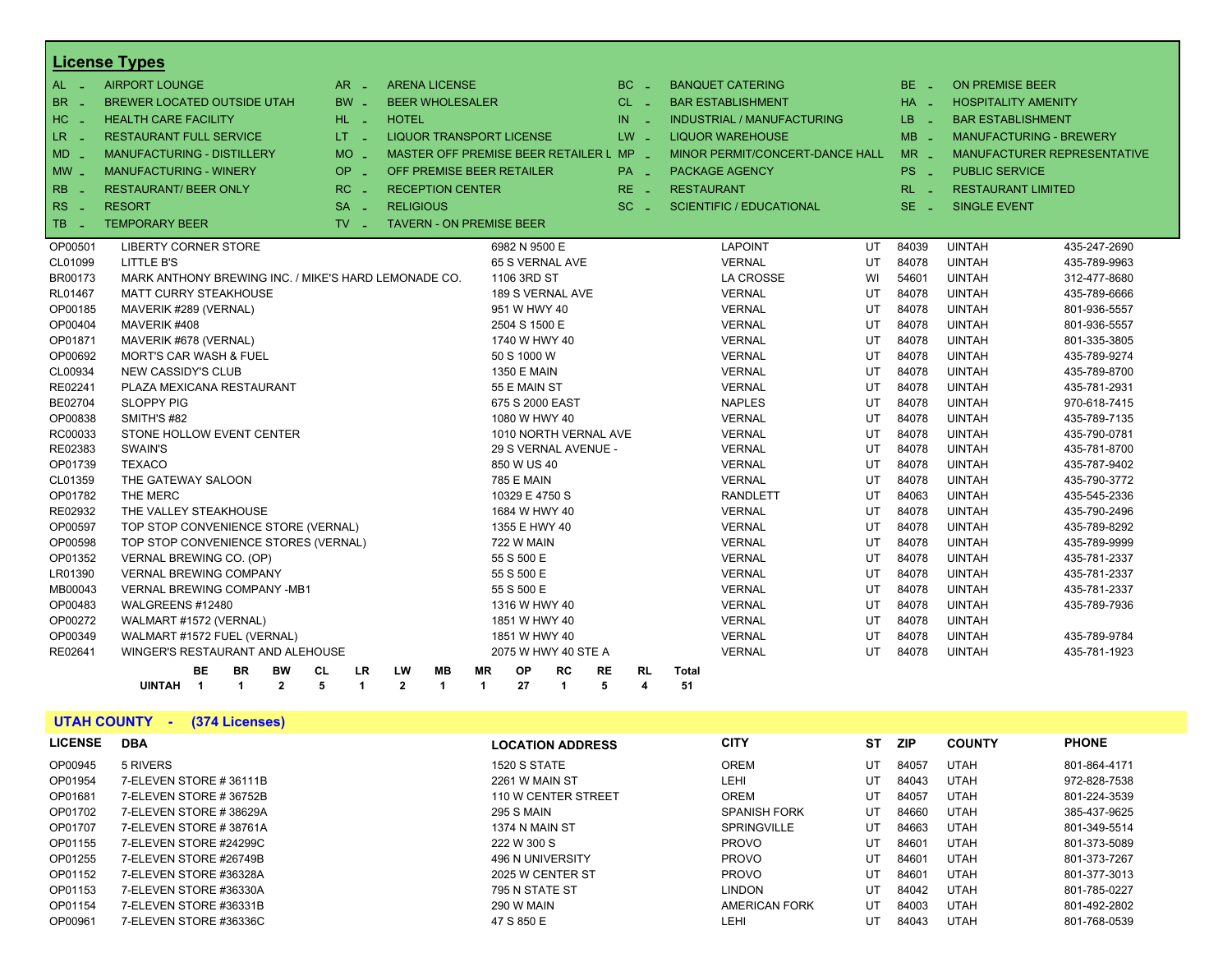|            | <b>License Types</b>                        |                               |                                         |           |                                 |                       |    |          |                            |                                |
|------------|---------------------------------------------|-------------------------------|-----------------------------------------|-----------|---------------------------------|-----------------------|----|----------|----------------------------|--------------------------------|
| $AL -$     | <b>AIRPORT LOUNGE</b>                       | $AR -$                        | <b>ARENA LICENSE</b>                    | BC<br>i a | <b>BANQUET CATERING</b>         |                       |    | $BE -$   | <b>ON PREMISE BEER</b>     |                                |
| BR.<br>. — | BREWER LOCATED OUTSIDE UTAH                 | BW _                          | <b>BEER WHOLESALER</b>                  | $CL$ $-$  | <b>BAR ESTABLISHMENT</b>        |                       |    | $HA$ $-$ | <b>HOSPITALITY AMENITY</b> |                                |
| HC<br>nia. | <b>HEALTH CARE FACILITY</b>                 | HL L                          | <b>HOTEL</b>                            | IN<br>- 2 | INDUSTRIAL / MANUFACTURING      |                       |    | LB _     | <b>BAR ESTABLISHMENT</b>   |                                |
| $LR -$     | <b>RESTAURANT FULL SERVICE</b>              | $LT - 1$                      | LIQUOR TRANSPORT LICENSE                | $LW -$    | <b>LIQUOR WAREHOUSE</b>         |                       |    | $MB -$   |                            | <b>MANUFACTURING - BREWERY</b> |
| $MD -$     | <b>MANUFACTURING - DISTILLERY</b>           | <b>MO</b>                     | MASTER OFF PREMISE BEER RETAILER L MP - |           | MINOR PERMIT/CONCERT-DANCE HALL |                       |    | $MR -$   |                            | MANUFACTURER REPRESENTATIVE    |
|            | <b>MANUFACTURING - WINERY</b>               | <b>OP</b>                     | OFF PREMISE BEER RETAILER               |           |                                 |                       |    | PS _     | <b>PUBLIC SERVICE</b>      |                                |
| $MW -$     |                                             | $\sim$                        |                                         | PA _      | <b>PACKAGE AGENCY</b>           |                       |    |          |                            |                                |
| <b>RB</b>  | <b>RESTAURANT/ BEER ONLY</b>                | RC<br>i a                     | <b>RECEPTION CENTER</b>                 | $RE -$    | <b>RESTAURANT</b>               |                       |    | $RL - 1$ | <b>RESTAURANT LIMITED</b>  |                                |
| <b>RS</b>  | <b>RESORT</b>                               | <b>SA</b><br>п.               | <b>RELIGIOUS</b>                        | $SC =$    | <b>SCIENTIFIC / EDUCATIONAL</b> |                       |    | $SE$ $-$ | <b>SINGLE EVENT</b>        |                                |
| TB.<br>. — | <b>TEMPORARY BEER</b>                       | $TV$ $\overline{\phantom{0}}$ | <b>TAVERN - ON PREMISE BEER</b>         |           |                                 |                       |    |          |                            |                                |
| OP01134    | 7-ELEVEN STORE #36339A                      |                               | 1522 W 800 S                            |           | <b>PAYSON</b>                   |                       | UT | 84651    | <b>UTAH</b>                | 801-465-5147                   |
| OP01135    | 7-ELEVEN STORE #36340A                      |                               | <b>715 S MAIN</b>                       |           |                                 | PLEASANT GROVE        | UT | 84062    | <b>UTAH</b>                | 801-785-0378                   |
| OP01131    | 7-ELEVEN STORE #36341A                      |                               | 1730 W 400 S                            |           | SPRINGVILLE                     |                       | UT | 84663    | <b>UTAH</b>                | 801-489-8061                   |
| OP01095    | 7-ELEVEN STORE #36430A                      |                               | <b>1821 S STATE</b>                     |           | <b>PROVO</b>                    |                       | UT | 84606    | <b>UTAH</b>                | 801-377-2037                   |
| OP01157    | 7-ELEVEN STORE #36451A                      |                               | 31 W 800 N                              |           | <b>OREM</b>                     |                       | UT | 84057    | <b>UTAH</b>                | 801-225-4257                   |
| OP01132    | 7-ELEVEN STORE #36754A                      |                               | 2851 CLUBHOUSE DR                       |           | <b>LEHI</b>                     |                       | UT | 84043    | <b>UTAH</b>                | 801-768-0967                   |
| OP01088    | 7-ELEVEN STORE #36765A                      |                               | <b>109 E MAIN</b>                       |           | <b>AMERICAN FORK</b>            |                       | UT | 84003    | <b>UTAH</b>                | 770-337-2389                   |
| OP01399    | 7-ELEVEN STORE #38508A                      |                               | 1120 W CENTER ST                        |           | <b>OREM</b>                     |                       | UT | 84057    | <b>UTAH</b>                | 801-875-3672                   |
| OP01734    | 7-ELEVEN STORE #41172H                      |                               | 2120 N TRIUMPH BLVD                     |           | <b>LEHI</b>                     |                       | UT | 84043    | <b>UTAH</b>                |                                |
| OP01756    | 7-ELEVEN STORE #41191A                      |                               | 2291 N UNIVERSITY PKWY                  |           | <b>PROVO</b>                    |                       | UT | 84604    | <b>UTAH</b>                | 432-999-3339                   |
| OP01922    | 7-ELEVEN STORE #41643A                      |                               | 4184 E PONY EXPRESS PKWY                |           |                                 | <b>EAGLE MOUNTAIN</b> | UT | 84005    | <b>UTAH</b>                | 801-844-8667                   |
| CL00522    | A BEUFORD GIFFORD'S LIBATION EMPORIUM       |                               | 190 W CENTER                            |           | <b>PROVO</b>                    |                       | UT | 84601    | <b>UTAH</b>                | 801-373-1200                   |
| OP00712    | ALL ABOUT                                   |                               | 1750 W MAIN                             |           | LEHI                            |                       | UT | 84043    | <b>UTAH</b>                | 801-331-8787                   |
| CL00003    | ALPINE COUNTRY CLUB                         |                               | 5000 ALPINE COUNTRY CLUB LN - -         |           | <b>HIGHLAND</b>                 |                       | UT | 84003    | <b>UTAH</b>                |                                |
| RE02556    | APPLEBEE'S OREM                             |                               | 290 W UNIVERSITY PKWY                   |           | <b>OREM</b>                     |                       | UT | 84058    | <b>UTAH</b>                | 801-590-8844                   |
| RL01117    | <b>ASADO</b>                                |                               | 360 S STATE ST #153 BUILDING A          |           | <b>OREM</b>                     |                       | UT | 84058    | <b>UTAH</b>                | 801-492-5700                   |
| RL01288    | <b>ASAHI UTAH</b>                           |                               | 1470 N STATE ST                         |           | OREM                            |                       | UT | 84057    | <b>UTAH</b>                | 505-321-8963                   |
| RE02952    | BAAN THAI CUISINE & BAR (LEHI)              |                               | 3700 N CABELAS BLVD #355                |           | LEHI                            |                       | UT | 84043    | <b>UTAH</b>                |                                |
| RL01380    | BEAR CLAW @ SUNDANCE MTN RESORT             |                               | 8841 N ALPINE LOOP RD - -               |           | <b>PROVO</b>                    |                       | UT | 84604    | <b>UTAH</b>                | 801-361-3116                   |
| OP00507    | BELL'S CHEVRON (PROVO)                      |                               | 1870 N STATE                            |           | <b>PROVO</b>                    |                       | UT | 84604    | <b>UTAH</b>                | 435-336-4411                   |
| MD00037    | <b>BIG BRANDS UTAH CO-PACKING</b>           |                               | 752 N 2250 W UNIT F                     |           | SPRINGVILLE                     |                       | UT | 84663    | <b>UTAH</b>                | 801-874-9558                   |
| BW00048    | BIRRELL BOTTLING COMPANY (SPRINGVILLE)      |                               | 940 N SPRING CRK PL                     |           | SPRINGVILLE                     |                       | UT | 84663    | <b>UTAH</b>                | 801-491-3366                   |
| LW00052    | BIRRELL BOTTLING COMPANY (SPRINGVILLE) (LW) |                               | 940 N SPRING CRK PL                     |           | SPRINGVILLE                     |                       | UT | 84663    | <b>UTAH</b>                | 801-491-3366                   |
| CL00221    | <b>BLACK JACKS</b>                          |                               | 65 W 100 N                              |           | <b>SPANISH FORK</b>             |                       | UT | 84660    | <b>UTAH</b>                | 801-368-4957                   |
| RE02645    | <b>BLACK SHEEP CAFE (RE)</b>                |                               | 19 N UNIVERSITY AVE                     |           | <b>PROVO</b>                    |                       | UT | 84601    | <b>UTAH</b>                | 801-607-2485                   |
| RE02549    | <b>BLOCK RESTAURANT</b>                     |                               | 3330 N UNIVERSITY AVE SUITE B           |           | <b>PROVO</b>                    |                       | UT | 84604    | <b>UTAH</b>                | 801-318-4847                   |
| RL00036    | <b>BOMBAY HOUSE (PROVO)</b>                 |                               | 463 N UNIVERSITY AVE -                  |           | <b>PROVO</b>                    |                       | UT | 84601    | <b>UTAH</b>                | 801-373-6677                   |
| RE02792    | <b>BONA VITA ITALIAN BISTRO (RE)</b>        |                               | 1820 W TRAVERSE PKWY STE C              |           | LEHI                            |                       | UT | 84043    | <b>UTAH</b>                | 801-901-1955                   |
| CL01504    | BOUT TIME PUB & GRUB (LEHI)                 |                               | 1820 W TRAVERSE PKWY STE H              |           | LEHI                            |                       | UT | 84043    | <b>UTAH</b>                |                                |
| CL01561    | BOUT TIME PUB & GRUB (VINEYARD)             |                               | 568 N MILL RD STE 106                   |           | <b>OREM</b>                     |                       | UT | 84059    | <b>UTAH</b>                | 801-243-1401                   |
| RL01066    | <b>BRAZA GRILL (LEHI)</b>                   |                               | 1873 W TRAVERSE PKWY SUITE A            |           | LEHI                            |                       | UT | 84043    | <b>UTAH</b>                | 801-860-2843                   |
| RE02030    | BUFFALO WILD WINGS GRILL & BAR (LEHI)       |                               | 92 N 1200 E                             |           | LEHI                            |                       | UT | 84043    | <b>UTAH</b>                | 801-766-8402                   |
| RB00395    | <b>BURGERS &amp; BARLEY (LEHI)</b>          |                               | 529 S 500 E #A                          |           | <b>AMERICAN FORK</b>            |                       | UT | 84003    | <b>UTAH</b>                | 801-898-0009                   |
| RB00049    | <b>CALLIE'S CAFE</b>                        |                               | 466 N STATE ST                          |           | <b>OREM</b>                     |                       | UT | 84057    | <b>UTAH</b>                | 801-765-4447                   |
| RE02519    | CARRABBA'S ITALIAN GRILL                    |                               | 683 E UNIVERSITY PARKWAY                |           | <b>OREM</b>                     |                       | UT | 84097    | <b>UTAH</b>                | 801-765-1222                   |
| OP01159    | <b>CENTER STREET FOOD &amp; GAS</b>         |                               | 1601 W CENTER                           |           | <b>PROVO</b>                    |                       | UT | 84601    | <b>UTAH</b>                | 760-481-9281                   |
| OP01371    | CHEVRON (SPRINGVILLE)                       |                               | <b>395 S MAIN</b>                       |           | SPRINGVILLE                     |                       | UT | 84663    | <b>UTAH</b>                | 801-222-3378                   |
| OP01787    | CHEVRON 117                                 |                               | 3601 E POWERHOUSE RD                    |           | <b>SPANISH FORK</b>             |                       | UT | 84660    | <b>UTAH</b>                | 832-885-5555                   |
| OP01685    | CHEVRON 861                                 |                               | 1320 S STATE ST                         |           | OREM                            |                       | UT | 84097    | <b>UTAH</b>                | 832-885-5555                   |
| RE01559    | CHILI'S (AMERICAN FORK) #1027               |                               | 765 W STATE RD                          |           | <b>AMERICAN FORK</b>            |                       | UT | 84003    | <b>UTAH</b>                | 801-756-7581                   |
| RE01346    | CHILI'S (OREM) #909                         |                               | 122 E 1300 SOUTH                        |           | <b>OREM</b>                     |                       | UT | 84058    | <b>UTAH</b>                | 801-221-0884                   |
| RE03000    | CHILI'S GRILL & BAR (SARATOGA SPRINGS)      |                               | 757 N REDWOOD RD                        |           |                                 | SARATOGA SPRINGS      | UT | 84045    | <b>UTAH</b>                | 970-770-8841                   |
| RE02766    | CHILI'S GRILL & BAR (SPANISH FORK)          |                               | 1156 N CANYON CREEK PKWY                |           | SPANISH FORK                    |                       | UT | 84660    | <b>UTAH</b>                | 801-997-8446                   |
| CL01045    | <b>CITY LIMITS</b>                          |                               | 440 W CENTER                            |           | <b>PROVO</b>                    |                       | UT | 84601    | <b>UTAH</b>                | 801-472-1286                   |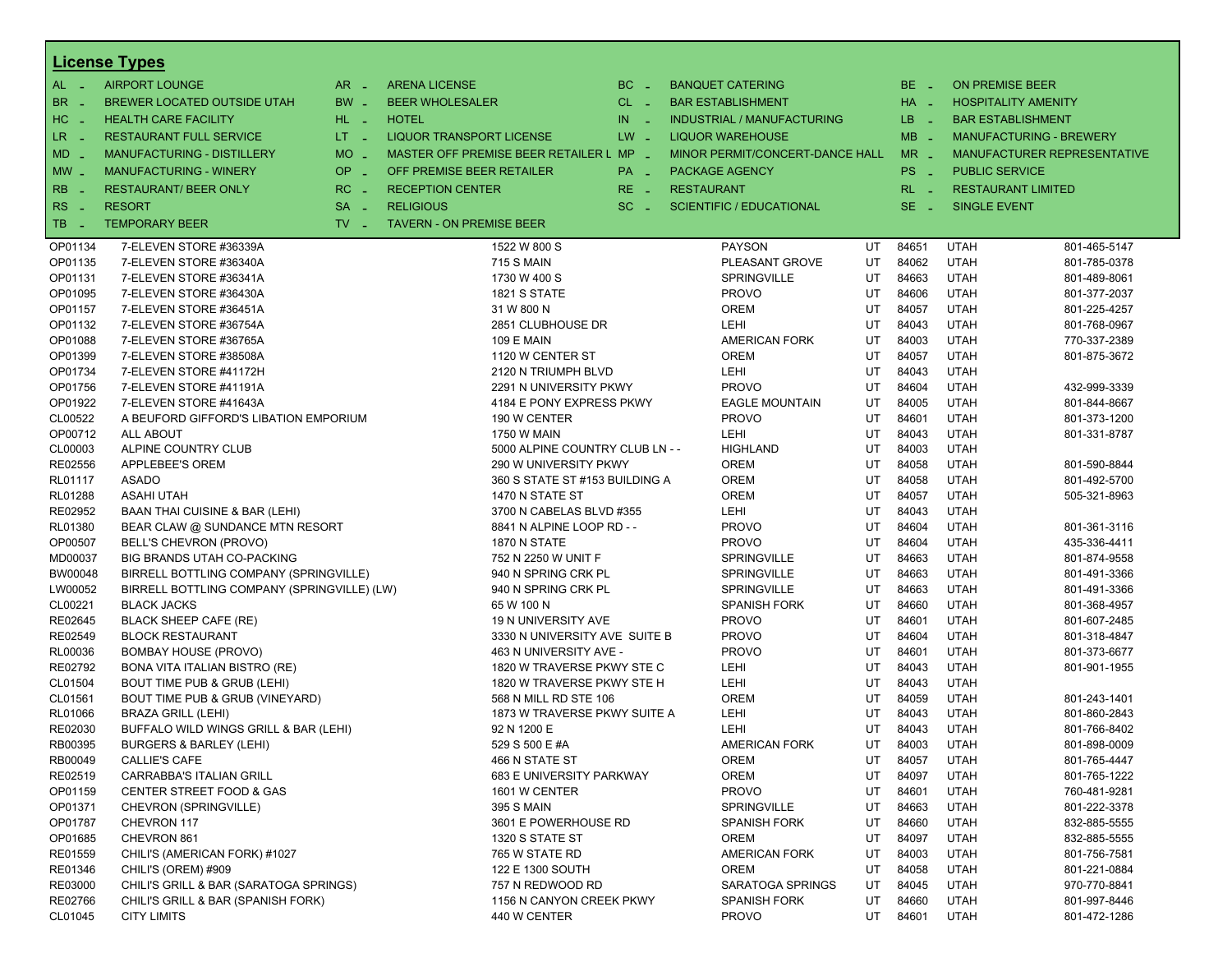|                     | <b>License Types</b>                                       |                               |                                 |                                              |           |                                    |          |                |                                |                              |  |
|---------------------|------------------------------------------------------------|-------------------------------|---------------------------------|----------------------------------------------|-----------|------------------------------------|----------|----------------|--------------------------------|------------------------------|--|
| $AL -$              | <b>AIRPORT LOUNGE</b>                                      | $AR -$                        | <b>ARENA LICENSE</b>            |                                              | $BC =$    | <b>BANQUET CATERING</b>            |          | BE _           | <b>ON PREMISE BEER</b>         |                              |  |
| BR.<br>$\sim$       | BREWER LOCATED OUTSIDE UTAH                                | $BW -$                        | <b>BEER WHOLESALER</b>          |                                              | $CL$ $-$  | <b>BAR ESTABLISHMENT</b>           |          | $HA$ $-$       | <b>HOSPITALITY AMENITY</b>     |                              |  |
| HC<br>$\sim$        | <b>HEALTH CARE FACILITY</b>                                | $HL$ $-$                      | <b>HOTEL</b>                    |                                              | $IN \sim$ | <b>INDUSTRIAL / MANUFACTURING</b>  |          | $LB - 1$       | <b>BAR ESTABLISHMENT</b>       |                              |  |
| LR.<br>$\sim$ $-$   | <b>RESTAURANT FULL SERVICE</b>                             | $LT = 1$                      | <b>LIQUOR TRANSPORT LICENSE</b> |                                              | $LW -$    | <b>LIQUOR WAREHOUSE</b>            |          | $MB -$         | <b>MANUFACTURING - BREWERY</b> |                              |  |
| MD                  | <b>MANUFACTURING - DISTILLERY</b>                          | $MO$ $\overline{\phantom{0}}$ |                                 | MASTER OFF PREMISE BEER RETAILER L MP _      |           | MINOR PERMIT/CONCERT-DANCE HALL    |          | $MR -$         |                                | MANUFACTURER REPRESENTATIVE  |  |
| $MW$ $-$            | <b>MANUFACTURING - WINERY</b>                              | OP.<br>$\sim$                 | OFF PREMISE BEER RETAILER       |                                              | PA _      | PACKAGE AGENCY                     |          | PS _           | <b>PUBLIC SERVICE</b>          |                              |  |
| <b>RB</b>           | <b>RESTAURANT/ BEER ONLY</b>                               | RC                            | <b>RECEPTION CENTER</b>         |                                              | RE.       | <b>RESTAURANT</b>                  |          | $RL - 1$       | <b>RESTAURANT LIMITED</b>      |                              |  |
|                     |                                                            | $\sim$ $\sim$                 |                                 |                                              | - 4       |                                    |          |                |                                |                              |  |
| <b>RS</b><br>$\sim$ | <b>RESORT</b>                                              | $SA =$                        | <b>RELIGIOUS</b>                |                                              | $SC =$    | <b>SCIENTIFIC / EDUCATIONAL</b>    |          | $SE -$         | <b>SINGLE EVENT</b>            |                              |  |
| TB.<br>- 4          | <b>TEMPORARY BEER</b>                                      | $TV -$                        | <b>TAVERN - ON PREMISE BEER</b> |                                              |           |                                    |          |                |                                |                              |  |
| MD00027             | CLEAR WATER DISTILLING COMPANY                             |                               |                                 | 564 W 700 S SUITE 401                        |           | PLEASANT GROVE                     | UT       | 84062          | <b>UTAH</b>                    | 801-997-8667                 |  |
| BE02663             | CLUBHOUSE GRILL/THANKSGIVING POINT GOLF CLUB               |                               |                                 | 3300 CLUBHOUSE DR                            |           | LEHI                               | UT       | 84043          | <b>UTAH</b>                    | 801-768-7400                 |  |
| RL01278             | CLUBHOUSE GRILL/THANKSGIVING POINT GOLF CLUB (RL)          |                               |                                 | 3300 CLUBHOUSE DR                            |           | LEHI                               | UT       | 84043          | <b>UTAH</b>                    | 801-209-3229                 |  |
| RL00561             | COMMUNAL RESTAURANT                                        |                               |                                 | 102 N UNIVERSITY AVE                         |           | <b>PROVO</b>                       | UT       | 84601          | <b>UTAH</b>                    | 801-373-8000                 |  |
| OP00284             | COSTCO WHOLESALE #1118                                     |                               |                                 | 273 E 1000 N                                 |           | <b>SPANISH FORK</b>                | UT       | 84660          | <b>UTAH</b>                    | 801-504-9530                 |  |
| OP01673             | COSTCO WHOLESALE #1383                                     |                               |                                 | 1083 N REDWOOD RD                            |           | SARATOGA SPRINGS                   | UT       | 84045          | <b>UTAH</b>                    | 801-407-4194                 |  |
| OP00567             | COSTCO WHOLESALE #484                                      |                               |                                 | 648 E 800 S                                  |           | <b>OREM</b>                        | UT       | 84097          | <b>UTAH</b>                    | 801-851-5003                 |  |
| RE02953             | COURTYARD LEHI AT THANKSGIVING POINT                       |                               |                                 | 2801 W CLUBHOUSE DR                          |           | LEHI                               | UT<br>UT | 84043          | <b>UTAH</b><br><b>UTAH</b>     | 801-768-1174                 |  |
| RE02964<br>RL01281  | <b>CULICHI KITCHEN (RE)</b><br><b>CULICHI KITCHEN (RL)</b> |                               |                                 | 747 N MAIN STREET<br>1680 S STATE ST STE 103 |           | <b>SPANISH FORK</b><br><b>OREM</b> | UT       | 84660<br>84097 | <b>UTAH</b>                    | 801-504-6349<br>801-360-9747 |  |
| OP00622             | CVS/PHARMACY #10577                                        |                               |                                 | 475 E STREET RD                              |           | <b>AMERICAN FORK</b>               | UT       | 84003          | <b>UTAH</b>                    | 801-756-1501                 |  |
| OP00613             | CVS/PHARMACY #10230                                        |                               |                                 | 1273 N UNIVERSITY AVE                        |           | <b>PROVO</b>                       | UT       | 84604          | <b>UTAH</b>                    | 801-377-3280                 |  |
| RL00564             | DEMAE JAPENESE RESTAURANT                                  |                               |                                 | <b>82 W CTR</b>                              |           | <b>PROVO</b>                       | UT       | 84601          | <b>UTAH</b>                    | 801-374-0306                 |  |
| CL00054             | EAGLES 3372 (PLEASANT GROVE)                               |                               |                                 | 220 N 600 W                                  |           | PLEASANT GROVE                     | UT       | 84062          | <b>UTAH</b>                    | 801-785-9005                 |  |
| OP01342             | <b>EAST BAY PHILLIPS 66</b>                                |                               |                                 | 1188 S UNIVERSITY AVE                        |           | <b>PROVO</b>                       | UT       | 84601          | <b>UTAH</b>                    | 801-374-5884                 |  |
| RL01212             | <b>EAST MOON SUSHI &amp; GRILL</b>                         |                               |                                 | 90 E MAIN ST -                               |           | LEHI                               | UT       | 84043          | <b>UTAH</b>                    | 801-753-0705                 |  |
| OP00362             | EL MERCADITO                                               |                               |                                 | 101 N 100 W -                                |           | <b>PAYSON</b>                      | UT       | 84651          | <b>UTAH</b>                    | 801-465-8848                 |  |
| OP01366             | EL MEXICANO MARKET                                         |                               |                                 | 560 N STATE                                  |           | <b>OREM</b>                        | UT       | 84057          | <b>UTAH</b>                    | 801-765-0400                 |  |
| RB00082             | <b>EL MEXSAL</b>                                           |                               |                                 | 325 S 200 W                                  |           | <b>PROVO</b>                       | UT       | 84601          | <b>UTAH</b>                    | 801-375-3468                 |  |
| RE02999             | EL MEXSAL MEXICAN & SALVADORIAN FOOD                       |                               |                                 | 325 S FREEDOM BLVD                           |           | <b>PROVO</b>                       | UT       | 84601          | <b>UTAH</b>                    | 801-375-3468                 |  |
| OP01671             | EL PUEBLO MARKET (PAYSON)                                  |                               |                                 | 1392 TURF FARMWAY STE 7                      |           | <b>PAYSON</b>                      | UT       | 84651          | <b>UTAH</b>                    | 801-465-0227                 |  |
| CL00457             | ELKS 849 (PROVO)                                           |                               |                                 | 1000 S UNIVERSITY AVE                        |           | <b>PROVO</b>                       | UT       | 84601          | <b>UTAH</b>                    | 801-373-0849                 |  |
| OP00438             | EXTRA MART #60                                             |                               |                                 | 1085 N CANYON CREEK PKWY                     |           | <b>SPANISH FORK</b>                | UT       | 84660          | <b>UTAH</b>                    | 801-798-9548                 |  |
| OP01560             | EXTRA MILE #188                                            |                               |                                 | 390 N SR 198                                 |           | SALEM                              | UT       | 84653          | <b>UTAH</b>                    | 801-423-8469                 |  |
| OP01630             | EXTRA MILE #192                                            |                               |                                 | 1613 N STATE ST                              |           | <b>OREM</b>                        | UT       | 84057          | <b>UTAH</b>                    | 801-224-6089                 |  |
| OP01628             | EXTRA MILE #193                                            |                               |                                 | 835 W 1200 S                                 |           | <b>OREM</b>                        | UT       | 84057          | <b>UTAH</b>                    | 801-802-8866                 |  |
| OP01632             | EXTRA MILE #194                                            |                               |                                 | <b>1456 N MAIN</b>                           |           | SPRINGVILLE                        | UT       | 84663          | <b>UTAH</b>                    | 801-491-9711                 |  |
| OP01715             | EXTRA MILE #199                                            |                               |                                 | 1250 W 800 S                                 |           | <b>PAYSON</b>                      | UT       | 84651          | <b>UTAH</b>                    | 801-465-5050                 |  |
| OP01801             | <b>FABULOUS FREDDY'S (LEHI)</b>                            |                               |                                 | 1195 E MAIN ST                               |           | LEHI                               | UT       | 84043          | <b>UTAH</b>                    | 702-933-5374                 |  |
| OP01900             | FAMILY DOLLAR #31017                                       |                               |                                 | 2118 W CENTER STREET                         |           | <b>PROVO</b>                       | UT       | 84601          | <b>UTAH</b>                    | REMCKEIT@DOLLART             |  |
| OP01625             | FAMILY DOLLAR #26287                                       |                               |                                 | 775 N OREM BLVD                              |           | <b>OREM</b>                        | UT       | 84057          | <b>UTAH</b>                    | 801-226-5300                 |  |
| OP01732             | FAMILY DOLLAR #32499                                       |                               |                                 | 819 N MAIN                                   |           | <b>PAYSON</b>                      | UT       | 84651          | <b>UTAH</b><br><b>UTAH</b>     | 801-983-4344                 |  |
| OP00441             | FAST GAS #1                                                |                               |                                 | 84 E SR 198                                  |           | SALEM<br><b>PAYSON</b>             | UT       | 84653          |                                | 801-423-1255<br>801-465-4076 |  |
| OP00446<br>OP00447  | FAST GAS #11<br>FAST GAS #12                               |                               |                                 | 788 S 1270 W<br>2009 W 400 S                 |           | SPRINGVILLE                        | UT<br>UT | 84651<br>84663 | <b>UTAH</b><br><b>UTAH</b>     | 801-491-5051                 |  |
| OP00448             | FAST GAS #2                                                |                               |                                 | 710 S 200 W                                  |           | <b>PAYSON</b>                      | UT       | 84651          | <b>UTAH</b>                    | 801-465-1108                 |  |
| OP00440             | FAST GAS #4                                                |                               |                                 | 185 W 400 N                                  |           | <b>OREM</b>                        | UT       | 84057          | <b>UTAH</b>                    | 801-226-3561                 |  |
| OP00439             | FAST GAS#5                                                 |                               |                                 | 1091 N STATE ST                              |           | <b>OREM</b>                        | UT       | 84057          | <b>UTAH</b>                    | 801-224-3272                 |  |
| OP00442             | FAST GAS#6                                                 |                               |                                 | 312 N W STATE RD                             |           | <b>AMERICAN FORK</b>               | UT       | 84003          | <b>UTAH</b>                    | 801-492-7776                 |  |
| OP00443             | FAST GAS #7                                                |                               |                                 | 1351 E CENTER ST                             |           | <b>SPANISH FORK</b>                | UT       | 84660          | <b>UTAH</b>                    | 801-798-7232                 |  |
| OP00444             | FAST GAS #9                                                |                               |                                 | 835 N MAIN ST                                |           | <b>SPANISH FORK</b>                | UT       | 84660          | <b>UTAH</b>                    | 801-798-2277                 |  |
| OP01804             | FAST STOP 1127                                             |                               |                                 | 890 N MAIN ST                                |           | <b>SPANISH FORK</b>                | UT       | 84660          | <b>UTAH</b>                    | 801-798-3792                 |  |
| BE02679             | <b>FAT CATS SARATOGA</b>                                   |                               |                                 | 212 W PIONEER CROSSING                       |           | SARATOGA SPRINGS                   | UT       | 84045          | <b>UTAH</b>                    | 801-753-9045                 |  |
| RB00405             | FAT DADDY'S PIZZERIA                                       |                               |                                 | 223 W CENTER ST                              |           | <b>PROVO</b>                       | UT       | 84601          | <b>UTAH</b>                    |                              |  |
|                     |                                                            |                               |                                 |                                              |           |                                    |          |                |                                |                              |  |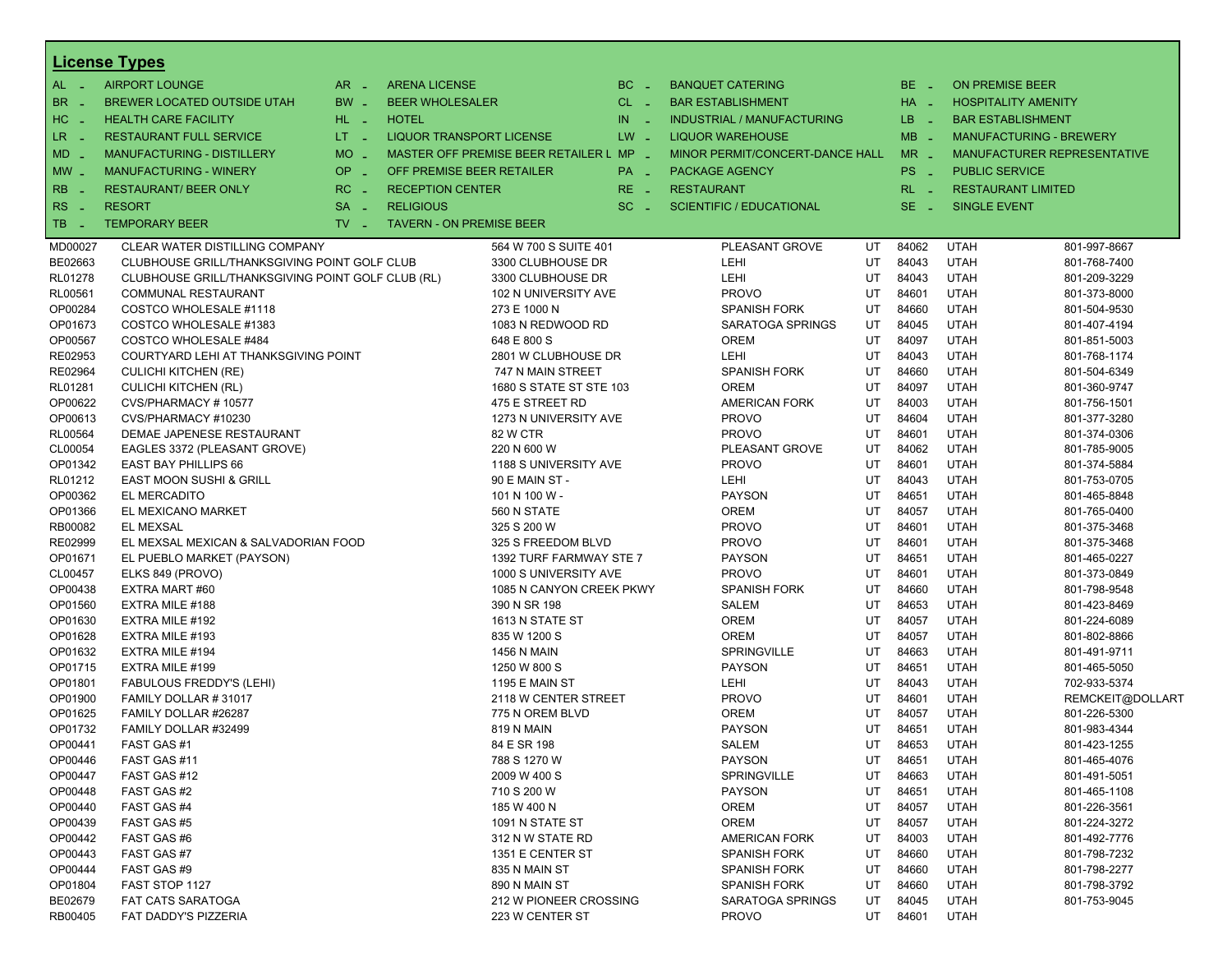|                   | <b>License Types</b>                      |                               |                                         |                      |                                   |    |                 |                        |                                    |
|-------------------|-------------------------------------------|-------------------------------|-----------------------------------------|----------------------|-----------------------------------|----|-----------------|------------------------|------------------------------------|
| $AL -$            | <b>AIRPORT LOUNGE</b>                     | AR<br>- 4                     | <b>ARENA LICENSE</b>                    | $BC -$               | <b>BANQUET CATERING</b>           |    | $BE -$          | <b>ON PREMISE BEER</b> |                                    |
| BR.<br>. —        | BREWER LOCATED OUTSIDE UTAH               | BW _                          | <b>BEER WHOLESALER</b>                  | $CL$ $-$             | <b>BAR ESTABLISHMENT</b>          |    | $HA$ $-$        |                        | <b>HOSPITALITY AMENITY</b>         |
| HC<br>. —         | <b>HEALTH CARE FACILITY</b>               | HL L                          | <b>HOTEL</b>                            | IN<br><b>College</b> | <b>INDUSTRIAL / MANUFACTURING</b> |    | LB.<br>- 2      |                        | <b>BAR ESTABLISHMENT</b>           |
| LR _              | <b>RESTAURANT FULL SERVICE</b>            | $LT - 1$                      | <b>LIQUOR TRANSPORT LICENSE</b>         | $LW -$               | <b>LIQUOR WAREHOUSE</b>           |    | $MB -$          |                        | <b>MANUFACTURING - BREWERY</b>     |
| $MD -$            | MANUFACTURING - DISTILLERY                | <b>MO</b><br>i al             | MASTER OFF PREMISE BEER RETAILER L MP _ |                      | MINOR PERMIT/CONCERT-DANCE HALL   |    | $MR -$          |                        | <b>MANUFACTURER REPRESENTATIVE</b> |
|                   | <b>MANUFACTURING - WINERY</b>             | <b>OP</b>                     | OFF PREMISE BEER RETAILER               |                      |                                   |    | PS <sub>-</sub> | <b>PUBLIC SERVICE</b>  |                                    |
| $MW -$            |                                           | i al                          |                                         | PA _                 | <b>PACKAGE AGENCY</b>             |    |                 |                        |                                    |
| <b>RB</b>         | <b>RESTAURANT/ BEER ONLY</b>              | RC<br>- 4                     | <b>RECEPTION CENTER</b>                 | $RE -$               | <b>RESTAURANT</b>                 |    | $RL - 1$        |                        | <b>RESTAURANT LIMITED</b>          |
| <b>RS</b><br>- 11 | <b>RESORT</b>                             | <b>SA</b><br>п.               | <b>RELIGIOUS</b>                        | $SC =$               | <b>SCIENTIFIC / EDUCATIONAL</b>   |    | $SE -$          | <b>SINGLE EVENT</b>    |                                    |
| TB<br>- 4         | <b>TEMPORARY BEER</b>                     | $TV$ $\overline{\phantom{0}}$ | <b>TAVERN - ON PREMISE BEER</b>         |                      |                                   |    |                 |                        |                                    |
| BE02516           | FOX HOLLOW GOLF CLUB                      |                               | 1400 N 200 E                            |                      | <b>AMERICAN FORK</b>              | UT | 84003           | <b>UTAH</b>            | 801-756-3594                       |
| OP00975           | FRESH MARKET (PROVO)                      |                               | 560 W CENTER ST                         |                      | <b>PROVO</b>                      | UT | 84601           | <b>UTAH</b>            | 801-374-1558                       |
| OP00344           | <b>FRIENDS FOOD &amp; GAS</b>             |                               | 95 W CENTER                             |                      | PLEASANT GROVE                    | UT | 84062           | <b>UTAH</b>            | 801-785-2641                       |
| OP01440           | FRIENDS FOOD & GAS (SPRINGVILLE)          |                               | 171 N MAIN ST                           |                      | <b>SPRINGVILLE</b>                | UT | 84663           | <b>UTAH</b>            | 801-489-3213                       |
| RL00868           | GANESH INDIAN CUISINE - AMERICAN FORK     |                               | 784 E STATE ST                          |                      | <b>AMERICAN FORK</b>              | UT | 84003           | <b>UTAH</b>            | 385-265-4126                       |
| OP00280           | <b>GAS N DASH</b>                         |                               | <b>710 N MAIN</b>                       |                      | <b>PAYSON</b>                     | UT | 84651           | <b>UTAH</b>            | 801-465-4365                       |
| OP00683           | GAS N GO #12                              |                               | 48 N 1600 W                             |                      | <b>MAPLETON</b>                   | UT | 84664           | <b>UTAH</b>            | 801-489-7182                       |
| OP00682           | GAS N GO #14                              |                               | 50 S 1200 W                             |                      | <b>OREM</b>                       | UT | 84058           | <b>UTAH</b>            | 801-226-1463                       |
| OP00681           | GAS N GO #16                              |                               | 565 STATE RD                            |                      | <b>SALEM</b>                      | UT | 84653           | <b>UTAH</b>            | 801-423-7769                       |
| OP01808           | <b>GINI'S CORNER MARKET</b>               |                               | 805 E 100 N                             |                      | <b>PAYSON</b>                     | UT | 84651           | <b>UTAH</b>            | 385-218-7332                       |
| BE01802           | <b>GLADSTAN GOLF COURSE</b>               |                               | #1 GLADSTAN DR                          |                      | <b>PAYSON</b>                     | UT | 84651           | <b>UTAH</b>            | 801-465-5285                       |
| RL01454           | <b>GOURMANDISE (AMERICAN FORK)</b>        |                               | 215 E STATE ST                          |                      | <b>AMERICAN FORK</b>              | UT | 84003           | <b>UTAH</b>            | 801-671-1767                       |
| RL01473           | <b>HAMA SUSHI</b>                         |                               | 153 W CROSSROADS BLVD STE E             |                      | SARATOGA SPRINGS                  | UT | 84045           | <b>UTAH</b>            | 347-592-8836                       |
| RL00224           | HAPPY SUMO AT RIVERWOODS                  |                               | 4801 N UNIVERSITY #810                  |                      | <b>PROVO</b>                      | UT | 84604           | <b>UTAH</b>            | 801-225-9100                       |
| OP00166           | HARMONS (TRAVERSE MOUNTAIN)               |                               | 1750 TRAVERSE PKWY                      |                      | LEHI                              | UT | 84043           | <b>UTAH</b>            | 385-352-8011                       |
| OP00172           | <b>HARMONS OREM</b>                       |                               | 870 E 800 N                             |                      | <b>OREM</b>                       | UT | 84097           | <b>UTAH</b>            | 801-225-1770                       |
| OP00011           | HARTS GAS & FOOD (AMERICAN FORK)          |                               | 585 S STATE RD                          |                      | <b>AMERICAN FORK</b>              | UT | 84003           | <b>UTAH</b>            | 801-756-3638                       |
| OP00006           | HARTS GAS AND FOOD                        |                               | 108 E STATE                             |                      | <b>LEHI</b>                       | UT | 84043           | <b>UTAH</b>            | 801-768-8034                       |
| OP00079           | HARTS GAS AND FOOD (1020 W) AMERICAN FORK |                               | 21 N 1020 W                             |                      | <b>AMERICAN FORK</b>              | UT | 84003           | <b>UTAH</b>            | 801-763-1075                       |
| OP00145           | HARTS GAS AND FOOD (CEDAR HILLS)          |                               | 10022 N 4800 W                          |                      | PLEASANT GROVE                    | UT | 84062           | <b>UTAH</b>            | 801-756-5826                       |
| RE02607           | HILTON GARDEN INN (LEHI)                  |                               | 3150 N. HOTEL LOOP                      |                      | LEHI                              | UT | 84043           | <b>UTAH</b>            | 801-341-6333                       |
| BC00235           | HILTON GARDEN INN LEHI                    |                               | 3150 N HOTEL LOOP                       |                      | LEHI                              | UT | 84043           | <b>UTAH</b>            | 801-341-6333                       |
| OP01883           | HOLIDAY OIL #67                           |                               | 725 N GENEVA RD                         |                      | <b>LINDON</b>                     | UT | 84042           | <b>UTAH</b>            | 801-973-7002                       |
| OP01612           | <b>HOLIDAY OIL #41</b>                    |                               | 2121 N THANKSGIVING WAY                 |                      | <b>LEHI</b>                       | UT | 84043           | <b>UTAH</b>            |                                    |
| OP01733           | <b>HOLIDAY OIL #63</b>                    |                               | 700 S 2550 E                            |                      | <b>SPANISH FORK</b>               | UT | 84660           | <b>UTAH</b>            | 801-973-7002                       |
| OP01761           | <b>HOLIDAY OIL #64</b>                    |                               | 9295 SUNSET DR                          |                      | <b>EAGLE MOUNTAIN</b>             | UT | 84005           | <b>UTAH</b>            | 801-973-7002                       |
| OP01882           | <b>HOLIDAY OIL #66</b>                    |                               | 1225 W SANDALWOOD DR                    |                      | LEHI                              | UT | 84043           | <b>UTAH</b>            | 801-973-7002                       |
| OP01934           | HOLIDAY OIL #68                           |                               | 759 N 1500 W                            |                      | <b>OREM</b>                       | UT | 84057           | <b>UTAH</b>            | 801-973-7002                       |
| OP00787           | HOLIDAY OIL CO#12                         |                               | 3476 E PONY EXPRESS                     |                      | <b>EAGLE MOUNTAIN</b>             | UT | 84005           | <b>UTAH</b>            | 385-352-7235                       |
| OP00789           | <b>HOLIDAY OIL CO#14</b>                  |                               | 1223 W 1600 N                           |                      | <b>OREM</b>                       | UT | 84057           | <b>UTAH</b>            | 801-221-3771                       |
| OP00790           | HOLIDAY OIL CO#15                         |                               | 290 W CENTER                            |                      | <b>OREM</b>                       | UT | 84057           | <b>UTAH</b>            | 801-226-6068                       |
| OP00760           | HOLIDAY OIL CO#22                         |                               | 1042 N HWY 89                           |                      | <b>MAPLETON</b>                   | UT | 84664           | <b>UTAH</b>            | 801-704-9481                       |
| OP00736           | <b>HOLIDAY OIL CO#43</b>                  |                               | 62 S INTERSTATE PLAZA DR                |                      | LEHI                              | UT | 84043           | <b>UTAH</b>            | 801-738-0350                       |
| OP00740           | HOLIDAY OIL CO#47                         |                               | 309 W MAIN                              |                      | <b>AMERICAN FORK</b>              | UT | 84003           | <b>UTAH</b>            | 801-216-8197                       |
| OP00747           | HOLIDAY OIL CO#54                         |                               | 578 S PLEASANT GROVE BLVD               |                      | PLEASANT GROVE                    | UT | 84062           | <b>UTAH</b>            | 801-642-2072                       |
| OP00748           | <b>HOLIDAY OIL CO#55</b>                  |                               | 1125 S 500 W                            |                      | LEHI                              | UT | 84043           | <b>UTAH</b>            | 801-768-7308                       |
| OP00751           | HOLIDAY OIL CO#58                         |                               | 330 E MAIN                              |                      | SANTAQUIN                         | UT | 84655           | <b>UTAH</b>            | 801-754-5813                       |
| OP00752           | HOLIDAY OIL CO#59                         |                               | 1482 E EAGLE MOUNTAIN BLVD              |                      | <b>EAGLE MOUNTAIN</b>             | UT | 84005           | <b>UTAH</b>            | 385-352-7237                       |
| RL01192           | HUHOT MONGOLIAN GRILL (SPANISH FORK)      |                               | 693 N 920 E                             |                      | <b>SPANISH FORK</b>               | UT | 84660           | <b>UTAH</b>            | 801-798-5528                       |
| RE02709           | HYATT HOUSE PROVO/PLEASANT GROVE          |                               | 544 S PLEASANT GROVE BLVD               |                      | PLEASANT GROVE                    | UT | 84062           | <b>UTAH</b>            | 385-498-3700                       |
| BC00249           | HYATT HOUSE PROVO/PLEASANT GROVE (BC)     |                               | 544 S PLEASANT GROVE BLVD               |                      | PLEASANT GROVE                    | UT | 84062           | <b>UTAH</b>            | 385-498-3700                       |
| OP00930           | HYATT HOUSE PROVO/PLEASANT GROVE (OP)     |                               | 544 S PLEASANT GROVE BLVD               |                      | PLEASANT GROVE                    | UT | 84062           | <b>UTAH</b>            | 385-498-3700                       |
| RE02662           | <b>HYATT PLACE PROVO/DOWNTOWN</b>         |                               | 180 W 100 N -                           |                      | <b>PROVO</b>                      | UT | 84601           | <b>UTAH</b>            | 801-609-2060                       |
| BC00206           | HYATT PLACE SALT LAKE CITY/LEHI           |                               | 3700 N OUTLET PKWY                      |                      | LEHI                              | UT | 84043           | UTAH                   | 801-385-8300                       |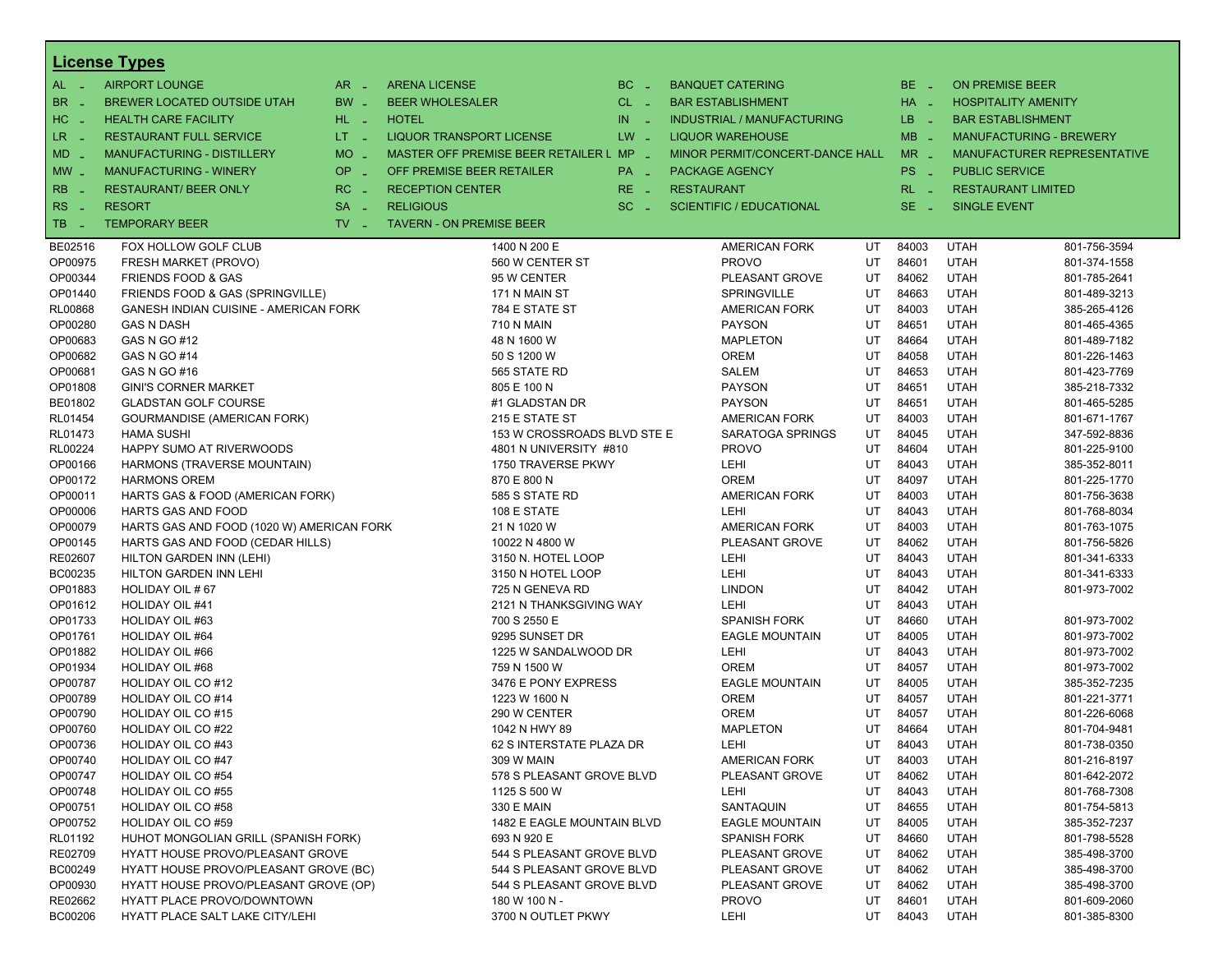|                       | <b>License Types</b>                  |                     |                                         |              |                                 |    |          |                        |                                |
|-----------------------|---------------------------------------|---------------------|-----------------------------------------|--------------|---------------------------------|----|----------|------------------------|--------------------------------|
| $AL -$                | <b>AIRPORT LOUNGE</b>                 | $AR -$              | <b>ARENA LICENSE</b>                    | BC<br>$\sim$ | <b>BANQUET CATERING</b>         |    | BE _     | <b>ON PREMISE BEER</b> |                                |
| BR<br>- 4             | <b>BREWER LOCATED OUTSIDE UTAH</b>    | BW _                | <b>BEER WHOLESALER</b>                  | $CL$ $-$     | <b>BAR ESTABLISHMENT</b>        |    | $HA$ $=$ |                        | <b>HOSPITALITY AMENITY</b>     |
| H <sub>C</sub><br>- 4 | <b>HEALTH CARE FACILITY</b>           | HL L                | <b>HOTEL</b>                            | IN<br>- 2    | INDUSTRIAL / MANUFACTURING      |    | LB __    |                        | <b>BAR ESTABLISHMENT</b>       |
| LR.<br>- 4            | <b>RESTAURANT FULL SERVICE</b>        | $LT = 1$            | <b>LIQUOR TRANSPORT LICENSE</b>         | $LW -$       | <b>LIQUOR WAREHOUSE</b>         |    | $MB -$   |                        | <b>MANUFACTURING - BREWERY</b> |
| $MD -$                | <b>MANUFACTURING - DISTILLERY</b>     | <b>MO</b><br>$\sim$ | MASTER OFF PREMISE BEER RETAILER L MP - |              | MINOR PERMIT/CONCERT-DANCE HALL |    | $MR -$   |                        | MANUFACTURER REPRESENTATIVE    |
|                       | <b>MANUFACTURING - WINERY</b>         | <b>OP</b>           | OFF PREMISE BEER RETAILER               |              |                                 |    | PS _     | <b>PUBLIC SERVICE</b>  |                                |
| $MW$ $-$              |                                       | п.                  |                                         | PA _         | <b>PACKAGE AGENCY</b>           |    |          |                        |                                |
| <b>RB</b>             | <b>RESTAURANT/ BEER ONLY</b>          | RC<br>$\sim$        | <b>RECEPTION CENTER</b>                 | $RE -$       | <b>RESTAURANT</b>               |    | $RL - 1$ |                        | <b>RESTAURANT LIMITED</b>      |
| RS                    | <b>RESORT</b>                         | <b>SA</b><br>п.     | <b>RELIGIOUS</b>                        | $SC =$       | <b>SCIENTIFIC / EDUCATIONAL</b> |    | $SE -$   | <b>SINGLE EVENT</b>    |                                |
| TB<br>n a             | <b>TEMPORARY BEER</b>                 | TV.<br>- 2          | <b>TAVERN - ON PREMISE BEER</b>         |              |                                 |    |          |                        |                                |
| RE02384               | HYATT PLACE SALT LAKE CITY/LEHI -RE1  |                     | 3700 N OUTLET PKWY                      |              | LEHI                            | UT | 84043    | <b>UTAH</b>            | 801-385-8300                   |
| RL00416               | <b>INDIA PALACE</b>                   |                     | 98 W CTR ST                             |              | <b>PROVO</b>                    | UT | 84601    | <b>UTAH</b>            |                                |
| MB00079               | INTERMOUNTAIN NUTRITION (MB)          |                     | 1851 W UTAH AVE                         |              | <b>PAYSON</b>                   | UT | 84651    | <b>UTAH</b>            | 801-788-4350                   |
| MD00028               | INTERMOUNTAIN NUTRITION (MD)          |                     | 1851 W UTAH AVE                         |              | <b>PAYSON</b>                   | UT | 84651    | <b>UTAH</b>            | 801-788-4350                   |
| MW00033               | INTERMOUNTAIN NUTRITION (MW)          |                     | 1851 W UTAH AVE                         |              | <b>PAYSON</b>                   | UT | 84651    | <b>UTAH</b>            | 801-788-4350                   |
| RL01221               | <b>ITTO SUSHI (OREM)</b>              |                     | 547 E UNIVERSITY PKWY SPACE NM4         |              | <b>OREM</b>                     | UT | 84097    | <b>UTAH</b>            | 801-953-5873                   |
| OP01168               | <b>IVANOV'S MARKET</b>                |                     | 11 E MAIN ST                            |              | SANTAQUIN                       | UT | 84655    | <b>UTAH</b>            | 801-754-5494                   |
| OP00195               | JACKSONS #141 (OREM)                  |                     | 777 N STATE ST                          |              | <b>OREM</b>                     | UT | 84057    | <b>UTAH</b>            | 801-224-8245                   |
| OP00202               | JACKSONS #158 (LEHI)                  |                     | 290 W STATE ST                          |              | LEHI                            | UT | 84043    | <b>UTAH</b>            | 801-768-8887                   |
| OP00204               | JACKSONS #159 (UNIVERSITY PKWY OREM)  |                     | 1308 W UNIVERSITY PKWY                  |              | <b>OREM</b>                     | UT | 84058    | <b>UTAH</b>            | 801-426-5700                   |
| RE00774               | JOE BANDIDOS MEXICAN RESTAURANT       |                     | 1435 N MAIN -                           |              | <b>SPRINGVILLE</b>              | UT | 84663    | <b>UTAH</b>            | 801-853-1500                   |
| RE01708               | JOE VERA'S MEXICAN RESTAURANT         |                     | 201 W CENTER ST                         |              | <b>PROVO</b>                    | UT | 84601    | <b>UTAH</b>            | 801-375-6714                   |
| RL01443               | <b>JOEY'S</b>                         |                     | 198 W CENTER STREET                     |              | <b>PROVO</b>                    | UT | 84601    | <b>UTAH</b>            | 801-623-9514                   |
| OP00142               | KARS FOOD & FUEL                      |                     | <b>1431 SUMMIT RIDGE PKWY</b>           |              | SANTAQUIN                       | UT | 84655    | <b>UTAH</b>            | 801-754-1410                   |
| RL01320               | KICKIN SEAFOOD (OREM)                 |                     | 435 E 1150 S -                          |              | <b>OREM</b>                     | UT | 84097    | <b>UTAH</b>            | 801-226-4166                   |
| RL00624               | <b>KOHINOOR</b>                       |                     | <b>75 S STATE ST</b>                    |              | <b>OREM</b>                     | UT | 84058    | <b>UTAH</b>            | 801-226-6666                   |
| OP01565               | KOHLER'S GROCERY                      |                     | 300 E MAIN                              |              | LEHI                            | UT | 84043    | <b>UTAH</b>            | 801-768-3578                   |
| RE01514               | LA CASITA (SPRINGVILLE)               |                     | 333 N MAIN ST                           |              | SPRINGVILLE                     | UT | 84663    | <b>UTAH</b>            | 801-489-9543                   |
| RE02005               | LA COSTA RESTAURANT (AMERICAN FORK)   |                     | 852 E STATE RD                          |              | <b>AMERICAN FORK</b>            | UT | 84003    | <b>UTAH</b>            | 801-492-0042                   |
| RL00172               | LA DOLCE VITA RISTORANTE              |                     | 61 N 100 EAST                           |              | <b>PROVO</b>                    | UT | 84606    | <b>UTAH</b>            | 801-373-8482                   |
| RE02105               | LA FOUNTAIN (LEHI)                    |                     | 101 N 1200 E                            |              | <b>LEHI</b>                     | UT | 84043    | <b>UTAH</b>            | 801-766-2619                   |
| RE02699               | LA JOLLA GROVES (RE)                  |                     | 4801 N UNIVERSITY AVE STE 610           |              | <b>PROVO</b>                    | UT | 84604    | <b>UTAH</b>            | 801-224-5111                   |
| RE03001               | LA PUENTE MEXICAN RESTAURANT (A FORK) |                     | 101 NW STATE ST #114                    |              | <b>AMERICAN FORK</b>            | UT | 84003    | <b>UTAH</b>            | 801-518-4867                   |
| CL01262               | LA SABRE CLUB                         |                     | 44 N MERCHANT ST                        |              | <b>AMERICAN FORK</b>            | UT | 84003    | <b>UTAH</b>            | 801-400-1815                   |
| OP00896               | <b>LAST CHANCE STORE</b>              |                     | 1620 W CENTER ST                        |              | <b>PROVO</b>                    | UT | 84601    | <b>UTAH</b>            | 801-377-2676                   |
| OP00894               | LAST CHANCE STORE #2                  |                     | 930 S UNIVERSITY AVE.                   |              | <b>PROVO</b>                    | UT | 84601    | <b>UTAH</b>            | 801-375-0065                   |
| OP00895               | LAST CHANCE STORE #3                  |                     | 545 N 900 E                             |              | <b>PROVO</b>                    | UT | 84606    | <b>UTAH</b>            | 801-377-2086                   |
| OP00897               | <b>LAST CHANCE STORE #4</b>           |                     | 516 N STATE ST                          |              | <b>OREM</b>                     | UT | 84057    | <b>UTAH</b>            | 801-225-1906                   |
| OP00925               | LAST CHANCE STORE #5                  |                     | 90 N MAIN                               |              | <b>PAYSON</b>                   | UT | 84651    | <b>UTAH</b>            | 801-465-6905                   |
| OP01563               | <b>LAST CHANCE STORE #7</b>           |                     | 889 W CENTER ST                         |              | <b>PROVO</b>                    | UT | 84601    | <b>UTAH</b>            | 801-377-2676                   |
| OP01347               | LEES ROUNDUP #1 OF LEHI               |                     | 1531 NW STATE ST -                      |              | LEHI                            | UT | 84043    | <b>UTAH</b>            | 801-768-1774                   |
| RL01438               | LITTLE INDIA                          |                     | 987 W 500 N #101                        |              | <b>AMERICAN FORK</b>            | UT | 84003    | <b>UTAH</b>            | 801-756-8888                   |
| RB00245               | <b>LOS 2 COMPADRES MARKET</b>         |                     | 330 E STATE RD                          |              | PLEASANT GROVE                  | UT | 84062    | <b>UTAH</b>            | 801-796-0979                   |
| OP00347               | LOVE'S TRAVEL STOP #518 (SPRINGVILLE) |                     | 358 S 2200 W                            |              | <b>SPRINGVILLE</b>              | UT | 84663    | <b>UTAH</b>            | 405-463-8891                   |
| RL00921               | LUCY'S NEW YORK STYLE PIZZERIA        |                     | 59 S STATE ST                           |              | <b>OREM</b>                     | UT | 84058    | <b>UTAH</b>            | 801-802-7777                   |
| OP00974               | <b>MACEY'S (AMERICAN FORK)</b>        |                     | <b>135 E MAIN</b>                       |              | <b>AMERICAN FORK</b>            | UT | 84003    | <b>UTAH</b>            | 801-756-1440                   |
| OP00862               | MACEY'S (LEHI)                        |                     | 760 E MAIN                              |              | LEHI                            | UT | 84043    | <b>UTAH</b>            | 801-766-9455                   |
| OP00870               | MACEY'S (OREM)                        |                     | 880 N STATE                             |              | <b>OREM</b>                     | UT | 84057    | <b>UTAH</b>            | 801-225-6002                   |
| OP00865               | MACEY'S (PLEASANT GROVE)              |                     | 931 W STATE                             |              | PLEASANT GROVE                  | UT | 84062    | <b>UTAH</b>            | 801-796-6601                   |
| OP00864               | MACEY'S (PROVO)                       |                     | 1400 N STATE                            |              | <b>PROVO</b>                    | UT | 84601    | <b>UTAH</b>            | 801-356-3216                   |
| OP00868               | MACEY'S (SPANISH FORK)                |                     | 187 E 1000 N                            |              | <b>SPANISH FORK</b>             | UT | 84660    | <b>UTAH</b>            | 801-798-9803                   |
| OP01952               | <b>MACEY'S EAGLE MOUNTAIN</b>         |                     | 1557 E EAGLE MOUNTAIN BLVD              |              | <b>EAGLE MOUNTAIN</b>           | UT | 84005    | <b>UTAH</b>            | 208-320-2070                   |
| OP01696               | <b>MACEY'S IN SANTAQUIN</b>           |                     | 110 N 400 E                             |              | SANTAQUIN                       | UT | 84655    | <b>UTAH</b>            | 435-462-2602                   |
| RL01216               | MAGLEBY'S (RL)                        |                     | 198 S MAIN ST                           |              | SPRINGVILLE                     | UT | 84663    | <b>UTAH</b>            | 801-374-6249                   |
|                       |                                       |                     |                                         |              |                                 |    |          |                        |                                |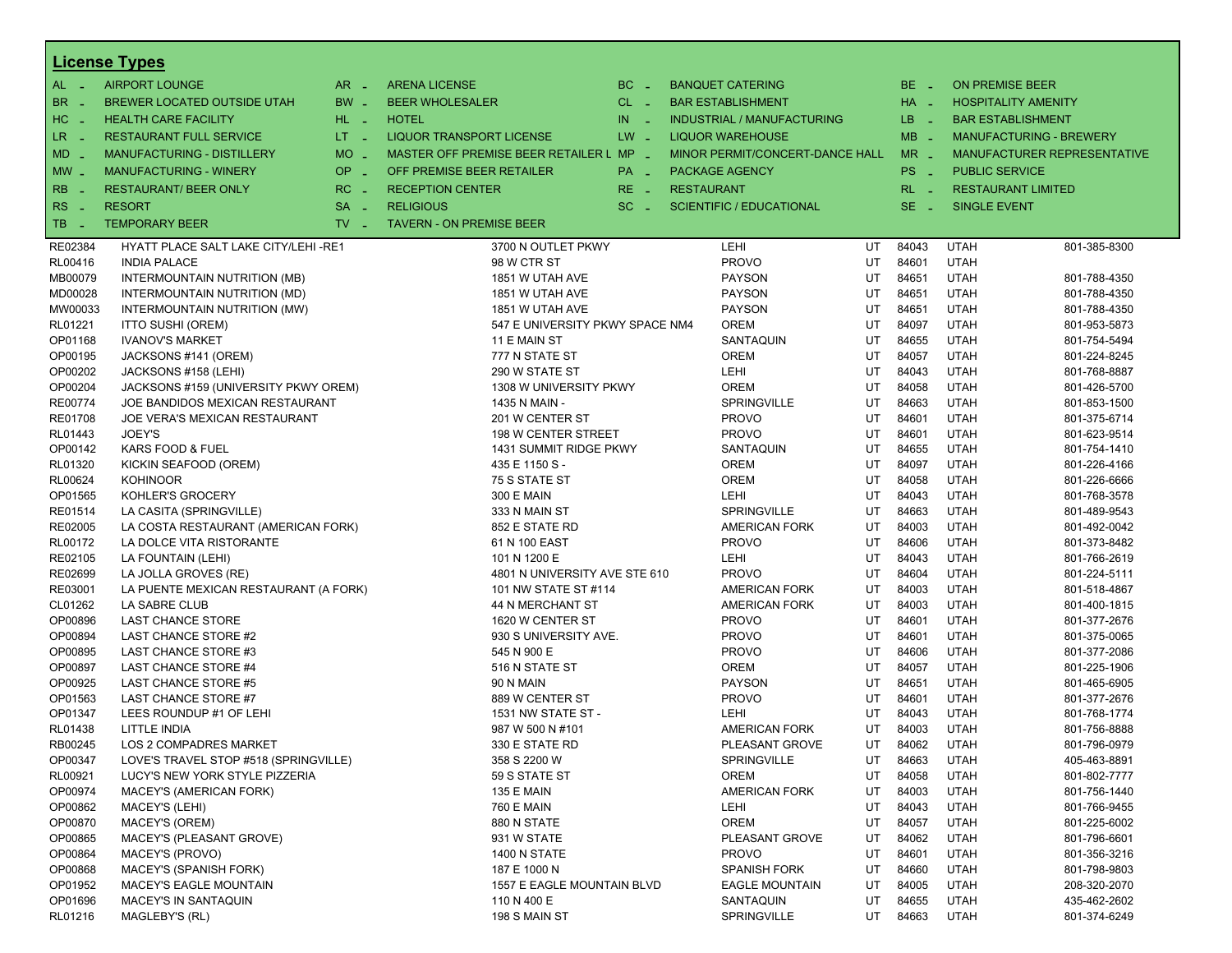|                       | <b>License Types</b>                        |                               |                                         |        |                                   |    |          |                          |                                |
|-----------------------|---------------------------------------------|-------------------------------|-----------------------------------------|--------|-----------------------------------|----|----------|--------------------------|--------------------------------|
| $AL -$                | <b>AIRPORT LOUNGE</b>                       | $AR -$                        | <b>ARENA LICENSE</b>                    | $BC -$ | <b>BANQUET CATERING</b>           |    | BE _     | <b>ON PREMISE BEER</b>   |                                |
| BR<br>- 4             | <b>BREWER LOCATED OUTSIDE UTAH</b>          | BW _                          | <b>BEER WHOLESALER</b>                  | CL _   | <b>BAR ESTABLISHMENT</b>          |    | HA _     |                          | <b>HOSPITALITY AMENITY</b>     |
| H <sub>C</sub><br>- 4 | <b>HEALTH CARE FACILITY</b>                 | HL L                          | <b>HOTEL</b>                            | $IN =$ | <b>INDUSTRIAL / MANUFACTURING</b> |    | LB __    | <b>BAR ESTABLISHMENT</b> |                                |
| LR.<br>$\sim$         | <b>RESTAURANT FULL SERVICE</b>              | $LT - 1$                      | LIQUOR TRANSPORT LICENSE                | $LW -$ | <b>LIQUOR WAREHOUSE</b>           |    | $MB -$   |                          | <b>MANUFACTURING - BREWERY</b> |
| $MD -$                | <b>MANUFACTURING - DISTILLERY</b>           | <b>MO</b><br>$\sim$           | MASTER OFF PREMISE BEER RETAILER L MP _ |        | MINOR PERMIT/CONCERT-DANCE HALL   |    | $MR -$   |                          | MANUFACTURER REPRESENTATIVE    |
|                       | <b>MANUFACTURING - WINERY</b>               | <b>OP</b>                     | OFF PREMISE BEER RETAILER               |        |                                   |    | PS _     | <b>PUBLIC SERVICE</b>    |                                |
| $MW-$                 |                                             | п.                            |                                         | PA _   | <b>PACKAGE AGENCY</b>             |    |          |                          |                                |
| <b>RB</b>             | <b>RESTAURANT/ BEER ONLY</b>                | RC<br>i a                     | <b>RECEPTION CENTER</b>                 | RE _   | <b>RESTAURANT</b>                 |    | $RL - 1$ |                          | <b>RESTAURANT LIMITED</b>      |
| RS<br>$\sim$          | <b>RESORT</b>                               | <b>SA</b><br>п.               | <b>RELIGIOUS</b>                        | $SC =$ | <b>SCIENTIFIC / EDUCATIONAL</b>   |    | $SE -$   | <b>SINGLE EVENT</b>      |                                |
| TB.<br>- 4            | <b>TEMPORARY BEER</b>                       | $TV$ $\overline{\phantom{0}}$ | <b>TAVERN - ON PREMISE BEER</b>         |        |                                   |    |          |                          |                                |
| RB00407               | <b>MALENA'S CAFE</b>                        |                               | 1253 CANYON CREEK PKWY                  |        | <b>SPANISH FORK</b>               | UT | 84660    | <b>UTAH</b>              | 385-437-3741                   |
| RE02814               | <b>MARACAS MEXICAN GRILL</b>                |                               | 340 E MAIN ST                           |        | SANTAQUIN                         | UT | 84655    | <b>UTAH</b>              | 801-754-3143                   |
| RE02842               | MARISCOS LOS CHINCHORROS (RE)               |                               | 294 N STATE ST                          |        | <b>OREM</b>                       | UT | 84057    | <b>UTAH</b>              | 801-224-1531                   |
| OP00045               | MAVERIK #258 (SPRINGVILLE)                  |                               | 309 N MAIN                              |        | SPRINGVILLE                       | UT | 84663    | <b>UTAH</b>              | 801-936-5557                   |
| OP00071               | MAVERIK #279 (SPRINGVILLE)                  |                               | 1509 N 1750 W                           |        | SPRINGVILLE                       | UT | 84663    | <b>UTAH</b>              | 801-936-5557                   |
| OP00050               | MAVERIK #280 (W MAIN ST LEHI)               |                               | 520 W MAIN ST                           |        | LEHI                              | UT | 84043    | <b>UTAH</b>              | 801-936-5557                   |
| OP00115               | MAVERIK #321 (S UNIVERSITY PROVO)           |                               | 1410 S UNIVERSITY                       |        | <b>PROVO</b>                      | UT | 84601    | <b>UTAH</b>              | 801-936-5557                   |
| OP00244               | MAVERIK #339 (OREM)                         |                               | 85 W 800 N                              |        | <b>OREM</b>                       | UT | 84057    | <b>UTAH</b>              | 801-936-5557                   |
| OP00037               | MAVERIK #358 (LEHI)                         |                               | 3569 N THANKSGIVING WAY                 |        | <b>LEHI</b>                       | UT | 84043    | <b>UTAH</b>              | 801-936-5557                   |
| OP00396               | MAVERIK #377                                |                               | 725 E MAIN STREET                       |        | SANTAQUIN                         | UT | 84655    | <b>UTAH</b>              | 801-936-5557                   |
| OP00188               | MAVERIK #380 (EAGLE MOUNTAIN) OP            |                               | 9217 N RANCHES PKWY                     |        | <b>EAGLE MOUNTAIN</b>             | UT | 84005    | <b>UTAH</b>              | 801-618-1331                   |
| OP00248               | MAVERIK #459 (PLEASANT GROVE)               |                               | 705 S STATE ST                          |        | PLEASANT GROVE                    | UT | 84062    | <b>UTAH</b>              | 801-936-5557                   |
| OP00245               | MAVERIK #462 (PROVO                         |                               | 870 W CENTER ST                         |        | <b>PROVO</b>                      | UT | 84601    | <b>UTAH</b>              | 801-936-5557                   |
| OP00114               | MAVERIK #511 (S STATE PROVO)                |                               | 325 S STATE                             |        | <b>PROVO</b>                      | UT | 84601    | <b>UTAH</b>              | 801-936-5557                   |
| OP00247               | MAVERIK #516 (AMERICAN FORK)                |                               | 1078 E STATE RD                         |        | <b>AMERICAN FORK</b>              | UT | 84003    | <b>UTAH</b>              | 801-936-5557                   |
| OP00237               | MAVERIK #523 (PROVO)                        |                               | 1530 N STATE ST                         |        | <b>PROVO</b>                      | UT | 84601    | <b>UTAH</b>              | 801-936-5557                   |
| OP00406               | MAVERIK #580                                |                               | 1075 S 1100 W                           |        | LEHI                              | UT | 84043    | <b>UTAH</b>              | 801-936-5557                   |
| OP01471               | MAVERIK #601                                |                               | 2050 N 3600 W                           |        | <b>LEHI</b>                       | UT | 84043    | <b>UTAH</b>              | 801-683-3166                   |
| OP01649               | MAVERIK #624                                |                               | 1547 S 1600 W                           |        | <b>MAPLETON</b>                   | UT | 84664    | <b>UTAH</b>              | 801-335-3805                   |
| OP01829               | MAVERIK #670                                |                               | 797 E 800 N                             |        | <b>SPANISH FORK</b>               | UT | 84660    | <b>UTAH</b>              | 801-936-5557                   |
| OP01940               | MAVERIK #683 (LEHI)                         |                               | 2211 N 1200 W                           |        | <b>LEHI</b>                       | UT | 84043    | <b>UTAH</b>              | 801-335-3805                   |
| OP01960               | MAVERIK #692                                |                               | 1595 E EAGLE MOUNTAIN BLVD              |        | <b>EAGLE MOUNTAIN</b>             | UT | 84005    | <b>UTAH</b>              | 801-335-3805                   |
| OP00008               | MAVERIK (SARATOGA SPRINGS)                  |                               | 2023 S REDWOOD RD                       |        | SARATOGA SPRINGS                  | UT | 84045    | <b>UTAH</b>              | 801-963-5557                   |
| OP00118               | MAVERIK, INC. #314 795 S. STATE STREET OREM |                               | 795S STATE STREET 84058                 |        | <b>OREM</b>                       | UT | 84058    | <b>UTAH</b>              |                                |
| OP00097               | MAVERIK, INC. #517 GENEVA ROAD              |                               | 24 S GENEVA ROAD                        |        | <b>OREM</b>                       | UT | 84058    | <b>UTAH</b>              |                                |
| OP00117               | MAVERIK, INC. #316 800 E OREM               |                               | 1240 S. 800 E                           |        | <b>OREM</b>                       | UT | 84097    | <b>UTAH</b>              |                                |
| OP00111               | MAVERIK, INC. #399 1200 W, OREM             |                               | 833 N 1200 W.                           |        | <b>OREM</b>                       | UT | 84057    | <b>UTAH</b>              | 801-936-5557                   |
| OP00119               | MAVERIK, INC. #554 1600 N OREM              |                               | 1395 W 1600 N                           |        | <b>OREM</b>                       | UT | 84057    | <b>UTAH</b>              |                                |
| OP01526               | MERCADO 5 DE MAYO                           |                               | 389 S 600 E -                           |        | <b>PROVO</b>                      | UT | 84606    | <b>UTAH</b>              | 385-318-6245                   |
| MR00176               | MERCER BEVERAGE MARKETING                   |                               | 61 W 400 S #406                         |        | <b>PROVO</b>                      | UT | 84601    | <b>UTAH</b>              | 801-842-5663                   |
| RB00142               | MI RANCHERITO (PAYSON) #2                   |                               | 85 E UTAH AVE                           |        | <b>PAYSON</b>                     | UT | 84651    | <b>UTAH</b>              | 801-465-0460                   |
| RB00143               | MI RANCHERITO (SPANISH FORK) #3             |                               | <b>242 N MAIN</b>                       |        | <b>SPANISH FORK</b>               | UT | 84660    | <b>UTAH</b>              | 801-798-3313                   |
| RE01324               | MI RANCHITO (AMERICAN FORK)                 |                               | 396 E STATE ST                          |        | <b>AMERICAN FORK</b>              | UT | 84003    | <b>UTAH</b>              | 801-756-6138                   |
| RE01910               | MI RANCHITO (OREM)                          |                               | <b>1109 S STATE</b>                     |        | <b>OREM</b>                       | UT | 84058    | <b>UTAH</b>              | 801-225-9195                   |
| RL01428               | MOUNTAIN MIKE'S PIZZA UTAH                  |                               | 41 W UNIVERSITY PKWY                    |        | <b>OREM</b>                       | UT | 84058    | <b>UTAH</b>              | 385-482-0502                   |
| RL01461               | MOUNTAIN MIKES PIZZA UTAH                   |                               | 1293 N CANYON CREEK PKWY                |        | <b>SPANISH FORK</b>               | UT | 84660    | <b>UTAH</b>              | 435-406-1781                   |
| OP00427               | MURPHY EXPRESS #8780                        |                               | 1679 W STATE ST                         |        | PLEASANT GROVE                    | UT | 84062    | <b>UTAH</b>              | 801-785-7008                   |
| OP00426               | MURPHY EXPRESS #8800                        |                               | 1543 N COMMERCE DR                      |        | SARATOGA SPRINGS                  | UT | 84045    | <b>UTAH</b>              | 801769196                      |
| BE02672               | NEPTUNO EVENT CENTER                        |                               | 1187 N 1200 W                           |        | <b>OREM</b>                       | UT | 84057    | <b>UTAH</b>              | 801-369-1249                   |
| RL01115               | <b>NORI SUSHI BAR &amp; GRILL</b>           |                               | 821 W STATE ST STE F1                   |        | <b>AMERICAN FORK</b>              | UT | 84003    | <b>UTAH</b>              | 801-756-4161                   |
| OP01622               | OIL SPOUT                                   |                               | 720 N MAIN ST                           |        | <b>SPANISH FORK</b>               | UT | 84660    | <b>UTAH</b>              | 801-798-7472                   |
| RL01302               | OISHII SUSHI                                |                               | 902 N STATE                             |        | <b>OREM</b>                       | UT | 84057    | <b>UTAH</b>              | 801-691-0425                   |
| RE01836               | OLIVE GARDEN (AMERICAN FORK) #1781          |                               | 538 W MAIN ST                           |        | AMERICAN FORK                     | UT | 84003    | <b>UTAH</b>              | 801-763-7229                   |
| RE00935               | OLIVE GARDEN (PROVO) #1292                  |                               | 504 W 2230 N                            |        | <b>PROVO</b>                      | UT | 84604    | <b>UTAH</b>              | 801-377-0062                   |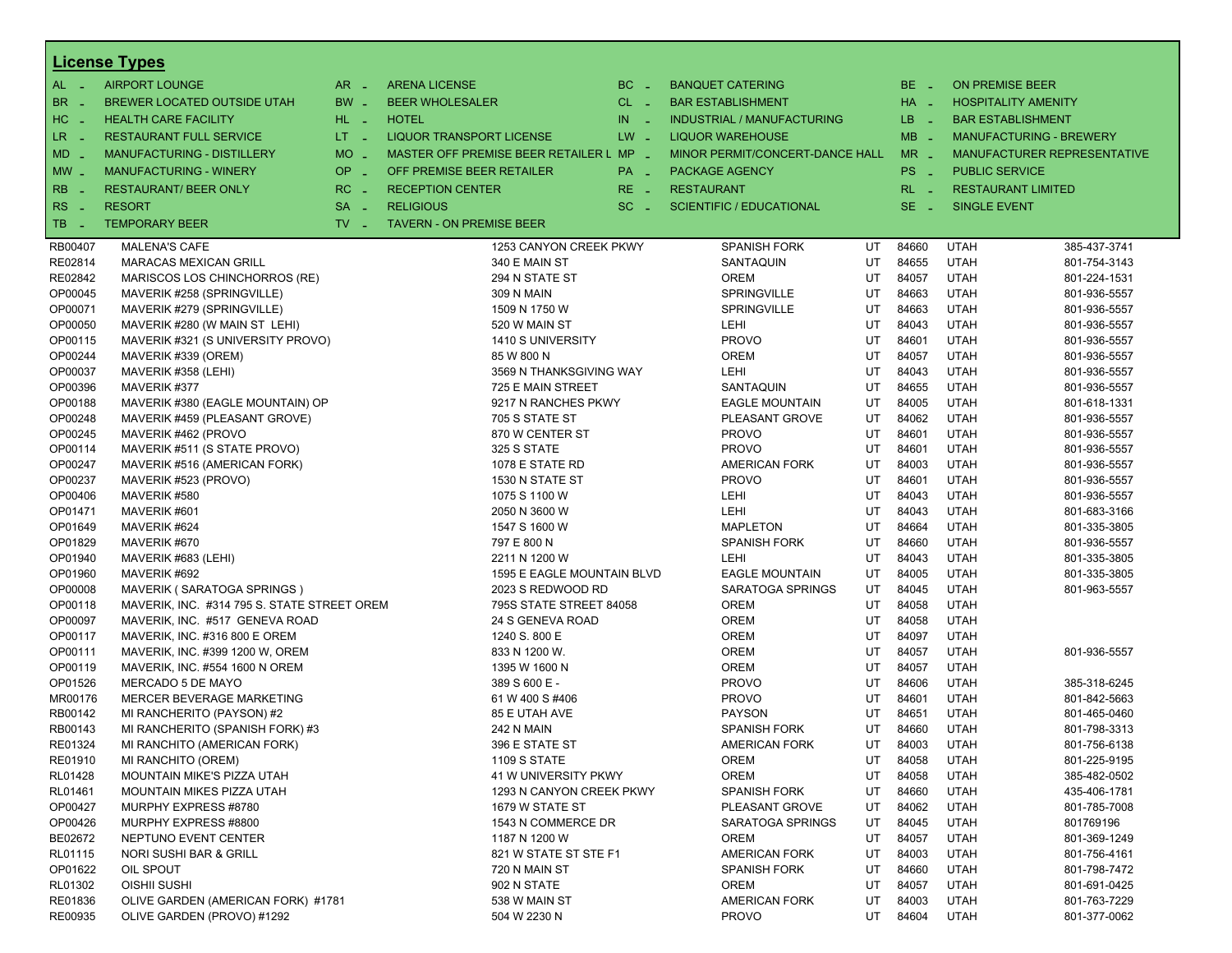|                       | <b>License Types</b>                               |                               |                                         |                      |                                 |                                 |    |          |                            |                                |
|-----------------------|----------------------------------------------------|-------------------------------|-----------------------------------------|----------------------|---------------------------------|---------------------------------|----|----------|----------------------------|--------------------------------|
| AL -                  | <b>AIRPORT LOUNGE</b>                              | $AR -$                        | <b>ARENA LICENSE</b>                    | $BC -$               | <b>BANQUET CATERING</b>         |                                 |    | $BE -$   | <b>ON PREMISE BEER</b>     |                                |
| BR.<br><b>College</b> | BREWER LOCATED OUTSIDE UTAH                        | BW _                          | <b>BEER WHOLESALER</b>                  | $CL$ $-$             | <b>BAR ESTABLISHMENT</b>        |                                 |    | $HA$ $-$ | <b>HOSPITALITY AMENITY</b> |                                |
| HC.<br><b>College</b> | <b>HEALTH CARE FACILITY</b>                        | HL L                          | <b>HOTEL</b>                            | IN<br><b>College</b> |                                 | INDUSTRIAL / MANUFACTURING      |    | LB _     | <b>BAR ESTABLISHMENT</b>   |                                |
| LR _                  | <b>RESTAURANT FULL SERVICE</b>                     | $LT - 1$                      | <b>LIQUOR TRANSPORT LICENSE</b>         | $LW -$               | <b>LIQUOR WAREHOUSE</b>         |                                 |    | $MB -$   |                            | <b>MANUFACTURING - BREWERY</b> |
| $MD -$                | <b>MANUFACTURING - DISTILLERY</b>                  | $MO$ $\overline{\phantom{0}}$ | MASTER OFF PREMISE BEER RETAILER L MP - |                      |                                 | MINOR PERMIT/CONCERT-DANCE HALL |    | $MR -$   |                            | MANUFACTURER REPRESENTATIVE    |
| $MW_{-}$              | <b>MANUFACTURING - WINERY</b>                      | OP<br>п.                      | OFF PREMISE BEER RETAILER               | PA _                 | <b>PACKAGE AGENCY</b>           |                                 |    | PS _     | <b>PUBLIC SERVICE</b>      |                                |
|                       |                                                    |                               |                                         |                      |                                 |                                 |    | $RL - 1$ |                            |                                |
| RB                    | <b>RESTAURANT/ BEER ONLY</b>                       | RC<br>п.                      | <b>RECEPTION CENTER</b>                 | $RE -$               | <b>RESTAURANT</b>               |                                 |    |          | <b>RESTAURANT LIMITED</b>  |                                |
| RS.<br>n a            | <b>RESORT</b>                                      | <b>SA</b><br>$\sim$           | <b>RELIGIOUS</b>                        | $SC =$               | <b>SCIENTIFIC / EDUCATIONAL</b> |                                 |    | $SE$ $-$ | <b>SINGLE EVENT</b>        |                                |
| TB.<br>- 4            | <b>TEMPORARY BEER</b>                              | $TV -$                        | <b>TAVERN - ON PREMISE BEER</b>         |                      |                                 |                                 |    |          |                            |                                |
| RE02541               | OLIVE GARDEN (SPANISH FORK)                        |                               | 1092 N CANYON CREEK PARKWAY             |                      |                                 | <b>SPANISH FORK</b>             | UT | 84660    | <b>UTAH</b>                | 801-798-8773                   |
| RE02972               | OLIVE GARDEN ITALIAN RESTAURANT (SARATOGA SPRINGS) |                               | 947 N REDWOOD RD                        |                      |                                 | SARATOGA SPRINGS                | UT | 84045    | <b>UTAH</b>                |                                |
| RL01283               | OMBU KOREAN BBQ                                    |                               | 147 N STATE ST                          |                      | OREM                            |                                 | UT | 84057    | <b>UTAH</b>                | 801-224-6670                   |
| CL01260               | <b>OUR BAR TAVERN</b>                              |                               | 30 N GENEVA RD                          |                      | OREM                            |                                 | UT | 84057    | <b>UTAH</b>                | 801-226-3277                   |
| RE02515               | <b>OUTBACK STEAKHOUSE (OREM)</b>                   |                               | 372 E UNIVERSITY PKWY                   |                      | OREM                            |                                 | UT | 84058    | <b>UTAH</b>                | 801-548-0927                   |
| CL01548               | OWL BAR @ SUNDANCE MTN RESORT                      |                               | 8841 N ALPINE LOOP RD - -               |                      | <b>PROVO</b>                    |                                 | UT | 84604    | <b>UTAH</b>                | 801-361-3116                   |
| RE01422               | P.F. CHANG'S CHINA BISTRO (OREM)                   |                               | 575 E UNIVERSITY PKWY STE A20           |                      | <b>OREM</b>                     |                                 | UT | 84097    | <b>UTAH</b>                | 801-426-0900                   |
| OP01194               | <b>PAYSON MARKET</b>                               |                               | 586 N MAIN                              |                      | <b>PAYSON</b>                   |                                 | UT | 84651    | <b>UTAH</b>                | 801-465-2324                   |
| RE02624               | PEACE ON EARTH                                     |                               | 35 N 300 W STE 200                      |                      | <b>PROVO</b>                    |                                 | UT | 84601    | <b>UTAH</b>                | 801-874-0702                   |
| OP00214               | PILOT TRAVEL CENTER #747 (SPRINGVILLE)             |                               | 1460 N 1750 W                           |                      |                                 | SPRINGVILLE                     | UT | 84663    | <b>UTAH</b>                | 801-489-3622                   |
| RL00380               | PIZZERIA 712                                       |                               | 320 S STATE ST STE 185                  |                      | OREM                            |                                 | UT | 84058    | <b>UTAH</b>                | 801-623-6712                   |
| HL00015               | PROVO MARRIOTT HOTEL                               |                               | 101 W 100 N                             |                      | <b>PROVO</b>                    |                                 | UT | 84601    | <b>UTAH</b>                | 801-377-4700                   |
| OP00563               | <b>QUICK MART</b>                                  |                               | 690 W STATE RD                          |                      |                                 | PLEASANT GROVE                  | UT | 84062    | <b>UTAH</b>                | 801-796-0981                   |
| OP00279               | QUIGLEY'S                                          |                               | 93 E 100 N                              |                      | <b>PAYSON</b>                   |                                 | UT | 84651    | <b>UTAH</b>                | 801-465-4232                   |
| RL01421               | R & R BBQ (PLEASANT GROVE) (RL)                    |                               | 1977 S PLEASANT GROVE BLVD              |                      |                                 | PLEASANT GROVE                  | UT | 84062    | <b>UTAH</b>                | 801-922-0190                   |
| RL01413               | R & R B B Q (RL) (LEHI)                            |                               | 1625 W TRAVERSE PKWY                    |                      | LEHI                            |                                 | UT | 84043    | <b>UTAH</b>                | 385-345-4001                   |
| RL01411               | R & R BBQ (RL) (PROVO)                             |                               | 4801 N UNIVERSITY AVE #360              |                      | <b>PROVO</b>                    |                                 | UT | 84604    | <b>UTAH</b>                | 801-281-5508                   |
| RL01412               | R & R BBQ (RL) (SPANISH FORK)                      |                               | 852 N 700 E                             |                      |                                 | <b>SPANISH FORK</b>             | UT | 84660    | <b>UTAH</b>                | 801-893-3603                   |
| OP00420               | RALLY STOP (SANTAQUIN)                             |                               | 385 E MAIN                              |                      |                                 | SANTAQUIN                       | UT | 84655    | <b>UTAH</b>                | 801-754-5161                   |
| OP00796               | RANCHO MARKETS (PROVO)                             |                               | 1700 N STATE ST                         |                      | <b>PROVO</b>                    |                                 | UT | 84604    | <b>UTAH</b>                | 801-972-8989                   |
| RL01263               | RED 8 #2 ASIAN BISTRO                              |                               | 617 N REDWOOD RD STE #105               |                      |                                 | SARATOGA SPRINGS                | UT | 84045    | <b>UTAH</b>                | 801-341-6444                   |
| RL01220               | RED 8 (ASIAN BISTRO & SUSHI BAR)                   |                               | 1678 E HWY SR92 STE #K104               |                      | LEHI                            |                                 | UT | 84043    | <b>UTAH</b>                | 801-768-2828                   |
| RL01158               | RED 8 ASIAN BISTRO & SUSHI BAR                     |                               | 886 N 600 E                             |                      |                                 | <b>SPANISH FORK</b>             | UT | 84660    | <b>UTAH</b>                | 801-798-6993                   |
| RE02308               | <b>RED LOBSTER (OREM)</b>                          |                               | 1261 S 800 E                            |                      | <b>OREM</b>                     |                                 | UT | 84097    | <b>UTAH</b>                | 801-724-3500                   |
| RE01662               | RED ROBIN (PROVO) #416                             |                               | 1200 TOWNE CTR BLVD STE 1100            |                      | <b>PROVO</b>                    |                                 | UT | 84601    | <b>UTAH</b>                | 801-913-1172                   |
| RB00404               | <b>RED TACOS</b>                                   |                               | 1077 S 750 E                            |                      | <b>OREM</b>                     |                                 | UT | 84097    | <b>UTAH</b>                | 801-362-2338                   |
| OP00650               | RIDLEY'S FAMILY MARKETS #1165                      |                               | 4045 E PONY EXPRESS PKWY                |                      |                                 | <b>EAGLE MOUNTAIN</b>           | UT | 84005    | <b>UTAH</b>                | 801-789-4995                   |
| OP01610               | RINCONCITO DE LAS AMERICAS                         |                               | 144 N MAIN                              |                      |                                 | <b>SPANISH FORK</b>             | UT | 84660    | <b>UTAH</b>                | 385-254-9397                   |
| CL00127               | RIVERSIDE COUNTRY CLUB                             |                               | 2701 N UNIVERSITY AV                    |                      | <b>PROVO</b>                    |                                 | UT | 84604    | <b>UTAH</b>                | 801-374-1347                   |
| RE02537               | RODIZIO GRILL- RIVERWOODS                          |                               | 4801 N UNIVERSITY AVE #710              |                      | <b>PROVO</b>                    |                                 | UT | 84604    | <b>UTAH</b>                | 801-701-6600                   |
| OP01348               | ROUNDUP #2 OF AMERICAN FORK                        |                               | 862 E STATE RD -                        |                      |                                 | <b>AMERICAN FORK</b>            | UT | 84003    | <b>UTAH</b>                | 801-492-0833                   |
| RE02166               | RUBY RIVER STEAKHOUSE (PROVO)                      |                               | 1454 S UNIVERSITY AVE                   |                      | <b>PROVO</b>                    |                                 | UT | 84106    | <b>UTAH</b>                | 801-371-0648                   |
| OP01485               | <b>RYDERS QUICK STOP</b>                           |                               | 150 W MAIN                              |                      | <b>GOSHEN</b>                   |                                 | UT | 84633    | <b>UTAH</b>                | 801-667-3720                   |
| OP01469               | S & S 66                                           |                               | 780 E 800 N                             |                      |                                 | SPANISH FORK                    | UT | 84660    | UTAH                       | 801-798-8556                   |
| OP01483               | SAG'S ON 5TH                                       |                               | 818 N 500 W                             |                      | <b>PROVO</b>                    |                                 | UT | 84601    | <b>UTAH</b>                | 801-372-0066                   |
| OP01468               | <b>SAG'S SHORT STOP</b>                            |                               | 614 N MAIN ST                           |                      |                                 | <b>SPANISH FORK</b>             | UT | 84660    | <b>UTAH</b>                | 801-798-7048                   |
| OP01569               | SAM'S CLUB ( PROVO) #6685                          |                               | 1313 S UNIVERSITY AVE                   |                      | <b>PROVO</b>                    |                                 | UT | 84601    | <b>UTAH</b>                | 801-374-9700                   |
| CL01005               | <b>SCOREZ</b>                                      |                               | 571 W STATE ST                          |                      | LEHI                            |                                 | UT | 84043    | <b>UTAH</b>                | 801-768-9034                   |
| CL01618               | SHAKA ISLAND                                       |                               | 2000 N 300 W                            |                      |                                 | <b>SPANISH FORK</b>             | UT | 84660    | <b>UTAH</b>                | 801-888-5453                   |
| RL01079               | SHOGA JAPANESE SUSHI BAR & RESTAURANT              |                               | 386 E UNIVERSITY PKWY - -               |                      | OREM                            |                                 | UT | 84058    | <b>UTAH</b>                | 801-802-8388                   |
| RL00972               | SIDE CAR CAFE @ LEGENDS                            |                               | 1715 W 500 S                            |                      |                                 | SPRINGVILLE                     | UT | 84663    | <b>UTAH</b>                | 801-806-0863                   |
| OP01826               | SINCLAIR HAND BY HAND                              |                               | 1431 S STATE ST                         |                      | <b>PROVO</b>                    |                                 | UT | 84606    | <b>UTAH</b>                | 801-373-3777                   |
| RB00192               | SIZZLER (PROVO) #875                               |                               | 1385 S UNIVERSITY AV                    |                      | <b>PROVO</b>                    |                                 | UT | 84601    | <b>UTAH</b>                | 801-268-3400                   |
| RL01366               | SLAPFISH (LEHI)                                    |                               | 3320 N DIGITAL DR                       |                      | LEHI                            |                                 | UT | 84043    | UTAH                       | 385-455-4110                   |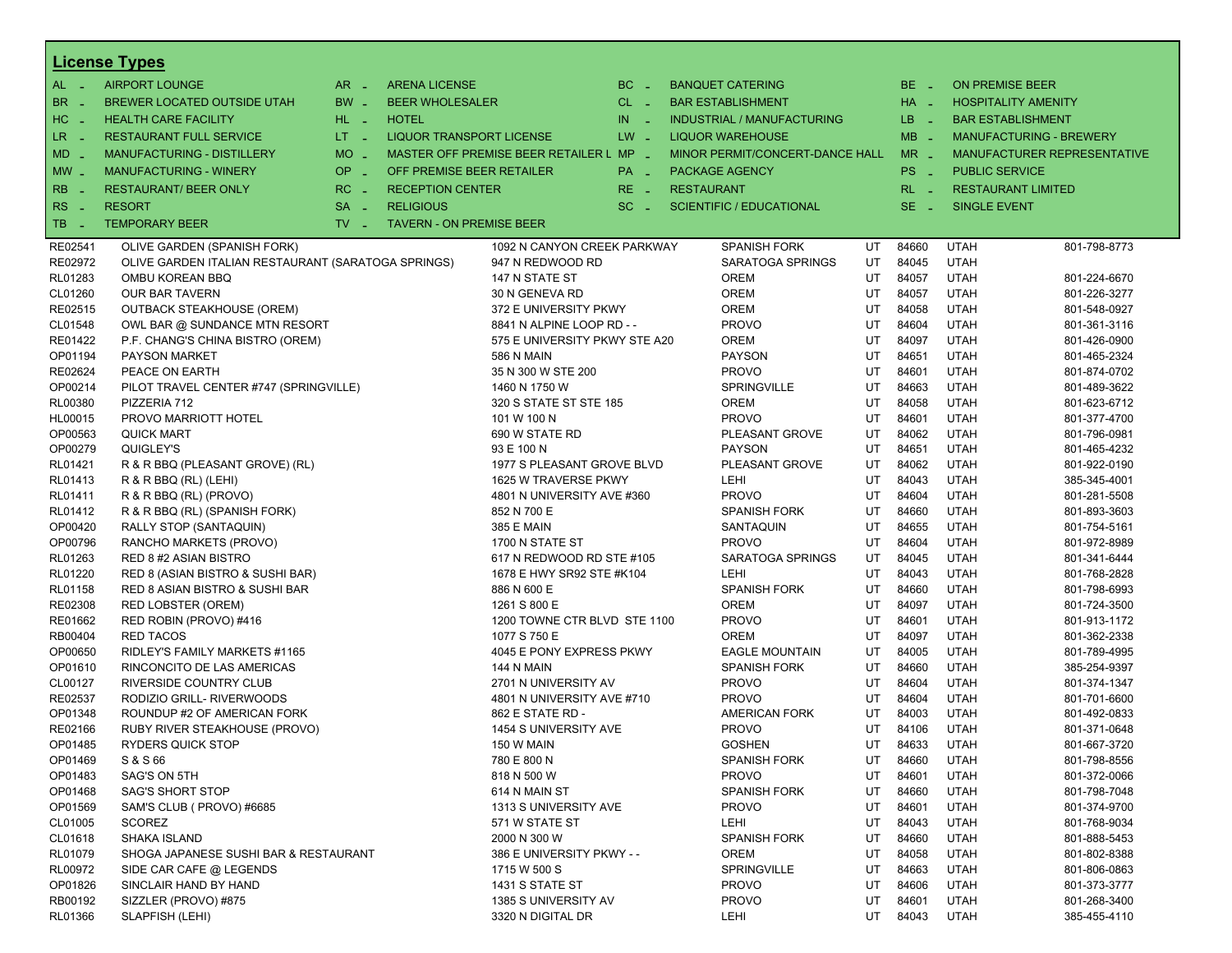|                       | <b>License Types</b>                            |                               |                                         |                                  |                                   |     |          |                                |                              |
|-----------------------|-------------------------------------------------|-------------------------------|-----------------------------------------|----------------------------------|-----------------------------------|-----|----------|--------------------------------|------------------------------|
| $AL -$                | <b>AIRPORT LOUNGE</b>                           | $AR -$                        | <b>ARENA LICENSE</b>                    | $BC -$                           | <b>BANQUET CATERING</b>           |     | $BE =$   | <b>ON PREMISE BEER</b>         |                              |
| BR.<br>$\sim$         | BREWER LOCATED OUTSIDE UTAH                     | BW _                          | <b>BEER WHOLESALER</b>                  | $CL$ $-$                         | <b>BAR ESTABLISHMENT</b>          |     | $HA$ $=$ | <b>HOSPITALITY AMENITY</b>     |                              |
| HC<br>$\sim$          | <b>HEALTH CARE FACILITY</b>                     | HL L                          | <b>HOTEL</b>                            | IN<br>$\mathcal{L}_{\mathbf{m}}$ | <b>INDUSTRIAL / MANUFACTURING</b> |     | LB __    | <b>BAR ESTABLISHMENT</b>       |                              |
| $LR -$                | <b>RESTAURANT FULL SERVICE</b>                  | $LT = 1$                      | <b>LIQUOR TRANSPORT LICENSE</b>         | $LW -$                           | <b>LIQUOR WAREHOUSE</b>           |     | $MB -$   | <b>MANUFACTURING - BREWERY</b> |                              |
| MD                    | <b>MANUFACTURING - DISTILLERY</b>               | $MO$ $\overline{\phantom{0}}$ | MASTER OFF PREMISE BEER RETAILER L MP _ |                                  | MINOR PERMIT/CONCERT-DANCE HALL   |     | $MR -$   |                                | MANUFACTURER REPRESENTATIVE  |
|                       |                                                 |                               |                                         |                                  |                                   |     |          |                                |                              |
| $MW$ $-$              | <b>MANUFACTURING - WINERY</b>                   | $OP =$                        | OFF PREMISE BEER RETAILER               | PA _                             | <b>PACKAGE AGENCY</b>             |     | $PS -$   | <b>PUBLIC SERVICE</b>          |                              |
| R <sub>B</sub>        | <b>RESTAURANT/ BEER ONLY</b>                    | $RC -$                        | <b>RECEPTION CENTER</b>                 | $RE -$                           | <b>RESTAURANT</b>                 |     | $RL - 1$ | <b>RESTAURANT LIMITED</b>      |                              |
| <b>RS</b><br>$\sim$   | <b>RESORT</b>                                   | $SA -$                        | <b>RELIGIOUS</b>                        | $SC =$                           | <b>SCIENTIFIC / EDUCATIONAL</b>   |     | $SE =$   | <b>SINGLE EVENT</b>            |                              |
| TB.<br><b>College</b> | <b>TEMPORARY BEER</b>                           | $TV$ $=$                      | <b>TAVERN - ON PREMISE BEER</b>         |                                  |                                   |     |          |                                |                              |
| OP00844               | <b>SMITH'S #119</b>                             |                               | 1550 E 3500 N                           |                                  | LEHI                              | UT. | 84043    | <b>UTAH</b>                    | 801-341-6500                 |
| OP00849               | <b>SMITH'S #136</b>                             |                               |                                         | 350 N FREEDOM BLVD               | <b>PROVO</b>                      | UT  | 84601    | <b>UTAH</b>                    | 801-377-9050                 |
| OP00803               | <b>SMITH'S #144</b>                             |                               | 45 S STATE                              |                                  | <b>OREM</b>                       | UT  | 84058    | <b>UTAH</b>                    | 801-224-6111                 |
| OP00809               | <b>SMITH'S #207</b>                             |                               |                                         | 689 N REDWOOD RD                 | SARATOGA SPRINGS                  | UT. | 84045    | <b>UTAH</b>                    | 385-374-5470                 |
| OP00810               | <b>SMITH'S #271</b>                             |                               | 1117 W 400 S                            |                                  | <b>SPRINGVILLE</b>                | UT  | 84663    | <b>UTAH</b>                    | 385-685-7000                 |
| OP00833               | SMITH'S #73                                     |                               | 210 E 700 S                             |                                  | PLEASANT GROVE                    | UT  | 84062    | <b>UTAH</b>                    | 801-785-9466                 |
| OP00834               | <b>SMITH'S #75</b>                              |                               | 632 S 100 W                             |                                  | <b>PAYSON</b>                     | UT  | 84651    | <b>UTAH</b>                    | 801-465-9213                 |
| RE02868               | <b>SOL AGAVE</b>                                |                               |                                         | 749 W 100 N CRA8                 | <b>AMERICAN FORK</b>              | UT  | 84003    | <b>UTAH</b>                    | 801-692-1758                 |
| OP01586               | SPEEDWAY #9435                                  |                               | 655 S 500 E                             |                                  | <b>AMERICAN FORK</b>              | UT  | 84003    | <b>UTAH</b>                    |                              |
| RE02683               | SPITZ HOME OF THE DONER KABOB (LEHI)            |                               |                                         | 3601 N DIGIATL DR                | LEHI                              | UT  | 84043    | <b>UTAH</b>                    | 801-505-8744                 |
| OP00988               | SPRINGVILLE ONE STOP                            |                               | 410 S 400 E                             |                                  | SPRINGVILLE                       | UT  | 84663    | <b>UTAH</b>                    | 559-618-9749                 |
| SA00085               | ST MARY'S EPISCOPAL CHURCH                      |                               | 50 W 200 N                              |                                  | <b>PROVO</b>                      | UT  | 84601    | <b>UTAH</b>                    | 801-373-3090                 |
| CL01300               | STAR SALOON TAVERN                              |                               | 15 E CTR                                |                                  | PLEASANT GROVE                    | UT  | 84062    | <b>UTAH</b>                    | 801-785-7909                 |
| OP00727               | <b>STOGIES SMOKE SHOP</b>                       |                               | 106 N STATE RD                          |                                  | <b>OREM</b>                       | UT  | 84057    | <b>UTAH</b>                    | 801-763-7561                 |
| OP00726               | STOGIES SMOKE SHOP (300 S PROVO)                |                               | 692 E 300 S                             |                                  | <b>PROVO</b>                      | UT  | 84601    | <b>UTAH</b>                    | 801-374-3163                 |
| OP00728               | STOGIES SMOKE SHOP (OREM)                       |                               | 695 N STATE                             |                                  | <b>OREM</b>                       | UT  | 84057    | <b>UTAH</b>                    | 801-734-1301                 |
| OP00725               | STOGIES SMOKE SHOP (PROVO)                      |                               |                                         | 410 N FREEDOM BLVD               | <b>PROVO</b>                      | UT  | 84601    | <b>UTAH</b>                    | 801-373-4019                 |
| OP01641               | STOGIES SMOKE SHOP (SPANISH FORK)               |                               | 84 N 100 W                              |                                  | <b>SPANISH FORK</b>               | UT  | 84660    | <b>UTAH</b>                    | 801-734-1301                 |
| OP01196               | STRAP TANK BREWING (OP)                         |                               | 494 W 1300 N                            |                                  | SPRINGVILLE                       | UT  | 84663    | <b>UTAH</b>                    | 385-325-0262                 |
| LR01329               | STRAP TANK BREWING CO.                          |                               | 494 W 1300 N                            |                                  | SPRINGVILLE                       | UT  | 84663    | <b>UTAH</b>                    | 385-325-0262                 |
| MB00056               | STRAP TANK BREWING CO. - MB1                    |                               | 494 W 1300 N                            |                                  | <b>SPRINGVILLE</b>                | UT  | 84663    | <b>UTAH</b>                    | 385-325-0262                 |
| RE02764               | <b>STRAP TANK LEHI</b>                          |                               |                                         | 3661 N OUTLET PKWY               | LEHI                              | UT  | 84043    | <b>UTAH</b>                    | 385-352-8194                 |
| MB00075               | STRAP TANK LEHI (MB)                            |                               |                                         | 3661 N OUTLET PKWY               | LEHI                              | UT  | 84043    | <b>UTAH</b>                    | 801-404-1712                 |
| RL01374               | SUMO (RL)                                       |                               |                                         | 992 S UNIVERSITY AVE             | <b>PROVO</b>                      | UT  | 84601    | <b>UTAH</b>                    | 801-375-2985                 |
|                       | SUNDANCE MOUNTAIN RESORT                        |                               |                                         | 8841 N ALPINE LOOP RD - -        | <b>PROVO</b>                      | UT  | 84604    | <b>UTAH</b>                    |                              |
| BC00271<br>BE02703    | SUNDANCE MTN RESORT/CREEKSIDE CAFE/GROCERY DELI |                               |                                         | 8841 N ALPINE LOOP RD - -        | <b>PROVO</b>                      | UT  | 84604    | <b>UTAH</b>                    | 801-361-3116<br>801-223-4005 |
|                       | <b>SUR</b>                                      |                               |                                         | 10640 CLUBHOUSE DR               | PLEASANT GROVE                    | UT  | 84062    | <b>UTAH</b>                    |                              |
| BE02721               |                                                 |                               |                                         |                                  |                                   | UT  |          |                                | 385-221-5919                 |
| RL01242               | SUSHI GARDEN BISTRO (RL)                        |                               | 192 S 500 E                             |                                  | <b>AMERICAN FORK</b>              |     | 84003    | <b>UTAH</b>                    | 801-756-7072                 |
| RL01092               | SUSHI HOUSE                                     |                               | 705 S 500 E                             |                                  | <b>AMERICAN FORK</b>              | UT  | 84003    | <b>UTAH</b>                    | 801-763-9982                 |
| RE02997               | <b>SUSHINALOA</b>                               |                               | 1409 S STATE ST                         |                                  | <b>PROVO</b>                      | UT  | 84606    | <b>UTAH</b>                    | 385-251-4885                 |
| RE02975               | SWEET LAKE BISCUITS & LIMEADE (A FORK)          |                               |                                         | 197 N NW STATE ST STE B          | <b>AMERICAN FORK</b>              | UT  | 84003    | <b>UTAH</b>                    | 435-764-2941                 |
| RL00854               | TADKA CUISINE OF INDIA                          |                               | 952 E 100 N                             |                                  | <b>PAYSON</b>                     | UT  | 84651    | <b>UTAH</b>                    | 801-465-6999                 |
| BE02473               | TALONS COVE GOLF CLUB @ SARATOGA SPRINGS        |                               |                                         | 2220 S TALONS COVE DR            | SARATOGA SPRINGS                  | UT. | 84045    | <b>UTAH</b>                    | 801-407-3030                 |
| RL01339               | TAMASHI RAMEN & SUSHI BAR                       |                               | 466 N 900 W                             |                                  | <b>AMERICAN FORK</b>              | UT  | 84003    | UTAH                           | 801-692-1788                 |
| RL01331               | TANDOOR INDIAN GRILL (PROVO)                    |                               |                                         | 1600 N FREEDOM BLVD              | <b>PROVO</b>                      | UT  | 84604    | <b>UTAH</b>                    | 801-706-2893                 |
| RL01324               | TAPA SUSHI JAPANESE CUISINE                     |                               |                                         | 513 S 500 E STE A                | <b>AMERICAN FORK</b>              | UT  | 84003    | <b>UTAH</b>                    | 385-248-0404                 |
| RE02649               | TAQUERIA 27 (LEHI)                              |                               |                                         | 1688 W TRAVERSE PKWY             | LEHI                              | UT  | 84043    | <b>UTAH</b>                    | 801-953-0602                 |
| OP00575               | TARGET STORE T-1754                             |                               |                                         | 175 W CENTER ST                  | <b>OREM</b>                       | UT  | 84057    | <b>UTAH</b>                    | 801-224-6007                 |
| OP00578               | TARGET STORE T-1814                             |                               | <b>608 W MAIN</b>                       |                                  | <b>AMERICAN FORK</b>              | UT  | 84003    | <b>UTAH</b>                    | 801-756-5449                 |
| OP00018               | TARGET STORE T-3316 (PROVO)                     |                               |                                         | 1290 N STATE ST                  | <b>PROVO</b>                      | UT  | 84603    | <b>UTAH</b>                    | LIQUOR.LICENSING@1           |
| RL00296               | TEPANYAKI (LEHI)                                |                               | 72 N 850 E                              |                                  | LEHI                              | UT  | 84043    | <b>UTAH</b>                    | 801-653-2988                 |
| RL01163               | TEPANYAKI (OREM)                                |                               |                                         | 777 E UNIVERSITY PARKWAY         | <b>OREM</b>                       | UT  | 84097    | <b>UTAH</b>                    | 801-960-9395                 |
| <b>RE01870</b>        | <b>TEXAS ROADHOUSE (LEHI)</b>                   |                               | <b>1402 E MAIN ST</b>                   |                                  | LEHI                              | UT  | 84043    | <b>UTAH</b>                    | 801-768-4474                 |
| RE01947               | TEXAS ROADHOUSE (OREM)                          |                               | 1265 S STATE ST                         |                                  | <b>OREM</b>                       | UT  | 84097    | <b>UTAH</b>                    | 801-226-2742                 |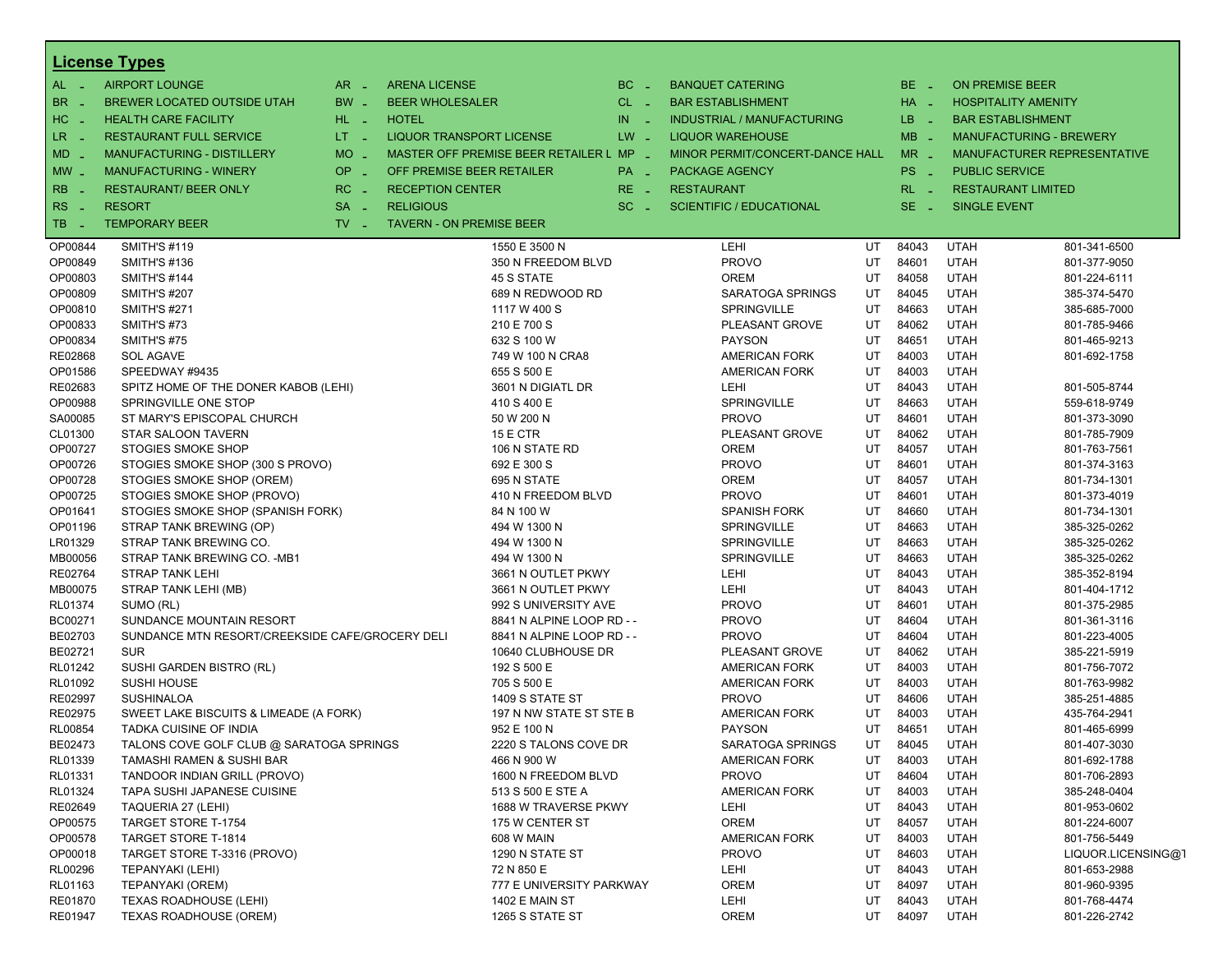|                       | <b>License Types</b>                          |                               |                                 |                                         |           |                                   |    |          |                        |                                |
|-----------------------|-----------------------------------------------|-------------------------------|---------------------------------|-----------------------------------------|-----------|-----------------------------------|----|----------|------------------------|--------------------------------|
| $AL -$                | <b>AIRPORT LOUNGE</b>                         | $AR -$                        | <b>ARENA LICENSE</b>            |                                         | $BC =$    | <b>BANQUET CATERING</b>           |    | BE _     | <b>ON PREMISE BEER</b> |                                |
| BR<br>- 4             | <b>BREWER LOCATED OUTSIDE UTAH</b>            | BW _                          | <b>BEER WHOLESALER</b>          |                                         | $CL$ $-$  | <b>BAR ESTABLISHMENT</b>          |    | HA _     |                        | <b>HOSPITALITY AMENITY</b>     |
| H <sub>C</sub><br>- 4 | <b>HEALTH CARE FACILITY</b>                   | HL L                          | <b>HOTEL</b>                    |                                         | IN<br>- 2 | <b>INDUSTRIAL / MANUFACTURING</b> |    | LB __    |                        | <b>BAR ESTABLISHMENT</b>       |
| LR.<br>- 4            | <b>RESTAURANT FULL SERVICE</b>                | $LT - 1$                      | <b>LIQUOR TRANSPORT LICENSE</b> |                                         | $LW -$    | <b>LIQUOR WAREHOUSE</b>           |    | $MB -$   |                        | <b>MANUFACTURING - BREWERY</b> |
| $MD -$                | MANUFACTURING - DISTILLERY                    | <b>MO</b><br>i a              |                                 | MASTER OFF PREMISE BEER RETAILER L MP _ |           | MINOR PERMIT/CONCERT-DANCE HALL   |    | $MR -$   |                        | MANUFACTURER REPRESENTATIVE    |
|                       | <b>MANUFACTURING - WINERY</b>                 | <b>OP</b>                     | OFF PREMISE BEER RETAILER       |                                         |           |                                   |    | PS _     | <b>PUBLIC SERVICE</b>  |                                |
| $MW-$                 |                                               | п.                            |                                 |                                         | PA _      | <b>PACKAGE AGENCY</b>             |    |          |                        |                                |
| <b>RB</b>             | <b>RESTAURANT/ BEER ONLY</b>                  | RC<br>i a                     | <b>RECEPTION CENTER</b>         |                                         | $RE -$    | <b>RESTAURANT</b>                 |    | $RL - 1$ |                        | <b>RESTAURANT LIMITED</b>      |
| RS<br>- 4             | <b>RESORT</b>                                 | <b>SA</b><br>п.               | <b>RELIGIOUS</b>                |                                         | $SC =$    | <b>SCIENTIFIC / EDUCATIONAL</b>   |    | $SE$ $-$ | <b>SINGLE EVENT</b>    |                                |
| TB<br>- 4             | <b>TEMPORARY BEER</b>                         | $TV$ $\overline{\phantom{0}}$ | <b>TAVERN - ON PREMISE BEER</b> |                                         |           |                                   |    |          |                        |                                |
| RE03021               | TEXAS ROADHOUSE (SPANISH FORK)                |                               |                                 | 508 E COMMERCE WAY                      |           | <b>SPANISH FORK</b>               | UT | 84660    | <b>UTAH</b>            | 385-200-7356                   |
| RE03008               | THE CRACK SHACK (LEHI)                        |                               |                                 | 1085 E MAIN                             |           | LEHI                              | UT | 84043    | <b>UTAH</b>            | 801-642-3800                   |
| OP01783               | THE DUGOUT                                    |                               |                                 | <b>866 S MAIN</b>                       |           | <b>SPANISH FORK</b>               | UT | 84660    | <b>UTAH</b>            | 801-473-1796                   |
| RE02776               | THE HOLY GRILL                                |                               |                                 | 322 E STATE RD                          |           | PLEASANT GROVE                    | UT | 84062    | <b>UTAH</b>            | 801-701-0097                   |
| BE02712               | THE LINKS AT SLEEPY RIDGE GC                  |                               |                                 | 730 S SLEEPY RIDGE DR                   |           | <b>OREM</b>                       | UT | 84058    | <b>UTAH</b>            | 801-434-4653                   |
| BE02706               | THE RANCHES GOLF CLUB                         |                               |                                 | 4128 E CLUBHOUSE DR                     |           | <b>EAGLE MOUNTAIN</b>             | UT | 84043    | <b>UTAH</b>            | 801-789-8100                   |
| BE02695               | THE SAND TRAP CAFE                            |                               |                                 | 94 HOBBLE CREEK CANYON RD               |           | SPRINGVILLE                       | UT | 84663    | <b>UTAH</b>            | 801-489-2783                   |
| OP01343               | <b>TIMP CHEVRON</b>                           |                               |                                 | 1218 S UNIVERSITY AVE                   |           | <b>PROVO</b>                      | UT | 84601    | <b>UTAH</b>            | 801-375-6001                   |
| RL01124               | TOKYO STEAKHOUSE & ASIAN FUSION               |                               |                                 | 127 E. MAIN #G                          |           | LEHI                              | UT | 84043    | <b>UTAH</b>            | 801-768-8875                   |
| OP00592               | TOP STOP CONVENIENCE STORE (LEHI)             |                               |                                 | 114 S 850 E                             |           | LEHI                              | UT | 84043    | <b>UTAH</b>            | 801-766-1212                   |
| OP00587               | TOP STOP CONVENIENCE STORE (SARATOGA)         |                               |                                 | 36 CROSSROADS BLVD                      |           | SARATOGA SPRINGS                  | UT | 84045    | <b>UTAH</b>            | 801-766-5252                   |
| OP01852               | TOP STOP CONVENIENCE STORE C-29               |                               |                                 | 3501 N CENTER ST                        |           | LEHI                              | UT | 84043    | <b>UTAH</b>            |                                |
| OP00005               | TRADER JOE'S (OREM)                           |                               |                                 | 440 E PARK AVE                          |           | <b>OREM</b>                       | UT | 84097    | <b>UTAH</b>            | 412-456-2001                   |
| RE02899               | TREE ROOM/FOUNDRY GRILL @ SUNDANCE MTN RESORT |                               |                                 | 8841 N ALPINE LOOP RD - -               |           | <b>PROVO</b>                      | UT | 84604    | <b>UTAH</b>            | 801-361-3116                   |
| RE02432               | TSUNAMI (TRAVERSE MOUNTAIN)                   |                               |                                 | 1616 W TRAVERSE PKWY                    |           | LEHI                              | UT | 84043    | <b>UTAH</b>            | 801-770-0088                   |
| RE01599               | TUCANOS BRAZILIAN GRILL (OREM)                |                               |                                 | 545 E UNIVERSITY PKWY #109              |           | <b>OREM</b>                       | UT | 84097    | <b>UTAH</b>            | 801-224-4774                   |
| RL01432               | <b>UMAMI JAPANESE BARBEQUE</b>                |                               |                                 | 568 N MILL RD STE 107                   |           | <b>OREM</b>                       | UT | 84059    | <b>UTAH</b>            | 385-329-0488                   |
| RE02922               | <b>UNDER WRAPS</b>                            |                               |                                 | 1043 S VALLEY GROVE STE F               |           | PLEASANT GROVE                    | UT | 84062    | <b>UTAH</b>            | 801-854-5070                   |
| BC00149               | UTAH VALLEY CONVENTION CENTER                 |                               |                                 | 220 W CENTER ST -                       |           | <b>PROVO</b>                      | UT | 84601    | <b>UTAH</b>            | 801-851-2200                   |
| BE02542               | UTAH VALLEY CONVENTION CENTER - BE1           |                               |                                 | 220 W CENTER ST -                       |           | <b>PROVO</b>                      | UT | 84601    | <b>UTAH</b>            | 801-851-2201                   |
| RE02883               | <b>VANDER'S KEEP</b>                          |                               |                                 | 382 S EVERMORE LANE                     |           | PLEASANT GROVE                    | UT | 84062    | <b>UTAH</b>            | 801-368-0963                   |
| RE02936               | VIA 313 PIZZERIA                              |                               |                                 | 212 E UNIVERSITY PKWY                   |           | <b>OREM</b>                       | UT | 84058    | <b>UTAH</b>            | 801-642-3800                   |
| RE03007               | VIA 313 PIZZERIA (LEHI)                       |                               |                                 | 1085 E MAIN ST STE 200                  |           | LEHI                              | UT | 84043    | <b>UTAH</b>            | 801-642-3800                   |
| RB00383               | <b>VILLA DEL SOL</b>                          |                               |                                 | 370 E 800 S                             |           | <b>OREM</b>                       | UT | 84097    | <b>UTAH</b>            | 801-722-8585                   |
| OP00328               | WALGREENS #01776                              |                               |                                 | 815 W STATE RD                          |           | PLEASANT GROVE                    | UT | 84062    | <b>UTAH</b>            | 801-922-4256                   |
| OP00319               | WALGREENS #09192                              |                               |                                 | 763 N STATE ST                          |           | <b>OREM</b>                       | UT | 84057    | <b>UTAH</b>            | 801-734-1624                   |
| OP00500               | WALGREENS #09681                              |                               |                                 | 102 N 1200 E                            |           | LEHI                              | UT | 84043    | <b>UTAH</b>            | 801-653-2090                   |
| OP00499               | WALGREENS #09974                              |                               |                                 | 420 S MAIN                              |           | SPRINGVILLE                       | UT | 84663    | <b>UTAH</b>            | 801-853-1214                   |
| OP00489               | WALGREENS #10104                              |                               |                                 | 1410 N REDWOOD RD                       |           | SARATOGA SPRINGS                  | UT | 84045    | <b>UTAH</b>            | 801-766-1426                   |
| OP00487               | WALGREENS #11150                              |                               |                                 | 850 S STATE                             |           | <b>OREM</b>                       | UT | 84097    | <b>UTAH</b>            | 801-616-5237                   |
| OP00721               | WALGREENS #11734                              |                               |                                 | 1315 N STATE                            |           | <b>PROVO</b>                      | UT | 84604    | <b>UTAH</b>            | 801-616-5223                   |
| OP00719               | WALGREENS #13011                              |                               |                                 | 132 N MAIN                              |           | <b>PAYSON</b>                     | UT | 84651    | <b>UTAH</b>            | 801-465-0125                   |
| OP00370               | <b>WALMART #4438</b>                          |                               |                                 | 136 W STATE RD 73                       |           | SARATOGA SPRINGS                  | UT | 84045    | <b>UTAH</b>            | 801-766-4272                   |
| OP00270               | WALMART #1768 (OREM)                          |                               |                                 | 1355 SANDHILL RD                        |           | <b>OREM</b>                       | UT | 84058    | <b>UTAH</b>            | 801-221-0600                   |
| OP00367               | WALMART #2511                                 |                               |                                 | 949 W GRASSLAND DR                      |           | AMERICAN FORK                     | UT | 84003    | <b>UTAH</b>            | 801-492-1102                   |
| OP00266               | WALMART #3208 (SPRINGVILLE)                   |                               |                                 | 660 S 1750 W                            |           | SPRINGVILLE                       | UT | 84663    | <b>UTAH</b>            | 801-489-6293                   |
| OP00262               | WALMART #3988 (SPANISH FORK)                  |                               |                                 | 898 S 2550 E                            |           | <b>SPANISH FORK</b>               | UT | 84660    | <b>UTAH</b>            | 801-504-9612                   |
| OP00342               | WALMART #3988 FUEL                            |                               |                                 | 898 S 2550 E                            |           | <b>SPANISH FORK</b>               | UT | 84660    | <b>UTAH</b>            | 801-504-9612                   |
| OP00261               | WALMART #4068 (SPANISH FORK)                  |                               |                                 | 1206 N CANYON CREEK PKWY                |           | <b>SPANISH FORK</b>               | UT | 84660    | <b>UTAH</b>            | 801-804-3505                   |
| OP00260               | WALMART #4100 (UNIVERSITY PKWY PROVO)         |                               |                                 | 2255 N UNIVERSITY PKWY                  |           | <b>PROVO</b>                      | UT | 84604    | <b>UTAH</b>            | 385-219-3070                   |
| OP00372               | WALMART #4689                                 |                               |                                 | 4689 W CEDAR HILLS DR                   |           | PLEASANT GROVE                    | UT | 84062    | <b>UTAH</b>            | 801-756-2372                   |
| OP00374               | WALMART #4700                                 |                               |                                 | 1707 W STATE ST                         |           | PLEASANT GROVE                    | UT | 84062    | <b>UTAH</b>            | 801-216-0001                   |
| OP00467               | WALMART #5167                                 |                               |                                 | 1052 TURF FARM RD                       |           | <b>PAYSON</b>                     | UT | 84651    | <b>UTAH</b>            | 801-465-8246                   |
| OP00254               | WALMART #5270 (LINDON)                        |                               |                                 | 585 N STATE ST                          |           | <b>LINDON</b>                     | UT | 84042    | <b>UTAH</b>            | 801-785-7683                   |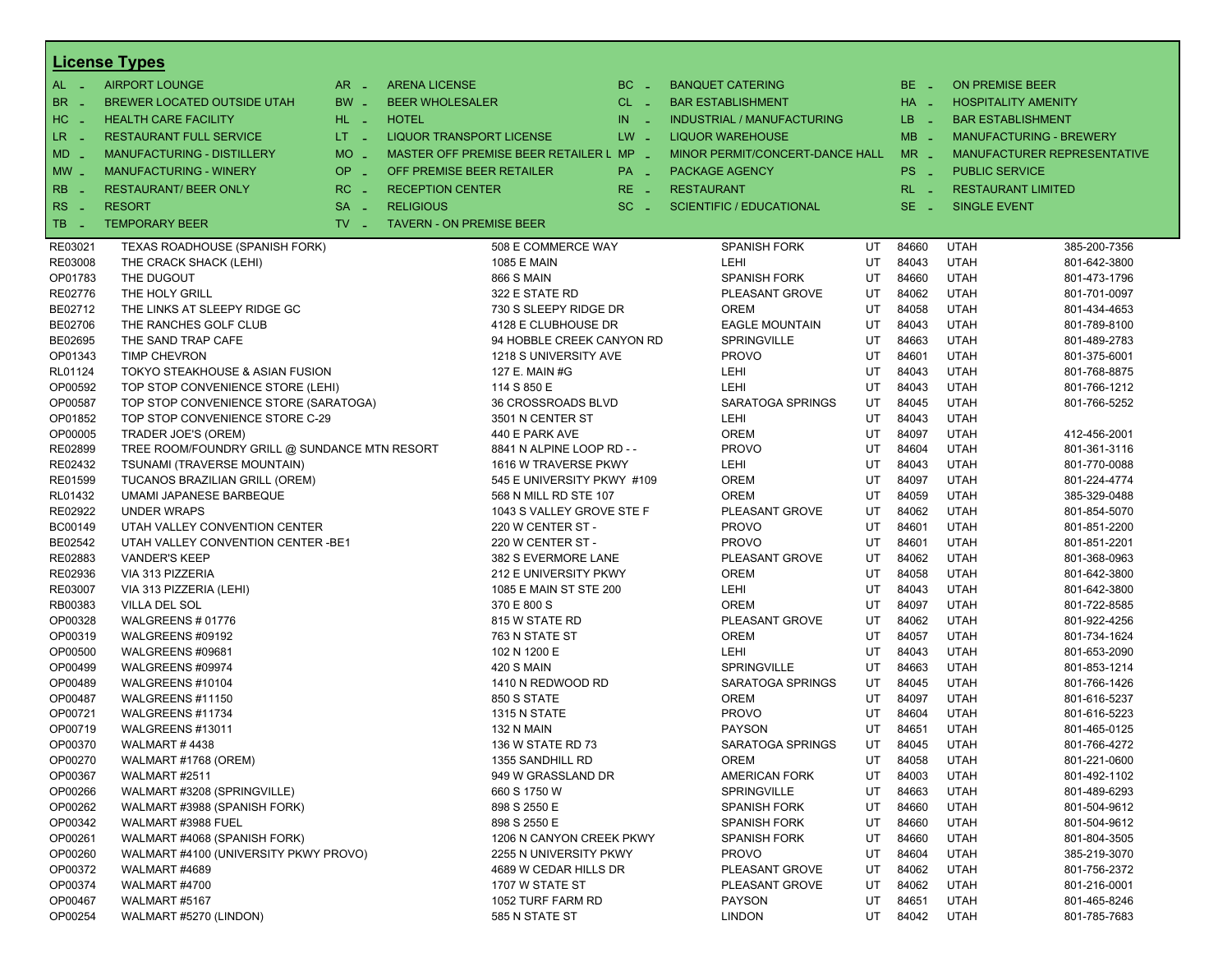|                | <b>License Types</b>               |           |           |           |                  |                         |           |                                    |           |                                 |                 |                   |                       |                                 |    |              |    |           |             |                                |                             |  |
|----------------|------------------------------------|-----------|-----------|-----------|------------------|-------------------------|-----------|------------------------------------|-----------|---------------------------------|-----------------|-------------------|-----------------------|---------------------------------|----|--------------|----|-----------|-------------|--------------------------------|-----------------------------|--|
| AL.            | <b>AIRPORT LOUNGE</b>              |           | AR.       |           |                  | <b>ARENA LICENSE</b>    |           |                                    |           | BC.                             |                 |                   |                       | <b>BANQUET CATERING</b>         |    |              |    | BE.       |             | <b>ON PREMISE BEER</b>         |                             |  |
| <b>BR</b>      | <b>BREWER LOCATED OUTSIDE UTAH</b> |           | <b>BW</b> |           |                  | <b>BEER WHOLESALER</b>  |           |                                    |           | CL.                             |                 |                   |                       | <b>BAR ESTABLISHMENT</b>        |    |              |    | $HA -$    |             | <b>HOSPITALITY AMENITY</b>     |                             |  |
| HC             | <b>HEALTH CARE FACILITY</b>        |           | HL-       |           | <b>HOTEL</b>     |                         |           |                                    |           | IN                              |                 |                   |                       | INDUSTRIAL / MANUFACTURING      |    |              |    | LB.       |             | <b>BAR ESTABLISHMENT</b>       |                             |  |
| LR.            | <b>RESTAURANT FULL SERVICE</b>     |           | LT.       |           |                  |                         |           | <b>LIQUOR TRANSPORT LICENSE</b>    |           | LW                              |                 |                   |                       | <b>LIQUOR WAREHOUSE</b>         |    |              |    | <b>MB</b> |             | <b>MANUFACTURING - BREWERY</b> |                             |  |
| $MD -$         | <b>MANUFACTURING - DISTILLERY</b>  |           | MO.       |           |                  |                         |           | MASTER OFF PREMISE BEER RETAILER L |           | <b>MP</b>                       |                 |                   |                       | MINOR PERMIT/CONCERT-DANCE HALL |    |              |    | $MR -$    |             |                                | MANUFACTURER REPRESENTATIVE |  |
| $MW -$         | <b>MANUFACTURING - WINERY</b>      |           | OP.       |           |                  |                         |           | OFF PREMISE BEER RETAILER          |           |                                 | PA <sub>-</sub> |                   | <b>PACKAGE AGENCY</b> |                                 |    |              |    | PS.       |             | <b>PUBLIC SERVICE</b>          |                             |  |
| <b>RB</b>      | <b>RESTAURANT/ BEER ONLY</b>       |           | RC.       |           |                  | <b>RECEPTION CENTER</b> |           |                                    |           |                                 | $RE -$          | <b>RESTAURANT</b> |                       |                                 |    |              |    | RL -      |             | <b>RESTAURANT LIMITED</b>      |                             |  |
| <b>RS</b>      | <b>RESORT</b>                      |           | <b>SA</b> |           | <b>RELIGIOUS</b> |                         |           |                                    |           | SC.                             |                 |                   |                       | <b>SCIENTIFIC / EDUCATIONAL</b> |    |              |    | $SE$ $-$  |             | <b>SINGLE EVENT</b>            |                             |  |
| <b>TB</b>      | <b>TEMPORARY BEER</b>              |           | TV.       |           |                  |                         |           | <b>TAVERN - ON PREMISE BEER</b>    |           |                                 |                 |                   |                       |                                 |    |              |    |           |             |                                |                             |  |
| CL01545        | WEE BLU INN BAR AND GRILL          |           |           |           |                  |                         |           | 39 N MAIN -                        |           |                                 |                 |                   |                       | <b>PAYSON</b>                   |    |              | UT | 84651     | <b>UTAH</b> |                                | 801-369-0042                |  |
| OP01039        | <b>WILL'S CANYON STOP</b>          |           |           |           |                  |                         |           | 1565 E 800 N                       |           |                                 |                 |                   | OREM                  |                                 |    |              | UT | 84097     | <b>UTAH</b> |                                | 801-222-0933                |  |
| OP01040        | <b>WILL'S PIT STOP</b>             |           |           |           |                  |                         |           | 36 W 3700 N                        |           |                                 |                 |                   | <b>PROVO</b>          |                                 |    |              | UT | 84604     | <b>UTAH</b> |                                | 801-224-3206                |  |
| OP00933        | WINCO FOODS #76                    |           |           |           |                  |                         |           | 895 N 980 WEST                     |           |                                 |                 |                   | <b>OREM</b>           |                                 |    |              | UT | 84057     | <b>UTAH</b> |                                | 801-494-8361                |  |
| RE02091        | WING NUTZ (OREM)                   |           |           |           |                  |                         |           | 1054 S 750 E                       |           |                                 |                 |                   | OREM                  |                                 |    |              | UT | 84057     | <b>UTAH</b> |                                | 801-655-1433                |  |
| RE02746        | WING NUTZ (SPANISH FORK)           |           |           |           |                  |                         |           |                                    |           | 1218 N CANYON CREEK PKWY        |                 |                   |                       | <b>SPANISH FORK</b>             |    |              | UT | 84660     | <b>UTAH</b> |                                | 801-377-1207                |  |
| RB00022        | WINGER'S (OREM)                    |           |           |           |                  |                         |           | 610 S STATE ST                     |           |                                 |                 |                   | OREM                  |                                 |    |              | UT | 84058     | <b>UTAH</b> |                                | 801-221-4511                |  |
| RE01746        | WINGER'S (PROVO)                   |           |           |           |                  |                         |           |                                    |           | 1200 S. TOWNE CENTRE BLVD #1096 |                 |                   | <b>PROVO</b>          |                                 |    |              | UT | 84601     | <b>UTAH</b> |                                | 801-812-2141                |  |
| <b>RL00375</b> | WON WON WOK                        |           |           |           |                  |                         |           |                                    |           | 149 E CROSSROADS BLVD -         |                 |                   |                       | SARATOGA SPRINGS                |    |              | UT | 84045     | <b>UTAH</b> |                                | 801-766-8087                |  |
| RL00937        | YAMATO JAPANESE RESTAURANT         |           |           |           |                  |                         |           | 1074 S STATE ST                    |           |                                 |                 |                   | <b>OREM</b>           |                                 |    |              | UT | 84097     | <b>UTAH</b> |                                | 801-227-7100                |  |
| RL01214        | <b>ZULU GRILLE</b>                 |           |           |           |                  |                         |           |                                    |           | 2951 W CLUBHOUSE DRIVE          |                 |                   | LEHI                  |                                 |    |              | UT | 84043     | <b>UTAH</b> |                                | 801-787-1346                |  |
|                | BC.<br><b>BE</b>                   | <b>BW</b> | CL.       | <b>HL</b> | <b>LR</b>        | <b>LW</b>               | <b>MB</b> | <b>MD</b>                          | <b>MR</b> | МW                              | <b>OP</b>       | <b>RB</b>         | <b>RE</b>             | <b>RL</b>                       | SA | <b>Total</b> |    |           |             |                                |                             |  |
|                | <b>UTAH</b><br>12<br>-5            | 1         | 16        |           |                  |                         | 3         | 3                                  | 1         |                                 | 201             | 12                | 61                    | 54                              |    | 374          |    |           |             |                                |                             |  |

**WASATCH COUNTY - (54 Licenses)**

| <b>LICENSE</b> | <b>DBA</b>                            | <b>LOCATION ADDRESS</b>   | <b>CITY</b>       | ST | ZIP   | <b>COUNTY</b>  | <b>PHONE</b> |
|----------------|---------------------------------------|---------------------------|-------------------|----|-------|----------------|--------------|
| RL01249        | TUPELO HEBER(RIMERAW BAR)             | 3464 W CREST COURT        | <b>HEBER CITY</b> | UT | 84032 | <b>WASATCH</b> | 678-516-4834 |
| OP00522        | 7-ELEVEN FOOD STORES (HEBER CITY)     | <b>800 S MAIN</b>         | <b>HEBER CITY</b> | UT | 84032 | <b>WASATCH</b> | 435-645-9595 |
| OP00516        | 7-ELEVEN FOOD STORES (HEBER)          | 215 N MAIN                | <b>HEBER CITY</b> | UT | 84032 | <b>WASATCH</b> | 435-645-9595 |
| OP00519        | 7-ELEVEN FOOD STORES (MIDWAY)         | 10 W MAIN                 | <b>MIDWAY</b>     | UT | 84049 | <b>WASATCH</b> | 435-645-9595 |
| RE02359        | <b>BACK 40 RANCH HOUSE GRILL</b>      | 1223 N HWY 40             | <b>HEBER CITY</b> | UT | 84032 | <b>WASATCH</b> | 801-560-2199 |
| OP00667        | <b>BJ'S SHORT STOP</b>                | 130 W CENTER ST - - -     | PLEASANT GROVE    | UT | 84062 | <b>WASATCH</b> | 801-785-9138 |
| HL00037        | BLACK ROCK MOUNTAIN RESORT (HL)       | 909 W PEACETREE TRAIL     | <b>HEBER CITY</b> | UT | 84032 | <b>WASATCH</b> | 801-649-4000 |
| RE01164        | <b>BLUE BOAR INN</b>                  | 1235 WARM SPRINGS RD -    | <b>MIDWAY</b>     | UT | 84049 | <b>WASATCH</b> | 435-654-1400 |
| MR00116        | <b>BON VIVANT IMPORTS</b>             | <b>1485 OAK CRK</b>       | <b>HEBER CITY</b> | UT | 84032 | <b>WASATCH</b> | 435-654-3711 |
| RE02981        | <b>BUON APPETITO</b>                  | 734 W 100 S               | <b>HEBER CITY</b> | UT | 84032 | <b>WASATCH</b> | 435-654-9448 |
| RL01352        | CAFE GALLERIA (RL)                    | 101 W MAIN ST             | <b>MIDWAY</b>     | UT | 84049 | <b>WASATCH</b> | 435-657-2002 |
| OP01429        | DANIELS SUMMIT LODGE (OP)             | 17000 S HWY 40            | <b>HEBER CITY</b> | UT | 84032 | <b>WASATCH</b> | 435-548-2300 |
| RE01120        | DANIELS SUMMIT LODGE 190              | HWY 40 DANIELS SUMIT PASS | <b>HEBER CITY</b> | UT | 84032 | <b>WASATCH</b> | 435-548-2300 |
| RE02302        | DON PEDRO'S MEXICAN REST              | 1050 S MAIN -             | <b>HEBER CITY</b> | UT | 84032 | <b>WASATCH</b> | 435-657-0600 |
| MB00076        | <b>HEBER VALLEY BREWING (MB)</b>      | 501 N MAIN                | <b>HEBER CITY</b> | UT | 84032 | <b>WASATCH</b> | 435-602-0367 |
| PA00434        | <b>HEBER VALLEY BREWING (PA)</b>      | 501 N MAIN                | <b>HEBER CITY</b> | UT | 84032 | <b>WASATCH</b> | 435-602-0367 |
| CL01522        | <b>HEBER VALLEY BREWING COMPANY</b>   | 501 N MAIN                | <b>HEBER CITY</b> | UT | 84032 | <b>WASATCH</b> | 435-315-3816 |
| OP01551        | <b>HEBER VALLEY BREWING OP</b>        | <b>501 N MAIN</b>         | <b>HEBER CITY</b> | UT | 84032 | <b>WASATCH</b> | 435-602-0367 |
| RL01358        | <b>HEBER VALLEY PIZZA COMPANY</b>     | 650 W 100 S               | <b>HEBER CITY</b> | UT | 84032 | <b>WASATCH</b> | 435-590-1002 |
| RL01277        | HIDEOUT STEAKHOUSE OF HEBER CITY      | <b>281 N MAIN</b>         | <b>HEBER CITY</b> | UT | 84032 | <b>WASATCH</b> | 435-709-2999 |
| BE00432        | <b>HOLIDAY LANES</b>                  | 565 N MAIN                | <b>HEBER CITY</b> | UT | 84032 | <b>WASATCH</b> | 435-654-0372 |
| RL01069        | <b>ICHIBAN SUSHI AND ASIAN BISTRO</b> | 750 S MAIN ST             | <b>HEBER</b>      | UT | 84032 | <b>WASATCH</b> | 435-315-3367 |
| OP01457        | JORDANELLE RENTALS & MARINA           | SR 319 BLDG 515           | <b>HEBER CITY</b> | UT | 84032 | <b>WASATCH</b> | 435-615-7397 |
| OP01179        | LEE'S MARKETPLACE (HEBER)             | 890 S. MAIN - -           | <b>HEBER</b>      | UT | 84032 | <b>WASATCH</b> | 435-654-2352 |
| RL01275        | <b>LOLA'S STREET KITCHEN</b>          | 24 E MAIN ST              | <b>MIDWAY</b>     | UT | 84049 | <b>WASATCH</b> | 435-671-3970 |
| RE02701        | LUPITA'S VALLEY MEXICAN RESTAURANT    | 380 E MAIN ST #A          | <b>MIDWAY</b>     | UT | 84049 | <b>WASATCH</b> | 435-654-3465 |
| CL01120        | MATTY'S CLUB @ ZERMATT RESORT         | 784 RESORT DR             | <b>MIDWAY</b>     | UT | 84049 | <b>WASATCH</b> | 435-657-0180 |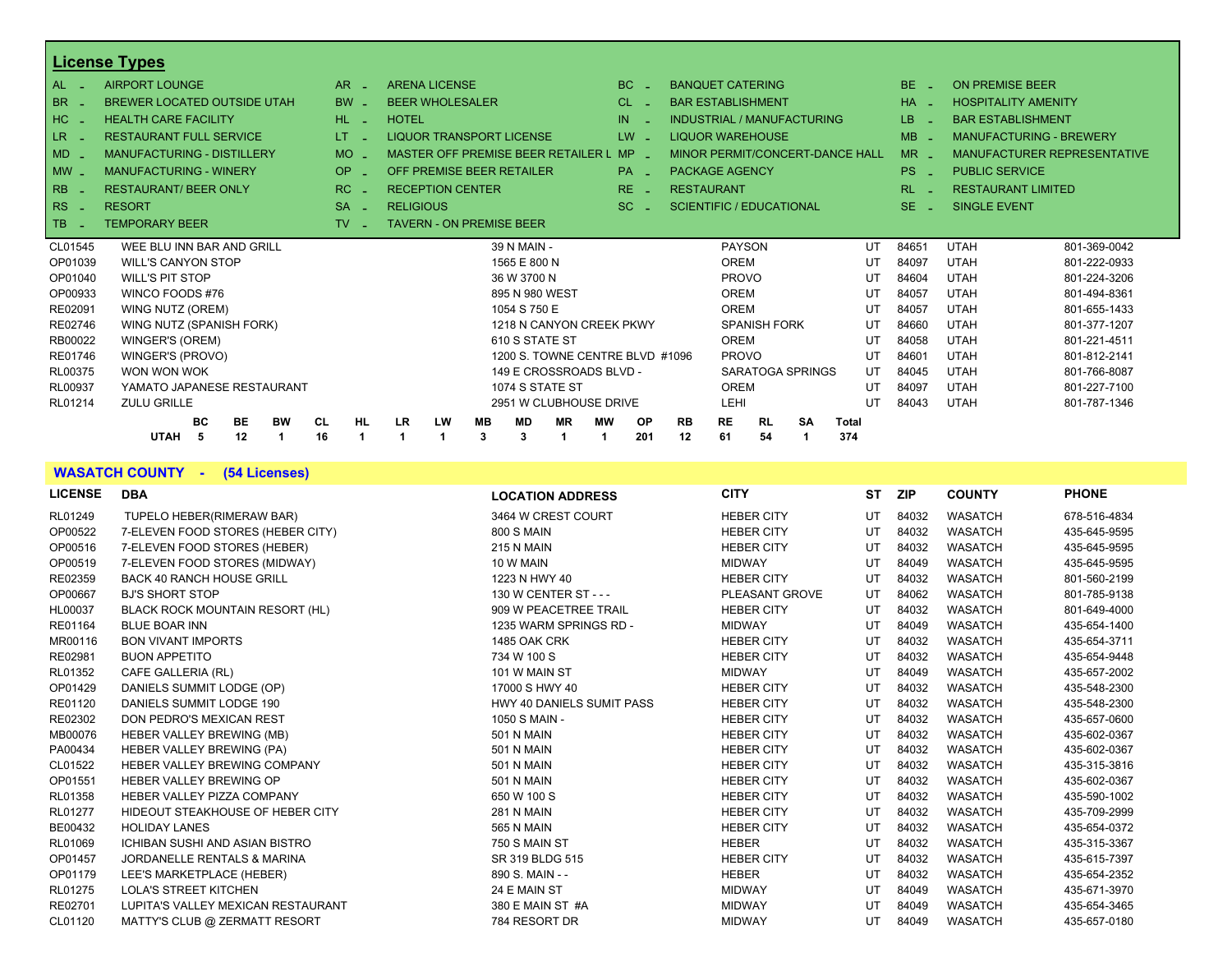|                       | <b>License Types</b>                           |                               |                                         |                      |                       |                              |           |           |                   |                                 |    |          |                            |                                |
|-----------------------|------------------------------------------------|-------------------------------|-----------------------------------------|----------------------|-----------------------|------------------------------|-----------|-----------|-------------------|---------------------------------|----|----------|----------------------------|--------------------------------|
| AL -                  | <b>AIRPORT LOUNGE</b>                          | $AR -$                        | <b>ARENA LICENSE</b>                    |                      |                       |                              |           | $BC -$    |                   | <b>BANQUET CATERING</b>         |    | BE _     | <b>ON PREMISE BEER</b>     |                                |
| BR.                   | <b>BREWER LOCATED OUTSIDE UTAH</b>             | $BW -$                        | <b>BEER WHOLESALER</b>                  |                      |                       |                              |           | $CL -$    |                   | <b>BAR ESTABLISHMENT</b>        |    | $HA -$   | <b>HOSPITALITY AMENITY</b> |                                |
| HC.                   | <b>HEALTH CARE FACILITY</b>                    | HL L                          | <b>HOTEL</b>                            |                      |                       |                              | IN        |           |                   | INDUSTRIAL / MANUFACTURING      |    | LB.      | <b>BAR ESTABLISHMENT</b>   |                                |
| LR.                   | <b>RESTAURANT FULL SERVICE</b>                 | $LT = 1$                      | <b>LIQUOR TRANSPORT LICENSE</b>         |                      |                       |                              | LW -      |           |                   | <b>LIQUOR WAREHOUSE</b>         |    | MB.      |                            | <b>MANUFACTURING - BREWERY</b> |
| MD -                  | <b>MANUFACTURING - DISTILLERY</b>              | $MO$ $\overline{\phantom{0}}$ | MASTER OFF PREMISE BEER RETAILER L MP - |                      |                       |                              |           |           |                   | MINOR PERMIT/CONCERT-DANCE HALL |    | $MR -$   |                            | MANUFACTURER REPRESENTATIVE    |
|                       | <b>MANUFACTURING - WINERY</b>                  | $OP \sim$                     | OFF PREMISE BEER RETAILER               |                      |                       |                              |           | PA _      |                   |                                 |    | PS _     | <b>PUBLIC SERVICE</b>      |                                |
| $MW_{-}$              |                                                |                               |                                         |                      |                       |                              |           |           |                   | <b>PACKAGE AGENCY</b>           |    |          |                            |                                |
| R <sub>B</sub><br>- 4 | <b>RESTAURANT/ BEER ONLY</b>                   | $RC -$                        | <b>RECEPTION CENTER</b>                 |                      |                       |                              | $RE -$    |           | <b>RESTAURANT</b> |                                 |    | $RL - 1$ | <b>RESTAURANT LIMITED</b>  |                                |
| <b>RS</b><br>$\sim$   | <b>RESORT</b>                                  | $SA -$                        | <b>RELIGIOUS</b>                        |                      |                       |                              |           | $SC =$    |                   | SCIENTIFIC / EDUCATIONAL        |    | $SE -$   | <b>SINGLE EVENT</b>        |                                |
| TB<br>- 4             | <b>TEMPORARY BEER</b>                          | $TV$ $\overline{\phantom{0}}$ | <b>TAVERN - ON PREMISE BEER</b>         |                      |                       |                              |           |           |                   |                                 |    |          |                            |                                |
| OP00413               | MAVERIK #361                                   |                               |                                         |                      | 435 N MAIN            |                              |           |           |                   | <b>HEBER CITY</b>               | UT | 84032    | <b>WASATCH</b>             | 801-936-5557                   |
| RE02640               | <b>MELVIN'S PUBLIC HOUSE</b>                   |                               |                                         |                      | 139 N MAIN            |                              |           |           |                   | <b>HEBER CITY</b>               | UT | 84032    | <b>WASATCH</b>             | 435-654-9464                   |
| RE02578               | <b>MIDWAY MERCANTILE</b>                       |                               |                                         |                      | 99 E MAIN ST          |                              |           |           |                   | <b>MIDWAY</b>                   | UT | 84049    | <b>WASATCH</b>             | 435-315-4151                   |
| MW00036               | OLD TOWN CELLARS (2ND LOCATION)                |                               |                                         |                      |                       | 280 W AIRPORT RD #3          |           |           |                   | <b>HEBER CITY</b>               | UT | 84032    | <b>WASATCH</b>             | 435-649-3759                   |
| OP01772               | ONE STOP SERVICE CENTERS                       |                               |                                         |                      | <b>1175 S MAIN ST</b> |                              |           |           |                   | <b>HEBER CITY</b>               | UT | 84032    | <b>WASATCH</b>             | 435-654-5530                   |
| LR01033               | <b>RED LEDGES CLUB</b>                         |                               |                                         |                      |                       | 205 N RED LEDGES RD          |           |           |                   | <b>HEBER CITY</b>               | UT | 84032    | <b>WASATCH</b>             | 435-657-4049                   |
| RE02752               | RED LEDGES VILLAGE CENTER                      |                               |                                         |                      |                       | 525 N RED LEDGES VILLAGE WAY |           |           |                   | <b>HEBER CITY</b>               | UT | 84032    | <b>WASATCH</b>             | 435-657-4080                   |
| OP00985               | RIDLEY'S FAMILY MARKETS #1171                  |                               |                                         |                      | 42 W MAIN             |                              |           |           |                   | <b>MIDWAY</b>                   | UT | 84049    | <b>WASATCH</b>             | 435-657-0170                   |
| OP00986               | RIDLEY'S FAMILY MARKETS #1171 (OP)             |                               |                                         |                      | 51 W MAIN ST          |                              |           |           |                   | <b>MIDWAY</b>                   | UT | 84049    | <b>WASATCH</b>             | 435-654-6673                   |
| OP01235               | RIVER'S EDGE @ DEER PARK                       |                               |                                         |                      |                       | 7000 N OLD HWY 40            |           |           |                   | <b>HEBER</b>                    | UT | 84032    | <b>WASATCH</b>             | 435-654-4049                   |
| OP00852               | SMITH'S #63                                    |                               |                                         |                      | 550 N MAIN            |                              |           |           |                   | <b>HEBER CITY</b>               | UT | 84032    | <b>WASATCH</b>             | 435-654-1250                   |
| BE02553               | <b>SOLDIER HOLLOW GRILL</b>                    |                               |                                         |                      |                       | 1370 W SOLDIER HOLLOW DR     |           |           |                   | <b>MIDWAY</b>                   | UT | 84049    | <b>WASATCH</b>             | 435-654-9112                   |
| RE01686               | <b>SPIN CAFE</b>                               |                               |                                         |                      | 220 N MAIN ST         |                              |           |           |                   | <b>HEBER CITY</b>               | UT | 84032    | <b>WASATCH</b>             | 435-654-0251                   |
| OP01357               | STRAWBERRY BAY RECREATION                      |                               |                                         |                      |                       | 1555 E STRAWBERRY BAY RD     |           |           |                   | <b>HEBER CITY</b>               | UT | 84032    | <b>WASATCH</b>             | 435-548-2261                   |
| RE02678               | THE CORNER RESTAURANT                          |                               |                                         |                      | 195 W MAIN ST         |                              |           |           |                   | <b>MIDWAY</b>                   | UT | 84049    | <b>WASATCH</b>             | 435-657-5494                   |
| HL00033               | THE HOMESTEAD RESORT                           |                               |                                         |                      |                       | 700 N HOMESTEAD DR           |           |           |                   | <b>MIDWAY</b>                   | UT | 84049    | <b>WASATCH</b>             | 435-849-8507                   |
| RE02919               | THE LAKEHOUSE @ DEER CREEK                     |                               |                                         |                      | 5317 S HWY 189        |                              |           |           |                   | <b>HEBER CITY</b>               | UT | 84032    | <b>WASATCH</b>             | 801-634-3477                   |
| RE02966               | TONYS TACOS (RE)                               |                               |                                         |                      | 461 S MAIN ST -       |                              |           |           |                   | <b>HEBER CITY</b>               | UT | 84032    | <b>WASATCH</b>             | 435-657-0219                   |
| LR01406               | TUHAYE CLUBHOUSE                               |                               |                                         |                      |                       | 9875 N TUHAYE PARK DR        |           |           |                   | <b>KAMAS</b>                    | UT | 84036    | <b>WASATCH</b>             | 435-333-3048                   |
| BE02657               | TUHAYE GOLF CLUB (CORBETT)                     |                               |                                         |                      |                       | 9875 N TUHAYE PARK DR        |           |           |                   | <b>KAMAS</b>                    | UT | 84036    | <b>WASATCH</b>             | 435-333-3613                   |
| PA00467               | VR CLUB INC (PA)                               |                               |                                         |                      |                       | 7865 N VICTORY RANCH DR -    |           |           |                   | <b>KAMAS</b>                    | UT | 84036    | <b>WASATCH</b>             | 435-785-5042                   |
| OP00486               | WALGREENS #11523                               |                               |                                         |                      | <b>560 S MAIN</b>     |                              |           |           |                   | <b>HEBER CITY</b>               | UT | 84032    | <b>WASATCH</b>             | 435-654-3863                   |
| OP00373               | WALMART #4696                                  |                               |                                         |                      | 1274 S US 189         |                              |           |           |                   | <b>HEBER CITY</b>               | UT | 84032    | <b>WASATCH</b>             | 435-709-3015                   |
| OP01769               | WASATCH EAGLE STOP #80184                      |                               |                                         |                      | 1590 S HWY 40         |                              |           |           |                   | <b>HEBER CITY</b>               | UT | 84032    | <b>WASATCH</b>             | 435-654-4642                   |
| BE02730               | <b>WASATCH GOLF CAFE</b>                       |                               |                                         |                      |                       | 975 W GOLF COURSE DR         |           |           |                   | <b>MIDWAY</b>                   | UT | 84049    | <b>WASATCH</b>             | 435-654-2139                   |
| RE01963               | Z'S STEAK AND CHOP HAUS / WILDFIRE SMOKE HAUS  |                               |                                         |                      | 784 RESORT DR         |                              |           |           |                   | <b>MIDWAY</b>                   | UT | 84049    | <b>WASATCH</b>             | 435-709-9641                   |
| BC00128               | <b>ZERMATT RESORT</b>                          |                               |                                         |                      | 784 W RESORT DR       |                              |           |           |                   | <b>MIDWAY</b>                   | UT | 84049    | <b>WASATCH</b>             | 435-657-0180                   |
|                       | BC<br>BE<br>CL<br>HL                           | LR.                           | <b>MB</b><br><b>MR</b>                  | <b>MW</b>            | <b>OP</b>             | PA                           | <b>RE</b> | <b>RL</b> | Total             |                                 |    |          |                            |                                |
|                       | $\mathbf{2}$<br>WASATCH 1<br>4<br>$\mathbf{2}$ | $\mathbf{2}$                  | $\mathbf{1}$<br>$\mathbf{1}$            | $\blacktriangleleft$ | 18                    | $\overline{2}$               | 14        | 6         | 54                |                                 |    |          |                            |                                |

## **WASHINGTON COUNTY - (241 Licenses)**

| <b>LICENSE</b> | <b>DBA</b>                       | <b>LOCATION ADDRESS</b>     | <b>CITY</b>         | SТ | <b>ZIP</b> | <b>COUNTY</b>     | <b>PHONE</b> |
|----------------|----------------------------------|-----------------------------|---------------------|----|------------|-------------------|--------------|
| OP01735        | 3 AMIGOS MARKET                  | 325 N BLUFF ST -            | SAINT GEORGE        | UT | 84770      | <b>WASHINGTON</b> | 435-652-0180 |
| OP00525        | 7-ELEVEN FOOD STORES (HURRICANE) | 1150 W STATE ST             | <b>HURRICANE</b>    | UT | 84737      | <b>WASHINGTON</b> | 435-645-9595 |
| OP00124        | ALBERTSON'S #1329 (ST GEORGE)    | 745 N DIXIE DR              | SAINT GEORGE        | UT | 84770      | <b>WASHINGTON</b> | 435-688-7156 |
| OP00126        | ALBERTSON'S #301 (WASHINGTON)    | 915 W RED CLIFFS DR         | <b>WASHINGTON</b>   | UT | 84780      | <b>WASHINGTON</b> | 435-628-0424 |
| RE01818        | AMIGOS                           | 805 ZION PARK BLVD          | <b>SPRINGDALE</b>   | UT | 84767      | <b>WASHINGTON</b> | 435-772-0422 |
| RE02179        | ANASAZI STEAKHOUSE & GALLERY     | 1234 W SUNSET BLVD UNIT #16 | ST GEORGE           | UT | 84770      | <b>WASHINGTON</b> | 435-674-0095 |
| RB00297        | ANGELICA'S MEXICAN GRILL         | 101 E ST GEORGE BLVD        | ST GEORGE           | UT | 84770      | <b>WASHINGTON</b> | 435-628-4399 |
| RE02781        | <b>ANTHERA</b>                   | 281 ZION PARK BLVD          | <b>SPRINGDALE</b>   | UT | 84767      | <b>WASHINGTON</b> | 435-772-3234 |
| BC00260        | ANTHERA (BC)                     | 281 ZION PARK BLVD          | <b>SPRINGDALE</b>   | UT | 84767      | <b>WASHINGTON</b> | 435-772-3234 |
| RE02566        | APPLEBEE'S ST GEORGE             | 150 S RIVER RD              | ST GEORGE           | UT | 84770      | <b>WASHINGTON</b> | 435-628-6600 |
| RL01019        | ARAGOSTA RESTAURANT              | 1386 E 100 S                | <b>SAINT GEORGE</b> | UT | 84770      | WASHINGTON        | 435-313-0611 |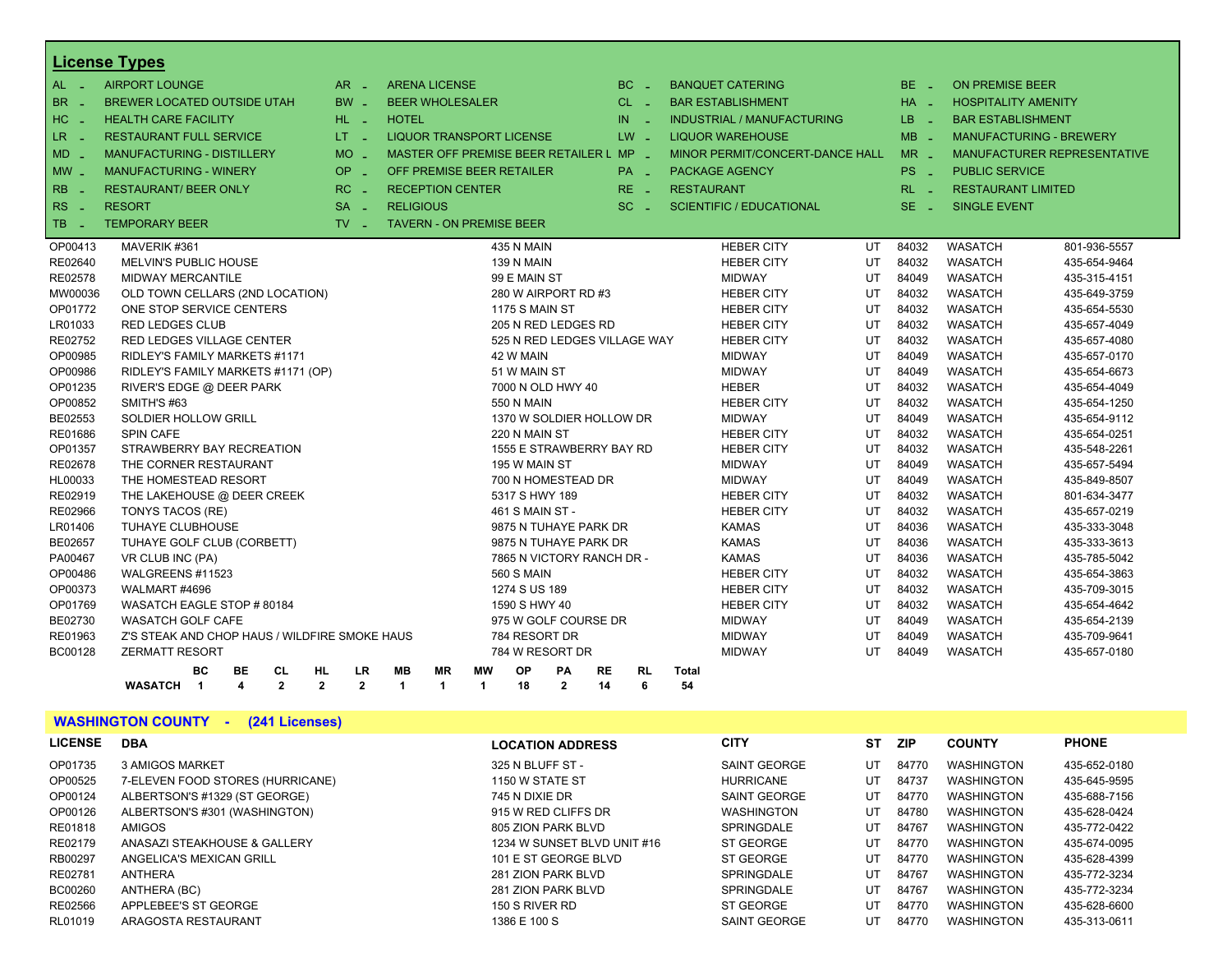|                  | <b>License Types</b>                      |                               |                                         |               |                                 |    |             |                                |                             |
|------------------|-------------------------------------------|-------------------------------|-----------------------------------------|---------------|---------------------------------|----|-------------|--------------------------------|-----------------------------|
| AL -             | <b>AIRPORT LOUNGE</b>                     | $AR -$                        | <b>ARENA LICENSE</b>                    | BC.<br>$\sim$ | <b>BANQUET CATERING</b>         |    | BE _        | <b>ON PREMISE BEER</b>         |                             |
| <b>BR</b><br>- 4 | BREWER LOCATED OUTSIDE UTAH               | BW _                          | <b>BEER WHOLESALER</b>                  | $CL$ $-$      | <b>BAR ESTABLISHMENT</b>        |    | $HA$ $-$    | <b>HOSPITALITY AMENITY</b>     |                             |
| $HC -$           | <b>HEALTH CARE FACILITY</b>               | HL L                          | <b>HOTEL</b>                            | IN.<br>×.     | INDUSTRIAL / MANUFACTURING      |    | LB.<br>- 11 | <b>BAR ESTABLISHMENT</b>       |                             |
| LR -             | <b>RESTAURANT FULL SERVICE</b>            | LT <sub>1</sub>               | <b>LIQUOR TRANSPORT LICENSE</b>         | $LW -$        | <b>LIQUOR WAREHOUSE</b>         |    | $MB -$      | <b>MANUFACTURING - BREWERY</b> |                             |
| MD -             | MANUFACTURING - DISTILLERY                | MO _                          | MASTER OFF PREMISE BEER RETAILER L MP _ |               | MINOR PERMIT/CONCERT-DANCE HALL |    | $MR -$      |                                | MANUFACTURER REPRESENTATIVE |
|                  |                                           | OP                            | OFF PREMISE BEER RETAILER               |               |                                 |    | PS _        | <b>PUBLIC SERVICE</b>          |                             |
| $MW$ $-$         | <b>MANUFACTURING - WINERY</b>             | nia.                          |                                         | PA _          | <b>PACKAGE AGENCY</b>           |    |             |                                |                             |
| <b>RB</b>        | <b>RESTAURANT/ BEER ONLY</b>              | RC                            | <b>RECEPTION CENTER</b>                 | RE.<br>- 4    | <b>RESTAURANT</b>               |    | $RL - 1$    | <b>RESTAURANT LIMITED</b>      |                             |
| RS<br>- 4        | <b>RESORT</b>                             | <b>SA</b><br>$\sim$           | <b>RELIGIOUS</b>                        | SC.<br>- 2    | <b>SCIENTIFIC / EDUCATIONAL</b> |    | $SE -$      | <b>SINGLE EVENT</b>            |                             |
| TB<br>- 4        | <b>TEMPORARY BEER</b>                     | $TV$ $\overline{\phantom{0}}$ | <b>TAVERN - ON PREMISE BEER</b>         |               |                                 |    |             |                                |                             |
| RL01337          | ARRABIATA RESTAURANT                      |                               | 575 S 200 E STE 1                       |               | <b>IVINS</b>                    | UT | 84738       | <b>WASHINGTON</b>              | 480-202-4564                |
| RE02839          | <b>BALCONY ONE</b>                        |                               | 72 N 775 W                              |               | <b>VIRGIN</b>                   | UT | 84779       | <b>WASHINGTON</b>              | 435-767-8989                |
| CL01526          | BALCONY ONE (BAR)                         |                               | 72 N 775 W                              |               | <b>VIRGIN</b>                   | UT | 84779       | <b>WASHINGTON</b>              | 435-767-8989                |
| RL01325          | BANANA BLOSSOM THAI CUISINE               |                               | 430 E ST GEORGE BLVD                    |               | ST GEORGE                       | UT | 84770       | <b>WASHINGTON</b>              |                             |
| RL01470          | BELLA MARIE'S PIZZERIA & RESTAURANT       |                               | 720 E 700 S                             |               | ST GEORGE                       | UT | 84770       | WASHINGTON                     | 435-628-3336                |
| RL00602          | <b>BENJA'S THAI GARDEN</b>                |                               | 435 N 1680 E #13 AND 14                 |               | ST GEORGE                       | UT | 84770       | <b>WASHINGTON</b>              | 435-251-9301                |
| BC00264          | BEST WESTERN PLUS ABBEY INN               |                               | <b>1129 S BLUFF</b>                     |               | ST GEORGE                       | UT | 84770       | <b>WASHINGTON</b>              | 435-652-1234                |
| RE02986          | <b>BIGSHOTS GOLF</b>                      |                               | 1108 W BLACKMOUNTAIN PKWY               |               | SAINT GEORGE                    | UT | 84790       | WASHINGTON                     | 801-554-1551                |
| BW00050          | BIRRELL BOTTLING COMPANY (HURRICANE)      |                               | 146 N OLD HWY 91                        |               | <b>HURRICANE</b>                | UT | 84737       | <b>WASHINGTON</b>              | 435-522-3163                |
| LW00054          | BIRRELL BOTTLING COMPANY (HURRICANE) (LW) |                               | 146 N OLD HWY 91                        |               | <b>HURRICANE</b>                | UT | 84737       | <b>WASHINGTON</b>              | 435-522-3163                |
| RE00018          | BIT AND SPUR RESTAURANT                   |                               | 1212 ZION PARK BLVD                     |               | SPRINGDALE                      | UT | 84767       | WASHINGTON                     | 435-772-3498                |
| RL00658          | <b>BLACK BEAR DINER</b>                   |                               | 1245 S MAIN ST                          |               | <b>ST GEORGE</b>                | UT | 84770       | <b>WASHINGTON</b>              | 435-656-2327                |
| RL01218          | BLACK BEAR DINER (WASHINGTON)             |                               | 965 N HOODOO WAY                        |               | WASHINGTON                      | UT | 84780       | <b>WASHINGTON</b>              | 435-862-9306                |
| RL01391          | <b>BLONDIE'S DINER (RL)</b>               |                               | 736 ZION PARK BLVD                      |               | SPRINGDALE                      | UT | 84767       | WASHINGTON                     | 435-772-0595                |
| CL00018          | <b>BLOOMINGTON COUNTRY CLUB</b>           |                               | 3174 S BLOOMINGTON DR E                 |               | ST GEORGE                       | UT | 84790       | <b>WASHINGTON</b>              | 435-673-4687                |
| OP00473          | <b>BLOOMINGTON MARKET</b>                 |                               | 141 W BRIGHAM RD                        |               | SAINT GEORGE                    | UT | 84790       | <b>WASHINGTON</b>              | 435-628-1777                |
| RE02880          | BLUES KATZ ROCK N ROLL GRILL              |                               | 307 N BLUFF ST                          |               | SAINT GEORGE                    | UT | 84770       | <b>WASHINGTON</b>              | 435-922-6263                |
| MW00034          | <b>BOLD &amp; DELANEY WINERY</b>          |                               | 1315 N HORSEMAN'S PARK DR               |               | DAMMERON VALLEY                 | UT | 84783       | <b>WASHINGTON</b>              | 435-703-3813                |
| PA00449          | BOLD & DELANEY WINERY (PA)                |                               | 1315 N HORSEMAN'S PARK DR               |               | DAMMERON VALLEY                 | UT | 84783       | <b>WASHINGTON</b>              | 435-703-3813                |
| RL00799          | <b>BRANDIN IRON STEAKHOUSE</b>            |                               | 939 E MAIN                              |               | PINE VALLEY                     | UT | 84781       | WASHINGTON                     | 435-574-0440                |
| RE02203          | BUFFALO WILD WINGS (ST GEORGE)            |                               | 221 S RIVER RD                          |               | ST GEORGE                       | UT | 84770       | <b>WASHINGTON</b>              | 435-673-4902                |
| OP01456          | <b>C-MART SHELL</b>                       |                               | 795 E 700 S                             |               | SAINT GEORGE                    | UT | 84770       | <b>WASHINGTON</b>              | 435-703-0057                |
| RL00265          | <b>CACTUS ROOM</b>                        |                               | 771 W HWY 9                             |               | <b>VIRGIN</b>                   | UT | 84779       | WASHINGTON                     | 435-635-7872                |
| RE02879          | CAFE FEELLOVE                             |                               | 2 W ST GEORGE BLVD #3B                  |               | SAINT GEORGE                    | UT | 84771       | <b>WASHINGTON</b>              |                             |
| RE02503          | CAFE SABOR (ST GEORGE)                    |                               | 290 E ST GEORGE BLVD                    |               | ST GEORGE                       | UT | 84770       | <b>WASHINGTON</b>              | 435-764-0484                |
| RE02915          | CAMP OUTPOST CO.                          |                               | 709 ZION PARK BLVD                      |               | SPRINGDALE                      | UT | 84767       | WASHINGTON                     | 435-703-2269                |
| BC00272          | CAMP OUTPOST CO. (BC)                     |                               | 709 ZION PARK BLVD                      |               | SPRINGDALE                      | UT | 84767       | <b>WASHINGTON</b>              | 435-703-2269                |
| RE02958          | CANYON BREEZE RESTAURANT (RE)             |                               | 1275 E RED MOUNTAIN CIR                 |               | <b>IVINS</b>                    | UT | 84738       | <b>WASHINGTON</b>              | 435-673-4905                |
| OP01863          | CANYON CROSSING PETROLEUM                 |                               | 1175 E SNOW CANYON PKWY STE 101         |               | <b>IVINS</b>                    | UT | 84738       | WASHINGTON                     | 435-703-9511                |
| RL00636          | CAPPELETTI'S RESTAURANT                   |                               | <b>36 E TABERNACLE</b>                  |               | ST GEORGE                       | UT | 84790       | <b>WASHINGTON</b>              | 435-986-4119                |
| BW00041          | CARLSON DISTRIBUTING CO. (HURRICANE)      |                               | 451 N 5500 W                            |               | <b>HURRICANE</b>                | UT | 84737       | <b>WASHINGTON</b>              | 801-972-6004                |
| LW00043          | CARLSON DISTRIBUTING COMPANY (HURRICANE)  |                               | 451 N OLD HWY 91                        |               | <b>HURRICANE</b>                | UT | 84737       | WASHINGTON                     | 801-972-6004                |
| OP01365          | <b>CARTER'S MARKET</b>                    |                               | <b>167 E MAIN</b>                       |               | <b>ENTERPRISE</b>               | UT | 84725       | <b>WASHINGTON</b>              | 435-878-2239                |
| RE03002          | CASA TEQUILANA (RE)                       |                               | 545 N MAIN ST STE 9                     |               | LEEDS                           | UT | 84746       | <b>WASHINGTON</b>              | 435-703-6204                |
| MW00016          | <b>CHANELA FARMS</b>                      |                               | 4391 S. ENTERPISE DR.                   |               | SAINT GEORGE                    | UT | 84790       | <b>WASHINGTON</b>              | 702-733-8901                |
| RL01177          | CHEF ALFREDOS (ST. GEORGE)                |                               | 1110 S BLUFF                            |               | ST GEORGE                       | UT | 84770       | <b>WASHINGTON</b>              | 435-656-5000                |
| RE02745          | CHEF HOG'S OYSTER BAR & GRILL             |                               | 4210 S BLUEGRASS WAY                    |               | ST GEORGE                       | UT | 84790       | <b>WASHINGTON</b>              | 435-773-4111                |
| RE01348          | CHILI'S (ST. GEORGE)                      |                               | 311 N RED CLIFFS DR                     |               | ST GEORGE                       | UT | 84770       | <b>WASHINGTON</b>              | 435-628-7503                |
| OP01910          | CLIFFROSE LODGE (OP)                      |                               | 281 ZION PARK BLVD                      |               | SPRINGDALE                      | UT | 84767       | <b>WASHINGTON</b>              | 435-772-3234                |
| RL00889          | <b>CLIFFSIDE RESTAURANT</b>               |                               | 511 S AIRPORT RD                        |               | ST GEORGE                       | UT | 84770       | <b>WASHINGTON</b>              | 435-319-6005                |
| BE02702          | COPPER ROCK GOLF COURSE (BE)              |                               | 1567 W COPPER ROCK PKWY                 |               | <b>HURRICANE</b>                | UT | 84737       | <b>WASHINGTON</b>              | 435-215-4845                |
| BE02366          | <b>CORAL CANYON GOLF COURSE</b>           |                               | 1925 N CYN GREENS DR -                  |               | WASHINGTON                      | UT | 84780       | <b>WASHINGTON</b>              | 435-688-1700                |
| OP00688          | <b>CORAL CANYON MARKET</b>                |                               | 41 N 6300 W                             |               | <b>HURRICANE</b>                | UT | 84737       | <b>WASHINGTON</b>              | 435-628-4858                |
| OP01639          | CORAL CANYON TEXACO                       |                               | 1572 S CONVENTION CENTER DR - -         |               | SAINT GEORGE                    | UT | 84790       | WASHINGTON                     | 435-703-0047                |
|                  |                                           |                               |                                         |               |                                 |    |             |                                |                             |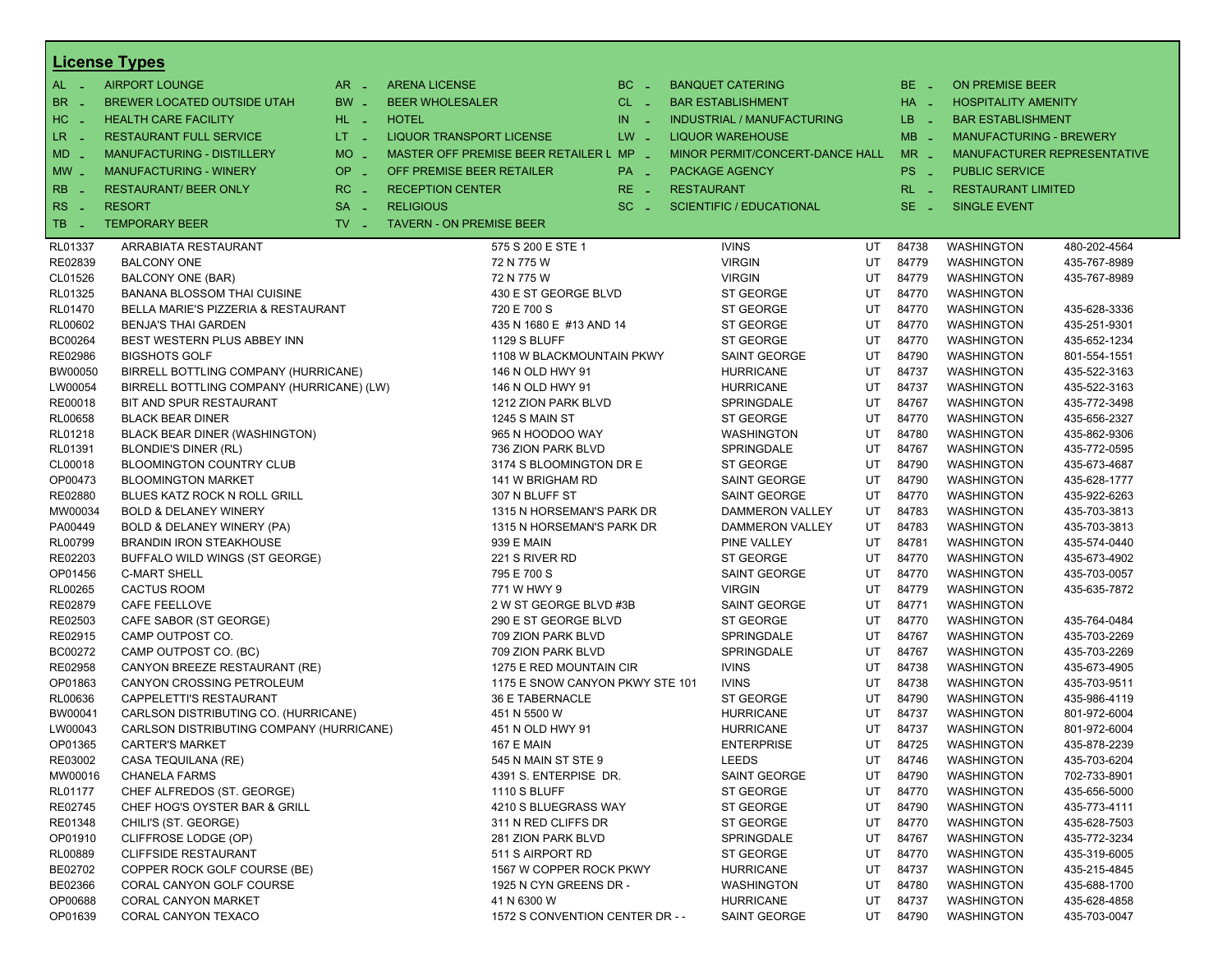|                      | <b>License Types</b>                      |                     |                                         |          |                                 |    |          |                                |                             |
|----------------------|-------------------------------------------|---------------------|-----------------------------------------|----------|---------------------------------|----|----------|--------------------------------|-----------------------------|
| $AL -$               | <b>AIRPORT LOUNGE</b>                     | $AR -$              | <b>ARENA LICENSE</b>                    | $BC =$   | <b>BANQUET CATERING</b>         |    | BE _     | <b>ON PREMISE BEER</b>         |                             |
| BR _                 | BREWER LOCATED OUTSIDE UTAH               | BW _                | <b>BEER WHOLESALER</b>                  | $CL$ $-$ | <b>BAR ESTABLISHMENT</b>        |    | $HA$ $=$ | <b>HOSPITALITY AMENITY</b>     |                             |
| $HC -$               | <b>HEALTH CARE FACILITY</b>               | $HL$ $-$            | <b>HOTEL</b>                            | $IN = 1$ | INDUSTRIAL / MANUFACTURING      |    | LB __    | <b>BAR ESTABLISHMENT</b>       |                             |
| LR -                 | <b>RESTAURANT FULL SERVICE</b>            | $LT = 1$            | <b>LIQUOR TRANSPORT LICENSE</b>         | $LW -$   | <b>LIQUOR WAREHOUSE</b>         |    | $MB -$   | <b>MANUFACTURING - BREWERY</b> |                             |
|                      | <b>MANUFACTURING - DISTILLERY</b>         | MO _                | MASTER OFF PREMISE BEER RETAILER L MP _ |          |                                 |    | $MR -$   |                                |                             |
| $MD -$               |                                           |                     |                                         |          | MINOR PERMIT/CONCERT-DANCE HALL |    |          |                                | MANUFACTURER REPRESENTATIVE |
| $MW_{-}$             | <b>MANUFACTURING - WINERY</b>             | <b>OP</b><br>п.     | OFF PREMISE BEER RETAILER               | PA _     | <b>PACKAGE AGENCY</b>           |    | PS _     | <b>PUBLIC SERVICE</b>          |                             |
| <b>RB</b>            | <b>RESTAURANT/ BEER ONLY</b>              | $RC -$              | <b>RECEPTION CENTER</b>                 | $RE -$   | <b>RESTAURANT</b>               |    | $RL - 1$ | <b>RESTAURANT LIMITED</b>      |                             |
| RS.<br>$\sim$ $\sim$ | <b>RESORT</b>                             | <b>SA</b><br>$\sim$ | <b>RELIGIOUS</b>                        | $SC =$   | <b>SCIENTIFIC / EDUCATIONAL</b> |    | $SE -$   | <b>SINGLE EVENT</b>            |                             |
| TB.<br>- 2           | <b>TEMPORARY BEER</b>                     | $TV -$              | <b>TAVERN - ON PREMISE BEER</b>         |          |                                 |    |          |                                |                             |
| OP01568              | COSTCO WHOLESALE #672                     |                     | 835 N 3050 E                            |          | <b>SAINT GEORGE</b>             | UT | 84790    | <b>WASHINGTON</b>              | 435-256-0003                |
| OP01393              | COTTONWOOD INN                            |                     | 855 E MAIN                              |          | <b>ENTERPRISE</b>               | UT | 84725    | <b>WASHINGTON</b>              | 435-878-2603                |
| BC00065              | COURTYARD BY MARRIOTT (ST GEORGE)         |                     | 185 S 1470 E                            |          | ST GEORGE                       | UT | 84790    | <b>WASHINGTON</b>              | 435-986-0555                |
| RE02213              | COURTYARD BY MARRIOTT (ST GEORGE) (RE)    |                     | 185 S 1470 E                            |          | ST GEORGE                       | UT | 84790    | <b>WASHINGTON</b>              | 435-986-0555                |
| RB00413              | D.U.B.'S BBQ                              |                     | 1812 W SUNSET BLVD #10                  |          | ST GEORGE                       | UT | 84770    | <b>WASHINGTON</b>              | 435-674-1023                |
| OP00384              | DAVIS FOOD & DRUG #4 / FARMER'S MARKET    |                     | 495 N STATE ST                          |          | <b>LA VERKIN</b>                | UT | 84745    | <b>WASHINGTON</b>              | 435-635-0774                |
| OP00359              | DIXIE RED HILLS (OP)                      |                     | 645 W 1250 N                            |          | <b>SAINT GEORGE</b>             | UT | 84770    | <b>WASHINGTON</b>              | 435-627-4444                |
| RE01341              | DON PEDRO'S (ST GEORGE)                   |                     | 567 S VALLEY VIEW DR #12                |          | ST GEORGE                       | UT | 84770    | <b>WASHINGTON</b>              | 435-673-0131                |
| RE01924              | DON PEDRO'S (WASHINGTON CITY)             |                     | 1004 W RED CLIFFS DR                    |          | <b>WASHINGTON</b>               | UT | 84780    | <b>WASHINGTON</b>              | 435-251-8094                |
| RE02907              | DULIVIA RISTORANTE ITALIANO               |                     | 1149 ZION PARK BLVD                     |          | SPRINGDALE                      | UT | 84767    | <b>WASHINGTON</b>              | 435-772-3700                |
| OP01312              | <b>DUTCHMAN'S MARKET</b>                  |                     | 2300 SANTA CLARA DR                     |          | SANTA CLARA                     | UT | 84765    | <b>WASHINGTON</b>              | 435-628-8482                |
| CL00466              | ELKS 1743 (ST GEORGE)                     |                     | 630 W 1250 NORTH                        |          | ST GEORGE                       | UT | 84770    | <b>WASHINGTON</b>              | 435-673-1743                |
| CL00693              | ENTRADA AT SNOW CANYON COUNTRY CLUB       |                     | 2537 W ENTRADA TRAIL                    |          | ST GEORGE                       | UT | 84770    | <b>WASHINGTON</b>              | 435-986-2200                |
| RE01461              | <b>ERNESTO'S</b>                          |                     | 929 W SUNSET BLVD #18                   |          | ST GEORGE                       | UT | 84770    | <b>WASHINGTON</b>              | 435-674-2767                |
| OP00430              | <b>ERNIE'S TOO</b>                        |                     | 309 W STATE                             |          | <b>HURRICANE</b>                | UT | 84737    | <b>WASHINGTON</b>              | 435-635-1180                |
| OP00434              | ERNIE'S TOO (ST GEORGE)                   |                     | 994 E ST GEORGE BLVD                    |          | <b>SAINT GEORGE</b>             | UT | 84770    | <b>WASHINGTON</b>              | 435-986-0113                |
| OP00561              | FABULOUS FREDDY'S CAR WASH                |                     | 134 S RIVER RD                          |          | <b>SAINT GEORGE</b>             | UT | 84790    | <b>WASHINGTON</b>              | 702-933-5374                |
| OP00562              | FABULOUS FREDDY'S CAR WASH ST GEORGE      |                     | 806 N BLUFF ST                          |          | <b>SAINT GEORGE</b>             | UT | 84770    | <b>WASHINGTON</b>              | 435-674-0109                |
| OP00987              | FAIRFIELD INN & SUITES VIRGIN @ ZION PARK |                     | 1 CAMINO DEL RIO - NEW ADDRESS          |          | <b>VIRGIN</b>                   | UT | 84779    | <b>WASHINGTON</b>              | 435-635-9758                |
| OP01918              | FAMILY DOLLAR STORE #31454                |                     | 44 N MAIN                               |          | VEYO                            | UT | 84782    | <b>WASHINGTON</b>              | 435-703-7156                |
| RE02933              | FEELLOVE COFFEE                           |                     | 1101 ZION PARK BLVD #B                  |          | SPRINGDALE                      | UT | 84767    | <b>WASHINGTON</b>              | 435-272-7467                |
| OP01378              | <b>FIRST STOP</b>                         |                     | 195 E TELEGRAPH ST                      |          | <b>WASHINGTON</b>               | UT | 84780    | <b>WASHINGTON</b>              | 435-628-2024                |
| RE02194              | <b>FISH ROCK GRILL</b>                    |                     | 1585 W LEDGES PARKWAY                   |          | ST GEORGE                       | UT | 84770    | <b>WASHINGTON</b>              | 435-634-4600                |
| BE02556              | FISH ROCK GRILL (BE)                      |                     | 1585 W LEDGES PARKWAY                   |          | ST GEORGE                       | UT | 84770    | <b>WASHINGTON</b>              | 435-634-4600                |
| OP01758              | <b>GAS STOP WASHINGTON</b>                |                     | 1036 W RED HILLS PKWY                   |          | <b>WASHINGTON</b>               | UT | 84780    | <b>WASHINGTON</b>              | 435-215-5864                |
| RE02076              | <b>GEORGE'S CORNER RESTAURANT</b>         |                     | 2 W ST GEORGE BLVD #1                   |          | ST GEORGE                       | UT | 84770    | <b>WASHINGTON</b>              | 435-216-7311                |
| BE02369              | GOLF COURSE @ SAND HOLLOW RESORT          |                     | 5662 W CLUBHOUSE DR                     |          | <b>HURRICANE</b>                | UT | 84737    | <b>WASHINGTON</b>              | 435-656-4653                |
| RE02478              | <b>GREEN IGUANA MEXICAN RESTAURANT</b>    |                     | 850 S BLUFF STREET -                    |          | ST GEORGE                       | UT | 84770    | <b>WASHINGTON</b>              | 435-628-4863                |
| BE02591              | <b>GREEN SPRING GOLF COURSE</b>           |                     | 588 N GREEN SPRING DR                   |          | <b>WASHINGTON</b>               | UT | 84780    | <b>WASHINGTON</b>              | 435-673-7888                |
| OP01315              | <b>GREEN VALLEY 1 STOP</b>                |                     | 1572 S CONVENTION CENTER DR -           |          | ST GEORGE                       | UT | 84790    | <b>WASHINGTON</b>              | 435-275-2437                |
| RE02685              | <b>GURU'S SPORTS BAR &amp; GRILL</b>      |                     | 1091 N BLUFF STE 1400 STE 1400          |          | ST GEORGE                       | UT | 84770    | <b>WASHINGTON</b>              | 435-275-4248                |
| OP00016              | HAMPTON INN & SUITES ST GEORGE SUN RIVER  |                     | 1250 W SUN RIVER PKWY - -               |          | SAINT GEORGE                    | UT | 84790    | WASHINGTON                     | 435-656-9900                |
| OP00380              | HAMPTON INN (SPRINGDALE)                  |                     | 1127 ZION PARK BLVD                     |          | SPRINGDALE                      | UT | 84767    | <b>WASHINGTON</b>              | 435-627-9191                |
| OP01532              | HAPPY CAMPER MRKET/CANYON MARKET          |                     | 95 ZION PARK BLVD                       |          | SPRINGDALE                      | UT | 84767    | <b>WASHINGTON</b>              | 435-772-7805                |
| OP00161              | HARMONS (SANTA CLARA)                     |                     | 3520 PIONEER PKWY                       |          | <b>SANTA CLARA</b>              | UT | 84765    | <b>WASHINGTON</b>              | 435-773-6200                |
| OP00174              | HARMONS (ST GEORGE)                       |                     | 1189 E 700 S                            |          | <b>SAINT GEORGE</b>             | UT | 84790    | <b>WASHINGTON</b>              | 435-628-0411                |
| OP00081              | HARTS GAS AND FOOD (WASHINGTON CITY)      |                     | 260 S GREEN SPRINGS DR                  |          | WASHINGTON                      | UT | 84780    | WASHINGTON                     | 435-674-9575                |
| RE02681              | HASH HOUSE A GO GO                        |                     | 1812 E RED CLIFFS DR                    |          | ST GEORGE                       | UT | 84790    | <b>WASHINGTON</b>              | 702-795-7990                |
| BC00270              | <b>HERITAGE CATERING (BC)</b>             |                     | 1835 S CONVENTION CENTER DR             |          | SAINT GEORGE                    | UT | 84790    | <b>WASHINGTON</b>              | 435-628-7003                |
| BC00174              | HILTON GARDEN INN (ST. GEORGE)            |                     | 1731 S CONVENTION CTR DR                |          | ST GEORGE                       | UT | 84790    | WASHINGTON                     | 435-634-4100                |
| CL01541              | HIVE 435 TAPHOUSE                         |                     | 61 W ST GEORGE BLVD                     |          | <b>SAINT GEORGE</b>             | UT | 84770    | <b>WASHINGTON</b>              | 435-669-3258                |
| RE02397              | HOLIDAY INN BURGER THEORY RESTAURANT      |                     | 1808 S CROSBY WAY                       |          | ST GEORGE                       | UT | 84790    | <b>WASHINGTON</b>              | 435-628-8007                |
| OP00378              | <b>HOLIDAY INN EXPRESS</b>                |                     | 1215 ZION PARK BLVD                     |          | SPRINGDALE                      | UT | 84767    | WASHINGTON                     | 435-772-3200                |
| OP00350              | HOODOOS GENERAL STORE                     |                     | 35 LION BLVD                            |          | SPRINGDALE                      | UT | 84767    | <b>WASHINGTON</b>              | 435-772-3101                |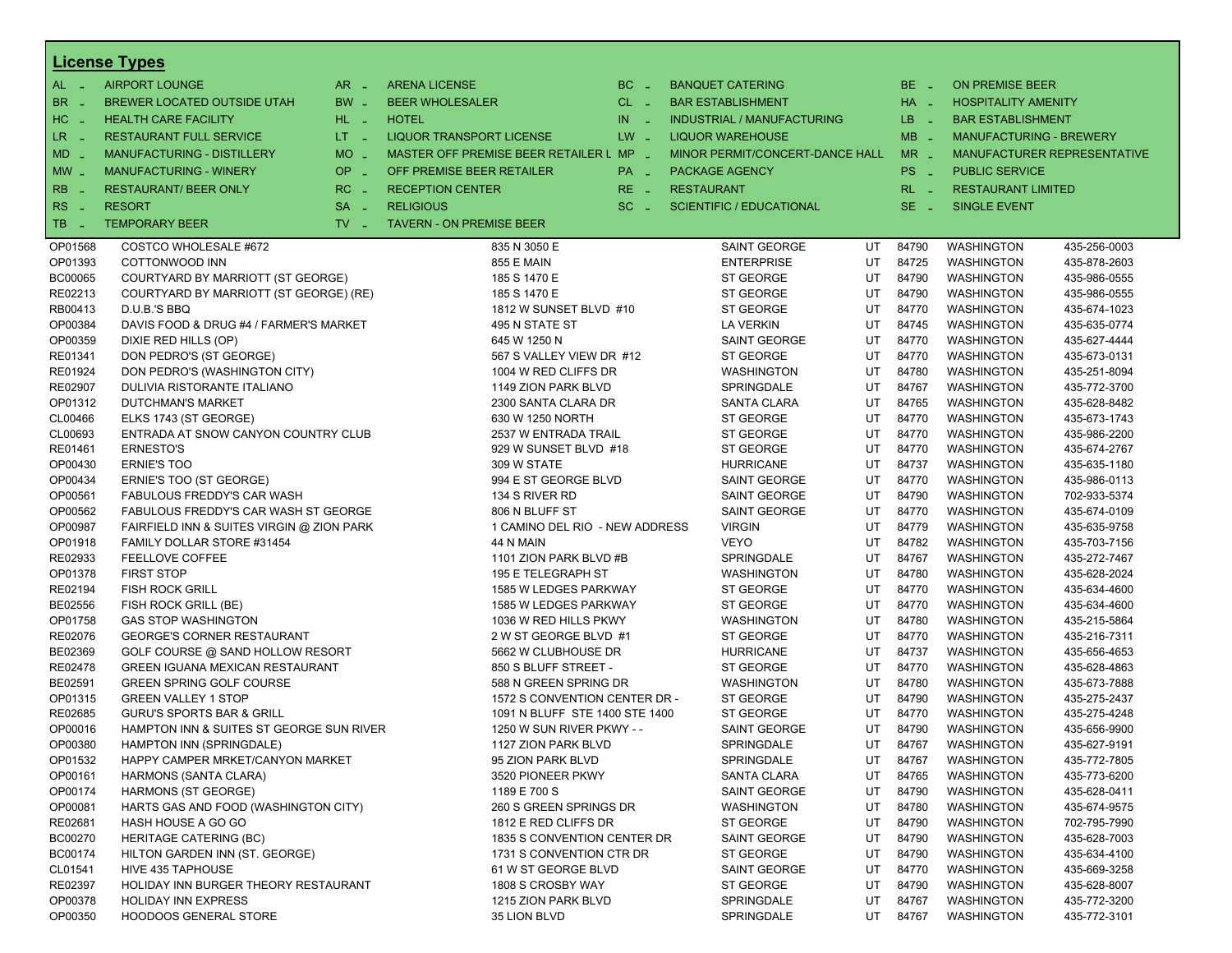|            | <b>License Types</b>                          |                               |                                         |                              |          |                                 |                                   |    |                 |                                |                             |
|------------|-----------------------------------------------|-------------------------------|-----------------------------------------|------------------------------|----------|---------------------------------|-----------------------------------|----|-----------------|--------------------------------|-----------------------------|
| $AL -$     | <b>AIRPORT LOUNGE</b>                         | $AR -$                        | <b>ARENA LICENSE</b>                    |                              | $BC -$   | <b>BANQUET CATERING</b>         |                                   |    | BE _            | <b>ON PREMISE BEER</b>         |                             |
| BR.<br>. — | BREWER LOCATED OUTSIDE UTAH                   | BW _                          | <b>BEER WHOLESALER</b>                  |                              | $CL$ $-$ | <b>BAR ESTABLISHMENT</b>        |                                   |    | $HA$ $-$        | <b>HOSPITALITY AMENITY</b>     |                             |
| HC<br>nia. | <b>HEALTH CARE FACILITY</b>                   | HL L                          | <b>HOTEL</b>                            |                              | $IN = 1$ |                                 | <b>INDUSTRIAL / MANUFACTURING</b> |    | LB __           | <b>BAR ESTABLISHMENT</b>       |                             |
| LR _       | <b>RESTAURANT FULL SERVICE</b>                | $LT - 1$                      | <b>LIQUOR TRANSPORT LICENSE</b>         |                              | $LW -$   | <b>LIQUOR WAREHOUSE</b>         |                                   |    | $MB -$          | <b>MANUFACTURING - BREWERY</b> |                             |
| $MD -$     | MANUFACTURING - DISTILLERY                    | $MO$ $\overline{\phantom{0}}$ | MASTER OFF PREMISE BEER RETAILER L MP _ |                              |          |                                 | MINOR PERMIT/CONCERT-DANCE HALL   |    | $MR -$          |                                | MANUFACTURER REPRESENTATIVE |
| $MW -$     | <b>MANUFACTURING - WINERY</b>                 | <b>OP</b><br>ч.               | OFF PREMISE BEER RETAILER               |                              | PA _     | <b>PACKAGE AGENCY</b>           |                                   |    | PS <sub>-</sub> | <b>PUBLIC SERVICE</b>          |                             |
|            |                                               |                               |                                         |                              |          |                                 |                                   |    |                 |                                |                             |
| <b>RB</b>  | <b>RESTAURANT/ BEER ONLY</b>                  | $RC -$                        | <b>RECEPTION CENTER</b>                 |                              | $RE -$   | <b>RESTAURANT</b>               |                                   |    | $RL - 1$        | <b>RESTAURANT LIMITED</b>      |                             |
| RS.<br>- 4 | <b>RESORT</b>                                 | <b>SA</b><br>п.               | <b>RELIGIOUS</b>                        |                              | $SC =$   | <b>SCIENTIFIC / EDUCATIONAL</b> |                                   |    | $SE =$          | <b>SINGLE EVENT</b>            |                             |
| TB.<br>- 4 | <b>TEMPORARY BEER</b>                         | $TV -$                        | <b>TAVERN - ON PREMISE BEER</b>         |                              |          |                                 |                                   |    |                 |                                |                             |
| RL01204    | HUHOT MONGOLIAN GRILL (ST GEORGE)             |                               |                                         | 250 N RED CLIFFS DR #23      |          |                                 | <b>ST GEORGE</b>                  | UT | 84790           | <b>WASHINGTON</b>              | 406-251-4303                |
| OP01316    | HURRICANE CHEVRON                             |                               |                                         | 687 W STATE ST               |          |                                 | <b>HURRICANE</b>                  | UT | 84737           | <b>WASHINGTON</b>              | 435-703-0047                |
| RE02599    | HYATT PLACE ST GEORGE/DIXIE CONVENTION CENTER |                               |                                         | 1819 S 120 E                 |          |                                 | SAINT GEORGE                      | UT | 84790           | <b>WASHINGTON</b>              | 435-656-8686                |
| RE02906    | <b>JACK'S SPORTS GRILL</b>                    |                               |                                         | 1149 ZION PARK BLVD          |          |                                 | SPRINGDALE                        | UT | 84767           | <b>WASHINGTON</b>              | 385-772-3700                |
| RL01330    | KABUTO SUSHI                                  |                               |                                         | 245 RED CLIFF DR # 10 & 11   |          |                                 | SAINT GEORGE                      | UT | 84790           | <b>WASHINGTON</b>              | 435-879-3381                |
| OP01447    | KB EXPRESS #109                               |                               |                                         | 930 E BRIGHAM RD             |          |                                 | SAINT GEORGE                      | UT | 84790           | <b>WASHINGTON</b>              | 435-522-7005                |
| RE02416    | KING'S LANDING BISTRO                         |                               |                                         | 1515 ZION PARK BLVD          |          |                                 | SPRINGDALE                        | UT | 84767           | <b>WASHINGTON</b>              | 435-772-7422                |
| OP01545    | <b>KOLOB FUELS</b>                            |                               |                                         | 3802 E HWY 144               |          |                                 | <b>NEW HARMONY</b>                | UT | 84757           | <b>WASHINGTON</b>              | 435-867-8258                |
| OP01680    | KOLOB MARKET PLACE                            |                               |                                         | 148 N KOLOB TERRACE RD       |          | <b>VIRGIN</b>                   |                                   | UT | 84779           | <b>WASHINGTON</b>              | 435-712-3474                |
| RE02855    | KOLOB MARKET PLACE (RE)                       |                               |                                         | 148 N KOLOB TERRACE RD       |          | <b>VIRGIN</b>                   |                                   | UT | 84779           | <b>WASHINGTON</b>              | 435-712-3474                |
| RE02483    | KORAL KAFE & ENTERTAINMENT                    |                               |                                         | 2400 N TOWN CTR              |          |                                 | <b>WASHINGTON</b>                 | UT | 84780           | <b>WASHINGTON</b>              | 435-627-6262                |
| CL01419    | KORAL KAFE & ENTERTAINMENT (CL)               |                               |                                         | 2400 N TOWN CTR              |          |                                 | <b>WASHINGTON</b>                 | UT | 84780           | <b>WASHINGTON</b>              | 435-627-6262                |
| RB00392    | LAS LUPITAS MEXICAN RESTAURANT                |                               |                                         | 8417S 2010W                  |          |                                 | <b>WEST JORDAN CITY</b>           | UT | 84088           | <b>WASHINGTON</b>              | 435-635-0206                |
| BC00257    | LEDGES CANYON VIEW GOLF / FISH ROCK GRILL     |                               |                                         | 1585 W LEDGES PARKWAY        |          |                                 | ST GEORGE                         | UT | 84770           | WASHINGTON                     | 435-634-4640                |
| OP00313    | <b>LEEDS MARKET</b>                           |                               |                                         | <b>261 N MAIN</b>            |          | <b>LEEDS</b>                    |                                   | UT | 84746           | <b>WASHINGTON</b>              | 435-879-8695                |
| OP01390    | LIGHTFOOT'S CHEVRON                           |                               |                                         | 2275 S SANTA CLARA DR        |          |                                 | <b>SANTA CLARA</b>                | UT | 84765           | <b>WASHINGTON</b>              | 435-628-3778                |
| OP01537    | LIGHTFOOT'S CHEVRON (IVINS)                   |                               |                                         | 555 S 200 E                  |          | <b>IVINS</b>                    |                                   | UT | 84738           | <b>WASHINGTON</b>              | 435-628-1342                |
| OP00872    | LIN'S (HURRICANE)                             |                               |                                         | 1120 W STATE                 |          |                                 | <b>HURRICANE</b>                  | UT | 84737           | <b>WASHINGTON</b>              | 435-635-4477                |
| OP00854    | LIN'S (ST GEORGE)                             |                               |                                         | <b>2928 E MALL DR</b>        |          |                                 | SAINT GEORGE                      | UT | 84790           | <b>WASHINGTON</b>              | 435-773-6800                |
| OP00871    | LIN'S (SUNSET BLVD ST GEORGE)                 |                               |                                         | 1930 SUNSET BLVD             |          |                                 | SAINT GEORGE                      | UT | 84770           | <b>WASHINGTON</b>              | 435-673-4656                |
| OP01501    | LITTLE CREEK STATION (APPLE VALLEY)           |                               |                                         | 1354 N STATE                 |          |                                 | <b>HURRICANE</b>                  | UT | 84737           | <b>WASHINGTON</b>              | 435-877-1102                |
| RE03028    | LONGHORN STEAKHOUSE (ST GEORGE)               |                               |                                         | 1333 S AUTO MALL DR BLDG 400 |          |                                 | SAINT GEORGE                      | UT | 84770           | <b>WASHINGTON</b>              | 407-245-5401                |
| RL00836    | LONNY BOY'S BARBECUE (HURRICANE)              |                               |                                         | 3422 S 1050 W - - - -        |          |                                 | <b>HURRICANE</b>                  | UT | 84737           | <b>WASHINGTON</b>              | 435-215-5254                |
| RL01241    | MAGLEBY'S ST GEORGE                           |                               |                                         | 1450 S HILTON DR             |          |                                 | ST GEORGE                         | UT | 84770           | <b>WASHINGTON</b>              | 435-652-9600                |
| OP00461    | MAVERIK #229                                  |                               |                                         | 690 RIVER RD                 |          |                                 | SAINT GEORGE                      | UT | 84790           | <b>WASHINGTON</b>              | 801-936-5557                |
| OP00658    | MAVERIK #241                                  |                               |                                         | 1880 W SUNSET BLVD           |          |                                 | SAINT GEORGE                      | UT | 84770           | <b>WASHINGTON</b>              | 801-936-5557                |
| OP00453    | MAVERIK #261                                  |                               |                                         | 336 W HILTON DR              |          |                                 | SAINT GEORGE                      | UT | 84770           | <b>WASHINGTON</b>              | 801-936-5557                |
| OP00659    | MAVERIK #370                                  |                               |                                         | 2078 E RIVERSIDE             |          |                                 | SAINT GEORGE                      | UT | 84790           | <b>WASHINGTON</b>              | 801-936-5557                |
| OP00187    | MAVERIK #390 (WASHINGTON)                     |                               |                                         | 980 N HOODOO WAY             |          |                                 | <b>WASHINGTON</b>                 | UT | 84780           | <b>WASHINGTON</b>              | 801-936-5557                |
| OP00182    | MAVERIK #402 (HURRICANE)                      |                               |                                         | 55 N 3400 W                  |          |                                 | <b>HURRICANE</b>                  | UT | 84737           | <b>WASHINGTON</b>              | 801-936-5557                |
| OP00393    | MAVERIK #435                                  |                               |                                         | 460 N STATE                  |          |                                 | <b>LA VERKIN</b>                  | UT | 84745           | <b>WASHINGTON</b>              | 801-936-5557                |
| OP00460    | MAVERIK #487                                  |                               |                                         | 1349 E 1450 S                |          |                                 | SAINT GEORGE                      | UT | 84790           | WASHINGTON                     | 801-936-5557                |
| OP00463    | MAVERIK #521                                  |                               |                                         | 995 E ST GEORGE BLVD         |          |                                 | SAINT GEORGE                      | UT | 84770           | <b>WASHINGTON</b>              | 801-936-5557                |
| OP00462    | MAVERIK #585                                  |                               |                                         | 1216 S BLUFF ST              |          |                                 | <b>SAINT GEORGE</b>               | UT | 84770           | <b>WASHINGTON</b>              | 801-936-5557                |
| OP00055    | MAVERIK #594 (HURRICANE)                      |                               |                                         | <b>15 N STATE ST</b>         |          |                                 | <b>HURRICANE</b>                  | UT | 84737           | <b>WASHINGTON</b>              | 801-936-5557                |
| OP01657    | MAVERIK #620                                  |                               |                                         | 1565 W SUNSET BLVD           |          |                                 | <b>SAINT GEORGE</b>               | UT | 84770           | WASHINGTON                     |                             |
| RL00847    | <b>MEME'S CAFE</b>                            |                               |                                         | 975 ZION PARK BLVD           |          |                                 | <b>SPRINGDALE</b>                 | UT | 84767           | <b>WASHINGTON</b>              | 435-772-0114                |
| OP01299    | <b>MIRA MONTE SINCLAIR</b>                    |                               |                                         | 386 N BLUFF ST               |          |                                 | SAINT GEORGE                      | UT | 84770           | <b>WASHINGTON</b>              | 435-674-0012                |
| OP01360    | <b>MR D'S CHEVRON</b>                         |                               |                                         | 1946 S RIVER RD -            |          |                                 | <b>SAINT GEORGE</b>               | UT | 84790           | WASHINGTON                     | 435-688-7203                |
| CL01259    | OFFICE @ HILTON GARDEN INN                    |                               |                                         | 1731 S CONVENTION CTR DR     |          |                                 | ST GEORGE                         | UT | 84790           | WASHINGTON                     | 435-586-3892                |
| RE01713    | OLIVE GARDEN (ST GEORGE) #1725                |                               |                                         | 1340 E 170 S                 |          |                                 | ST GEORGE                         | UT | 84790           | <b>WASHINGTON</b>              | 435-656-8940                |
| TV00014    | ONE AND ONLY                                  |                               |                                         | 64 N 800 E #2                |          |                                 | ST GEORGE                         | UT | 84770           | WASHINGTON                     | 435-673-9191                |
| RL00373    | <b>OSCAR'S CAFE</b>                           |                               |                                         | 948 ZION PARK BLVD           |          |                                 | SPRINGDALE                        | UT | 84767           | <b>WASHINGTON</b>              | 435-632-3377                |
| RE02513    | <b>OUTBACK STEAKHOUSE (ST GEORGE)</b>         |                               |                                         | 250 RED CLIFF DR             |          |                                 | ST GEORGE                         | UT | 84790           | <b>WASHINGTON</b>              | 435-628-2419                |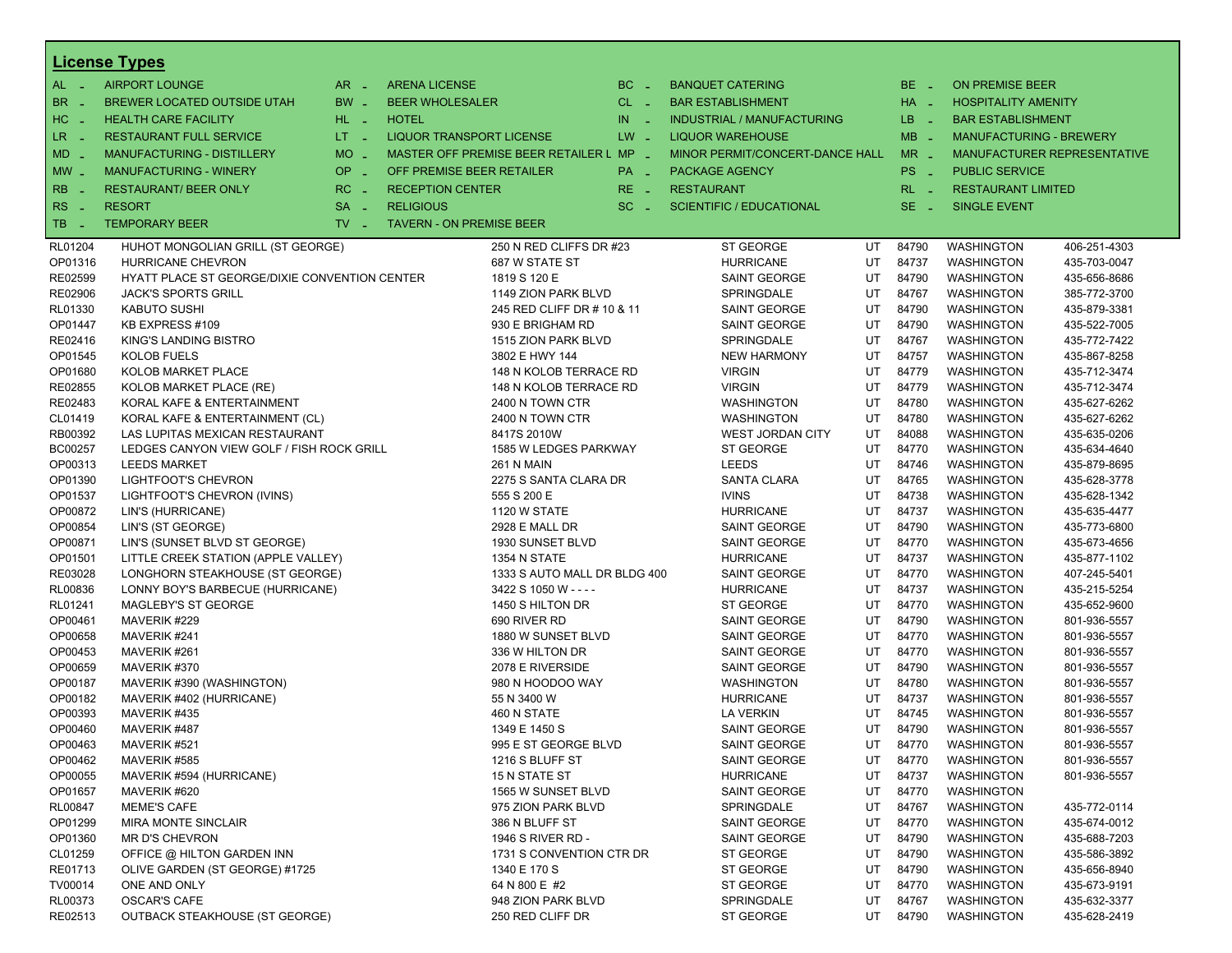|                       | <b>License Types</b>                 |                               |                                                                         |          |                                   |    |          |                                |                             |
|-----------------------|--------------------------------------|-------------------------------|-------------------------------------------------------------------------|----------|-----------------------------------|----|----------|--------------------------------|-----------------------------|
| $AL -$                | <b>AIRPORT LOUNGE</b>                | $AR -$                        | <b>ARENA LICENSE</b>                                                    | $BC =$   | <b>BANQUET CATERING</b>           |    | BE _     | <b>ON PREMISE BEER</b>         |                             |
| BR.<br>- 4            | BREWER LOCATED OUTSIDE UTAH          | BW _                          | <b>BEER WHOLESALER</b>                                                  | $CL$ $-$ | <b>BAR ESTABLISHMENT</b>          |    | HA _     | <b>HOSPITALITY AMENITY</b>     |                             |
| H <sub>C</sub><br>- 4 | <b>HEALTH CARE FACILITY</b>          | HL L                          | <b>HOTEL</b>                                                            | $IN = 1$ | <b>INDUSTRIAL / MANUFACTURING</b> |    | LB __    | <b>BAR ESTABLISHMENT</b>       |                             |
| LR.                   | <b>RESTAURANT FULL SERVICE</b>       | $LT - 1$                      | LIQUOR TRANSPORT LICENSE                                                | $LW -$   | <b>LIQUOR WAREHOUSE</b>           |    | $MB -$   | <b>MANUFACTURING - BREWERY</b> |                             |
| $\sim$                |                                      |                               |                                                                         |          |                                   |    |          |                                |                             |
| $MD -$                | <b>MANUFACTURING - DISTILLERY</b>    | MO _                          | MASTER OFF PREMISE BEER RETAILER L MP _                                 |          | MINOR PERMIT/CONCERT-DANCE HALL   |    | $MR -$   |                                | MANUFACTURER REPRESENTATIVE |
| $MW-$                 | <b>MANUFACTURING - WINERY</b>        | <b>OP</b><br>п.               | OFF PREMISE BEER RETAILER                                               | PA _     | <b>PACKAGE AGENCY</b>             |    | PS _     | <b>PUBLIC SERVICE</b>          |                             |
| <b>RB</b>             | <b>RESTAURANT/ BEER ONLY</b>         | RC<br>$\sim$                  | <b>RECEPTION CENTER</b>                                                 | $RE -$   | <b>RESTAURANT</b>                 |    | $RL - 1$ | <b>RESTAURANT LIMITED</b>      |                             |
| R <sub>S</sub><br>- 4 | <b>RESORT</b>                        | <b>SA</b><br>i a              | <b>RELIGIOUS</b>                                                        | $SC =$   | <b>SCIENTIFIC / EDUCATIONAL</b>   |    | $SE$ $-$ | <b>SINGLE EVENT</b>            |                             |
| TB<br>n a             | <b>TEMPORARY BEER</b>                | $TV$ $\overline{\phantom{0}}$ | <b>TAVERN - ON PREMISE BEER</b>                                         |          |                                   |    |          |                                |                             |
| RE02877               | <b>OVATION SIENNA HILLS</b>          |                               | 1525 E OVATION PLACE                                                    |          | <b>WASHINGTON</b>                 | UT | 84780    | <b>WASHINGTON</b>              | 435-538-3401                |
| RE01727               | PAINTED PONY RESTAURANT              |                               | 2 W ST GEORGE BLVD - #22 #12                                            |          | ST GEORGE                         | UT | 84770    | <b>WASHINGTON</b>              | 435-574-6442                |
| RE01107               | PANCHO & LEFTY'S UTAH                |                               | 1050 S BLUFF - STREET                                                   |          | ST GEORGE                         | UT | 84770    | <b>WASHINGTON</b>              | 435-628-4772                |
| RL00449               | PANDA GARDEN                         |                               | 212 N 900 E                                                             |          | ST GEORGE                         | UT | 84770    | <b>WASHINGTON</b>              | 435-674-1538                |
| RL00986               | PARK HOUSE CAFE                      |                               | 1880 ZION PARK BLVD                                                     |          | SPRINGDALE                        | UT | 84767    | <b>WASHINGTON</b>              | 435-772-0100                |
| RE02002               | PEPPER'S CANTINA                     |                               | 144 W BRIGHAM RD SUITE 1                                                |          | ST GEORGE                         | UT | 84770    | <b>WASHINGTON</b>              | 435-628-4660                |
| RE02784               | PIG'S EAR AMERICAN BISTRO            |                               | 75 N 2000 W                                                             |          | <b>HURRICANE</b>                  | UT | 84737    | <b>WASHINGTON</b>              | 495-359-1957                |
| OP00220               | PILOT TRAVEL CENTER #775 (ST GEORGE) |                               | 2841 S 60 E                                                             |          | SAINT GEORGE                      | UT | 84790    | WASHINGTON                     | 435-674-7104                |
| RL01308               | PORK BELLYS EATERY & CATERING        |                               | 1091 N BLUFF ST STE 404                                                 |          | SAINT GEORGE                      | UT | 84770    | <b>WASHINGTON</b>              | 435-673-2699                |
| RE02533               | PORTER'S SMOKEHOUSE & GRILL          |                               | 897 ZION PARK BLVD                                                      |          | SPRINGDALE                        | UT | 84767    | <b>WASHINGTON</b>              | 435-772-0115                |
| OP00156               | <b>QUAIL LAKE QUIK STOP</b>          |                               | 4390 W STATE                                                            |          | <b>HURRICANE</b>                  | UT | 84737    | <b>WASHINGTON</b>              | 435-635-2293                |
| OP01927               | RALLY STOP #13                       |                               | 750 S BLUFF ST                                                          |          | <b>SAINT GEORGE</b>               | UT | 84770    | <b>WASHINGTON</b>              | 435-586-6931                |
| OP01926               | RALLY STOP #14                       |                               | 810 E ST GEORGE BLVD                                                    |          | SAINT GEORGE                      | UT | 84770    | <b>WASHINGTON</b>              |                             |
| OP00293               | RALLY STOP (SPRINGDALE)              |                               | 962 ZION PARK BLVD                                                      |          | SPRINGDALE                        | UT | 84767    | WASHINGTON                     | 435-772-3963                |
| OP00294               | RALLY STOP (ST. GEORGE)              |                               | 1148 S BLUFF ST                                                         |          | SAINT GEORGE                      | UT | 84770    | <b>WASHINGTON</b>              | 435-628-8270                |
| OP01142               | <b>RED CLIFF MARKET</b>              |                               | 1409 E ST GEORGE BLVD                                                   |          | SAINT GEORGE                      | UT | 84790    | <b>WASHINGTON</b>              | 435-628-8038                |
| RL01230               | RED FORT CUISINE OF INDIA            |                               | 148 S 1470 E                                                            |          | ST GEORGE                         | UT | 84790    | <b>WASHINGTON</b>              | 801-836-8616                |
| RE02309               | RED LOBSTER (ST. GEORGE) #857        |                               | 263 N RED CLIFFS DR                                                     |          | ST GEORGE                         | UT | 84770    | <b>WASHINGTON</b>              | 435-656-2811                |
| BC00250               | RED MOUNTAIN SPA MANAGEMENT (BC)     |                               | 1275 E RED MOUNTAIN CIR                                                 |          | <b>IVINS</b>                      | UT | 84738    | <b>WASHINGTON</b>              | 435-673-4905                |
| OP00314               | <b>RED MTN MARKET</b>                |                               | 374 S 200 E                                                             |          | <b>IVINS</b>                      | UT | 84738    | WASHINGTON                     | 435-673-4310                |
| RE02267               |                                      |                               | RED ROBIN AMERICA'S GOURMET BURGERS & SPIRITS (WASHINGT 640 W TELEGRAPH |          | <b>WASHINGTON</b>                 | UT | 84780    | <b>WASHINGTON</b>              | 435-634-1114                |
| RE02237               | <b>RIB &amp; CHOP HOUSE</b>          |                               | 1676 S. CONVENTION CENTER DR.                                           |          | SAINT GEORGE                      | UT | 84790    | <b>WASHINGTON</b>              | 435-674-1900                |
| RL01449               | RIGGATTI'S ST GEORGE, LLC            |                               | 974 W SUNSET BLVD                                                       |          | <b>SAINT GEORGE</b>               | UT | 84770    | <b>WASHINGTON</b>              | 435-674-9922                |
| RL01084               | RIVER ROCK ROASTING CO               |                               | 394 S STATE ST                                                          |          | <b>LA VERKIN</b>                  | UT | 84745    | <b>WASHINGTON</b>              | 435-635-7625                |
| OP01455               | RIVERSIDE CHEVRON (OP)               |                               | 125 E RIVERSIDE DR                                                      |          | SAINT GEORGE                      | UT | 84790    | <b>WASHINGTON</b>              | 435-703-0057                |
| OP01317               | RIVERSIDE TEXACO                     |                               | 1572 S CONVENTION CENTER DR                                             |          | SAINT GEORGE                      | UT | 84790    | WASHINGTON                     | 435-703-0057                |
| RL01441               | ROYAL THAI CUISINE (TRANSFER)        |                               | 568 W TELEGRAPH ST #1                                                   |          | <b>WASHINGTON</b>                 | UT | 84780    | <b>WASHINGTON</b>              | 832-499-0089                |
| RL01350               | <b>RYLU'S BISTRO</b>                 |                               | 2862 SANTA CLARA DR                                                     |          | SANTA CLARA                       | UT | 84765    | <b>WASHINGTON</b>              | 435-412-5120                |
| RE01990               | SAKURA JAPANESE STEAKHOUSE & SUSHI   |                               | 81 N 1100 E                                                             |          | SAINT GEORGE                      | UT | 84790    | WASHINGTON                     | 435-275-2888                |
| OP01664               | SHIVWITS BAND CONVENIENCE STORE      |                               | 5861 OLD HWY 91 -                                                       |          | <b>IVINS</b>                      | UT | 84738    | <b>WASHINGTON</b>              | 435-619-6886                |
| MD00025               | SILVER REEF BREWING COMPANY (MD)     |                               | 4391 S ENTERPRISE DR                                                    |          | SAINT GEORGE                      | UT | 84790    | <b>WASHINGTON</b>              | 702-493-5603                |
| PA00437               | SILVER REEF DISTILLERY               |                               | 4391 S ENTERPRISE DR                                                    |          | SAINT GEORGE                      | UT | 84790    | WASHINGTON                     | 435-216-1050                |
| BE02338               | SKY MOUNTAIN GOLF COURSE             |                               | 1030 N 2600 W                                                           |          | <b>HURRICANE</b>                  | UT | 84737    | WASHINGTON                     | 435-635-7888                |
| OP00851               | <b>SMITH'S #189</b>                  |                               | 20 N BLUFF ST                                                           |          | <b>SAINT GEORGE</b>               | UT | 84770    | WASHINGTON                     | 435-673-8880                |
| OP00850               | <b>SMITH'S #278</b>                  |                               | 565 S MALL DR                                                           |          | SAINT GEORGE                      | UT | 84790    | WASHINGTON                     | 435-705-7410                |
| OP00351               | <b>SOL FOODS SUPERMARKET</b>         |                               | 995 ZION PARK BLVD                                                      |          | SPRINGDALE                        | UT | 84767    | <b>WASHINGTON</b>              | 435-772-3100                |
| BE02715               | SOUTHGATE CAFE                       |                               | 1975 TONAQUINT DR                                                       |          | SAINT GEORGE                      | UT | 84770    | <b>WASHINGTON</b>              | 801-540-8073                |
| OP00968               | SPANISH TRAIL SUPPLY                 |                               | 21 S MAIN                                                               |          | VEYO                              | UT | 84782    | WASHINGTON                     | 435-574-0808                |
| OP01593               | SPEEDWAY #9418                       |                               | 1925 W SUNSET BLVD                                                      |          | SAINT GEORGE                      | UT | 84770    | <b>WASHINGTON</b>              |                             |
| CL01565               | <b>SPIRITUAL</b>                     |                               | 2 W ST GEORGE BLVD #5                                                   |          | <b>SAINT GEORGE</b>               | UT | 84770    | <b>WASHINGTON</b>              | 435-272-7467                |
| RE01859               | SPOTTED DOG CAFE                     |                               | 428 ZION PARK BLVD                                                      |          | SPRINGDALE                        | UT | 84767    | WASHINGTON                     | 435-772-0700                |
| OP00379               | <b>SPRINGHILL SUITES</b>             |                               | 1141 CANYON SPRINGS RD                                                  |          | SPRINGDALE                        | UT | 84767    | <b>WASHINGTON</b>              | 435-619-8220                |
| OP01140               | <b>ST GEORGE MARKET</b>              |                               | 81 N RIVER RD                                                           |          | <b>SAINT GEORGE</b>               | UT | 84790    | WASHINGTON                     | 435-674-0193                |
| MR00215               | ST GEORGE'S BEVERAGE                 |                               | 4391 S ENTERPRISE DR                                                    |          | SAINT GEORGE                      | UT | 84790    | WASHINGTON                     | 435-216-1050                |
|                       |                                      |                               |                                                                         |          |                                   |    |          |                                |                             |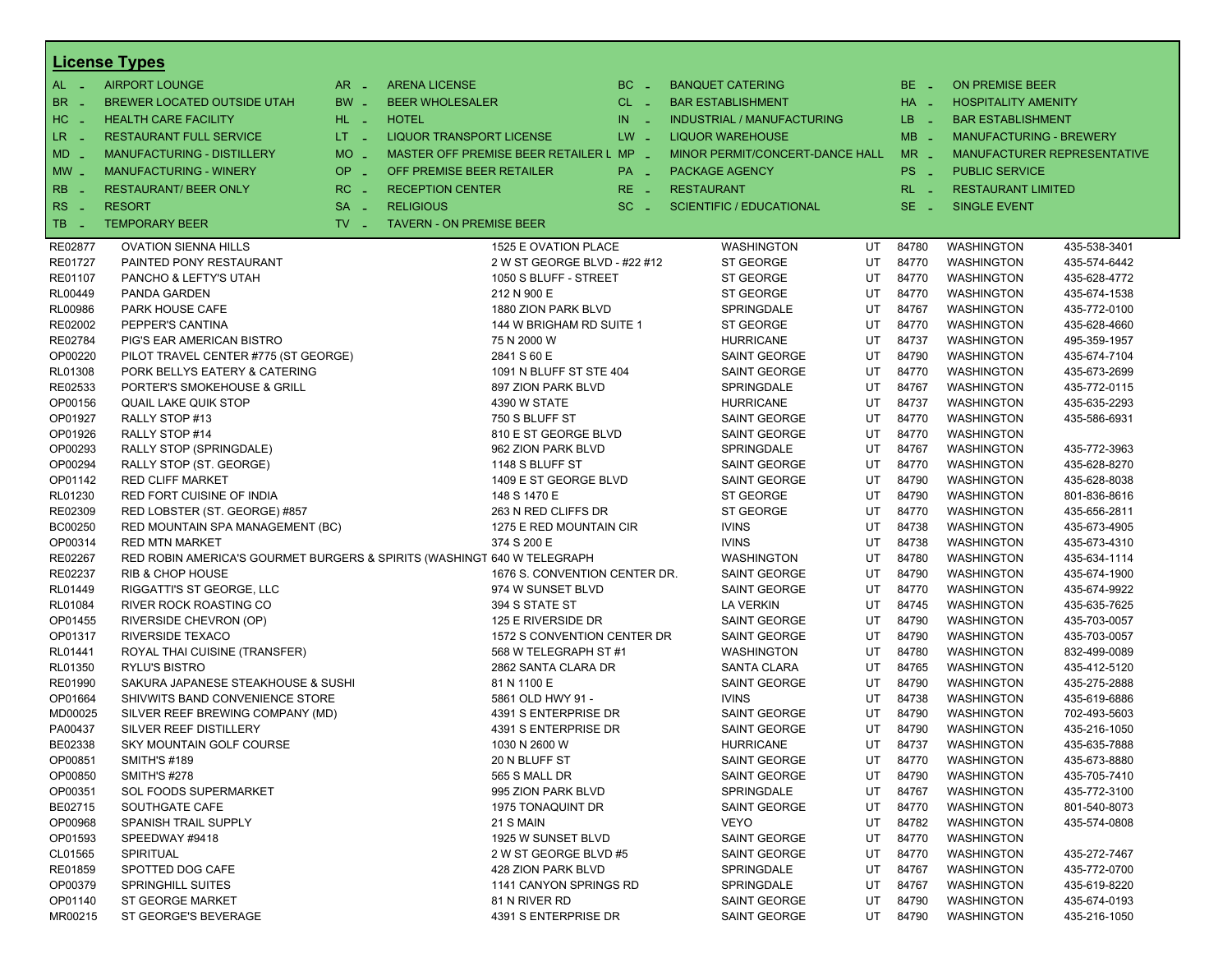|                          | <b>License Types</b>                               |                               |                                              |                  |                   |                                   |    |          |                                |                             |  |
|--------------------------|----------------------------------------------------|-------------------------------|----------------------------------------------|------------------|-------------------|-----------------------------------|----|----------|--------------------------------|-----------------------------|--|
| $AL -$                   | <b>AIRPORT LOUNGE</b>                              | $AR -$                        | <b>ARENA LICENSE</b>                         | $BC -$           |                   | <b>BANQUET CATERING</b>           |    | $BE -$   | <b>ON PREMISE BEER</b>         |                             |  |
| BR.<br>- 4               | BREWER LOCATED OUTSIDE UTAH                        | BW _                          | <b>BEER WHOLESALER</b>                       | $CL$ $-$         |                   | <b>BAR ESTABLISHMENT</b>          |    | $HA$ $-$ | <b>HOSPITALITY AMENITY</b>     |                             |  |
| H <sub>C</sub><br>- 4    | <b>HEALTH CARE FACILITY</b>                        | $HL$ $-$                      | <b>HOTEL</b>                                 | IN<br>$\sim$ $-$ |                   | <b>INDUSTRIAL / MANUFACTURING</b> |    | LB __    | <b>BAR ESTABLISHMENT</b>       |                             |  |
| LR -                     | <b>RESTAURANT FULL SERVICE</b>                     | $LT = 1$                      | <b>LIQUOR TRANSPORT LICENSE</b>              | $LW -$           |                   | <b>LIQUOR WAREHOUSE</b>           |    | $MB -$   | <b>MANUFACTURING - BREWERY</b> |                             |  |
| $MD -$                   | MANUFACTURING - DISTILLERY                         | $MO$ $\overline{\phantom{0}}$ | MASTER OFF PREMISE BEER RETAILER L MP _      |                  |                   | MINOR PERMIT/CONCERT-DANCE HALL   |    | $MR -$   |                                | MANUFACTURER REPRESENTATIVE |  |
|                          | <b>MANUFACTURING - WINERY</b>                      | <b>OP</b>                     | OFF PREMISE BEER RETAILER                    |                  |                   |                                   |    |          |                                |                             |  |
| $MW-$                    |                                                    | п.                            |                                              | PA _             |                   | <b>PACKAGE AGENCY</b>             |    | PS _     | <b>PUBLIC SERVICE</b>          |                             |  |
| <b>RB</b>                | <b>RESTAURANT/ BEER ONLY</b>                       | RC<br>i al                    | <b>RECEPTION CENTER</b>                      | RE _             | <b>RESTAURANT</b> |                                   |    | $RL - 1$ | <b>RESTAURANT LIMITED</b>      |                             |  |
| R <sub>S</sub><br>$\sim$ | <b>RESORT</b>                                      | <b>SA</b><br>$\sim$           | <b>RELIGIOUS</b>                             | $SC =$           |                   | <b>SCIENTIFIC / EDUCATIONAL</b>   |    | $SE$ $-$ | <b>SINGLE EVENT</b>            |                             |  |
| TB.<br>- 4               | <b>TEMPORARY BEER</b>                              | $TV$ $\overline{\phantom{0}}$ | <b>TAVERN - ON PREMISE BEER</b>              |                  |                   |                                   |    |          |                                |                             |  |
| PA00415                  | ST GEORGE'S BEVERAGE CO, LLC PA                    |                               | 4391 S ENTERPRISE DR                         |                  |                   | SAINT GEORGE                      | UT | 84790    | <b>WASHINGTON</b>              | 702-493-5603                |  |
| OP00012                  | ST GEORGES BEVERAGE                                |                               | 4391 S ENTERPRISE DR                         |                  |                   | <b>SAINT GEORGE</b>               | UT | 84790    | WASHINGTON                     | 435-216-1050                |  |
| RE02982                  | ST HELEN'S RESTAURANT AND SPORTS BAR               |                               | 395 E TELEGRAPH                              |                  |                   | <b>WASHINGTON</b>                 | UT | 84780    | <b>WASHINGTON</b>              | 801-362-0099                |  |
| OP00358                  | ST. GEORGE GOLF CLUB                               |                               | 2190 S 1400 E                                |                  |                   | <b>SAINT GEORGE</b>               | UT | 84770    | <b>WASHINGTON</b>              | 435-627-4404                |  |
| MB00067                  | ST. GEORGE'S BEVERAGE CO., LLC                     |                               | 4391 S ENTERPRISE DR                         |                  |                   | <b>SAINT GEORGE</b>               | UT | 84790    | <b>WASHINGTON</b>              | 702-493-5603                |  |
| RE02679                  | STAGE COACH GRILLE (LAVERKIN)                      |                               | 99 N STATE ST                                |                  |                   | <b>LA VERKIN</b>                  | UT | 84745    | <b>WASHINGTON</b>              | 435-635-7400                |  |
| RE02829                  | STAGECOACH GRILLE (SPRINGDALE)                     |                               | 2400 ZION PARK BLVD                          |                  |                   | SPRINGDALE                        | UT | 84767    | <b>WASHINGTON</b>              | 801-550-1594                |  |
| OP01403                  | <b>STAYBRIDGE SUITES</b>                           |                               | 1301 SUNLAND                                 |                  |                   | <b>SAINT GEORGE</b>               | UT | 84790    | WASHINGTON                     | 208-524-5454                |  |
| OP01813                  | SUN RIVER GOLF (OP)                                |                               | 4210 BLUEGRASS WAY                           |                  |                   | ST GEORGE                         | UT | 84790    | <b>WASHINGTON</b>              | 435-986-0001                |  |
| OP00361                  | SUNBROOK GOLF CLUB (OP)                            |                               | 2366 W SUNBROOK DR                           |                  |                   | SAINT GEORGE                      | UT | 84770    | <b>WASHINGTON</b>              | 435-627-4400                |  |
| OP01313                  | SUNSET GAS                                         |                               | 1572 S CONVENTION CENTER DR - -              |                  |                   | ST GEORGE                         | UT | 84790    | WASHINGTON                     | 435-628-6574                |  |
| OP01314                  | SUNSET TEXACO                                      |                               | 1572 S CONVENTION CENTER DR -                |                  |                   | <b>SAINT GEORGE</b>               | UT | 84790    | <b>WASHINGTON</b>              | 435-673-5423                |  |
| RE00848                  | SWITCHBACK GRILL & TRADING CO./JACK'S SPORTS GRILL |                               | 1149 ZION PARK BLVD                          |                  |                   | SPRINGDALE                        | UT | 84767    | <b>WASHINGTON</b>              | 435-772-3700                |  |
| <b>BC00078</b>           | SWITCHBACK GRILLE & TRADING CO.                    |                               | 1149 ZION PARK BLVD                          |                  |                   | SPRINGDALE                        | UT | 84767    | WASHINGTON                     | 435-772-3700                |  |
| OP01048                  | SWITCHBACK TRADING COMPANY                         |                               | 1149 ZION PARK BLVD                          |                  |                   | SPRINGDALE                        | UT | 84767    | <b>WASHINGTON</b>              | 435-772-3700                |  |
| OP00570                  | <b>TARGET STORE T-1357</b>                         |                               | 275 S RIVER RD                               |                  |                   | SAINT GEORGE                      | UT | 84790    | <b>WASHINGTON</b>              | 435-627-2030                |  |
| LT00005                  | <b>TERESAT</b>                                     |                               | 1733 CARMA ST                                |                  |                   | <b>WASHINGTON</b>                 | UT | 84780    | WASHINGTON                     | 702-498-4203                |  |
| OP00001                  | TERRIBLE'S #368                                    |                               | 4655 S PIONEER                               |                  |                   | ST GEORGE                         | UT | 84770    | <b>WASHINGTON</b>              | 702-597-6231                |  |
| OP01400                  | TERRIBLE'S #370                                    |                               | 954 N COMMERCE BLVD                          |                  |                   | <b>WASHINGTON</b>                 | UT | 84780    | <b>WASHINGTON</b>              | 702-798-6400                |  |
| OP01656                  | TERRIBLE'S #421                                    |                               | 1593 ZION PARK BLVD                          |                  |                   | SPRINGDALE                        | UT | 84767    | WASHINGTON                     | 702-798-6400                |  |
| RE01722                  | TEXAS ROADHOUSE (ST GEORGE)                        |                               | 2654 E RED CLIFFS DR                         |                  |                   | ST GEORGE                         | UT | 84790    | <b>WASHINGTON</b>              | 435-986-1776                |  |
| RL00322                  | THAI PLACE & SUSHI                                 |                               | 2 W ST GEORGE BLVD (ANCESTOR SQUAI ST GEORGE |                  |                   |                                   | UT | 84770    | <b>WASHINGTON</b>              | 435-628-9538                |  |
| RL00242                  | <b>THAI SAPA</b>                                   |                               | 198 ZION PARK BLVD                           |                  |                   | SPRINGDALE                        | UT | 84767    | <b>WASHINGTON</b>              | 435-772-0510                |  |
| HL00034                  | THE ADVENIRE HOTEL                                 |                               | 25 W ST GEORGE BLVD                          |                  |                   | <b>SAINT GEORGE</b>               | UT | 84770    | <b>WASHINGTON</b>              | 435-522-5022                |  |
| OP01204                  | THE BORDER STORE                                   |                               | 625 N STATE ST                               |                  |                   | HILDALE                           | UT | 84784    | <b>WASHINGTON</b>              | 435-874-2121                |  |
| RE02680                  | THE GRILLE AT SAND HOLLOW RESORT                   |                               | 5662 W CLUBHOUSE DR                          |                  |                   | <b>HURRICANE</b>                  | UT | 84737    | WASHINGTON                     | 435-272-3709                |  |
| MW00037                  | THE VINE YARD                                      |                               | 1304 OLD HWY 91                              |                  |                   | <b>LEEDS</b>                      | UT | 84746    | <b>WASHINGTON</b>              | 406-396-3403                |  |
| PA00468                  | THE VINE YARD (PA)                                 |                               | 1282 N SHADOW LANE                           |                  |                   | LEEDS                             | UT | 84746    | <b>WASHINGTON</b>              | 406-396-3403                |  |
| RL01406                  | TIAS ARTISAN BAKERY & RESTAURANT                   |                               | 1812 W SUNSET BLVD                           |                  |                   | <b>SAINT GEORGE</b>               | UT | 84770    | WASHINGTON                     | 510-213-3160                |  |
| RL00729                  | TRIPLE T J'S CAFE                                  |                               | 1141 W STATE ST #2                           |                  |                   | <b>HURRICANE</b>                  | UT | 84737    | <b>WASHINGTON</b>              | 435-635-9014                |  |
| RL01025                  | <b>TWISTED NOODLE CAFE</b>                         |                               | 20 N MAIN #108                               |                  |                   | ST GEORGE                         | UT | 84770    | <b>WASHINGTON</b>              | 435-628-9889                |  |
| RL01136                  | UNDER CANVAS AT ZION                               |                               | 3955 NORTH KOLOB TERRACE RD                  |                  |                   | <b>VIRGIN</b>                     | UT | 84779    | WASHINGTON                     |                             |  |
| OP00969                  | VEYO MERC (OP)                                     |                               | 13 N MAIN                                    |                  |                   | <b>VEYO</b>                       | UT | 84782    | <b>WASHINGTON</b>              | 435-574-2749                |  |
| RL01021                  | <b>VIVA CHICKEN</b>                                |                               | 1183 E 100 S                                 |                  |                   | ST GEORGE                         | UT | 84770    | WASHINGTON                     |                             |  |
| OP00494                  | WALGREENS #07052                                   |                               | 391 W ST GEORGE BLVD                         |                  |                   | <b>SAINT GEORGE</b>               | UT | 84770    | <b>WASHINGTON</b>              | 435-652-3868                |  |
| OP00484                  | WALGREENS #11673                                   |                               | 1235 W STATE ST                              |                  |                   | <b>HURRICANE</b>                  | UT | 84737    | <b>WASHINGTON</b>              | 435-635-1071                |  |
| OP00722                  | WALGREENS #11674                                   |                               | 1849 W SUNSET BLVD                           |                  |                   | <b>SAINT GEORGE</b>               | UT | 84770    | WASHINGTON                     | 435-879-5165                |  |
| OP00364                  | WALMART #1439                                      |                               | 625 W TELEGRAPH ST                           |                  |                   | <b>WASHINGTON</b>                 | UT | 84780    | <b>WASHINGTON</b>              | 435-628-2802                |  |
| OP01121                  | WALMART #3220                                      |                               | 2610 PIONEER RD                              |                  |                   | <b>SAINT GEORGE</b>               | UT | 84790    | <b>WASHINGTON</b>              | 435-674-0459                |  |
| OP00371                  | WALMART #4678                                      |                               | 180 N 3400 W                                 |                  |                   | <b>HURRICANE</b>                  | UT | 84737    | WASHINGTON                     | 435-635-6945                |  |
| MW00038                  | WATER CANYON WINERY                                |                               | 1050 W FIELD AVE                             |                  |                   | HILDALE                           | UT | 84784    | <b>WASHINGTON</b>              | 435-229-4747                |  |
| PA00466                  | WATER CANYON WINERY (TYPE 5)                       |                               | 1050 W FIELD AVE                             |                  |                   | HILDALE                           | UT | 84784    | <b>WASHINGTON</b>              | 435-229-4747                |  |
| RL00435                  | <b>WHIPTAIL GRILL</b>                              |                               | 445 ZION PARK BLVD                           |                  |                   | SPRINGDALE                        | UT | 84767    | WASHINGTON                     | 435-772-0283                |  |
| RE02614                  | WING NUTZ (RED CLIFFS)                             |                               | 250 N RED CLIFFS DR #24 - -                  |                  |                   | ST GEORGE                         | UT | 84790    | <b>WASHINGTON</b>              | 435-359-9674                |  |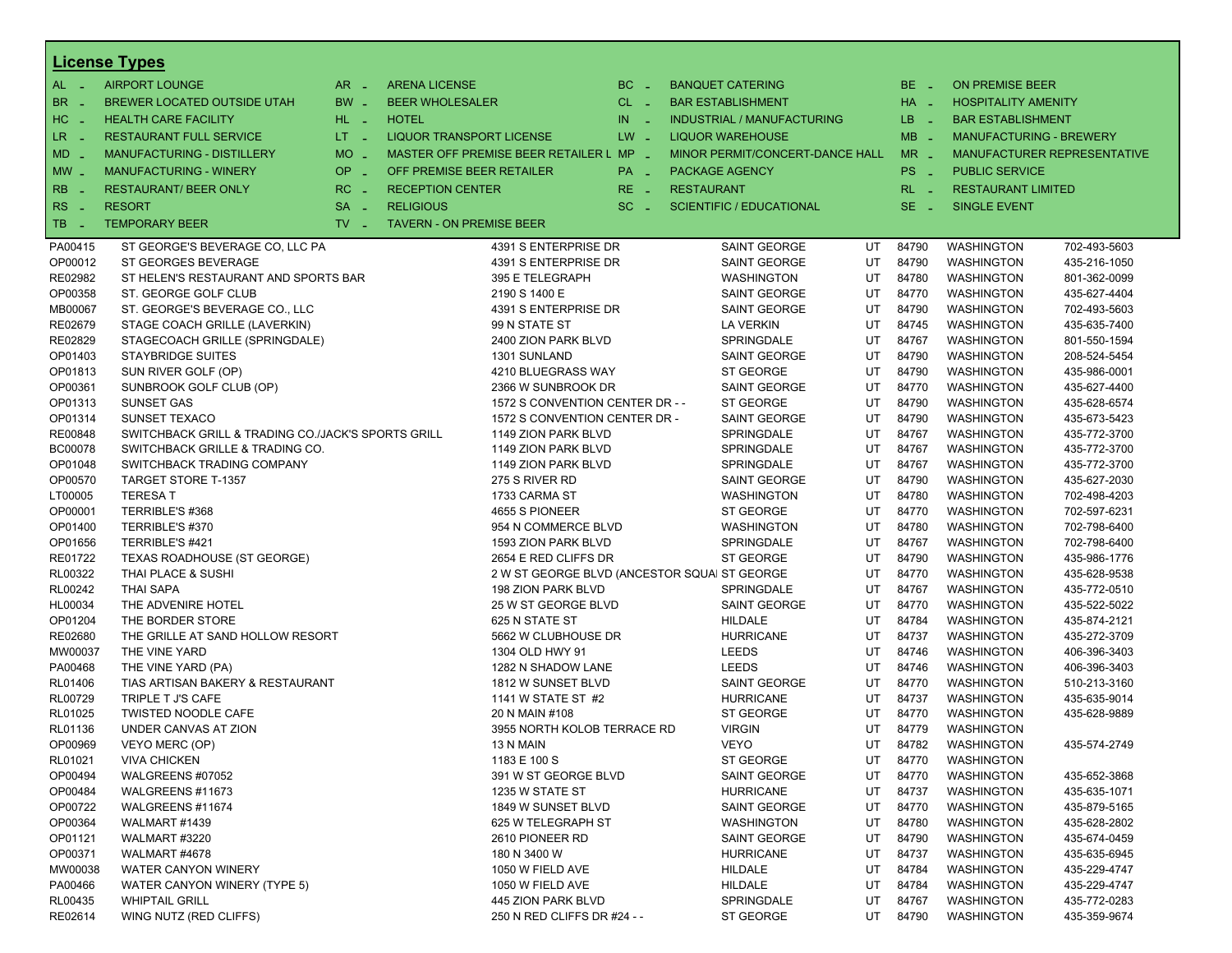|                        | <b>License Types</b>                             |                       |                                    |           |                 |                     |    |                 |                         |               |                                 |           |    |              |           |                            |                                    |
|------------------------|--------------------------------------------------|-----------------------|------------------------------------|-----------|-----------------|---------------------|----|-----------------|-------------------------|---------------|---------------------------------|-----------|----|--------------|-----------|----------------------------|------------------------------------|
| AL.                    | <b>AIRPORT LOUNGE</b>                            | AR.                   | <b>ARENA LICENSE</b>               |           |                 |                     | BC |                 | <b>BANQUET CATERING</b> |               |                                 |           |    |              | BE.       | <b>ON PREMISE BEER</b>     |                                    |
| <b>BR</b>              | <b>BREWER LOCATED OUTSIDE UTAH</b>               | <b>BW</b>             | <b>BEER WHOLESALER</b>             |           |                 |                     | CL |                 |                         |               | <b>BAR ESTABLISHMENT</b>        |           |    |              | <b>HA</b> | <b>HOSPITALITY AMENITY</b> |                                    |
| HC                     | <b>HEALTH CARE FACILITY</b>                      | HL.                   | <b>HOTEL</b>                       |           |                 |                     | IN |                 |                         |               | INDUSTRIAL / MANUFACTURING      |           |    |              | <b>LB</b> | <b>BAR ESTABLISHMENT</b>   |                                    |
| LR.                    | <b>RESTAURANT FULL SERVICE</b>                   | LT.                   | <b>LIQUOR TRANSPORT LICENSE</b>    |           |                 |                     |    | $LW -$          |                         |               | <b>LIQUOR WAREHOUSE</b>         |           |    |              | $MB -$    |                            | <b>MANUFACTURING - BREWERY</b>     |
| $MD -$                 | <b>MANUFACTURING - DISTILLERY</b>                | <b>MO</b>             | MASTER OFF PREMISE BEER RETAILER L |           |                 |                     |    | $MP_$           |                         |               | MINOR PERMIT/CONCERT-DANCE HALL |           |    |              | $MR -$    |                            | <b>MANUFACTURER REPRESENTATIVE</b> |
| $MW_{-}$               | <b>MANUFACTURING - WINERY</b>                    | OP.<br><b>College</b> | OFF PREMISE BEER RETAILER          |           |                 |                     |    | PA <sub>-</sub> | <b>PACKAGE AGENCY</b>   |               |                                 |           |    |              | PS.       | <b>PUBLIC SERVICE</b>      |                                    |
| <b>RB</b>              | <b>RESTAURANT/ BEER ONLY</b>                     | RC                    | <b>RECEPTION CENTER</b>            |           |                 |                     |    | $RE -$          | <b>RESTAURANT</b>       |               |                                 |           |    |              | <b>RL</b> | <b>RESTAURANT LIMITED</b>  |                                    |
| R <sub>S</sub><br>- 11 | <b>RESORT</b>                                    | <b>SA</b>             | <b>RELIGIOUS</b>                   |           |                 |                     |    | $SC =$          |                         |               | <b>SCIENTIFIC / EDUCATIONAL</b> |           |    |              | SE.       | <b>SINGLE EVENT</b>        |                                    |
| TB.                    | <b>TEMPORARY BEER</b>                            | TV                    | <b>TAVERN - ON PREMISE BEER</b>    |           |                 |                     |    |                 |                         |               |                                 |           |    |              |           |                            |                                    |
| RL01210                | WINGERS (ST. GEORGE) (RL)                        |                       |                                    |           | 188 S RIVER RD  |                     |    |                 |                         |               | ST GEORGE                       |           |    | UT           | 84796     | <b>WASHINGTON</b>          | 801-261-3700                       |
| RL00385                | <b>XETAVA GARDENS</b>                            |                       |                                    |           |                 | 815 COYOTE GULCH CT |    |                 |                         | <b>IVINS</b>  |                                 |           |    | UT           | 84738     | <b>WASHINGTON</b>          | 435-656-0165                       |
| TV00263                | ZION BREW PUB BEER GARDEN                        |                       |                                    |           |                 | 95 ZION PARK BLVD   |    |                 |                         |               | <b>SPRINGDALE</b>               |           |    | UT           | 84767     | <b>WASHINGTON</b>          | 435-772-0336                       |
| CL01511                | <b>ZION BREWING STATION II</b>                   |                       |                                    |           | 150 N MAIN ST   |                     |    |                 |                         |               | <b>SAINT GEORGE</b>             |           |    | UT           | 84770     | <b>WASHINGTON</b>          | 435-763-7644                       |
| MB00046                | ZION CANYON BREWING COMPANY                      |                       |                                    |           |                 | 2400 ZION PARK BLVD |    |                 |                         |               | <b>SPRINGDALE</b>               |           |    | UT           | 84767     | <b>WASHINGTON</b>          | 435-772-0404                       |
| RE02222                | <b>ZION CANYON BREWPUB</b>                       |                       |                                    |           |                 | 95 ZION PARK BLVD   |    |                 |                         |               | <b>SPRINGDALE</b>               |           |    | UT           | 84767     | <b>WASHINGTON</b>          | 435-772-0336                       |
| RE00916                | ZION LODGE RESTAURANT                            |                       |                                    |           | 1 ZION LODGE    |                     |    |                 |                         |               | <b>SPRINGDALE</b>               |           |    | UT           | 84767     | <b>WASHINGTON</b>          | 435-772-7771                       |
| BE01027                | ZION LODGE SNACK BAR                             |                       |                                    |           | <b>ZION CYN</b> |                     |    |                 |                         |               | SPRINGDALE                      |           |    | UT           | 84767     | <b>WASHINGTON</b>          | 435-772-3213                       |
| <b>RL00060</b>         | ZION PIZZA & NOODLE CO                           |                       |                                    |           |                 | 868 ZION PARK BLVD  |    |                 |                         |               | <b>SPRINGDALE</b>               |           |    | UT           | 84767     | <b>WASHINGTON</b>          | 435-772-3815                       |
| OP01759                | ZION RIVER RV GENERAL STORE                      |                       |                                    |           | 551 E SR 9      |                     |    |                 |                         | <b>VIRGIN</b> |                                 |           |    | UT           | 84779     | <b>WASHINGTON</b>          | 435-635-8549                       |
|                        | BC<br>BE<br><b>BW</b><br><b>CL</b>               | <b>HL</b>             | LT.<br>LW                          | <b>MB</b> | <b>MD</b>       | <b>MR</b>           | МW | <b>OP</b>       | PA                      | <b>RB</b>     | <b>RE</b>                       | <b>RL</b> | TV | <b>Total</b> |           |                            |                                    |
|                        | $\mathbf{2}$<br><b>WASHINGTON</b><br>9<br>8<br>9 |                       | $\overline{2}$                     | 2         |                 |                     |    | 97              | 5                       |               | 56                              | 38        | 2  | 241          |           |                            |                                    |

**WAYNE COUNTY - (26 Licenses)**

| <b>LICENSE</b> | <b>DBA</b>                              | <b>LOCATION ADDRESS</b> | <b>CITY</b>       | ST. | <b>ZIP</b> | <b>COUNTY</b> | <b>PHONE</b>     |
|----------------|-----------------------------------------|-------------------------|-------------------|-----|------------|---------------|------------------|
| <b>RL00806</b> | <b>BROKEN SPUR INN &amp; STEAKHOUSE</b> | 955 E SR UT 24          | <b>TORREY</b>     | UT  | 84775      | <b>WAYNE</b>  | 435-425-3775     |
| RE00606        | <b>CAPITOL REEF INN</b>                 | 360 W MAIN ST           | <b>TORREY</b>     | UT  | 84775      | <b>WAYNE</b>  | 435-425-3271     |
| RE02991        | CHAK BALAM MEXICAN RESTAURANT (RE)      | 12 N SAND CREEK RD      | <b>TORREY</b>     | UT  | 84775      | <b>WAYNE</b>  | 435-425-2877     |
| OP00308        | CHUCKWAGON GENERAL STORE                | 12 W MAIN               | <b>TORREY</b>     | UT  | 84775      | <b>WAYNE</b>  | 435-425-3288     |
| RL00325        | <b>CLIFFSTONE</b>                       | 2900 W HWY 24           | <b>TEASDALE</b>   | UT  | 84773      | <b>WAYNE</b>  | 435-425-3322     |
| RL00813        | <b>DUKE'S SLICKROCK GRILL</b>           | 275 E 100 N             | <b>HANKSVILLE</b> | UT  | 84734      | <b>WAYNE</b>  | 435-542-2052     |
| OP01007        | ELLETS SERVICE & DISTRIBUTING           | <b>241 N MAIN</b>       | <b>LOA</b>        | UT  | 84747      | <b>WAYNE</b>  | 435-836-2632     |
| MW00035        | ETTA PLACE CIDER                        | 700 W SR-24             | <b>TORREY</b>     | UT  | 84775      | <b>WAYNE</b>  | 435-425-2727     |
| PA00448        | ETTA PLACE CIDER (PA)                   | 700 W SR-24             | <b>TORREY</b>     | UT  | 84775      | <b>WAYNE</b>  | 435-425-2727     |
| OP01427        | <b>HIDDEN FALLS MARKET</b>              | 875 N SR 24             | <b>TORREY</b>     | UT  | 84775      | <b>WAYNE</b>  | 435-425-3866     |
| OP01805        | HOWIE'S GAS STATION (OP)                | <b>178 E MAIN</b>       | <b>BICKNELL</b>   | UT  | 84715      | <b>WAYNE</b>  | 4354253432 EXT 2 |
| RE02844        | HUNT & GATHER RESTAURANT                | 599 W MAIN              | <b>TORREY</b>     | UT  | 84775      | <b>WAYNE</b>  | 435-425-3070     |
| RE02756        | LA CUEVA RESTAURANTE MEXICANO           | 875 N SR 24             | <b>TORREY</b>     | UT  | 84775      | <b>WAYNE</b>  | 435-425-3866     |
| RE02852        | <b>OUTLAW'S ROOST</b>                   | 20 N HWY 95             | <b>HANKSVILLE</b> | UT  | 84734      | <b>WAYNE</b>  | 435-640-6415     |
| OP01482        | PHILLIPS 66 (TORREY)                    | 675 E HWY 24            | <b>TORREY</b>     | UT  | 84775      | <b>WAYNE</b>  | 435-425-3302     |
| RB00174        | <b>RIM ROCK PATIO</b>                   | 2523 E HWY 24           | <b>TORREY</b>     | UT  | 84775      | <b>WAYNE</b>  | 435-425-3388     |
| RE01229        | <b>RIM ROCK RESTAURANT</b>              | 2523 E HWY 24           | <b>TORREY</b>     | UT  | 84775      | <b>WAYNE</b>  | 435-425-3388     |
| MD00036        | ROBBERS ROOST DISTILLERY                | 700 W SR 24 UNIT B      | <b>TORREY</b>     | UT  | 84775      | <b>WAYNE</b>  | 801-382-9921     |
| PA00474        | ROBBERS ROOST DISTILLERY (PA)           | 700 W SR 24 UNIT B      | <b>TORREY</b>     | UT  | 84775      | <b>WAYNE</b>  | 801-382-9921     |
| RE02743        | ROCK GARDEN EATERY                      | 670 E HWY 24            | <b>TORREY</b>     | UT  | 84775      | <b>WAYNE</b>  | 435-425-3688     |
| RL01468        | <b>ROCK REEF CAFE</b>                   | <b>156 E MAIN</b>       | <b>TORREY</b>     | UT  | 84775      | <b>WAYNE</b>  | 435-425-3797     |
| OP01058        | ROYAL'S FOODTOWN                        | <b>135 S MAIN</b>       | <b>LOA</b>        | UT  | 84747      | <b>WAYNE</b>  | 435-836-2841     |
| OP00989        | <b>STAN'S FOODMART</b>                  | 150 S HWY 95            | <b>HANKSVILLE</b> | UT  | 84734      | <b>WAYNE</b>  | 435-542-2017     |
| RL01014        | THE PIONEER KITCHEN                     | 2600 SR24               | <b>TORREY</b>     | UT  | 84775      | <b>WAYNE</b>  | 435-425-3323     |
| RL01137        | THE SADDLERY                            | 450 W MAIN              | <b>TORREY</b>     | UT  | 84775      | <b>WAYNE</b>  |                  |
| OP01394        | THOUSAND LAKES RV PARK                  | 1110 W SR 24            | <b>TORREY</b>     | UT  | 84775      | WAYNE         | 435-425-3500     |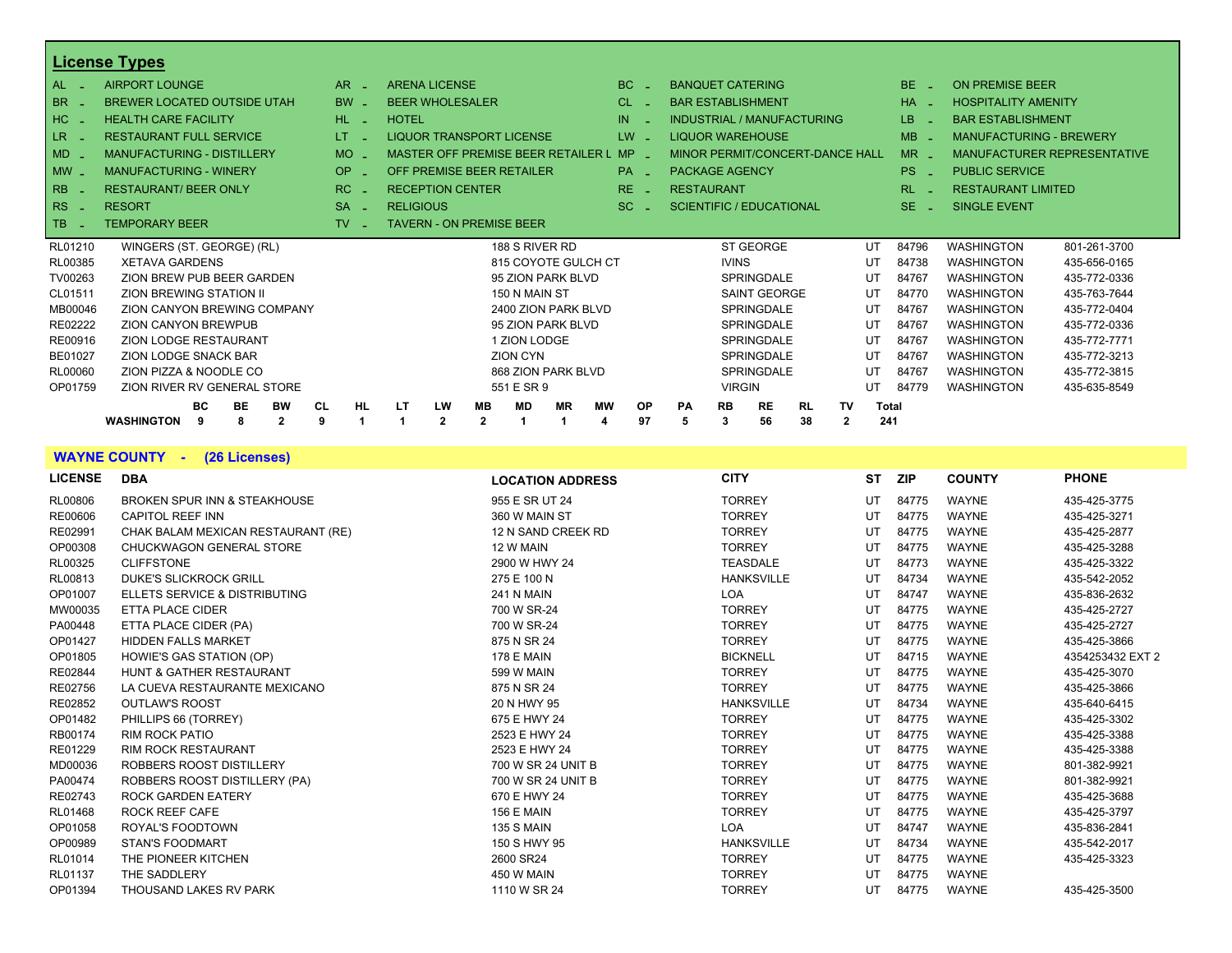## **License Types**

| $AL -$          | AIRPORT LOUNGE                    | AR.       | <b>ARENA LICENSE</b>                  | BC.                 | <b>BANQUET CATERING</b>         | $BE -$   | ON PREMISE BEER                |
|-----------------|-----------------------------------|-----------|---------------------------------------|---------------------|---------------------------------|----------|--------------------------------|
| BR _            | BREWER LOCATED OUTSIDE UTAH       | <b>BW</b> | <b>BEER WHOLESALER</b>                | $CL$ $-$            | <b>BAR ESTABLISHMENT</b>        | $HA$ $=$ | <b>HOSPITALITY AMENITY</b>     |
| $HC -$          | <b>HEALTH CARE FACILITY</b>       | HL.       | <b>HOTEL</b>                          | IN                  | INDUSTRIAL / MANUFACTURING      | LB _     | <b>BAR ESTABLISHMENT</b>       |
| $LR -$          | <b>RESTAURANT FULL SERVICE</b>    | LT.       | LIQUOR TRANSPORT LICENSE              | $LW -$              | LIQUOR WAREHOUSE                | $MB -$   | <b>MANUFACTURING - BREWERY</b> |
| $MD -$          | <b>MANUFACTURING - DISTILLERY</b> | MO.       | MASTER OFF PREMISE BEER RETAILER L MP |                     | MINOR PERMIT/CONCERT-DANCE HALL | $MR -$   | MANUFACTURER REPRESENTATIVE    |
| $MW_{-}$        | <b>MANUFACTURING - WINERY</b>     | OP.       | OFF PREMISE BEER RETAILER             | $PA -$              | <b>PACKAGE AGENCY</b>           | $PS_$    | <b>PUBLIC SERVICE</b>          |
| $RB -$          | <b>RESTAURANT/ BEER ONLY</b>      | RC        | <b>RECEPTION CENTER</b>               | $RE$ $\overline{z}$ | <b>RESTAURANT</b>               | $RL - 1$ | <b>RESTAURANT LIMITED</b>      |
| $RS -$          | <b>RESORT</b>                     | <b>SA</b> | <b>RELIGIOUS</b>                      | SC.                 | <b>SCIENTIFIC / EDUCATIONAL</b> | $SE =$   | SINGLE EVENT                   |
| TB <sub>1</sub> | <b>TEMPORARY BEER</b>             | TV.       | <b>TAVERN - ON PREMISE BEER</b>       |                     |                                 |          |                                |
|                 | --- ----                          |           |                                       |                     |                                 |          |                                |

**MD MW OP PA RB RE RL Total WAYNE 1 1 8 2 1 7 6 26**

**WEBER COUNTY - (308 Licenses)**

| <b>LICENSE</b> | <b>DBA</b>                         | <b>LOCATION ADDRESS</b>      | <b>CITY</b>       | ST | <b>ZIP</b> | <b>COUNTY</b> | <b>PHONE</b>    |
|----------------|------------------------------------|------------------------------|-------------------|----|------------|---------------|-----------------|
| LB01362        | 'BOUT TIME PUB & GRUB (OGDEN)      | 36 WALL AVE #1232            | <b>OGDEN</b>      | UT | 84401      | <b>WEBER</b>  | OGBT@FFHLLC.NET |
| OP01166        | 36 MARKET                          | 903 36TH ST                  | <b>OGDEN</b>      | UT | 84403      | <b>WEBER</b>  | 860-356-6846    |
| BE02523        | 4TH STREET SOFTBALL PARK           | 502 WALL AVE                 | <b>OGDEN</b>      | UT | 84401      | <b>WEBER</b>  | 801-629-8250    |
| OP01919        | 7-ELEVEN STORE #32807J             | 1829 W 2700 N                | <b>OGDEN</b>      | UT | 84404      | WEBER         | 801-549-8989    |
| OP01840        | 7-ELEVEN STORE #23558D             | 803 24TH ST                  | <b>OGDEN</b>      | UT | 84401      | <b>WEBER</b>  | 801 393 3138    |
| OP01251        | 7-ELEVEN STORE #23578C             | 2041 W 5600 S                | <b>ROY</b>        | UT | 84067      | <b>WEBER</b>  | 801-776-5202    |
| OP01069        | 7-ELEVEN STORE #23842C             | 416 E 2600 N                 | <b>OGDEN</b>      | UT | 84414      | <b>WEBER</b>  | 801-782-9673    |
| OP01122        | 7-ELEVEN STORE #25789C             | 4410 S 1900 W                | <b>ROY</b>        | UT | 84067      | <b>WEBER</b>  | 801-731-6936    |
| OP01228        | 7-ELEVEN STORE #26352C             | 5983 S 1900 W                | <b>ROY</b>        | UT | 84067      | <b>WEBER</b>  | 801-825-4559    |
| OP01068        | 7-ELEVEN STORE #27074B             | 3195 S HARRISON              | <b>OGDEN</b>      | UT | 84403      | <b>WEBER</b>  | 801-392-9226    |
| OP00031        | 7-ELEVEN STORE #34361B (ROY)       | 5605 S 3500 W                | <b>ROY</b>        | UT | 84067      | <b>WEBER</b>  | 559-265-2725    |
| OP01100        | 7-ELEVEN STORE #34740J             | 4090 RIVERDALE RD            | <b>OGDEN</b>      | UT | 84404      | <b>WEBER</b>  | 801-627-1977    |
| OP01074        | 7-ELEVEN STORE #35035H             | 5689 S HARRISON BLVD         | <b>OGDEN</b>      | UT | 84403      | <b>WEBER</b>  | 801-479-0362    |
| OP01084        | 7-ELEVEN STORE #35318C             | 1181 W 12TH ST               | <b>OGDEN</b>      | UT | 84404      | <b>WEBER</b>  | 661-437-1035    |
| OP01098        | 7-ELEVEN STORE #35682A             | 490 40TH ST                  | <b>OGDEN</b>      | UT | 84404      | <b>WEBER</b>  | 801-392-2249    |
| OP01249        | 7-ELEVEN STORE #35692A             | 3405 WASHINGTON BLVD         | <b>OGDEN</b>      | UT | 84404      | <b>WEBER</b>  | 801-621-1947    |
| OP01704        | 7-ELEVEN STORE #35997B             | 4186 HARRISON BLVD           | <b>OGDEN</b>      | UT | 84404      | <b>WEBER</b>  | 801-300-9713    |
| OP01665        | 7-ELEVEN STORE #38606A             | 2098 S 1900 W                | <b>OGDEN</b>      | UT | 84401      | <b>WEBER</b>  | 801-389-4915    |
| OP01697        | 7-ELEVEN STORE #38675H             | 2012 HARRISON BLVD           | <b>OGDEN</b>      | UT | 84401      | <b>WEBER</b>  | 850-577-6961    |
| OP01915        | 7-ELEVEN STORE #38706A             | 2105 WALL AVE                | <b>OGDEN</b>      | UT | 84401      | <b>WEBER</b>  | 801-388-8287    |
| OP01724        | 7-ELEVEN STORE #38847H             | 428 N WALL AVENUE            | <b>OGDEN</b>      | UT | 84404      | <b>WEBER</b>  | 850-577-6961    |
| OP01775        | 7-ELEVEN STORE #38870A             | 3976 S MIDLAND DR            | <b>ROY</b>        | UT | 84067      | <b>WEBER</b>  | 801-942-6668    |
| RB00330        | AGUACHILES Y CLAMATOS EL PARIENTE  | 385 PATTERSON ST             | <b>OGDEN</b>      | UT | 84401      | <b>WEBER</b>  | 385-405-3659    |
| CL01183        | <b>ALLEGED</b>                     | 2506 LINCOLN AVE             | <b>OGDEN</b>      | UT | 84401      | <b>WEBER</b>  | 801-837-1665    |
| CL00012        | AMERICAN LEGION 129 (HUNTSVILLE)   | 604 S 7800 E                 | <b>HUNTSVILLE</b> | UT | 84317      | <b>WEBER</b>  | 801-745-3802    |
| OP00733        | ANAYA'S MARKET OGDEN               | 346 30TH ST                  | <b>OGDEN</b>      | UT | 84401      | <b>WEBER</b>  | 801-621-4555    |
| OP00732        | ANAYA'S MARKET OGDEN NUMERO SEIS   | <b>150 N WASHINGTON BLVD</b> | <b>OGDEN</b>      | UT | 84404      | <b>WEBER</b>  | 801-393-4596    |
| LR00725        | ANDY'S CLUB                        | 501 N WASHINGTON BLVD        | <b>OGDEN</b>      | UT | 84404      | WEBER         | 801-782-4131    |
| LB01446        | ANGRY GOAT PUB                     | 2570 WASHINGTON BLVD         | <b>OGDEN</b>      | UT | 84401      | <b>WEBER</b>  | 801-628-4322    |
| RE02562        | APPLEBEE'S RIVERDALE               | 1125 W RIVERDALE RD          | <b>OGDEN</b>      | UT | 84405      | <b>WEBER</b>  | 801-590-8844    |
| OP00223        | <b>BASIN MARKETS (RIVERDALE)</b>   | 686 W RIVERDALE RD           | <b>OGDEN</b>      | UT | 84405      | WEBER         | 801-399-1618    |
| OP00222        | <b>BASIN MARKETS (SOUTH OGDEN)</b> | 925 E CHAMBERS               | <b>OGDEN</b>      | UT | 84403      | <b>WEBER</b>  | 801-479-0451    |
| MB00086        | BECKERS PREMIUM LAGER CO (MB)      | 354 PARK BLVD                | <b>OGDEN</b>      | UT | 84401      | <b>WEBER</b>  | 801-884-6939    |
| PA00465        | BECKERS PREMIUM LAGER CO (PA)      | 354 PARK BLVD                | <b>OGDEN</b>      | UT | 84401      | <b>WEBER</b>  | 801-884-6939    |
| RE02904        | BELLA'S FRESH MEXICAN GRILL (RE)   | 2651 N 1850 W                | <b>OGDEN</b>      | UT | 84404      | <b>WEBER</b>  | 801-737-0557    |
| BE00073        | BEN LOMOND LANES LOUNGE            | 329 WASHINGTON BLVD          | <b>OGDEN</b>      | UT | 84404      | <b>WEBER</b>  | 801-399-4464    |
| OP00377        | <b>BENSON CHEVRON</b>              | 2098 HARRISON BLVD -         | <b>OGDEN</b>      | UT | 84401      | <b>WEBER</b>  | 801-394-5584    |
| OP01289        | <b>BLAIR'S SINCLAIR</b>            | 2991 MONROE BLVD             | <b>OGDEN</b>      | UT | 84403      | <b>WEBER</b>  | 801-392-5218    |
|                |                                    |                              |                   |    |            |               |                 |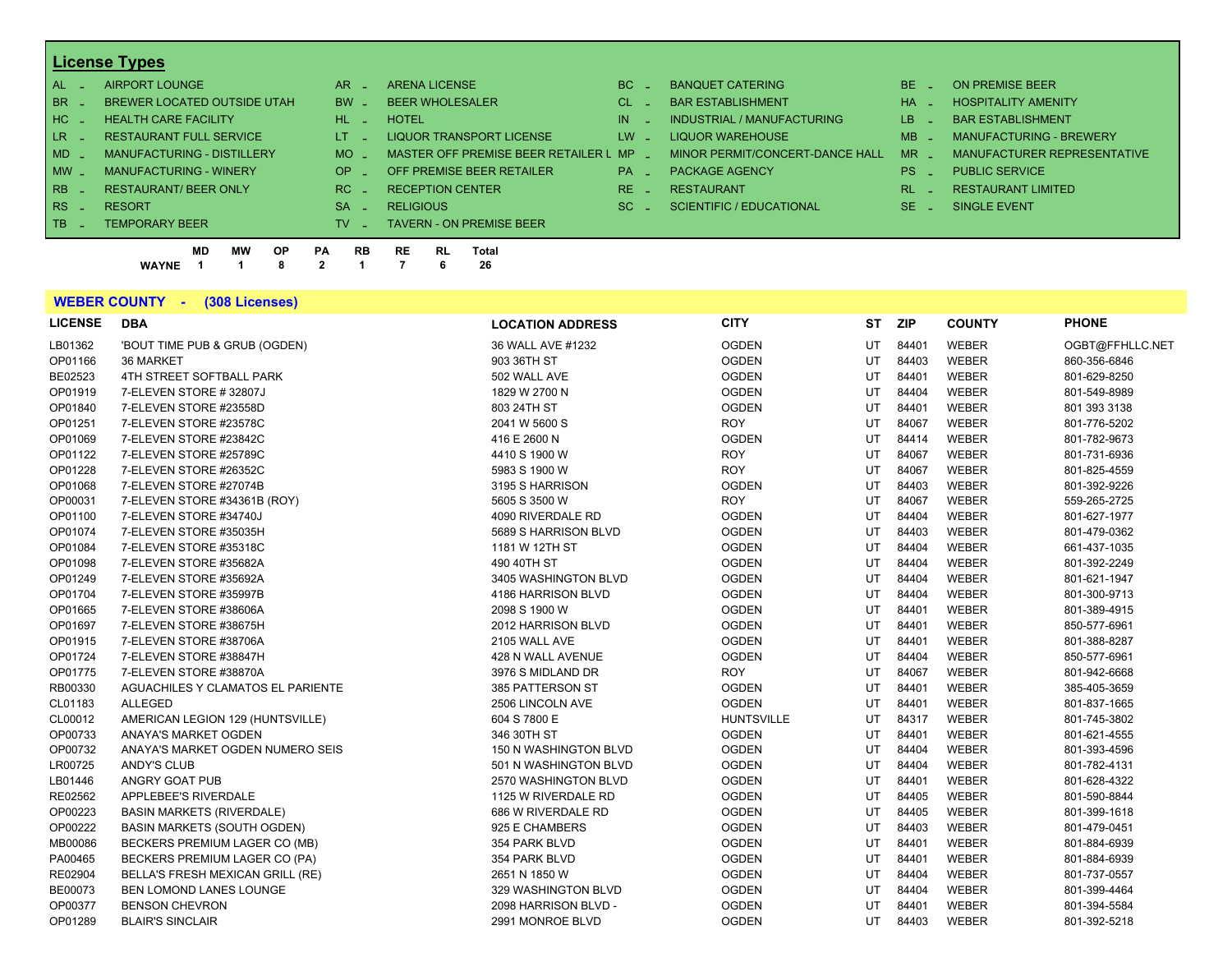|                            | <b>License Types</b>                      |                               |                                         |               |                                   |    |            |                           |                                    |
|----------------------------|-------------------------------------------|-------------------------------|-----------------------------------------|---------------|-----------------------------------|----|------------|---------------------------|------------------------------------|
| $AL -$                     | <b>AIRPORT LOUNGE</b>                     | $AR -$                        | <b>ARENA LICENSE</b>                    | BC.<br>$\sim$ | <b>BANQUET CATERING</b>           |    | $BE -$     | <b>ON PREMISE BEER</b>    |                                    |
| BR.<br>- 4                 | BREWER LOCATED OUTSIDE UTAH               | BW _                          | <b>BEER WHOLESALER</b>                  | $CL$ $-$      | <b>BAR ESTABLISHMENT</b>          |    | $HA$ $-$   |                           | <b>HOSPITALITY AMENITY</b>         |
| HC<br>. —                  | <b>HEALTH CARE FACILITY</b>               | HL L                          | <b>HOTEL</b>                            | IN<br>- 20    | <b>INDUSTRIAL / MANUFACTURING</b> |    | LB.<br>- 1 | <b>BAR ESTABLISHMENT</b>  |                                    |
| $LR -$                     | <b>RESTAURANT FULL SERVICE</b>            | $LT = 1$                      | <b>LIQUOR TRANSPORT LICENSE</b>         | $LW -$        | <b>LIQUOR WAREHOUSE</b>           |    | $MB -$     |                           | <b>MANUFACTURING - BREWERY</b>     |
| $MD -$                     | <b>MANUFACTURING - DISTILLERY</b>         | <b>MO</b><br>$\sim$           | MASTER OFF PREMISE BEER RETAILER L MP _ |               | MINOR PERMIT/CONCERT-DANCE HALL   |    | $MR -$     |                           | <b>MANUFACTURER REPRESENTATIVE</b> |
|                            |                                           | <b>OP</b>                     | OFF PREMISE BEER RETAILER               |               |                                   |    | PS _       | <b>PUBLIC SERVICE</b>     |                                    |
| $MW -$                     | <b>MANUFACTURING - WINERY</b>             | п.                            |                                         | PA _          | <b>PACKAGE AGENCY</b>             |    |            |                           |                                    |
| R <sub>B</sub>             | <b>RESTAURANT/ BEER ONLY</b>              | RC<br><b>Simple</b>           | <b>RECEPTION CENTER</b>                 | $RE -$        | <b>RESTAURANT</b>                 |    | $RL - 1$   | <b>RESTAURANT LIMITED</b> |                                    |
| <b>RS</b><br>$\sim$ $\sim$ | <b>RESORT</b>                             | <b>SA</b><br>i a              | <b>RELIGIOUS</b>                        | $SC =$        | <b>SCIENTIFIC / EDUCATIONAL</b>   |    | $SE -$     | <b>SINGLE EVENT</b>       |                                    |
| TB.<br>. —                 | <b>TEMPORARY BEER</b>                     | $TV$ $\overline{\phantom{0}}$ | <b>TAVERN - ON PREMISE BEER</b>         |               |                                   |    |            |                           |                                    |
| CL01426                    | BLUE SAPPHIRE GENTLEMEN'S CLUB            |                               | 2706 S 1900 W                           |               | <b>OGDEN</b>                      | UT | 84401      | <b>WEBER</b>              | 801-393-2281                       |
| OP01633                    | <b>BLUE'S</b>                             |                               | 872 E 120 S                             |               | <b>SMITHFIELD</b>                 | UT | 84335      | WEBER                     | 435-881-3228                       |
| RE02948                    | <b>BOAT HAUS (RE)</b>                     |                               | 1071 N RIVERDALE RD                     |               | <b>OGDEN</b>                      | UT | 84405      | <b>WEBER</b>              | 801-394-4924                       |
| CL00391                    | <b>BREWSKI'S</b>                          |                               | 244 25TH ST                             |               | <b>OGDEN</b>                      | UT | 84401      | <b>WEBER</b>              | 801-394-1713                       |
| RE02643                    | BREWVIE'S (OGDEN)                         |                               | 2293 GRANT AVE                          |               | <b>OGDEN</b>                      | UT | 84401      | WEBER                     | 801-268-1082                       |
| RE02106                    | BUFFALO WILD WINGS (RIVERDALE)            |                               | 702 W RIVERDALE RD                      |               | <b>OGDEN</b>                      | UT | 84405      | <b>WEBER</b>              | 801-392-2337                       |
| RE01544                    | <b>BURRITO GRANDE</b>                     |                               | 5511 S 3500 W                           |               | ROY                               | UT | 84067      | WEBER                     | 801-776-9022                       |
| RE00793                    | CACTUS REDS @ COMFORT SUITES (OGDEN)      |                               | 2250 S 1200 W                           |               | <b>OGDEN</b>                      | UT | 84401      | WEBER                     | 801-621-2545                       |
| LB01456                    | CARLOS & HARLEY'S FRESH MEX CANTINA (L B) |                               | 5510 E 2200 N                           |               | EDEN                              | UT | 84310      | <b>WEBER</b>              | 801-389-4438                       |
| RE03018                    | CARLOS & HARLEY'S FRESH MEX CANTINA (RE)  |                               | 5510 E 2200 N                           |               | EDEN                              | UT | 84310      | <b>WEBER</b>              | 801-389-4438                       |
| RB00380                    | CASA DE NENA                              |                               | 1071 W 27TH ST                          |               | OGDEN                             | UT | 84401      | WEBER                     | 385-206-8142                       |
| MB00066                    | CERVEZA ZOLUPEZ BEER COMPANY              |                               | 205 W 29TH ST UNIT #2                   |               | <b>OGDEN</b>                      | UT | 84401      | WEBER                     | 917-921-2448                       |
| OP00004                    | CERVEZA ZOLUPEZ BEER COMPANY (OP)         |                               | 205 W 29TH ST UNIT #2                   |               | <b>OGDEN</b>                      | UT | 84401      | <b>WEBER</b>              | 917-921-2448                       |
| PA00414                    | CERVEZA ZOLUPEZ BEER COMPANY PA           |                               | 205 WEST 29TH STREET, UNIT 2            |               | <b>OGDEN</b>                      | UT | 84401      | WEBER                     | 917-921-2448                       |
| RE03009                    | CHEDDAR'S SCRATCH KITCHEN #2213           |                               | 4171 RIVERDALE RD                       |               | <b>OGDEN</b>                      | UT | 84405      | <b>WEBER</b>              | 407-245-5401                       |
| RE01633                    | CHILI'S (HARRISVILLE) #1164               |                               | 286 E N ST                              |               | <b>OGDEN</b>                      | UT | 84404      | <b>WEBER</b>              | 801-782-1300                       |
| RE01351                    | CHILI'S (RIVERDALE) #911                  |                               | 1047 W RIVERDALE RD                     |               | <b>OGDEN</b>                      | UT | 84405      | WEBER                     | 801-394-7007                       |
| RL00059                    | CHRIS'                                    |                               | 7345 E 900 SOUTH                        |               | <b>HUNTSVILLE</b>                 | UT | 84317      | WEBER                     | 801-745-3542                       |
| CL00305                    | <b>CITY CLUB</b>                          |                               | 264 25TH ST - -                         |               | <b>OGDEN</b>                      | UT | 84401      | WEBER                     | 801-392-4447                       |
| BC00066                    | <b>COMFORT SUITES OF OGDEN</b>            |                               | 2250 S 1200 W                           |               | <b>OGDEN</b>                      | UT | 84401      | WEBER                     | 801-621-2545                       |
| OP00506                    | COMMON CENTS FOOD STORE #253              |                               | 3563 WALL AVENUE                        |               | <b>OGDEN</b>                      | UT | 84401      | <b>WEBER</b>              | 801-612-3232                       |
| OP00337                    | COMMON CENTS FOOD STORE #259              |                               | 1888 W 5600 S                           |               | ROY                               | UT | 84067      | WEBER                     | 801-525-9600                       |
| OP00336                    | COMMON CENTS FOOD STORE #263              |                               | 907 N WASHINGTON BLVD                   |               | OGDEN                             | UT | 84404      | WEBER                     | 801-782-3901                       |
| OP00505                    | COMMON CENTS FOOD STORE #266              |                               | 1184 WALL AVENUE                        |               | <b>OGDEN</b>                      | UT | 84404      | <b>WEBER</b>              | 801-334-0592                       |
| OP00548                    | <b>CORNER MART</b>                        |                               | 2983 WASHINGTON BLVD                    |               | <b>OGDEN</b>                      | UT | 84401      | WEBER                     | 801-392-6766                       |
| OP00566                    | COSTCO WHOLESALE #770                     |                               | 3656 WALL AVE                           |               | <b>OGDEN</b>                      | UT | 84405      | WEBER                     | 801-317-3953                       |
| OP01495                    | <b>COUNTRY CORNER</b>                     |                               | 4678 W 1150 S                           |               | <b>OGDEN</b>                      | UT | 84404      | <b>WEBER</b>              | 801-731-6082                       |
| OP00614                    | CVS/PHARMACY #10232                       |                               | 5305 S 1900 W                           |               | ROY                               | UT | 84067      | <b>WEBER</b>              | 801-825-5648                       |
| OP00615                    | CVS/PHARMACY #10234                       |                               | 4240 HARRISON BLVD                      |               | <b>OGDEN</b>                      | UT | 84403      | WEBER                     | 801-621-2610                       |
| CL00236                    | DAR'S                                     |                               | 240 WASHINGTON BLVD                     |               | <b>OGDEN</b>                      | UT | 84404      | WEBER                     | 801-621-6494                       |
| RL01418                    | DIRTY BIRD FRIED CHXX                     |                               | 358 PARK BLVD                           |               | <b>OGDEN</b>                      | UT | 84401      | WEBER                     | 801-961-4040                       |
| CL00046                    | EAGLES 2472 (OGDEN)                       |                               | 975 WALL AVE                            |               | <b>OGDEN</b>                      | UT | 84404      | WEBER                     | 801-399-5581                       |
| OP00641                    | <b>EASY SHOP</b>                          |                               | 251 17TH ST                             |               | <b>OGDEN</b>                      | UT | 84404      | WEBER                     | 801-627-0839                       |
| RL00341                    | EATS OF EDEN                              |                               | 2595 N HWY 162                          |               | EDEN                              | UT | 84310      | WEBER                     | 801-745-8618                       |
| RB00401                    | EL MATADOR RESTAURANTE & CANTINA          |                               | 2564 OGDEN AV -                         |               | <b>OGDEN</b>                      | UT | 84401      | WEBER                     | 801-393-3151                       |
| BE01998                    | EL MONTE GOLF COURSE                      |                               | 1300 VALLEY DR                          |               | <b>OGDEN</b>                      | UT | 84401      | WEBER                     | 801-629-0694                       |
| RE02902                    | EL PAISA GRILL (OGDEN) (RE)               |                               | 460 W 12TH ST                           |               | <b>OGDEN</b>                      | UT | 84404      | WEBER                     | 385-289-2951                       |
| CL00474                    | <b>ELKS 719 (ROY)</b>                     |                               | 1875 W 5200 S                           |               | <b>ROY</b>                        | UT | 84067      | WEBER                     | 801-773-1684                       |
| OP00424                    | <b>EXCEL CONVENIENCE STORES (OGDEN)</b>   |                               | 2000 W PIONEER RD                       |               | <b>OGDEN</b>                      | UT | 84404      | WEBER                     | 801-731-5111                       |
| OP01944                    | <b>EXTRA MILE 238</b>                     |                               | 4805 S 1900 W                           |               | <b>ROY</b>                        | UT | 84067      | WEBER                     | 208-884-6658                       |
| OP01619                    | FAMILY DOLLAR #26141                      |                               | 3531 HARRISON BLVD                      |               | <b>OGDEN</b>                      | UT | 84403      | WEBER                     | 801-399-0900                       |
| OP01957                    | <b>FARMHOUSE AT SACCO'S</b>               |                               | 6050 S 1900 W                           |               | ROY                               | UT | 84067      | WEBER                     | 801-726-9563                       |
| OP00676                    | FAST STOP 3186                            |                               | 3186 WASHINGTON BLVD                    |               | <b>OGDEN</b>                      | UT | 84401      | WEBER                     | 801-657-6298                       |
| BE02594                    | FAT CATS OF OGDEN                         |                               | 2261 KIESEL AVE                         |               | <b>OGDEN</b>                      | UT | 84401      | WEBER                     | 801-627-4386                       |
|                            |                                           |                               |                                         |               |                                   |    |            |                           |                                    |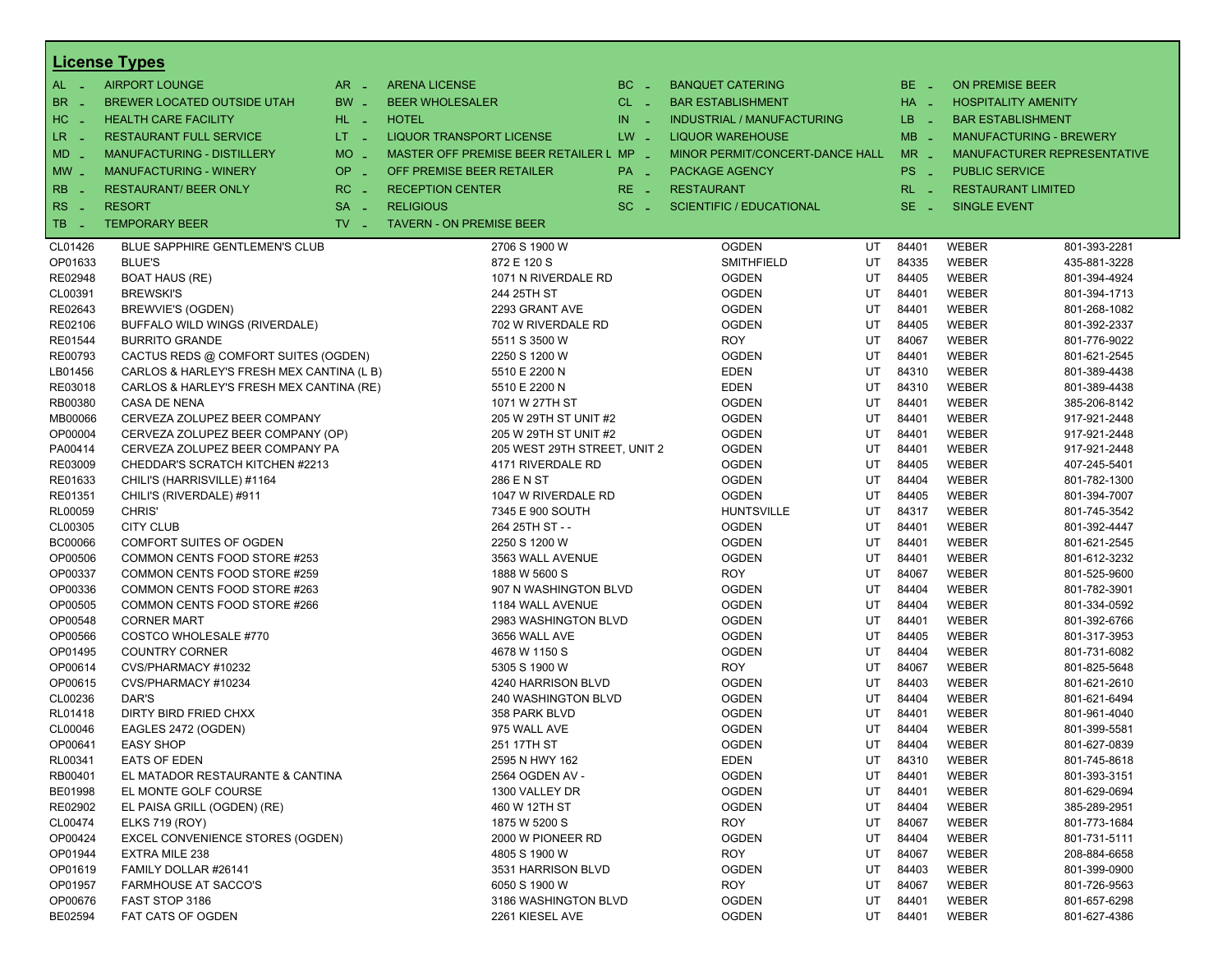|                | <b>License Types</b>                                |                               |                                 |                                         |              |                   |                                 |    |          |                          |                                |
|----------------|-----------------------------------------------------|-------------------------------|---------------------------------|-----------------------------------------|--------------|-------------------|---------------------------------|----|----------|--------------------------|--------------------------------|
| $AL -$         | <b>AIRPORT LOUNGE</b>                               | $AR -$                        | <b>ARENA LICENSE</b>            |                                         | BC<br>$\sim$ |                   | <b>BANQUET CATERING</b>         |    | BE _     | <b>ON PREMISE BEER</b>   |                                |
| BR<br>- 4      | BREWER LOCATED OUTSIDE UTAH                         | BW _                          | <b>BEER WHOLESALER</b>          |                                         | $CL$ $-$     |                   | <b>BAR ESTABLISHMENT</b>        |    | $HA$ $=$ |                          | <b>HOSPITALITY AMENITY</b>     |
| HC _           | <b>HEALTH CARE FACILITY</b>                         | HL L                          | <b>HOTEL</b>                    |                                         | IN.<br>- 2   |                   | INDUSTRIAL / MANUFACTURING      |    | LB _     | <b>BAR ESTABLISHMENT</b> |                                |
| $LR -$         | <b>RESTAURANT FULL SERVICE</b>                      | $LT = 1$                      | LIQUOR TRANSPORT LICENSE        |                                         | $LW -$       |                   | <b>LIQUOR WAREHOUSE</b>         |    | $MB -$   |                          | <b>MANUFACTURING - BREWERY</b> |
|                |                                                     | <b>MO</b>                     |                                 | MASTER OFF PREMISE BEER RETAILER L MP _ |              |                   | MINOR PERMIT/CONCERT-DANCE HALL |    | $MR -$   |                          |                                |
| MD _           | MANUFACTURING - DISTILLERY                          | $\sim$                        |                                 |                                         |              |                   |                                 |    |          |                          | MANUFACTURER REPRESENTATIVE    |
| $MW$ $-$       | <b>MANUFACTURING - WINERY</b>                       | <b>OP</b><br>п.               | OFF PREMISE BEER RETAILER       |                                         | PA _         |                   | <b>PACKAGE AGENCY</b>           |    | PS _     | <b>PUBLIC SERVICE</b>    |                                |
| <b>RB</b>      | <b>RESTAURANT/ BEER ONLY</b>                        | RC                            | <b>RECEPTION CENTER</b>         |                                         | RE _         | <b>RESTAURANT</b> |                                 |    | $RL - 1$ |                          | <b>RESTAURANT LIMITED</b>      |
| RS<br>- 4      | <b>RESORT</b>                                       | <b>SA</b><br>$\sim$           | <b>RELIGIOUS</b>                |                                         | $SC =$       |                   | <b>SCIENTIFIC / EDUCATIONAL</b> |    | $SE$ $-$ | <b>SINGLE EVENT</b>      |                                |
| TB.<br>- 4     | <b>TEMPORARY BEER</b>                               | $TV$ $\overline{\phantom{0}}$ | <b>TAVERN - ON PREMISE BEER</b> |                                         |              |                   |                                 |    |          |                          |                                |
| OP01749        | FIRST LIFT COFFEE                                   |                               |                                 | 198 S 7400 E                            |              |                   | <b>HUNTSVILLE</b>               | UT | 84317    | WEBER                    | 385-279-4460                   |
| OP00855        | FRESH MARKET (OGDEN)                                |                               |                                 | 2044 S HARRISON BLVD                    |              |                   | <b>OGDEN</b>                    | UT | 84401    | WEBER                    | 801-399-1304                   |
| OP00973        | FRESH MARKET (S OGDEN)                              |                               |                                 | 5691 S HARRISON BLVD                    |              |                   | <b>OGDEN</b>                    | UT | 84403    | WEBER                    | 801-479-0501                   |
| OP00898        | FRUGAL FLAMINGO QUICK STOP                          |                               |                                 | 4425 S 300 W                            |              |                   | <b>OGDEN</b>                    | UT | 84405    | WEBER                    | 801-394-1127                   |
| CL01600        | FUNK AND DIVE BAR (BAR)                             |                               |                                 | 2550 WASHINGTON BLVD BASEMENT           |              |                   | <b>OGDEN</b>                    | UT | 84401    | WEBER                    | 430-444-1219                   |
| CL01484        | <b>GIG'S TAVERN</b>                                 |                               |                                 | 975 W 24TH ST                           |              |                   | <b>OGDEN</b>                    | UT | 84401    | WEBER                    | 801-564-9215                   |
| MR00144        | GOLDEN BEVERAGE CO. (MR)                            |                               |                                 | 2640 INDUSTRIAL DR                      |              |                   | <b>OGDEN</b>                    | UT | 84401    | WEBER                    | 801-399-3773                   |
| LW00016        | <b>GOLDEN BEVERAGE CO. B</b>                        |                               |                                 | 2640 INDUSTRIAL DR                      |              |                   | <b>OGDEN</b>                    | UT | 84401    | WEBER                    | 801-399-3773                   |
| BW00025        | GOLDEN BEVERAGE CO. B-BW1                           |                               |                                 | 2640 INDUSTRIAL DR                      |              |                   | <b>OGDEN</b>                    | UT | 84401    | WEBER                    | 801-399-3773                   |
| BW00036        | GOLDEN BEVERAGE CO. INDUSTRIAL                      |                               |                                 | 2660 INDUSTRIAL DR                      |              |                   | <b>OGDEN</b>                    | UT | 84401    | WEBER                    |                                |
| BE00543        | <b>GOLDEN SPIKE ARENA</b>                           |                               |                                 | 1000 N 1200 WEST                        |              |                   | <b>OGDEN</b>                    | UT | 84404    | WEBER                    | 801-399-8798                   |
| OP00304        | <b>GOLDEN SPIKE ENTERPRISES</b>                     |                               |                                 | 5500 W 5500 S                           |              |                   | <b>HOOPER</b>                   | UT | 84315    | WEBER                    | 801-985-3505                   |
| RE01768        | GOODWOOD BARBECUE COMPANY (RIVERDALE)               |                               |                                 | 4237 S RIVERDALE RD                     |              |                   | <b>OGDEN</b>                    | UT | 84405    | WEBER                    | 801-393-0426                   |
| RE00192        | <b>GRAY CLIFF LODGE</b>                             |                               |                                 | 508 OGDEN CYN                           |              |                   | <b>OGDEN</b>                    | UT | 84401    | WEBER                    | 801-392-6775                   |
| BC00153        | GREAT AMERICAN GRILL @ HILTON GARDEN INN-OGDEN      |                               |                                 | 2271 S WASHINGTON BLVD                  |              |                   | <b>OGDEN</b>                    | UT | 84401    | WEBER                    | 801-399-2000                   |
| RE02108        | GREAT AMERICAN GRILL @ HILTON GARDEN INN-OGDEN -RE1 |                               |                                 | 2271 S WASHINGTON BLVD                  |              |                   | <b>OGDEN</b>                    | UT | 84401    | WEBER                    | 801-399-2000                   |
| RL00080        | <b>GREENERY</b>                                     |                               |                                 | 1875 VALLEY DR                          |              |                   | <b>OGDEN</b>                    | UT | 84401    | WEBER                    | 801-392-1777                   |
| OP00157        | <b>HARMONS (ROY)</b>                                |                               |                                 | 5370 S 1900 W                           |              |                   | <b>ROY</b>                      | UT | 84067    | WEBER                    | 801-825-9002                   |
| RE01833        | <b>HEARTH ON 25TH</b>                               |                               |                                 | 195 25TH ST SUITE 6                     |              |                   | <b>OGDEN</b>                    | UT | 84403    | WEBER                    | 801-399-0088                   |
| CL01542        | HISTORIC KOKOMO CLUB                                |                               |                                 | 216 25TH ST                             |              |                   | <b>OGDEN</b>                    | UT | 84401    | WEBER                    | 801-675-5528                   |
| CL00227        | <b>HISTORIC PLACE</b>                               |                               |                                 | 162 25TH ST                             |              |                   | <b>OGDEN</b>                    | UT | 84401    | WEBER                    | 801-394-6233                   |
| OP00941        | <b>HOAGIE'S PETRO-MART</b>                          |                               |                                 | 2705 N 2000 W                           |              |                   | <b>OGDEN</b>                    | UT | 84404    | WEBER                    | 801-731-4272                   |
| RL00717        | <b>HUG HES</b>                                      |                               |                                 | 1220 E 4880 S                           |              |                   | <b>OGDEN</b>                    | UT | 84403    | WEBER                    | 801-479-0071                   |
| RL01077        | HUG HES (NORTH OGDEN)                               |                               |                                 | 360 EAST 2600 NORTH                     |              |                   | <b>OGDEN</b>                    | UT | 84414    | WEBER                    | 801-479-0071                   |
| RL01222        | JAVIER'S AUTHENTIC MEXICAN FOOD                     |                               |                                 | 205 W 29TH STREET                       |              |                   | <b>OGDEN</b>                    | UT | 84404    | WEBER                    | 801-668-8283                   |
| RB00105        | JAVIER'S CHAPARRITOS (HARRISVILLE)                  |                               |                                 | 755 N HARRISVILLE RD                    |              |                   | <b>OGDEN</b>                    | UT | 84404    | WEBER                    | 801-393-0955                   |
| RE01582        | <b>JAVIER'S RESTAURANT</b>                          |                               |                                 | 4874 HARRISON BLVD                      |              |                   | <b>OGDEN</b>                    | UT | 84401    | WEBER                    | 801-475-7008                   |
| RE00280        | JEREMIAH'S @ HIGH COUNTRY INN, OGDEN                |                               |                                 | 1307 W 12TH ST                          |              |                   | <b>OGDEN</b>                    | UT | 84404    | WEBER                    | 801-394-3273                   |
| BE01756        | JOHN PAUL DAY LODGE                                 |                               |                                 | 3925 SNOWBASIN RD                       |              |                   | <b>HUNTSVILLE</b>               | UT | 84317    | WEBER                    | 801-620-1000                   |
| CL00329        | <b>KAMIKAZE'S</b>                                   |                               |                                 | 2408 ADAMS AVE                          |              |                   | <b>OGDEN</b>                    | UT | 84401    | WEBER                    | 801-621-9138                   |
| OP00996        | KARMART CONVENIENCE STORE                           |                               |                                 | 205 HARRISON BLVD                       |              |                   | <b>OGDEN</b>                    | UT | 84414    | WEBER                    | 801-621-0421                   |
| OP00903        | KENT'S MARKET (PLAIN CITY)                          |                               |                                 | 3673 W 2600 N                           |              |                   | <b>OGDEN</b>                    | UT | 84404    | WEBER                    | 435-734-2345                   |
| OP00902        | <b>KENT'S MARKET (ROY)</b>                          |                               |                                 | 3535 W 5600 S                           |              |                   | <b>ROY</b>                      | UT | 84067    | <b>WEBER</b>             | 435-734-2345                   |
| OP01814        | <b>KEVIN FOOD STOP</b>                              |                               |                                 | 5190 S 1900 W                           |              |                   | ROY                             | UT | 84067    | WEBER                    | 801-540-7116                   |
| OP01757        | <b>KIMS MARKET</b>                                  |                               |                                 | 730 E 28TH ST                           |              |                   | <b>OGDEN</b>                    | UT | 84403    | WEBER                    | 714-878-6040                   |
| OP01461        | <b>KLASSY KWIK STOP</b>                             |                               |                                 | 735 N HWY 89                            |              |                   | <b>OGDEN</b>                    | UT | 84404    | WEBER                    | 801-782-0200                   |
| <b>RE00750</b> | KOBE TEPPANYAKI                                     |                               |                                 | 6024 S 1550 E                           |              |                   | <b>OGDEN</b>                    | UT | 84405    | WEBER                    | 801-476-8889                   |
| OP01646        | <b>KSK QUICK STOP</b>                               |                               |                                 | 3971 S 1900 W                           |              |                   | <b>ROY</b>                      | UT | 84067    | WEBER                    | 801-731-1311                   |
| OP00609        | <b>KWICK SHOP</b>                                   |                               |                                 | 803 25TH ST                             |              |                   | <b>OGDEN</b>                    | UT | 84401    | WEBER                    | 385-405-2390                   |
| OP01857        | <b>KWICK SHOP 2</b>                                 |                               |                                 | 675 N MONROE BLVD                       |              |                   | <b>OGDEN</b>                    | UT | 84404    | WEBER                    | 347-593-9010                   |
| OP00671        | KWICK STOP #2                                       |                               |                                 | 630 E 21ST ST                           |              |                   | <b>OGDEN</b>                    | UT | 84401    | WEBER                    | 801-399-1202                   |
| OP00939        | KWICK STOP (OP)                                     |                               |                                 | 506 26TH ST                             |              |                   | <b>OGDEN</b>                    | UT | 84401    | WEBER                    | 801-393-3189                   |
| RL00099        | LA FERROVIA RISTORANTE                              |                               |                                 | 234 25TH ST                             |              |                   | <b>OGDEN</b>                    | UT | 84401    | WEBER                    | 801-394-8628                   |
| RL01433        | <b>LAAN THAI RESTAURANT</b>                         |                               |                                 | 2327 WASHINGTON BLVD                    |              |                   | <b>OGDEN</b>                    | UT | 84401    | WEBER                    | 801-689-7025                   |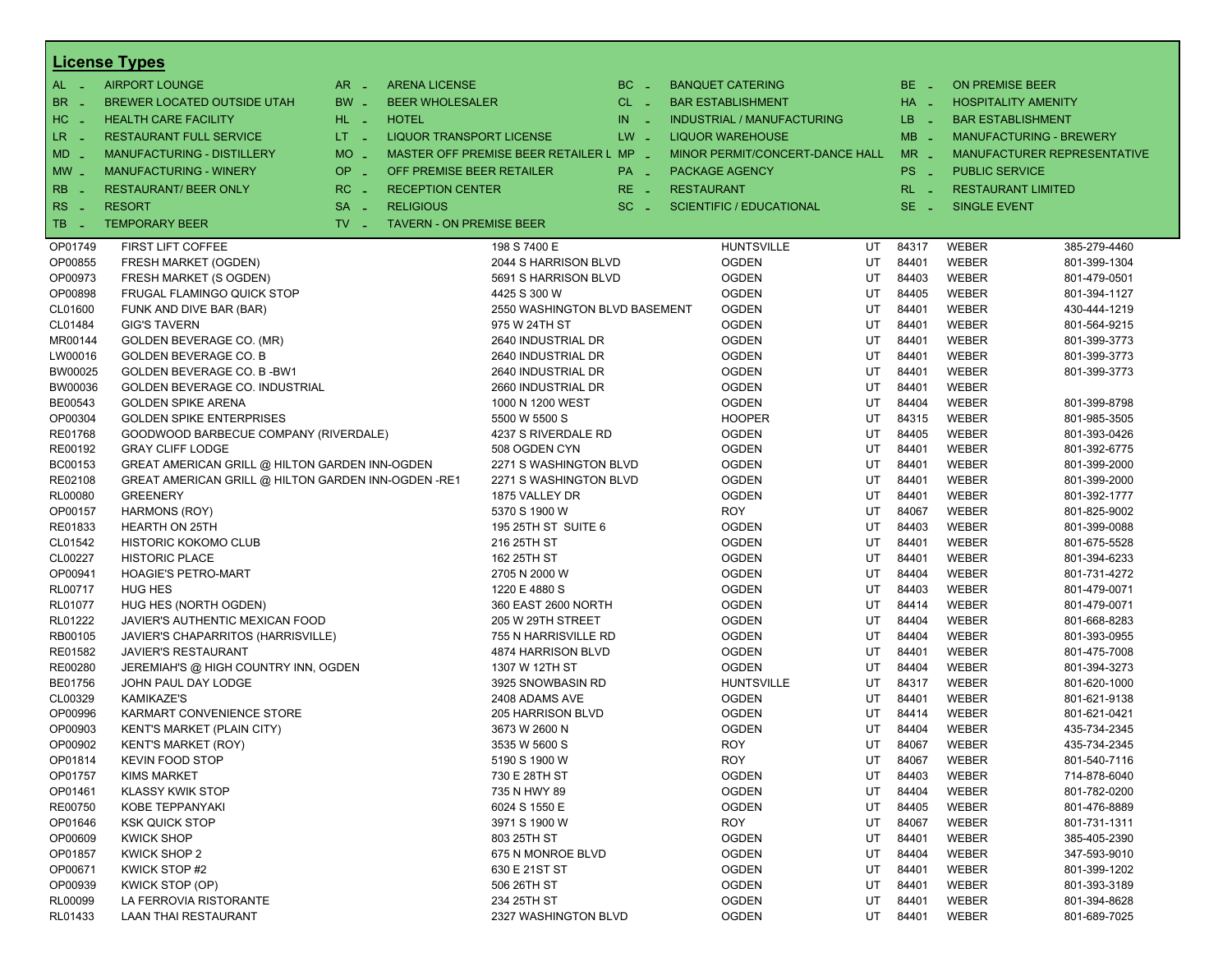|                | <b>License Types</b>                        |                               |                                         |                      |                                   |    |          |                                |                             |
|----------------|---------------------------------------------|-------------------------------|-----------------------------------------|----------------------|-----------------------------------|----|----------|--------------------------------|-----------------------------|
| $AL -$         | <b>AIRPORT LOUNGE</b>                       | $AR -$                        | <b>ARENA LICENSE</b>                    | BC<br><b>Card</b>    | <b>BANQUET CATERING</b>           |    | BE _     | <b>ON PREMISE BEER</b>         |                             |
| BR             | BREWER LOCATED OUTSIDE UTAH                 | BW _                          | <b>BEER WHOLESALER</b>                  | $CL$ $-$             | <b>BAR ESTABLISHMENT</b>          |    | $HA$ $=$ | <b>HOSPITALITY AMENITY</b>     |                             |
| $H$ C<br>- 4   | <b>HEALTH CARE FACILITY</b>                 | HL L                          | <b>HOTEL</b>                            | IN<br><b>College</b> | <b>INDUSTRIAL / MANUFACTURING</b> |    | LB __    | <b>BAR ESTABLISHMENT</b>       |                             |
| LR             | <b>RESTAURANT FULL SERVICE</b>              | $LT - 1$                      | <b>LIQUOR TRANSPORT LICENSE</b>         | $LW -$               | <b>LIQUOR WAREHOUSE</b>           |    | $MB -$   | <b>MANUFACTURING - BREWERY</b> |                             |
|                |                                             |                               |                                         |                      |                                   |    |          |                                |                             |
| MD             | MANUFACTURING - DISTILLERY                  | $MO$ $\overline{\phantom{0}}$ | MASTER OFF PREMISE BEER RETAILER L MP _ |                      | MINOR PERMIT/CONCERT-DANCE HALL   |    | $MR -$   |                                | MANUFACTURER REPRESENTATIVE |
| $MW$ $-$       | <b>MANUFACTURING - WINERY</b>               | OP _                          | OFF PREMISE BEER RETAILER               | PA _                 | <b>PACKAGE AGENCY</b>             |    | PS _     | <b>PUBLIC SERVICE</b>          |                             |
| RB             | <b>RESTAURANT/ BEER ONLY</b>                | $RC -$                        | <b>RECEPTION CENTER</b>                 | RE.<br>- 4           | <b>RESTAURANT</b>                 |    | $RL - 1$ | <b>RESTAURANT LIMITED</b>      |                             |
| RS<br>- 4      | <b>RESORT</b>                               | <b>SA</b><br>$\sim$           | <b>RELIGIOUS</b>                        | $SC =$               | <b>SCIENTIFIC / EDUCATIONAL</b>   |    | $SE$ $-$ | <b>SINGLE EVENT</b>            |                             |
| TB             | <b>TEMPORARY BEER</b>                       | $TV$ $\overline{\phantom{0}}$ | <b>TAVERN - ON PREMISE BEER</b>         |                      |                                   |    |          |                                |                             |
| CL00941        | <b>LAMPLITE LOUNGE</b>                      |                               | 455 24TH ST SUITE 2A                    |                      | <b>OGDEN</b>                      | UT | 84401    | WEBER                          | 801-399-3525                |
| OP01180        | LEE'S MARKETPLACE (NORTH OGDEN)             |                               | 2645 N WASHINGTON BLVD - -              |                      | <b>OGDEN</b>                      | UT | 84414    | <b>WEBER</b>                   | 801-782-7800                |
| RE02977        | LEE'S MONGOLIAN BBQ (RE)                    |                               | 2866 WASHINGTON BLVD                    |                      | <b>OGDEN</b>                      | UT | 84401    | <b>WEBER</b>                   |                             |
| CL01246        | LIGHTHOUSE LOUNGE                           |                               | 130 25TH ST                             |                      | <b>OGDEN</b>                      | UT | 84401    | WEBER                          | 801-392-3901                |
| RE02112        | LONGHORN STEAKHOUSE (OGDEN)                 |                               | 3647 WALL AVE                           |                      | <b>OGDEN</b>                      | UT | 84401    | <b>WEBER</b>                   | 801-621-4061                |
|                |                                             |                               | 207 25TH ST                             |                      | <b>OGDEN</b>                      | UT | 84405    | <b>WEBER</b>                   | 801-627-2229                |
| RL01342        | LUCKY SLICE (OGDEN)                         |                               |                                         |                      |                                   |    |          |                                |                             |
| OP00867        | MACEY'S (OGDEN)                             |                               | 325 E 36TH ST                           |                      | <b>OGDEN</b>                      | UT | 84405    | WEBER                          | 801-392-1842                |
| RE02403        | MARIA'S MEXICAN RESTAURANT                  |                               | 1479 E 5600 S STE A                     |                      | <b>OGDEN</b>                      | UT | 84403    | <b>WEBER</b>                   | 801-479-7717                |
| OP00239        | MAVERIK #574 (FARR WEST)                    |                               | 2535 N 400 E                            |                      | <b>OGDEN</b>                      | UT | 84414    | <b>WEBER</b>                   | 801-936-5557                |
| OP00180        | MAVERIK #312 (OGDEN)                        |                               | 1212 W WALL AVE                         |                      | <b>OGDEN</b>                      | UT | 84404    | WEBER                          | 801-936-5557                |
| OP00104        | MAVERIK #340 (5600 S. ROY)                  |                               | 3495 W 5600 S                           |                      | <b>ROY</b>                        | UT | 84067    | <b>WEBER</b>                   | 801-936-5557                |
| OP00456        | MAVERIK #378                                |                               | 509 N 2000 W                            |                      | <b>OGDEN</b>                      | UT | 84404    | <b>WEBER</b>                   | 801-936-5557                |
| OP00098        | MAVERIK #414 (4000 SOUTH ROY)               |                               | 2815 W 4000 S                           |                      | <b>ROY</b>                        | UT | 84067    | WEBER                          | 801-936-5557                |
| OP00178        | MAVERIK #415 (OGDEN)                        |                               | 689 WASHINGTON BLVD                     |                      | <b>OGDEN</b>                      | UT | 84405    | <b>WEBER</b>                   | 801-936-5557                |
| OP00250        | MAVERIK #469 (OGDEN)                        |                               | 2810 WASHINGTON BLVD                    |                      | <b>OGDEN</b>                      | UT | 84401    | <b>WEBER</b>                   | 801-936-5557                |
| OP00457        | MAVERIK #484                                |                               | 2577 S 1900 W                           |                      | <b>OGDEN</b>                      | UT | 84401    | WEBER                          | 801-936-5557                |
| OP00416        | MAVERIK #546                                |                               | 899 W RIVERDALE RD                      |                      | <b>OGDEN</b>                      | UT | 84405    | <b>WEBER</b>                   | 801-936-5557                |
| OP00235        | MAVERIK #598 (EDEN)                         |                               | 5100 E 2500 N                           |                      | <b>EDEN</b>                       | UT | 84310    | <b>WEBER</b>                   | 801-936-5557                |
| OP01779        | MAVERIK #644                                |                               | 1332 W 12TH ST                          |                      | <b>OGDEN</b>                      | UT | 84404    | WEBER                          | 801-936-5557                |
| OP00120        | MAVERIK, INC. #411 ADAMS AVE                |                               | 5153 S ADAMS AVE                        |                      | <b>OGDEN</b>                      | UT | 84405    | <b>WEBER</b>                   | COURTNEY.BRAGG@I            |
| OP00121        | MAVERIK, INC. #461 4098 W 1975 N PLAIN CITY |                               | 4098 W 1975 N                           |                      | <b>OGDEN</b>                      | UT | 84404    | <b>WEBER</b>                   | 801-335-3805                |
| OP00103        | MAVERIK, INC. #481 2700 N FARR WEST         |                               | 1874 W 2700 N                           |                      | <b>OGDEN</b>                      | UT | 84404    | WEBER                          | 801-936-5557                |
| OP00106        | MAVERIK, INC. #527 S WEBER SOUTH WEBER      |                               | <b>2577 S WEBER</b>                     |                      | <b>OGDEN</b>                      | UT | 84405    | <b>WEBER</b>                   | 801-936-5557                |
| OP01093        | <b>MIDLAND MARKET</b>                       |                               | 3805 MIDLAND DR                         |                      | <b>ROY</b>                        | UT | 84067    | <b>WEBER</b>                   | 801-731-4480                |
| OP00885        | <b>MILLERS FARR WEST</b>                    |                               | 1750 W 2700 N                           |                      | <b>OGDEN</b>                      | UT | 84404    | WEBER                          | 801-737-3787                |
| OP00886        | MILLERS PLEASANT VIEW                       |                               | 2686 N HWY 89                           |                      | <b>OGDEN</b>                      | UT | 84404    | <b>WEBER</b>                   | 801-786-1552                |
| BE01999        | MT. OGDEN GOLF COURSE                       |                               | <b>1787 CONSTITUTION WAY</b>            |                      | <b>OGDEN</b>                      | UT | 84403    | <b>WEBER</b>                   | 801-629-0699                |
| <b>BE01757</b> | NEEDLES DAY LODGE                           |                               | 3925 SNOWBASIN RD                       |                      | <b>HUNTSVILLE</b>                 | UT | 84317    | WEBER                          |                             |
| RE01763        | NEEDLES DAY LODGE -RE1                      |                               | 3925 SNOWBASIN RD                       |                      | <b>HUNTSVILLE</b>                 | UT | 84317    | <b>WEBER</b>                   |                             |
| MD00014        | NEW WORLD DISTILLERY INC                    |                               | 4795 E 2600 N                           |                      | <b>EDEN</b>                       | UT | 84310    | WEBER                          | 385-244-0144                |
| RL01416        | NO FRILLS DINER                             |                               | 195 25TH ST STE 1                       |                      | <b>OGDEN</b>                      | UT | 84401    | WEBER                          | 801-393-6090                |
| BE02674        | NORDIC VALLEY SKI RESORT                    |                               | 3567 NORDIC VALLEY WAY                  |                      | <b>EDEN</b>                       | UT | 84310    | <b>WEBER</b>                   | 801-361-0756                |
| CL01551        | O-TOWN BEACH CLUB                           |                               | 2330 LINCOLN AVE                        |                      | <b>OGDEN</b>                      | UT | 84401    | <b>WEBER</b>                   | 801-393-2400                |
| OP00034        | OCEAN MART OF ROY                           |                               | 5651 S 1900 W                           |                      | <b>ROY</b>                        | UT | 84067    | WEBER                          | 801-525-1898                |
| OP01948        | OCEAN MART WHOLESALE                        |                               | 1018 WASHINGTON BLVD                    |                      | <b>OGDEN</b>                      | UT | 84404    | WEBER                          | 801-518-4501                |
| BE02621        | OGDEN AMPHITHEATER                          |                               | 343 25TH STREET                         |                      | <b>OGDEN</b>                      | UT | 84401    | WEBER                          | 801-629-8547                |
| <b>BC00197</b> | OGDEN ECCLES CONFERENCE CENTER              |                               | 2415 WASHINGTON BLVD                    |                      | <b>OGDEN</b>                      | UT | 84401    | WEBER                          | 801-689-8600                |
| BE02600        | OGDEN ECCLES CONFERENCE CENTER - BE1        |                               | 2415 WASHINGTON BLVD                    |                      | <b>OGDEN</b>                      | UT | 84401    | WEBER                          | 801-689-8600                |
| OP00678        | <b>OGDEN FAST STOP</b>                      |                               | 495 S 40TH ST                           |                      | <b>OGDEN</b>                      | UT | 84403    | WEBER                          | 801-657-6298                |
| CL00116        | OGDEN GOLF & COUNTRY CLUB                   |                               | 4197 WASHINGTON BLVD                    |                      |                                   | UT | 84403    | WEBER                          | 801-621-2060                |
|                |                                             |                               |                                         |                      | <b>OGDEN</b>                      |    |          |                                |                             |
| OP01754        | OGDEN MINI MART STORE #2                    |                               | 385 WASHINGTON BLVD                     |                      | <b>OGDEN</b>                      | UT | 84404    | WEBER                          | 801-394-1474                |
| OP01855        | OGDEN MINI MART STORE #3                    |                               | 1453 WASHINGTON BLVD                    |                      | <b>OGDEN</b>                      | UT | 84404    | WEBER                          | 801-621-2462                |
| OP01753        | OGDEN MINI MART STORE #4                    |                               | 1177 12TH ST                            |                      | <b>OGDEN</b>                      | UT | 84404    | WEBER                          | 801-393-6126                |
| OP01752        | OGDEN MINI MART STORE #6                    |                               | 1879 W 2550 S                           |                      | <b>OGDEN</b>                      | UT | 84404    | WEBER                          | 801-392-1223                |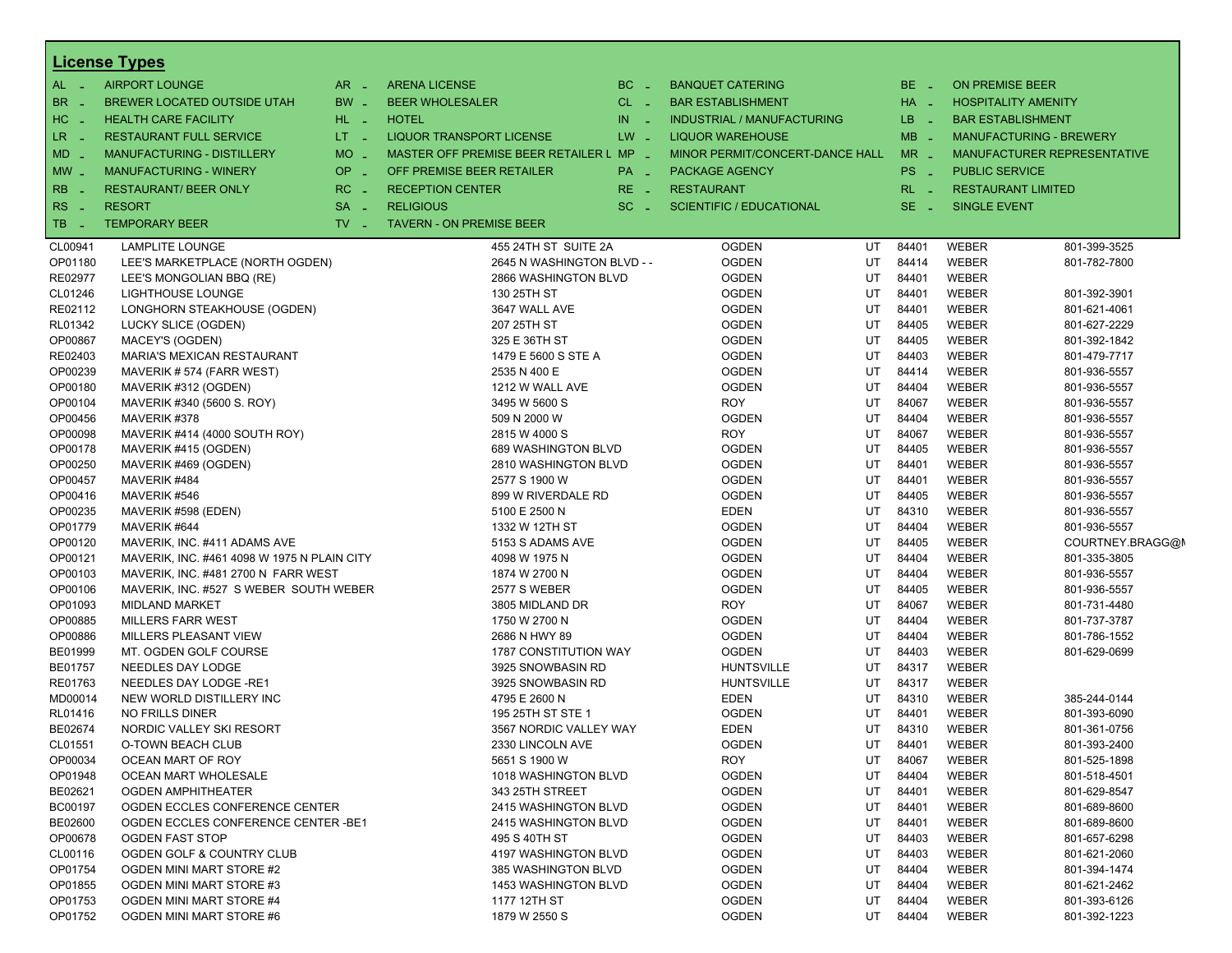|                          | <b>License Types</b>                      |                               |                                         |          |                                   |    |          |                        |                                |
|--------------------------|-------------------------------------------|-------------------------------|-----------------------------------------|----------|-----------------------------------|----|----------|------------------------|--------------------------------|
| $AL -$                   | <b>AIRPORT LOUNGE</b>                     | $AR -$                        | <b>ARENA LICENSE</b>                    | $BC =$   | <b>BANQUET CATERING</b>           |    | BE _     | <b>ON PREMISE BEER</b> |                                |
| BR<br>- 4                | BREWER LOCATED OUTSIDE UTAH               | BW _                          | <b>BEER WHOLESALER</b>                  | $CL$ $-$ | <b>BAR ESTABLISHMENT</b>          |    | HA _     |                        | <b>HOSPITALITY AMENITY</b>     |
| H <sub>C</sub><br>- 4    | <b>HEALTH CARE FACILITY</b>               | HL L                          | <b>HOTEL</b>                            | $IN$ $-$ | <b>INDUSTRIAL / MANUFACTURING</b> |    | LB __    |                        | <b>BAR ESTABLISHMENT</b>       |
| LR -                     | <b>RESTAURANT FULL SERVICE</b>            | $LT - 1$                      | LIQUOR TRANSPORT LICENSE                | $LW -$   | <b>LIQUOR WAREHOUSE</b>           |    | $MB -$   |                        | <b>MANUFACTURING - BREWERY</b> |
| $MD -$                   | <b>MANUFACTURING - DISTILLERY</b>         | <b>MO</b><br>i a              | MASTER OFF PREMISE BEER RETAILER L MP - |          | MINOR PERMIT/CONCERT-DANCE HALL   |    | $MR -$   |                        | MANUFACTURER REPRESENTATIVE    |
|                          | <b>MANUFACTURING - WINERY</b>             | <b>OP</b>                     | OFF PREMISE BEER RETAILER               |          |                                   |    | PS _     | <b>PUBLIC SERVICE</b>  |                                |
| $MW-$                    |                                           | i al                          |                                         | PA _     | <b>PACKAGE AGENCY</b>             |    |          |                        |                                |
| <b>RB</b>                | <b>RESTAURANT/ BEER ONLY</b>              | RC<br>i a                     | <b>RECEPTION CENTER</b>                 | $RE -$   | <b>RESTAURANT</b>                 |    | $RL - 1$ |                        | <b>RESTAURANT LIMITED</b>      |
| R <sub>S</sub><br>$\sim$ | <b>RESORT</b>                             | <b>SA</b><br>i a              | <b>RELIGIOUS</b>                        | $SC =$   | <b>SCIENTIFIC / EDUCATIONAL</b>   |    | $SE$ $-$ | <b>SINGLE EVENT</b>    |                                |
| TB.<br>- 4               | <b>TEMPORARY BEER</b>                     | $TV$ $\overline{\phantom{0}}$ | <b>TAVERN - ON PREMISE BEER</b>         |          |                                   |    |          |                        |                                |
| OP01750                  | OGDEN MINI MART STORE #7                  |                               | 710 WASHINGTON BLVD                     |          | <b>OGDEN</b>                      | UT | 84404    | <b>WEBER</b>           | 801-394-7471                   |
| OP01751                  | OGDEN MINI MART STORE #8                  |                               | 1015 12TH ST                            |          | <b>OGDEN</b>                      | UT | 84404    | <b>WEBER</b>           | 801-392-2811                   |
| BE01378                  | OGDEN RAPTORS @ LINDQUIST FIELD           |                               | 2330 LINCOLN AV                         |          | <b>OGDEN</b>                      | UT | 84401    | <b>WEBER</b>           | 801-393-2400                   |
| OP01711                  | OGDEN RIVER BREWING                       |                               | 358 PARK BLVD                           |          | <b>OGDEN</b>                      | UT | 84401    | <b>WEBER</b>           | 801-834-0456                   |
| MB00083                  | OGDEN RIVER BREWING (MB)                  |                               | 358 PARK BLVD                           |          | <b>OGDEN</b>                      | UT | 84401    | <b>WEBER</b>           | 801-884-6939                   |
| PA00450                  | OGDEN RIVER BREWING (PA)                  |                               | 358 PARK BLVD                           |          | <b>OGDEN</b>                      | UT | 84401    | <b>WEBER</b>           | 801-532-7080                   |
| RE02863                  | OGDEN RIVER BREWING (RE)                  |                               | 358 PARK BLVD                           |          | <b>OGDEN</b>                      | UT | 84401    | <b>WEBER</b>           | 801-884-6939                   |
| MD00029                  | OGDEN'S OWN DISTILLERY (CHANGE)           |                               | 615 W STOCKTON WAY                      |          | <b>OGDEN</b>                      | UT | 84401    | WEBER                  | 801-589-1716                   |
| PA00440                  | OGDEN'S OWN DISTILLERY (NEW)              |                               | 615 W STOCKMAN WAY                      |          | <b>OGDEN</b>                      | UT | 84401    | <b>WEBER</b>           | 801-485-1995                   |
| <b>RL00725</b>           | OHANA SUSHI & ASIAN CUISINE               |                               | 476 12TH ST                             |          | <b>OGDEN</b>                      | UT | 84404    | <b>WEBER</b>           | 801-621-2595                   |
| OP01009                  | <b>OLD FRONTIER</b>                       |                               | 1192 W 12TH ST                          |          | <b>OGDEN</b>                      | UT | 84404    | WEBER                  | 801-621-4370                   |
| RE01476                  | OLIVE GARDEN (RIVERDALE) #1595            |                               | 4079 S RIVERDALE RD                     |          | <b>OGDEN</b>                      | UT | 84405    | <b>WEBER</b>           | 801-627-7077                   |
| RB00334                  | PATRICIA'S RESTAURANT #2                  |                               | 236 24TH ST                             |          | <b>OGDEN</b>                      | UT | 84401    | <b>WEBER</b>           | 801-399-1827                   |
| RL01437                  | PEDDLERS CAFE AND CATERING                |                               | 3632 N WOLF CREEK DR                    |          | <b>EDEN</b>                       | UT | 84310    | <b>WEBER</b>           | 385-600-6150                   |
| OP00943                  | PETRO-MART I                              |                               | 2080 WASHINGTON BLVD                    |          | <b>OGDEN</b>                      | UT | 84401    | <b>WEBER</b>           | 801-393-8903                   |
| OP00942                  | PETRO-MART III                            |                               | 2388 HARRISON BLVD                      |          | <b>OGDEN</b>                      | UT | 84401    | <b>WEBER</b>           | 801-392-0339                   |
| RL00149                  | PIE PIZZERIA (OGDEN)                      |                               | 4300 HARRISON BLVD #12                  |          | <b>OGDEN</b>                      | UT | 84403    | WEBER                  | 801-627-1920                   |
| RL00951                  | PIG & A JELLY JAR (OGDEN)                 |                               | 227 25TH STREET                         |          | <b>OGDEN</b>                      | UT | 84401    | <b>WEBER</b>           | 801-605-8400                   |
| OP00209                  | PILOT TRAVEL CENTER #294 (OGDEN)          |                               | 1670 W 12TH ST                          |          | <b>OGDEN</b>                      | UT | 84404    | <b>WEBER</b>           | 801-731-2900                   |
| OP00212                  | PILOT TRAVEL CENTER #744 (OGDEN)          |                               | 1172 W 21ST ST                          |          | <b>OGDEN</b>                      | UT | 84401    | WEBER                  | 801-399-5577                   |
| TV00201                  | PLAIN CITY CONFECTIONARY                  |                               | 2398 N 4350 WEST                        |          | <b>OGDEN</b>                      | UT | 84404    | <b>WEBER</b>           | 801-731-1235                   |
| BC00243                  | POWDER MOUNTAIN                           |                               | 3923 N WOLF CREEK CR                    |          | <b>EDEN</b>                       | UT | 84310    | <b>WEBER</b>           | 801-745-2054                   |
| BE02561                  | POWDER MOUNTAIN RESORT                    |                               | 6965 E POWDER MOUNTAIN ROAD             |          | <b>EDEN</b>                       | UT | 84310    | WEBER                  | 8017453772                     |
| RE02401                  | <b>PRAIRIE SCHOONER RESTAURANT</b>        |                               | 445 PARK BLVD                           |          | <b>OGDEN</b>                      | UT | 84401    | <b>WEBER</b>           | 801-392-2712                   |
| CL01192                  | <b>RAINBOW SALOON</b>                     |                               | 6045 S 1900 W                           |          | <b>ROY</b>                        | UT | 84067    | <b>WEBER</b>           | 801-776-9678                   |
| RE02875                  | RAMBLIN ROADS RESTAURANT (RE)             |                               | 1720 W 12TH ST                          |          | <b>OGDEN</b>                      | UT | 84404    | WEBER                  | 801-689-3681                   |
| RL01423                  | <b>RAMEN HAUS OGDEN</b>                   |                               | 2550 WASHINGTON BLVD                    |          | <b>OGDEN</b>                      | UT | 84404    | <b>WEBER</b>           | 801-393-0000                   |
| OP00918                  | RANCHO MARKETS (OGDEN)                    |                               | 905 E 26TH ST                           |          | <b>OGDEN</b>                      | UT | 84401    | <b>WEBER</b>           | 801-972-8989                   |
| BE02310                  | REMUDA GOLF COURSE                        |                               | 2600 W 3500 N                           |          | <b>OGDEN</b>                      | UT | 84404    | WEBER                  | 801-731-7200                   |
| CL01112                  | ROCK BOTTOM LOUNGE                        |                               | 317 WASHINGTON BLVD - -                 |          | <b>OGDEN</b>                      | UT | 84404    | <b>WEBER</b>           | 801-621-2070                   |
| OP00652                  | <b>ROOSTERS</b>                           |                               | 253 HISTORIC 25TH ST                    |          | <b>OGDEN</b>                      | UT | 84401    | <b>WEBER</b>           | 801-627-6171                   |
| RE00857                  | ROOSTERS 25TH STREET BREWING COMPANY (RE) |                               | 253 HISTORIC 25TH ST                    |          | <b>OGDEN</b>                      | UT | 84401    | WEBER                  | 801-627-6171                   |
| CL01472                  | ROOSTERS B ST BREWING (BAR)               |                               | 2325 B AVE                              |          | <b>OGDEN</b>                      | UT | 84401    | WEBER                  | 801-689-2879                   |
| OP00077                  | ROOSTERS B ST BREWING CO                  |                               | 2325 B AVE                              |          | <b>OGDEN</b>                      | UT | 84401    | WEBER                  | 801-627-6171                   |
| PA00422                  | ROOSTERS B ST STREET CO PA                |                               | 2325 B AVE                              |          | <b>OGDEN</b>                      | UT | 84401    | WEBER                  | 801-689-2879                   |
| MB00072                  | ROOSTERS B STREET BREWING                 |                               | 2325 B AVE                              |          | <b>OGDEN</b>                      | UT | 84401    | <b>WEBER</b>           | 801-689-2879                   |
| MB00010                  | ROOSTERS BREWING CO                       |                               | 253 25TH ST                             |          | <b>OGDEN</b>                      | UT | 84401    | <b>WEBER</b>           | 801-627-6171                   |
| RE02224                  | ROVALI'S RISTAURANTE ITALIANO             |                               | 172 HISTORIC 25TH ST                    |          | <b>OGDEN</b>                      | UT | 84401    | WEBER                  | 801-394-1070                   |
| CL01326                  | <b>ROXY'S PUB</b>                         |                               | 2172 S 1900 W                           |          | <b>OGDEN</b>                      | UT | 84401    | WEBER                  | 801-882-4808                   |
| OP01604                  | <b>ROY KWICK STOP</b>                     |                               | 4484 S 1900 W STE 5 -                   |          | <b>ROY</b>                        | UT | 84067    | <b>WEBER</b>           | 801-732-7003                   |
| RE02169                  | RUBY RIVER STEAKHOUSE (RIVERDALE)         |                               | 4286 RIVERDALE RD                       |          | <b>OGDEN</b>                      | UT | 84405    | <b>WEBER</b>           | 801-683-5950                   |
| CL01601                  | SADDLEBAG SALOON (BAR)                    |                               | 2612 N HWY 162 #7                       |          | <b>EDEN</b>                       | UT | 84310    | <b>WEBER</b>           | 801-920-7087                   |
| RL00671                  | SAKURA SUSHI BAR                          |                               | 4850 HARRISON BLVD - #5 #3              |          | <b>OGDEN</b>                      | UT | 84403    | WEBER                  | 801-479-0333                   |
| OP01890                  | <b>SALTNHOPS LLC</b>                      |                               | 443 27TH                                |          | <b>OGDEN</b>                      | UT | 84401    | <b>WEBER</b>           | 801-910-2792                   |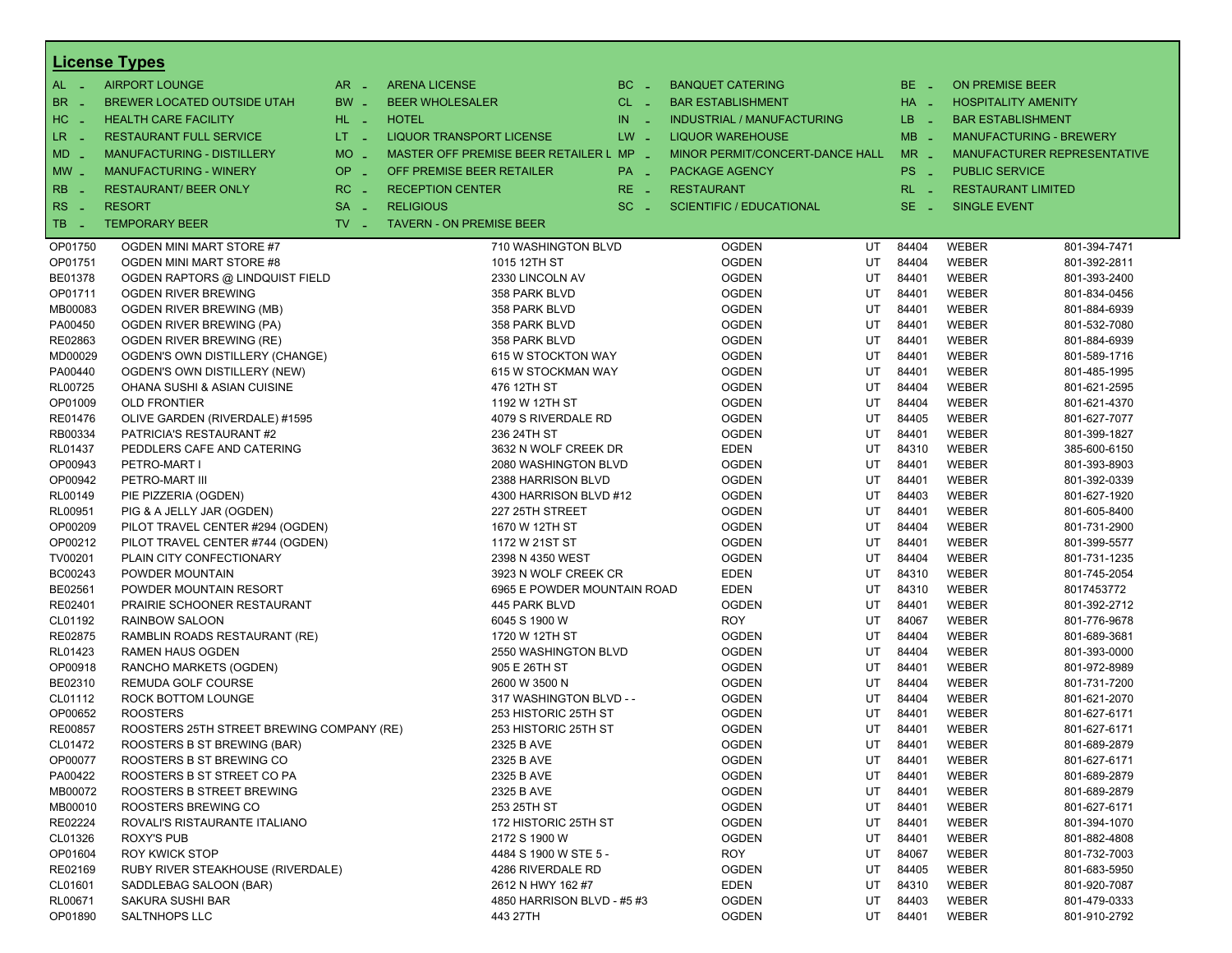|                | <b>License Types</b>                 |                               |                                         |                      |                                   |          |                      |                          |                                |
|----------------|--------------------------------------|-------------------------------|-----------------------------------------|----------------------|-----------------------------------|----------|----------------------|--------------------------|--------------------------------|
| $AL -$         | <b>AIRPORT LOUNGE</b>                | $AR -$                        | <b>ARENA LICENSE</b>                    | BC.<br>$\sim$        | <b>BANQUET CATERING</b>           |          | BE.<br><b>COL</b>    | <b>ON PREMISE BEER</b>   |                                |
| BR             | <b>BREWER LOCATED OUTSIDE UTAH</b>   | $BW -$                        | <b>BEER WHOLESALER</b>                  | $CL$ $-$             | <b>BAR ESTABLISHMENT</b>          |          | $HA$ $-$             |                          | <b>HOSPITALITY AMENITY</b>     |
| HC<br>- 4      | <b>HEALTH CARE FACILITY</b>          | HL L                          | <b>HOTEL</b>                            | IN.<br>$\sim$ $\sim$ | <b>INDUSTRIAL / MANUFACTURING</b> |          | LB.<br>- 11          | <b>BAR ESTABLISHMENT</b> |                                |
| LR.            | <b>RESTAURANT FULL SERVICE</b>       | $LT - 1$                      | <b>LIQUOR TRANSPORT LICENSE</b>         | $LW -$               | <b>LIQUOR WAREHOUSE</b>           |          | $MB -$               |                          | <b>MANUFACTURING - BREWERY</b> |
| - 4            | <b>MANUFACTURING - DISTILLERY</b>    | <b>MO</b>                     | MASTER OFF PREMISE BEER RETAILER L MP _ |                      | MINOR PERMIT/CONCERT-DANCE HALL   |          | $MR -$               |                          |                                |
| MD -           |                                      | $\sim$                        |                                         |                      |                                   |          |                      |                          | MANUFACTURER REPRESENTATIVE    |
| $MW$ $-$       | <b>MANUFACTURING - WINERY</b>        | <b>OP</b><br>$\sim$           | OFF PREMISE BEER RETAILER               | PA _                 | <b>PACKAGE AGENCY</b>             |          | PS<br><b>College</b> | <b>PUBLIC SERVICE</b>    |                                |
| <b>RB</b>      | <b>RESTAURANT/ BEER ONLY</b>         | RC                            | <b>RECEPTION CENTER</b>                 | RE.                  | <b>RESTAURANT</b>                 |          | RL.                  |                          | <b>RESTAURANT LIMITED</b>      |
| R <sub>S</sub> | <b>RESORT</b>                        | <b>SA</b><br>$\sim$           | <b>RELIGIOUS</b>                        | SC.                  | <b>SCIENTIFIC / EDUCATIONAL</b>   |          | SE.<br><b>COL</b>    | <b>SINGLE EVENT</b>      |                                |
| TB             | <b>TEMPORARY BEER</b>                | $TV$ $\overline{\phantom{0}}$ | <b>TAVERN - ON PREMISE BEER</b>         |                      |                                   |          |                      |                          |                                |
| OP00278        | SAM'S CLUB #6684 (RIVERDALE)         |                               | 4949 S 900 W                            |                      | <b>OGDEN</b>                      | UT       | 84405                | <b>WEBER</b>             | 801-612-3465                   |
| CL01549        | SANDTRAP (BAR)                       |                               | 2851 WASHINGTON BLVD                    |                      | <b>OGDEN</b>                      | UT       | 84401                | <b>WEBER</b>             | 801-928-4670                   |
| TV00194        | SHOOTING STAR SALOON                 |                               | 7350 E 200 S                            |                      | <b>HUNTSVILLE</b>                 | UT       | 84317                | <b>WEBER</b>             | 801-745-2002                   |
| CL01579        | SIDE BAR                             |                               | 615 W STOCKMAN WAY                      |                      | <b>OGDEN</b>                      | UT       | 84401                | <b>WEBER</b>             | 801-458-1995                   |
| OP00636        | <b>SKYLINE CHEVRON</b>               |                               | 1855 SKYLINE DR                         |                      | <b>OGDEN</b>                      | UT       | 84403                | <b>WEBER</b>             | 801-479-3595                   |
| RL00653        | <b>SLACKWATER PUB &amp; PIZZERIA</b> |                               | 209 24TH ST                             |                      | <b>OGDEN</b>                      | UT       | 84401                | <b>WEBER</b>             | 801-399-0637                   |
| OP00845        | <b>SMITH'S #131</b>                  |                               | 1485 HARRISON BLVD                      |                      | <b>OGDEN</b>                      | UT       | 84404                | WEBER                    | 801-621-0234                   |
| OP00815        | <b>SMITH'S #279</b>                  |                               | 2434 N 400 E                            |                      | OGDEN                             | UT       | 84414                | WEBER                    | 801-917-1977                   |
| OP00823        | SMITH'S #30                          |                               | 4275 HARRISON BLVD                      |                      | <b>OGDEN</b>                      | UT       | 84403                | <b>WEBER</b>             | 801-479-0703                   |
| OP00287        | <b>SMOKERS CHOICE</b>                |                               | 305 36TH ST                             |                      | SOUTH OGDEN                       | UT       | 84405                | <b>WEBER</b>             | 801-627-1727                   |
| BC00023        | SNOWBASIN                            |                               | 3295 E SNOWBASIN RD                     |                      | HUNTSVILLE                        | UT       | 84317                | <b>WEBER</b>             | 801-620-1048                   |
| BE01755        | SNOWBASIN DAY LODGE                  |                               | 3925 SNOWBASIN RD                       |                      | <b>HUNTSVILLE</b>                 | UT       | 84317                | <b>WEBER</b>             | 801-620-1048                   |
| RE01385        | SNOWBASIN DAY LODGE -RE1             |                               | 3925 SNOWBASIN RD                       |                      | <b>HUNTSVILLE</b>                 | UT       | 84317                | <b>WEBER</b>             | 801-620-1048                   |
| OP01905        | SNOWBERRY INN BED & BREAKFAST        |                               | 1315 N HWY 158                          |                      | EDEN                              | UT       | 84310                | WEBER                    | 801-754-2634                   |
| OP01161        | <b>SNS QUICK STOP</b>                |                               | 110 PATTERSON ST                        |                      | <b>OGDEN</b>                      | UT       | 84401                | <b>WEBER</b>             | 714-728-6984                   |
| RL00933        | SO DELICIOUS                         |                               | 1780 W 5600 S                           |                      | <b>ROY</b>                        | UT       | 84067                | <b>WEBER</b>             | 801-825-6128                   |
| BE02676        | SOCIAL AXE (OGDEN)                   |                               | 2581 LINCOLN AVE                        |                      | <b>OGDEN</b>                      | UT       | 84401                | <b>WEBER</b>             | 801-941-3922                   |
| RE01810        | <b>SONORA GRILL</b>                  |                               | 2310 KIESEL AVE                         |                      | <b>OGDEN</b>                      | UT       | 84401                | <b>WEBER</b>             | 801-393-1999                   |
| OP01060        | SOUTH FORK CHEVRON                   |                               | 540 S 7800 E                            |                      | <b>HUNTSVILLE</b>                 | UT       | 84317                | WEBER                    | 801-745-4100                   |
| BE02566        | <b>SPARETIME LANES</b>               |                               | 5160 S 1900 WEST                        |                      | <b>ROY</b>                        | UT       | 84067                | <b>WEBER</b>             | 801-825-1621                   |
| OP01599        | SPEEDWAY #9408                       |                               | 1055 W RIVERDALE RD                     |                      | <b>OGDEN</b>                      | UT       | 84405                | <b>WEBER</b>             |                                |
| <b>RL00797</b> | STEINY'S FAMILY SPORTS GRILL         |                               | 119 N 600 W                             |                      | <b>OGDEN</b>                      | UT       | 84404                | <b>WEBER</b>             | 801-755-2516                   |
| RE02789        | STEINY'S FAMILY SPORTS GRILL (RE)    |                               | 1104 COUNTRY HILLS DR                   |                      | <b>OGDEN</b>                      | UT       | 84403                | WEBER                    | 801-755-2516                   |
| RL01307        | STELLAS AMERICAN & ITALIAN BISTRO    |                               | 225 25TH STREET                         |                      | <b>OGDEN</b>                      | UT       | 84401                | <b>WEBER</b>             |                                |
| OP00984        | STOP & GO MARKET                     |                               | 809 28TH ST                             |                      | <b>OGDEN</b>                      | UT       | 84403                | WEBER                    | 801-334-8933                   |
| OP01694        | <b>SUNSHINE STORES</b>               |                               | 2688 WASHINGTON BLVD                    |                      | <b>OGDEN</b>                      | UT       | 84401                | WEBER                    | 801-710-3325                   |
| OP00630        | <b>SUPER GROCERIES</b>               |                               | 511 E 31ST ST                           |                      | <b>OGDEN</b>                      | UT       | 84403                | <b>WEBER</b>             | 801-627-2575                   |
| OP01051        | SUPER STOP                           |                               | 1514 W 2100 S                           |                      | <b>OGDEN</b>                      | UT       | 84401                | <b>WEBER</b>             | 801-731-3437                   |
| OP01911        | SUPERIOR CONVENIENCE STORE           |                               | 2985 LINCOLN AVE                        |                      | <b>OGDEN</b>                      | UT       | 84401                | <b>WEBER</b>             | 801-710-4725                   |
| RL01471        | <b>SUSHI PRO</b>                     |                               | 4337 HARRISON BLVD                      |                      | <b>OGDEN</b>                      | UT       | 84403                | <b>WEBER</b>             | 385-240-3858                   |
| RL01086        | SUSHI TOTTO                          |                               | 1216 E 4800 S                           |                      | <b>OGDEN</b>                      | UT       | 84403                | WEBER                    | 385-206-8967                   |
| RE02930        | <b>TABLE TWENTY FIVE</b>             |                               | 195 HISTORIC 25TH ST STE 4              |                      | <b>OGDEN</b>                      | UT       | 84401                | <b>WEBER</b>             | 714-785-0815                   |
| RB00332        | TACO TACO OF AGS                     |                               | 2931 WASHINGTON BLVD                    |                      | <b>OGDEN</b>                      | UT       | 84401                | WEBER                    | 801-393-6526                   |
| TV00261        | TALISMAN BREWING CO.                 |                               | 1258 S GIBSON AVE -                     |                      | OGDEN                             | UT       | 84404                | WEBER                    | 801-725-6499                   |
| MB00055        | TALISMAN BREWING COMPANY             |                               | 1258 S GIBSON AVE -                     |                      | OGDEN                             | UT       | 84404                | WEBER                    | 385-389-2945                   |
| OP01438        | TALISMAN BREWING COMPANY (OP)        |                               | 1258 S GIBSON AVE -                     |                      | OGDEN                             | UT       | 84404                | WEBER                    | 385-389-9945                   |
| RB00381        | <b>TAPATIO MEXICAN FOOD</b>          |                               | 366 31ST ST                             |                      | OGDEN                             | UT       | 84401                | WEBER                    | 801-389-9844                   |
| OP00574        | TARGET STORE T-1753                  |                               | 1135 W RIVERDALE RD                     |                      | OGDEN                             | UT       | 84405                | WEBER                    | 801-392-1990                   |
| OP00385        | <b>TERRACE DEPOT</b>                 |                               | 314 W 4525 S                            |                      | OGDEN                             | UT       | 84405                | WEBER                    | 801-392-6961                   |
| RE01720        | TEXAS ROADHOUSE (SOUTH OGDEN)        |                               | 3969 WALL AVE                           |                      | OGDEN                             | UT       | 84405                | WEBER                    | 801-334-7427                   |
| BE02718        | THE BARN GOLF CLUB                   |                               | 305 W PLEASANT VIEW DR                  |                      | OGDEN                             | UT       | 84414                | WEBER                    | 801-782-7320                   |
| BC00181        | THE BISTRO @ COURTYARD OGDEN         |                               | 247 24TH STREET                         |                      | OGDEN                             | UT       | 84401                | WEBER                    | 801-627-1190                   |
| RE02289        | THE BISTRO @ COURTYARD OGDEN-RE1     |                               | 247 24TH STREET                         |                      | OGDEN                             | UT<br>UT | 84401                | WEBER<br>WEBER           | 801-627-1190                   |
| CL01341        | THE HORSE (BAR)                      |                               | 3611 WASHINGTON BLVD                    |                      | OGDEN                             |          | 84403                |                          |                                |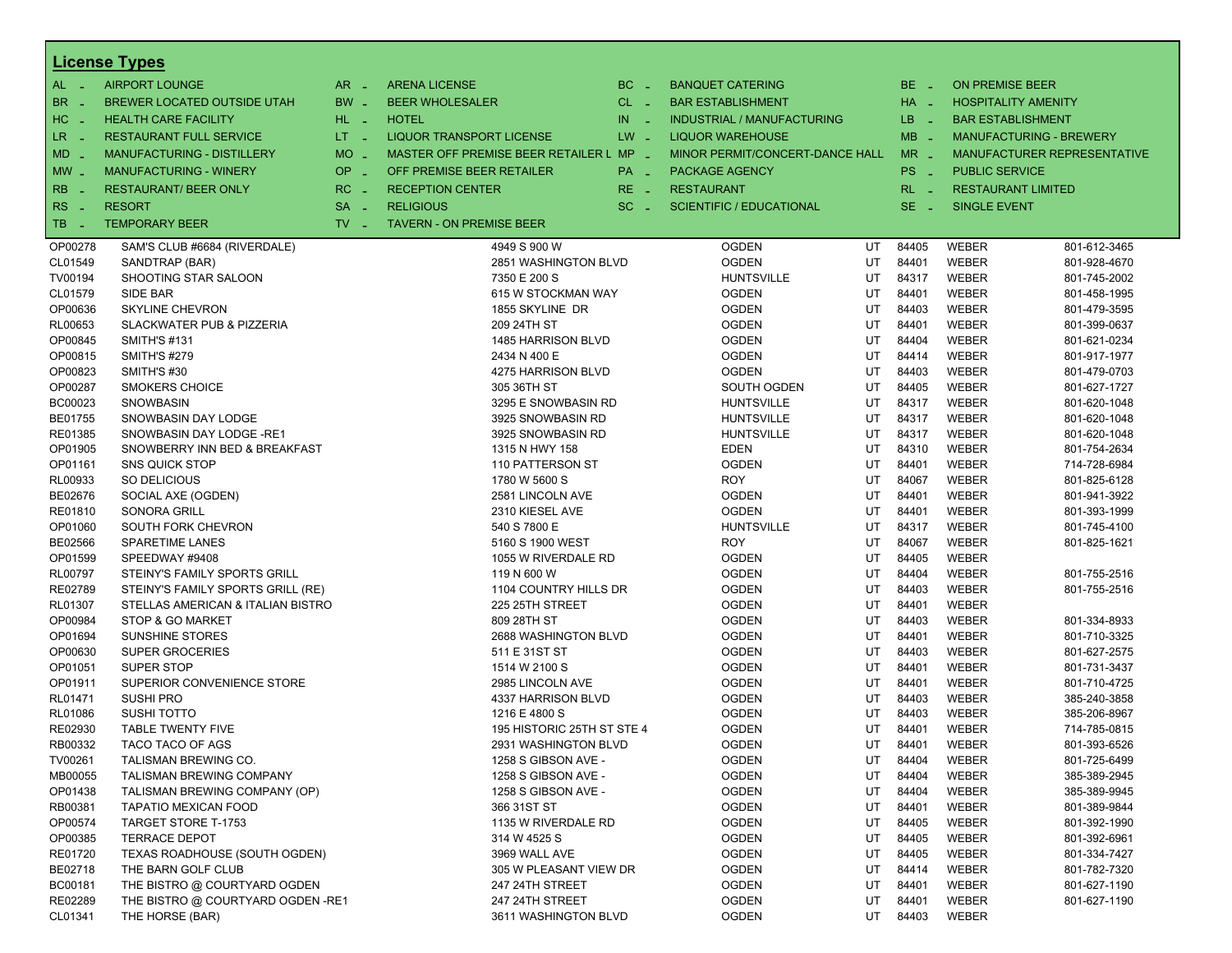|                       | <b>License Types</b>                               |                               |                                 |                                         |          |                                   |    |            |                        |                                |
|-----------------------|----------------------------------------------------|-------------------------------|---------------------------------|-----------------------------------------|----------|-----------------------------------|----|------------|------------------------|--------------------------------|
| AL -                  | <b>AIRPORT LOUNGE</b>                              | $AR -$                        | <b>ARENA LICENSE</b>            |                                         | $BC -$   | <b>BANQUET CATERING</b>           |    | $BE -$     | <b>ON PREMISE BEER</b> |                                |
| BR.<br><b>College</b> | BREWER LOCATED OUTSIDE UTAH                        | BW _                          | <b>BEER WHOLESALER</b>          |                                         | $CL$ $-$ | <b>BAR ESTABLISHMENT</b>          |    | $HA$ $-$   |                        | <b>HOSPITALITY AMENITY</b>     |
| HC.<br><b>College</b> | <b>HEALTH CARE FACILITY</b>                        | HL L                          | <b>HOTEL</b>                    |                                         | IN<br>Æy | <b>INDUSTRIAL / MANUFACTURING</b> |    | LB _       |                        | <b>BAR ESTABLISHMENT</b>       |
| LR _                  | <b>RESTAURANT FULL SERVICE</b>                     | $LT - 1$                      | <b>LIQUOR TRANSPORT LICENSE</b> |                                         | $LW -$   | <b>LIQUOR WAREHOUSE</b>           |    | $MB -$     |                        | <b>MANUFACTURING - BREWERY</b> |
| $MD -$                | <b>MANUFACTURING - DISTILLERY</b>                  | $MO$ $\overline{\phantom{0}}$ |                                 | MASTER OFF PREMISE BEER RETAILER L MP _ |          | MINOR PERMIT/CONCERT-DANCE HALL   |    | $MR -$     |                        | MANUFACTURER REPRESENTATIVE    |
| $MW_{-}$              | <b>MANUFACTURING - WINERY</b>                      | OP                            | OFF PREMISE BEER RETAILER       |                                         | PA _     | <b>PACKAGE AGENCY</b>             |    | PS _       | <b>PUBLIC SERVICE</b>  |                                |
|                       |                                                    | п.                            |                                 |                                         |          |                                   |    |            |                        |                                |
| RB                    | <b>RESTAURANT/ BEER ONLY</b>                       | RC<br>п.                      | <b>RECEPTION CENTER</b>         |                                         | $RE -$   | <b>RESTAURANT</b>                 |    | $RL - 1$   |                        | <b>RESTAURANT LIMITED</b>      |
| RS.<br>n a            | <b>RESORT</b>                                      | <b>SA</b><br>$\sim$           | <b>RELIGIOUS</b>                |                                         | $SC =$   | <b>SCIENTIFIC / EDUCATIONAL</b>   |    | SE.<br>- 4 | <b>SINGLE EVENT</b>    |                                |
| TB.<br>- 4            | <b>TEMPORARY BEER</b>                              | $TV -$                        | <b>TAVERN - ON PREMISE BEER</b> |                                         |          |                                   |    |            |                        |                                |
| RL01010               | THE MAD MOOSE CAFE                                 |                               |                                 | 2429 N HWY 158 STE 6                    |          | <b>EDEN</b>                       | UT | 84310      | WEBER                  | 801-452-7425                   |
| CL01356               | THE OUTLAW                                         |                               |                                 | 1254 W 2100 S                           |          | <b>OGDEN</b>                      | UT | 84401      | <b>WEBER</b>           | 801-628-9096                   |
| CL01434               | THE YES HELL                                       |                               |                                 | 2430 GRANT AV                           |          | <b>OGDEN</b>                      | UT | 84401      | <b>WEBER</b>           | 801-903-3671                   |
| RE00171               | <b>TIMBERMINE</b>                                  |                               |                                 | 1701 PARK BLVD                          |          | <b>OGDEN</b>                      | UT | 84401      | WEBER                  | 801-393-2155                   |
| BE02575               | TOAD'S FUN ZONE & MULLIGAN'S CREEKSIDE GOLF CENTER |                               |                                 | 1690 W 400 N                            |          | <b>OGDEN</b>                      | UT | 84404      | WEBER                  | 801-392-4653                   |
| RL00893               | <b>TOKYO STATION</b>                               |                               |                                 | 2259 S WASHINGTON BLVD                  |          | <b>OGDEN</b>                      | UT | 84401      | <b>WEBER</b>           | 801-725-2222                   |
| RL00177               | <b>TONA</b>                                        |                               |                                 | 210 25TH STREET                         |          | <b>OGDEN</b>                      | UT | 84401      | WEBER                  | 801-622-8662                   |
| OP00589               | TOP STOP CONVENIENCE (OGDEN)                       |                               |                                 | 2110 S WALL AVE                         |          | <b>OGDEN</b>                      | UT | 84401      | WEBER                  | 801-612-9197                   |
| OP00583               | TOP STOP CONVENIENCE STORE (OGDEN)                 |                               |                                 | 1210 W 12TH ST                          |          | <b>OGDEN</b>                      | UT | 84404      | <b>WEBER</b>           | 801-622-1313                   |
| OP01094               | <b>TRIGON</b>                                      |                               |                                 | 1584 W 2700 N                           |          | <b>OGDEN</b>                      | UT | 84404      | WEBER                  | 801-317-2717                   |
| OP01837               | TRIGON (OP)                                        |                               |                                 | 416 N WASHINGTON BLVD                   |          | <b>OGDEN</b>                      | UT | 84404      | WEBER                  | 385-492-4424                   |
| OP00015               | <b>TRIPLE STOP</b>                                 |                               |                                 | 4795 S 3500 W                           |          | <b>ROY</b>                        | UT | 84067      | WEBER                  | 801-698-2541                   |
| RE01705               | <b>TWO-BIT STREET</b>                              |                               |                                 | 126 25TH ST                             |          | <b>OGDEN</b>                      | UT | 84401      | WEBER                  | 801-389-3278                   |
| RE00457               | <b>UNION GRILL</b>                                 |                               |                                 | 315 24TH STREET                         |          | <b>OGDEN</b>                      | UT | 84401      | WEBER                  | 801-621-2830                   |
| <b>BC00080</b>        | UNION GRILL / UNION STATION                        |                               |                                 | 315 24TH STREET                         |          | <b>OGDEN</b>                      | UT | 84401      | <b>WEBER</b>           | 801-621-2830                   |
| RB00208               | UNIVERSITY BROILER & GRILL                         |                               |                                 | 4342 HARRISON BLVD                      |          | <b>OGDEN</b>                      | UT | 84403      | WEBER                  | 801-392-2525                   |
| CL01525               | <b>UNSPOKEN</b>                                    |                               |                                 | 2518 LINCOLN AVE                        |          | <b>OGDEN</b>                      | UT | 84401      | WEBER                  | 801-673-0008                   |
| OP00309               | USA MINI MART                                      |                               |                                 | 3031 HARRISON BLVD                      |          | <b>OGDEN</b>                      | UT | 84403      | <b>WEBER</b>           | 801-621-0447                   |
| MR00172               | UTAH CRAFT BEVERAGES                               |                               |                                 | 8888 EAGLE WAY                          |          | <b>HUNTSVILLE</b>                 | UT | 84317      | WEBER                  | 760-310-2289                   |
| MB00070               | UTOG BREWING COMPANY                               |                               |                                 | 2331 GRANT AVE                          |          | <b>OGDEN</b>                      | UT | 84401      | WEBER                  | 801-725-2402                   |
| OP00075               | UTOG BREWING COMPANY (OP)                          |                               |                                 | 2331 GRANT AVE                          |          | <b>OGDEN</b>                      | UT | 84401      | WEBER                  | 801-725-2402                   |
| RE02700               | UTOG BREWING COMPANY (RE)                          |                               |                                 | 2331 GRANT AVE                          |          | <b>OGDEN</b>                      | UT | 84401      | WEBER                  | 801-725-2402                   |
| PA00420               | UTOG BREWING COMPANY LLC                           |                               |                                 | 2331 GRANT AVE                          |          | <b>OGDEN</b>                      | UT | 84401      | WEBER                  | 801-725-2402                   |
| OP00307               | <b>VALLEY MARKET</b>                               |                               |                                 | 2555 N WOLFCREEK DR - PO BOX 350        |          | <b>EDEN</b>                       | UT | 84310      | <b>WEBER</b>           | 801-745-4000                   |
| CL00253               | <b>VFW 1481 (OGDEN)</b>                            |                               |                                 | 907 W 12TH ST                           |          | <b>OGDEN</b>                      | UT | 84404      | WEBER                  | 801-393-1585                   |
| OP00316               | WALGREENS #10820                                   |                               |                                 | 2555 N 400 E                            |          | <b>OGDEN</b>                      | UT | 84414      | WEBER                  | 801-689-1525                   |
| OP00326               | WALGREENS #02527                                   |                               |                                 | 255 36TH ST                             |          | <b>OGDEN</b>                      | UT | 84405      | WEBER                  | 801-689-1358                   |
| OP00481               | WALGREENS #15013 (S OGDEN)                         |                               |                                 | 6016 S 1550 E                           |          | <b>OGDEN</b>                      | UT | 84405      | WEBER                  | 801-479-7930                   |
| OP00271               | WALMART #1708 (RIVERDALE)                          |                               |                                 | 4848 S 900 W                            |          | <b>OGDEN</b>                      | UT | 84405      | WEBER                  | 801-627-0066                   |
| OP00556               | WALMART #2921                                      |                               |                                 | 534 N HARRISVILLE RD                    |          | <b>OGDEN</b>                      | UT | 84404      | <b>WEBER</b>           | 801-737-0092                   |
| OP01120               | WALMART #3789                                      |                               |                                 | 1959 WALL AVE                           |          | <b>OGDEN</b>                      | UT | 84401      | WEBER                  | 801-917-1026                   |
| OP00559               | WALMART #5206                                      |                               |                                 | 1710 E SKYLINE DR                       |          | <b>OGDEN</b>                      | UT | 84405      | WEBER                  | 801-479-0366                   |
| RE02404               | <b>WARRENS CRAFT BURGER</b>                        |                               |                                 | 258 25TH ST                             |          | <b>OGDEN</b>                      | UT | 84404      | <b>WEBER</b>           | 801-668-0841                   |
| BW00018               | WASATCH DISTRIBUTING CO.                           |                               |                                 | 2057 N RULON WHITE BLVD                 |          | <b>OGDEN</b>                      | UT | 84404      | WEBER                  | 801-737-1052                   |
| LW00006               | WASATCH DISTRIBUTING CO. (LW)                      |                               |                                 | 2057 N RULON WHITE BLVD                 |          | <b>OGDEN</b>                      | UT | 84404      | WEBER                  | 801-737-1052                   |
| MR00147               | WASATCH DISTRIBUTING CO. - MR2                     |                               |                                 | 2057 N RULON WHITE BLVD                 |          | <b>OGDEN</b>                      | UT | 84404      | WEBER                  | 801-737-1052                   |
| RE02748               | WB'S                                               |                               |                                 | 455 25TH ST                             |          | <b>OGDEN</b>                      | UT | 84401      | WEBER                  | 801-859-7924                   |
| BE02586               | WEBER COUNTY SPORTS COMPLEX                        |                               |                                 | 4390 HARRISON BLVD                      |          | <b>OGDEN</b>                      | UT | 84403      | WEBER                  | 801-778-6354                   |
| OP00644               | <b>WEST HAVEN TRUCK STOP</b>                       |                               |                                 | 2105 S 1100 W                           |          | <b>OGDEN</b>                      | UT | 84401      | WEBER                  | 435-215-5864                   |
| OP00310               | <b>WEST OGDEN MARKET</b>                           |                               |                                 | 873 W 24TH ST                           |          | <b>OGDEN</b>                      | UT | 84401      | WEBER                  | 385-244-1587                   |
| RE02943               | <b>WIMPY AND FRITZ</b>                             |                               |                                 | 352 PARK BLVD                           |          | <b>OGDEN</b>                      | UT | 84401      | WEBER                  | 480-392-3453                   |
| OP00934               | WINCO FOODS #78                                    |                               |                                 | 6060 S 3500 W                           |          | <b>ROY</b>                        | UT | 84067      | WEBER                  | 801-896-2028                   |
| OP00935               | WINCO FOODS #79                                    |                               |                                 | 205 W 12TH ST                           |          | <b>OGDEN</b>                      | UT | 84404      | WEBER                  | 801-781-2501                   |
| OP00207               | WINEGARS (ROY)                                     |                               |                                 | 3440 W 4800 S                           |          | <b>ROY</b>                        | UT | 84067      | WEBER                  | 801-732-9400                   |